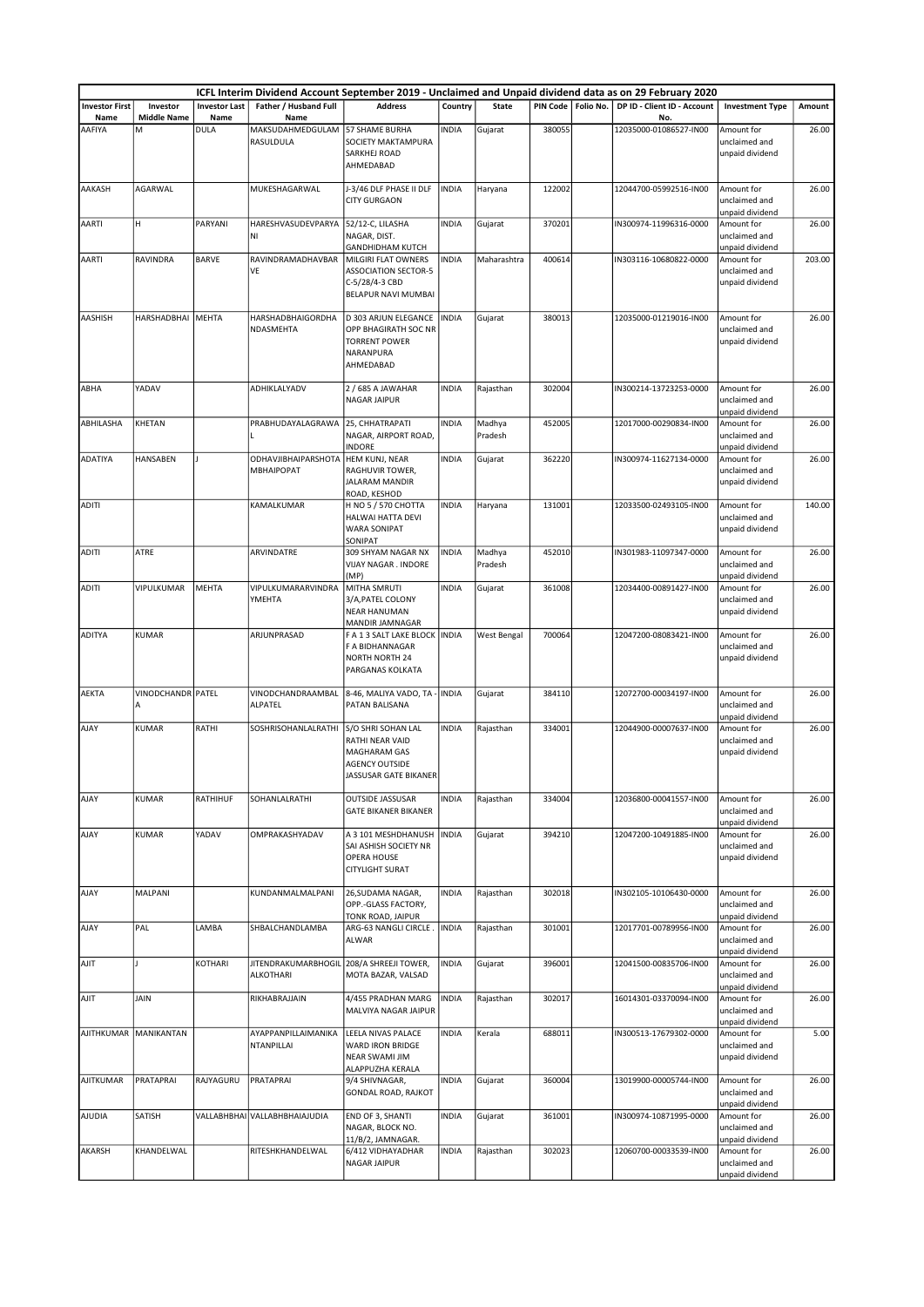| AKASH          | <b>BABUBHAI</b>          | PATEL          | BABUBHAIPATEL                                            | A-18 RATNAGIRI<br>APARTMENT, NEAR<br><b>BHAGWATI SCHOOL,</b><br>SAIJPUR BOGHA,<br>AHMEDABAD                                | <b>INDIA</b> | Gujarat           | 382345 | 12035000-01251911-IN00 | Amount for<br>unclaimed and<br>unpaid dividend | 26.00  |
|----------------|--------------------------|----------------|----------------------------------------------------------|----------------------------------------------------------------------------------------------------------------------------|--------------|-------------------|--------|------------------------|------------------------------------------------|--------|
| AKLESH         | YADAV                    |                | MrRAMKUMARYADAV                                          | D-5/90 SECTOR-15<br>ROHINI NORTH WEST<br>DELHI                                                                             | <b>INDIA</b> | Delhi             | 110085 | 12020600-00011694-IN00 | Amount for<br>unclaimed and<br>unpaid dividend | 26.00  |
| AKSHAY         | <b>DIPAKBHAI</b>         | SANTOKI        | DIPAKBHAIHIRJIBHAISAN<br><b>TOKI</b>                     | K 1 ALKAPURI SOCIETY<br><b>SARDAR BAUG</b><br>JUNAGADH JUNAGADH<br><b>GUJARAT</b>                                          | <b>INDIA</b> | Gujarat           | 362001 | IN300513-80736294-0000 | Amount for<br>unclaimed and<br>unpaid dividend | 26.00  |
| <b>ALIFIYA</b> | M                        | <b>VORA</b>    | NOMANBHAIMOHAMM<br>ADBHAIBHARMAL                         | 2/B PATRAKAR SOCIETY<br><b>NEAR QUTTABI</b><br><b>BUILDING AIRPORT</b><br><b>ROAD RAJKOT</b>                               | <b>INDIA</b> | Gujarat           | 360001 | 12064200-00410429-IN00 | Amount for<br>unclaimed and<br>unpaid dividend | 26.00  |
| ALKA           | DILIP                    | KATARIYA       | DILIPFULCHANDKATARIY<br>A                                | SIDDHIVINAYAK<br>COLONY, SAVEDI,<br>AHMEDNAGAR                                                                             | <b>INDIA</b> | Gujarat           | 364003 | 13023400-00371545-IN00 | Amount for<br>unclaimed and<br>unpaid dividend | 26.00  |
| ALKA           | DINESHKUMAR JAIN         |                | BHAICHANDJAIN                                            | B 102 SUN DIVINE 2<br>JODHPUR AHMEDABAD                                                                                    | <b>INDIA</b> | Gujarat           | 380015 | 12035000-01087404-IN00 | Amount for<br>unclaimed and<br>unpaid dividend | 26.00  |
| ALKABEN        | BHARATKUMA<br>R          | SANGHAVI       | BHARATKUMARSSANGH<br>AVI                                 | 4-E, DHAVALGIRI APP.<br>SHAHPUR BHAI CENTRE<br>AHMEDABAD                                                                   | <b>INDIA</b> | Gujarat           | 380001 | IN301645-10241930-0000 | Amount for<br>unclaimed and<br>unpaid dividend | 26.00  |
| <b>ALKABEN</b> | HITENKUMAR               | VORA           | HITENKUMARVORA                                           | 3 B, VITTHAL PRESS OPP. INDIA<br>VIMAL HOUSE IIIrd<br><b>FLOOR SURENDRA</b><br><b>NAGAR</b><br>SURENDRANAGAR               |              | Gujarat           | 363001 | 12019101-00388554-IN00 | Amount for<br>unclaimed and<br>unpaid dividend | 26.00  |
| <b>ALKABEN</b> | YOGENKUMAR               | SHAH           | VINODCHANDRAISHVAR<br>LALSHAH                            | 3, PANKAJ<br>APPARTMENT, BHATHA,<br>PALDI, AHMEDABAD                                                                       | <b>INDIA</b> | Gujarat           | 380007 | 12042200-00101141-IN00 | Amount for<br>unclaimed and<br>unpaid dividend | 26.00  |
| <b>ALPA</b>    | MAYURBHAI                | GANGANI        | MAYURBHAIGANGANI                                         | 1 DHARMRAJ PARK B/H<br>YOGESHWAR PARK<br>SADHU VASVANI ROAD<br><b>RAJKOT GUJARAT</b>                                       | <b>INDIA</b> | Gujarat           | 360005 | IN301143-11143306-0000 | Amount for<br>unclaimed and<br>unpaid dividend | 26.00  |
| ALPABEN        |                          | SOLANKI        | JANAKMSOLANKI                                            | RAM NIVAS, NUTAN<br>NAGAR, HOSPITALROAD,<br>JAMNAGAR.                                                                      | <b>INDIA</b> | Gujarat           | 361008 | IN300974-10613429-0000 | Amount for<br>unclaimed and<br>unpaid dividend | 26.00  |
| ALPABEN        | <b>JALPESHBHAI</b>       | <b>GOSWAMI</b> | <b>JALPESHBHAIGOSWAMI</b>                                | OM TATSAT KIRAN PARK INDIA<br>1 MASTER SOCIETY<br>RAJKOT                                                                   |              | Gujarat           | 360002 | 12067400-00185433-IN00 | Amount for<br>unclaimed and<br>unpaid dividend | 126.00 |
| ALPABEN        | VIJAYBHAI                | BHADIYADRA     | VIJAYBHAIVINODRAYBHA<br><b>DIYADRA</b>                   | BLOCK - 95 OM NAGAR<br>BH NUTAN SCHOOL,<br>CHITTAL ROAD AMRELI                                                             | <b>INDIA</b> | Gujarat           | 365601 | IN300974-11959675-0000 | Amount for<br>unclaimed and<br>unpaid dividend | 26.00  |
| ALPESH         | <b>JASMATBHAI</b>        | <b>TANK</b>    | <b>NA</b>                                                | 9, SHRESTH SANKUL<br><b>BHAKTI NAGAR CIRCLE</b><br><b>B/H GITA MANDIR</b><br><b>RAJKOT</b>                                 | <b>INDIA</b> | Gujarat           | 360001 | 13019900-00033041-IN00 | Amount for<br>unclaimed and<br>unpaid dividend | 26.00  |
| AMBIKA         | <b>GURUBHARI</b>         | YADAV          | GURUBHARIYADAV                                           | <b>TRIMURTI CHAWL</b><br>WADARPADA ROAD NO<br>2 NEAR TULJA BHAWANI<br>MANDIR AKRULI ROAD<br>HANUMAN NAGAR<br><b>MUMBAI</b> | <b>INDIA</b> | Maharashtra       | 400101 | 12033200-11934024-IN00 | Amount for<br>unclaimed and<br>unpaid dividend | 16.00  |
| AMIN           | YOGESHBHAI               | RASIKIBHAI     | RASIKBHAIKASHIBHAIAM NO C/26 SIDDHANATH<br>IN            | PARK SOCIET OPP<br><b>VAIBHAV HALL</b><br>AHMEDABAD<br>AHMEDABAD                                                           | <b>INDIA</b> | Gujarat           | 382443 | 13014400-02068316-IN00 | Amount for<br>unclaimed and<br>unpaid dividend | 26.00  |
| AMISHA         | RAJESH                   | THAWANI        | RAJESHTHAWANI                                            | <b>20-B RACHNA PARK</b><br>ATUL VALSAD ROAD<br>VASHIER VALSAD                                                              | <b>INDIA</b> | Gujarat           | 396001 | 12029900-00248471-IN00 | Amount for<br>unclaimed and<br>unpaid dividend | 26.00  |
| AMIT           | <b>GHANSHYAMB</b><br>HAI | <b>GOHEL</b>   | GHANSHYAMBHAIGOHEL PLOT NO B-1277                        | <b>INDRAPRASTHNAGA</b><br>KALIYABID BHAVNAGAR<br>BHAVNAGAR                                                                 | <b>INDIA</b> | Gujarat           | 364002 | IN300974-12266283-0000 | Amount for<br>unclaimed and<br>unpaid dividend | 26.00  |
| AMIT           | <b>GUPTA</b>             |                | BALKISANGUPTA                                            | 656, SHANTI NAGAR,<br>GOPAL PURA, BYA PASS,<br><b>JAIPUR</b>                                                               | <b>INDIA</b> | Rajasthan         | 302018 | 12013700-00095437-IN00 | Amount for<br>unclaimed and<br>unpaid dividend | 26.00  |
| AMIT           | RAMESHCHAN<br><b>DRA</b> | PADIYA         | RAMESHCHANDRAAMRI<br>TLALPADIYA                          | PATEL PARK, OPP.<br><b>BHARTIYA SCHOOL</b><br>STREET, PEDAK ROAD,<br>RAJKOT.                                               | <b>INDIA</b> | Gujarat           | 360003 | IN300974-10851142-0000 | Amount for<br>unclaimed and<br>unpaid dividend | 76.00  |
| AMITABEN       | <b>DINESHBHAI</b>        | SANGHAVI       | SHANTILALMANILALKOR<br>ADIYA                             | 3397, 1 REVASA NI POLE<br>SHAHPUR AHMEDABAD                                                                                | <b>INDIA</b> | Gujarat           | 380002 | 12046300-01770742-IN00 | Amount for<br>unclaimed and<br>unpaid dividend | 26.00  |
| AMITBHAI       | MANSUKHLAL               | <b>UNADKAT</b> | MANSUKHLALAMRUTLAL AMRUT JYOT WADIA RD<br><b>UNADKAT</b> | <b>OPP MITHAVALA</b><br><b>BANGLA PORBANDAR</b><br>PORBANDAR                                                               | <b>INDIA</b> | Gujarat           | 360575 | 12010900-07836824-IN00 | Amount for<br>unclaimed and<br>unpaid dividend | 26.00  |
| AMRIT          | MAHESHWARI               |                | ABHAYMAHESHWARI                                          | 107 SAPPHIRE HOMES B<br><b>BLOCK FLAT NO. 1 CITY</b><br><b>CENTRE GWALIOR</b>                                              | <b>INDIA</b> | Madhya<br>Pradesh | 474001 | 12017701-00927210-IN00 | Amount for<br>unclaimed and<br>unpaid dividend | 26.00  |
| AMRUTDAS       | <b>JANKIDAS</b>          | DASANI         | JANKIDASGANGARAMDA 3, RADHA KRUSHNA<br>SANI              | NAGAR, MAIN ROAD-3,<br>GONDAL.                                                                                             | <b>INDIA</b> | Gujarat           | 360311 | IN300974-11064682-0000 | Amount for<br>unclaimed and<br>unpaid dividend | 26.00  |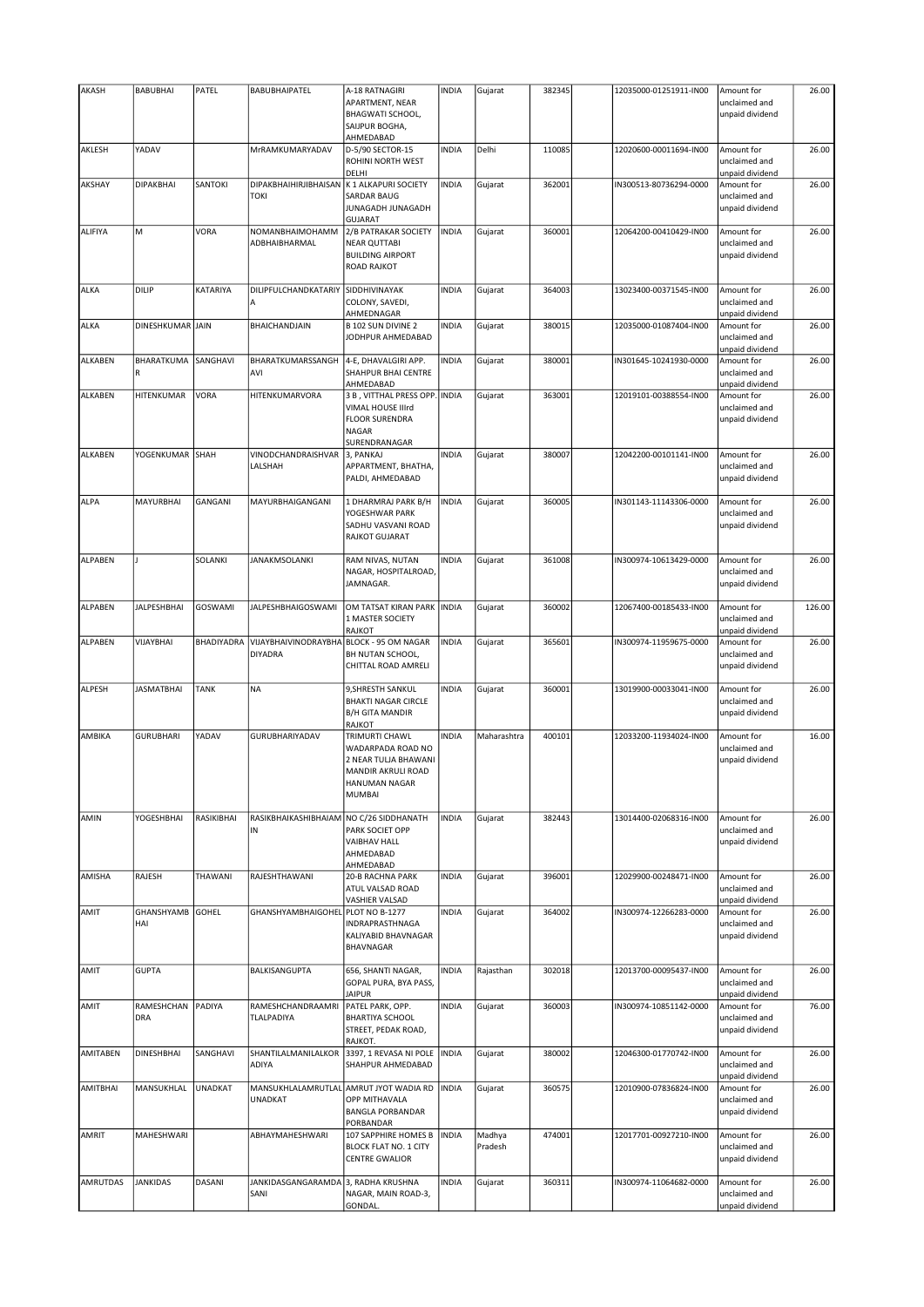| ANAND           | B                 |               | <b>BOTHLAL</b>                                                    | MAHALAKSHMI                                  | <b>INDIA</b> | Karnataka            | 571111 | 12044700-02198514-IN00 | Amount for                       | 26.00 |
|-----------------|-------------------|---------------|-------------------------------------------------------------------|----------------------------------------------|--------------|----------------------|--------|------------------------|----------------------------------|-------|
|                 |                   |               |                                                                   | <b>BANKERS GUNDLUPET C</b>                   |              |                      |        |                        | unclaimed and                    |       |
| ANAND           | LAXMIKANT         | DESHPANDE     | NA)                                                               | <b>H NAGAR</b><br>NEAR BALAJI MANDIR         | <b>INDIA</b> | Maharashtra          | 442401 | IN300394-17967188-0000 | unpaid dividend<br>Amount for    | 26.00 |
|                 |                   |               |                                                                   | <b>BALAJI WARD</b>                           |              |                      |        |                        | unclaimed and                    |       |
|                 |                   |               |                                                                   | CHANDRAPUR                                   |              |                      |        |                        | unpaid dividend                  |       |
| ANAND           | PRAKASH           | SHARMA        | KEHMCHAND                                                         | F-206 PLOT NO GH07/B<br>AJNARA DAFFODIL NEAR | <b>INDIA</b> | <b>Uttar Pradesh</b> | 201304 | 12019101-03328072-IN00 | Amount for<br>unclaimed and      | 26.00 |
|                 |                   |               |                                                                   | FELIX HOSPITAL NOIDA                         |              |                      |        |                        | unpaid dividend                  |       |
|                 |                   |               |                                                                   | <b>EXPRESSWAY SECTOR</b>                     |              |                      |        |                        |                                  |       |
|                 |                   |               |                                                                   | 157 NOIDA                                    |              |                      |        |                        |                                  |       |
| ANAND           | RAJENDRABHAI JANI |               | <b>NA</b>                                                         | FLET NO.2-                                   | <b>INDIA</b> | Gujarat              | 360004 | 13019900-00087541-IN00 | Amount for                       | 52.00 |
|                 |                   |               |                                                                   | KAILASHAPT.H.J.DOSHI                         |              |                      |        |                        | unclaimed and                    |       |
|                 |                   |               |                                                                   | HOSPITAL RD.                                 |              |                      |        |                        | unpaid dividend                  |       |
|                 |                   |               |                                                                   | <b>GURUPRASAD CHOWK</b><br>RAJKOT            |              |                      |        |                        |                                  |       |
| ANAR            | <b>DEVI</b>       | SHARMA        | <b>JPSHARMA</b>                                                   | <b>B 2 DEV NAGAR TONK</b>                    | <b>INDIA</b> | Rajasthan            | 302015 | 12017701-00623743-IN00 | Amount for                       | 26.00 |
|                 |                   |               |                                                                   | ROAD . JAIPUR                                |              |                      |        |                        | unclaimed and                    |       |
|                 |                   |               |                                                                   |                                              |              |                      |        |                        | unpaid dividend                  |       |
| ANGHAN          | SANJAY            |               | MEGHAJIBHAI MEGHAJIBHAIMONABHA F-302 GOPINATHJI<br><b>IANGHAN</b> | <b>APPARTMENT SAYAN</b>                      | <b>INDIA</b> | Gujarat              | 394107 | 12033200-11671621-IN00 | Amount for<br>unclaimed and      | 26.00 |
|                 |                   |               |                                                                   | ROAD BEHIND SHRUSHTI                         |              |                      |        |                        | unpaid dividend                  |       |
|                 |                   |               |                                                                   | RESI CHORASI CHHAPRA                         |              |                      |        |                        |                                  |       |
|                 |                   |               |                                                                   | <b>BHATHA SURAT</b>                          |              |                      |        |                        |                                  |       |
| ANIL            |                   |               | CHHAGANLAL                                                        | <b>B 10 SHIVAJI MARG</b>                     | <b>INDIA</b> | Rajasthan            | 302016 | 12017701-00663696-IN00 | Amount for                       | 26.00 |
|                 |                   |               |                                                                   | NEHRU NAGAR JAIPUR                           |              |                      |        |                        | unclaimed and                    |       |
| ANIL            | JUNEJA            |               | BALDEVRAJ                                                         | <b>JAIPUR</b><br>66, SADUL COLONY.           | <b>INDIA</b> | Rajasthan            | 334001 | 12012101-00202458-IN00 | unpaid dividend<br>Amount for    | 26.00 |
|                 |                   |               |                                                                   | <b>BIKANER BIKANER</b>                       |              |                      |        |                        | unclaimed and                    |       |
|                 |                   |               |                                                                   |                                              |              |                      |        |                        | unpaid dividend                  |       |
| ANIL            | <b>KUMAR</b>      | CHETANIHUF    | OMPRAKASH                                                         | C/O BHAGWAN DAS BINJ INDIA                   |              | Rajasthan            | 332713 | 12017701-00726593-IN00 | Amount for                       | 26.00 |
|                 |                   |               |                                                                   | RAJ KAPI NEEM KA<br>THANA NEEM KA THANA      |              |                      |        |                        | unclaimed and<br>unpaid dividend |       |
|                 |                   |               |                                                                   | <b>SIKAR</b>                                 |              |                      |        |                        |                                  |       |
| ANIL            | <b>KUMAR</b>      | JAIN          | MAHENDRAKUMARJAIN                                                 | 4/155 BEHIND                                 | <b>INDIA</b> | Rajasthan            | 324002 | IN301055-10622360-0000 | Amount for                       | 26.00 |
|                 |                   |               |                                                                   | <b>GURUNANAK SCHOOL</b><br>KOTA (RAJ.)       |              |                      |        |                        | unclaimed and<br>unpaid dividend |       |
| ANIL            | VASANTBHAI        | THAKKAR       | VASANTBHAIPREMJIBHAI                                              | 10 AMBESHVAR SOCIETY   INDIA                 |              | Gujarat              | 384240 | IN302461-10634432-0000 | Amount for                       | 26.00 |
|                 |                   |               | THAKKAR                                                           | <b>HARIJ PATAN HARIJ</b>                     |              |                      |        |                        | unclaimed and                    |       |
|                 |                   |               |                                                                   | HARIJ                                        |              |                      |        |                        | unpaid dividend                  |       |
| ANILA           | <b>NARAN</b>      | <b>RATHOD</b> | NARANBHAIKARSHANBH<br>AIRATHOD                                    | "PRATIKSHA" A-36,<br>PUSHPADHAN              | <b>INDIA</b> | Gujarat              | 392001 | 12044400-00028789-IN00 | Amount for<br>unclaimed and      | 26.00 |
|                 |                   |               |                                                                   | BUNGLOWS, LINK ROAD,                         |              |                      |        |                        | unpaid dividend                  |       |
|                 |                   |               |                                                                   | OPP. HDFC BANK,                              |              |                      |        |                        |                                  |       |
| ANILBHAI        | NAROTAMDAS        | VAGADIA       | <b>NA</b>                                                         | <b>BHARUCH</b><br><b>GUNDAVADI MAIN</b>      | <b>INDIA</b> |                      | 360001 | 13019900-00361306-IN00 | Amount for                       | 26.00 |
|                 |                   |               |                                                                   | ROAD RAM NIVAS OPP                           |              | Gujarat              |        |                        | unclaimed and                    |       |
|                 |                   |               |                                                                   | SHRIJI JEWELLERI                             |              |                      |        |                        | unpaid dividend                  |       |
|                 |                   |               |                                                                   | RAJKOT                                       |              |                      |        |                        |                                  |       |
| ANILKUMAR       | SAVAILAL          | SHAH          | SAVAILALGULABCHANDS   A - 104, RAJYSH<br>HAH                      | RIVERIUM OPP SILVER                          | <b>INDIA</b> | Gujarat              | 380007 | IN302461-10528498-0000 | Amount for<br>unclaimed and      | 26.00 |
|                 |                   |               |                                                                   | FLORA B/H G B SHAH                           |              |                      |        |                        | unpaid dividend                  |       |
|                 |                   |               |                                                                   | COLLEGE, SOUTH VAS                           |              |                      |        |                        |                                  |       |
| ANIRUDH         | JAIN              |               | ANILKUMARJAIN                                                     | AHMEDABAD<br>FLAT NO 402 H.NO C 12           | <b>INDIA</b> | Rajasthan            | 302015 | 12017701-01062181-IN00 | Amount for                       | 26.00 |
|                 |                   |               |                                                                   | MOTI MARG BAPU                               |              |                      |        |                        | unclaimed and                    |       |
|                 |                   |               |                                                                   | NAGAR GANDHI NAGAR                           |              |                      |        |                        | unpaid dividend                  |       |
| ANISHA          | H                 | GHELANI       | HEMENDRASGHELANI                                                  | <b>JAIPUR</b><br>102, NO OF SHOP, A R        | <b>INDIA</b> | Gujarat              | 360005 | 12010900-04331654-IN00 | Amount for                       | 26.00 |
|                 |                   |               |                                                                   | CREATION, HOLIDAY                            |              |                      |        |                        | unclaimed and                    |       |
|                 |                   |               |                                                                   | PLAZA, FIRST FLOOR,                          |              |                      |        |                        | unpaid dividend                  |       |
|                 |                   |               |                                                                   | HARIHAR SOCY, AKSHAR                         |              |                      |        |                        |                                  |       |
|                 |                   |               |                                                                   | <b>MARG RAJKOT</b>                           |              |                      |        |                        |                                  |       |
| ANITA           | GARG              |               | SHSURESHCHANDRAGAR 7/244 VIDHYADHAR                               |                                              | <b>INDIA</b> | Rajasthan            | 302023 | 12010605-00296110-IN00 | Amount for                       | 26.00 |
|                 |                   |               | G                                                                 | <b>NAGAR JAIPUR</b>                          |              |                      |        |                        | unclaimed and                    |       |
| ANITA           | KUMARI            | PANDAY        | SANWARMALPANDAY                                                   | 348 SHANTI NIKUNJ                            | <b>INDIA</b> | Rajasthan            | 311001 | 12017701-01082453-IN00 | unpaid dividend<br>Amount for    | 26.00 |
|                 |                   |               |                                                                   | NEAR SANWARIYA                               |              |                      |        |                        | unclaimed and                    |       |
|                 |                   |               |                                                                   | <b>TEMPAL OPP DANGI</b>                      |              |                      |        |                        | unpaid dividend                  |       |
|                 |                   |               |                                                                   | <b>FACTORY AZAD NAGAR</b><br>BHILWARA        |              |                      |        |                        |                                  |       |
| ANITA           | NAYABANIA         |               | <b>ATMARAM</b>                                                    | JR-137 HINDALCO                              | <b>INDIA</b> | <b>Uttar Pradesh</b> | 231217 | IN300450-13911576-0000 | Amount for                       | 26.00 |
|                 |                   |               |                                                                   | COLONY SONEBHADRA                            |              |                      |        |                        | unclaimed and                    |       |
|                 |                   |               |                                                                   | RENUKOOT UTTAR                               |              |                      |        |                        | unpaid dividend                  |       |
|                 |                   |               |                                                                   | PRADESH                                      |              |                      |        |                        |                                  |       |
| ANITA           | VIJAY             |               | JAGDISHPRASADGUPTA                                                | 111/101 AGARWAL                              | <b>INDIA</b> | Rajasthan            | 302020 | 12017701-00968283-IN00 | Amount for                       | 26.00 |
|                 |                   |               |                                                                   | FARM BLOCK 111                               |              |                      |        |                        | unclaimed and                    |       |
|                 |                   |               |                                                                   | SECTOR 11 NR<br>RAMTIRTH MARG WD             |              |                      |        |                        | unpaid dividend                  |       |
|                 |                   |               |                                                                   | NO 26 JAIPUR                                 |              |                      |        |                        |                                  |       |
| <b>ANITABEN</b> | KAMLESHKUM        | MODI          | KAMLESHDAHYALALMO                                                 | 18, VRAJ BHUVAN,                             | <b>INDIA</b> | Gujarat              | 383205 | 12025700-00029055-IN00 | Amount for                       | 26.00 |
|                 | AR                |               | DI                                                                | SWAMINARAYAN<br>SOCIETY, APPROACH            |              |                      |        |                        | unclaimed and<br>unpaid dividend |       |
|                 |                   |               |                                                                   | ROAD, PRANTIJ                                |              |                      |        |                        |                                  |       |
|                 |                   |               |                                                                   | AHMEDABAD                                    |              |                      |        |                        |                                  |       |
| ANJALI          |                   |               | NARENDRAKUMARJAIN                                                 | 9/230 PREM MANDIR                            | <b>INDIA</b> | Rajasthan            | 305001 | IN300239-13101922-0000 | Amount for                       | 26.00 |
|                 |                   |               |                                                                   | HATHI BHATA AJMER                            |              |                      |        |                        | unclaimed and<br>unpaid dividend |       |
| ANJANA          | KAMLESH           | <b>BHATT</b>  | TULJASHANKARPHULSHA 8-B-90-18, RA.MYU.CO.                         |                                              | <b>INDIA</b> | Gujarat              | 360004 | 12041500-00643202-IN00 | Amount for                       | 26.00 |
|                 |                   |               | NKARRAVAL                                                         | KUMARCHARISOSYTIMHI                          |              |                      |        |                        | unclaimed and                    |       |
|                 |                   |               |                                                                   | LA KOLEZ PASE RAJKOT                         |              |                      |        |                        | unpaid dividend                  |       |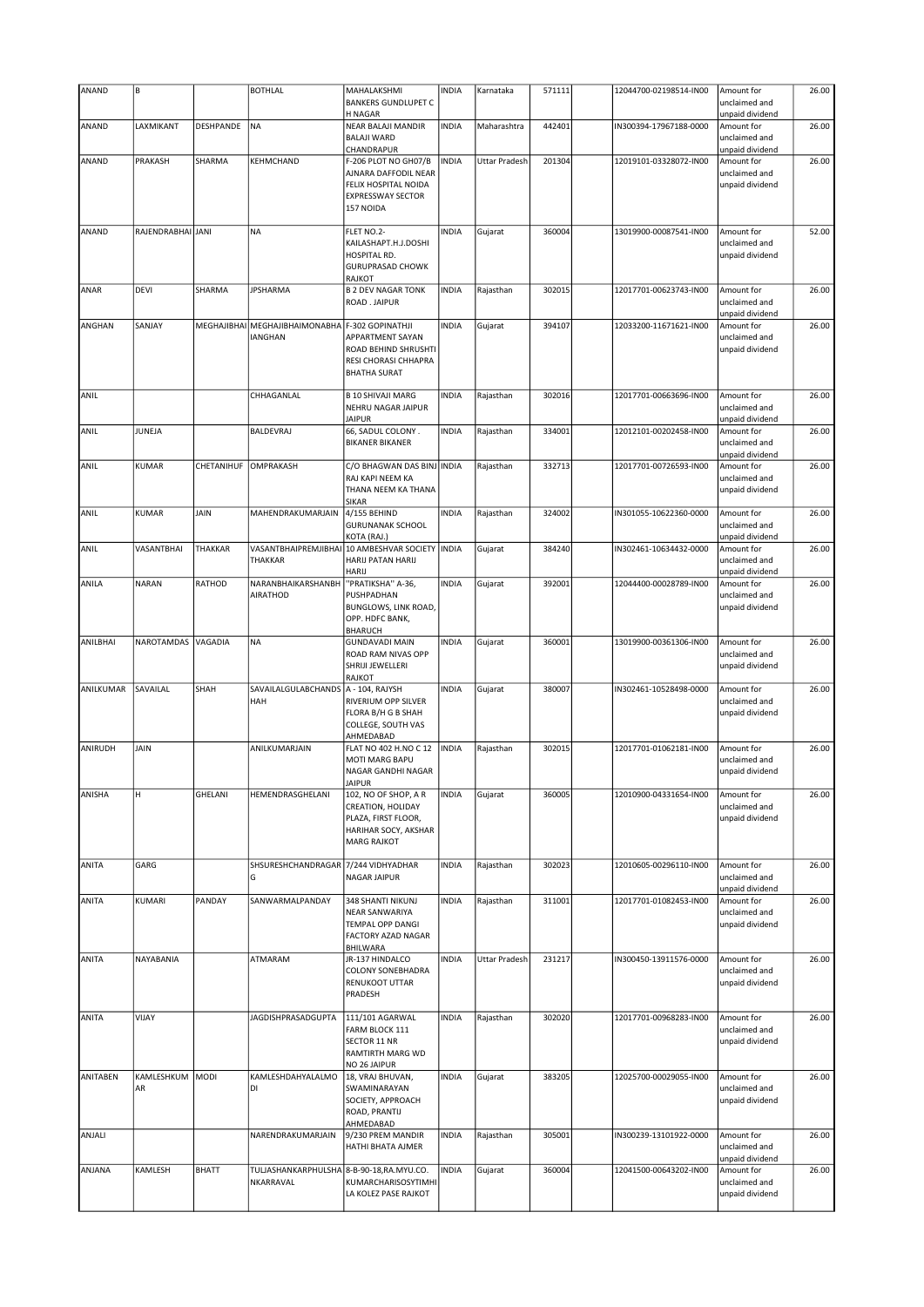| ANJU          | <b>GUPTA</b>                |                 | <b>GORISHANERK</b>         | 153 GUPTA BHAWAN              | <b>INDIA</b> | Rajasthan   | 334001 | IN301143-11530627-0000 | Amount for      | 26.00  |
|---------------|-----------------------------|-----------------|----------------------------|-------------------------------|--------------|-------------|--------|------------------------|-----------------|--------|
|               |                             |                 |                            | WARD NO 51 MAHILA             |              |             |        |                        | unclaimed and   |        |
|               |                             |                 |                            | MANDAL SCHOOL KE              |              |             |        |                        | unpaid dividend |        |
|               |                             |                 |                            | SAMNE KUCHILPURA              |              |             |        |                        |                 |        |
|               |                             |                 |                            | <b>BIKANER RAJASTHAN</b>      |              |             |        |                        |                 |        |
|               |                             |                 |                            |                               |              |             |        |                        |                 |        |
| ANJU          | HARESHKUMA                  | <b>GAWALANI</b> | HARESHKUMARGAWALA          | 14, NEW MAHARAJA              | <b>INDIA</b> | Gujarat     | 382340 | IN300982-10410514-0000 | Amount for      | 26.00  |
|               | R                           |                 | NI                         | PARK NR. SINDHU               |              |             |        |                        | unclaimed and   |        |
|               |                             |                 |                            | <b>HOSPITAL MAYA</b>          |              |             |        |                        | unpaid dividend |        |
|               |                             |                 |                            | CINEMA ROAD,                  |              |             |        |                        |                 |        |
|               |                             |                 |                            | KUBERNAGAR                    |              |             |        |                        |                 |        |
|               |                             |                 |                            | AHMEDABAD                     |              |             |        |                        |                 |        |
| ANJUBEN       | GIRISHKUMAR                 | SADHVANI        | GIRISHKUMARSADHVANI        | 60, VISHWAKUNJ                | <b>INDIA</b> | Gujarat     | 363020 | IN300974-10464518-0000 | Amount for      | 26.00  |
|               |                             |                 |                            | SOCIETY, DIST.                |              |             |        |                        | unclaimed and   |        |
|               |                             |                 |                            | SURENDRANAGAR,                |              |             |        |                        | unpaid dividend |        |
|               |                             |                 |                            | RATANPAR.                     |              |             |        |                        |                 |        |
| ANJULA        | SAXENA                      |                 | KRIPASANKARSAXENA          | 106, SECTOR-12                | <b>INDIA</b> | Rajasthan   | 302017 | 12029200-00142397-IN00 | Amount for      | 26.00  |
|               |                             |                 |                            | MALVIYA NAGAR JAIPUR          |              |             |        |                        | unclaimed and   |        |
|               |                             |                 |                            |                               |              |             |        |                        | unpaid dividend |        |
| ANKITA        | <b>KEVIN</b>                | SHAH            | ROHITKUMARCHIMANLA         | 103 BINA APARTMENT            | <b>INDIA</b> | Gujarat     | 395001 | IN300513-17452803-0000 | Amount for      | 26.00  |
|               |                             |                 | LSHAH                      | NEAR JAMUNA NAGAR             |              |             |        |                        | unclaimed and   |        |
|               |                             |                 |                            | <b>BUSSTOP RAMCHOWK G</b>     |              |             |        |                        | unpaid dividend |        |
|               |                             |                 |                            | <b>SURAT GUJARAT</b>          |              |             |        |                        |                 |        |
|               |                             |                 |                            |                               |              |             |        |                        |                 |        |
|               | ANKITKUMAR MAHENDRABH PATEL |                 | MAHENDRABHAISHANK          | FATEH DARWAJA PARA            | <b>INDIA</b> | Gujarat     | 384315 | IN301276-30676844-0000 | Amount for      | 26.00  |
|               | AI                          |                 | ARLALPATEL                 | VISNAGAR TA VISNAGAR          |              |             |        |                        | unclaimed and   |        |
|               |                             |                 |                            | <b>DIST MEHSANA</b>           |              |             |        |                        | unpaid dividend |        |
|               |                             |                 |                            | VISNAGAR                      |              |             |        |                        |                 |        |
| ANKUR         | PRAKASHCHAN SHAH            |                 | PRAKASHCHANDRA             | B/101, VEER CHAMBER           | <b>INDIA</b> | Gujarat     | 390001 | 13016700-00243778-IN00 | Amount for      | 26.00  |
|               | DRA                         |                 |                            | FLATS OPP.IInd JAIN           |              |             |        |                        | unclaimed and   |        |
|               |                             |                 |                            | <b>DERASAR MAMA'S</b>         |              |             |        |                        |                 |        |
|               |                             |                 |                            |                               |              |             |        |                        | unpaid dividend |        |
|               |                             |                 |                            | POLE, RAOPURA                 |              |             |        |                        |                 |        |
|               |                             |                 |                            | VADODARA                      |              |             |        |                        |                 |        |
| ANNU          | <b>BANSAL</b>               |                 | SHPAWANBANSAL              | <b>62 SURAJ NAGAR</b>         | <b>INDIA</b> | Delhi       | 110033 | IN303108-10033128-0000 | Amount for      | 26.00  |
|               |                             |                 |                            | AZADPUR DELHI                 |              |             |        |                        | unclaimed and   |        |
|               |                             |                 |                            |                               |              |             |        |                        | unpaid dividend |        |
| ANS           | PRIVATE                     | LIMITED         | <b>NA</b>                  | 403-STAR CHAMBERS             | <b>INDIA</b> | Gujarat     | 360001 | 11000011-00015770-IN00 | Amount for      | 333.00 |
|               |                             |                 |                            | <b>HARIHAR CHOWK</b>          |              |             |        |                        | unclaimed and   |        |
|               |                             |                 |                            | RAJKOT                        |              |             |        |                        | unpaid dividend |        |
| ANUJ          | <b>KUMAR</b>                | TRIPATHI        | MAHESHDATTTRIPATHY         | J-3/331 DDA FLASTS            | <b>INDIA</b> | Delhi       | 110019 | 12044700-03483421-IN00 | Amount for      | 26.00  |
|               |                             |                 |                            | KALKAJI NEW DELHI             |              |             |        |                        | unclaimed and   |        |
|               |                             |                 |                            |                               |              |             |        |                        | unpaid dividend |        |
| ANUP          | ANAND                       |                 | SIDDESWARATIPTURANA        | 59-13/1 19TH MAIN 2ND   INDIA |              | Karnataka   | 560010 | 12010900-05952215-IN00 | Amount for      | 350.00 |
|               |                             |                 | N <sub>D</sub>             | <b>BLOCK RAJAJI NAGAR</b>     |              |             |        |                        | unclaimed and   |        |
|               |                             |                 |                            | BANGALORE                     |              |             |        |                        | unpaid dividend |        |
|               |                             |                 |                            |                               |              |             |        |                        |                 |        |
| ANUPAM        |                             |                 |                            | BANGALORE                     |              |             |        |                        |                 |        |
|               | <b>CHOPRA</b>               |                 | AWATARSINGHCHOPRA          | 70- B, INDRAPURI,             | <b>INDIA</b> | Madhya      | 462011 | IN301983-10580198-0000 | Amount for      | 26.00  |
|               |                             |                 |                            | RAISEN ROAD, BHOPAL           |              | Pradesh     |        |                        | unclaimed and   |        |
|               |                             |                 |                            | (M.P.)                        |              |             |        |                        | unpaid dividend |        |
| ANUSHREE      | <b>BABUPRASHAD SHAH</b>     |                 | BABUPRASADBALURAMS         | 5/VIRAM SOC, CIRCUIT          | <b>INDIA</b> | Gujarat     | 380004 | 12034400-00268299-IN00 | Amount for      | 26.00  |
|               |                             |                 | HAH                        | HOUSES SHAHIBAUGH             |              |             |        |                        | unclaimed and   |        |
|               |                             |                 |                            | AHMEDABAD                     |              |             |        |                        | unpaid dividend |        |
|               |                             |                 |                            | AHMEDABAD                     |              |             |        |                        |                 |        |
|               |                             |                 |                            |                               |              |             |        |                        |                 |        |
| ARIF          | ABDULSATAR                  | BASATHIYA       | SATARSULEMANBASATHI        | KHOJA SOCIETY NEAR            | <b>INDIA</b> | Gujarat     | 362265 | IN303116-11245820-0000 | Amount for      | 26.00  |
|               |                             |                 | YA                         | KHOJA KHANA JALARAM           |              |             |        |                        | unclaimed and   |        |
|               |                             |                 |                            | NAGAR GIR SOMNATH             |              |             |        |                        | unpaid dividend |        |
|               |                             |                 |                            | VERAVAL GUJARAT               |              |             |        |                        |                 |        |
|               |                             |                 |                            |                               |              |             |        |                        |                 |        |
| ARJUN         | <b>SUBHASH</b>              |                 | MHAPANKAR SUBHASHMHAPANKAR | ROOM NO 143 SAGAR             | <b>INDIA</b> | Maharashtra | 400083 | 12063000-00067826-IN00 | Amount for      | 26.00  |
|               |                             |                 |                            | CHAWL GROUP NO4               |              |             |        |                        | unclaimed and   |        |
|               |                             |                 |                            | HARIYALI VILLAGE              |              |             |        |                        | unpaid dividend |        |
|               |                             |                 |                            | MUKUNDRAO TAGORE              |              |             |        |                        |                 |        |
|               |                             |                 |                            |                               |              |             |        |                        |                 |        |
|               |                             |                 |                            | NAGAR VIKHROLI EAST           |              |             |        |                        |                 |        |
|               |                             |                 |                            | <b>MUMBAI</b>                 |              |             |        |                        |                 |        |
| <b>ARORA</b>  | <b>BHARATKUMA</b>           | DAULAL          | DAULALLABURAMAROR          | 3, MANMOHAN                   | <b>INDIA</b> | Gujarat     | 380018 | IN300974-11582889-0000 | Amount for      | 26.00  |
|               | R                           |                 | A                          | SOCIETY, SARASPUR,            |              |             |        |                        | unclaimed and   |        |
|               |                             |                 |                            | AHMEDABAD                     |              |             |        |                        | unpaid dividend |        |
| ARPANBHAI     |                             | SHAH            | <b>JAYESHBHAI</b>          | MASTRAM MANDIR                | <b>INDIA</b> | Gujarat     | 364710 | IN300974-11241571-0000 | Amount for      | 26.00  |
|               |                             |                 |                            | ROAD, BOTAD                   |              |             |        |                        | unclaimed and   |        |
|               |                             |                 |                            |                               |              |             |        |                        | unpaid dividend |        |
| ARPIT         | JAIN                        |                 | KAVINDRAJAIN               | 53 MOHA NAGAR                 | <b>INDIA</b> | Rajasthan   | 302017 | 12017701-00841815-IN00 | Amount for      | 26.00  |
|               |                             |                 |                            | <b>GOPALPURA BYPASS</b>       |              |             |        |                        | unclaimed and   |        |
|               |                             |                 |                            | <b>JAIPUR</b>                 |              |             |        |                        | unpaid dividend |        |
| <b>ARPITA</b> | DHARMENDRA MEHTA            |                 | DHARMENDRABHAIMEH          | BLOCK NO 15 PLOT NO 1 INDIA   |              | Gujarat     | 364001 | 12070200-00754549-IN00 | Amount for      | 26.00  |
|               | BHAI                        |                 | TA                         | <b>B NEAR BARSE</b>           |              |             |        |                        | unclaimed and   |        |
|               |                             |                 |                            | MAHADEV BHAVNAGAR             |              |             |        |                        | unpaid dividend |        |
|               |                             |                 |                            | BHAVNAGAR                     |              |             |        |                        |                 |        |
|               |                             |                 |                            |                               |              |             |        |                        |                 |        |
| ARUN          | <b>KUMAR</b>                |                 | BRIJLAL                    | B-138 WEST PATEL              | <b>INDIA</b> | Delhi       | 110008 | IN300118-10704548-0000 | Amount for      | 26.00  |
|               |                             |                 |                            | NAGAR NEW DELHI               |              |             |        |                        | unclaimed and   |        |
|               |                             |                 |                            |                               |              |             |        |                        |                 |        |
|               |                             |                 |                            |                               |              |             |        |                        | unpaid dividend |        |
| ARUN          | <b>KUMAR</b>                | GARG            | RADHESHYAMGARG             | KHADYA VASTU                  | <b>INDIA</b> | Rajasthan   | 302003 | IN301160-30118690-0000 | Amount for      | 1.00   |
|               |                             |                 |                            | BHANDAR SHOP NO.317           |              |             |        |                        | unclaimed and   |        |
|               |                             |                 |                            | JOHARI BAZAR JAIPUR           |              |             |        |                        | unpaid dividend |        |
|               |                             |                 |                            |                               |              |             |        |                        |                 |        |
| ARUN          | <b>KUMAR</b>                | GAUR            | MADANLALGAUR               | S M 36 JAWAHAR                | <b>INDIA</b> | Rajasthan   | 335001 | IN300513-15199032-0000 | Amount for      | 26.00  |
|               |                             |                 |                            | NAGAR SRI                     |              |             |        |                        | unclaimed and   |        |
|               |                             |                 |                            | GANGANAGAR                    |              |             |        |                        | unpaid dividend |        |
|               |                             |                 |                            | RAJASTHAN                     |              |             |        |                        |                 |        |
| ARUN          | SONS                        | HUF             | <b>NA</b>                  | H.NO. 715 JHAJJAR             | <b>INDIA</b> | Haryana     | 124001 | IN302365-11166437-0000 | Amount for      | 26.00  |
|               |                             |                 |                            | ROAD SAMPLA ROHTAK            |              |             |        |                        | unclaimed and   |        |
|               |                             |                 |                            | HARYANA                       |              |             |        |                        | unpaid dividend |        |
| ARUNA         | GREWAL                      |                 | JAGATRAMMEHRA              | W/O DARSHAN GREWAL INDIA      |              | Delhi       | 110085 | IN304088-10037941-0000 | Amount for      | 26.00  |
|               |                             |                 |                            | D-7/121 SECTOR 6              |              |             |        |                        | unclaimed and   |        |
|               |                             |                 |                            | ROHINI DELHI                  |              |             |        |                        | unpaid dividend |        |
|               |                             |                 |                            |                               |              |             |        |                        |                 |        |
|               |                             |                 |                            |                               |              |             |        |                        |                 |        |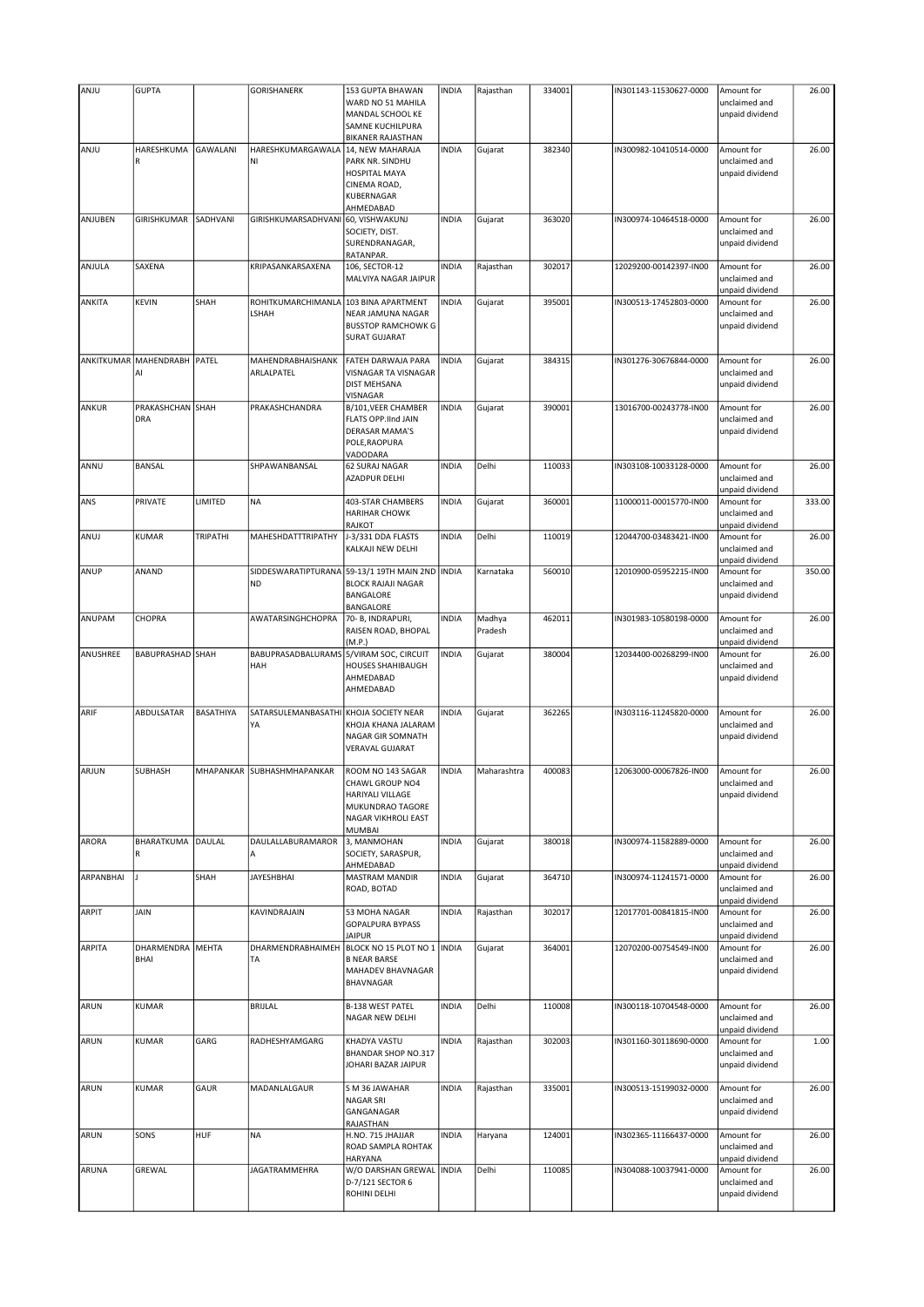| ARUNA               | <b>KABRA</b>      |           | MAHESHKABRA                            | D - 59 KABRA KUNJ                                                                                        | <b>INDIA</b> | Rajasthan       | 302016 | IN302700-20085806-0000 | Amount for                                                        | 26.00 |
|---------------------|-------------------|-----------|----------------------------------------|----------------------------------------------------------------------------------------------------------|--------------|-----------------|--------|------------------------|-------------------------------------------------------------------|-------|
|                     |                   |           |                                        | MADHO SINGH ROAD                                                                                         |              |                 |        |                        | unclaimed and                                                     |       |
|                     |                   |           |                                        | <b>BANI PARK JAIPUR</b>                                                                                  |              |                 |        |                        | unpaid dividend                                                   |       |
| ARUNA               | RAJESHKUMAR DAVE  |           | MANILALMOTIRAMDAVE 10 ROYAL FLATS NEAR | SARDAR GARDEN KALOL<br>KALOL                                                                             | <b>INDIA</b> | Gujarat         | 382721 | 12044700-01291299-IN00 | Amount for<br>unclaimed and<br>unpaid dividend                    | 26.00 |
| ARUNKUMAR J         |                   | DESAI     | <b>JAGJIVANBHAIHDESAI</b>              | D3 GREEN VILA FLAT NR                                                                                    | <b>INDIA</b> | Gujarat         | 380054 | 12029900-00376432-IN00 | Amount for                                                        | 26.00 |
|                     |                   |           |                                        | H B KAPADIYA SCHOOL<br><b>VISHRAM NAGAR</b><br>AHMEDABAD                                                 |              |                 |        |                        | unclaimed and<br>unpaid dividend                                  |       |
| ARUNKUMAR NATWARLAL |                   | GAJJAR    | NATWARLALKARASANBH                     | <b>B/46 NEW</b>                                                                                          | <b>INDIA</b> | Gujarat         | 387810 | IN301696-11402812-0000 | Amount for                                                        | 26.00 |
|                     |                   |           | <b>AIGAJJAR</b>                        | MAHAVIRNAGR<br>KALIKUND DHOLKA                                                                           |              |                 |        |                        | unclaimed and<br>unpaid dividend                                  |       |
| ARUSHI              | SHRIMAL           |           | ASHISHSHRIMAL                          | 885, GANGA MATA KI<br><b>GALI GOPAL JI KA RASTA</b><br>JOHARI BAZAR JAIPUR                               | <b>INDIA</b> | Rajasthan       | 302003 | 12017701-00173980-IN00 | Amount for<br>unclaimed and<br>unpaid dividend                    | 26.00 |
| ARVIND              | <b>BHALSOD</b>    |           | PURSHOTTAM                             | 'PUSPRAJ', 41/3, JAYRAJ<br>PLOT, B/H. GUNDAWADI<br>HOSPITAL, RAJKOT.                                     | <b>INDIA</b> | Gujarat         | 360001 | IN300974-10418756-0000 | Amount for<br>unclaimed and<br>unpaid dividend                    | 26.00 |
| ARVIND              | н                 | VASANIHUF | HARILALVASANI                          | C-301, SHRI SADGURU<br>VATIKA, AIRPORT ROAD,<br>RAJKOT.                                                  | <b>INDIA</b> | Gujarat         | 360001 | IN300974-10353850-0000 | Amount for<br>unclaimed and<br>unpaid dividend                    | 26.00 |
| <b>ASARAF</b>       | <b>OSMANBHAI</b>  | SIPAI     | OSMANBHAIJIVABHAISIP                   | MOTA AASHAPURA                                                                                           | <b>INDIA</b> | Gujarat         | 361001 | 12017000-00175707-IN00 | Amount for                                                        | 26.00 |
|                     |                   |           | AI                                     | ROAD, NEAR<br>DISPENSARY,<br>VAGHEWADO,<br>JAMNAGAR                                                      |              |                 |        |                        | unclaimed and<br>unpaid dividend                                  |       |
| <b>ASHA</b>         | <b>DEEPAK</b>     |           | BHAGWAGAR DEEPAKMBHAGWAGAR             | 1/756 BHATIA STREET<br>NANPURA SURAT SURAT                                                               | <b>INDIA</b> | Gujarat         | 395001 | IN301127-15595855-0000 | Amount for<br>unclaimed and<br>unpaid dividend                    | 26.00 |
| <b>ASHA</b>         | <b>DEVI</b>       | JAIN      | ASHOKKUMARJAIN                         | 790 GIRDHAWAR GALI                                                                                       | <b>INDIA</b> | Rajasthan       | 305901 | 12017701-01155806-IN00 | Amount for                                                        | 26.00 |
|                     |                   |           |                                        | KHATIKHAN HATHAI<br>NEAR BEAWAR AJMER<br><b>BEAWAR</b>                                                   |              |                 |        |                        | unclaimed and<br>unpaid dividend                                  |       |
| <b>ASHA</b>         | JAIN              |           | HEMCHANDJAIN                           | 15 NITYAGOPAL                                                                                            | <b>INDIA</b> | West Bengal     | 700002 | 12035000-01130527-IN00 | Amount for                                                        | 20.00 |
|                     |                   |           |                                        | CHATERJEE LAN<br>KOLKATA MUNICIPAL<br>CORPORATION TALA<br>KOLKATA KOLKATA                                |              |                 |        |                        | unclaimed and<br>unpaid dividend                                  |       |
| ASHA                | SHARMA            |           | RAJKUMARSHARMA                         | A-96, SHIV MANDIR KE<br>PASS VERMA COLONY,<br>SHASTRI NAGAR JAIPUR<br><b>JAIPUR</b>                      | <b>INDIA</b> | MAHARASHT<br>RA | 444444 | 12017701-00348153-IN00 | Amount for<br>unclaimed and<br>unpaid dividend                    | 26.00 |
| <b>ASHABEN</b>      | HARSHADBHAI NAKUM |           | <b>NA</b>                              | MANAV, C-4, AMI PARK<br>RAIYA CHOKADI 150FT<br>RING ROAD RAJKOT                                          | <b>INDIA</b> | Gujarat         | 360007 | 13019900-00235226-IN00 | Amount for<br>unclaimed and<br>unpaid dividend                    | 26.00 |
| ASHISH              | A                 |           | SHRIVASTAVA ATSHRIVASTAVA              | FLAT D 403/43 PRIVET<br>DRIVE MITCON ROAD<br><b>BALEWADI NEAR SBI</b><br><b>BANK PUNE</b><br>MAHARASHTRA | <b>INDIA</b> | Maharashtra     | 411045 | IN300513-23454878-0000 | Amount for<br>unclaimed and<br>unpaid dividend                    | 30.00 |
| <b>ASHISH</b>       | <b>GHIYA</b>      | HUF       | NA                                     | P. NO - 13, BARKAT<br><b>COLONY TONK PHATAK</b><br><b>JAIPUR</b>                                         | <b>INDIA</b> | Rajasthan       | 302015 | 12036600-00204024-IN00 | Amount for<br>unclaimed and<br>unpaid dividend                    | 26.00 |
| <b>ASHISH</b>       | <b>GUPTA</b>      |           | SANTPRAKASHGUPTA                       | HOUSE NO.-6260/11,<br>AHATA BANARSI DASS,                                                                | <b>INDIA</b> | Haryana         | 133001 | 12019101-01054367-IN00 | Amount for<br>unclaimed and                                       | 26.00 |
| <b>ASHISH</b>       | HIMATLAL          | JAIN      | HIMATLAL                               | AMBALA CANTT<br>ARIHANT KRUPA                                                                            | <b>INDIA</b> | Gujarat         | 370001 | 12033200-01342639-IN00 | unpaid dividend<br>Amount for                                     | 52.00 |
|                     |                   |           |                                        | SHIVKRUPA NAGAR<br><b>BHUJ-KUTCH BHUJ</b>                                                                |              |                 |        |                        | unclaimed and<br>unpaid dividend                                  |       |
| <b>ASHISH</b>       | K                 | CHAUHAN   | KISHORBHAIRAGHAVJIBH<br>AICHAUHAN      | NADIPA STREET NO 2<br><b>GARBI CHOWK B/H</b><br><b>GRAIN MARKET</b><br>JAMNAGAR                          | <b>INDIA</b> | Gujarat         | 361001 | 12047200-11156460-IN00 | Amount for<br>unclaimed and<br>unpaid dividend                    | 26.00 |
| <b>ASHISH</b>       | RAJESHBHAI        | THUMMAR   | <b>NA</b>                              | 3 RANCHOD NAGAR SOC   INDIA<br><b>JALARAM RAJKOT</b>                                                     |              | Gujarat         | 360003 | 13019900-00170828-IN00 | Amount for<br>unclaimed and<br>unpaid dividend                    | 26.00 |
| <b>ASHISH</b>       | SHARDA            |           | PARHALADRAYSHARDA                      | H.NO. 697 SECTOR-6<br>BAHADURGARH<br>HARYANA                                                             | <b>INDIA</b> | Haryana         | 124507 | IN302365-11143275-0000 | Amount for<br>unclaimed and<br>unpaid dividend                    | 26.00 |
| ASHOK               | DAMODAR           | KAMATH    | DAMODARKAMATH                          | WARD NO.09,<br>HADAVINKONE<br>SHIROOR, TQ<br>KUNDAPUR KUNDAPUR                                           | <b>INDIA</b> | Karnataka       | 576201 | 12010900-03489341-IN00 | Amount for<br>unclaimed and<br>unpaid dividend                    | 50.00 |
| <b>ASHOK</b>        | <b>GEHLOT</b>     |           | MADANMOHANGEHLOT                       | JEEWAN DAS KA KUWA<br>INSIDE NAGORI GATE                                                                 | <b>INDIA</b> | Rajasthan       | 342002 | IN301477-10024979-0000 | Amount for<br>unclaimed and                                       | 26.00 |
| ASHOK               | KUMAR             |           | HANSRAJAHUJA                           | <b>JODHPUR</b><br>H.NO-984/9, KEWAL<br>GANJ, ROHTAK<br>HARYANA                                           | <b>INDIA</b> | Haryana         | 124001 | IN302365-10584487-0000 | unpaid dividend<br>Amount for<br>unclaimed and<br>unpaid dividend | 26.00 |
| <b>ASHOK</b>        | KUMAR             |           | SHCHETANDEV                            | 954-P SECTOR-15 PART-II INDIA<br><b>GURGAON</b>                                                          |              | Haryana         | 122001 | IN301959-10022882-0000 | Amount for<br>unclaimed and<br>unpaid dividend                    | 26.00 |
| <b>ASHOK</b>        | MEHTA             |           | <b>BCMEHTA</b>                         | 84/143 MADHYAM<br>MARG MANSAROVAR<br><b>JAIPUR</b>                                                       | <b>INDIA</b> | Rajasthan       | 302020 | 12036600-00042892-IN00 | Amount for<br>unclaimed and<br>unpaid dividend                    | 26.00 |
| <b>ASHOK</b>        | RAMNIKLAL         | KUBAVAT   | RAMNIKLAL                              | KANCHAN VILLA<br>RAVIPARK PLOT NO 89<br>SHOP OF RELINANCE<br>PUMP JAMNAGAR                               | <b>INDIA</b> | Gujarat         | 361001 | 12033200-01598665-IN00 | Amount for<br>unclaimed and<br>unpaid dividend                    | 26.00 |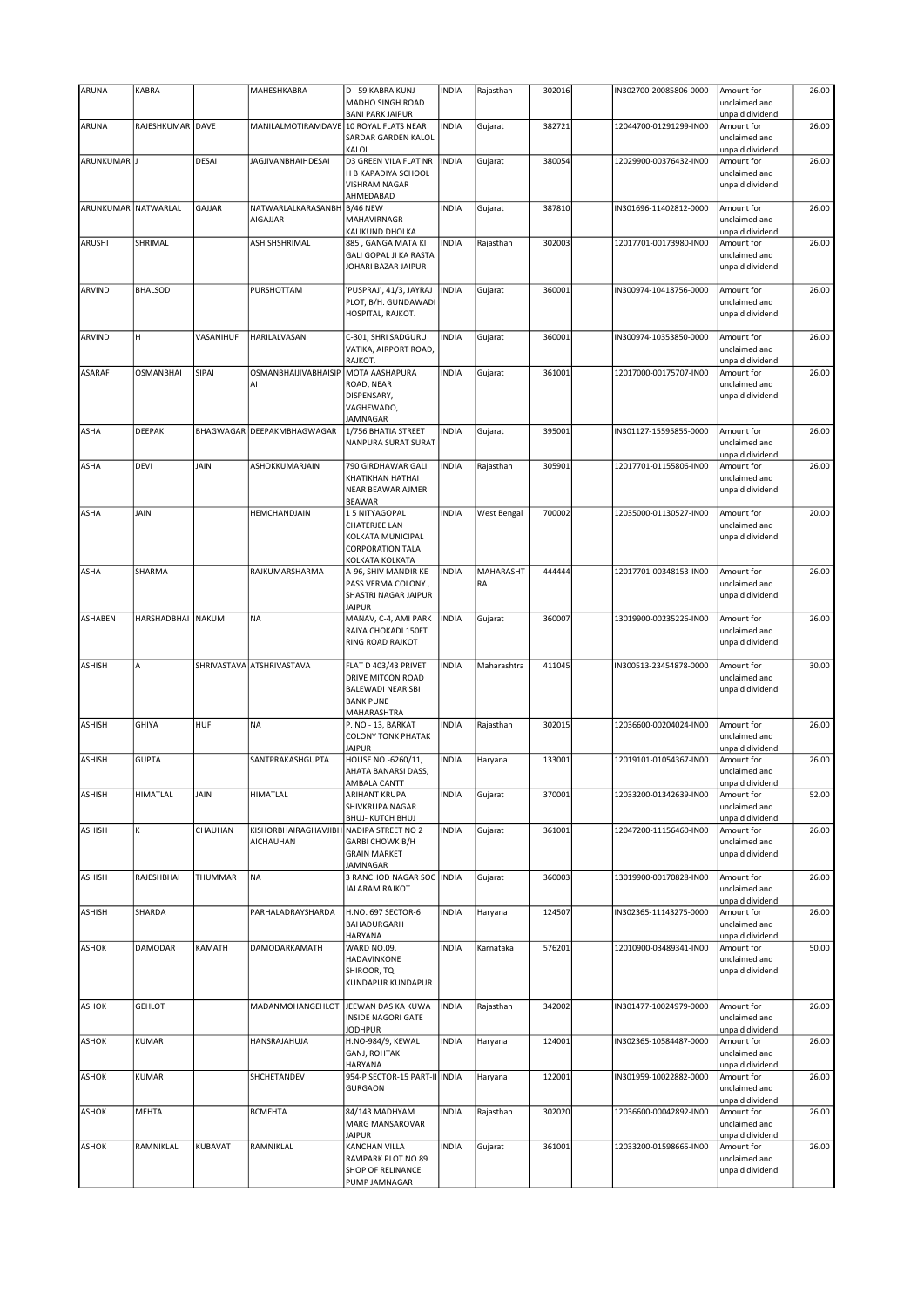| <b>ASHOK</b>             | SHYAMSUNDE<br>R  | SHAH              | SHYAMSUNDER                                           | 301-7 PAWAN FLATE<br>ANAND NAGAR SOCIETY<br>7 ZETALAPUR ROAD<br>VADODARA BARODA                                                                                            | <b>INDIA</b> | Gujarat       | 390020 | 12033200-00658644-IN00 | Amount for<br>unclaimed and<br>unpaid dividend | 26.00 |
|--------------------------|------------------|-------------------|-------------------------------------------------------|----------------------------------------------------------------------------------------------------------------------------------------------------------------------------|--------------|---------------|--------|------------------------|------------------------------------------------|-------|
| ASHOKBHAI                | B                | BAVALIYA          | BATUKBHAIMBAVALIYA                                    | <b>BAJRANG NAGAR,</b><br>MOCHIGOR PLOT,<br>JASDAN.                                                                                                                         | <b>INDIA</b> | Gujarat       | 360050 | IN300974-11356146-0000 | Amount for<br>unclaimed and<br>unpaid dividend | 26.00 |
| ASHOKBHAI                | BHIKHABHAI       | PATEL             | BHIKHABHAIRPATEL                                      | AT. MALOD, TAL.<br>WADHWAN, DIST.<br>SURENDRANAGAR.<br>MALOD.                                                                                                              | <b>INDIA</b> | Gujarat       | 363001 | IN300974-11111371-0000 | Amount for<br>unclaimed and<br>unpaid dividend | 26.00 |
| ASHOKBHAI                | DHIRAJLAL        | RADHANPUR<br>A    | DHIRAJLALRADHANPURA                                   | 'MATRU CHHAYA',<br>SUBHASH NAGAR,<br>NANDA HALL SERI,<br>KOTHARIYA MAIN ROAD,<br><b>RAJKOT</b>                                                                             | <b>INDIA</b> | Gujarat       | 360002 | 12019800-00026088-IN00 | Amount for<br>unclaimed and<br>unpaid dividend | 25.00 |
| <b>ASHOKBHAI</b>         | KANTIBHAI        | PRAJAPATIHU NA    |                                                       | <b>B-358 ADINATH NAGAR</b><br>ODHAV AHMEDABAD                                                                                                                              | <b>INDIA</b> | Gujarat       | 382415 | 12042000-00187914-IN00 | Amount for<br>unclaimed and<br>unpaid dividend | 26.00 |
| ASHOKBHAI                | KANUBHAI         | <b>JADAV</b>      | KANUBHAIJADAV                                         | MADHAVAV<br><b>KHANDIPOLE ROAD</b><br>WADHWAN<br>SURENDRANAGAR                                                                                                             | <b>INDIA</b> | Gujarat       | 363030 | IN301991-10246201-0000 | Amount for<br>unclaimed and<br>unpaid dividend | 26.00 |
| ASHOKBHAI                | NANJIBHAI        | PATEL             | <b>NA</b>                                             | PRANAV 13/10 JAYRAJ<br>PLOT RAJKOT                                                                                                                                         | <b>INDIA</b> | Gujarat       | 360001 | 12018000-00303376-IN00 | Amount for<br>unclaimed and<br>unpaid dividend | 26.00 |
| ASHOKKUMA ANANTRAY<br>R  |                  | <b>BHADIYADRA</b> | ANANTRAYBHADIYADRA                                    | OPP BHAGA TALAV,<br><b>KHARA KUVA-</b><br>S, KHANCHA,<br>BHAVNAGAR.                                                                                                        | <b>INDIA</b> | Gujarat       | 364001 | IN300974-11023416-0000 | Amount for<br>unclaimed and<br>unpaid dividend | 26.00 |
| ASHOKKUMA M<br>R         |                  | SHAH              | MANSUKHLALSHAH                                        | C-13, MANGALAM<br><b>APPARTMENT BEHIND</b><br><b>MEDILINK HOSPITAL</b><br>NEAR SOMESHWAR JAIN<br>TEMPLE, SATELITE<br>AHMEDABAD                                             | <b>INDIA</b> | Gujarat       | 380015 | IN301485-10745500-0000 | Amount for<br>unclaimed and<br>unpaid dividend | 26.00 |
| ASHVINBHAI               | I٧               | KHANT             | VASHRAMPKHANT                                         | AT BHANGOL, VIA<br>VERAD, TAL. BHANVAD,<br>DIST. JAMNAGAR,<br><b>BHANGOL.</b>                                                                                              | <b>INDIA</b> | Gujarat       | 360515 | IN300974-10514942-0000 | Amount for<br>unclaimed and<br>unpaid dividend | 26.00 |
| ASHVINKUMAC<br>R         |                  | SHETH             | CHAMANLALMOHANLAL<br>SHEKH                            | SONI BAZAR, DARBAR<br>GADH CHOWK, UPLETA                                                                                                                                   | <b>INDIA</b> | Gujarat       | 360490 | IN300974-11193369-0000 | Amount for<br>unclaimed and<br>unpaid dividend | 26.00 |
| ASHVINKUMA RAMDAS<br>R   |                  | PATEL             | RAMDASBALCHANDDAS<br>PATEL                            | 10 SHUKAN PALACE 1<br><b>SCIENCE CITY ROAD</b><br>SOLA SOLA VILL SOLA<br><b>TAL DASKROI</b><br>AHMEDABAD (GUJ.)                                                            | <b>INDIA</b> | Gujarat       | 380060 | IN301983-10329074-0000 | Amount for<br>unclaimed and<br>unpaid dividend | 26.00 |
| <b>ASHWIN</b>            | <b>BHUPATRAI</b> | SANGHAVI          | BHUPATNAGARDASSAN<br>GHAVI                            | 15/74, TRIVENI<br>LOKHANDWALA<br>ANDHERI WEST MUMBAI                                                                                                                       | <b>INDIA</b> | Maharashtra   | 400061 | IN300907-10441457-0000 | Amount for<br>unclaimed and<br>unpaid dividend | 26.00 |
| <b>ASHWIN</b>            | CHUNILAL         | SHAHHUF           | <b>NA</b>                                             | BHANSALI NIWAS V/204<br><b>VINAY NGR MIRA</b><br><b>BHAYANDER RD OPP</b><br>PLEASANT PARK, MIRA<br><b>BHAYANDER THANE</b>                                                  | <b>INDIA</b> | Maharashtra   | 401107 | 12024700-00520525-IN00 | Amount for<br>unclaimed and<br>unpaid dividend | 26.00 |
| <b>ASHWINI</b>           | ABHAY            | <b>JOSHI</b>      | SUDHIRTRIMBAKGOSAVI                                   | FLAT NO D 201 GLORIYA<br>MEENAKSH S NO 421<br><b>NEAR SINGHAGAD</b><br><b>COLLEG VADGAON</b><br><b>BUDRUK PUNE</b>                                                         | <b>INDIA</b> | Maharashtra   | 411041 | 13014400-01695521-IN00 | Amount for<br>unclaimed and<br>unpaid dividend | 26.00 |
| <b>ASHWINI</b>           | DEEPAK           | DEVKAR            | MARUTISONBARAUT                                       | RM A/1/4 HARE<br><b>KRISHNA HOUSING</b><br><b>SOCIET SAKI VIHAR</b><br>ROAD SHIVSHAKTI<br>NAGAR MU STIK MAZIL<br>CHAWL POWAI MUMBAI<br><b>NEAR G MUMBAI</b><br>MAHARASHTRA | <b>INDIA</b> | Maharashtra   | 400072 | IN300513-81220852-0000 | Amount for<br>unclaimed and<br>unpaid dividend | 26.00 |
| ASHWINKUM DAHYALAL<br>AR |                  | TRIVEDI           | DAHYALALMAUJIBHAITRI E-306, SUREL APPT<br><b>VEDI</b> | OPP.ASHISH SCHOOL,<br>JUDGES BUNG RD<br><b>BODAKDEV</b><br>AHMEDABAD                                                                                                       | <b>INDIA</b> | Gujarat       | 380015 | IN303052-10202640-0000 | Amount for<br>unclaimed and<br>unpaid dividend | 26.00 |
| ASMABANU                 | PITHADIYA        |                   | ASIFBHAIPITHDIYA                                      | AMBA-CHOWK, MAMA<br>KHARNIYAROAD,<br>BHAVNAGAR.                                                                                                                            | <b>INDIA</b> | Gujarat       | 364001 | IN300974-11125780-0000 | Amount for<br>unclaimed and<br>unpaid dividend | 26.00 |
| <b>ASTHA</b>             | SHUKLA           |                   | <b>NA</b>                                             | 4/452 VIKAS NAGAR<br>LUCKNOW LUCKNOW                                                                                                                                       | <b>INDIA</b> | Uttar Pradesh | 226022 | 12081600-01172562-IN00 | Amount for<br>unclaimed and<br>unpaid dividend | 26.00 |
| <b>ATIREK</b>            | NATVARLAL        | SHAH              | NATVARLALSHAH                                         | PAREKHWADA<br>LUNAWADA LUNAWADA                                                                                                                                            | <b>INDIA</b> | Gujarat       | 389230 | 12027700-00464671-IN00 | Amount for<br>unclaimed and<br>unpaid dividend | 20.00 |
| ATISHKUMAR DINESHBHAI    |                  | PATEL             | DINESHBHAIBHUPENDRA MAHADEV PURA<br>BHAIPATEL         | BAHARMADH UNJHA<br>UNJHA UNJHA                                                                                                                                             | <b>INDIA</b> | Gujarat       | 384170 | 12013300-01162922-IN00 | Amount for<br>unclaimed and<br>unpaid dividend | 26.00 |
| ATMARAM                  | <b>GUPTA</b>     |                   | RAMCHANDRAARJUNBH<br><b>AIGUPTA</b>                   | SWAMINARAYAN<br>NAGAR STREET NO 3<br>JAMNAGAR                                                                                                                              | <b>INDIA</b> | Gujarat       | 361001 | 12035100-00216874-IN00 | Amount for<br>unclaimed and<br>unpaid dividend | 26.00 |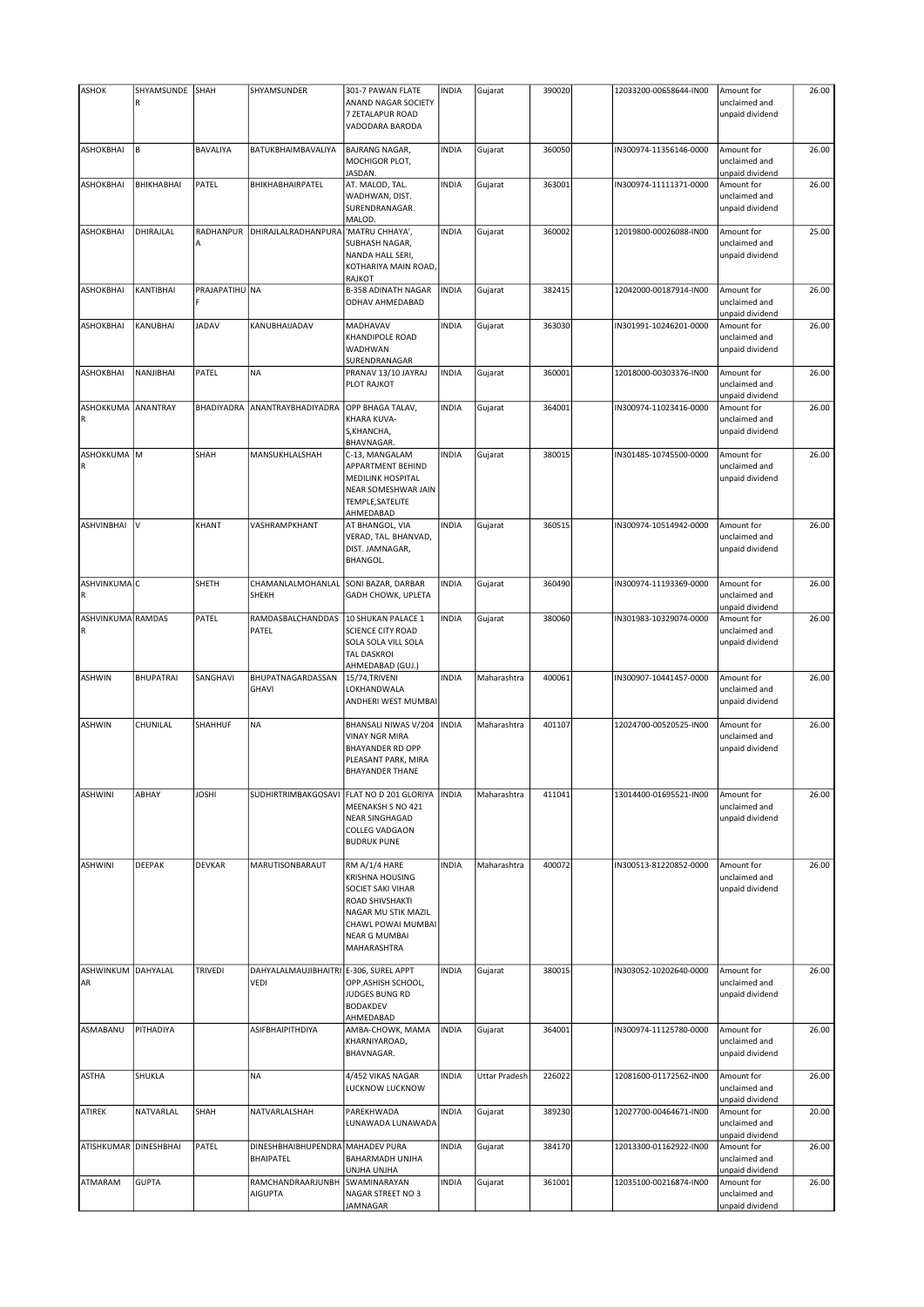| <b>ATUL</b>       | ANANTRAI          | <b>VINCHHI</b>   | ANANTRAI                                     | <b>GUGLI CHAKLO</b><br>KHAMBHALIA                                                                                          | <b>INDIA</b> | Gujarat           | 361305 | 12013200-01474165-IN00 | Amount for<br>unclaimed and                                       | 26.00  |
|-------------------|-------------------|------------------|----------------------------------------------|----------------------------------------------------------------------------------------------------------------------------|--------------|-------------------|--------|------------------------|-------------------------------------------------------------------|--------|
| ATUL              | <b>DUBE</b>       |                  | SURESHDUBE                                   | 50 LODHIPURA NO 2<br><b>INDORE</b>                                                                                         | <b>INDIA</b> | Madhya<br>Pradesh | 452002 | IN300394-12269706-0000 | unpaid dividend<br>Amount for<br>unclaimed and<br>unpaid dividend | 26.00  |
| ATUL              |                   | <b>ACHARYA</b>   | JAGDISHCHANDRA                               | 6, NEW SARVODAY<br>SOCIETY, 80 FEET ROAD,<br>ATICA SOUTH, RAJKOT.                                                          | <b>INDIA</b> | Gujarat           | 360002 | IN300974-10455037-0000 | Amount for<br>unclaimed and<br>unpaid dividend                    | 26.00  |
| <b>ATUL</b>       | KASTURCHAND SHAH  |                  | KASTURCHANDCHAGANL<br><b>ALSHAH</b>          | <b>B 34 MALHAR APPT</b><br>DARSHINI CO-OP H SOC<br>LTD B/H VASNA TELE<br><b>EXCH VASNA</b><br>AHMEDABAD GUJARAT            | <b>INDIA</b> | Gujarat           | 380007 | IN300239-12298572-0000 | Amount for<br>unclaimed and<br>unpaid dividend                    | 26.00  |
| AYUSH             | RANJIT            | SAH              | RANJITMSAH                                   | 203 SHRIRAJ APPT, NR<br>GURUDAWARA,<br>THALTEJ, AHMEDABAD                                                                  | <b>INDIA</b> | Gujarat           | 380059 | 12035100-00194925-IN00 | Amount for<br>unclaimed and<br>unpaid dividend                    | 26.00  |
| ļΒ                | KHIMRAJ           | HUF              | <b>NA</b>                                    | 7 AMIZARA SOCIETY<br><b>RAMBAG ROAD</b><br>SABARMATI<br>AHMEDABAD                                                          | <b>INDIA</b> | Gujarat           | 380005 | 12033200-00329918-IN00 | Amount for<br>unclaimed and<br>unpaid dividend                    | 26.00  |
| ļΒ                | MUKESH            |                  | <b>BASKARAN</b>                              | SHRIRAM TRANSPORT<br>FINANCE CO LTD NO 73<br>A/2 METTU STREET<br>KANCHEEPURAM<br>COIMBATORE                                | <b>INDIA</b> | Tamil Nadu        | 631501 | IN301774-12196123-0000 | Amount for<br>unclaimed and<br>unpaid dividend                    | 100.00 |
| ļΒ                | $\mathsf R$       | <b>UMAPRASAD</b> | BSRAMAPRASAD                                 | NO 193 VIJAYSHREE<br>14TH MAIN ROAD<br><b>BANASHANKARI IST</b><br>STAGE BANGALORE<br>KARNATAKA                             | <b>INDIA</b> | Karnataka         | 560050 | IN300214-11687387-0000 | Amount for<br>unclaimed and<br>unpaid dividend                    | 26.00  |
| Iв                | Ś                 | <b>JAIN</b>      | SHANTILALREVACHANDJ<br>AIN                   | C 5 SHREE RAM<br><b>TENAMENT OPP RABARI</b><br>COLONY AHMEDABAD                                                            | <b>INDIA</b> | Gujarat           | 380026 | IN301774-12027224-0000 | Amount for<br>unclaimed and<br>unpaid dividend                    | 26.00  |
| <b>BABU</b>       | LAL               | PARWAL           | LATESHMOHANLALPAR<br>WAL                     | STATION MARKET, POST-<br>RENWAL. (DISTT.<br>JAIPUR) RENWAL.                                                                | <b>INDIA</b> | Rajasthan         | 303603 | IN301160-30050445-0000 | Amount for<br>unclaimed and<br>unpaid dividend                    | 26.00  |
| <b>BABUBHAI</b>   | <b>DUDABHAI</b>   | SOLANKI          | DUDABHAISOLANKI                              | SHUBHAM SOMNATH<br>SCTY 1 STREET NO 4<br>RAJKOT                                                                            | <b>INDIA</b> | Gujarat           | 360005 | 12018000-00062862-IN00 | Amount for<br>unclaimed and<br>unpaid dividend                    | 26.00  |
| <b>BABUBHAI</b>   | <b>HIRABHAI</b>   | PATEL            | HIRABHAIPATEL                                | AT PO. MANIPURA TA.<br>VIJAPUR DIST. MEHSANA<br>MEHSANA                                                                    | <b>INDIA</b> | Gujarat           | 382870 | IN303052-10047274-0000 | Amount for<br>unclaimed and<br>unpaid dividend                    | 26.00  |
| <b>BABUBHAI</b>   | ISHVARLAL         | PATEL            | ISHVARLAL                                    | <b>4 B NATRAJ BANKER</b><br>SOCIETY BEHIND B K<br>CINEMA KHERALU ROAD<br>VISNAGAR                                          | <b>INDIA</b> | Gujarat           | 384315 | IN301276-30212079-0000 | Amount for<br>unclaimed and<br>unpaid dividend                    | 26.00  |
| <b>BABUBHAI</b>   | PURSHOTTAM<br>DAS | PARMAR           | PURSHOTTAMDASKHUS<br>HALBHAIPARM             | 3 ISHWARKRUPA<br>SOCIETY VISNAGAR LINK<br>ROAD NR. SUNCITY<br><b>BUNGLOWS MEHSANA</b>                                      | <b>INDIA</b> | Gujarat           | 384001 | 12019101-01236738-IN00 | Amount for<br>unclaimed and<br>unpaid dividend                    | 26.00  |
| <b>BABUBHAI</b>   | RANCHHODBH<br>Al  | <b>VANKAR</b>    | RANCHHODBHAIVANKAR AT &PO - SHAMNA, TAL-     | LUNAWADA DIST:-<br>MAHISAGAR SHAMNA                                                                                        | <b>INDIA</b> | Gujarat           | 389260 | 12027700-00478788-IN00 | Amount for<br>unclaimed and<br>unpaid dividend                    | 25.00  |
| <b>BABULAL</b>    | V                 | MEMAKIYA         | VASHRAMBHAI                                  | MARUTI NAGAR 150<br>FEET MAIN ROAD<br>RAJKOT                                                                               | <b>INDIA</b> | MAHARASHT<br>RA   | 444444 | 12033200-01909569-IN00 | Amount for<br>unclaimed and<br>unpaid dividend                    | 26.00  |
| <b>BAJRANG</b>    | LAL               |                  | GOKULCHAND                                   | 97A, BLOCK C-<br>7, KESHAVPURAM DELHI                                                                                      | <b>INDIA</b> | Delhi             | 110035 | 12075200-00015254-IN00 | Amount for<br>unclaimed and<br>unpaid dividend                    | 26.00  |
| <b>BAL</b>        | KISHAN            | AGARWAL          | LATESRIRPAGARWAL                             | SHRI RAM MEDICAL 11S<br>DAWA BAZAR FILM<br><b>COLONY JAIPUR</b>                                                            | <b>INDIA</b> | Rajasthan         | 302003 | 12013700-00022925-IN00 | Amount for<br>unclaimed and<br>unpaid dividend                    | 26.00  |
| BALDEVBHAI        | P                 | PATEL            | PURSHOTTAMDASABHEC 32 AMBIKA<br>HANDDASPATEL | TELECOMNAGAR<br>SOCIETY T B NAGAR NR<br><b>CHAKESWARY FLATS</b><br>ONGC NAGAR BEHIND<br>AND NEAR MEHSANA<br><b>GUJARAT</b> | <b>INDIA</b> | Gujarat           | 384002 | IN300513-17571656-0000 | Amount for<br>unclaimed and<br>unpaid dividend                    | 26.00  |
| BALKRISHNA        | RAMPRASHAD        | SHAH             | RAMPRASHADSHAH                               | 10, FULVADI SOCIETY<br><b>GOMTIPUR</b><br>AHMEDABAD                                                                        | <b>INDIA</b> | Gujarat           | 380021 | IN303052-10237409-0000 | Amount for<br>unclaimed and<br>unpaid dividend                    | 26.00  |
| <b>BALKRISHNA</b> | SHARMA            |                  | SHANKARLALSHARMA                             | 240, AMBIKA PURI<br><b>MAIN CHHOTA</b><br><b>BANGARDA AIRPORT</b><br>ROAD INDORE                                           | <b>INDIA</b> | Madhya<br>Pradesh | 452005 | 12050900-00043001-IN00 | Amount for<br>unclaimed and<br>unpaid dividend                    | 100.00 |
| BALMUKUND         | SHANTILAL         | KABRA            | SHANTILALKABRA                               | 301 CHANDANBALA APT<br>T 9 SHANTINAGAR SOC B<br>H PANCHASHIL<br><b>USMANPURA</b><br>AHMEDABAD                              | <b>INDIA</b> | Gujarat           | 380013 | 12033300-00495880-IN00 | Amount for<br>unclaimed and<br>unpaid dividend                    | 26.00  |
| <b>BALU</b>       | RAMU              | CHOUGULE         | RAMUNARSUCHOUGULE                            | E DHAMANI SANGLI                                                                                                           | <b>INDIA</b> | Maharashtra       | 416416 | 12044700-07063253-IN00 | Amount for<br>unclaimed and<br>unpaid dividend                    | 85.00  |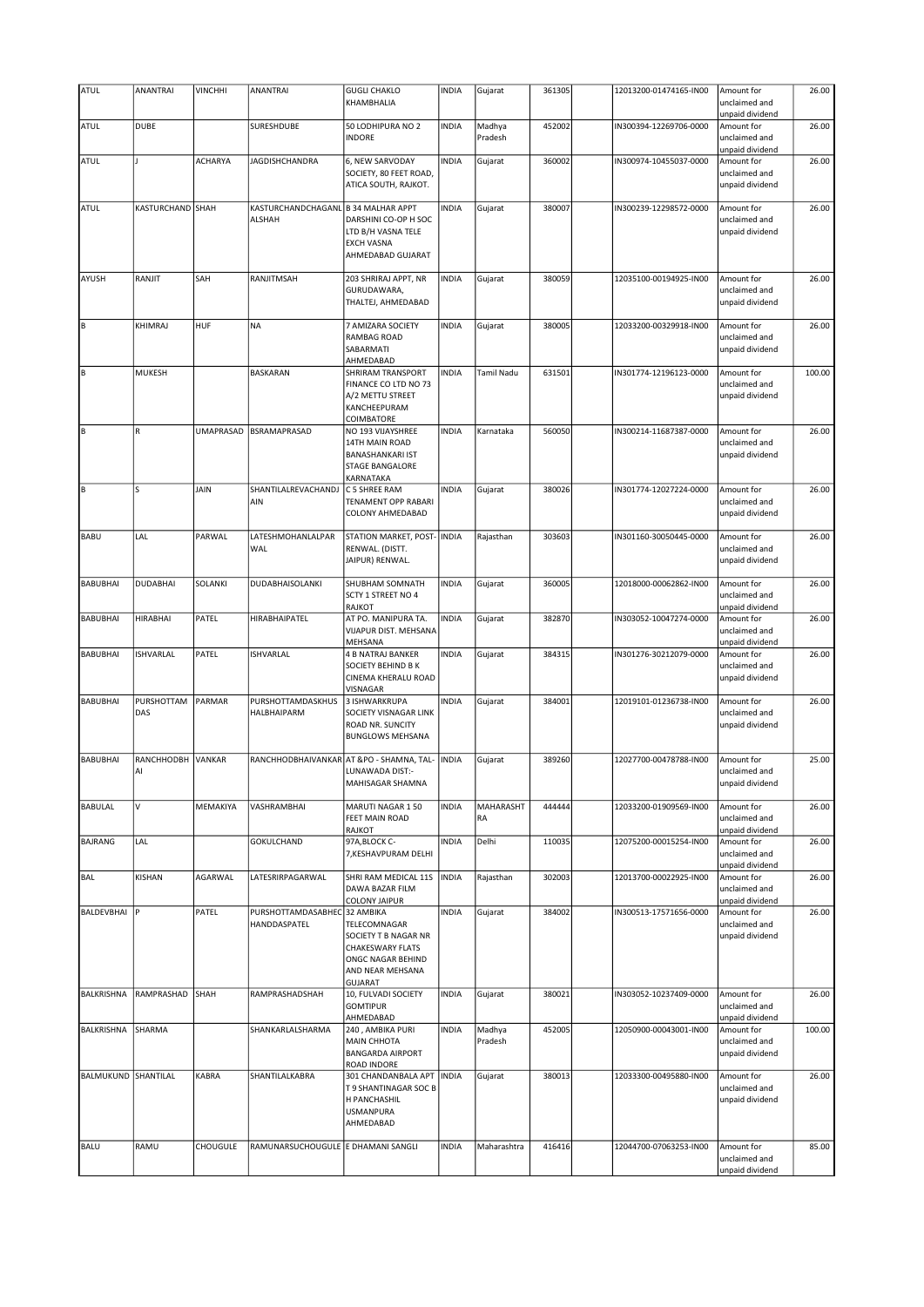| <b>BANSARI</b>            | BHARATBHAI         | <b>BORSADIA</b>  | BHARATBHAIVSHARAMB E-231 SHASTRI NAGAR              |                                                                                                                | <b>INDIA</b> | Gujarat     | 360005 | IN300974-12135884-0000 | Amount for                                     | 26.00 |
|---------------------------|--------------------|------------------|-----------------------------------------------------|----------------------------------------------------------------------------------------------------------------|--------------|-------------|--------|------------------------|------------------------------------------------|-------|
|                           |                    |                  | <b>HAIBORSADIA</b>                                  | SOCIETY NANA MAVA<br>ROAD MIAN ROAD                                                                            |              |             |        |                        | unclaimed and<br>unpaid dividend               |       |
| <b>BANSARIBEN</b>         | <b>BHADIYADRA</b>  |                  | BAKULBHAIBHADIYADRA                                 | RAJKOT<br>PLOT NO.1932 C-1                                                                                     | <b>INDIA</b> |             | 364001 | IN300974-12098283-0000 | Amount for                                     | 26.00 |
|                           |                    |                  |                                                     | SHAMALA NIVAS, NEAR<br>S.B.I BANK<br>SARDARNAGAR<br>BHAVNAGAR                                                  |              | Gujarat     |        |                        | unclaimed and<br>unpaid dividend               |       |
| <b>BANSHIDHAR JAIN</b>    |                    |                  | NEMICHANDJAIN                                       | B-16, ARJUN PURI-I IMLI<br>WALA PHATAK JAIPUR                                                                  | INDIA        | Rajasthan   | 302005 | 12017701-00181795-IN00 | Amount for<br>unclaimed and<br>unpaid dividend | 26.00 |
| <b>BANWARI</b>            | LAL                |                  | DHANARAM                                            | WARD NO 8 TH<br>DIDWANA KHANRI<br>DAUDSAR NAGAUR                                                               | <b>INDIA</b> | Rajasthan   | 341516 | IN300239-15374925-0000 | Amount for<br>unclaimed and<br>unpaid dividend | 26.00 |
| <b>BAROCHIYA</b>          | RAJESHBHAI         | H                | <b>HIRABHAIDBAROCHIYA</b>                           | 11, TULSI APARTMENT,<br>AMRUT NAGAR,<br>KESHOD.                                                                | <b>INDIA</b> | Gujarat     | 362220 | IN300974-10777404-0000 | Amount for<br>unclaimed and<br>unpaid dividend | 26.00 |
| <b>BASANT</b>             | <b>KUMAR</b>       | SHARMA           | JAGDISHPRASADSHARM<br>А                             | S/O JAGDISH PRASAD<br>SHARMA C/O<br>HARIVINOD JALPAN GR<br>CHURU                                               | <b>INDIA</b> | Rajasthan   | 331001 | 12060700-00012244-IN00 | Amount for<br>unclaimed and<br>unpaid dividend | 26.00 |
| BAVANJIBHAI S             |                    | DANGAR           | SAMATBHAIZINABHAIDA<br><b>NGAR</b>                  | AT SEVANTRA, TAL.<br>UPLETA, DIST. RAJKOT,<br>SEVANTRA.                                                        | <b>INDIA</b> | Gujarat     | 360490 | IN300974-11411751-0000 | Amount for<br>unclaimed and<br>unpaid dividend | 26.00 |
| <b>BEENA</b>              | JAIN               |                  | SHANTIKUMARJAIN                                     | 4 RAJ BAZAR PHULERA<br>PHULERA RAJASTHAN                                                                       | <b>INDIA</b> | Rajasthan   | 303338 | IN300513-16531562-0000 | Amount for<br>unclaimed and<br>unpaid dividend | 26.00 |
| <b>BEENA</b>              | RAJENDRA           | SHAH             | RAJENDRAMSHAH                                       | 124, 12TH FLOOR,<br>SIDDHACHAL GIRI<br><b>ASHOK CHAKRAVARTY</b><br>ROAD KANDIVALI EAST<br>MUMBAI.              | <b>INDIA</b> | Maharashtra | 400101 | IN300159-10629449-0000 | Amount for<br>unclaimed and<br>unpaid dividend | 26.00 |
| <b>BEENA</b>              | VORA               |                  | <b>BIPINVORA</b>                                    | LAHER 3 PATEL COLONY<br>JAMNAGAR JAMNAGAR                                                                      | <b>INDIA</b> | Gujarat     | 361008 | IN301039-24200653-0000 | Amount for<br>unclaimed and<br>unpaid dividend | 26.00 |
| <b>BEENABEN</b>           | KAMLESHBHAI        | SANGHVI          | UMDBHAIZAVERCHANDS BLOCK NO. 329<br>HAH             | <b>CHANDRA PARK-2</b><br>STREET NO. 19 NEAR BIG<br>BAZZAR 150 FEET RING<br><b>ROAD RAJKOT</b>                  | <b>INDIA</b> | Gujarat     | 360004 | 12082300-00010225-IN00 | Amount for<br>unclaimed and<br>unpaid dividend | 26.00 |
| <b>BHADRESH</b>           | VENISANKAR         | <b>JOSHI</b>     | VENISANKARGJOSHI                                    | NAVAPARA CHOWAK,<br><b>GANGADHAR RAJGOR</b><br>SHERI, PALITANA.                                                | <b>INDIA</b> | Gujarat     | 364270 | IN300974-11383768-0000 | Amount for<br>unclaimed and<br>unpaid dividend | 26.00 |
| <b>BHAGIRATH</b>          | MEHTA              |                  | KANTILALMEHTA                                       | 1, ASHIYANA<br>VALLABHKRUPA<br>SOCIETY, NEAR CKM,<br>MUNDRA-KUTCH.                                             | <b>INDIA</b> | Gujarat     | 370421 | IN300974-10342966-0000 | Amount for<br>unclaimed and<br>unpaid dividend | 26.00 |
| <b>BHAGWAN</b>            | DAS                | GULWANI          | NARAYANDAS                                          | 31/41/3 SWARN PATH<br>MANSAROVAR JAIPUR<br><b>JAIPUR</b>                                                       | <b>INDIA</b> | Rajasthan   | 302020 | 12017701-00696791-IN00 | Amount for<br>unclaimed and<br>unpaid dividend | 26.00 |
| <b>BHAGWANDA RUPCHAND</b> |                    | <b>JOSHI</b>     | RUPCHAND                                            | 3 PATEL COLONY ROAD<br>NO 4 JAMNAGAR                                                                           | <b>INDIA</b> | Gujarat     | 361008 | 12013200-00372877-IN00 | Amount for<br>unclaimed and<br>unpaid dividend | 26.00 |
| BHAILAL                   | MANJI              | MAJITHIA         | MANJIBHAI                                           | <b>NEAR MAMLATDAR</b><br><b>OFFICE KHAMBALIA</b>                                                               | <b>INDIA</b> | Gujarat     | 361305 | 12013200-00306281-IN00 | Amount for<br>unclaimed and<br>unpaid dividend | 26.00 |
| <b>BHALODIYA</b>          | KANTILAL           | RAJABHAI         | BHALODIYARAJABHAIKA<br>NJIBHAI                      | UMIYA KRUPA, HIMALAY INDIA<br>SOCIETY STREET NO 2,<br>OPP ASHRAY, 150 FT<br>RING ROAD, RAJKOT                  |              | Gujarat     | 360007 | IN303575-10008165-0000 | Amount for<br>unclaimed and<br>unpaid dividend | 26.00 |
| <b>BHANDERI</b>           | YATIN              | AVACHARBH<br>AI  | BHANDERIAVACHARBHAI SATYAM PARK ST NO3<br>BHADABHAI | NEW RAGHUVIR PAN<br>STREET JUNO MORBI<br>ROAD RAJKOT RAJKOT                                                    | <b>INDIA</b> | Gujarat     | 360003 | 12033200-11479141-IN00 | Amount for<br>unclaimed and<br>unpaid dividend | 26.00 |
| BHANU                     | <b>JAINTIKUMAR</b> | BHAGCHAND<br>ANI | JAINTIKUMARBHAGCHA<br><b>NDANI</b>                  | A-46, KARMACHARI<br><b>NAGAR SOCIETY PART-2</b><br><b>GHATLODIA</b><br>AHMEDABAD                               | <b>INDIA</b> | Gujarat     | 380061 | IN303052-10252415-0000 | Amount for<br>unclaimed and<br>unpaid dividend | 26.00 |
| <b>BHANUDAS</b>           | SITARAM            | SHELKE           | SITARAMKISANSHELKE                                  | PLOT NO. 103 KANCHAN   INDIA<br>APPT. PROFESSOR<br><b>COLONY CHAITANYA</b><br>NAGAR, SAVEDI<br>AHMEDNAGAR      |              | Maharashtra | 414003 | 13023400-00007431-IN00 | Amount for<br>unclaimed and<br>unpaid dividend | 26.00 |
| <b>BHANWAR</b>            | LAL                | JAIN             | GULABCHANDJAIN                                      | LODHA MARKET<br><b>BEAWAR</b>                                                                                  | <b>INDIA</b> | Rajasthan   | 305901 | 12033200-04244135-IN00 | Amount for<br>unclaimed and<br>unpaid dividend | 26.00 |
| BHANWARLA KALAJI          |                    | MODI             | KALAJISONAJIMODI                                    | 1430 BHOTUSETH DELHA INDIA<br>MADHUPURA<br>AHMEDABAD GUJARAT                                                   |              | Gujarat     | 380004 | IN300214-15888681-0000 | Amount for<br>unclaimed and<br>unpaid dividend | 26.00 |
| <b>BHARAT</b>             | BHERULAL           | <b>JIRAWALA</b>  | BHERULALJIRAWALA                                    | B /10- SHAHIBAUG<br>MAHAVIR FLAT OPP.<br>RACHNA SCHOOL<br>AHMEDABAD                                            | <b>INDIA</b> | Gujarat     | 380004 | IN303052-10177859-0000 | Amount for<br>unclaimed and<br>unpaid dividend | 26.00 |
| <b>BHARAT</b>             | CHUNILAL           | KATIRA           | CHUNILALVASHRAMKATI<br>RA                           | 101-NANDDHAM APPT,<br>4-2, PATEL COLONY,<br>JAMNAGAR                                                           | <b>INDIA</b> | Gujarat     | 361008 | 12017000-00305710-IN00 | Amount for<br>unclaimed and<br>unpaid dividend | 26.00 |
| <b>BHARAT</b>             | <b>GUNVANTRAI</b>  | DAVE             | <b>GUNVANTRAITULSIDASD</b><br>AVE                   | ROOM NO 3 GROUND<br><b>FLOOR SNEHKIRAN</b><br>BLDGD JAY JAWAN LANE<br>DAFTARY ROAD MALAD<br><b>EAST MUMBAI</b> | <b>INDIA</b> | Maharashtra | 400097 | 12024700-00518746-IN00 | Amount for<br>unclaimed and<br>unpaid dividend | 26.00 |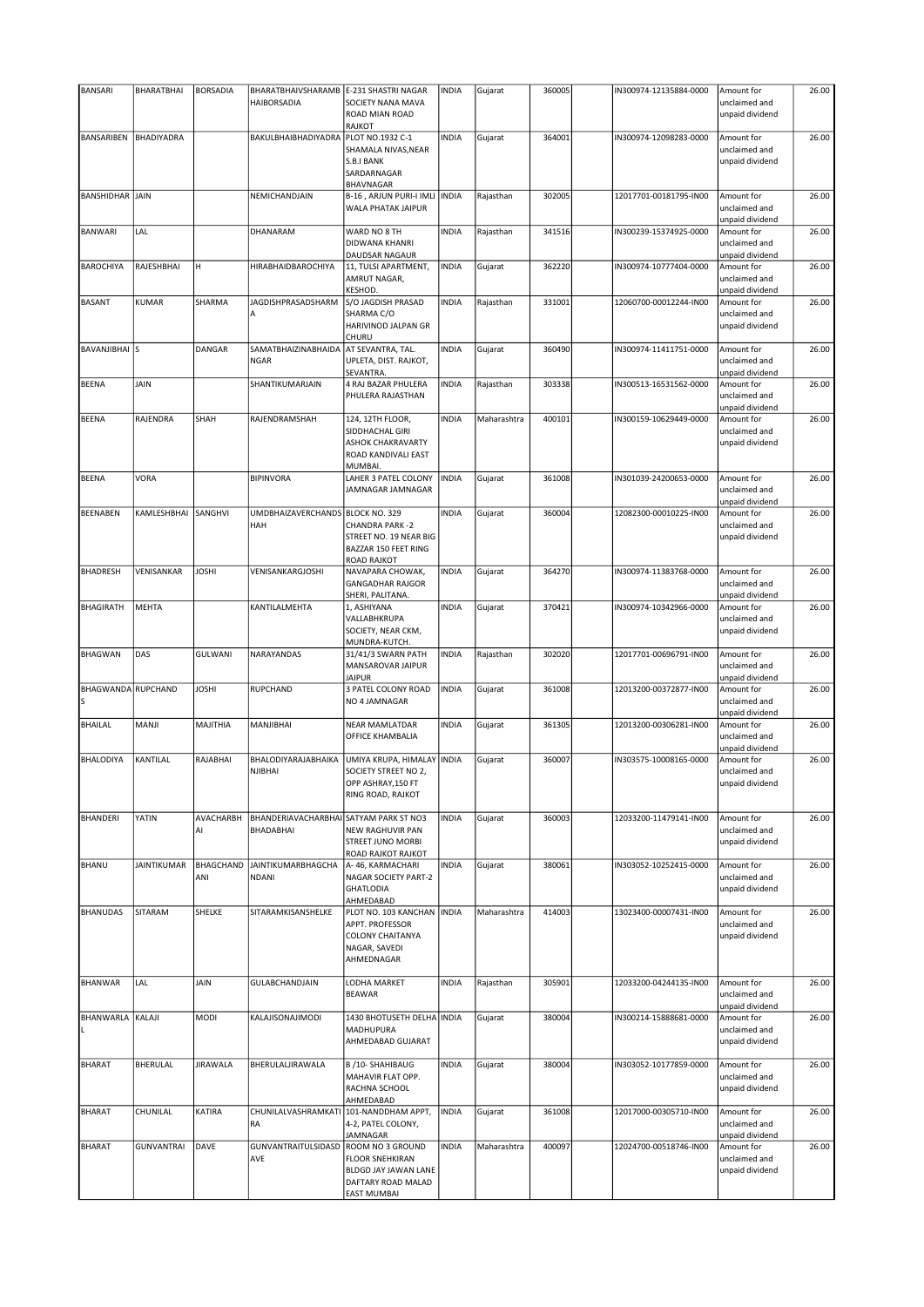| <b>BHARAT</b>            | PARMAR                  |                   | <b>NA</b>                                    | 8, JUNCTION PLOT<br><b>ISHWAR KRUPA RAJKOT</b>                                                            | <b>INDIA</b> | Gujarat                | 360001 | 13019900-00037333-IN00 | Amount for<br>unclaimed and<br>unpaid dividend                    | 26.00  |
|--------------------------|-------------------------|-------------------|----------------------------------------------|-----------------------------------------------------------------------------------------------------------|--------------|------------------------|--------|------------------------|-------------------------------------------------------------------|--------|
| <b>BHARAT</b>            | SHYAMLAL                | VANJANI           | SHYAMLALVANJANI                              | GOVIND KUTIR, 7,<br>GAYAKWADI, RAJKOT.                                                                    | <b>INDIA</b> | Gujarat                | 360001 | IN300974-11491330-0000 | Amount for<br>unclaimed and                                       | 26.00  |
| BHARATBHAI GOVINDBHAI    |                         | PATEL             | GGPATEL                                      | A/31 SUVIDHA<br><b>TENAMENT BH</b><br>MANSAROVAR COMPLEX<br>NIKOL GAM RD                                  | <b>INDIA</b> | Gujarat                | 382350 | 12070200-00880992-IN00 | unpaid dividend<br>Amount for<br>unclaimed and<br>unpaid dividend | 26.00  |
| BHARATKUM<br>AR          | CHIMANLAL               | SHAH              | CHIMANLALSHAH                                | AHMEDABAD<br>3, RAGHUNANDAN<br>SOCIETY GOKULNAGAR<br>NR-MAHAVIRNAGAR<br>HIMATNAGAR                        | <b>INDIA</b> | Gujarat                | 383001 | 12054300-00017821-IN00 | Amount for<br>unclaimed and<br>unpaid dividend                    | 26.00  |
| BHARATKUM<br>AR          | PAURSHOTAM<br>DAS       | SHETH             | <b>NA</b>                                    | 1-VARDHAMAN NAGAR,<br>MANGALAM PALACE<br>ROAD, RAJKOT                                                     | <b>INDIA</b> | Gujarat                | 360001 | 13019900-00104416-IN00 | Amount for<br>unclaimed and<br>unpaid dividend                    | 26.00  |
| Bhartbhai                | Tulsidas                | Trivedi           | TulsidasPTrivedi                             | Kharva Plot, Kharva<br>Street, Dwarka                                                                     | <b>INDIA</b> | Gujarat                | 361335 | 12029700-00088903-IN00 | Amount for<br>unclaimed and<br>unpaid dividend                    | 26.00  |
| <b>BHARTI</b>            | MAHENDRABH ADVANI<br>AI |                   | PESUMALHOTCHANDSA<br><b>NTANI</b>            | SHIVAM, 3 -<br><b>BALMUKUND PLOT</b><br>NEAR NIRMALA SCHOOL,<br>NIRMALA ROAD, RAJKOT<br><b>RAJKOT G J</b> | <b>INDIA</b> | Gujarat                | 360001 | IN303116-12379314-0000 | Amount for<br>unclaimed and<br>unpaid dividend                    | 13.00  |
| <b>BHARTIBEN</b>         | <b>ASHOKBHAI</b>        | <b>JIKADRA</b>    | NA                                           | PLOT NO 1761 A-5<br>PANCHIL SOCIETY<br>SARDAR NAGAR<br>BHAVNAGAR                                          | <b>INDIA</b> | <b>MAHARASHT</b><br>RA | 444444 | IN300394-17067403-0000 | Amount for<br>unclaimed and<br>unpaid dividend                    | 26.00  |
| <b>BHARTIBEN</b>         | C                       | KHANDHEDIY C<br>A |                                              | MARUTI, 9-GOPAL<br>NAGAR, NR.BHAKTI<br>NAGAR, RAJKOT                                                      | <b>INDIA</b> | Gujarat                | 360001 | 12045200-00020321-IN00 | Amount for<br>unclaimed and<br>unpaid dividend                    | 26.00  |
| <b>BHARTIBEN</b>         | <b>GIRISHBHAI</b>       | KACHA             | <b>GIRISHBHAIKACHA</b>                       | ARCHANA 9/17<br>LAXMIWADI BOLBALA,<br>TEMPLE, . RAJKOT                                                    | <b>INDIA</b> | Gujarat                | 360002 | IN303575-10072532-0000 | Amount for<br>unclaimed and<br>unpaid dividend                    | 26.00  |
| BHAVANABE<br>Ν           | lн                      | MASHRU            | KANTILALNANJIBHAILAK<br>HANI                 | 5, DIWAN PARA, OPP.<br>CINEMA, MANAVADAR                                                                  | <b>INDIA</b> | Gujarat                | 362630 | IN300974-11799423-0000 | Amount for<br>unclaimed and<br>unpaid dividend                    | 26.00  |
| BHAVANABE<br>Ν           | <b>MATHURADAS</b>       | <b>TANNA</b>      | MATHURADASRANCHOD<br><b>TANNA</b>            | BLOCK NO. D 101<br><b>GARDEN HILLS</b><br>APPARTMENT RAIJIBAG<br>2 JUNAGADH                               | <b>INDIA</b> | Gujarat                | 362001 | 12038200-00009437-IN00 | Amount for<br>unclaimed and<br>unpaid dividend                    | 26.00  |
| BHAVDEEP                 | CHAUCER                 |                   | AMARJEETKUMARCHAU<br>CER                     | H NO 13 B MODEL<br>TOWN PHAGWARA<br>PUNJAB                                                                | <b>INDIA</b> | Punjab                 | 144401 | IN300450-13128068-0000 | Amount for<br>unclaimed and<br>unpaid dividend                    | 100.00 |
| <b>BHAVESH</b>           | ANUPCHAND               | <b>MEHTA</b>      | ANUPCHANDBHAGVANJI<br>MEHTA                  | ARIHANT, 3/1, PATEL<br>COLONY, HANUMAN<br>MANDIR STREET,<br>JAMNAGAR.                                     | <b>INDIA</b> | Gujarat                | 361008 | IN300974-10667043-0000 | Amount for<br>unclaimed and<br>unpaid dividend                    | 26.00  |
| <b>BHAVESH</b>           |                         | KHAKHKHAR         | <b>JAYANTILALJKHAKHKHAR</b>                  | SHASTRINAGAR - 187<br>CHOTILA DIST.<br>SURENDRANAGAR                                                      | <b>INDIA</b> | Gujarat                | 363520 | IN301991-10967940-0000 | Amount for<br>unclaimed and<br>unpaid dividend                    | 26.00  |
| <b>BHAVESH</b>           | KANAIYALAL              | RAJVIR            | KANAIYALALNANALALRA<br>JVIR                  | RAVI PARK-54, NR.A.G.<br>SOC. KALAVAD ROAD<br>RAJKOT                                                      | <b>INDIA</b> | Gujarat                | 360005 | 13019900-00037451-IN00 | Amount for<br>unclaimed and<br>unpaid dividend                    | 46.00  |
| <b>BHAVESH</b>           | VORA                    |                   | HIRALALVORA                                  | LAHER 3 PATEL COLONY<br>JAMNAGAR, JAMNAGAR                                                                | <b>INDIA</b> | Gujarat                | 361008 | IN301039-24096523-0000 | Amount for<br>unclaimed and<br>unpaid dividend                    | 26.00  |
| <b>BHAVIKA</b>           | MILAN                   | PADHIYAR          | MILANPADHIYAR                                | ARIHANT-A/22, NEW<br>JAGNATH, NEAR DASTUR<br>HOSPITAL, CLOSE<br>STREET, RAJKOT                            | <b>INDIA</b> | Gujarat                | 360001 | 12067200-00033710-IN00 | Amount for<br>unclaimed and<br>unpaid dividend                    | 26.00  |
| <b>BHAVIKA</b>           | NILESH                  | SHETH             | NILESHBSHETH                                 | 272/273 HIND<br>RAJASTHAN SHOPPING<br><b>CENTRE 2ND FLOOR</b><br>BLOCK NO 10 SION WEST<br><b>MUMBAI</b>   | <b>INDIA</b> | Maharashtra            | 400022 | IN301975-10054372-0000 | Amount for<br>unclaimed and<br>unpaid dividend                    | 26.00  |
| <b>BHAVIKKUMA</b> A<br>R |                         | PATEL             | ARVINDBHAISOMABHAIP 10 UNITED PARK<br>ATEL   | BAHARMADH UNJHA<br><b>UNJHA</b>                                                                           | <b>INDIA</b> | Gujarat                | 384170 | IN300974-12007745-0000 | Amount for<br>unclaimed and<br>unpaid dividend                    | 26.00  |
| <b>BHAVNA</b>            | <b>JAGDISH</b>          | <b>BHAVSAR</b>    | <b>JAGDISHBHAVSAR</b>                        | 7 BANGANGA SOC NAVA INDIA<br>WADAJ AM<br>AHMEDABAD                                                        |              | Gujarat                | 380013 | IN302236-10914525-0000 | Amount for<br>unclaimed and<br>unpaid dividend                    | 26.00  |
| BHAVNABEN                | DIPAKBHAI               | <b>TANK</b>       | DIPAKBHAIKANTILALTAN<br>κ                    | SHREENATHI KRUPA, 13-<br>C, GOPAL NAGAR, OPP.<br>AKHANAND FLATS,<br>RAJKOT.                               | <b>INDIA</b> | Gujarat                | 360002 | IN300974-10921753-0000 | Amount for<br>unclaimed and<br>unpaid dividend                    | 26.00  |
| <b>BHAVRI</b>            | BAI                     |                   | CHAGANLALJIPATWARI                           | 50 AHILYAPURA OPP<br>RAM MANDIR LAL<br><b>BUILDING INDORE (M.P.)</b>                                      | <b>INDIA</b> | Madhya<br>Pradesh      | 452002 | IN301983-10968516-0000 | Amount for<br>unclaimed and<br>unpaid dividend                    | 26.00  |
| <b>BHAVSINH</b>          | M                       | <b>GOHIL</b>      | MANSINHJEMALJIGOHIL                          | SHRI VISHNU KRUPA, 3<br>JUNCTION PLOT, RAJKOT                                                             | <b>INDIA</b> | Gujarat                | 360001 | IN303575-10002502-0000 | Amount for<br>unclaimed and<br>unpaid dividend                    | 26.00  |
| BHAVYA                   | VIKRAMBHAI              | <b>MEHTA</b>      | VIKRAMBHAIJIVATLALME 201 CHANDAM BALA<br>HTA | APPT. LUHAR FALIYA<br>KATARGAM SURAT                                                                      | <b>INDIA</b> | Gujarat                | 395004 | 12028900-01274821-IN00 | Amount for<br>unclaimed and<br>unpaid dividend                    | 26.00  |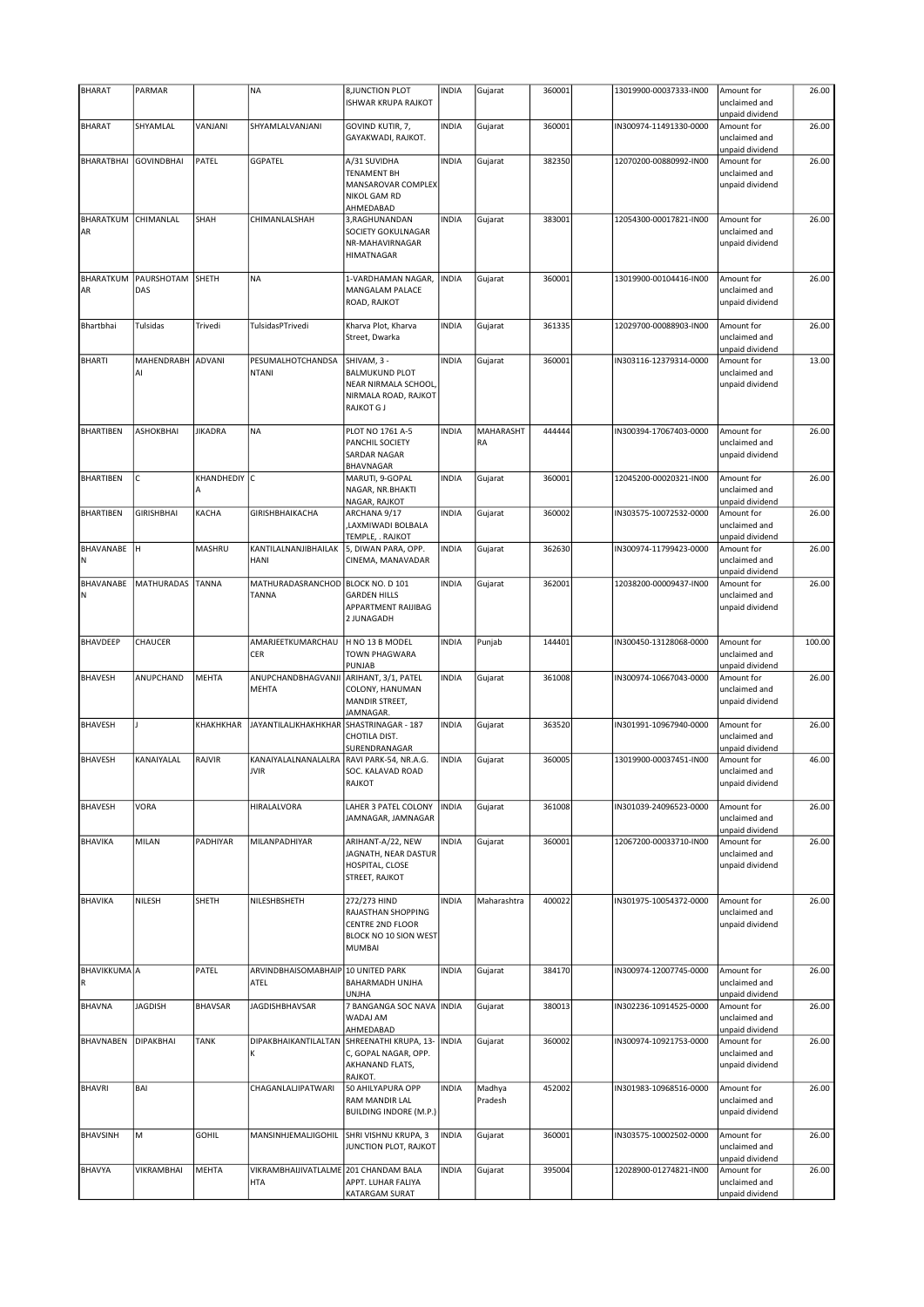| <b>BHIKHALAL</b>     | PREMAJIBHAI          | KUKADIYA              | POKUKADIYA            | B/55/891 KRISHANA                                                                                                                               | <b>INDIA</b> | Gujarat              | 382345 | 12070200-00598418-IN00 | Amount for                                                        | 26.00 |
|----------------------|----------------------|-----------------------|-----------------------|-------------------------------------------------------------------------------------------------------------------------------------------------|--------------|----------------------|--------|------------------------|-------------------------------------------------------------------|-------|
|                      |                      |                       |                       | <b>NAGAR GUJART</b><br><b>HOUSING BORD</b><br>NARODA ROAD KRISHNA                                                                               |              |                      |        |                        | unclaimed and<br>unpaid dividend                                  |       |
| <b>BHIKHUBHAI</b>    | <b>HEMATSINHJI</b>   | JADEJA                | <b>NA</b>             | NAGAR AHMEDABAD<br>ASHAPURA KRUPA 4-<br><b>BABARIA SOCIETY</b>                                                                                  | <b>INDIA</b> | Gujarat              | 360002 | 13019900-00325755-IN00 | Amount for<br>unclaimed and                                       | 26.00 |
| <b>BHIM</b>          | RAJ                  | <b>GANCHA</b>         | BABULALGANCHA         | <b>RAJKOT</b><br>SHREE GEST HOUSE KE                                                                                                            | <b>INDIA</b> | Rajasthan            | 311001 | 12017701-01105051-IN00 | unpaid dividend<br>Amount for                                     | 26.00 |
| <b>BHUPENDRA</b>     | lн                   | THAKKER               | <b>HGTHAKKER</b>      | SAMNE NEHRU ROAD<br>BHILWARA BHILWARA                                                                                                           | <b>INDIA</b> | Gujarat              | 363001 | IN300974-11043317-0000 | unclaimed and<br>unpaid dividend<br>Amount for                    | 26.00 |
| BHAI                 |                      |                       |                       | SHRINATHJI PARK, NEW<br>JUNCTION ROAD, NR.<br>SANJAY PAN HOUSE,<br>SURENDRANAGAR.                                                               |              |                      |        |                        | unclaimed and<br>unpaid dividend                                  |       |
| <b>BHUVNESH</b>      | <b>GUPTA</b>         |                       | BHANWARLALGUPTA       | 3/390 HOUSING BOARD<br>PALI                                                                                                                     | <b>INDIA</b> | Rajasthan            | 306401 | 12012101-00338437-IN00 | Amount for<br>unclaimed and<br>unpaid dividend                    | 26.00 |
| <b>BIJAL</b>         | MANISHBHAI           | <b>MEHTA</b>          | H                     | MUKTILALNAGINDASSHA B 706 SOHAM TOWER 90 INDIA<br>FEET ROAD OPP S L<br>PORWAL SCHOOL<br><b>BHAYANDER WEST</b><br>THANE                          |              | Maharashtra          | 401101 | 12024700-00521854-IN00 | Amount for<br>unclaimed and<br>unpaid dividend                    | 26.00 |
| <b>BIJOYA</b>        | PRATAP               | SINHA                 | PRATAPKUMARSINHA      | SADHANA TOWERS,<br>604, MULUND LINK<br>ROAD, MULUND (WEST)<br><b>MUMBAI</b>                                                                     | <b>INDIA</b> | Maharashtra          | 400080 | IN300907-10443813-0000 | Amount for<br>unclaimed and<br>unpaid dividend                    | 26.00 |
| <b>BINA</b>          | MANOJ                | SHAH                  | <b>NA</b>             | OUT SIDE DUDHREJ<br>FATAK, OPP. SADHANA<br>SOCIETY,<br>SURENDRANAGAR.                                                                           | <b>INDIA</b> | Gujarat              | 363001 | IN300974-10025181-0000 | Amount for<br>unclaimed and<br>unpaid dividend                    | 26.00 |
| <b>BINA</b>          | PRAKASHKUM<br>AR     | <b>GANGADIA</b>       | PRAKASHKUMAR          | UNNATI, PRAKASH<br>KUMAR Z GANGADIA, 6,<br>HOU BORD M-186,<br>AKSHAR MARG,<br>KALAWAD ROAD, POOJA<br>HOBY SENTER, RAJKOT                        | <b>INDIA</b> | Gujarat              | 360002 | IN300974-11662572-0000 | Amount for<br>unclaimed and<br>unpaid dividend                    | 26.00 |
| <b>BINABEN</b>       | P                    | MEHTA                 | PRATAPRAIMEHTA        | AT-RAJULA, DIS-AMRELI. INDIA                                                                                                                    |              | Gujarat              | 365560 | IN300974-11122509-0000 | Amount for<br>unclaimed and<br>unpaid dividend                    | 26.00 |
| <b>BINU</b>          | <b>MATHEW</b>        | PARASSERILP<br>ADAVIL | MATHEWVARGHESE        | PARASSERILPADAVIL<br>HOUSE VADAYAR P O<br>VAIKOM KOTTAYAM                                                                                       | <b>INDIA</b> | Kerala               | 686605 | IN300239-15385967-0000 | Amount for<br>unclaimed and<br>unpaid dividend                    | 26.00 |
| <b>BIPINBHAI</b>     | AMBALAL              | PATEL                 | AMBALALMPATEL         | 6 ASHIRVAD SOCIETY<br>RADHANPUR ROAD OPP<br>JAKATNAKA, MEHSANA                                                                                  | <b>INDIA</b> | Gujarat              | 384002 | IN301276-30277582-0000 | Amount for<br>unclaimed and<br>unpaid dividend                    | 26.00 |
| BIPINKUMAR PRITAMLAL |                      | SHAH                  | PRITAMLAL             | A-6, LAXMI<br>APPARTMENT, PALIYAD<br>ROAD, BOTAD                                                                                                | <b>INDIA</b> | Gujarat              | 364710 | IN300974-11023258-0000 | Amount for<br>unclaimed and<br>unpaid dividend                    | 26.00 |
| <b>BIREN</b>         | <b>ASHOK</b>         | SHAH                  | <b>ASHOKSHAH</b>      | C-13, MANGALAM<br>APPARTMENT BEHIND<br><b>MEDILINK HOSPITAL</b><br>NEAR SOMESHWAR JAIN<br>TEMPLE, SATELITE<br>AHMEDABAD                         | <b>INDIA</b> | Gujarat              | 380015 | IN301485-10745495-0000 | Amount for<br>unclaimed and<br>unpaid dividend                    | 26.00 |
| <b>BRIJ</b>          | MOHAN                | GOYALHUF              | NA                    | 38/51 MOTI KUNJ LOHA<br>MANDI AGRA                                                                                                              | <b>INDIA</b> | <b>Uttar Pradesh</b> | 282002 | IN300118-11190282-0000 | Amount for<br>unclaimed and<br>unpaid dividend                    | 26.00 |
| <b>BRIJESH</b>       | R                    |                       | PATHANNIYILRAJAN      | NO B504, MANTRI<br><b>ASTRA HENNUR MAIN</b><br>ROAD NEAR HENNUR<br><b>BANDE CHELLIKERE</b><br><b>BANGALORE NORTH</b>                            | <b>INDIA</b> | Karnataka            | 560043 | IN300610-11118808-0000 | Amount for<br>unclaimed and<br>unpaid dividend                    | 26.00 |
| <b>BRUCE</b>         | KURIAKOSE            |                       | MTKURIAKOSE           | MADAPPATTU HOUSE<br>KANJIRAPPARA PO<br>VAZHOOR                                                                                                  | <b>INDIA</b> | Kerala               | 686555 | IN304295-13740357-0000 | Amount for<br>unclaimed and<br>unpaid dividend                    | 60.00 |
| C                    | К                    | SHAH                  | <b>GUNVANTRAISHAH</b> | 103 JASSU SADAN<br><b>GOSHALA ROAD</b><br>MULUND WEST<br><b>MUMBAI</b>                                                                          | <b>INDIA</b> | Maharashtra          | 400080 | 12011300-00680802-IN00 | Amount for<br>unclaimed and<br>unpaid dividend                    | 26.00 |
| C                    | RAMANA               |                       | CKRISHNAREDDY         | DOOR NO 6-7-559B<br>SREEPURAM COLONY K T<br>ROAD TIRUPATI                                                                                       | <b>INDIA</b> | MAHARASHT<br>RA      | 444444 | IN302324-10014752-0000 | Amount for<br>unclaimed and<br>unpaid dividend                    | 69.00 |
|                      | CHAGANBHAI MOHANBHAI | ROY                   | <b>MOHANBHAI</b>      | <b>SWASTIK SOCIETY</b><br>STATION ROAD, AT<br>SIHOR, BHAVNAGAR                                                                                  | <b>INDIA</b> | Gujarat              | 364240 | 12040000-00066858-IN00 | Amount for<br>unclaimed and<br>unpaid dividend                    | 26.00 |
| CHAINROOP            | <b>BHANSALI</b>      |                       | <b>JITMALBHANSALI</b> | E-508, BAGREE MARKET<br>71, CANNING STREET                                                                                                      | <b>INDIA</b> | West Bengal          | 700001 | 12034500-00346800-IN00 | Amount for<br>unclaimed and                                       | 26.00 |
| CHAITANYA            | $\vee$               |                       | BHISHMACHARYVULLY     | <b>KOLKATA</b><br><b>FLOOR 2 SHARADA</b><br>NILAYAM PLOT NO 42<br><b>CYBER VILLAG</b><br>KONDAPUR<br>SERILINGAMPALLY<br>RANGAREDDY<br>TELANGANA | <b>INDIA</b> | Andhra<br>Pradesh    | 500049 | IN301637-41248660-0000 | unpaid dividend<br>Amount for<br>unclaimed and<br>unpaid dividend | 26.00 |
| CHAMANBHA NARANBHAI  |                      | <b>HADWANI</b>        | NARANBHAIHADWANI      | B-7, HARIDWAR<br>SOCIETY, OPP. PAPAIYA<br>WADI, GONDAL ROAD,<br>RAJKOT.                                                                         | <b>INDIA</b> | Gujarat              | 360004 | IN300974-10597185-0000 | Amount for<br>unclaimed and<br>unpaid dividend                    | 26.00 |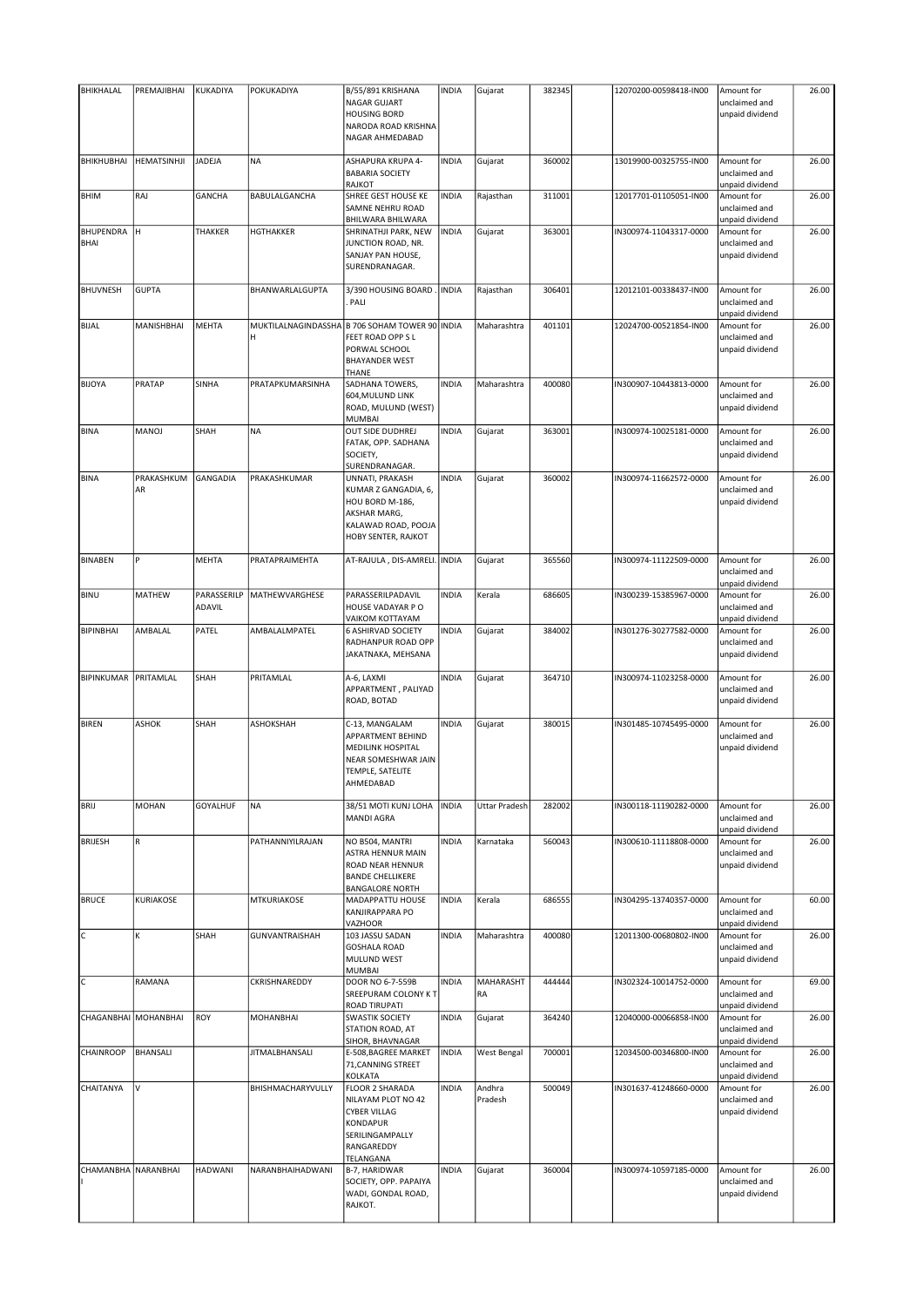|                               | CHAMPAKLAL TRIBHOVANDA PRAJAPATI<br>S |                  | TRIBHOVANDASLALJIBHA SHREEJI PARK, 20,<br><b>IPRAJAPATI</b> | SANJIVANI SOCIETY,<br>DIST. SURENDRANAGAR,                                                                                         | INDIA        | Gujarat   | 363020 | IN300974-10674270-0000 | Amount for<br>unclaimed and<br>unpaid dividend | 26.00 |
|-------------------------------|---------------------------------------|------------------|-------------------------------------------------------------|------------------------------------------------------------------------------------------------------------------------------------|--------------|-----------|--------|------------------------|------------------------------------------------|-------|
|                               |                                       |                  |                                                             | RATANPAR.                                                                                                                          |              |           |        |                        |                                                |       |
| CHAMPANERI DIPAK              |                                       | D                | BHANUPRASA BHANUPRASAD                                      | 9, SUMAN<br>APPARTMENT<br>MOTINAGAR SOCIETY NR<br>MAHALAXMI CHAR<br>RASTA, PALDI,<br>AHMEDABAD.                                    | <b>INDIA</b> | Gujarat   | 380007 | IN300652-10002464-0000 | Amount for<br>unclaimed and<br>unpaid dividend | 26.00 |
| CHANDARAN                     | HARISHKUMAR C                         |                  | CHANDARANACHANDUL                                           | C/O. KUMKUM                                                                                                                        | <b>INDIA</b> | Gujarat   | 361305 | IN300974-10894312-0000 | Amount for                                     | 26.00 |
| Α                             |                                       |                  | AL                                                          | SELECTION, POST OFFICE<br>ROAD, DIST. JAMNAGAR,<br>JAM-KHAMBHALIA.                                                                 |              |           |        |                        | unclaimed and<br>unpaid dividend               |       |
| CHANDER                       | BUDHARMAL                             | SUKHWANI         | SUKHWANIBUDHARMAL                                           | 637-4 NEAR AMBAWADI<br>CIRCLE AMBAWADI<br>SARDARNAGAR<br>AHMEDABAD                                                                 | <b>INDIA</b> | Gujarat   | 382475 | 12033300-00303890-IN00 | Amount for<br>unclaimed and<br>unpaid dividend | 26.00 |
| CHANDRA                       | PRAKASH                               | GOYAL            | PREMCHANDGOYAL                                              | 50 NEW KAMLA<br>UDHYAN BUNDI ROAD<br>KOTA                                                                                          | <b>INDIA</b> | Rajasthan | 324008 | IN301055-10720733-0000 | Amount for<br>unclaimed and<br>unpaid dividend | 26.00 |
| CHANDRAKA<br><b>NT</b>        | B                                     | PAMBHAR          | <b>BMPAMBHAR</b>                                            | A-27 MOHANNAGAR,<br>ST.NO.7 OPP<br>GULABNAGAR<br><b>JAMNAGAR</b>                                                                   | <b>INDIA</b> | Gujarat   | 361007 | 12034400-00583421-IN00 | Amount for<br>unclaimed and<br>unpaid dividend | 26.00 |
| CHANDRAKA<br><b>NT</b>        | <b>BHIMANI</b>                        |                  | AMICHANDBHULABHAIB<br>HIMANI                                | 1 ALKA PARK SOC (SHREE INDIA<br>DHAN CHASMA GHAR)<br>VASTRA PUR RAILWAY<br>STATION RD, JIVRAJ PARK<br>AHMEDABAD CITY,<br>AHMEDABAD |              | Gujarat   | 380051 | 12034400-00965484-IN00 | Amount for<br>unclaimed and<br>unpaid dividend | 26.00 |
| CHANDRAKA<br><b>NT</b>        | DHANJIBHAI                            | SHAH             | DHANJIBHAILAXMICHAN<br><b>DSHAH</b>                         | SHIVAJI NAGAR TALAJA<br>DIST. BHAVNAGAR                                                                                            | <b>INDIA</b> | Gujarat   | 364140 | IN301991-10230915-0000 | Amount for<br>unclaimed and<br>unpaid dividend | 26.00 |
| CHANDRAKA<br><b>NT</b>        | MANILAL                               | PATEL            | MANILALNARAVANDASP<br>ATEL                                  | <b>BRAHAMANI NAGAR AT-</b><br>KAMLI TA- UNJHA DIST-<br>MEHSANA (N.G.)                                                              | <b>INDIA</b> | Gujarat   | 384170 | IN301233-10246955-0000 | Amount for<br>unclaimed and<br>unpaid dividend | 26.00 |
| CHANDRAPR<br>AKASH            | SURINDRA                              | PATEL            | SURINDRALOKNATHPATE 11 MANGALPRABHA                         | APPT OPP JALARAM<br>MANDIR OPP SONAL<br>NURING HOME PALDI<br>AHMEDABAD                                                             | <b>INDIA</b> | Gujarat   | 395005 | 12047200-10050025-IN00 | Amount for<br>unclaimed and<br>unpaid dividend | 26.00 |
| CHANDRAVA<br>DAN              | <b>TANK</b>                           |                  | HIRJIBHAITANK                                               | DIGVIJAY RD PRAHLAD<br>PLOT 12 CORNER<br>MATRU CHHAYA RAJKOT                                                                       | <b>INDIA</b> | Gujarat   | 360001 | IN300757-11005544-0000 | Amount for<br>unclaimed and<br>unpaid dividend | 26.00 |
| CHANDRESH                     | lн.                                   | ADESARA          | HARSHADRAILADESARA                                          | <b>BANSI PALACE 201</b><br>MARUTI NAGAR<br>AIRPORT ROAD RAJKOT                                                                     | INDIA        | Gujarat   | 360001 | IN300974-12347795-0000 | Amount for<br>unclaimed and<br>unpaid dividend | 26.00 |
| CHANDRIKA                     | D                                     | MUNJAL           | DINESHBHAIMUNJAL                                            | MODI VADO KISHAN<br>CHOWK JAMNAGAR                                                                                                 | INDIA        | Gujarat   | 361004 | IN302201-10678207-0000 | Amount for<br>unclaimed and<br>unpaid dividend | 26.00 |
| CHANDRIKAB   HARESHBHAI<br>EN |                                       | PATEL            | EL                                                          | HARESHBHAISHIVLALPAT MAULIK ASTRON SOC ST INDIA<br>NO 5/6 CORNER PLOT<br>NO 130 AMIN MARG<br>RAJKOT                                |              | Gujarat   | 360005 | 12018000-00302919-IN00 | Amount for<br>unclaimed and<br>unpaid dividend | 26.00 |
| CHANDRIKAB PRADHANJI<br>EN    |                                       | <b>THAKOR</b>    | CHANDUJITHAKOR                                              | 4-14-20-44-31-17,<br>THAKOR WAS, SALVI<br>WADO, PATAN                                                                              | <b>INDIA</b> | Gujarat   | 384265 | 12072700-00143162-IN00 | Amount for<br>unclaimed and<br>unpaid dividend | 26.00 |
| CHANDULAL                     | lc.                                   | KALARIYA         | <b>NA</b>                                                   | SHRI COLONY ST NO 5<br>PLOT NO 49A RAJKOT                                                                                          | <b>INDIA</b> | Gujarat   | 360001 | 12033300-00497951-IN00 | Amount for<br>unclaimed and<br>unpaid dividend | 26.00 |
| CHAUHAN                       | HARESHKUMA<br>R                       | <b>HIRABHAI</b>  | CHAUHANHIRABHAISOM<br>ABHAI                                 | 4 274 AMJANTA SOCIETY INDIA<br>MODASA ROAD, TALOD,<br>SABARKANTHA                                                                  |              | Gujarat   | 383215 | IN300343-10453359-0000 | Amount for<br>unclaimed and<br>unpaid dividend | 26.00 |
| CHAVADA                       | NATUJI                                | B                | BALDEVJIADAJICHAVADA                                        | AT VASAI, BHIMANATH<br>VAS, TAL. VIJAPUR, DIST.<br>MEHSANA, VASAI.                                                                 | <b>INDIA</b> | Gujarat   | 382830 | IN300974-11489007-0000 | Amount for<br>unclaimed and<br>unpaid dividend | 49.00 |
| CHAVDA                        | HIRAL                                 | RANCHHODB<br>HAI | RANCHHODBHAICHAVD                                           | ASHUTOSH, OPP. AAHIR<br>BOARDING, AMBER<br>CINEMA ROAD,<br>JAMNAGAR.                                                               | <b>INDIA</b> | Gujarat   | 361008 | IN300974-10847357-0000 | Amount for<br>unclaimed and<br>unpaid dividend | 26.00 |
| CHELARAM                      | PREMCHAND                             | SANTANI          | PREMCHAND                                                   | RAM JHARUKHA BLDG<br>NR VICTORIA BRIDGE<br>JAMNAGAR                                                                                | <b>INDIA</b> | Gujarat   | 361001 | 12013200-00769382-IN00 | Amount for<br>unclaimed and<br>unpaid dividend | 26.00 |
| CHETAN                        | GODA                                  |                  | RAMESHBHAIGODA                                              | 305, SHREEJI VIHAR,<br>OPP. PANCHVATI<br>PETROL PUMP, BEDI<br><b>BUNDER ROAD,</b><br>JAMNAGAR.                                     | <b>INDIA</b> | Gujarat   | 361002 | IN300974-10748692-0000 | Amount for<br>unclaimed and<br>unpaid dividend | 26.00 |
| CHETANKUM<br>AR               | NARANBHAI                             | PATEL            | NARANBHAIJEEVRAMBH<br>AIPATEL                               | NAVO MADH RAMJI<br>MANDIR PASE BALISANA<br>PATAN PATAN                                                                             | <b>INDIA</b> | Gujarat   | 384110 | 12033200-11489713-IN00 | Amount for<br>unclaimed and<br>unpaid dividend | 26.00 |
| CHETANKUM<br>AR               | TULSHIPRASAD JOSHI                    |                  | TULSHIPRASAD                                                | 47-38 HANUMAN PURA<br>AT&TA- MANSA DIS-<br><b>GANDHINAGAR MANSA</b>                                                                | <b>INDIA</b> | Gujarat   | 382845 | 12035000-01339901-IN00 | Amount for<br>unclaimed and<br>unpaid dividend | 26.00 |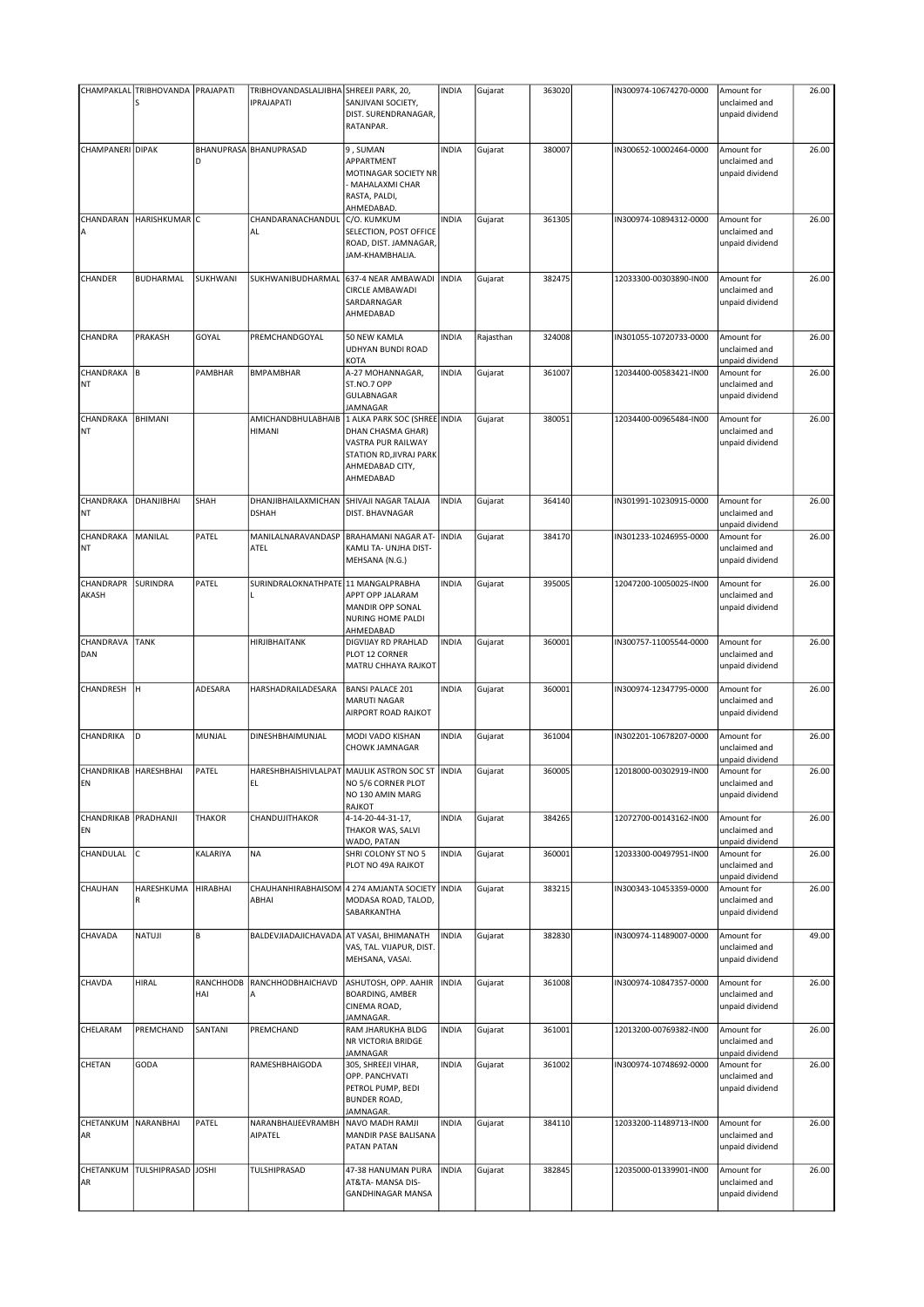| CHETNABEN               | CHANDUBHAI          | <b>JANI</b>    | CHANDUBHAIJANI                        | 2 KAMINIYANAGAR PLOT INDIA                  |              | Gujarat     | 364001 | 12067400-00141505-IN00 | Amount for                       | 26.00 |
|-------------------------|---------------------|----------------|---------------------------------------|---------------------------------------------|--------------|-------------|--------|------------------------|----------------------------------|-------|
|                         |                     |                |                                       | <b>48 B TALAJA ROAD</b>                     |              |             |        |                        | unclaimed and                    |       |
|                         |                     |                |                                       | BHAVNAGAR                                   |              |             |        |                        | unpaid dividend                  |       |
| CHETNABEN               | N                   | SHAH           | NIKHILMSHAH                           | KADAMGIRI APPT 3RD                          | <b>INDIA</b> | Gujarat     | 395004 | 12024700-00222437-IN00 | Amount for                       | 26.00 |
|                         |                     |                |                                       | FLOOR FLAT NO 2 B-H<br>DESAI FALIA KATARGAM |              |             |        |                        | unclaimed and<br>unpaid dividend |       |
|                         |                     |                |                                       | SURAT                                       |              |             |        |                        |                                  |       |
| CHHAGAN                 | LAL                 | MAHARWAL       | RAMGOPALKAHNDELWA                     | 2462 BADI GUWARI NR                         | <b>INDIA</b> | Rajasthan   | 302003 | 12048900-00220810-IN00 | Amount for                       | 26.00 |
|                         |                     |                |                                       | PURANDRA BHAWAN                             |              |             |        |                        | unclaimed and                    |       |
|                         |                     |                |                                       | TELE PARA CHAURA                            |              |             |        |                        | unpaid dividend                  |       |
|                         |                     |                |                                       | RASTA JAIPUR                                |              |             |        |                        |                                  |       |
| CHHAYABEN               | SHAILESHKUM         | SHAH           | SHAILESKUMARMSHAH                     | 16, ANILA FLATS CO OP                       | <b>INDIA</b> | Gujarat     | 380001 | IN301485-10735618-0000 | Amount for                       | 26.00 |
|                         | AR                  |                |                                       | HOU SOCIETY KHODI<br>AMBLI SWAMINARAYAN     |              |             |        |                        | unclaimed and                    |       |
|                         |                     |                |                                       | MANDIR, KALUPUR                             |              |             |        |                        | unpaid dividend                  |       |
|                         |                     |                |                                       | AHMEDABAD                                   |              |             |        |                        |                                  |       |
|                         |                     |                |                                       |                                             |              |             |        |                        |                                  |       |
| CHIMANBHAI <sup>S</sup> |                     | PATEL          | SANABHAIGARBADBHAIP POST. KAYAVAROHAN |                                             | <b>INDIA</b> | Gujarat     | 391220 | 13016700-00720987-IN00 | Amount for                       | 26.00 |
|                         |                     |                | ATEL                                  | NEAR RLY FATAK TA.                          |              |             |        |                        | unclaimed and                    |       |
|                         |                     |                |                                       | DABHOI DIST.                                |              |             |        |                        | unpaid dividend                  |       |
|                         |                     |                |                                       | VADODARA DABHOI                             |              |             |        |                        |                                  |       |
| CHIRAG                  | DHIRAJLAL           | <b>BHUT</b>    | DHIRAJLALDBHUT                        | AMRUT - 3, BOMBAY                           | <b>INDIA</b> | Gujarat     | 360007 | IN300974-12095105-0000 | Amount for                       | 26.00 |
|                         |                     |                |                                       | HOUSING SOCIETY,<br>UNIVERSITY ROAD,        |              |             |        |                        | unclaimed and<br>unpaid dividend |       |
|                         |                     |                |                                       | RAJKOT                                      |              |             |        |                        |                                  |       |
| CHIRAG                  | MANSUKHBHAI HIRPARA |                | MANSUKHBHAISHAMBH                     | STREET NO 3 BAJARANG                        | <b>INDIA</b> | Gujarat     | 360050 | 12033200-11710379-IN00 | Amount for                       | 1.00  |
|                         |                     |                | <b>UBHAIHIRPARA</b>                   | NAGAR AADAMJI ROAD                          |              |             |        |                        | unclaimed and                    |       |
|                         |                     |                |                                       | JASDAN JASDAN                               |              |             |        |                        | unpaid dividend                  |       |
|                         |                     |                |                                       |                                             |              |             |        |                        |                                  |       |
| CHIRAG                  | PRAFULKUMAR SHAH    |                | PRAFULAMRUTLALSHAH                    | AMRUTA APPT B-6 3RD                         | <b>INDIA</b> | Gujarat     | 360007 | 12018000-00278528-IN00 | Amount for                       | 26.00 |
|                         |                     |                |                                       | <b>FLOOR 4 CHANDAN</b>                      |              |             |        |                        | unclaimed and                    |       |
|                         |                     |                |                                       | PARK NR GOVERNMENT                          |              |             |        |                        | unpaid dividend                  |       |
|                         |                     |                |                                       | SERVATN COLONY RAIYA                        |              |             |        |                        |                                  |       |
|                         |                     |                |                                       | <b>ROAD RAJKOT</b>                          |              |             |        |                        |                                  |       |
| CHIRAG                  | $\mathsf R$         | VAGHELA        | RAMESHBHAIRAMJIBHAI                   | <b>OLD POLICE LINE LINE</b>                 | <b>INDIA</b> | Gujarat     | 364001 | IN303052-10455326-0000 | Amount for                       | 26.00 |
|                         |                     |                | VAGHELA                               | NO-22, ROOM NO-256                          |              |             |        |                        | unclaimed and                    |       |
|                         |                     |                |                                       | NAVAPARA BHAVNAGAR                          |              |             |        |                        | unpaid dividend                  |       |
|                         |                     |                |                                       |                                             |              |             |        |                        |                                  |       |
| CHUDASAMA               | <b>KALPESH</b>      | MAGANLAL       | CHUDASAMAMAGANLAL                     | NR. DIGJAM WOOLLEN                          | <b>INDIA</b> | Gujarat     | 361006 | IN300974-10426692-0000 | Amount for                       | 26.00 |
|                         |                     |                | VELJIBHAI                             | MILL, DEFENCE COLONY,                       |              |             |        |                        | unclaimed and                    |       |
|                         |                     |                |                                       | HOUSE NO. 77-B,                             |              |             |        |                        | unpaid dividend                  |       |
|                         |                     |                |                                       | KRISHNA DAIRY STREET,                       |              |             |        |                        |                                  |       |
|                         |                     |                |                                       | JAMNAGAR.                                   |              |             |        |                        |                                  |       |
| <b>CHUNNI</b>           | LAL                 | LADDHA         | PANNALALLADDHA                        |                                             | <b>INDIA</b> |             | 311001 |                        |                                  | 26.00 |
|                         |                     |                |                                       | A 84 SANJAY COLONY<br>NEHRU ROAD BHILWARA   |              | Rajasthan   |        | 12024700-00416300-IN00 | Amount for<br>unclaimed and      |       |
|                         |                     |                |                                       | BHILWARA                                    |              |             |        |                        | unpaid dividend                  |       |
| D                       |                     | KUMAR          | <b>NA</b>                             | HOUSE NO-421 SECTOR-                        | <b>INDIA</b> | Haryana     | 134113 | 12047900-00000483-IN00 | Amount for                       | 26.00 |
|                         |                     |                |                                       |                                             |              |             |        |                        |                                  |       |
|                         |                     |                |                                       | 9 PANCHKULA                                 |              |             |        |                        | unclaimed and                    |       |
|                         |                     |                |                                       |                                             |              |             |        |                        | unpaid dividend                  |       |
| DABHI                   | VIMAL               | SANJAYBHAI     | DABHISANJAYBHAILALJIB PLOT NO. 2532,  |                                             | <b>INDIA</b> | Gujarat     | 364004 | IN301991-10751053-0000 | Amount for                       | 26.00 |
|                         |                     |                | HAI                                   | <b>BANUBENNI VADI</b>                       |              |             |        |                        | unclaimed and                    |       |
|                         |                     |                |                                       | KUMBHARWADA                                 |              |             |        |                        | unpaid dividend                  |       |
|                         |                     |                |                                       | BHAVNAGAR                                   |              |             |        |                        |                                  |       |
| <b>DAKSHA</b>           | <b>JAYPRAKASH</b>   | <b>MEHTA</b>   | <b>NA</b>                             | AROGYA NAGAR                                | <b>INDIA</b> | Gujarat     | 363621 | 13019900-00289063-IN00 | Amount for                       | 26.00 |
|                         |                     |                |                                       | WANKANER                                    |              |             |        |                        | unclaimed and                    |       |
|                         |                     |                |                                       |                                             |              |             |        |                        | unpaid dividend                  |       |
| DALWANI                 | NARENDRA            | PERMANAND      | DALWANIPERMANAND                      | B-WARD, ROOM NO -                           | <b>INDIA</b> | Gujarat     | 382340 | IN300343-10828033-0000 | Amount for<br>unclaimed and      | 26.00 |
|                         |                     |                |                                       | 19/1, KUBERNAGAR,<br>AHMEDABAD.             |              |             |        |                        | unpaid dividend                  |       |
| DAMJIBHAI               | KESHAVJIBHAI        | PATEL          | KESHAVJIBHAI                          | <b>GAURI SHANKAR</b>                        | <b>INDIA</b> | Gujarat     | 396445 | 12041500-00178921-IN00 | Amount for                       | 26.00 |
|                         |                     |                |                                       | MAHOLLO, UMIYA                              |              |             |        |                        | unclaimed and                    |       |
|                         |                     |                |                                       | ASHISH JALALPOR ROAD                        |              |             |        |                        | unpaid dividend                  |       |
|                         |                     |                |                                       | NAVSARI                                     |              |             |        |                        |                                  |       |
| DAMODARLA PARASMAL      |                     |                | KEWALCHANDKOTHARI                     | 91/B, AROGYA PARK                           | <b>INDIA</b> | Gujarat     | 380004 | IN301485-10280713-0000 | Amount for                       | 26.00 |
|                         |                     |                |                                       | SOCIETY OPP, VIKRAM                         |              |             |        |                        | unclaimed and                    |       |
|                         |                     |                |                                       | SOCIETY SHAHIBAUG                           |              |             |        |                        | unpaid dividend                  |       |
|                         |                     |                |                                       | AHMEDABAD                                   |              |             |        |                        |                                  |       |
| DANGSIYA                | SALIM               | GAFFAR         | GAFFARVALIMAHMADD<br>ANGSIYA          | HAVA PALACE 9 SUBHAS<br>NAGAR RAIYA ROAD    | <b>INDIA</b> | Gujarat     | 360001 | IN301276-30529096-0000 | Amount for<br>unclaimed and      | 26.00 |
|                         |                     |                |                                       | RAJKOT                                      |              |             |        |                        | unpaid dividend                  |       |
| DARASHNA                | <b>ATULBHAI</b>     | <b>MAKWANA</b> | ATULBHAIRANCHHODBH                    | ASHISH, 2, PARANKUTI                        | <b>INDIA</b> | Gujarat     | 360001 | IN300974-10822420-0000 | Amount for                       | 26.00 |
|                         |                     |                | AIMAKWANA                             | SOCIETY, NANA MAVA                          |              |             |        |                        | unclaimed and                    |       |
|                         |                     |                |                                       | ROAD, RAJKOT.                               |              |             |        |                        | unpaid dividend                  |       |
|                         |                     |                |                                       |                                             |              |             |        |                        |                                  |       |
| DARVADIYA               | <b>IBRAHIM</b>      |                | <b>ISABBHAI</b>                       | JESTHANAGAR, NEAR                           | <b>INDIA</b> | Gujarat     | 370001 | IN300974-10783072-0000 | Amount for                       | 26.00 |
|                         |                     |                |                                       | PRIMARY SCHOOL NO. 6,                       |              |             |        |                        | unclaimed and                    |       |
|                         |                     |                |                                       | BHUJ-KUTCH.                                 |              |             |        |                        | unpaid dividend                  |       |
| DASHRATBHAT             |                     | MAHESHWAR NA   |                                       | AT MOTI KHAVDI, SIKKA                       | <b>INDIA</b> | Gujarat     | 361140 | 12035000-00340827-IN00 | Amount for                       | 26.00 |
|                         |                     |                |                                       | JAMNAGAR JAMNAGAR                           |              |             |        |                        | unclaimed and                    |       |
| DATTARAM                | HARISHCHAND         | PEDNEKAR       | HARISHCHANDRAPEDNE                    | 4 ANNAPURNA NIWAS                           | <b>INDIA</b> | Maharashtra | 400078 | IN300513-82061203-0000 | unpaid dividend<br>Amount for    | 26.00 |
|                         | RA                  |                | KAR                                   | <b>NEAR PRAGATI</b>                         |              |             |        |                        | unclaimed and                    |       |
|                         |                     |                |                                       | VIDYAMANDIR SHIVAJI                         |              |             |        |                        | unpaid dividend                  |       |
|                         |                     |                |                                       | NA BHANDUP WEST                             |              |             |        |                        |                                  |       |
|                         |                     |                |                                       | <b>MUMBAI</b>                               |              |             |        |                        |                                  |       |
|                         |                     |                |                                       | MAHARASHTRA                                 |              |             |        |                        |                                  |       |
| <b>DAYABEN</b>          | KAMLESH             | PARSANA        | GORDHANBHAIGDUDHA                     | H NO-D-303 SUYOG                            | <b>INDIA</b> | Gujarat     | 380059 | 12049100-00560183-IN00 | Amount for                       | 26.00 |
|                         |                     |                |                                       | APARTMENT OPP                               |              |             |        |                        | unclaimed and                    |       |
|                         |                     |                |                                       | VRUDAVAN BUNGLOW<br>THALTEJ AHMEDABAD       |              |             |        |                        | unpaid dividend                  |       |
|                         |                     |                |                                       |                                             |              |             |        |                        |                                  |       |
| DAYAGAURI               | DANGI               |                | GOPALDASKANSARA                       | OPP.MANMEHTAL ROAD   INDIA                  |              | Gujarat     | 363310 | IN300974-11157540-0000 | Amount for                       | 26.00 |
|                         |                     |                |                                       | DHANGADHRA                                  |              |             |        |                        | unclaimed and<br>unpaid dividend |       |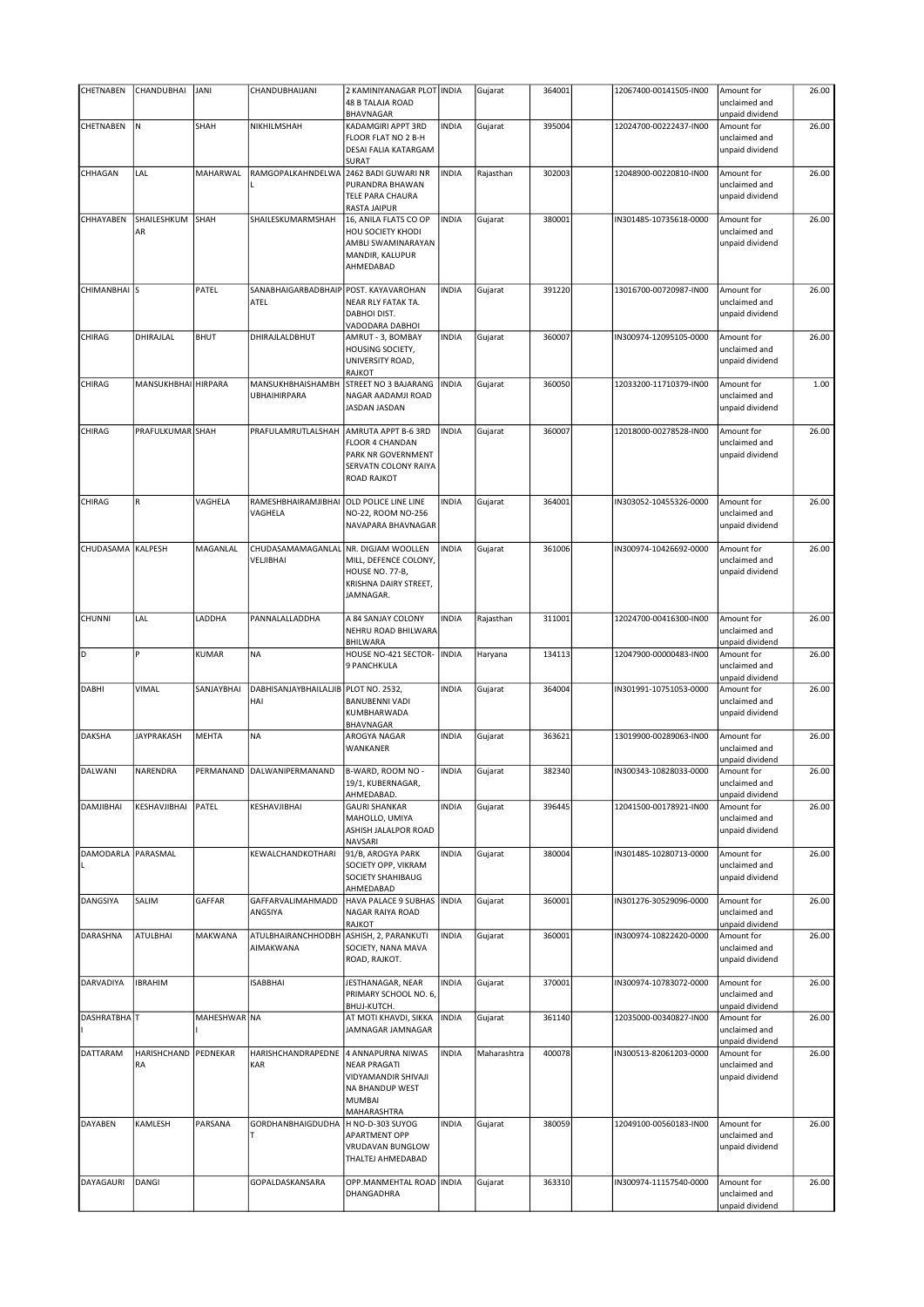| <b>DEEKSHIT</b>                    | SRAVANI            |               | DAMODERDEEKSHIT                                 | 2 2 1137 FLAT NO 302                                                                                                 | <b>INDIA</b> | Andhra               | 500044 | IN301774-18919514-0000 | Amount for                                     | 26.00  |
|------------------------------------|--------------------|---------------|-------------------------------------------------|----------------------------------------------------------------------------------------------------------------------|--------------|----------------------|--------|------------------------|------------------------------------------------|--------|
|                                    |                    |               |                                                 | ROAD NO 5-1 SAI<br>PARIMALA PRIDE<br><b>APARTMENT NEW</b><br>NALLAKUNTA AMBERPET<br>HYDERABAD                        |              | Pradesh              |        |                        | unclaimed and<br>unpaid dividend               |        |
| <b>DEEPA</b>                       | N                  | <b>BAGANI</b> | <b>NANDLAL</b>                                  | B-1, KANCHAN APPT.,<br>KUBERNAGAR, NARODA,<br>A - WARD, AHMEDABAD<br>(GUI.)                                          | <b>INDIA</b> | Gujarat              | 382340 | IN301983-10254553-0000 | Amount for<br>unclaimed and<br>unpaid dividend | 26.00  |
| DEEPABEN                           | <b>JIGNESHBHAI</b> | KARIA         | SAMABHAIRAMABHAIFA<br>TANI                      | <b>VIKRAM SOAP FACTORY</b><br>NAGNATH GATE<br>JAMNAGAR                                                               | <b>INDIA</b> | Gujarat              | 361001 | 12035100-00181882-IN00 | Amount for<br>unclaimed and<br>unpaid dividend | 26.00  |
| <b>DEEPAK</b>                      | JAIN               |               | PADAMCAHNDJAIN                                  | 51, TAGORE NAGAR,<br>DCM, AJMER ROAD,<br><b>JAIPUR</b>                                                               | <b>INDIA</b> | Rajasthan            | 302011 | 12017701-00032771-IN00 | Amount for<br>unclaimed and<br>unpaid dividend | 26.00  |
| DEEPAK                             | KANJANI            |               | LALCHANDKANJANI                                 | 11/583-A CHOPASNAI<br><b>HOUSING BOARD</b><br><b>JODHPUR</b>                                                         | <b>INDIA</b> | Rajasthan            | 342008 | 12012101-00301153-IN00 | Amount for<br>unclaimed and<br>unpaid dividend | 26.00  |
| DEEPAK                             | KHANDELWAL         |               | JAGDISHPRASADGUPTA                              | <b>NEW MANDI ROAD</b><br><b>NEAR MANDI GATE</b><br><b>DAUSA</b>                                                      | <b>INDIA</b> | Rajasthan            | 303303 | IN301160-30512066-0000 | Amount for<br>unclaimed and<br>unpaid dividend | 26.00  |
| <b>DEEPAK</b>                      | <b>KUMAR</b>       | VIJAY         | NANAGRAMVIJAY                                   | 233 VIVEK VIHAR<br>COLONY N.S.ROAD,<br>SODALA JAIPUR                                                                 | <b>INDIA</b> | Rajasthan            | 302018 | 12031400-00041465-IN00 | Amount for<br>unclaimed and<br>unpaid dividend | 26.00  |
| <b>DEEPAK</b>                      | SHAH               |               | SHANTILALSHAH                                   | SHRI MADHUPURI<br>PRASAD FLAT NO 201<br>2ND FLOOR 17<br>PANCHNATH PLOT<br><b>RAJKOT</b>                              | <b>INDIA</b> | Gujarat              | 360001 | IN301039-24138218-0000 | Amount for<br>unclaimed and<br>unpaid dividend | 26.00  |
| <b>DEEPAK</b>                      | SHARADCHAN<br>DRA  | LOTE          | SHARADCHANDRALOTE                               | <b>LOTE HOSPITAL</b><br>AMANKHAN PLOTS,<br>AKOLA                                                                     | <b>INDIA</b> | Maharashtra          | 444001 | 13023100-00008548-IN00 | Amount for<br>unclaimed and<br>unpaid dividend | 26.00  |
| DEEPALI                            | JAIN               |               | SHRIDINESHKUMAR                                 | 363, PATEL NAGAR NEW<br><b>MANDI</b><br>MUZAFFARNAGAR                                                                | <b>INDIA</b> | <b>Uttar Pradesh</b> | 251001 | 12010604-00033904-IN00 | Amount for<br>unclaimed and<br>unpaid dividend | 26.00  |
| <b>DEEPIKA</b>                     | KHANDELWAL         |               | YASHWANTKUMARGUPT<br>A                          | NAYA KATLA DAUSA<br><b>DAUSA</b>                                                                                     | <b>INDIA</b> | Rajasthan            | 303303 | 12024700-00520675-IN00 | Amount for<br>unclaimed and<br>unpaid dividend | 26.00  |
| DENISH                             | DHIRAJLAL          | SIRJA         | DHRAJLALSIRJA                                   | MAIN BAZAR 1<br>DHOKALIYA RAJKOT                                                                                     | <b>INDIA</b> | Gujarat              | 360110 | 13041400-08553573-IN00 | Amount for<br>unclaimed and<br>unpaid dividend | 26.00  |
| <b>DEO</b>                         | <b>NATH</b>        | <b>OJHA</b>   | JAGYANARAYANOJHA                                | TAGORE NAGAR BALLIA<br><b>BALLIA</b>                                                                                 | <b>INDIA</b> | <b>Uttar Pradesh</b> | 277001 | 12038400-01210197-IN00 | Amount for<br>unclaimed and<br>unpaid dividend | 100.00 |
| DETHARIA                           | <b>DINESHBHAI</b>  | BHIMAJIBHAI   | NA                                              | DEVASHISH, 5 SHRI<br>RANCHHODNAGAR<br><b>RAJKOT</b>                                                                  | <b>INDIA</b> | Gujarat              | 360003 | 13019900-00257003-IN00 | Amount for<br>unclaimed and<br>unpaid dividend | 26.00  |
| DEVAKSHI                           | LADIWAL            |               | PARAGLADIWAL                                    | 31 JAI NIWAS GARDEN<br>JANTA MARKET GOVIND<br>DEV JI TEMPLE KAMLA<br><b>GATTA TRIPOLIA BAZAR</b><br>JAIPUR RAJASTHAN | <b>INDIA</b> | Rajasthan            | 302002 | IN301143-11530057-0000 | Amount for<br>unclaimed and<br>unpaid dividend | 26.00  |
| <b>DEVAL</b>                       | <b>JATINKUMAR</b>  | SHETH         | <b>JATINBHAITSHETH</b>                          | 7, GANDHINAGAR<br>SOCIETY, RATANPAR.<br>DIST SURENDRANAGAR.<br>RATANPAR.                                             | <b>INDIA</b> | Gujarat              | 363020 | IN300974-11003958-0000 | Amount for<br>unclaimed and<br>unpaid dividend | 26.00  |
| <b>DEVANG</b>                      | AKHANI             |               | HARIBHAIAKHANI                                  | PLOT NO-338/2, SECTOR- INDIA<br>22 ISWARKRUPA<br>SOCIETY-GH-5<br>GANDHINAGAR                                         |              | Gujarat              | 382022 | IN300183-11850045-0000 | Amount for<br>unclaimed and<br>unpaid dividend | 26.00  |
| DEVENDRAKU UMMEDILAL<br>MAR        |                    | RANA          | UMEDILALRANA                                    | 27, SUKHRAM NAGAR<br>CO-OP HOUS SOC NR,<br>WATER TANK SUKHRAM<br>NAGAR, RAKHIAL<br>AHMEDABAD                         | <b>INDIA</b> | Gujarat              | 380010 | IN301485-10289495-0000 | Amount for<br>unclaimed and<br>unpaid dividend | 26.00  |
| DEVESH                             |                    |               | SHBRAHMAPRIYA                                   | 4350/7 SARUP NAGAR<br>TRI NAGAR DELHI                                                                                | <b>INDIA</b> | Delhi                | 110035 | 12014100-00013984-IN00 | Amount for<br>unclaimed and<br>unpaid dividend | 26.00  |
| DHAMECHA                           | TRUSHAR            | SURESHBHAI    | SURESHBHAIMAGANBHA 37 AMARDEEP SOC<br>IDHAMECHA | NADIAD NADIAD 387002<br>NADIAD                                                                                       | <b>INDIA</b> | Gujarat              | 387002 | 12013300-00772198-IN00 | Amount for<br>unclaimed and<br>unpaid dividend | 26.00  |
| DHANUBAHE NILESH<br>Ν              |                    | SHAH          | NILESHSHAH                                      | 13/14, TRILOK SOCIETY<br>PIJ ROAD NADIAD                                                                             | <b>INDIA</b> | Gujarat              | 387001 | IN300636-20048682-0000 | Amount for<br>unclaimed and<br>unpaid dividend | 26.00  |
| DHARABEN                           | AMRUTBHAI          | <b>NAYI</b>   | AMRUTBHAINAYI                                   | 31 SHIVAM PINK CITY<br><b>BUNGLOWS MODHERA</b><br>ROAD MEHSANA                                                       | <b>INDIA</b> | MAHARASHT<br>RA      | 444444 | 12044400-00236196-IN00 | Amount for<br>unclaimed and<br>unpaid dividend | 26.00  |
| DHARINI                            | VINODBHAI          | KIKANI        | VINODBHAIKIKANI                                 | VADVA, KUMBHAR<br>SHERI, PADAR DEVKI,<br>BHAVNAGAR.                                                                  | <b>INDIA</b> | Gujarat              | 364001 | IN300974-10872205-0000 | Amount for<br>unclaimed and<br>unpaid dividend | 26.00  |
| DHARMENDR PRATAPBHAI<br>AKUMAR     |                    | THAKOR        | PRATAPBHAIJADAVBHAI<br>THAKOR                   | S/O PRATAPBHAI<br>THAKOR MANEKLAL<br>SHETHNIPOL TALOD<br>TALOD                                                       | <b>INDIA</b> | Gujarat              | 383215 | 12035000-01357606-IN00 | Amount for<br>unclaimed and<br>unpaid dividend | 26.00  |
| DHARMENDR RAGHUBHA<br><b>ASINH</b> |                    | <b>JETHVA</b> | RAGHUBHADOLATSINHJE BLOCK NO 82, STREET<br>THVA | NO 7, BH AKASHWANI<br>QUATER, PARIMAL<br>SOCIETY RAJKOT                                                              | <b>INDIA</b> | Gujarat              | 360005 | 12010700-00517692-IN00 | Amount for<br>unclaimed and<br>unpaid dividend | 26.00  |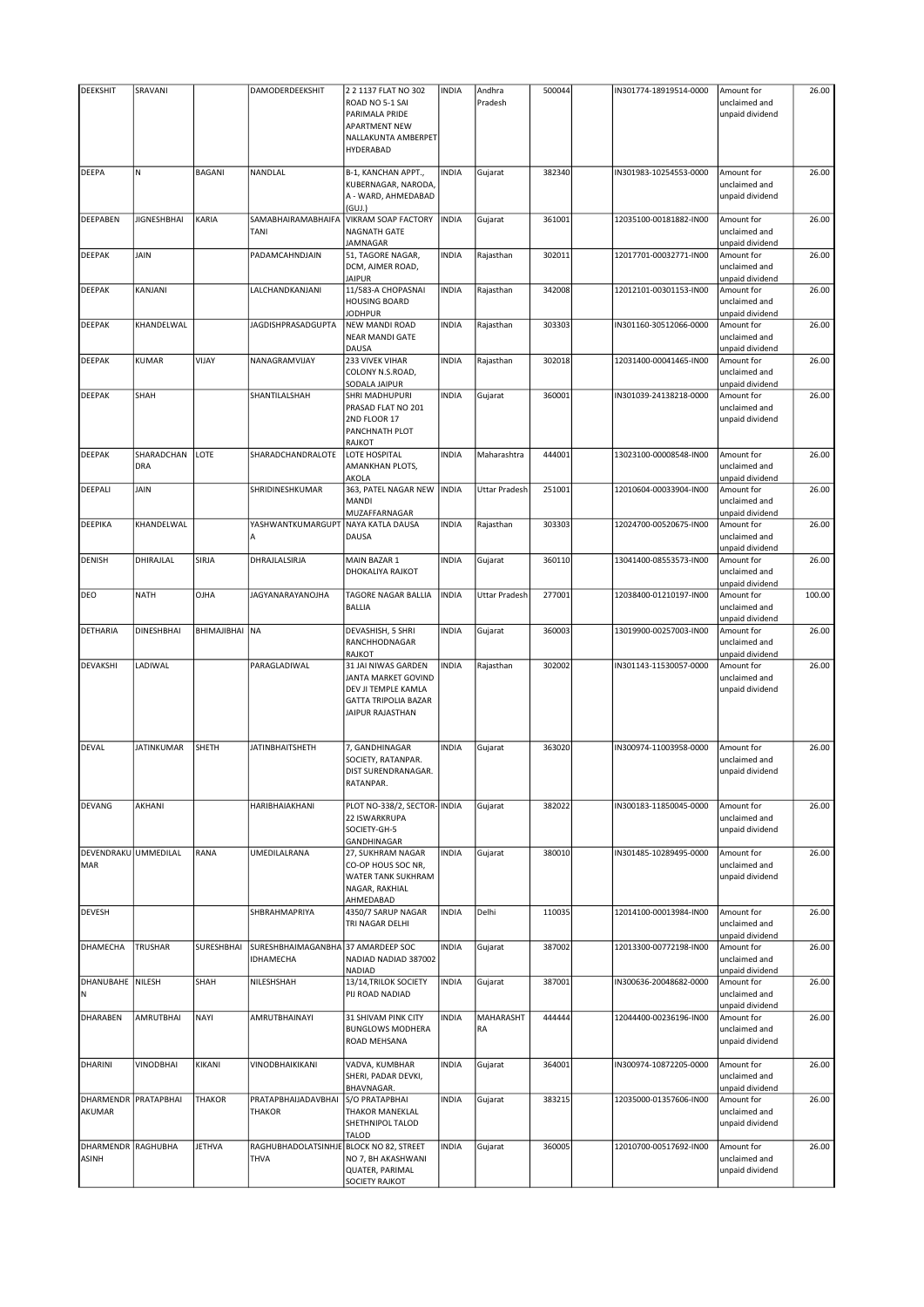| <b>DHARMESH</b>          | CHANDULAL                 | <b>BAFLIPARA</b> | CHANDULALGOKALBHAI<br><b>BAFLIPARA</b> | KAKHARIYA VADIVISTAR<br><b>BABRA BABRA</b>                                                                    | <b>INDIA</b> | Gujarat           | 365421 | IN300974-12089885-0000 | Amount for<br>unclaimed and                    | 26.00 |
|--------------------------|---------------------------|------------------|----------------------------------------|---------------------------------------------------------------------------------------------------------------|--------------|-------------------|--------|------------------------|------------------------------------------------|-------|
|                          |                           |                  |                                        |                                                                                                               |              |                   |        |                        | unpaid dividend                                |       |
| <b>DHARMESH</b>          | <b>DINESHBHAI</b>         | LADUMOR          | DINESHBHAILADUMOR                      | C/O. D. K. LADUMOR,<br>SAVITANAGAR SOCIETY,<br>B/H. MARKET YARD,<br>RAJULA-CITY.                              | <b>INDIA</b> | Gujarat           | 365560 | IN300974-10296642-0000 | Amount for<br>unclaimed and<br>unpaid dividend | 45.00 |
| <b>DHARMIK</b>           | R                         | KHAKHAR          | RAJESHBHAIDKHAKHAR                     | YOGESHWAR, 2/6,<br>SAURASHTRA KALA<br>KENDRA, B/H. SISTER<br>NIVEDITA PLAY HOUSE,<br>NIRMALA ROAD,<br>RAJKOT. | <b>INDIA</b> | Gujarat           | 360001 | IN300974-10411732-0000 | Amount for<br>unclaimed and<br>unpaid dividend | 26.00 |
| DHARMISHTA               | BHAVESHBHAI               | SHAH             | BHAVESHBHAI                            | PLOT NO.1326/2 SECT-5-<br>A GANDHINAGAR<br>GANDHINAGAR                                                        | <b>INDIA</b> | Gujarat           | 382006 | 12016900-00042496-IN00 | Amount for<br>unclaimed and<br>unpaid dividend | 26.00 |
| DHAVAL                   | GANESHBHAI                | MOKANI           | GANESHBHAIMOKANI                       | 87 KRUSHNADHAM<br>SOCIETY VASTRAL<br>NAGARPALIKA 19<br>VASTRAL AHMEDABAD                                      | <b>INDIA</b> | Gujarat           | 382418 | 13041400-08476826-IN00 | Amount for<br>unclaimed and<br>unpaid dividend | 25.00 |
| <b>DHAVAL</b>            | K                         | DEVGANIYA        | KAMLESHBHAIDEVGANIY<br>А               | HARIDHAM, 2-<br>BHAVNATH NAGAR,<br>STREET NO. 2, B/H. GEB,<br>GONDAL                                          | <b>INDIA</b> | Gujarat           | 360311 | IN300974-11765216-0000 | Amount for<br>unclaimed and<br>unpaid dividend | 26.00 |
| DHIRAJ                   | TRIKAMLAL                 | SANGHVIHUF NA    |                                        | B-206, SHETRUNJAY<br>TOWER, NEAR NAVYUG<br>COLLGE, RANDER ROAD,<br>SURAT                                      | <b>INDIA</b> | Gujarat           | 395009 | 12041500-00337221-IN00 | Amount for<br>unclaimed and<br>unpaid dividend | 26.00 |
| DHIRAJLAL                | PARSHOTTAM<br>DAS         | MAKANI           | PARSHOTTAMDAS                          | A-63 EKTA TOWERS<br><b>BARAGE ROAD VASNA</b><br>AHMEDABAD                                                     | <b>INDIA</b> | Gujarat           | 380007 | 12033200-01664987-IN00 | Amount for<br>unclaimed and<br>unpaid dividend | 52.00 |
| <b>DHIRENDRAB</b><br>HAI | GANDALAL                  | <b>MEHTA</b>     | <b>GANDALAL</b>                        | L 63/3161 SADHANA<br><b>COLONY MAHAKAL</b><br>JAMNAGAR                                                        | <b>INDIA</b> | Gujarat           | 361005 | 12013200-01230668-IN00 | Amount for<br>unclaimed and<br>unpaid dividend | 26.00 |
| DHIRUBHAI                | <b>VIRJIBHAI</b>          | <b>DESAI</b>     | <b>VIRJIBHAI</b>                       | B-76, SWATI SOC., NANA<br>VARACHHA, CHOPATI<br>SURAT                                                          | <b>INDIA</b> | Gujarat           | 395006 | 12041500-00249200-IN00 | Amount for<br>unclaimed and<br>unpaid dividend | 26.00 |
| DHRUVIN                  | RIDDHISHBHAI              | SHAH             | RIDDHISHNARENDRAKU<br>MARSHAH          | 201 ROSEWOOD<br>JALARAM PLOTS STREET<br>NO 2 UNIVERSITY ROAD<br>RAJKOT                                        | <b>INDIA</b> | Gujarat           | 360007 | 12010900-07128194-IN00 | Amount for<br>unclaimed and<br>unpaid dividend | 26.00 |
| <b>DHVANI</b>            | ANKUSH                    | SHAH             | RAJENDRAKUMARNSHA<br>н                 | 904, AKASH GANGA APPT INDIA<br>CIVIL RD, OPP LB<br>CINEMA, BHATAR RD,<br>SURAT                                |              | Gujarat           | 395001 | 12041500-00805510-IN00 | Amount for<br>unclaimed and<br>unpaid dividend | 26.00 |
| <b>DILIP</b>             | KUMAR                     | VYASHUF          | <b>NA</b>                              | S/O DWARKA DASS VYAS INDIA<br>INSIDE NATHUSAR GATE<br><b>BIKANER</b>                                          |              | Rajasthan         | 334001 | 12017701-00706585-IN00 | Amount for<br>unclaimed and<br>unpaid dividend | 26.00 |
| <b>DILIP</b>             | Þ                         | <b>MEHTA</b>     | PARASWAKUMARMEHT<br>Α                  | N 301 OLD ASHOK<br>NAGAR VAZIRA NAKA L T<br>ROAD BORIVALI WEST<br>MUMBAI                                      | <b>INDIA</b> | Maharashtra       | 400091 | IN301127-16876824-0000 | Amount for<br>unclaimed and<br>unpaid dividend | 26.00 |
| DILIP                    | SHARMA                    |                  | RATANLALSHARMA                         | FLAT NO. 402, KANCHAN   INDIA<br>KARUNA APARTMENT,<br>INDORE (M.P.)                                           |              | Madhya<br>Pradesh | 452001 | IN301983-10253762-0000 | Amount for<br>unclaimed and<br>unpaid dividend | 26.00 |
| DILIP                    | WALCHAND                  | <b>GANDHI</b>    | ATPORUIECHATTISHI                      | AT/PO - RUI CHATTISHI<br>TAL-DIST-<br>AHMEDNAGAR<br>AHMEDNAGAR                                                | <b>INDIA</b> | Maharashtra       | 414001 | 13023400-00041984-IN00 | Amount for<br>unclaimed and<br>unpaid dividend | 26.00 |
| <b>DILIPBHAI</b>         | KIRTIBHAI                 | SANGHVI          | KIRTIBHAI                              | B-310, ASOPALAV APPT-<br>1, VIBHAG-B PATEL<br>FALIYU, NR SIMANDAR<br>JAIN<br>MANDIR, KATARGAM<br>SURAT        | <b>INDIA</b> | Gujarat           | 395004 | 12041500-00131553-IN00 | Amount for<br>unclaimed and<br>unpaid dividend | 26.00 |
| <b>DILIPBHAI</b>         | S                         | RAJYAGURU        | SHANTILALRAJYAGURU                     | AT BHATIA,<br>PANCHHATDI CHOWK,<br>JUNI BAZAR, TAL.<br>KALYANPUR, BHATIA                                      | <b>INDIA</b> | Gujarat           | 361315 | IN300974-11622768-0000 | Amount for<br>unclaimed and<br>unpaid dividend | 26.00 |
| <b>DILIPBHAI</b>         | SHIVLAL                   | PATEL            | SHIVLAL                                | MERRY SILVER STONE<br>SOC 3 PLOT NO 41/45<br>150 FT RING ROAD<br>RAJKOT                                       | <b>INDIA</b> | Gujarat           | 360001 | 12018000-00302904-IN00 | Amount for<br>unclaimed and<br>unpaid dividend | 26.00 |
| DILIPKUMAR               | HARILAL                   | <b>MEHTA</b>     | <b>NA</b>                              | MEHTA MENSION, 18 13<br>BHOJPARA DIST RAJKOT<br>GONDAL                                                        | <b>INDIA</b> | Gujarat           | 360311 | 13019900-00374119-IN00 | Amount for<br>unclaimed and<br>unpaid dividend | 26.00 |
| DILIPKUMAR               | MAHESHWARI                |                  | LGMAHESHWARI                           | PLOT NO 193 1<br>KISHANNAGAR SECTOR<br>26 GANDHINAGAR                                                         | <b>INDIA</b> | Gujarat           | 382845 | 12070200-00125273-IN00 | Amount for<br>unclaimed and<br>unpaid dividend | 26.00 |
| DILIPKUMAR               | MANILAL                   | PATEL            | MANILALREVANDASPATE PLOT NO 1048/1,    | SECTOR-3/D<br>GANDHINAGAR<br>GANDHINAGAR                                                                      | <b>INDIA</b> | Gujarat           | 382006 | 13015200-00061939-IN00 | Amount for<br>unclaimed and<br>unpaid dividend | 26.00 |
| DILIPKUMAR               | RAMESHCHAN   PATEL<br>DRA |                  | RAMESHCHANDRAPATEL                     | 17, GAYATRI SOCIETY,<br>TAL - KADI, NR RAILWAY<br><b>STATION DIST -</b><br>MEHSANA, KADI                      | <b>INDIA</b> | Gujarat           | 382715 | 12068100-00021491-IN00 | Amount for<br>unclaimed and<br>unpaid dividend | 13.00 |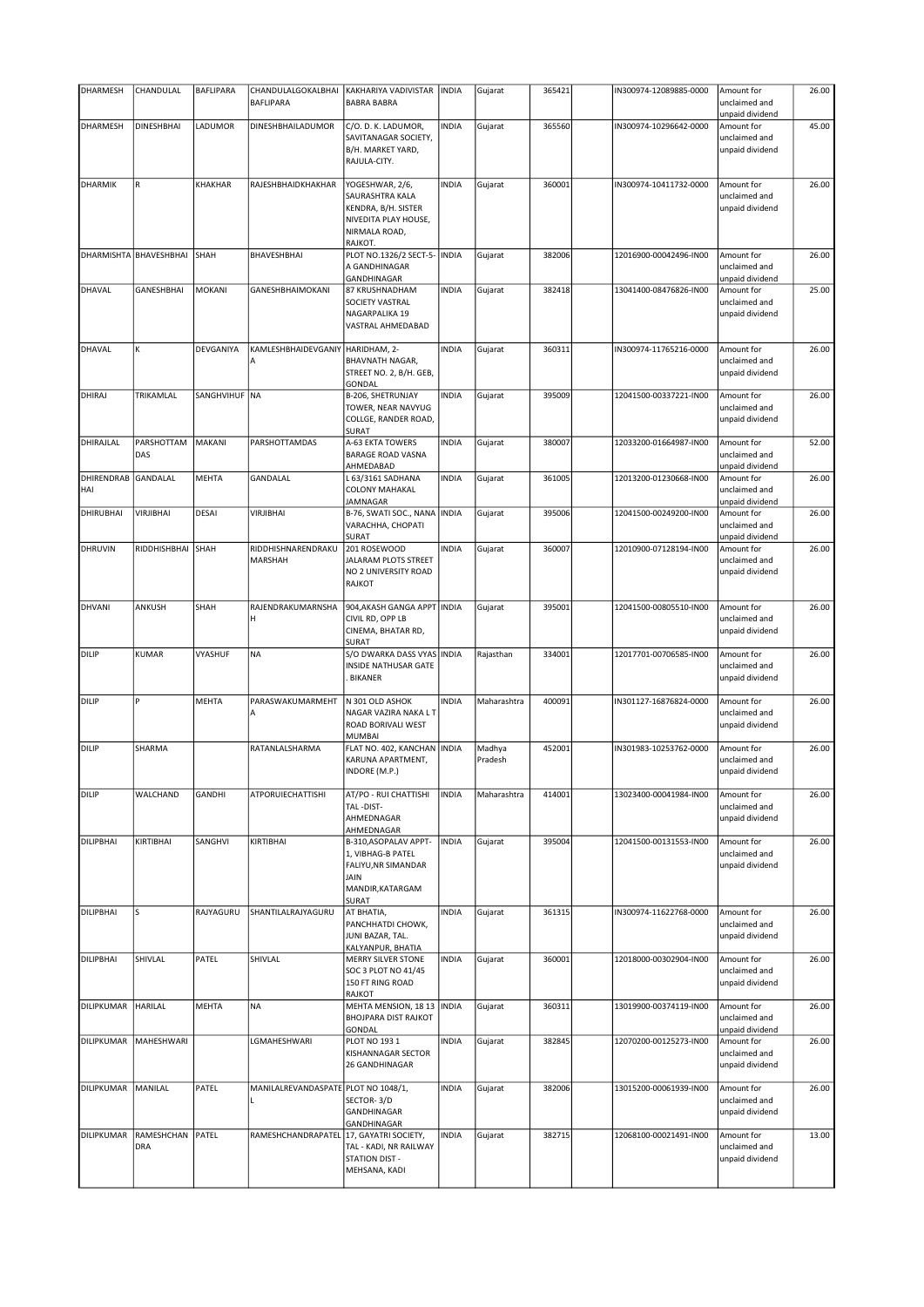| DILIPKUMAR                          | VIRCHANDDAS   PATEL                 |             | VIRCHANDDASPATEL                            | 9-5-4 RAMSHERI PATAN<br>Patan                                                                                                    | <b>INDIA</b> | Gujarat           | 384265 | 12019101-01602026-IN00 | Amount for<br>unclaimed and                    | 26.00 |
|-------------------------------------|-------------------------------------|-------------|---------------------------------------------|----------------------------------------------------------------------------------------------------------------------------------|--------------|-------------------|--------|------------------------|------------------------------------------------|-------|
| DIMPALBEN                           | DIPAKKUMAR                          | PANCHAL     | BHUPENDRAKUMARPAN                           | G 8 KRANTI APARTMENT                                                                                                             | <b>INDIA</b> | Gujarat           | 380013 | IN303028-80002281-0000 | unpaid dividend<br>Amount for                  | 26.00 |
|                                     |                                     |             | CHAL                                        | <b>BHIMJIPURA CROSS</b><br>ROAD NAVA VADAJ<br>AHMEDABAD<br><b>GUJARATINDIA</b>                                                   |              |                   |        |                        | unclaimed and<br>unpaid dividend               |       |
| <b>DIMPLBEN</b>                     | <b>BHAILALBHAI</b>                  | PATEL       | BHAILALBHAIRAMABHAI<br>PATEL                | 76 SHYAM VIHAR<br><b>BUNGLOWES NR</b><br>DEDIYASAN GIDC<br>MODHERA MEHSANA<br>AHMEDABAD                                          | <b>INDIA</b> | Gujarat           | 384002 | 12070200-00605105-IN00 | Amount for<br>unclaimed and<br>unpaid dividend | 26.00 |
| <b>DIMPLE</b>                       | <b>BHOPALE</b>                      |             | PRAVINRATILALDABODE                         | A 130 VEENA NAGAR<br><b>INDORE (MP)</b>                                                                                          | <b>INDIA</b> | Madhya<br>Pradesh | 452010 | IN301983-10925362-0000 | Amount for<br>unclaimed and<br>unpaid dividend | 26.00 |
| <b>DINA</b>                         | <b>NATH</b>                         |             | SHYAMRATTAN                                 | RZ-2A/79/4 KH NO-173<br><b>GALI NO-3A DURGA</b><br>PARK NEW DELHI                                                                | <b>INDIA</b> | Delhi             | 110045 | IN300118-11085718-0000 | Amount for<br>unclaimed and<br>unpaid dividend | 26.00 |
| <b>DINABEN</b>                      | A                                   | PARMAR      | ARVINDBHAIPARMAR                            | D 46 SATYANARAYAN<br>TOWNSHIP 1 ARBUDA<br><b>COLD STORE APAR</b><br>COMPANY ROAD T P 13<br>CHHANI JAKAT NAKA<br>VADODARA GUJARAT | <b>INDIA</b> | Gujarat           | 390024 | IN301143-11038099-0000 | Amount for<br>unclaimed and<br>unpaid dividend | 26.00 |
| <b>DINESH</b>                       | ARORA                               |             | KAMALKISHORE                                | <b>NEAR RAILWAY STATION</b><br>PIPAR CITY PIPAR CITY                                                                             | <b>INDIA</b> | Rajasthan         | 342601 | 12012101-00412179-IN00 | Amount for<br>unclaimed and<br>unpaid dividend | 26.00 |
| <b>DINESH</b>                       | <b>JAIN</b>                         |             | SHJAINARAINJAIN                             | 91 NGM BHIWANI<br>(HARYANA)                                                                                                      | <b>INDIA</b> | Haryana           | 127021 | IN300940-10326004-0000 | Amount for<br>unclaimed and<br>unpaid dividend | 26.00 |
| <b>DINESH</b>                       | KANTILAL                            | SHAH        | KANTILAL                                    | 27/14 PRAGULL<br>C.H.S, 3RD FLR,<br>CAPT.SAMEER<br>CHANDAVARKAR X-<br>LANE, DHANUKAR<br>WADI, KANDIVALI-W<br><b>MUMBAI</b>       | <b>INDIA</b> | Maharashtra       | 400067 | 13015400-00147634-IN00 | Amount for<br>unclaimed and<br>unpaid dividend | 26.00 |
| <b>DINESH</b>                       | <b>KUMAR</b>                        |             | KARTARSINGH                                 | H NO 1732 SEC 14<br><b>HOSPITAL HISSAR</b>                                                                                       | <b>INDIA</b> | Haryana           | 125001 | IN301774-19138140-0000 | Amount for<br>unclaimed and<br>unpaid dividend | 26.00 |
| <b>DINESHBHAI</b>                   | <b>BACHUBHAI</b>                    | <b>BHUT</b> | BACHUBHAIPATEL                              | 2/8 SHRAM JIVI SCOIETY<br>NR PREENA RAJKOT                                                                                       | <b>INDIA</b> | Gujarat           | 360002 | 12018000-00270607-IN00 | Amount for<br>unclaimed and<br>unpaid dividend | 26.00 |
| DINESHBHAI                          | <b>HARIBHAI</b>                     | DONDA       | HARIBHAIGANESHBHAID<br>ONDA                 | 54 DOCTOR LATHIYANA<br>DAWAKANA TARAF NARI<br>TALUKA BHAVNAGAR<br>BHAVNAGAR                                                      | <b>INDIA</b> | Gujarat           | 364004 | 12029900-03551160-IN00 | Amount for<br>unclaimed and<br>unpaid dividend | 26.00 |
| <b>DINESHBHAI</b>                   | KANTILAL                            | PATEL       | KANTILALNAROTAMDAS<br>PATEL                 | 09, RADHE SHYAM<br>BANGLOWS, NEAR-<br>SHANTI NIKETAN<br>SCHOOL, VILLAGE -<br>PATAN Patan                                         | <b>INDIA</b> | Gujarat           | 384265 | 12019101-01781203-IN00 | Amount for<br>unclaimed and<br>unpaid dividend | 26.00 |
| <b>DRA</b>                          | DINESHCHAN RAGHURAMBH THAKKAR<br>AI |             | RAGHURAMBHAISHANK<br>ARLALTHAKKAR           | 8 - MAKANCHALI,<br>VARAHI, TA -<br>SANTALPUR DIST -<br><b>BANASKANTHA VARAHI</b>                                                 | <b>INDIA</b> | Gujarat           | 385360 | 13015200-00063045-IN00 | Amount for<br>unclaimed and<br>unpaid dividend | 26.00 |
| DINESHKUMA I<br>R                   |                                     | PATEL       | ISHVARLALPPATEL                             | 462, UDALPUR<br><b>VEESNAGAR DIST-</b><br><b>MEHSANA Visnagar</b>                                                                | <b>INDIA</b> | Gujarat           | 384315 | 12019101-01440267-IN00 | Amount for<br>unclaimed and<br>unpaid dividend | 26.00 |
| DINESHKUMA JOITABHAI<br>$\mathsf R$ |                                     | PATEL       | JOITABHAIDAHYABHAIPA 92 BHACHADIA AT<br>TEL | <b>BHACHADIA PO</b><br>RANBPUR TA DANTA<br><b>DIST BK AT BHACHADIA</b>                                                           | <b>INDIA</b> | Gujarat           | 385120 | IN301276-30531940-0000 | Amount for<br>unclaimed and<br>unpaid dividend | 26.00 |
| <b>DIPAK</b>                        | GORDHANBHAI PATEL                   |             | <b>GORDHANBHAIPATEL</b>                     | <b>MANIBHAI VALDAS</b><br>PATEL, MANGALDAS<br>MARKET, TILAK ROAD,<br>AKOLA                                                       | <b>INDIA</b> | Maharashtra       | 444001 | 12010900-00086931-IN00 | Amount for<br>unclaimed and<br>unpaid dividend | 26.00 |
| <b>DIPAK</b>                        | <b>KUMAR</b>                        |             | SHIVNANDANPRASAD                            | <b>RED CROSS ROAD</b><br>ADAMPUR BHAGALPUR<br><b>BHAGALPUR</b>                                                                   | <b>INDIA</b> | Bihar             | 812001 | 12044700-06413803-IN00 | Amount for<br>unclaimed and<br>unpaid dividend | 26.00 |
|                                     | DIPAKKUMAR KALYANJIBHAI             | UNADAKAT    | NA                                          | C/O. HARASHAD<br>PROVISION STOR RAM<br>NAGAR MAIN ROAD,<br><b>RAJKOT</b>                                                         | <b>INDIA</b> | Gujarat           | 360004 | 13019900-00118070-IN00 | Amount for<br>unclaimed and<br>unpaid dividend | 26.00 |
| DIPTESHKUM<br>AR                    | RAMESHBHAI                          | PATEL       | RAMESHBHAIPRABHUDA<br>SPATEL                | 9 PRAKASH SOCIETY<br>MAHESANA MAHESANA<br><b>GUJARAT MEHSANA</b>                                                                 | <b>INDIA</b> | Gujarat           | 384001 | 12036000-02772611-IN00 | Amount for<br>unclaimed and<br>unpaid dividend | 26.00 |
| <b>DIPTIBEN</b>                     | <b>JAYESHBHAI</b>                   | VANKANI     | <b>JAYESHBHAIVANKANI</b>                    | SURBHI, 12, HATHI<br>KHANA, RAJKOT                                                                                               | <b>INDIA</b> | Gujarat           | 360002 | IN300974-11591727-0000 | Amount for<br>unclaimed and<br>unpaid dividend | 25.00 |
| <b>DIVYESH</b>                      | V                                   | PARMAR      | VINODRAYPARMAR                              | <b>NEAR CENTRAL BANK</b><br><b>ICHHANI FALI</b><br>JAMNAGAR JAMNAGAR                                                             | <b>INDIA</b> | Gujarat           | 361001 | 12011300-00547453-IN00 | Amount for<br>unclaimed and<br>unpaid dividend | 26.00 |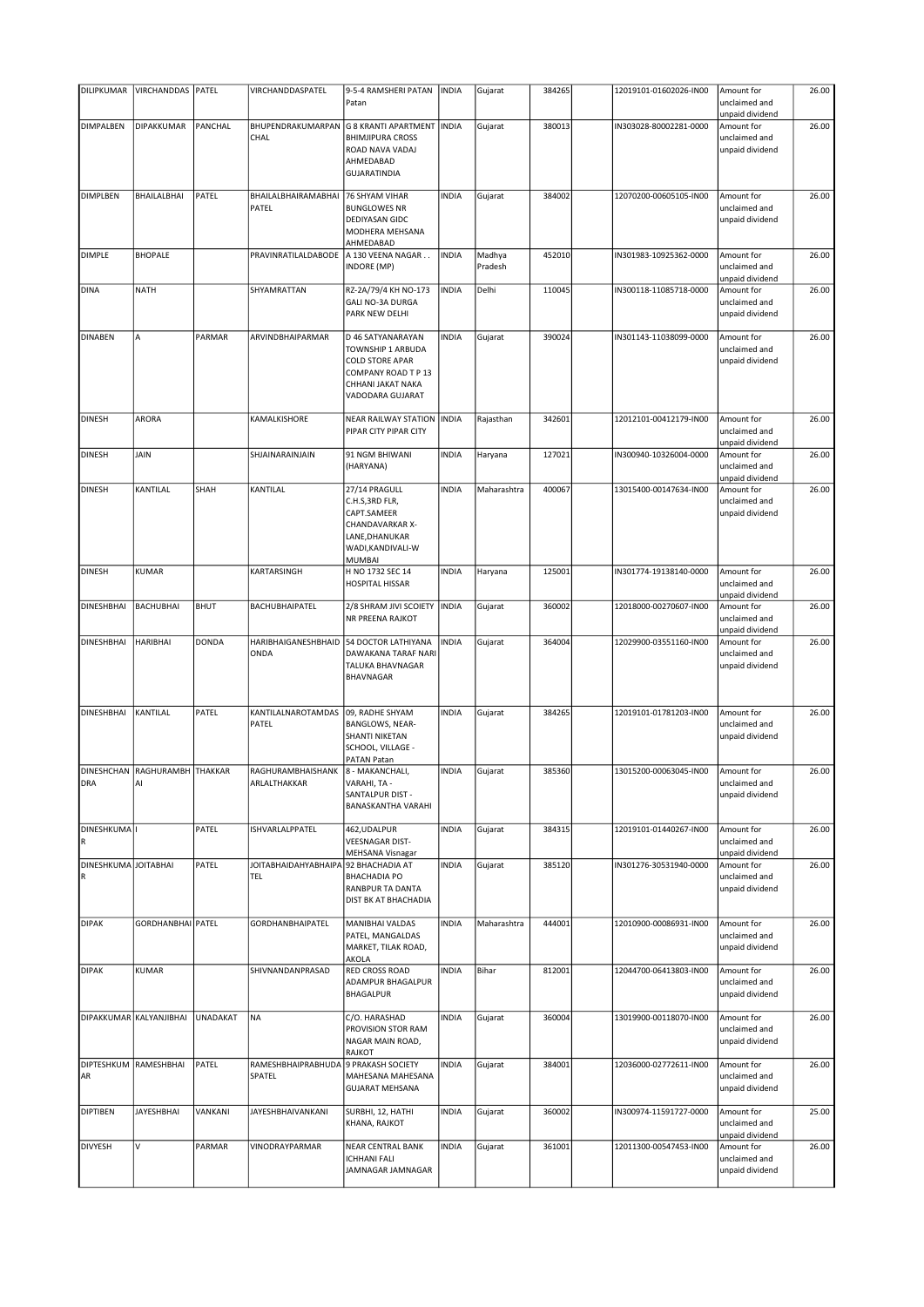| DIXITKUMAR NATHALAL        |                      | DADHANIYA      | NATHALALJAMNADASDA AT KADAYA, TAL. |                                                                                                         | <b>INDIA</b> | Gujarat              | 362245 | IN300974-11446620-0000 | Amount for                                     | 26.00  |
|----------------------------|----------------------|----------------|------------------------------------|---------------------------------------------------------------------------------------------------------|--------------|----------------------|--------|------------------------|------------------------------------------------|--------|
|                            |                      |                | DHANIYA                            | MALIYA HATINA,<br>KADAYA.                                                                               |              |                      |        |                        | unclaimed and<br>unpaid dividend               |        |
| <b>DOSHI</b>               | RAHUL                | RAJNIKANT      | DOSHIRAJNIKANTJETHAL               | ANAND COLONY RD NO-                                                                                     | <b>INDIA</b> | Gujarat              | 361008 | IN300394-14923819-0000 | Amount for                                     | 26.00  |
|                            |                      |                | AL                                 | 1 B/H MENTAL HOSPITAL<br><b>JAMNAGAR</b>                                                                |              |                      |        |                        | unclaimed and                                  |        |
| <b>DOSHI</b>               | SHAILESHKUM          | JASVANTLAL     | <b>JASVANTLAL</b>                  | LAKHIYA POLE, CHOKSHI                                                                                   | <b>INDIA</b> | Gujarat              | 388220 | IN300974-10704433-0000 | unpaid dividend<br>Amount for                  | 26.00  |
|                            | AR                   |                |                                    | BAZAR, UMRETH.                                                                                          |              |                      |        |                        | unclaimed and<br>unpaid dividend               |        |
| EKTA                       | GARG                 |                | MRRAMAVTARGARG                     | 7/244 VIDHYADHAR<br><b>NAGAR JAIPUR</b>                                                                 | <b>INDIA</b> | Rajasthan            | 302023 | 12010605-00297737-IN00 | Amount for<br>unclaimed and<br>unpaid dividend | 26.00  |
| <b>FALGUNI</b>             | CHANDRAKANT SAVANI   |                | CHANDRAKANTPUNAMC                  | B-603, BORSALLI                                                                                         | <b>INDIA</b> | Gujarat              | 380001 | IN300343-10687663-0000 | Amount for                                     | 26.00  |
|                            |                      |                | HANDSAVANI                         | APPARTMENT, NR.<br>CAMA HOTEL, SHAHPUR,<br>KHANPUR,<br>AHMEDABAD.                                       |              |                      |        |                        | unclaimed and<br>unpaid dividend               |        |
| <b>FULSINGH</b>            | SOMABHAI             | PAGI           | SOMABHAINANABHAIPA<br>GI           | C-18, SIDDHI VINAYAK<br>SOCIETY NR,<br>SUBHANPURA<br>VADODARA VADODARA                                  | <b>INDIA</b> | Gujarat              | 390023 | 13016700-00564797-IN00 | Amount for<br>unclaimed and<br>unpaid dividend | 26.00  |
| <b>GADARA</b>              | KAMLESH              | <b>GORDHAN</b> | GADARAGORDHANLAXM<br>ANBHAI        | 59, BLOCK 1, DIST.<br>JAMNAGAR, DHROL.                                                                  | <b>INDIA</b> | Gujarat              | 361210 | IN300974-10847662-0000 | Amount for<br>unclaimed and<br>unpaid dividend | 26.00  |
| <b>GANATRA</b>             | TARUNA               |                | TARUNA                             | <b>GAGVANI SHERI</b><br>KHAMBHALIA<br>KHAMBHALIA                                                        | <b>INDIA</b> | Gujarat              | 361305 | 12013200-00815643-IN00 | Amount for<br>unclaimed and<br>unpaid dividend | 26.00  |
| <b>GANDHI</b>              | BHAVANABEN           | NARENDRA       | NAREDRAKANTILALGAN<br>DHI          | 11, VARDHMAN SOCIETY INDIA<br>JORAVARNAGAR DIST.<br>SURENDRANAGAR<br>JORAVARNAGAR                       |              | Gujarat              | 363020 | IN301991-10524442-0000 | Amount for<br>unclaimed and<br>unpaid dividend | 26.00  |
| GANESH                     | H                    | HANKARE        | H                                  | 103 4 PRATHISHTA<br>APPARTMENT<br>CHINCHPADA ROAD<br>RAJARAM NAGAR<br><b>KALYAN THANE</b>               | <b>INDIA</b> | Maharashtra          | 421306 | 12033200-02949479-IN00 | Amount for<br>unclaimed and<br>unpaid dividend | 26.00  |
| GANESH                     | PRASAD               | SHAH           | DHANULALSHAH                       | B-54, ROYAL ORCHID<br>OPP. PRAHLADNAGAR<br>CORPORATE ROAD,<br>PRAHLADNAGAR<br>AHMEDABAD.                | <b>INDIA</b> | Gujarat              | 380015 | IN300652-10260566-0000 | Amount for<br>unclaimed and<br>unpaid dividend | 26.00  |
| GANGA                      | SINGH                | NITWAL         | HARMALSINGHNITWAL                  | CENTRAL BANK OF INDIA INDIA<br>RAGHUBEERNIWAS<br><b>FAIZABAD FAIZABAD</b>                               |              | <b>Uttar Pradesh</b> | 224001 | 12010606-00070071-IN00 | Amount for<br>unclaimed and<br>unpaid dividend | 26.00  |
| GAURANG                    | ATULKUMAR            | SAKHIYA        | ATULKUMARNSAKHIYA                  | RAMESHVAR SOC STREE<br>4 OPP BALAJI KRUPA<br>PIPALIYA HALL MAIN<br><b>ROAD RAJKOT</b>                   | <b>INDIA</b> | Gujarat              | 360002 | IN303575-10046678-0000 | Amount for<br>unclaimed and<br>unpaid dividend | 26.00  |
| GAURAV                     | <b>BAZARI</b>        |                | SANJAYKUMARGOYAL                   | 2184 DEENA NATH<br><b>STREET CHANDPOLE</b><br><b>BAZAR JAIPUR (RAJ.)</b>                                | <b>INDIA</b> | Rajasthan            | 302001 | IN301160-30466413-0000 | Amount for<br>unclaimed and<br>unpaid dividend | 192.00 |
| GAURAV                     | <b>GUPTA</b>         |                | SATYAPRAKASHGUPTA                  | 1/37, PIPAL MANDI,<br>AGRA                                                                              | <b>INDIA</b> | <b>Uttar Pradesh</b> | 282003 | 12021400-00061987-IN00 | Amount for<br>unclaimed and<br>unpaid dividend | 26.00  |
| GAURAV                     | M                    | PATALIA        | MAHENDRAHPATALIA                   | JUNI SONI BAZAR, JUMA<br>MASJID, JAMNAGAR.                                                              | <b>INDIA</b> | Gujarat              | 361001 | IN300974-11227953-0000 | Amount for<br>unclaimed and<br>unpaid dividend | 26.00  |
| GAURAV                     | PAHWA                |                | DESRAJPAHWA                        | 1130/24 RAM NAGAR<br><b>ROHTAK</b>                                                                      | <b>INDIA</b> | Haryana              | 124001 | IN301557-21921884-0000 | Amount for<br>unclaimed and<br>unpaid dividend | 26.00  |
| GAURAV                     | PRAVINBHAI           | ADESARA        | PRAVINBHAIPADESARA                 | VRUNDAVAN, PUNIT<br>SOCIETY, GOKULNAGAR<br>CHOWK, NEAR<br>NILKANTH CINEMA,<br>RAJKOT.                   | <b>INDIA</b> | Gujarat              | 360002 | IN300974-11235644-0000 | Amount for<br>unclaimed and<br>unpaid dividend | 6.00   |
| GHANSHYAM NAGINDAS         |                      | <b>PATADIA</b> | NAGINDASDAMODARDA<br>SPATADIA      | NR SANGHAJI MANDIR<br><b>VIRANI PA DIST</b><br>SURENDRANAGAR<br>DHRANGADHRA                             | <b>INDIA</b> | Gujarat              | 363310 | IN300974-12277133-0000 | Amount for<br>unclaimed and<br>unpaid dividend | 26.00  |
| GHANSHYAM VILLABHDAS       |                      | SOLANKI        | <b>VILLABHDASSOLANKI</b>           | J. P. STREET NO. 1, NR.<br>CHUNA BHATTA, OPP. G.<br>U. SHAH SCHOOL,<br>SURENDRANAGAR.                   | <b>INDIA</b> | Gujarat              | 363001 | IN300974-10306365-0000 | Amount for<br>unclaimed and<br>unpaid dividend | 26.00  |
| GHANSHYAM<br>BHAI          | MAHADEVBHAI TRENTIYA |                | MAHADEVBHAIBHAGVA<br>NBHAITRENTIYA | OPP DEVPARK NAVRANG INDIA<br>SOCIETY 80 FEET ROAD<br>WADHWAN TA<br><b>WADHWAN DIST</b><br>SURENDRANAGAR |              | Gujarat              | 363001 | 12033300-00239825-IN00 | Amount for<br>unclaimed and<br>unpaid dividend | 26.00  |
| GHANSHYAM F<br><b>SINH</b> |                      | ZALA           | FATEHSINHKZALA                     | OPP KASTURPA<br><b>VIKASGRUH MAHILA</b><br>CHHATRALAYA<br>JAMNAGAR                                      | <b>INDIA</b> | Gujarat              | 361008 | 12044700-04161738-IN00 | Amount for<br>unclaimed and<br>unpaid dividend | 26.00  |
| <b>GIRIRAJ</b>             | PRASAD               | AGARWAL        | GULABCHANDAGARWAL                  | 94, PRATAP NAGAR<br><b>NEAR GLASS FACTORY</b><br>TONK ROAD JAIPUR                                       | <b>INDIA</b> | Rajasthan            | 302018 | IN301160-30383094-0000 | Amount for<br>unclaimed and<br>unpaid dividend | 26.00  |
| <b>GIRISH</b>              | <b>JAGANATH</b>      | NAGARKAR       | <b>JAGANATH</b>                    | A-5/7, N.P. NAGAR,<br>A.G.KHAN ROAD, WORLI,<br><b>MUMBAI</b>                                            | <b>INDIA</b> | Maharashtra          | 400018 | 13011903-00030140-IN00 | Amount for<br>unclaimed and<br>unpaid dividend | 26.00  |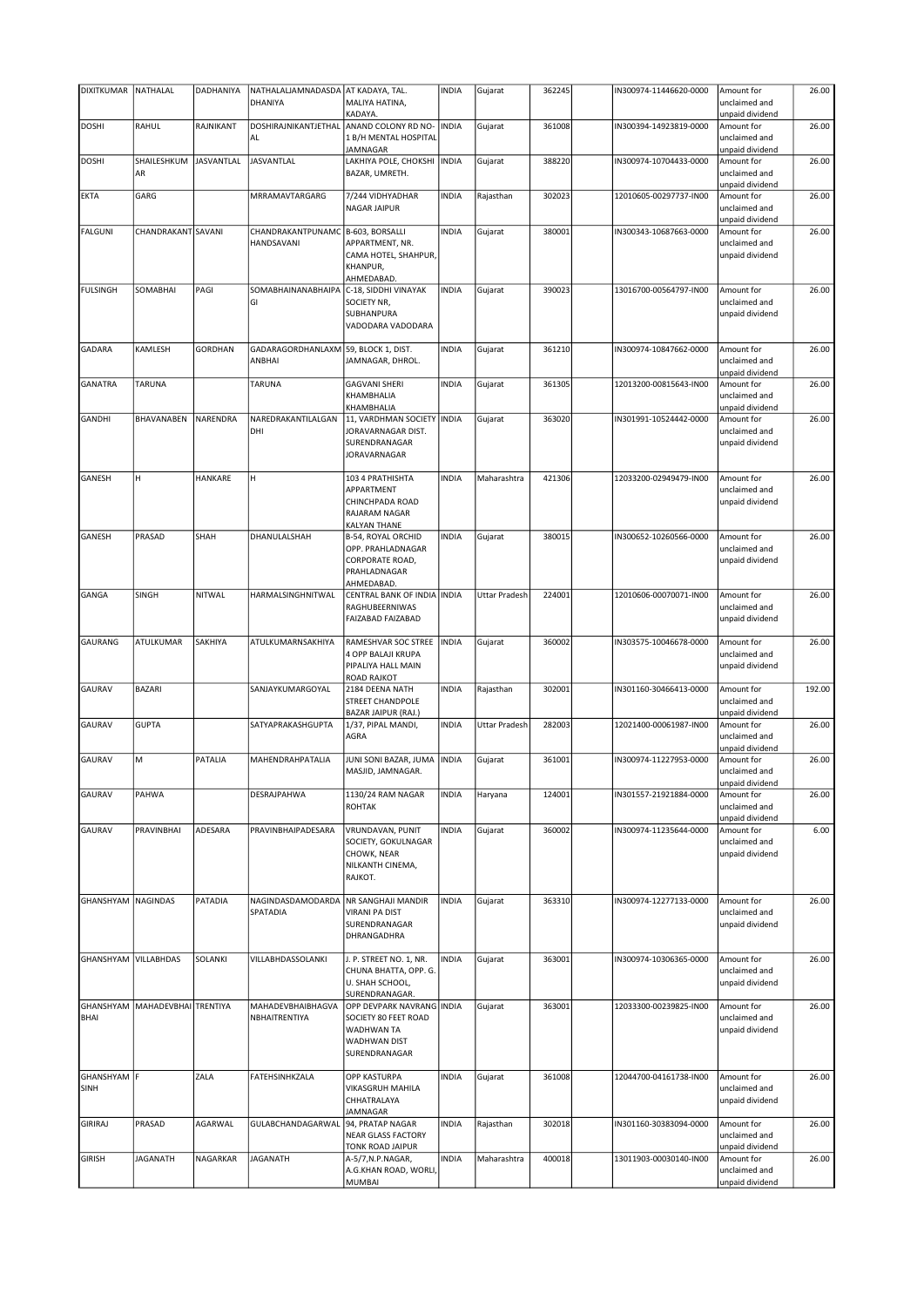| <b>GIRISH</b>                   | KUMAR                  | PV                | VASU                                              | PETROFAC<br>INTERNATIONAL LTD<br>PETROFAC HOUSE PO<br>BOX NO 23467 SHARJAH<br>UAE                         | <b>NA</b>    | <b>NA</b>         | 444444 | IN301637-41104665-0000 | Amount for<br>unclaimed and<br>unpaid dividend | 600.00 |
|---------------------------------|------------------------|-------------------|---------------------------------------------------|-----------------------------------------------------------------------------------------------------------|--------------|-------------------|--------|------------------------|------------------------------------------------|--------|
| <b>GIRISH</b>                   | VRAJLAL                | SHETH             | VRAJLALSHETH                                      | B-58, DEVNAGAR, NR.<br><b>BHATIYA SCHOOL,</b><br>BORSA PADA KANDIVALI<br>(W) MUMBAI                       | <b>INDIA</b> | Maharashtra       | 400067 | 12019800-00019021-IN00 | Amount for<br>unclaimed and<br>unpaid dividend | 26.00  |
| GIRISHKUMA<br>R                 | NATWARLAL              | <b>THAKKAR</b>    | NATWARLAL                                         | <b>GAYATRI CHOWK GOTRI</b><br>VADODARA                                                                    | <b>INDIA</b> | Gujarat           | 390021 | 13018700-00057427-IN00 | Amount for<br>unclaimed and<br>unpaid dividend | 26.00  |
| <b>GIRRAJ</b>                   | PRASAD                 | KHANDELWA         | LAXMINARAINKHANDEL<br>WAL                         | G K AND CO NAYA NAYA<br>KATLA DAUSA DAUSA                                                                 | <b>INDIA</b> | Rajasthan         | 303303 | 12024700-00264786-IN00 | Amount for<br>unclaimed and<br>unpaid dividend | 26.00  |
| GITA                            |                        |                   | KISTURCHANDKUMPANA<br>T                           | 320 NEAR MOON LIGHT<br>CINEMA HALL WARD NO<br>26 SUJANGARH CHURU<br>SUJANGARH                             | <b>INDIA</b> | Rajasthan         | 331507 | 12017701-01118599-IN00 | Amount for<br>unclaimed and<br>unpaid dividend | 26.00  |
| <b>GITABEN</b>                  | D                      | SHAH              | RASIKLAL                                          | 12, TULSI SOCIETY NR<br>ZAVER NAGAR BUS<br>STAND WAGHODIA<br>ROAD VADODARA                                | <b>INDIA</b> | Gujarat           | 390019 | 13016700-00435021-IN00 | Amount for<br>unclaimed and<br>unpaid dividend | 26.00  |
| GOHEL                           | <b>JITENDRA</b>        | VALJIBHAI         | VALJIBHAI                                         | PARSANA NAGAR<br>STREER NO 3 B/H<br>REFUGEE COLONY OPP<br>SANTOK NIVAS RAJKOT                             | <b>INDIA</b> | Gujarat           | 360001 | 12018000-00245969-IN00 | Amount for<br>unclaimed and<br>unpaid dividend | 26.00  |
| <b>GOHIL</b>                    | MANJULABEN             | R                 | RAVATBHAIGGOHIL                                   | SAVITA NAGAR SOCIETY,<br>DIST. AMRELI, RAJULA                                                             | <b>INDIA</b> | Gujarat           | 365560 | IN300974-11645207-0000 | Amount for<br>unclaimed and<br>unpaid dividend | 26.00  |
| <b>GOHIL</b>                    | RAVATBHAI              | <b>GORAKHBHAI</b> | <b>GORAKHBHAIGOHIL</b>                            | AT RAJULA, SAVITA<br>NAGAR SOCIETY, DIST.<br>AMRELI, RAJULA                                               | <b>INDIA</b> | Gujarat           | 365560 | IN300974-11645153-0000 | Amount for<br>unclaimed and<br>unpaid dividend | 26.00  |
| <b>GOPALAKRIS</b><br><b>HNA</b> | B                      | Ś                 | SKBYLAHALLI                                       | NO 28 SRI KRISHNA 15TH INDIA<br><b>MAIN SRI</b><br>NANJUNDESHWARA<br>LAYOUT JP NAGAR V<br>PHASE BANGALORE |              | Karnataka         | 560078 | 12010900-03493658-IN00 | Amount for<br>unclaimed and<br>unpaid dividend | 100.00 |
| <b>GOPALDAS</b>                 | LAKHAMANBH<br>Al       | ZALAVADIYA        | LAKHAMANBHAI                                      | <b>BLOCK NO 6 VIJAY</b><br><b>APARTMENT BUS</b><br><b>STATION ROAD</b><br>MANAVADAR                       | <b>INDIA</b> | Gujarat           | 362630 | 12033200-01155251-IN00 | Amount for<br>unclaimed and<br>unpaid dividend | 26.00  |
| <b>GOVINDBHAI</b>               | NATHUBHAI              | <b>BHATELIA</b>   | NATHUBHAIBHATELIA                                 | 310 HEERA PANNA DR<br>YAGNIK ROAD RAJKOT                                                                  | <b>INDIA</b> | Gujarat           | 360001 | IN301549-16186987-0000 | Amount for<br>unclaimed and<br>unpaid dividend | 26.00  |
| <b>GUDIVADA</b>                 | SURYA                  | KUMARI            | NAGAVENKATAKRISHNA<br><b>MURTHY</b>               | D NO-6-85<br><b>BODASKURRU</b><br>ALLAVARAM MANDAL<br>VIA-AMALAPURAM E-G-<br><b>DIST</b>                  | <b>INDIA</b> | Andhra<br>Pradesh | 532215 | IN300394-14458867-0000 | Amount for<br>unclaimed and<br>unpaid dividend | 26.00  |
| <b>GUNTUPALLY NARASIMHA</b>     |                        | RAO               | GUNTUPALLYGURUMUR<br>THY                          | HNO 2-20/4/50 A BLOCK   INDIA<br>508 SURYA TOWERS<br>THEEGALA GUTTAPALLY<br>AREPALLE DIST<br>KARIMNAGAR   |              | Andhra<br>Pradesh | 505001 | 12051400-00014693-IN00 | Amount for<br>unclaimed and<br>unpaid dividend | 200.00 |
| <b>GUPTA</b>                    | MALA                   | MAR               | RAVINDRAKU  SITARAMBHURAMALAGR B-31,GOYEL<br>AWAL | TOWER, PANJARA POLE,<br>PANJARA POLE<br>AHMEDABAD                                                         | INDIA        | Gujarat           | 380001 | 12010900-08104474-IN00 | Amount for<br>unclaimed and<br>unpaid dividend | 26.00  |
| <b>GURABHEJ</b>                 | <b>HORA</b>            |                   | <b>JSKSHORA</b>                                   | <b>ECL FINANCE LTD</b><br>EDELWEISS HOUSE, 5TH<br>FLOOR OFF CST ROAD,<br>KALINA MUMBAI                    | <b>INDIA</b> | Maharashtra       | 400098 | IN302201-11243838-0000 | Amount for<br>unclaimed and<br>unpaid dividend | 26.00  |
| <b>GURDEEP</b>                  | <b>SINGH</b>           | CHAUHAN           | VANDANADEVI                                       | R-45 EXTENSION<br>MOHAN GARDEN WEST<br>DELHI NEW DELHI                                                    | <b>INDIA</b> | Delhi             | 110059 | 12033200-13995127-IN00 | Amount for<br>unclaimed and<br>unpaid dividend | 3.00   |
| <b>GYAN</b>                     | CHAND                  | JAIN              | PREMCHANDJAIN                                     | 67 GOPI NAGAR OPP.<br>SANGAM CINE<br>SANGANER JAIPUR                                                      | <b>INDIA</b> | Rajasthan         | 302029 | 12011300-00659341-IN00 | Amount for<br>unclaimed and<br>unpaid dividend | 26.00  |
| <b>HANIFBHAI</b>                | SIDIKBHAI              | <b>JINDANI</b>    | SIDIKBHAILATIFBHAIJIND<br>ANI                     | STREET NO-04 DUDHREJ<br>ROAD SURENDRANAGAR                                                                | <b>INDIA</b> | Gujarat           | 363001 | 12019101-03265025-IN00 | Amount for<br>unclaimed and<br>unpaid dividend | 26.00  |
| <b>HANSABEN</b>                 | HARSHADBHAI MODI       |                   | HARSHADBHAI                                       | 10 BHARATNAGAR TA<br>UNJHA UNJHA                                                                          | <b>INDIA</b> | Gujarat           | 384170 | 13041400-02736677-IN00 | Amount for<br>unclaimed and<br>unpaid dividend | 26.00  |
| <b>HARDIK</b>                   | DIVYAKUMAR             | AKHANI            | DIVYAKUMARDAHYALAL<br>AKHANI                      | 762 HARIHAR SOCIETY 9- INDIA<br><b>B, BHARAT NAGAR</b><br><b>КUCHCHH</b><br>GANDHIDHAM                    |              | Gujarat           | 370201 | IN302461-10622500-0000 | Amount for<br>unclaimed and<br>unpaid dividend | 26.00  |
| <b>HARDIK</b>                   | MAHENDRAKU MODI<br>MAR |                   | MAHENDRAKUMARSMO<br>DI                            | B-3, SUVAS APPT.,<br>THALTEJ AHMEDABAD                                                                    | <b>INDIA</b> | Gujarat           | 382428 | 12024200-00670363-IN00 | Amount for<br>unclaimed and<br>unpaid dividend | 26.00  |
| <b>HARESH</b>                   | <b>BHAVANDAS</b>       | <b>GUWALANI</b>   | BHAVANDASCHETUMAL<br>GUWALANI                     | 14, NEW MAHARAJA<br>PARK NR. SINDHU<br>HOSPITAL MAYA<br>CINEMA ROAD,<br>KUBERNAGAR<br>AHMEDABAD           | <b>INDIA</b> | Gujarat           | 382340 | IN300982-10513206-0000 | Amount for<br>unclaimed and<br>unpaid dividend | 26.00  |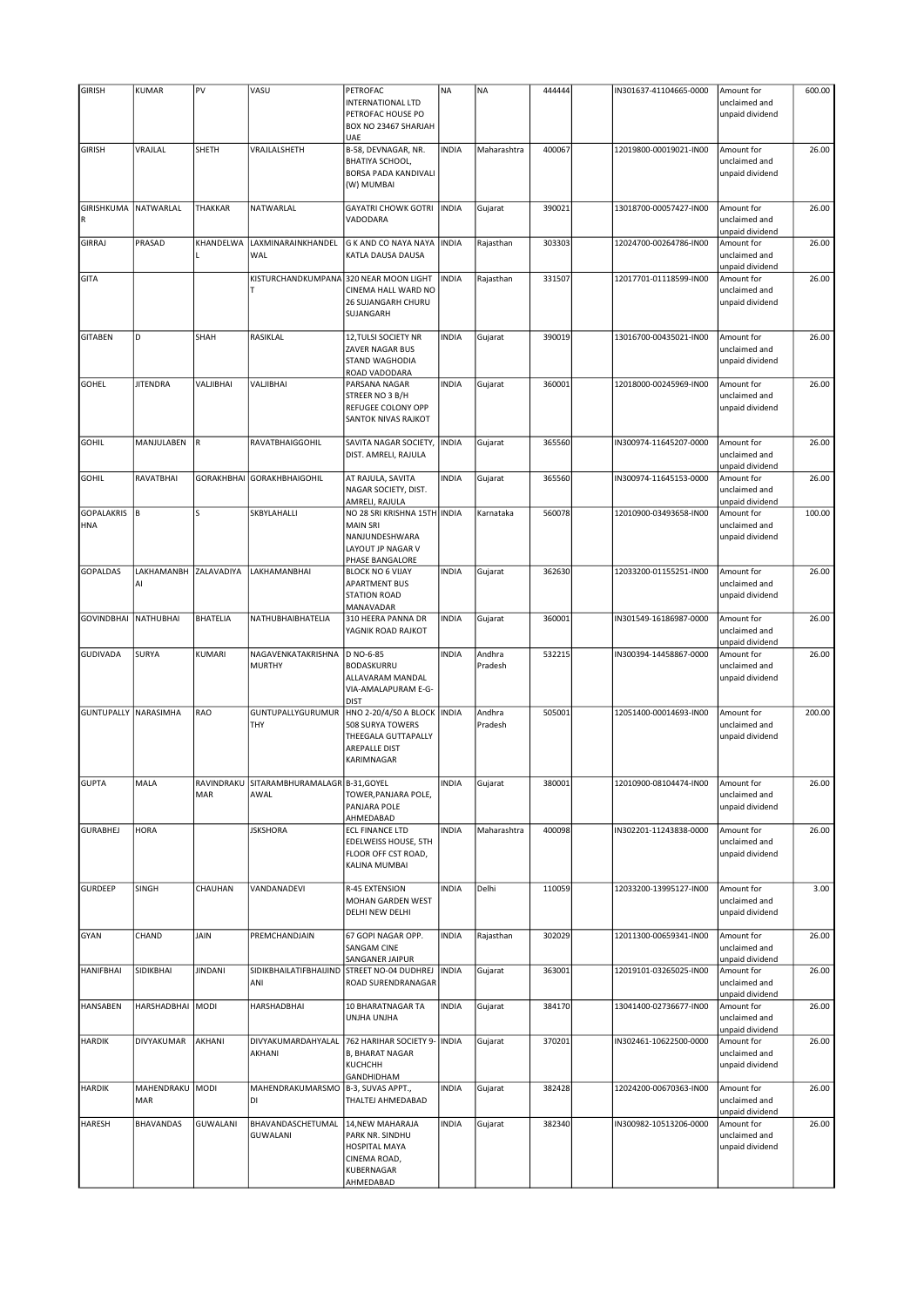| <b>HARESH</b>             | $\mathsf{N}$                 | PATDIYA   | NARANDASSPATDIYA                           | RAJPUT CHORA<br>NR.SWAMINARAYAN                                                                                  | <b>INDIA</b> | Gujarat           | 364710 | IN300974-12101315-0000 | Amount for<br>unclaimed and                    | 26.00  |
|---------------------------|------------------------------|-----------|--------------------------------------------|------------------------------------------------------------------------------------------------------------------|--------------|-------------------|--------|------------------------|------------------------------------------------|--------|
|                           |                              |           |                                            | MANDIR BOTAD BOTAD                                                                                               |              |                   |        |                        | unpaid dividend                                |        |
| HARESH                    | PRATAPRAI                    | BANAJARA  | PRATAPRAIBANAJARA                          | ZINZUDA GAIT<br>CHAMPRAJ BAPU NO<br>KHANCHO<br>SAVARKUNDLA                                                       | <b>INDIA</b> | Gujarat           | 364515 | 12018000-00260983-IN00 | Amount for<br>unclaimed and<br>unpaid dividend | 26.00  |
| HARESH                    | TRIKAMDAS                    | DAVDA     | TRIKAMDASDAVDA                             | 101, MILESTONE<br><b>BUILDING 12, PATEL</b><br>COLONY JAMNAGAR                                                   | <b>INDIA</b> | Gujarat           | 361008 | IN302201-10403444-0000 | Amount for<br>unclaimed and<br>unpaid dividend | 175.00 |
| HARESHKUM M<br>AR         |                              | DHADUK    | MAGANLAL                                   | G 203 OPERA CITY<br>UTRAN KOSAD RDNR<br>MANISHA GARNALA<br>UTRAN CHORASIUTRAN<br>POWERHOUSECHORASI<br>SURAT      | <b>INDIA</b> | Gujarat           | 394105 | 12033200-03524956-IN00 | Amount for<br>unclaimed and<br>unpaid dividend | 140.00 |
| <b>HARI</b>               | <b>OM</b>                    | JAIN      | SHKHAIRATILALJAIN                          | 1/649, KALA KUA<br>HOUSING BOARD.<br>ALWAR                                                                       | <b>INDIA</b> | Rajasthan         | 301001 | 12017701-00772828-IN00 | Amount for<br>unclaimed and<br>unpaid dividend | 26.00  |
| <b>HARIBHAI</b>           | MANSANGBHA                   | CHAUDHARY | MANSANGBHAI                                | <b>6 SIDHARTH NAGAR</b><br>POST & TA<br>SATLASANA(NG)<br>SATLASANA                                               | <b>INDIA</b> | Gujarat           | 384330 | 12033200-00226574-IN00 | Amount for<br>unclaimed and<br>unpaid dividend | 26.00  |
| <b>HARINI</b>             | MURALI                       |           | MURALIMOHANSITARA<br>M                     | 8   STREET, SUBRAMANIA<br>NAGAR KODAMBAKKAM<br>CHENNAI                                                           | <b>INDIA</b> | Tamil Nadu        | 600024 | 16014301-04243075-IN00 | Amount for<br>unclaimed and<br>unpaid dividend | 80.00  |
| <b>HARISH</b>             | <b>MALHOTRA</b>              |           | <b>NA</b>                                  | B-10/29 SECTOR 18<br>ROHINI NEW DELHI                                                                            | <b>INDIA</b> | Delhi             | 110085 | IN301477-20111553-0000 | Amount for<br>unclaimed and<br>unpaid dividend | 25.00  |
| R                         | HARISHKUMA CHANDRAKANT MEHTA |           | CHANDRAKANTHARILAL<br><b>MEHTA</b>         | 179- JANAKPURI SOCIETY INDIA<br>HIMANI UNIVERSITY<br>ROAD B/H, AKASHVANI<br><b>OUARTER RAJKOT</b>                |              | Gujarat           | 360005 | 12018000-00100301-IN00 | Amount for<br>unclaimed and<br>unpaid dividend | 26.00  |
| <b>HARSH</b>              | KHANDELWAL                   |           | RAMAVTARKHANDELWA<br>L                     | 2/27 CHAMPA NAGAR<br>BEAWAR. AJMER                                                                               | <b>INDIA</b> | Rajasthan         | 305901 | 12017701-00911994-IN00 | Amount for<br>unclaimed and<br>unpaid dividend | 26.00  |
| <b>HARSH</b>              | <b>MUKESH</b>                | NIHALANI  | MUKESHTULSIDASNIHAL<br>ANI                 | S S NAGAR 6C/22 2ND<br><b>FLOOR NEAR C B M</b><br><b>SCHOOL SION</b><br>KOLIWADA ANTOP HILL<br>MUMBAI MUMBAI     | <b>INDIA</b> | Maharashtra       | 400037 | 12033200-09121502-IN00 | Amount for<br>unclaimed and<br>unpaid dividend | 25.00  |
| <b>HARSH</b>              | SERVAIA                      |           | YOGESHSERVAIA                              | 201, AMAR ANGAN, CM - INDIA<br>2, BASANT VIHAR,<br>INDORE (M.P.)                                                 |              | Madhya<br>Pradesh | 452010 | IN301983-10859793-0000 | Amount for<br>unclaimed and<br>unpaid dividend | 26.00  |
| <b>HARSHA</b>             | SURESHBHAI                   | CHAVDA    | SURESHBHAIRCHAVDA                          | DHUVAV GATE,<br>KUMBHAR WADO,<br>JAMNAGAR.                                                                       | <b>INDIA</b> | Gujarat           | 361001 | IN300974-10642827-0000 | Amount for<br>unclaimed and<br>unpaid dividend | 26.00  |
| <b>HARSHADBH</b><br>AI    | DHARMASHIBH PATEL<br>AI      |           | DHARMASHIBHAIPATEL                         | 441/41, AYODHAYA<br>NAGAR AT NANIKADI<br>KADI                                                                    | <b>INDIA</b> | Gujarat           | 382715 | 12054300-00006499-IN00 | Amount for<br>unclaimed and<br>unpaid dividend | 26.00  |
| HARSHAVAD<br>AN           | <b>JASHVANTRAI</b>           | VAIDYA    | <b>NA</b>                                  | NAGAR CHAKLA, KHARA<br>KUVA STREET,<br>JAMNAGAR.                                                                 | <b>INDIA</b> | Gujarat           | 361001 | IN300974-10192031-0000 | Amount for<br>unclaimed and<br>unpaid dividend | 26.00  |
| <b>HARSHIDA</b>           | HIMANSHU                     | PATEL     | ASHOKBHAIISHWARLALP 45 NEW NAVJYOT<br>ATEL | SOCIETY NIRMAL<br>TENAMENT MEMNAGAR<br>AHMEDABAD CITY<br>AHMEDABAD<br>MEMNAGAR<br>AHMEDABAD<br>AHMEDABAD GUJARAT | <b>INDIA</b> | Gujarat           | 380052 | IN300513-80412345-0000 | Amount for<br>unclaimed and<br>unpaid dividend | 26.00  |
| <b>HARSHIDA</b>           | KIRANKUMAR                   | RAVAL     | KIRANKUMARRAVAL                            | 818, BHAU NI POLE<br>HAVELI NO KHANCHO<br><b>RAIPUR CHAKLA</b><br>AHMEDABAD                                      | <b>INDIA</b> | Gujarat           | 380001 | IN300982-10201516-0000 | Amount for<br>unclaimed and<br>unpaid dividend | 26.00  |
| <b>HARVEEN</b>            | <b>BABLA</b>                 |           | <b>UPNEETSINGHBHATIA</b>                   | HARJAS NIWAS RUBBER<br><b>FACTORY ROAD BHIM</b><br>GANJ MANDI KOTA JN<br>KOTA                                    | <b>INDIA</b> | Rajasthan         | 324002 | IN301774-16186647-0000 | Amount for<br>unclaimed and<br>unpaid dividend | 26.00  |
| HASMUKHBH MAFATLAL<br>Al  |                              | PATEL     | MAFATLALMOHANDASP<br>ATEL                  | 8-4-28, SIRDAR SOCIETY<br>CHANASMA PATAN<br>CHANASMA                                                             | <b>INDIA</b> | Gujarat           | 384220 | 12049800-00081181-IN00 | Amount for<br>unclaimed and<br>unpaid dividend | 9.00   |
| HASMUKHBH POPATBHAI<br>AI |                              | MEGHANI   | POPATBHAIMEGHANI                           | NR MAMA SAHEB<br>TEMPLE MAVDI GAM<br>RAJKOT RAJKOT                                                               | <b>INDIA</b> | Gujarat           | 360004 | 12067400-00234640-IN00 | Amount for<br>unclaimed and<br>unpaid dividend | 26.00  |
| HASMUKHBH UMEDBHAI<br>AI  |                              | VALAND    | <b>NA</b>                                  | 129, TARANGAHILL SOC<br>NR ARJUN ASHRAM<br>CHANDLODIYA<br>AHMEDABAD                                              | <b>INDIA</b> | Gujarat           | 382481 | IN304295-11439277-0000 | Amount for<br>unclaimed and<br>unpaid dividend | 26.00  |
| HASMUKHLAL PUNJALAL       |                              | SHAH      | PUNJALALSHAH                               | PAREKHWADA<br>LUNAWADA DIST<br>PANCHMAHAL<br>LUNAWADA                                                            | <b>INDIA</b> | Gujarat           | 389230 | 12027700-00464684-IN00 | Amount for<br>unclaimed and<br>unpaid dividend | 5.00   |
| <b>HASTI</b>              | MAL                          | OSTWAL    | DHANRAJOSTWAL                              | BEHIND P H E D NEAR<br><b>BUS STAND GANGAPUR</b><br>(BHL) GANGAPUR (BHL)                                         | <b>INDIA</b> | Rajasthan         | 311801 | 12028900-00349638-IN00 | Amount for<br>unclaimed and<br>unpaid dividend | 26.00  |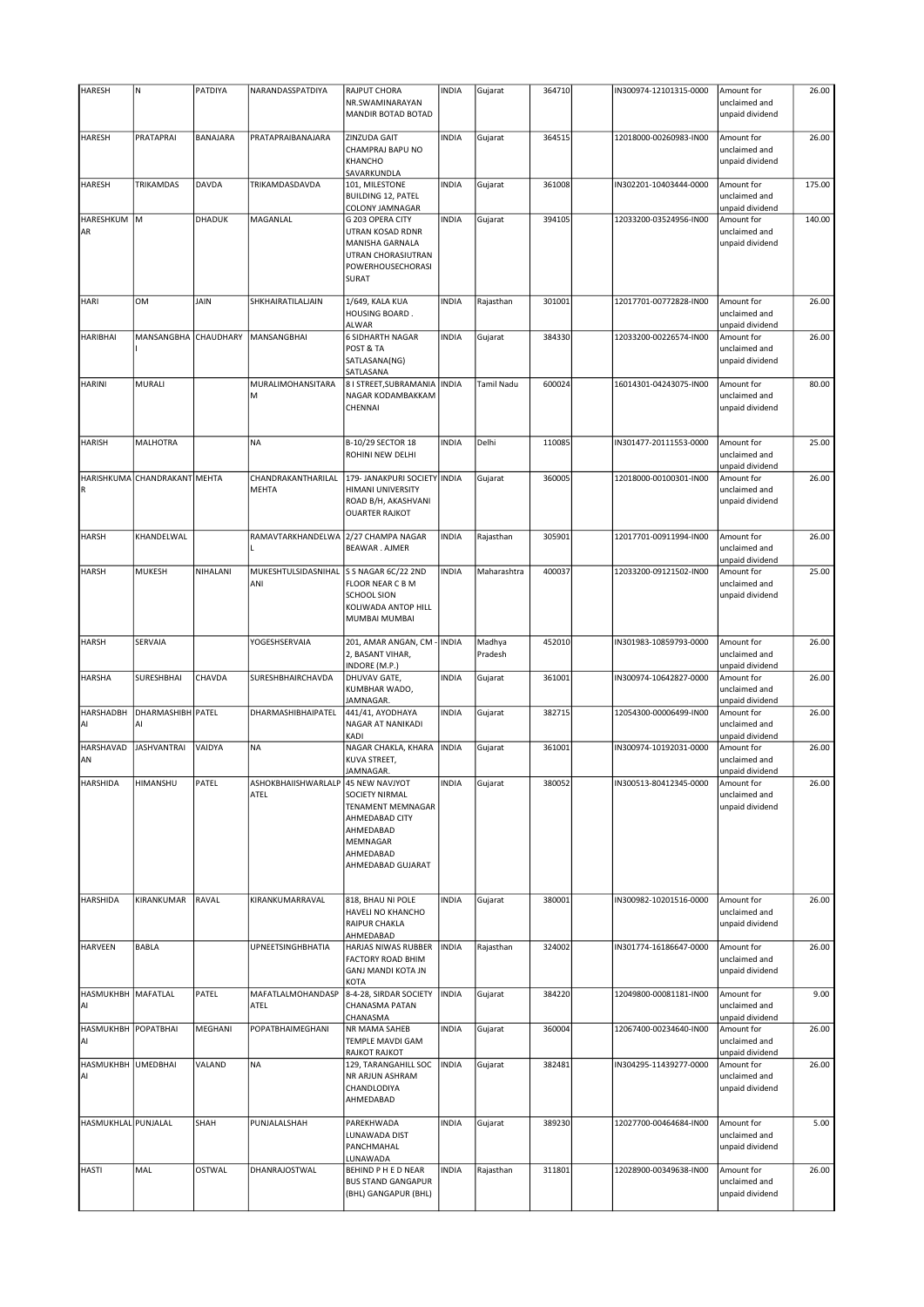| <b>HEENA</b>         | CHETANKUMA             | <b>JOSHI</b> | CHETANKUMAR                                    | HANUMANPURA AT-TA-                                                                                            | <b>INDIA</b> | Gujarat     | 382845 | 12035000-01340881-IN00 | Amount for                                                        | 26.00  |
|----------------------|------------------------|--------------|------------------------------------------------|---------------------------------------------------------------------------------------------------------------|--------------|-------------|--------|------------------------|-------------------------------------------------------------------|--------|
|                      | R                      |              |                                                | <b>MANSA DIS-</b><br><b>GANDHINAGAR MANSA</b>                                                                 |              |             |        |                        | unclaimed and<br>unpaid dividend                                  |        |
| <b>HEERA</b>         | LAL                    | METHANI      | MrAshviniKumarMethani Sadar Bazar, Dist.       | Bhilwara, Gulabpura                                                                                           | <b>INDIA</b> | Rajasthan   | 311021 | 12043700-00194683-IN00 | Amount for<br>unclaimed and                                       | 26.00  |
| AR                   | HEETESHKUM DEENESHBHAI |              | JOBANPUTRA DEENESHBHAI                         | AT&PO-<br>KHAMBHA, GANDHI<br>CHOWK, DIST-AMRELI,<br>KHAMBHA                                                   | <b>INDIA</b> | Gujarat     | 365650 | 12019800-00164756-IN00 | unpaid dividend<br>Amount for<br>unclaimed and<br>unpaid dividend | 28.00  |
| <b>HEM</b>           | PARAS                  | MEHTA        | PARASRASIKLALMEHTA                             | <b>B 503 HARIDHAM CHSL R INDIA</b><br><b>K SINGH MARG</b><br>AMBEWADI ANDHERI<br><b>EAST MUMBAI</b>           |              | Maharashtra | 400069 | 12027000-00349591-IN00 | Amount for<br>unclaimed and<br>unpaid dividend                    | 26.00  |
| HEMA                 | <b>VIPUL</b>           | SHAH         | <b>VIPULPSHAH</b>                              | C 1 PANCHRATN APT NR<br>MAHALAXMI CHAR<br><b>RASTA PALDI</b><br>AHMEDABAD                                     | <b>INDIA</b> | Gujarat     | 380007 | IN301549-16598735-0000 | Amount for<br>unclaimed and<br>unpaid dividend                    | 26.00  |
| <b>HEMAL</b>         | <b>JAYANTILAL</b>      | MEHTA        | JAYANTILALJMEHTA                               | <b>MAHA LABH</b><br>APPARTMENT 1st FLOOR<br>OPP 30 KARAN PARA<br>KARANSINHJI MAIN<br><b>ROAD RAJKOT</b>       | <b>INDIA</b> | Gujarat     | 360001 | 12018000-00089779-IN00 | Amount for<br>unclaimed and<br>unpaid dividend                    | 26.00  |
| HEMALATA             |                        |              | SHRAVAN                                        | H. NO. 564 BERIYON KA<br><b>BAS BARMER</b>                                                                    | <b>INDIA</b> | Rajasthan   | 344001 | 12012101-00430629-IN00 | Amount for<br>unclaimed and<br>unpaid dividend                    | 26.00  |
| <b>HEMLATA</b>       | PRAVINSINH             | PARMAR       | PRAVINSINHPARMAR                               | B/201, 2ND FLOOR<br>VAISHNODEVI COMPLEX,<br>NR. NIRAV PALACE,<br>KALOL HIGHWAY RD<br>CHANDKHEDA,<br>AHMEDABAD | <b>INDIA</b> | Gujarat     | 382424 | 12033000-00065563-IN00 | Amount for<br>unclaimed and<br>unpaid dividend                    | 26.00  |
| <b>HEMLATA</b>       | T                      | VORA         | TALAKSHIHVORA                                  | C-10, AJAY SAHAWAS<br>BUILDING, P.M ROAD,<br><b>VILE PARLE EAST</b><br><b>MUMBAI</b>                          | <b>INDIA</b> | Maharashtra | 400057 | 12025500-00126515-IN00 | Amount for<br>unclaimed and<br>unpaid dividend                    | 253.00 |
| HEMPRABHA            | <b>RATHI</b>           |              | SUBHASHRATHI                                   | BAGARA BASS, W. NO.<br>32, SUJANGARH                                                                          | <b>INDIA</b> | Rajasthan   | 331507 | 12017701-00559809-IN00 | Amount for<br>unclaimed and<br>unpaid dividend                    | 26.00  |
| <b>HETAL</b>         | BHADRESHBHA TALATI     |              | <b>NA</b>                                      | 12 MAHAVIR SOC NR<br><b>GEB OFFICE DEHGAM</b><br>DEHGAM DEHGAM                                                | <b>INDIA</b> | Gujarat     | 382305 | 12044700-01325954-IN00 | Amount for<br>unclaimed and<br>unpaid dividend                    | 26.00  |
| HETALBEN             | <b>ATULBHAI</b>        | MANIYAR      | ATULBHAISMANIYAR                               | <b>MASTRAM ROAD</b><br>PANKAJ REDIYANA<br>KACHAMA BOTAD                                                       | <b>INDIA</b> | Gujarat     | 364710 | IN300974-12171177-0000 | Amount for<br>unclaimed and<br>unpaid dividend                    | 26.00  |
| HIMATLAL             | K                      | SHAH         | KANJIBHAISHAH                                  | C/O SHAH KANJI HIRJI 5<br>PREMCHAND COLONY<br><b>NEW JAIL ROAD</b><br>JAMNAGAR GUJARAT                        | <b>INDIA</b> | Gujarat     | 361005 | IN300513-19118443-0000 | Amount for<br>unclaimed and<br>unpaid dividend                    | 26.00  |
| <b>HIMATLAL</b>      | PANACHAND              | KHAKHAR      | PANACHANDJADAVJIKHA 2/8 GAYAKVADI PLOT<br>KHAR | <b>KESARVILA NR JUNCTION</b><br>PLOT RAJKOT GUJARAT                                                           | <b>INDIA</b> | Gujarat     | 360001 | IN300513-18385757-0000 | Amount for<br>unclaimed and<br>unpaid dividend                    | 26.00  |
| <b>HINA</b>          | <b>BHARATKUMA</b><br>R | SHAH         | BHARATKUMARSHAH                                | HEMDEEEP, NEAR<br>AMBAJI MANDIR,<br>VERAVAL.                                                                  | <b>INDIA</b> | Gujarat     | 362266 | IN300974-10279246-0000 | Amount for<br>unclaimed and<br>unpaid dividend                    | 26.00  |
| <b>HINABEN</b>       | KETANBHAI              | RAYCHURA     | NA                                             | PITRU ASISH, STREET<br><b>NO.4A,</b><br>GANDHIGRAM, RAIYA<br>ROAD, RAJKOT                                     | <b>INDIA</b> | Gujarat     | 360007 | 13019900-00193685-IN00 | Amount for<br>unclaimed and<br>unpaid dividend                    | 26.00  |
| <b>HINABEN</b>       | MUKESHBHAI             | <b>TANK</b>  | BATUKBHAIBAJAGIYA                              | AKSHAR BHAVAN 2<br>RAMESHWAR SOC OPP<br>RAMESHWAR<br>TELEPHONE EXCHAN<br><b>BOLBALA MARG RAJKOT</b>           | <b>INDIA</b> | Gujarat     | 360002 | 12033200-12801246-IN00 | Amount for<br>unclaimed and<br>unpaid dividend                    | 26.00  |
| <b>HIRALBEN</b>      | RATUJI                 | THAKOR       | RATUJISANKUJITHAKOR                            | 40, RADHAKRUSHN<br>PARK SOCIETY, GAYTRI<br>MANDIR ROAD, PATAN                                                 | <b>INDIA</b> | Gujarat     | 384265 | 12072700-00147089-IN00 | Amount for<br>unclaimed and<br>unpaid dividend                    | 26.00  |
| <b>HIRANI</b>        | AMIRUDDIN              | SEIN         | DILAWARHUS DILAWARHUSSINSARFAR<br>ALITIREPI    | A-301 HILL PARK<br>RESIDENCY NR NAROL<br>VATVA CANAL ROAD<br>AHMEDABAD GUJARAT                                | <b>INDIA</b> | Gujarat     | 382445 | IN300214-22904999-0000 | Amount for<br>unclaimed and<br>unpaid dividend                    | 26.00  |
| HIREN                | PARSOTTAM              | THACKER      | PARSOTTAMRTHACKER                              | MODH FALIYA, SHIVAJI<br>ROAD, ANJAR, KUTCH.                                                                   | <b>INDIA</b> | Gujarat     | 370110 | IN300343-10970562-0000 | Amount for<br>unclaimed and<br>unpaid dividend                    | 26.00  |
| <b>HIREN</b>         | R                      | POPAT        | RAMESHKUMARPOPAT                               | R. K. APPARTMENT,<br>BLOCK NO. 8/7,<br>JAWAHAR ROAD,<br>JUNAGADH.                                             | <b>INDIA</b> | Gujarat     | 362001 | IN300974-10983941-0000 | Amount for<br>unclaimed and<br>unpaid dividend                    | 26.00  |
| HIRENKUMAR DHIRAJLAL |                        | MODI         | DHIRAJLAL                                      | LIMDIPARA, KHAMBHA                                                                                            | <b>INDIA</b> | Gujarat     | 365650 | 12019800-00146287-IN00 | Amount for<br>unclaimed and<br>unpaid dividend                    | 26.00  |
| HITENDRAKU K<br>MAR  |                        | MANIAR       | KANTILALJMANIAR                                | C-25, JAY BHAVANI<br>APARTMENT,<br>GURUDWARA ROAD,<br>JAMNAGAR.                                               | <b>INDIA</b> | Gujarat     | 361001 | IN300974-10528190-0000 | Amount for<br>unclaimed and<br>unpaid dividend                    | 26.00  |
| <b>HITESH</b>        | KAMLESHBHAI            | CHANDRA      | KAMLESHRAVJIBHAICHA<br><b>NDRA</b>             | RANJIT SAGAR ROAD NR   INDIA<br><b>FULIYA HANUMAN</b><br>JAMNAGAR                                             |              | Gujarat     | 361005 | IN302201-10533878-0000 | Amount for<br>unclaimed and<br>unpaid dividend                    | 26.00  |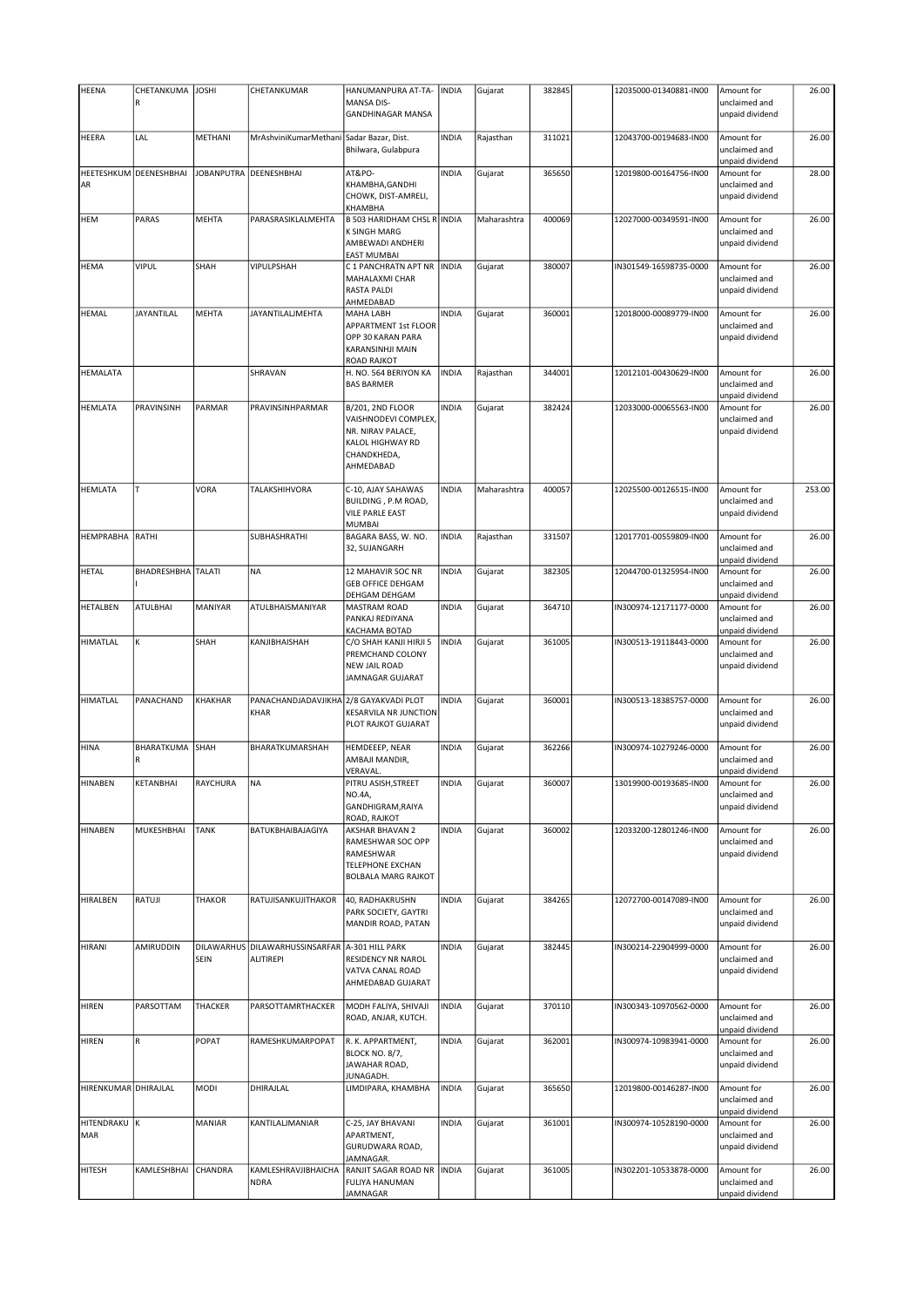| <b>HITESH</b>           |                         |              | RAMESHKUMARSHARDA                                    |                                                                                                                    | <b>INDIA</b> |                      |        |                        | Amount for                                                        |       |
|-------------------------|-------------------------|--------------|------------------------------------------------------|--------------------------------------------------------------------------------------------------------------------|--------------|----------------------|--------|------------------------|-------------------------------------------------------------------|-------|
|                         | <b>KUMAR</b>            | SHARDA       |                                                      | S/O MOOL CHAND<br>SHARDA BEHIND                                                                                    |              | Rajasthan            | 344001 | 12012101-00374621-IN00 | unclaimed and                                                     | 26.00 |
|                         |                         |              |                                                      | GOWSHALA LAXMI PURA<br><b>BARMER</b>                                                                               |              |                      |        |                        | unpaid dividend                                                   |       |
| HITESH                  | PRABHUDAS               | RUPAREL      | PRABHUDASKRUPAREL                                    | TITIKSHA 11 SHIVAM                                                                                                 | <b>INDIA</b> | Gujarat              | 361006 | IN301151-23915561-0000 | Amount for                                                        | 26.00 |
|                         |                         |              |                                                      | <b>PARK SOCIETY</b><br>AERODRAM ROAD<br>JAMNAGAR                                                                   |              |                      |        |                        | unclaimed and<br>unpaid dividend                                  |       |
| HITESHGIRI              | TRIKAMGIRI              | GOSWAMI      | <b>NA</b>                                            | <b>SHRI SADGURU</b>                                                                                                | <b>INDIA</b> | Gujarat              | 360370 | 13019900-00241622-IN00 | Amount for                                                        | 26.00 |
|                         |                         |              |                                                      | VRUNDAVAN DUPLEX<br><b>BLOCK NO-3 BH</b><br>SURAJWADI JETPUR                                                       |              |                      |        |                        | unclaimed and<br>unpaid dividend                                  |       |
|                         | HITESHKUMA MAHESHBHAI   | PRAJAPATI    | MAHESHBHAIPRAJAPATI                                  | 14 A VIJAY LAXAMI                                                                                                  | <b>INDIA</b> | Gujarat              | 384002 | 12044400-00236975-IN00 | Amount for                                                        | 26.00 |
| $\mathsf R$             |                         |              |                                                      | SOCIETY BH NAGALPUR<br><b>COLLEGE NAGALPUR</b><br><b>ROAD MEHSANA</b>                                              |              |                      |        |                        | unclaimed and<br>unpaid dividend                                  |       |
| <b>HRISHIKESH</b>       | MUKESHBHAI              | VITHALANI    | MUKESHBHAIKANTILALVI 19 JAY CO OP SOCIETY<br>THALANI | NR CRYSTAL MOLL<br>AMAR KHODIYAR<br>COLONY JAMNAGAR                                                                | <b>INDIA</b> | Gujarat              | 361006 | 12035100-00228607-IN00 | Amount for<br>unclaimed and<br>unpaid dividend                    | 26.00 |
| <b>HUKAM</b>            | SINGH                   | HUF          | <b>NA</b>                                            | PELA BAS PALI PALI PALI<br>PALI KALLAB KALAN PALI                                                                  | <b>INDIA</b> | Rajasthan            | 306304 | 12017701-01137185-IN00 | Amount for<br>unclaimed and<br>unpaid dividend                    | 26.00 |
| HUSSAIN                 | SHABBIRHUSSA            | SAIFEE       | SMMSAIFEE                                            | <b>MOHAMMADI</b>                                                                                                   | <b>INDIA</b> | Gujarat              | 360001 | IN302269-13380003-0000 | Amount for                                                        | 26.00 |
|                         | IN                      |              |                                                      | PATRAKAR COLONY<br>AIRPORT ROAD OPP<br>DAULATMAND NR RAJ<br><b>MAKAN RAJKOT</b><br><b>GUJARAT INDIA</b>            |              |                      |        |                        | unclaimed and<br>unpaid dividend                                  |       |
| <b>IMRAN</b>            | ALI                     |              | SHBHANWARALI                                         | <b>ALKA PICTURE HALL</b><br>SIKAR ROAD NEAR<br>KUKAR KHEDA JAIPUR                                                  | <b>INDIA</b> | Rajasthan            | 302013 | 12017701-00567442-IN00 | Amount for<br>unclaimed and<br>unpaid dividend                    | 26.00 |
| <b>INDER</b>            | <b>KUMAR</b>            | <b>MITRA</b> | KISHANCHANDMITRA                                     | 3 GH 14 JAWAHAR<br><b>NAGAR JAIPUR</b>                                                                             | <b>INDIA</b> | Rajasthan            | 302004 | 12017701-00278050-IN00 | Amount for<br>unclaimed and<br>unpaid dividend                    | 26.00 |
| <b>INDRA</b>            | AGARWAL                 |              | SHANKERLALAGARWAL                                    | DIWAN COLONY<br><b>OUTSIDE GANGAPOLE</b><br><b>GATE OPP. DIWANJI KI</b><br><b>NASIYON JAIPUR</b>                   | <b>INDIA</b> | Rajasthan            | 302002 | 12014101-00023813-IN00 | Amount for<br>unclaimed and<br>unpaid dividend                    | 26.00 |
| <b>INDRA</b>            | NALINI                  | SHARMA       | DEEPAKSHARMA                                         | B-42 SURYA VIHAR OPP,<br><b>SECTOR-4 POLICE POST</b><br><b>GURGAON, HR</b>                                         | <b>INDIA</b> | Haryana              | 122001 | IN301356-30023914-0000 | Amount for<br>unclaimed and<br>unpaid dividend                    | 26.00 |
| <b>INDRA</b>            | PRATAP                  | PAL          | KUMARPAL                                             | <b>86 PANCHVATI</b><br><b>VINAYAKPUR KANPUR</b>                                                                    | <b>INDIA</b> | Uttar Pradesh        | 208024 | IN301055-10514855-0000 | Amount for<br>unclaimed and<br>unpaid dividend                    | 26.00 |
| INDRADEV                | SUDRASHAN               | SINGH        | SUDRASHANSINGH                                       | 2 KAMDHENU SOCIETY<br>RABARI VAS OGANAJ<br>AHMEDABAD<br>AHMEDABAD                                                  | <b>INDIA</b> | Gujarat              | 380060 | 12070200-00478491-IN00 | Amount for<br>unclaimed and<br>unpaid dividend                    | 52.00 |
| <b>INDU</b>             | <b>OOLAL</b>            |              | OMPRAKASHJAJOO                                       | <b>NEAR VYOPARION KI</b><br>MASZID KUNJ GALI<br><b>JODHPUR</b>                                                     | <b>INDIA</b> | Rajasthan            | 342002 | 13017600-00687031-IN00 | Amount for<br>unclaimed and<br>unpaid dividend                    | 26.00 |
| ISHWARLAL               | UMAJI                   | KANSARA      | <b>ILAMU</b>                                         | C/1/80, ALTHAN                                                                                                     | <b>INDIA</b> | Gujarat              | 395017 | 12041500-00084115-IN00 | Amount for                                                        | 26.00 |
|                         |                         |              |                                                      | TENAMENT, BHATAR<br><b>CHAR RASTA BHATAR</b><br>SURAT                                                              |              |                      |        |                        | unclaimed and<br>unpaid dividend                                  |       |
| ITI                     | KHEMKA                  |              | PREMKUMARKHEMKA                                      | 19, POLLOCK STREET<br>2ND FLOOR KOLKATA                                                                            | <b>INDIA</b> | West Bengal          | 700001 | IN302105-10707191-0000 | Amount for<br>unclaimed and<br>unpaid dividend                    | 26.00 |
| <b>JAGDISH</b>          |                         | MOTWANI      | <b>NA</b>                                            | VIKRAM, 3, SAINAGAR<br>SOCIETY, KALAWAD                                                                            | <b>INDIA</b> | Gujarat              | 360005 | IN300974-10086075-0000 | Amount for<br>unclaimed and                                       | 26.00 |
| <b>JAGDISH</b>          | PRASAD                  | GOYAL        | CHIDAMILALGOYAL                                      | ROAD, RAJKOT.<br>R 38/51 MOTI KUNJ<br>LOHA MANDI AGRA                                                              | <b>INDIA</b> | <b>Uttar Pradesh</b> | 282002 | IN300118-11151317-0000 | unpaid dividend<br>Amount for<br>unclaimed and                    | 26.00 |
| <b>JAGDISH</b>          | PREMCHAND               | SANTANI      | PREMCHAND                                            | KAJAL APPT FLAT NO 4<br><b>OPP CENTRAL BANK</b><br>LUHAR SAR JAMNAGAR                                              | <b>INDIA</b> | Gujarat              | 361001 | 12013200-00769232-IN00 | unpaid dividend<br>Amount for<br>unclaimed and<br>unpaid dividend | 26.00 |
| <b>JAGDISH</b>          | RAMJIBHAI               | PATEL        | RAMJIBHAIKUBERDASPA<br>TEL                           | D-42, SARDAR NAGAR<br>SOCIETY, NEAR ROSE<br>GARDEN HOTEL, OPP.<br>MAKTUPUR HIGHWAY,<br>MAKTUPUR, MEHSANA<br>(GUI.) | <b>INDIA</b> | Gujarat              | 384170 | IN301983-10669706-0000 | Amount for<br>unclaimed and<br>unpaid dividend                    | 26.00 |
| <b>JAGDISH</b>          | RANCHHODBH CHAVDA<br>AI |              | RANCHHODBHAIKCHAVD DHUVAY GATE,<br>A                 | KUMBHAR WADO,                                                                                                      | <b>INDIA</b> | Gujarat              | 361001 | IN300974-11250570-0000 | Amount for<br>unclaimed and                                       | 26.00 |
| <b>JAGDISH</b>          | RANCHHODDA<br>S         | PABARI       | NDASPABARI                                           | JAMNAGAR.<br>RANCHHODDASGORDHA 1 JYOTI TENAMENT SARU INDIA<br>SECTION ROAD.                                        |              | Gujarat              | 361002 | 12034400-00920966-IN00 | unpaid dividend<br>Amount for<br>unclaimed and                    | 26.00 |
| <b>JAGDISHBHAI</b>      | <b>JIVABHAI</b>         | PATEL        | JIVABHAIMOTIBHAIPATE   DALPUR PRANTIJ                | JAMNAGAR<br>SABARKANTHA<br><b>HIMATNAGAR</b>                                                                       | <b>INDIA</b> | Gujarat              | 383205 | 12025700-00029473-IN00 | unpaid dividend<br>Amount for<br>unclaimed and<br>unpaid dividend | 26.00 |
| JAGDISHBHAI SHIVLALBHAI |                         | VYAS         | SHIVLALBHAIVIRJIBHAIVY NR. DR. UPADHYAY,<br>AS       | AHMEDABAD<br>ABOVE RAJKAMAL PAN,<br>DIWAN CHOWK,<br>JUNAGADH.                                                      | <b>INDIA</b> | Gujarat              | 362001 | IN300974-10859631-0000 | Amount for<br>unclaimed and<br>unpaid dividend                    | 26.00 |
| <b>JAGRUTI</b>          | SUNIL                   | SHAH         | INDULALHIRACHANDVAS<br>А                             | NAVKISHOR 10 -<br><b>GAYAKVADI PLOT</b><br><b>RAJKOT</b>                                                           | <b>INDIA</b> | Gujarat              | 360001 | 12082300-00002691-IN00 | Amount for<br>unclaimed and<br>unpaid dividend                    | 16.00 |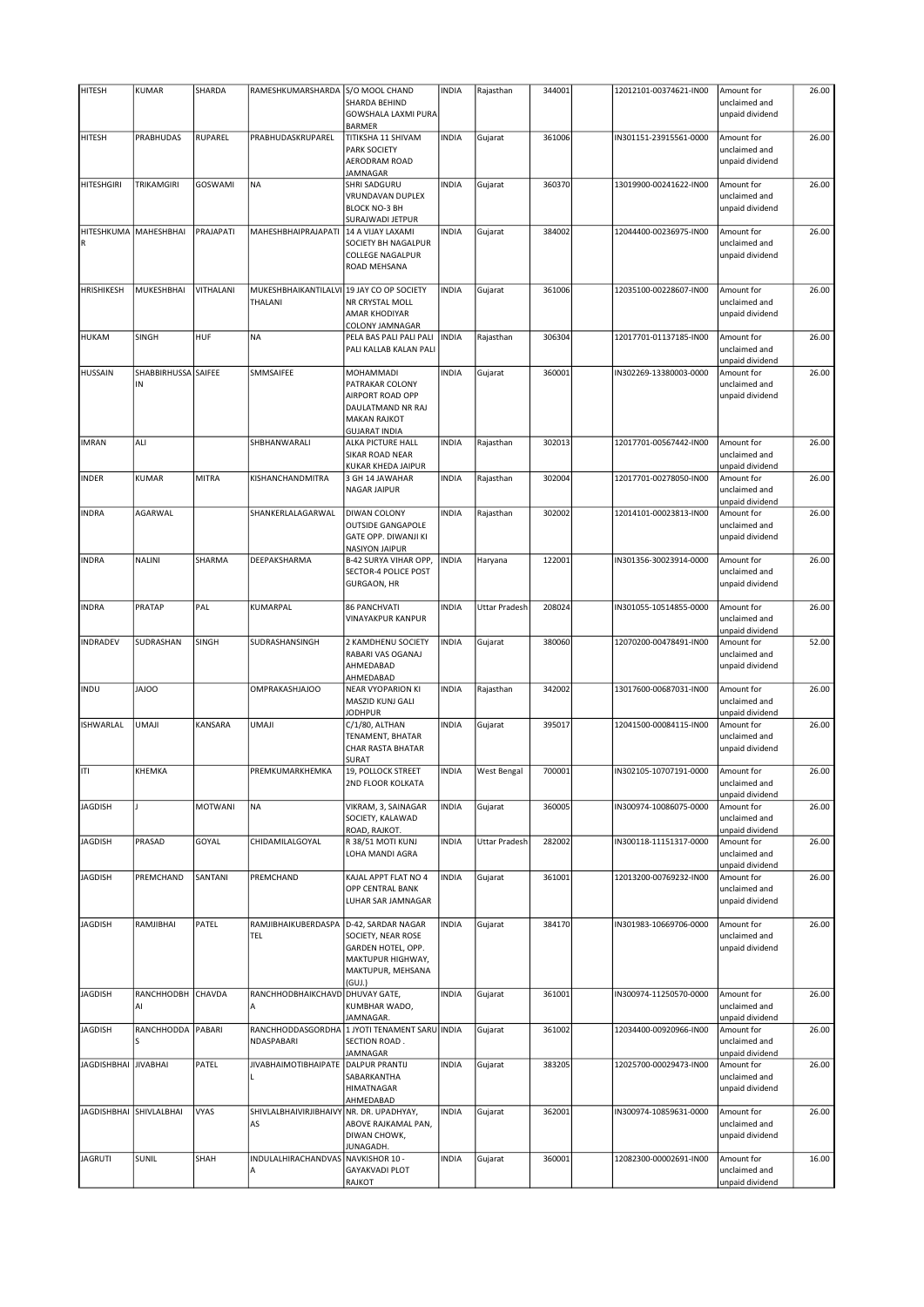| <b>JAGRUTIBEN</b>  | ${\sf N}$         | SHAH            | NANDISENSHAH                            | MATRU CHHAYA FLAT                          | <b>INDIA</b> | Gujarat     | 364001 | IN300974-11598476-0000 | Amount for      | 26.00 |
|--------------------|-------------------|-----------------|-----------------------------------------|--------------------------------------------|--------------|-------------|--------|------------------------|-----------------|-------|
|                    |                   |                 |                                         | PLOT NO. 2592, BLOCK                       |              |             |        |                        | unclaimed and   |       |
|                    |                   |                 |                                         | NO. 206, DIAMOND                           |              |             |        |                        | unpaid dividend |       |
|                    |                   |                 |                                         | CHOWK CIRCLE,                              |              |             |        |                        |                 |       |
|                    |                   |                 |                                         | BHAVNAGAR                                  |              |             |        |                        |                 |       |
| <b>JAGRUTIBEN</b>  | SEVANTILAL        | SHAH            | SEVANTILALISHWARLALS                    | 46-BHAGWATI NAGAR                          | <b>INDIA</b> |             | 384001 |                        | Amount for      | 26.00 |
|                    |                   |                 | HAH                                     |                                            |              | Gujarat     |        | IN300343-11075583-0000 |                 |       |
|                    |                   |                 |                                         | OPP. DHARAMCINEMA,<br><b>MAHESANA ROAD</b> |              |             |        |                        | unclaimed and   |       |
|                    |                   |                 |                                         |                                            |              |             |        |                        | unpaid dividend |       |
|                    |                   |                 |                                         | MAHESANA                                   |              |             |        |                        |                 |       |
|                    |                   |                 |                                         |                                            |              |             |        |                        |                 |       |
| JAI                | <b>KUMAR</b>      | JAIN            | LATEDAYACHANDJAIN                       | H NO.144 ARYA SAMAJ                        | <b>INDIA</b> | Rajasthan   | 324006 | IN301055-10701083-0000 | Amount for      | 26.00 |
|                    |                   |                 |                                         | KI GALI VIJAYPADA KOTA                     |              |             |        |                        | unclaimed and   |       |
|                    |                   |                 |                                         | RAJ.                                       |              |             |        |                        | unpaid dividend |       |
| JAI                | PRAKASH           | GANDHI          | PUKHRAJGANDHI                           | H NO-14, GURU KRIPA,                       | <b>INDIA</b> | Rajasthan   | 342001 | 12013700-00148119-IN00 | Amount for      | 26.00 |
|                    |                   |                 |                                         | RAM NAGAR NATH JI KA                       |              |             |        |                        | unclaimed and   |       |
|                    |                   |                 |                                         | ASAN, OUTSIDE 2ND P                        |              |             |        |                        | unpaid dividend |       |
|                    |                   |                 |                                         | MAHAMANDIR                                 |              |             |        |                        |                 |       |
|                    |                   |                 |                                         | <b>JODHPUR</b>                             |              |             |        |                        |                 |       |
| JAI                | SHANKAR           | PRASAD          | <b>BHIGUPRASAD</b>                      | H. NO. - 19 SHIVLOK                        | <b>INDIA</b> | Uttarakhand | 249403 | 12010910-00028921-IN00 | Amount for      | 1.00  |
|                    |                   |                 |                                         | COLONY PHASE - 03                          |              |             |        |                        | unclaimed and   |       |
|                    |                   |                 |                                         | HARIDWAR                                   |              |             |        |                        | unpaid dividend |       |
| <b>JAIDBHAI</b>    | KADARBHAI         | DHOBI           | KADARBHAIRAMJUBHAI                      | CHHIPVAD, KANSHARANI   INDIA               |              | Gujarat     | 382715 | 12047800-00064990-IN00 | Amount for      | 5.00  |
|                    |                   |                 | <b>DHOBI</b>                            | POLE, KADI, DIST-                          |              |             |        |                        | unclaimed and   |       |
|                    |                   |                 |                                         | MEHSANA KADI                               |              |             |        |                        | unpaid dividend |       |
| JAIN               | DHWANI            |                 | ROHITKUMAR KIRITKUMARIHALCHAND          | 304 RATNAKAR                               | <b>INDIA</b> | Gujarat     | 380015 | 16014301-03391676-IN00 | Amount for      | 26.00 |
|                    |                   |                 | <b>JAIN</b>                             | CALEDONIA 5 B H BALAJI                     |              |             |        |                        | unclaimed and   |       |
|                    |                   |                 |                                         | <b>GARDEN SATELLITE</b>                    |              |             |        |                        | unpaid dividend |       |
|                    |                   |                 |                                         | RESTURANT                                  |              |             |        |                        |                 |       |
|                    |                   |                 |                                         | AHMEDABAD                                  |              |             |        |                        |                 |       |
| JAIN               | OMKARLAL          | DHOOLCHAN       | DHOOLCHANDJAIN                          | C/9, DREAM PLAZA, OPP. INDIA               |              | Gujarat     | 380004 | IN300974-10917146-0000 | Amount for      | 26.00 |
|                    |                   | DHUF            |                                         | GHEVER COMPLEX,                            |              |             |        |                        | unclaimed and   |       |
|                    |                   |                 |                                         | SHAHIBAUG,                                 |              |             |        |                        | unpaid dividend |       |
|                    |                   |                 |                                         | AHMEDABAD.                                 |              |             |        |                        |                 |       |
|                    |                   |                 |                                         |                                            |              |             |        |                        |                 |       |
| <b>JAINAM</b>      | DHIRAJLAL         | SANGHVI         | DHIRAJLALTSANGHVI                       |                                            | <b>INDIA</b> | Gujarat     | 395005 | 12041500-00327667-IN00 | Amount for      | 26.00 |
|                    |                   |                 |                                         | B-206, SHETRUNJAY                          |              |             |        |                        |                 |       |
|                    |                   |                 |                                         | TOWER, B/H NAVYUG                          |              |             |        |                        | unclaimed and   |       |
|                    |                   |                 |                                         | COLLAGE, RANDER                            |              |             |        |                        | unpaid dividend |       |
|                    |                   |                 |                                         | <b>ROAD SURAT</b>                          |              |             |        |                        |                 |       |
| <b>JAINI</b>       | <b>VIRAL</b>      | SHAH            | VIRALARVINDBHAISHAH                     | A-2-7. DEEP                                | <b>INDIA</b> | Gujarat     | 380007 | 12035100-00147055-IN00 | Amount for      | 26.00 |
|                    |                   |                 |                                         | APPARTMENT, NR TULSI                       |              |             |        |                        | unclaimed and   |       |
|                    |                   |                 |                                         | PARTY PLOT, VASNA,                         |              |             |        |                        | unpaid dividend |       |
|                    |                   |                 |                                         | AHMEDABAD                                  |              |             |        |                        |                 |       |
| <b>JALPA</b>       | SOHAM             | TANNA           | SOHAM                                   | 4 BINA TENAMENT BEH                        | <b>INDIA</b> | Gujarat     | 361008 | 12013200-00550261-IN00 | Amount for      | 26.00 |
|                    |                   |                 |                                         | AMIZARA APPT SARU                          |              |             |        |                        | unclaimed and   |       |
|                    |                   |                 |                                         | SECTION JAMNAGAR                           |              |             |        |                        | unpaid dividend |       |
|                    |                   |                 |                                         |                                            |              |             |        |                        |                 |       |
| <b>JALPESHBHAI</b> | VRUJLAL           | DHOLARIYA       | VRUJLALDHOLARIYA                        | SARDAR PATEL NAGAR                         | <b>INDIA</b> | Gujarat     | 360003 | 12018000-00438385-IN00 | Amount for      | 26.00 |
|                    |                   |                 |                                         | MAIN RD KUVADVA RD                         |              |             |        |                        | unclaimed and   |       |
|                    |                   |                 |                                         | RAJKOT                                     |              |             |        |                        | unpaid dividend |       |
| JANAKKUMA          | <b>JETHALAL</b>   | SHAH            | JETHALALBAPULALSHAH                     | SHRIMALI                                   | <b>INDIA</b> | Gujarat     | 391110 | 12046300-01756191-IN00 | Amount for      | 26.00 |
| $\mathsf R$        |                   |                 |                                         | NAGACHANDRA                                |              |             |        |                        | unclaimed and   |       |
|                    |                   |                 |                                         | PRABHUNI SHERI                             |              |             |        |                        | unpaid dividend |       |
|                    |                   |                 |                                         | DABHOI                                     |              |             |        |                        |                 |       |
| JASH               | <b>VISHAL</b>     | SHAH            | <b>VISHALSHAH</b>                       | B-311, KOTHAWALA                           | <b>INDIA</b> | Gujarat     | 380006 | IN300982-10814542-0000 | Amount for      | 26.00 |
|                    |                   |                 |                                         | <b>FLATS PRITAMNAGAR</b>                   |              |             |        |                        | unclaimed and   |       |
|                    |                   |                 |                                         | <b>ELLIS BRIDGE</b>                        |              |             |        |                        | unpaid dividend |       |
|                    |                   |                 |                                         | AHMEDABAD                                  |              |             |        |                        |                 |       |
|                    | <b>HITESH</b>     | <b>JAMNADAS</b> | HITESH                                  |                                            | <b>INDIA</b> |             | 361305 | 12013200-01009323-IN00 | Amount for      | 26.00 |
| <b>JATANIA</b>     |                   |                 |                                         | RAMNATH SOCIETY OPP                        |              | Gujarat     |        |                        |                 |       |
|                    |                   |                 |                                         | SAVJIBHAI BATHIA                           |              |             |        |                        | unclaimed and   |       |
|                    |                   |                 |                                         | KHAMBHALIA                                 |              |             |        |                        | unpaid dividend |       |
| <b>JATIN</b>       | JAYANTILAL        | VITHLANI        | <b>JAYANTILALVITHLANI</b>               | KIRIT', 6, PATEL                           | <b>INDIA</b> | Gujarat     | 361008 | IN300974-10378480-0000 | Amount for      | 26.00 |
|                    |                   |                 |                                         | COLONY, ROAD NO. 1,                        |              |             |        |                        | unclaimed and   |       |
|                    |                   |                 |                                         | <b>JAMNAGAR.</b>                           |              |             |        |                        | unpaid dividend |       |
| <b>JAWAHAR</b>     | <b>SINGH</b>      | YADAV           | SHMUNINATHSINGHYAD                      | JAIN GIRLS SENIOR                          | <b>INDIA</b> | Haryana     | 124001 | IN300940-10294877-0000 | Amount for      | 26.00 |
|                    |                   |                 | AV                                      | SECONDRY SCHOOL                            |              |             |        |                        | unclaimed and   |       |
|                    |                   |                 |                                         | QUILLA ROAD ROHTAK                         |              |             |        |                        | unpaid dividend |       |
|                    |                   |                 |                                         | (HARYANA)                                  |              |             |        |                        |                 |       |
| JAY                | BHUPENDRAKU PATEL |                 | JAYPATEL                                | <b>B 302 SHUKAN GOLD</b>                   | <b>INDIA</b> | Gujarat     | 382481 | 12010900-07915773-IN00 | Amount for      | 26.00 |
|                    | MAR               |                 |                                         | NEAR VANDEMATRAM                           |              |             |        |                        | unclaimed and   |       |
|                    |                   |                 |                                         | CITY CHANDLODIA                            |              |             |        |                        | unpaid dividend |       |
|                    |                   |                 |                                         | AHMEDABAD                                  |              |             |        |                        |                 |       |
|                    |                   |                 |                                         |                                            |              |             |        |                        |                 |       |
| JAY                | DIPAKKUMAR        | KANSARA         | <b>DIPAKKUMAR</b>                       | 3597-KANSARA SHERI                         | <b>INDIA</b> | Gujarat     | 382845 | 12035000-01350444-IN00 | Amount for      | 26.00 |
|                    |                   |                 |                                         | AT&TA- MANSA DI-                           |              |             |        |                        | unclaimed and   |       |
|                    |                   |                 |                                         | <b>GANDHINAGAR MANSA</b>                   |              |             |        |                        | unpaid dividend |       |
|                    |                   |                 |                                         |                                            |              |             |        |                        |                 |       |
| <b>JAYABEN</b>     | К                 | JETANI          |                                         |                                            | <b>INDIA</b> |             | 394101 |                        |                 | 25.00 |
|                    |                   |                 | SAVJIBHAIMGABANI                        | 97 GOKULDHAM RAW                           |              | Gujarat     |        | 12033200-13215320-IN00 | Amount for      |       |
|                    |                   |                 |                                         | HOUSE MOTA                                 |              |             |        |                        | unclaimed and   |       |
|                    |                   |                 |                                         | VARACHHA-2 MOTA                            |              |             |        |                        | unpaid dividend |       |
|                    |                   |                 |                                         | VARACHHA SURAT                             |              |             |        |                        |                 |       |
|                    |                   |                 |                                         | SURAT                                      |              |             |        |                        |                 |       |
| <b>JAYABEN</b>     | M                 | RAIYANI         | BACHUBHAIGAJANI                         | SHIVDHARA TRIVENI SOC INDIA                |              | Gujarat     | 360003 | IN300974-12004253-0000 | Amount for      | 26.00 |
|                    |                   |                 |                                         | 1 SANT KABIR ROAD                          |              |             |        |                        | unclaimed and   |       |
|                    |                   |                 |                                         | RAJKOT                                     |              |             |        |                        | unpaid dividend |       |
| <b>JAYANTI</b>     | VRAJLAL           | <b>VYAS</b>     | VRAJLALLADHARAMVYAS SOIL TESTING LAB NR |                                            | <b>INDIA</b> | Gujarat     | 360001 | 12018000-00043687-IN00 | Amount for      | 26.00 |
|                    |                   |                 |                                         | AKASHWANI RACE                             |              |             |        |                        | unclaimed and   |       |
|                    |                   |                 |                                         | <b>COURSE RAJKOT</b>                       |              |             |        |                        | unpaid dividend |       |
| <b>JAYANTIBEN</b>  | CHAMPALAL         | PAREKH          | CHAMPALAL                               | JAIHIND BUILDING NO.                       | <b>INDIA</b> | Maharashtra | 400002 | 12012900-00027659-IN00 | Amount for      | 26.00 |
|                    |                   |                 |                                         | 1A, 4TH FLOOR, ROOM                        |              |             |        |                        | unclaimed and   |       |
|                    |                   |                 |                                         | NO. 4, DR. A M ROAD,                       |              |             |        |                        | unpaid dividend |       |
|                    |                   |                 |                                         | BHULESHWAR, MUMBAI                         |              |             |        |                        |                 |       |
|                    |                   |                 |                                         |                                            |              |             |        |                        |                 |       |
| JAYANTILAL         | <b>JAMNADAS</b>   | ADATIYA         | JAMNADASADATIYA                         | C/O. VERAVAL PEOPLE'S                      | <b>INDIA</b> | Gujarat     | 362220 | IN300974-10463626-0000 | Amount for      | 26.00 |
|                    |                   |                 |                                         | CO-OP. BANK, RAJANI                        |              |             |        |                        | unclaimed and   |       |
|                    |                   |                 |                                         | MILL COMPOUND,                             |              |             |        |                        | unpaid dividend |       |
|                    |                   |                 |                                         | KESHOD.                                    |              |             |        |                        |                 |       |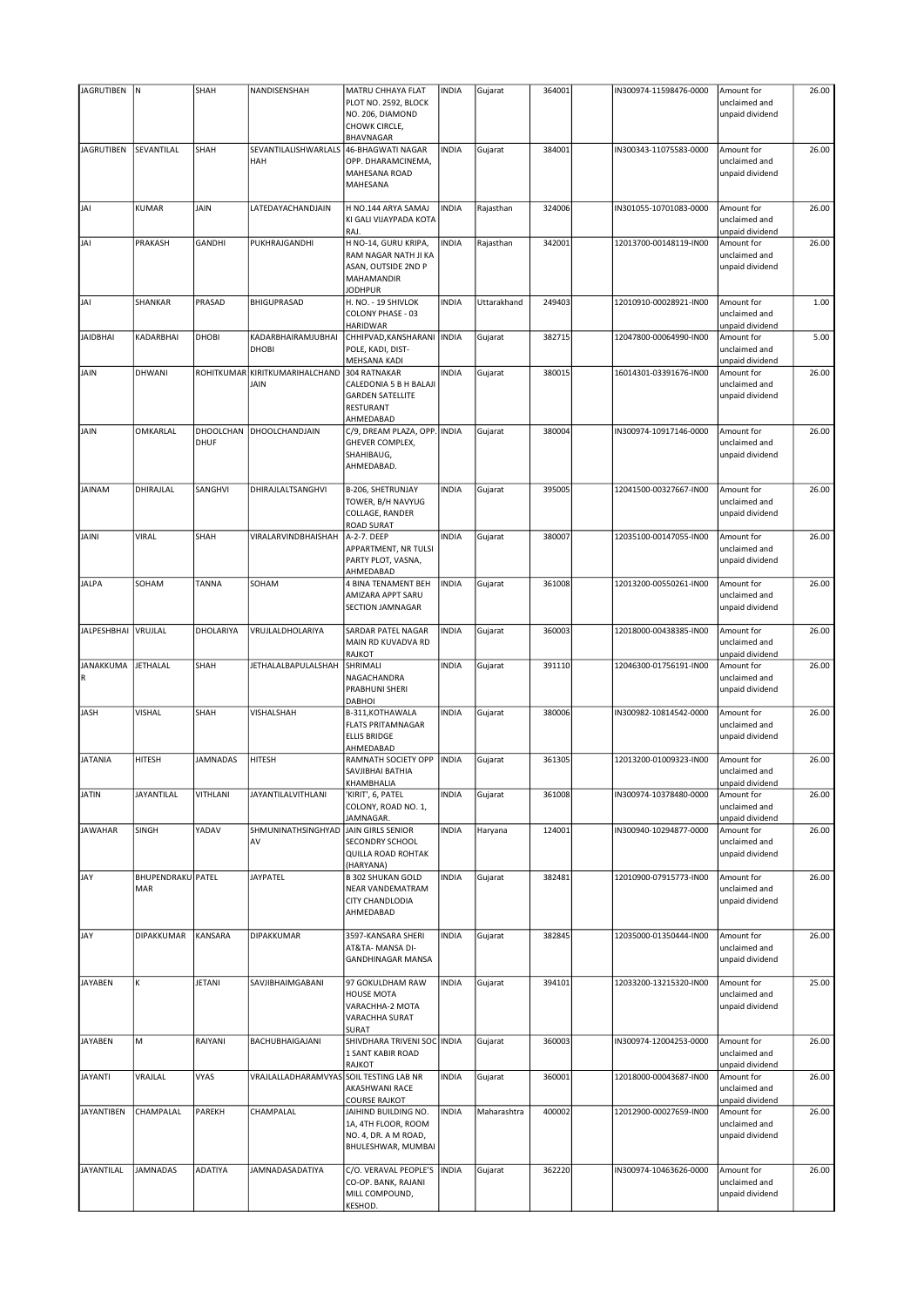| JAYANTILAL             | MULJIBHAI                     | KESHARIA      | MULJIBHAIDEVJIBHAIKES 3/B, MIRA        |                                                   | <b>INDIA</b> | Gujarat     | 360002 | IN303575-10008750-0000 | Amount for                       | 26.00 |
|------------------------|-------------------------------|---------------|----------------------------------------|---------------------------------------------------|--------------|-------------|--------|------------------------|----------------------------------|-------|
|                        |                               |               | <b>HARIA</b>                           | APPARTMENT, 2 SHAKTI<br>COLONY, RAJKOT            |              |             |        |                        | unclaimed and<br>unpaid dividend |       |
|                        |                               |               |                                        |                                                   |              |             |        |                        |                                  |       |
| <b>JAYDEOPRAS</b>      | <b>RAGHUNATH</b>              | SHINDE        | <b>RKSHINDE</b>                        | DNYANESHWAR FOOD                                  | <b>INDIA</b> | Maharashtra | 411052 | IN301774-10989738-0000 | Amount for                       | 7.00  |
| AD                     |                               |               |                                        | WORLD KARVE NAGAR<br><b>PUNE</b>                  |              |             |        |                        | unclaimed and<br>unpaid dividend |       |
| <b>JAYDIP</b>          | <b>JAYSUKHBHAI</b>            | PETHANI       | JAYSUKHBHAIDHIRUBHAI B-103 DG PARK APP |                                                   | <b>INDIA</b> | Gujarat     | 395006 | 12033200-12324003-IN00 | Amount for                       | 26.00 |
|                        |                               |               | PETHANI                                | <b>BHOLANAGAR SOC-2</b>                           |              |             |        |                        | unclaimed and                    |       |
|                        |                               |               |                                        | <b>LAMBE HANUMAN</b><br>ROAD VARACHHA ROAD        |              |             |        |                        | unpaid dividend                  |       |
|                        |                               |               |                                        | <b>SURAT</b>                                      |              |             |        |                        |                                  |       |
| JAYENDRABH   MAGANBHAI |                               | PARMAR        | <b>NA</b>                              | <b>BLOCK</b><br>NO.80, VRUNDAVAN                  | <b>INDIA</b> | Gujarat     | 360005 | 13019900-00048115-IN00 | Amount for                       | 26.00 |
| AI                     |                               |               |                                        | <b>SOCIETY OPP.FILTER</b>                         |              |             |        |                        | unclaimed and<br>unpaid dividend |       |
|                        |                               |               |                                        | PLAN, KALAWAD ROAD                                |              |             |        |                        |                                  |       |
| JAYESH                 | <b>ANANTRAI</b>               | JAGDA         | <b>ANANTRAI</b>                        | RAJKOT<br>LUHAR SHAL JARAJANI                     | <b>INDIA</b> | Gujarat     | 361305 | 12013200-00435434-IN00 | Amount for                       | 26.00 |
|                        |                               |               |                                        | FALI JAM KHAMBALIA                                |              |             |        |                        | unclaimed and                    |       |
|                        |                               |               |                                        |                                                   |              |             |        |                        | unpaid dividend                  |       |
| JAYESH                 | <b>JEMALBHAI</b>              | RATHOD        | <b>JMRATHOD</b>                        | SHRIJI KRUPA, NAVJIVAN INDIA<br>SOCIETY,          |              | Gujarat     | 363001 | IN300974-11529148-0000 | Amount for<br>unclaimed and      | 26.00 |
|                        |                               |               |                                        | SURENDRANAGAR                                     |              |             |        |                        | unpaid dividend                  |       |
| <b>JAYESH</b>          | <b>JITENDRABHAI</b>           | PARIKH        | <b>NA</b>                              | PLOT NO.587, B-1,                                 | <b>INDIA</b> | Gujarat     | 364001 | IN300450-11905142-0000 | Amount for                       | 26.00 |
|                        |                               |               |                                        | LAXMI CRESCENT,<br>SARPATNI ROAD,                 |              |             |        |                        | unclaimed and<br>unpaid dividend |       |
|                        |                               |               |                                        | BHAVNAGAR                                         |              |             |        |                        |                                  |       |
| <b>JAYESH</b>          |                               | <b>DOSHI</b>  | LAHERCHANDDOSHI                        | <b>NEW WORKMAN QTR</b><br>NO. 39 MITHAPUR         | <b>INDIA</b> | Gujarat     | 361345 | 12035100-00008498-IN00 | Amount for<br>unclaimed and      | 26.00 |
|                        |                               |               |                                        |                                                   |              |             |        |                        | unpaid dividend                  |       |
| JAYESH                 | SANKALCHAND                   | SHAH          | SANIKALCHAND                           | ROOM 1 GRD FLR, B-7                               | <b>INDIA</b> | Maharashtra | 400064 | 12059900-00004661-IN00 | Amount for                       | 26.00 |
|                        |                               |               |                                        | <b>BHADRAN NGR MALAD</b>                          |              |             |        |                        | unclaimed and                    |       |
| JAYESH                 | SURYAKANT                     | VANKANI       | SURYAKANT                              | (W) MUMBAI<br>SURABHI, 12,                        | <b>INDIA</b> | Gujarat     | 360001 | IN300974-11661104-0000 | unpaid dividend<br>Amount for    | 26.00 |
|                        |                               |               |                                        | HATHIKHANA,                                       |              |             |        |                        | unclaimed and                    |       |
|                        |                               |               |                                        | RAMMADHI                                          |              |             |        |                        | unpaid dividend                  |       |
| <b>JAYESHBHAI</b>      | GHANSHYAMB                    | BHADANI       | GHANSHYAMBHIMEGHA                      | HATHIKHANA, RAJKOT<br>NEW PLOT STREET NO 15 INDIA |              | Gujarat     | 364060 | IN300974-12111824-0000 | Amount for                       | 26.00 |
|                        | HAI                           |               | <b>JBHAIBHADANI</b>                    | POST VARTEJ VARTEJ                                |              |             |        |                        | unclaimed and                    |       |
| <b>JAYESHBHAI</b>      | KANAIYALAL                    | <b>GANDHI</b> | KANIYALAL                              | 27 GAJANAND SOC                                   | <b>INDIA</b> | Gujarat     | 390011 | 13018700-00043361-IN00 | unpaid dividend<br>Amount for    | 26.00 |
|                        |                               |               |                                        | MANJALPUR BARODA                                  |              |             |        |                        | unclaimed and                    |       |
|                        |                               |               |                                        |                                                   |              |             |        |                        | unpaid dividend                  |       |
| JAYESHBHAI             | M                             | SHAH          | MADHUSUDANBHAI                         | SHRADHHA<br>APPARTMENT, BLOCK                     | <b>INDIA</b> | Gujarat     | 364710 | IN300974-11068805-0000 | Amount for<br>unclaimed and      | 26.00 |
|                        |                               |               |                                        | NO. 4, KABA RUPA'S VA,                            |              |             |        |                        | unpaid dividend                  |       |
|                        |                               |               |                                        | <b>BOTAD</b>                                      |              |             |        |                        |                                  |       |
| JAYNESH                | KAMLESHBHAI                   | PATEL         | KAMLESHBHAIPATEL                       | 8, VIMAL SOCIETY, NR<br>ONGC, MAKARPURA           | <b>INDIA</b> | Gujarat     | 390009 | 12041500-00506467-IN00 | Amount for<br>unclaimed and      | 26.00 |
|                        |                               |               |                                        | ROAD, VADODARA                                    |              |             |        |                        | unpaid dividend                  |       |
| <b>JAYSHREE</b>        | VIJAY                         | <b>GOSHAR</b> | VIJAYMAGANLALGOSHA                     | 1/123 SHIVAJI NAGAR N                             | <b>INDIA</b> | Maharashtra | 400013 | IN300513-10109545-0000 | Amount for                       | 26.00 |
|                        |                               |               | R                                      | M JOSHI MARG MUMBAI                               |              |             |        |                        | unclaimed and<br>unpaid dividend |       |
| JAYSHREEBEN A          |                               | SAPARIA       | <b>MANSUKHBHAIAMARSHI</b>              | 194 VIRAT NAGAR                                   | <b>INDIA</b> | Gujarat     | 360002 | IN302269-12642436-0000 | Amount for                       | 26.00 |
|                        |                               |               | BHAIKALCHA                             | STREET 6 7 NEW                                    |              |             |        |                        | unclaimed and                    |       |
|                        |                               |               |                                        | <b>VIRATNAGAR NEW</b><br>RAMESHWAR RAJKOT         |              |             |        |                        | unpaid dividend                  |       |
|                        |                               |               |                                        | <b>GUJARAT INDIA</b>                              |              |             |        |                        |                                  |       |
|                        | JAYSHREEBEN JAYENDRABHAI SHAH |               | <b>JAYENDRABHAISHAH</b>                | C-104, HOME TOWN-3<br><b>NR VINAYAK</b>           | <b>INDIA</b> | Gujarat     | 382480 | IN302461-10181176-0000 | Amount for<br>unclaimed and      | 26.00 |
|                        |                               |               |                                        | BUNGLOWS, GST ROAD,                               |              |             |        |                        | unpaid dividend                  |       |
|                        |                               |               |                                        | OPP SHIVGANGA                                     |              |             |        |                        |                                  |       |
|                        |                               |               |                                        | <b>BUNGLOWS, NEW RANIP</b><br>AHMEDABAD           |              |             |        |                        |                                  |       |
|                        |                               |               |                                        |                                                   |              |             |        |                        |                                  |       |
| JAYSHREEBEN VASANTLAL  |                               | SHETH         | VASANTLALSHETH                         | 60-1, MAHAVIR PARK,                               | <b>INDIA</b> | Gujarat     | 363020 | IN300974-10329320-0000 | Amount for                       | 26.00 |
|                        |                               |               |                                        | NEAR. RAMJI MANDIR,<br>DIST. SURENDRANAGAR,       |              |             |        |                        | unclaimed and<br>unpaid dividend |       |
|                        |                               |               |                                        | JORAVARNAGAR.                                     |              |             |        |                        |                                  |       |
|                        |                               |               |                                        |                                                   |              |             |        |                        |                                  |       |
| JAYSREE                | SHARADBHAI                    | <b>VYAS</b>   | SARADBHAIGIJUBHAIVYA IN BHIDBHANJAN    | TEMPLE NR.DANAPITH                                | <b>INDIA</b> | Gujarat     | 360001 | 13019900-00024915-IN00 | Amount for<br>unclaimed and      | 26.00 |
|                        |                               |               |                                        | <b>RAJKOT</b>                                     |              |             |        |                        | unpaid dividend                  |       |
| JEET                   | RAM                           |               | JAGMALRAM                              | H.NO.769 WORD NO.12                               | <b>INDIA</b> | Rajasthan   | 335001 | 12017701-00413150-IN00 | Amount for                       | 26.00 |
|                        |                               |               |                                        | SRI GANGA NAGAR<br>SRIGANGANAGAR                  |              |             |        |                        | unclaimed and<br>unpaid dividend |       |
|                        |                               |               |                                        |                                                   |              |             |        |                        |                                  |       |
| JEET                   | VAYDA                         |               | MANISHBHAIVAYDA                        | VAJU KANDOI DELO,<br>JAMNAGAR                     | <b>INDIA</b> | Gujarat     | 361001 | 12035100-00198398-IN00 | Amount for<br>unclaimed and      | 26.00 |
|                        |                               |               |                                        |                                                   |              |             |        |                        | unpaid dividend                  |       |
| <b>JERAMDAS</b>        | R                             | MOTWANI       | NA                                     | VIKRAM, 2-B, SAINAGAR   INDIA                     |              | Gujarat     | 360005 | IN300974-10073148-0000 | Amount for                       | 26.00 |
|                        |                               |               |                                        | SOCIETY, KALAWAD<br>ROAD, RAJKOT.                 |              |             |        |                        | unclaimed and<br>unpaid dividend |       |
|                        |                               |               |                                        |                                                   |              |             |        |                        |                                  |       |
| <b>JERAMDAS</b>        | RADHOMAL                      | MOTWANI       | RADHOMAL                               | VIKRAM 2B SAINAGAR                                | <b>INDIA</b> | Gujarat     | 360005 | 12019800-00104624-IN00 | Amount for                       | 26.00 |
|                        |                               |               |                                        | SOCI ST NO 3 KALAWAD<br><b>ROAD RAJKOT</b>        |              |             |        |                        | unclaimed and<br>unpaid dividend |       |
|                        |                               |               |                                        |                                                   |              |             |        |                        |                                  |       |
| <b>JETHA</b>           | MULCHAND                      | <b>DOLANI</b> | <b>NA</b>                              | 411-B-1, SARDARNAGAR, INDIA                       |              | Gujarat     | 382475 | 13015200-00065990-IN00 | Amount for                       | 25.00 |
|                        |                               |               |                                        | <b>BH GARDEN</b><br>AHMEDABAD                     |              |             |        |                        | unclaimed and<br>unpaid dividend |       |
| <b>JIGNA</b>           | <b>JIGNESH</b>                | MEHTA         | MANSUKHLALCHUNILAL                     | 302, SUNDARAM APPT., 5 INDIA                      |              | Gujarat     | 361008 | 12044700-01221053-IN00 | Amount for                       | 26.00 |
|                        |                               |               | MEHTA                                  | PATEL COLONY, NEAR                                |              |             |        |                        | unclaimed and                    |       |
|                        |                               |               |                                        | SAGAR PLAY HOUSE,<br>JAMNAGAR                     |              |             |        |                        | unpaid dividend                  |       |
|                        |                               |               |                                        |                                                   |              |             |        |                        |                                  |       |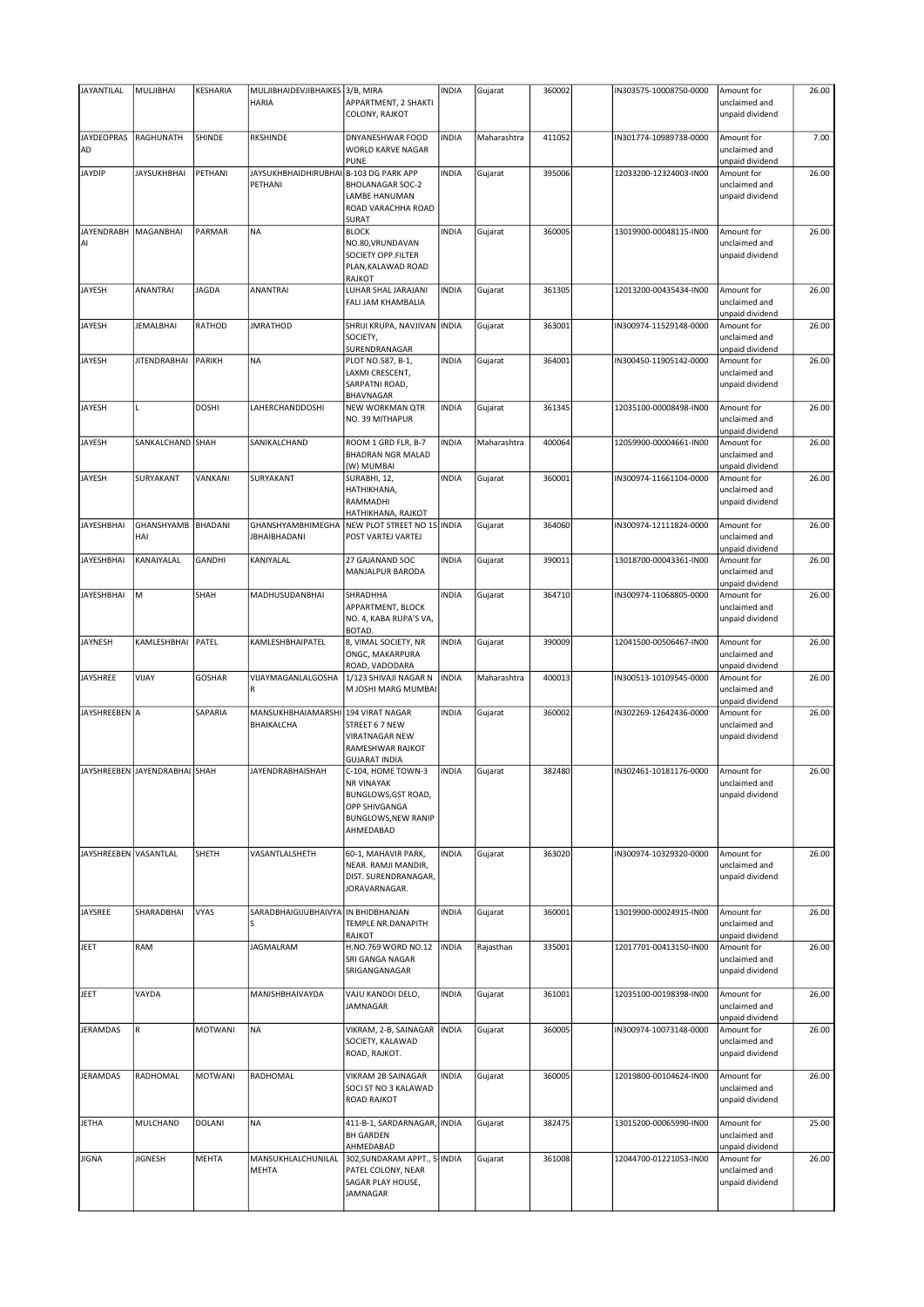| <b>JIGNA</b>          | SUNILKUMAR           |                | ELECTRICWAL SUNILKUMAR       | 11-1081, POST OFFICE                          | <b>INDIA</b> | Gujarat     | 395003 | 12041500-00077678-IN00 | Amount for                       | 26.00 |
|-----------------------|----------------------|----------------|------------------------------|-----------------------------------------------|--------------|-------------|--------|------------------------|----------------------------------|-------|
|                       |                      | А              |                              | MAIN ROAD,                                    |              |             |        |                        | unclaimed and                    |       |
|                       |                      |                |                              | MUGLISHRA SURAT                               |              |             |        |                        | unpaid dividend                  |       |
| <b>JIGNESH</b>        | CHIMANLAL            | <b>RUPANI</b>  | CHIMANLALSHIVLALRUP<br>ANI   | <b>AVADH APPARTMENT,</b><br>2ND FLOOR, B - 1, | <b>INDIA</b> | Gujarat     | 360001 | IN300974-11047754-0000 | Amount for<br>unclaimed and      | 50.00 |
|                       |                      |                |                              | KANTA STRI VIKAS GRUH                         |              |             |        |                        | unpaid dividend                  |       |
|                       |                      |                |                              | ROAD, OPP. RAJESH                             |              |             |        |                        |                                  |       |
|                       |                      |                |                              | <b>THAKKAR</b>                                |              |             |        |                        |                                  |       |
|                       |                      |                |                              | HOMEOPATHIC, RAJKOT.                          |              |             |        |                        |                                  |       |
| <b>JIGNESH</b>        | CHINUBHAI            | DESAI          | CHINUBHAIDAHYALALDE          | B-24, SHILPAR C.H.S LTD,                      | <b>INDIA</b> | Maharashtra | 400066 | 13015400-00196682-IN00 | Amount for                       | 26.00 |
|                       |                      |                | SAI                          | DAULAT NAGAR, ROAD                            |              |             |        |                        | unclaimed and                    |       |
|                       |                      |                |                              | NO.7, BORIVALI (EAST),                        |              |             |        |                        | unpaid dividend                  |       |
|                       |                      |                |                              | <b>MUMBAI</b>                                 |              |             |        |                        |                                  |       |
| <b>JIGNESH</b>        | MANSUKHLAL           | PATEL          | MANSUKHLALBHIMJIBH           | 49-A MAHAVIR SOCIETY                          | <b>INDIA</b> | Gujarat     | 360001 | 12018000-00232548-IN00 | Amount for                       | 26.00 |
|                       |                      |                | AIPATEL                      | STREET NO-4 NIRMALA                           |              |             |        |                        | unclaimed and                    |       |
|                       |                      |                |                              | <b>CONVENT ROAD RAJKOT</b>                    |              |             |        |                        | unpaid dividend                  |       |
| <b>JIGNESH</b>        | PARSOTTAM            | KANSAGRA       | PARSOTTAMKANSAGRA            | AMARNATH                                      | <b>INDIA</b> | Gujarat     | 360007 | 13041400-08227356-IN00 | Amount for                       | 26.00 |
|                       |                      |                |                              | APPARTMENT BLOCK NO                           |              |             |        |                        | unclaimed and                    |       |
|                       |                      |                |                              | 202 JALARAM 2                                 |              |             |        |                        | unpaid dividend                  |       |
|                       |                      |                |                              | JAGADISHAN MARG                               |              |             |        |                        |                                  |       |
|                       |                      |                |                              | UNIVERSITY RD RAJKOT                          |              |             |        |                        |                                  |       |
| <b>JIGNESH</b>        | RAJANBHAI            | SHAH           | RAJANBHAI                    | L-123/1474 GANESH                             | <b>INDIA</b> | Gujarat     | 380061 | 12033200-02031197-IN00 | Amount for                       | 26.00 |
|                       |                      |                |                              | APPARTMENT NR SOLA                            |              |             |        |                        | unclaimed and                    |       |
|                       |                      |                |                              | <b>HOUSING COMPLEX</b><br><b>SOLA ROAD</b>    |              |             |        |                        | unpaid dividend                  |       |
|                       |                      |                |                              | AHMEDABAD                                     |              |             |        |                        |                                  |       |
| <b>JIMIKUMAR</b>      | <b>SURESHBHAI</b>    | PATEL          | SURESHBHAINARANBHAI          | 8, RAJSHREE SOC. NR                           | <b>INDIA</b> | Gujarat     | 384265 | IN302461-10528367-0000 | Amount for                       | 26.00 |
|                       |                      |                | PATEL                        | NAVA GANJ BAZAR AT                            |              |             |        |                        | unclaimed and                    |       |
|                       |                      |                |                              | P.O.PATAN PATAN                               |              |             |        |                        | unpaid dividend                  |       |
| <b>JINENDRA</b>       | SHANTIAL             | VORA           | SHANTILAL                    | 10, RANG MANGAL<br>APARTMENT, BAVA            | <b>INDIA</b> | Gujarat     | 395001 | 12041500-00054240-IN00 | Amount for<br>unclaimed and      | 26.00 |
|                       |                      |                |                              | SIDDHI TEKRA, NEAR                            |              |             |        |                        | unpaid dividend                  |       |
|                       |                      |                |                              | <b>KAJI NU</b>                                |              |             |        |                        |                                  |       |
|                       |                      |                |                              | MEDAN, GOPIPURA                               |              |             |        |                        |                                  |       |
| JINI                  | VARGHESE             |                | VARGHESMK                    | <b>SURAT</b><br>38 B, KHATAU BLDG,            | <b>INDIA</b> | Maharashtra | 400023 | IN301604-10006824-0000 | Amount for                       | 26.00 |
|                       |                      |                |                              | 2ND FLOOR, ALKESH                             |              |             |        |                        | unclaimed and                    |       |
|                       |                      |                |                              | DINESH MODI MARG,                             |              |             |        |                        | unpaid dividend                  |       |
|                       |                      |                |                              | FORT, MUMBAI MUMBAI                           |              |             |        |                        |                                  |       |
| <b>JITEN</b>          | CHANDRAKANT VARIA    |                | CHANDRAKANTMULCHA            | 101, NAVKAR                                   | <b>INDIA</b> | Gujarat     | 361001 | IN300974-10790179-0000 | Amount for                       | 26.00 |
|                       |                      |                | <b>NDVARIA</b>               | APARTMENT, FIRST                              |              |             |        |                        | unclaimed and                    |       |
|                       |                      |                |                              | FLOOR, NAGNIA STREET,                         |              |             |        |                        | unpaid dividend                  |       |
|                       |                      |                |                              | JAMNAGAR.                                     |              |             |        |                        |                                  |       |
| <b>JITENDRA</b>       | AGRAWAL              |                | MOHANLALAGRAWAL              | <b>JAWAHAR NAGAR</b><br><b>BHARATPUR</b>      | <b>INDIA</b> | Rajasthan   | 321001 | 12020600-00986275-IN00 | Amount for<br>unclaimed and      | 26.00 |
|                       |                      |                |                              | <b>BHARATPUR</b>                              |              |             |        |                        | unpaid dividend                  |       |
| <b>JITENDRA</b>       | <b>BAKHTARIA</b>     |                | PARSHOTAMBHAIMOHA            | UDAY HAIR CARE,                               | <b>INDIA</b> | Gujarat     | 360005 | IN300974-10871655-0000 | Amount for                       | 26.00 |
|                       |                      |                | NBHAIBAKHTARIA               | SAURASHTRA                                    |              |             |        |                        | unclaimed and                    |       |
|                       |                      |                |                              | KALAKENDRA SOCIETY,<br>MADHAV PRASAD          |              |             |        |                        | unpaid dividend                  |       |
|                       |                      |                |                              | COMPLEX, MAIN ROAD-                           |              |             |        |                        |                                  |       |
|                       |                      |                |                              | 2, RAJKOT.                                    |              |             |        |                        |                                  |       |
| <b>JITENDRA</b>       | CHHAGANBHAI PATIWALA |                | CHHAGANBHAIPATIWAL           | <b>GOVT. SERVANT</b>                          | <b>INDIA</b> | Gujarat     | 364710 | IN300343-10032884-0000 | Amount for                       | 26.00 |
|                       |                      |                | A                            | SOCIETY, MOTI WADI,                           |              |             |        |                        | unclaimed and                    |       |
|                       |                      |                |                              | NR. KUWA, GOKUL,                              |              |             |        |                        | unpaid dividend                  |       |
|                       |                      |                |                              | BOTAD.                                        |              |             |        |                        |                                  |       |
| <b>JITENDRA</b>       | DHIRAJLAL            | PARMAR         | DHIRAJLALRAMJIBHAIPA<br>RMAR | 55301 SHAK MARKET<br><b>GORI FALI BHOY NO</b> | <b>INDIA</b> | Gujarat     | 361001 | IN300513-84072011-0000 | Amount for<br>unclaimed and      | 26.00 |
|                       |                      |                |                              | DHALIYO JAMNAGAR                              |              |             |        |                        | unpaid dividend                  |       |
|                       |                      |                |                              | JAMNAGAR JAMNAGAR                             |              |             |        |                        |                                  |       |
|                       |                      |                |                              | <b>GUJARAT</b>                                |              |             |        |                        |                                  |       |
| <b>JITENDRA</b>       |                      | CHHATBAR       | <b>JAYANTILALCHHATBAR</b>    | VACHALI SHERI, OPP.<br>MAHALAXMI TEMPLE,      | <b>INDIA</b> | Gujarat     | 360311 | IN300974-10585343-0000 | Amount for<br>unclaimed and      | 26.00 |
|                       |                      |                |                              | GONDAL.                                       |              |             |        |                        | unpaid dividend                  |       |
| <b>JITENDRA</b>       | <b>JASWANTLAL</b>    | DARJI          | JASWANTLALDARJI              | OPP. WADI TOWER B/S                           | <b>INDIA</b> | Gujarat     | 390017 | 13016700-00225786-IN00 | Amount for                       | 26.00 |
|                       |                      |                |                              | JAIN MANDIR BARODA                            |              |             |        |                        | unclaimed and                    |       |
| <b>JITENDRA</b>       | KUMAR                | GANGWAL        | NEMICHANDGANGWAL             | <b>CHAND MARKET 1ST</b>                       | <b>INDIA</b> | Assam       | 781001 | IN301250-28312929-0000 | unpaid dividend<br>Amount for    | 26.00 |
|                       |                      |                |                              | <b>FLOOR OPP MAHABIR</b>                      |              |             |        |                        | unclaimed and                    |       |
|                       |                      |                |                              | <b>BHAWAN A T ROAD</b>                        |              |             |        |                        | unpaid dividend                  |       |
|                       |                      |                |                              | <b>GUWAHATI KAMRUP</b>                        |              |             |        |                        |                                  |       |
| <b>JITENDRA</b>       | MANHARLAL            | <b>GANATRA</b> | MANARLALRANCHHODD            | <b>METRO ASSAM</b><br>OM 62 VINAYAK PARK      | <b>INDIA</b> | Gujarat     | 361008 | 12047200-10670972-IN00 | Amount for                       | 26.00 |
|                       |                      |                | ASGANATRA                    | <b>B/H T B HOSPITAL</b>                       |              |             |        |                        | unclaimed and                    |       |
|                       |                      |                |                              | NAWAGA GHED                                   |              |             |        |                        | unpaid dividend                  |       |
|                       |                      |                |                              |                                               |              |             |        |                        |                                  |       |
|                       |                      |                |                              | <b>JAMNAGAR</b>                               |              |             |        |                        |                                  |       |
| <b>JITENDRA</b>       | PRAJPAT              |                | RAMNARAINPRAJAPAT            | KORNA HOUSE IN SIDE                           | <b>INDIA</b> | Rajasthan   | 342001 | 12010900-02687716-IN00 | Amount for                       | 26.00 |
|                       |                      |                |                              | JALORI GATE JODHPUR                           |              |             |        |                        | unclaimed and                    |       |
| <b>JITENDRA</b>       | PRATAPRAI            | RAJVANI        | PRATAPRAI                    | CHUNARAVAD CHOWK                              | <b>INDIA</b> | Gujarat     | 360003 | 12019800-00107821-IN00 | unpaid dividend<br>Amount for    | 26.00 |
|                       |                      |                |                              | SHOP NO 2, OPP GOPAL                          |              |             |        |                        | unclaimed and                    |       |
|                       |                      |                |                              | PETROL, RAJKOT                                |              |             |        |                        | unpaid dividend                  |       |
| JITENDRABHA MAKODBHAI |                      | SONANI         | MAKODBHAICHHAGANB            | 26/B GHOGHA RD NR                             | <b>INDIA</b> |             | 364001 | 12044700-06192985-IN00 | Amount for                       | 26.00 |
|                       |                      |                | HAISONANI                    | <b>FATIMA SCHOOL</b>                          |              | Gujarat     |        |                        | unclaimed and                    |       |
|                       |                      |                |                              | BHAVNAGAR                                     |              |             |        |                        | unpaid dividend                  |       |
| <b>JIVRAJBHAI</b>     | К                    | PATEL          | KARSHANBHAICPATEL            | A/4, CLUB ROAD,                               | <b>INDIA</b> | Gujarat     | 363310 | IN300974-10477264-0000 | Amount for                       | 26.00 |
|                       |                      |                |                              | PALACE COMPOUND,<br>MOTI VILLA LINE,          |              |             |        |                        | unclaimed and<br>unpaid dividend |       |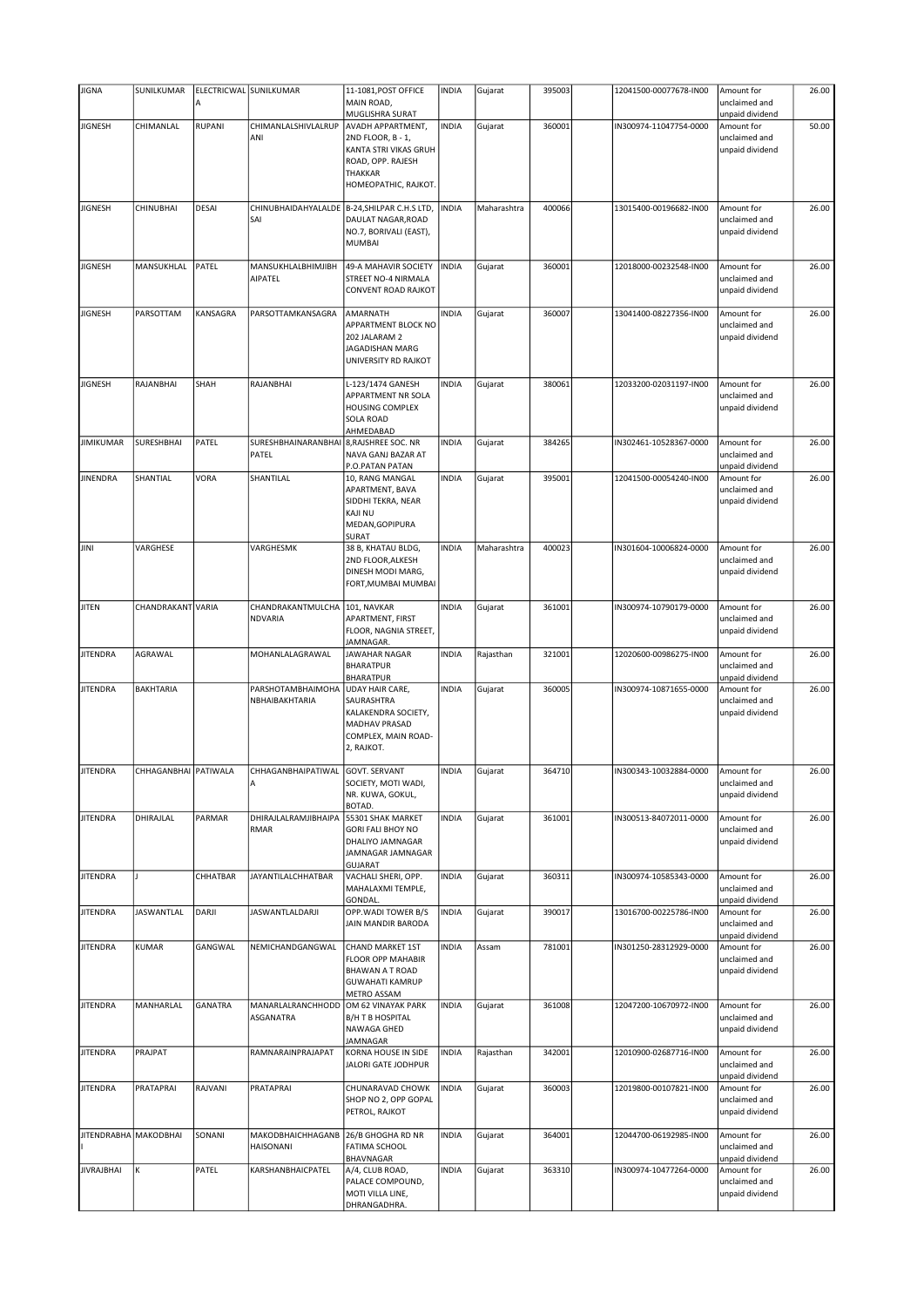| <b>JIWAN</b>          | DASS                     | KHANNA          | TULSIDASSKHANNA                                       | D1B / 5 B JANAKPURI<br><b>NEW DELHI</b>                                                                    | <b>INDIA</b> | Delhi             | 110058 | IN300781-10142170-0000 | Amount for<br>unclaimed and                                       | 26.00  |
|-----------------------|--------------------------|-----------------|-------------------------------------------------------|------------------------------------------------------------------------------------------------------------|--------------|-------------------|--------|------------------------|-------------------------------------------------------------------|--------|
| <b>JOHIRUDIN</b>      | <b>HUSENBHAI</b>         | SARKAR          | HUSENBHAIASARKAR                                      | 107-75 BHAJBHAI PLOT                                                                                       | <b>INDIA</b> | Gujarat           | 364710 | IN300974-12122909-0000 | unpaid dividend<br>Amount for                                     | 26.00  |
|                       |                          |                 |                                                       | NR LIMDA CHOWK<br><b>BOTAD</b>                                                                             |              |                   |        |                        | unclaimed and<br>unpaid dividend                                  |        |
| <b>JOSHI</b>          | HIRAL                    | KAMLESH         | KAMLESHDAHYABHAIJOS   A-1, SUNDERVAN<br>HI            | DUPLEX OPP. GEB SUB<br>STATION KARELIBAUG<br>VADODARA                                                      | <b>INDIA</b> | Gujarat           | 390022 | 13016700-00709116-IN00 | Amount for<br>unclaimed and<br>unpaid dividend                    | 26.00  |
| <b>JOSHI</b>          | SHASHIKANT               | JATASHANKA<br>R | NA                                                    | JASHANSH, 269,<br>GOKULDHAM,<br>KRISHNANAGAR MAIN<br><b>ROAD RAJKOT</b>                                    | <b>INDIA</b> | Gujarat           | 360004 | 13019900-00236063-IN00 | Amount for<br>unclaimed and<br>unpaid dividend                    | 26.00  |
| <b>JUTURI</b>         | ANJANEYULU               |                 | JRADHAKRISHNAMURTH   D NO 6 29 29/1 KOTHA<br>Υ        | <b>BAZAR SRISAILAM</b><br>PROJECT KURNOOL DIST                                                             | <b>INDIA</b> | Andhra<br>Pradesh | 518102 | IN301022-21412975-0000 | Amount for<br>unclaimed and<br>unpaid dividend                    | 26.00  |
| <b>JYOTI</b>          | PRADIPBHAI               | LIMBAD          | PRADIPBHAIDAYALALLIM AT. PADDHARI, NANA<br><b>BAD</b> | RAJPUT VAS, DIST.<br>RAJKOT, PADDHARI                                                                      | <b>INDIA</b> | Gujarat           | 360110 | IN300974-11827881-0000 | Amount for<br>unclaimed and<br>unpaid dividend                    | 26.00  |
| <b>JYOTI</b>          | SERVAIA                  |                 | YOGESHSERVAIA                                         | B, G-138, SCHEME NO.<br>74-C, VIJAY NAGAR,<br>INDORE (M.P.)                                                | <b>INDIA</b> | Madhya<br>Pradesh | 452010 | IN301983-10212594-0000 | Amount for<br>unclaimed and<br>unpaid dividend                    | 26.00  |
| <b>JYOTIBEN</b>       | SURESHBHAI               | <b>GORADIYA</b> | AMRUTLALVRUJLALKAG<br>DA                              | 7, VISHNU APP 23, NEW<br>JAGNATH PLOT OPP<br>KOSHIYAS CLINIC RAJKOT                                        | <b>INDIA</b> | Gujarat           | 360001 | 12046300-01785533-IN00 | Amount for<br>unclaimed and<br>unpaid dividend                    | 26.00  |
| <b>JYOTSNABEN</b>     | RAJENDRAKUM CHOTAI<br>AR |                 | RAJENDRAKUMARAMAR SHIV-JYOT PATEL<br>SHICHOTAI        | COLONY OPP.MOTOR<br>HOUSE JAMNAGAR                                                                         | <b>INDIA</b> | Gujarat           | 361008 | 12034400-00718790-IN00 | Amount for<br>unclaimed and<br>unpaid dividend                    | 26.00  |
| K                     | M                        | KAR             | CHANDRASHE GKMALLAPPA                                 | 134 7TH CROSS 1ST<br>MAIN BEHIND BAYALU<br>RANGA MANDIRA<br><b>RIGHTSIDE TIPTUR</b>                        | <b>INDIA</b> | Karnataka         | 572201 | 12010900-01243637-IN00 | Amount for<br>unclaimed and<br>unpaid dividend                    | 136.00 |
| EL.                   | KACHHIAPAT DARSHANABEN N |                 | N.                                                    | OFFICERS QUATERS J S<br>AYURVED<br>MAHAVIDYALAYA<br>COLLEGE ROAD NADIAD                                    | <b>INDIA</b> | Gujarat           | 387001 | 12033200-03216978-IN00 | Amount for<br>unclaimed and<br>unpaid dividend                    | 26.00  |
| KAILASH               | CHAND                    | <b>GUPTA</b>    | BADRINARAYANGUPTA                                     | 1/4, PARAS RAM NAGAR   INDIA<br>DHAR KA BALAJI SIKAR<br>ROAD JAIPUR (RAJ.)                                 |              | Rajasthan         | 302012 | IN301160-30339400-0000 | Amount for<br>unclaimed and<br>unpaid dividend                    | 26.00  |
| KAILASH               | CHAND                    | RATHI           | RAMSWAROOPRATHI                                       | 9-D 27 R.C VAYAS<br>COLONY BHILWARA                                                                        | <b>INDIA</b> | Rajasthan         | 311001 | 12017701-00839257-IN00 | Amount for<br>unclaimed and<br>unpaid dividend                    | 26.00  |
| KAILASH               | <b>KUMAR</b>             |                 | LATEHIRALAL                                           | 755, LAL KOTHI<br>THAPAKBAG O/S DATIA<br><b>GATE JHANSI</b>                                                | <b>INDIA</b> | Uttar Pradesh     | 284001 | 13038700-00089601-IN00 | Amount for<br>unclaimed and<br>unpaid dividend                    | 26.00  |
| KAILASH               | NATH                     |                 | <b>GHISUNATH</b>                                      | PLOT NO 95 FIRST A<br>ROAD SARDARPURA                                                                      | <b>INDIA</b> | Rajasthan         | 342001 | 12057200-00003741-IN00 | Amount for<br>unclaimed and<br>unpaid dividend                    | 26.00  |
|                       |                          |                 |                                                       |                                                                                                            |              |                   |        |                        |                                                                   |        |
| KAILASHBEN            | MUKESHBHAI               | PATEL           | MUKESHBHAISHIVABHAI<br>PATEL                          | <b>JODHPUR</b><br>PATEL FALYU, UMED NI,<br>MUVADI, DIST -                                                  | <b>INDIA</b> | Gujarat           | 383305 | IN300343-10955272-0000 | Amount for<br>unclaimed and                                       | 26.00  |
| KAJAL                 | ALPESHKUMAR MODI         |                 | ALPESHKUMARMODI                                       | SABARKANTHA.<br>10-7-36, KALYANESHVAR   INDIA<br>NI POLE PATAN PATAN -<br>N.G.                             |              | Gujarat           | 384265 | IN300343-20085522-0000 | unpaid dividend<br>Amount for<br>unclaimed and<br>unpaid dividend | 26.00  |
| KAJAL                 | NAGPAL                   |                 | SUMEETNAGPAL                                          | E-194 SHYAM VATIKA<br>RAM PATH SHYAM<br>NAGAR, NEW SANGANER<br>ROAD JAIPUR                                 | <b>INDIA</b> | Rajasthan         | 302019 | IN302700-20252807-0000 | Amount for<br>unclaimed and<br>unpaid dividend                    | 26.00  |
| KALIDAS               | SOMABHAI                 | PATEL           | SOMABHAIKUBERDASPA<br><b>TEL</b>                      | 13 SUMITRA NAGAR<br>SOCIETY, JOGESHWARI<br>ROAD, AMARAIWADI,<br>NEAR PURVADEEP HIGH<br>SCHOOL, AHMEDABAD   | <b>INDIA</b> | Gujarat           | 380026 | 12035100-00203400-IN00 | Amount for<br>unclaimed and<br>unpaid dividend                    | 26.00  |
| Kalindi               | V                        | Modi            | Vimal                                                 | 043, Giriraj Building<br>Rajawadi Ghatkopar East                                                           | <b>INDIA</b> | Maharashtra       | 400077 | IN300095-11373763-0000 | Amount for<br>unclaimed and                                       | 26.00  |
| KALPANABEN JAYANTBHAI |                          | PATEL           | <b>JAYANTBHAIPATEL</b>                                | Mumbai<br>A-302, ARISE ICON, NEAR INDIA<br>UMIYA CAMPUS, S G<br>HIGHWAY, DASKROI,<br>AHMEDABAD             |              | Gujarat           | 382481 | 12056200-00008779-IN00 | unpaid dividend<br>Amount for<br>unclaimed and<br>unpaid dividend | 26.00  |
| KALPANABEN K          |                          | SHAH            | KAMLESHCHANDULALSH<br>AH                              | 1135, BAZAR FALIYUA<br>AT. PO. KADOD TA.                                                                   | <b>INDIA</b> | Gujarat           | 394335 | IN301991-10583776-0000 | Amount for<br>unclaimed and                                       | 26.00  |
| KALPESH               | <b>OCHHAVLAL</b>         | SHETH           | OCHHAVLALMOTILALSHE 136/1 SIDDHARTH<br>TH             | <b>BARDOLI DIST. SURAT</b><br><b>BUNGLOWS OPP</b><br><b>SHOPPING CENTRE</b><br>SAMA SAVLI ROAD<br>VADODARA | <b>INDIA</b> | Gujarat           | 390022 | IN301330-18168608-0000 | unpaid dividend<br>Amount for<br>unclaimed and<br>unpaid dividend | 26.00  |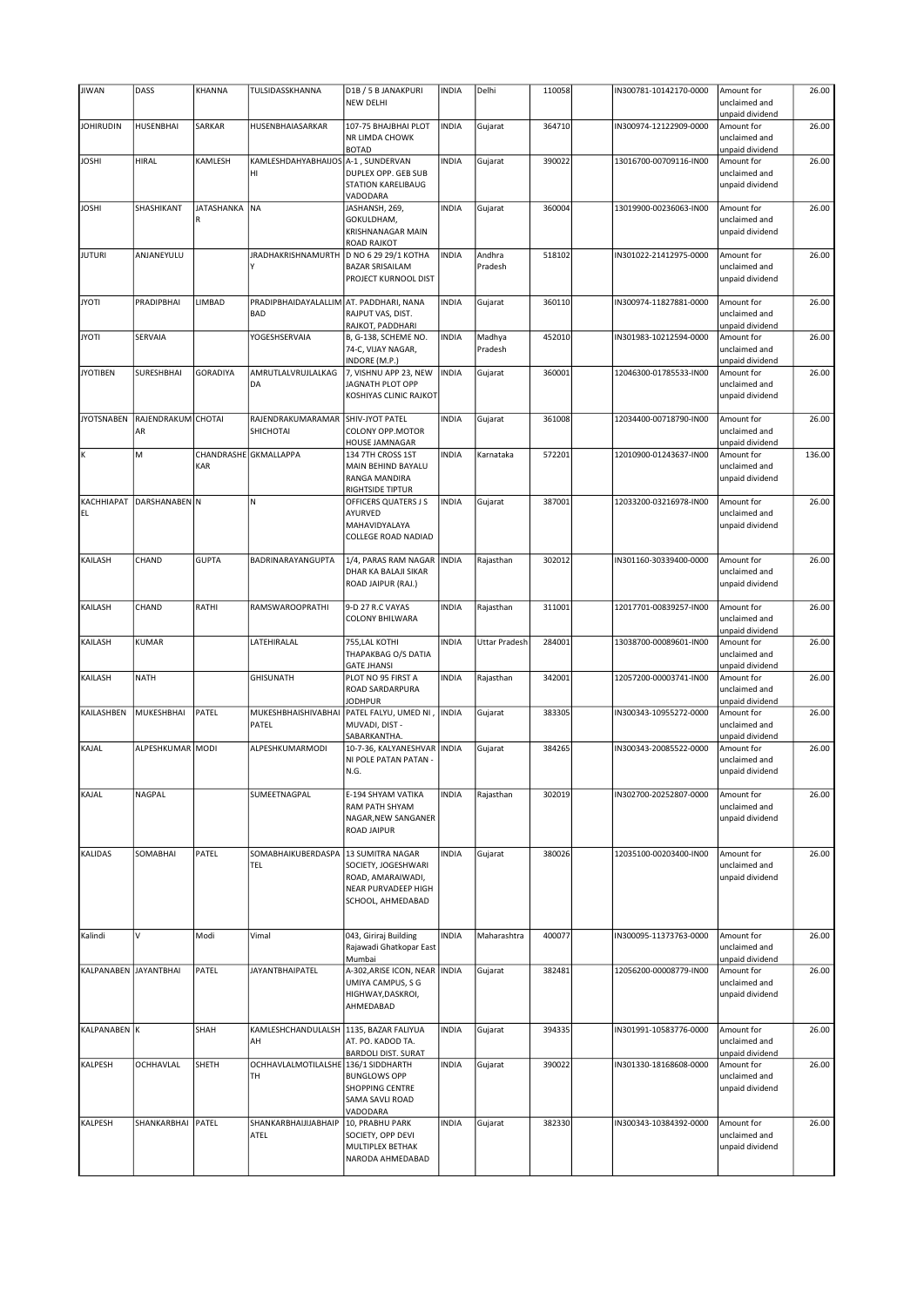| KALPESHKUM A<br>AR      |                         | PATEL           | AMRUTLALJOITARAMPA<br>TEL       | AT TINTODAN<br>(MOTIPURA), TAL.<br>VIJAPURA, DIST.<br>MEHSANA, TINTODAN.                                          | <b>INDIA</b> | Gujarat   | 382830 | IN300974-10899669-0000 | Amount for<br>unclaimed and<br>unpaid dividend | 26.00 |
|-------------------------|-------------------------|-----------------|---------------------------------|-------------------------------------------------------------------------------------------------------------------|--------------|-----------|--------|------------------------|------------------------------------------------|-------|
| KALPNABEN               | PATEL                   |                 | NARAYANDASPATEL                 | VAIJNATH PARU BAHAR<br>MADH UNJHA UNJHA<br>MAHESANA UNJHA<br>MAHESANA GUJARAT                                     | <b>INDIA</b> | Gujarat   | 384170 | IN300513-80439011-0000 | Amount for<br>unclaimed and<br>unpaid dividend | 26.00 |
| <b>KALWANT</b>          | RAI                     |                 | PARMANANADSINGLA                | 586/6 GOVIND PURI<br>KALKAJI NEW DELHI                                                                            | <b>INDIA</b> | Delhi     | 110019 | IN303663-10001250-0000 | Amount for<br>unclaimed and<br>unpaid dividend | 26.00 |
| KAMAL                   | <b>KISHORE</b>          | SHARMA          | <b>JAISITARAMJI</b>             | DHOBI GALI, SHAHPURA<br>MOHALLA, BEAWAR                                                                           | <b>INDIA</b> | Rajasthan | 305901 | 12012101-00153831-IN00 | Amount for<br>unclaimed and<br>unpaid dividend | 26.00 |
| KAMAL                   | KUMAR                   | CHHABRA         | MANAKCHANDCHHABRA               | <b>BAGAIRA MOHALLA</b><br>WARD NO 21<br>SUJANGARH CHURU<br>SUJANGARH CHURU                                        | <b>INDIA</b> | Rajasthan | 331507 | 12017701-00203556-IN00 | Amount for<br>unclaimed and<br>unpaid dividend | 26.00 |
| KAMAL                   | RAJ                     | SONI            | NANDLALSONI                     | 17/59, NAYA BAS TEHSIL - INDIA<br><b>BEAWAR BEAWAR</b><br>BEAWAR, BEAWAR<br><b>BEAWAR</b>                         |              | Rajasthan | 305901 | IN301774-19449407-0000 | Amount for<br>unclaimed and<br>unpaid dividend | 26.00 |
| KAMALESH                | PANDYA                  |                 | MMPANDYA                        | C-11 SAMRUTHI<br>TENAMENT NR C N<br>VIDHYALAYA HIGH<br><b>TENSION ROAD</b><br>SUBHANPURA<br>VADODARA              | <b>INDIA</b> | Gujarat   | 390021 | IN301485-10457163-0000 | Amount for<br>unclaimed and<br>unpaid dividend | 26.00 |
| KAMINIBEN               | V                       | <b>MEHTA</b>    | HIRALALVAGHJIBHAIVOR<br>А       | 201, CHANDANBALA APP. INDIA<br><b>BRAHMIN FALIYA</b><br>KATARGAM SURAT                                            |              | Gujarat   | 395004 | IN301485-10305897-0000 | Amount for<br>unclaimed and<br>unpaid dividend | 26.00 |
| KAMLA                   | DEVI                    | BHARADIYA       | CHAGGANLALJAGATIYA              | 205 KAST TENT HOUSE<br>KE PASS VIDHUT NAGAR<br>SANJAY COLONY<br>BHILWARA                                          | <b>INDIA</b> | Rajasthan | 311001 | 12017701-01068582-IN00 | Amount for<br>unclaimed and<br>unpaid dividend | 26.00 |
| KAMLA                   | DEVI                    | CHHABRA         | SANTOHKUMAR                     | 98 NARSIYA G MANDIR<br>WARD NAMBAR 14<br>SUJANGARH<br>SUJANGARH                                                   | <b>INDIA</b> | Rajasthan | 331507 | 12017701-01070606-IN00 | Amount for<br>unclaimed and<br>unpaid dividend | 26.00 |
| KAMLABEN                | KANTILAL                | SHAH            | KANTILALSHAH                    | 18 MANIBADRA SOCIETY   INDIA<br>RAMBAUG ROAD<br>SABARMATI<br>AHMEDABAD                                            |              | Gujarat   | 380005 | IN301151-13276109-0000 | Amount for<br>unclaimed and<br>unpaid dividend | 26.00 |
| KAMLABEN                | RAJPAL                  |                 | DEVENDRASHIVRAMRAJ<br>PAL       | S/7/B, LAXMIKUNJ<br>SOCIETY, OPP.<br>VAIKUNTH DHAM<br>TEMLPE, DANI LIMDA,<br>AHMEDABAD.                           | <b>INDIA</b> | Gujarat   | 380028 | IN300343-10831609-0000 | Amount for<br>unclaimed and<br>unpaid dividend | 26.00 |
| KAMLESH                 | B                       | SARPADADIY<br>A | BHARATBHAIRAMDASSA<br>RPADADIYA | <b>BILNATH SOCIETY,</b><br>BILNATH STREET, BILKHA                                                                 | <b>INDIA</b> | Gujarat   | 362110 | IN300974-11990325-0000 | Amount for<br>unclaimed and<br>unpaid dividend | 26.00 |
| KAMLESH                 | KUMAR                   | JAIN            | SOBHAGMALJAIN                   | <b>B 53 A NATRAJ NAGAR</b><br><b>IMALI WALA PHATAK</b><br>JYOTI NAGAR JAIPUR                                      | <b>INDIA</b> | Rajasthan | 302015 | IN301330-20147057-0000 | Amount for<br>unclaimed and<br>unpaid dividend | 26.00 |
| KAMLESH                 | MANHARLAL               | <b>BHATT</b>    | MANHARLALPREMSHAN<br>KERBHATT   | MATRU KRUPA BLOCK<br>NO-08, KISHAN PARA-5,<br>NR RACE COURSE<br>RAJKOT                                            | <b>INDIA</b> | Gujarat   | 360001 | 12041500-00762733-IN00 | Amount for<br>unclaimed and<br>unpaid dividend | 26.00 |
| KAMLESHKU<br>MAR        | A                       | GANATRA         | ARVINDBHAIGGANATRA              | KUKAVAV NAKA,<br>BAGASARA                                                                                         | <b>INDIA</b> | Gujarat   | 365440 | IN300974-11669256-0000 | Amount for<br>unclaimed and<br>unpaid dividend | 26.00 |
| KAMLESHKU<br><b>MAR</b> | HARIVADANBH BHATT<br>AI |                 | HARIVADANHARILALBHA<br>TT.      | 6 SHREEDARSHAN<br>SOCIETY-1 INDU<br>CHACHA LANE TP 13<br>CHAHANI JAKAT NAKA<br>CHHANI ROAD<br>VADODARA            | <b>INDIA</b> | Gujarat   | 390024 | IN301774-13404951-0000 | Amount for<br>unclaimed and<br>unpaid dividend | 51.00 |
| KAMLESHKU<br><b>MAR</b> | KANTILAL                | KALAVADIA       | KANTILAL                        | KESHAV, 1<br>SHAKTINAGAR, OPP.<br>PARIMAL SCHOOL, B/H<br>HAVELI, RAJKOT.                                          | <b>INDIA</b> | Gujarat   | 360005 | IN300974-11187643-0000 | Amount for<br>unclaimed and<br>unpaid dividend | 26.00 |
| KANAIYALAL              | DAYASHANKAR DAVE        |                 | DAYASHANKARHARJIVA<br>NBHAIDAVE | AT-MANDVA, WARD-<br>DHASA JUNCTION TA-<br>GADHADA, DIST-<br><b>BHAVNAGAR DHASA</b><br><b>JUNCTION</b>             | <b>INDIA</b> | Gujarat   | 364001 | 12034400-00192384-IN00 | Amount for<br>unclaimed and<br>unpaid dividend | 26.00 |
| KANASAGRA               | <b>BHARTIBEN</b>        | RASIKBHAI       | RASIKBHAI                       | C 402 KRISH RESIDENCY<br>B/H UMA SCHOOL NAVA<br>NARODA NIKOL ROAD<br>AHMEDABAD                                    | <b>INDIA</b> | Gujarat   | 382350 | IN301645-10368439-0000 | Amount for<br>unclaimed and<br>unpaid dividend | 26.00 |
| KANSAGRA                | HITENDRA                | R               | RANCHCHODBHAIRKANS<br>AGRA      | <b>UMIYA PARK AT-</b><br>VERAVAL SHAPAR TA-<br>KOTDA SANGANI<br><b>VERAVAL SHAPAR</b><br>RAJKOT SHAPAR<br>VERAVAL | <b>INDIA</b> | Gujarat   | 360024 | 12033200-09054453-IN00 | Amount for<br>unclaimed and<br>unpaid dividend | 26.00 |
| <b>KANTA</b>            | <b>GUPTA</b>            |                 | MrRAMESHCHANDGUPT<br>A          | 35, MOHAN NAGAR<br><b>GOPAL PURA BY PASS</b><br><b>JAIPUR</b>                                                     | <b>INDIA</b> | Rajasthan | 302018 | 12010605-00488439-IN00 | Amount for<br>unclaimed and<br>unpaid dividend | 26.00 |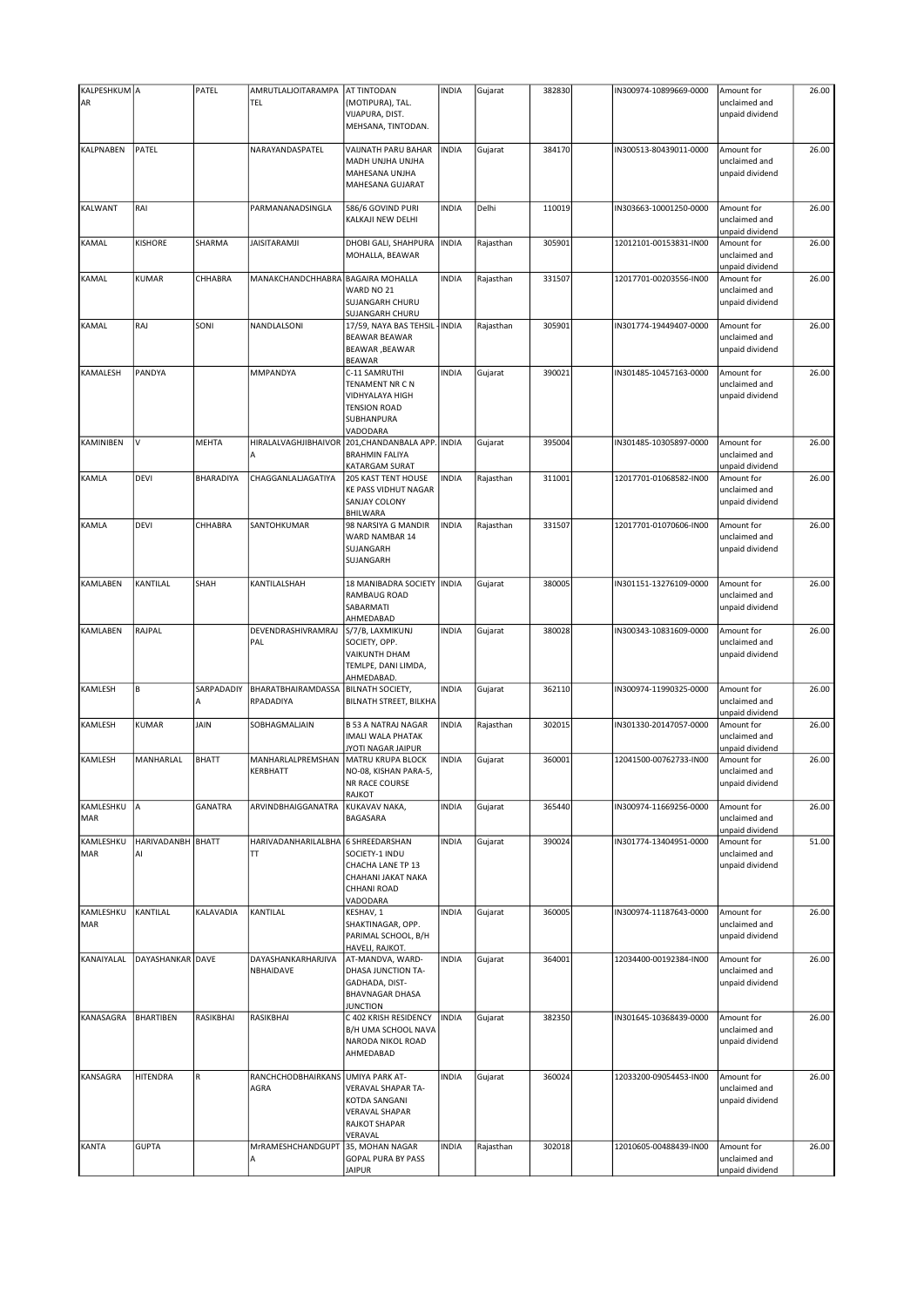| KANTA                   | JERAM                   | DARJI         | JERAMDARJI                          | B-002 ROYAL EKSAR APT<br>EKSAR ROAD BEHIND<br>MAYUR TOWER BABHAI<br>NAKA BORIVALI WEST<br><b>MUMBAI</b>    | <b>INDIA</b> | Maharashtra | 400092 | IN301774-10989422-0000 | Amount for<br>unclaimed and<br>unpaid dividend | 26.00 |
|-------------------------|-------------------------|---------------|-------------------------------------|------------------------------------------------------------------------------------------------------------|--------------|-------------|--------|------------------------|------------------------------------------------|-------|
| KANTIBHAI               | BALCHANDBHA PATEL       |               | BALCHANDBHAIMORAR<br>DASPATEL       | NAVA GHER NEAR<br>KANYA SHALA TA<br>VISNAGAR AT AND PO<br>KANSA                                            | <b>INDIA</b> | Gujarat     | 384315 | IN301276-30635785-0000 | Amount for<br>unclaimed and<br>unpaid dividend | 26.00 |
| KANTILAL                | KISHORILAL              | AGRAWAL       | KISHORILALMULCHANDA<br>GRAWAL       | AGRASEN BHAVAN,<br>GUEST HOUSE B/H.<br>RAILWAY STATION<br>JETALPUR NAKA<br>VADODARA                        | <b>INDIA</b> | Gujarat     | 390007 | IN301991-10393789-0000 | Amount for<br>unclaimed and<br>unpaid dividend | 26.00 |
| <b>KANWAR</b>           | LAL                     |               | HARBANSHLAL                         | <b>WARD NO. 17,</b><br>GOLUWALA NIWADAN<br>TEH. PILIBANGA<br>HANUMANGARHJN.                                | <b>INDIA</b> | Rajasthan   | 335802 | 12012101-00470212-IN00 | Amount for<br>unclaimed and<br>unpaid dividend | 26.00 |
| KARISHMA                | <b>DUGAR</b>            |               | SRIPALMALSURANA                     | FLAT NO 7 B KGN<br>VRUDHI NEW NO 216<br><b>BOONAMALLR HIGH</b><br>ROAD KILPAUK CHENNAI<br>TAMIL NADU INDIA | <b>INDIA</b> | Tamil Nadu  | 600010 | IN302269-14692066-0000 | Amount for<br>unclaimed and<br>unpaid dividend | 26.00 |
| <b>KARTIK</b>           | <b>DHIRUBHAI</b>        | VIRANI        | DHIRUBHAINATHABHAIV<br><b>IRANI</b> | CINEMA ROAD OPP SBI<br><b>BANK KALAVAD KALVAD</b><br>JAMNAGAR JAMNAGAR<br>JAMANGAR GUJARAT                 | <b>INDIA</b> | Gujarat     | 361160 | IN300513-83346017-0000 | Amount for<br>unclaimed and<br>unpaid dividend | 26.00 |
| KARTIKEY                | SHARMA                  |               | SURENDRAKUMARSHAR<br>MA             | <b>B-119 MAHESH NAGAR</b><br>80 FEET ROAD JAIPUR                                                           | <b>INDIA</b> | Rajasthan   | 302015 | 12017701-00952131-IN00 | Amount for<br>unclaimed and<br>unpaid dividend | 26.00 |
| KAUSHALKU<br><b>MAR</b> | BHARATBHAI              | PATEL         | BHARATBHAISOMABHAI<br>PATEL         | A 11 BHAIRAVKRUPA<br>SOCIETY MODHERA<br>ROAD MAHESANA<br>MAHESANA MEHSANA<br>MEHSANA GUJARAT               | <b>INDIA</b> | Gujarat     | 384002 | IN300513-82621256-0000 | Amount for<br>unclaimed and<br>unpaid dividend | 44.00 |
| KAUSHALYA               | <b>GIRISH</b>           | CHANDNANI     | <b>NA</b>                           | LAXMI KRUPA, MARUTI<br>NAGAR STREET NO-2 AIR<br>PORT ROAD RAJKOT                                           | <b>INDIA</b> | Gujarat     | 360001 | 13019900-00280402-IN00 | Amount for<br>unclaimed and<br>unpaid dividend | 26.00 |
| <b>KAVINDRA</b>         | JAIN                    | HUF           | <b>NA</b>                           | 53 MOHAN NAGAR<br><b>GOPALPURA BYPASS</b><br><b>JAIPUR</b>                                                 | <b>INDIA</b> | Rajasthan   | 302017 | 12017701-00843145-IN00 | Amount for<br>unclaimed and<br>unpaid dividend | 26.00 |
| KAVITA                  | <b>DEVI</b>             | SANCHETI      | CHANDANMALOSWAL                     | T-12-A MAHAVEER<br>NAGAR TONK ROAD<br><b>JAIPUR</b>                                                        | <b>INDIA</b> | Rajasthan   | 302015 | 12058300-00001674-IN00 | Amount for<br>unclaimed and<br>unpaid dividend | 26.00 |
| <b>KAVITABEN</b>        | SHENKERBHAI             | <b>JURANI</b> | <b>NA</b>                           | SHIV KRUPA, 5,<br>KAILASHWADI, OPP.<br>MORBI HOUSE MAIN<br>ROAD, RAJKOT                                    | <b>INDIA</b> | Gujarat     | 360001 | 13019900-00228356-IN00 | Amount for<br>unclaimed and<br>unpaid dividend | 26.00 |
| KAYASTHA                | RIPAL                   | VIKRAM        | KAYASTHAVIKRAMBACH<br><b>UBHAI</b>  | 154, GHASIRAM NI POLE, INDIA<br>SARANGPUR,<br>AHMEDABAD.                                                   |              | Gujarat     | 380001 | IN300343-10923179-0000 | Amount for<br>unclaimed and<br>unpaid dividend | 26.00 |
| KESHAVLAL               | BHULABHAI               | PATEL         | BHULABHAIPATEL                      | 113 LEUVA VAS<br>CHANDKHEDA TA. AND<br>DIST. - GANDHINAGAR                                                 | <b>INDIA</b> | Gujarat     | 382424 | IN301485-40005213-0000 | Amount for<br>unclaimed and<br>unpaid dividend | 26.00 |
| <b>KETAN</b>            | KHIMJI                  | GADA          | KHIMJI                              | A-5, MADHU PARK,<br>MATHURADAS RD, NR<br>VAISHNAVSEVA TRUST<br>HOSPITAL, KANDIVALI<br>(W) MUMBAI           | <b>INDIA</b> | Maharashtra | 400067 | 12033700-00025103-IN00 | Amount for<br>unclaimed and<br>unpaid dividend | 26.00 |
| <b>KETAN</b>            | MAHENDRAKU BHATT<br>MAR |               | MAHENDRAKUMAR                       | HALAR HOUSE STARMID<br>TOWN B-404, INDRA<br>ROAD JAMNAGAR<br>JAMNAGAR                                      | <b>INDIA</b> | Gujarat     | 361002 | 12013200-00649559-IN00 | Amount for<br>unclaimed and<br>unpaid dividend | 26.00 |
| <b>KETAN</b>            | NAVNITLAL               | PAREKH        | NAVNITLALCHHOTALALP<br>AREKH        | AMBLI FALI NEAR<br>NEMINATH DERASAR<br><b>JAMNAGAR</b>                                                     | <b>INDIA</b> | Gujarat     | 361001 | 13014400-01266511-IN00 | Amount for<br>unclaimed and<br>unpaid dividend | 26.00 |
| <b>KETAN</b>            | RASIKBHAI               | THAKRAR       | RASIKBHAI                           | GUJ. HOUSING BOARD<br>QTR-304 OPP,<br>MARKETING YARD<br>RAJKOT                                             | <b>INDIA</b> | Gujarat     | 360001 | 12018000-00169208-IN00 | Amount for<br>unclaimed and<br>unpaid dividend | 26.00 |
| <b>KEVIL</b>            | BIPINCHANDRA PATEL      |               | BIPINCHANDRAPATEL                   | THULI NI POLE ALING<br>CHAR RASTA KHAMBHAT<br>KHAMBHAT                                                     | <b>INDIA</b> | Gujarat     | 388620 | 12059900-00005342-IN00 | Amount for<br>unclaimed and<br>unpaid dividend | 26.00 |
| KEWALCHAN<br>D          | DAMODARLAL              |               | KEWALCHANDKOTHARI                   | 91/B, AROGYA PARK<br>SOCIETY OPP. VIKRAM<br>SOCIETY SHAHIBAUG<br>AHMEDABAD                                 | <b>INDIA</b> | Gujarat     | 380004 | IN301485-10280705-0000 | Amount for<br>unclaimed and<br>unpaid dividend | 26.00 |
| KEWALCHAN<br>D          | RANMAL                  |               | RANMALKOTHARI                       | 91/B, AROGYAPARK<br>SOCIETY OPP. VIKRAM<br>APPARTMENTS<br>SHAHIBAUG<br>AHMEDABAD                           | <b>INDIA</b> | Gujarat     | 380004 | IN301485-10280465-0000 | Amount for<br>unclaimed and<br>unpaid dividend | 26.00 |
| <b>KHAMAR</b>           | TEJASKUMAR              | C             | CHANDRAKANT                         | 15 PANI PURAVATHA<br><b>COLONY RADHANPUR</b><br>RADHANPUR                                                  | <b>INDIA</b> | Gujarat     | 385340 | 12033200-01643390-IN00 | Amount for<br>unclaimed and<br>unpaid dividend | 11.00 |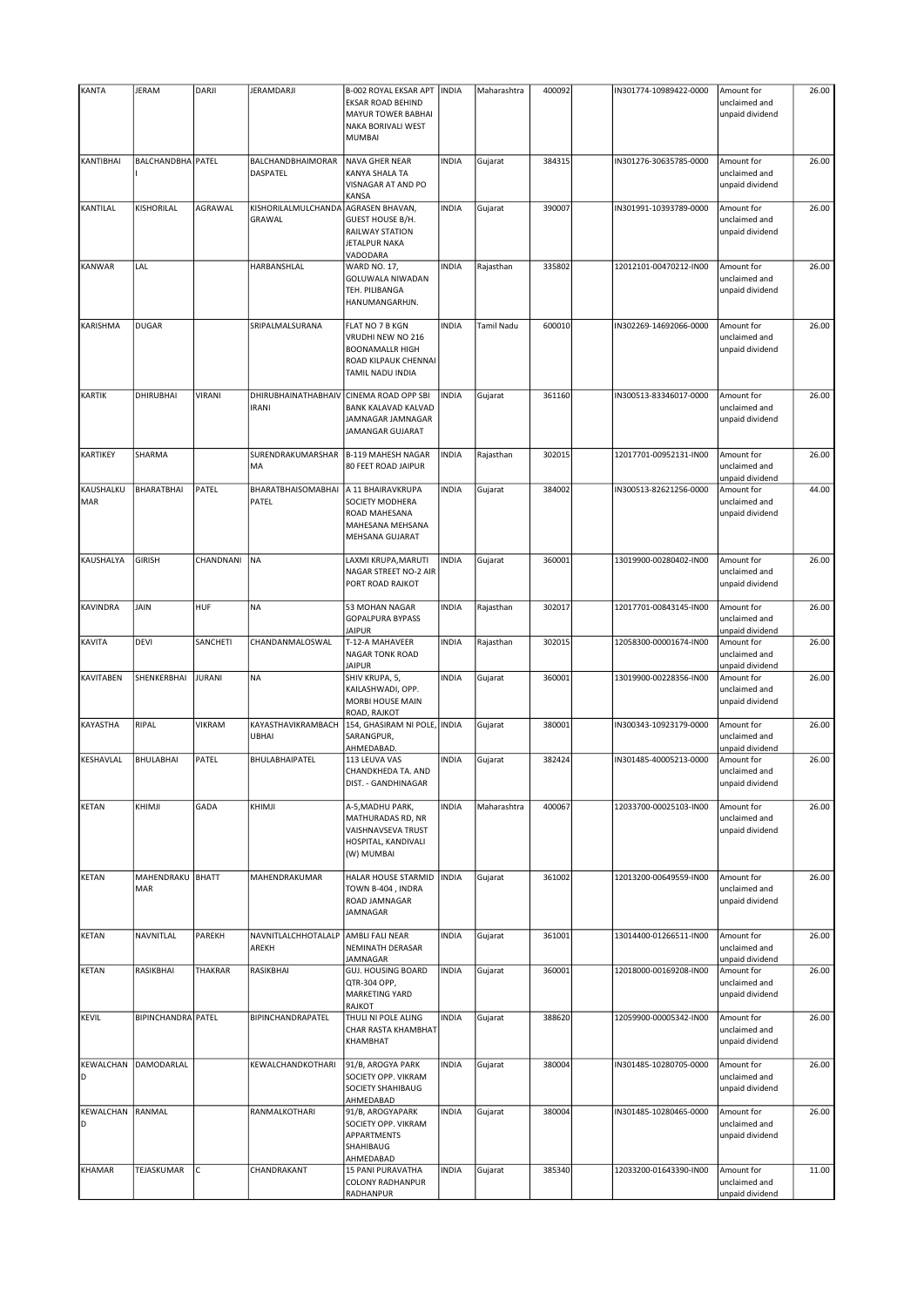| KHAMBHATT   DHIRENDRA |                           | KANTILAL               | KANTILALMKHAMBHATT                                 | 40/E JAYESH COLONY                                                                                         | INDIA        | Gujarat           | 390002 | 13016700-00295191-IN00 | Amount for                                     | 26.00 |
|-----------------------|---------------------------|------------------------|----------------------------------------------------|------------------------------------------------------------------------------------------------------------|--------------|-------------------|--------|------------------------|------------------------------------------------|-------|
| А                     |                           |                        | ΙA                                                 | NEXT TO JAIN HOSTEL<br><b>FATEHGUNJ NEAR</b><br>NAVYUG VIDHYALAYA<br>VADODARA                              |              |                   |        |                        | unclaimed and<br>unpaid dividend               |       |
| <b>KHETA</b>          | SURESHBHAI                | PATEL                  | SURESHBHAIRAMABHAIP 14 SHIV SHAKTI SOCIETY<br>ATEL | FATEH DARWAJA TA<br><b>VISNAGAR DIST</b><br>MEHSANA VISNAGAR                                               | <b>INDIA</b> | Gujarat           | 384315 | IN301276-30675438-0000 | Amount for<br>unclaimed and<br>unpaid dividend | 26.00 |
| KHUSHBU               | C                         | LAD                    | HASMUKHBHAISHIVABH<br><b>AIPRAJAPATI</b>           | HAAT FALIYA, B/S<br>AMRUTALAYAM, SURALI,<br><b>BARDOLI SURAT</b>                                           | <b>INDIA</b> | Gujarat           | 394340 | 12041500-00707268-IN00 | Amount for<br>unclaimed and<br>unpaid dividend | 26.00 |
| KHYATI                | SHARAD                    | <b>JOSHI</b>           | SHARADDEVSHANKARJO<br>SHI                          | B-101 MAYURESH<br>RESIDENCY LBS MARG<br><b>BHANDUP WEST</b><br><b>MUMBAI</b>                               | <b>INDIA</b> | Maharashtra       | 400078 | 12037600-00527026-IN00 | Amount for<br>unclaimed and<br>unpaid dividend | 26.00 |
| KINJAL                | RAJESHBHAI                | <b>FATEPARA</b>        | RAJESHBHAISODABHAIF<br><b>ATEPARA</b>              | RAGHUNANDAN SOC,<br>STREET NO-2,<br>POPATPARA MAIN<br>ROAD, RAJKOT                                         | <b>INDIA</b> | Gujarat           | 360001 | 12041500-00914256-IN00 | Amount for<br>unclaimed and<br>unpaid dividend | 26.00 |
| KIRAN                 | <b>BHAVSAR</b>            |                        | RAMNARAYAN                                         | W O MAHENDRA<br>BHAVSAR 23/1 USHA<br>PATHAK VALLABHNAGAR<br><b>INDORE</b>                                  | <b>INDIA</b> | Madhya<br>Pradesh | 452003 | IN303833-10279149-0000 | Amount for<br>unclaimed and<br>unpaid dividend | 26.00 |
| <b>KIRAN</b>          | DEVI                      |                        | CHOUTHMALAGRAWAL                                   | NEAR POST OFFICE POST<br>: JATNI , DIST : KHURDA .<br><b>JATNI</b>                                         | <b>INDIA</b> | Orissa            | 752050 | 12010900-00961575-IN00 | Amount for<br>unclaimed and<br>unpaid dividend | 26.00 |
| <b>KIRAN</b>          | HARSHAD                   | <b>JAKHOTIA</b>        | BHAWARLALRAMNARAY<br>ANBANG                        | <b>GURUKRUPA BUILDING</b><br><b>NEAR PARAVATI</b><br><b>HOSPITAL SHASTRI</b><br>NAGAR GURUDWARA<br>KHOPOLI | <b>INDIA</b> | Maharashtra       | 410203 | 13014400-01827108-IN00 | Amount for<br>unclaimed and<br>unpaid dividend | 26.00 |
| <b>KIRAN</b>          | JAYENDRAKUM RAVAL<br>AR   |                        | JAYENDRAKUMARRAVAL                                 | 818, BHAU NI POLE<br>RAIPUR CHAKLA<br>AHMEDABAD                                                            | INDIA        | Gujarat           | 380001 | IN301485-10132675-0000 | Amount for<br>unclaimed and<br>unpaid dividend | 26.00 |
| KIRAN                 | KUMARI                    | <b>GUPTA</b>           | BAJRANGLAL                                         | FLAT NO 302 PLOT NO A<br><b>66 SHRIRAM ENKALVE</b><br><b>SURYA NAGAR</b><br>MURLIPURA JAIPUR               | <b>INDIA</b> | Rajasthan         | 302039 | 12017701-01089522-IN00 | Amount for<br>unclaimed and<br>unpaid dividend | 26.00 |
| KIRANBHAI             | <b>ISHVARBHAI</b>         | PATEL                  | <b>ISHVARBHAIAPATEL</b>                            | 06, DHARTI CITY, TA.<br>KADI DIST. MEHSANA<br>KADI                                                         | <b>INDIA</b> | Gujarat           | 382481 | IN302461-10518695-0000 | Amount for<br>unclaimed and<br>unpaid dividend | 26.00 |
| KIRANKUMAR C          |                           | PARMAR                 | CHANDUBHAIPARMAR                                   | 214 - 2 SECTOR 4<br>GANDHINAGAR<br>GANDHINAGAR<br>GANDHINAGAR                                              | INDIA        | Gujarat           | 382016 | 12044700-01487201-IN00 | Amount for<br>unclaimed and<br>unpaid dividend | 26.00 |
| KIRANKUMAR NATVARLAL  |                           | SHUKLA                 | NATVARLAL                                          | VANDI FALI, GUGLI<br>CHOWK, KHAMBHALIA                                                                     | INDIA        | Gujarat           | 361305 | 12024000-00007913-IN00 | Amount for<br>unclaimed and<br>unpaid dividend | 26.00 |
| KIRITKUMAR            | SHANTILAL                 | <b>JAKHARIYA</b>       | SHANTILAL                                          | RAMNATH SOCIETY<br>KHAMBHALIA                                                                              | <b>INDIA</b> | Gujarat           | 361305 | 12013200-00361147-IN00 | Amount for<br>unclaimed and<br>unpaid dividend | 26.00 |
| <b>KIRTIBEN</b>       | KALPESHKUMA   PATEL<br>R  |                        | KALPESHKUMARSHANKA<br>RLALPATEL                    | 10, PRABHUPARK<br>SOCIETY, NR. NARODA<br>BETHAK, NARODA,<br>AHMEDABAD.                                     | <b>INDIA</b> | Gujarat           | 382330 | IN300343-10459780-0000 | Amount for<br>unclaimed and<br>unpaid dividend | 26.00 |
| KIRTIBEN              | MUKESHBHAI                | <b>THAKKAR</b>         | MUKESHBHAI                                         | FLAT NO 202<br>MARUTINAGAR 3<br>VANSUNDHARA APT<br>AIRPORT ROAD CENTRAL<br>ZONE- C RAJKOT                  | INDIA        | Gujarat           | 360001 | 12013200-00380681-IN00 | Amount for<br>unclaimed and<br>unpaid dividend | 26.00 |
| KIRTIKUMAR            | A                         | SHETH                  | ANSHETH                                            | KUMBHARVADA UNDAN INDIA<br>SHERI DIST.<br>AHMEDABAD<br>DHANDHUKA.                                          |              | Gujarat           | 382460 | IN300652-10203250-0000 | Amount for<br>unclaimed and<br>unpaid dividend | 26.00 |
| KIRTIKUMAR            | M                         | LATHIGARA              | <b>MMLATHIGARA</b>                                 | SHRI RANG APARTMENT<br><b>6 PATEL COLONY</b><br><b>CORNER 1 PANDIT</b><br><b>NEHRU MARG</b><br>JAMNAGAR    | <b>INDIA</b> | Gujarat           | 390007 | 12032300-00686136-IN00 | Amount for<br>unclaimed and<br>unpaid dividend | 26.00 |
| <b>KISHAN</b>         | <b>BINDESHBHAI</b>        | <b>THAKRAR</b>         | BINDESHBHAISUNDARJIT<br><b>HAKRAR</b>              | <b>SHREEJI KRUPA</b><br>MAYURNAGAR RAVAL<br>KALYANPUR                                                      | <b>INDIA</b> | Gujarat           | 361325 | 12019101-03132790-IN00 | Amount for<br>unclaimed and<br>unpaid dividend | 26.00 |
| <b>KISHAN</b>         | GOPAL                     | RAJESHLOHIY NA<br>AHUF |                                                    | 849 B TAPADIYO KI GALI<br>PUNGALPARA JODHPUR                                                               | <b>INDIA</b> | Rajasthan         | 342001 | 12068500-00018151-IN00 | Amount for<br>unclaimed and<br>unpaid dividend | 26.00 |
| <b>KISHAN</b>         | RATHI                     |                        | MAHADEVRATHI                                       | S/O MAHADEV RATHI<br><b>BARION KA BAS.</b><br><b>BARMER</b>                                                | INDIA        | Rajasthan         | 344001 | 12012101-00369212-IN00 | Amount for<br>unclaimed and<br>unpaid dividend | 26.00 |
| KISHANBHAI            | GHANSHYAMB   PATEL<br>HAI |                        | GHANSHYAMBHAIPATEL                                 | PATELVAS UNTVA.<br>MAHESANA                                                                                | INDIA        | Gujarat           | 382715 | 12010900-07014655-IN00 | Amount for<br>unclaimed and<br>unpaid dividend | 26.00 |
| <b>KISHOR</b>         | CHANDMAL                  | <b>BHANDARI</b>        | CHANDMAL                                           | ATPOST-KUKANE TAL-<br>NEWASA DIST-<br>AHMEDNGAR KUKANE                                                     | <b>INDIA</b> | Maharashtra       | 414604 | 13021900-00072504-IN00 | Amount for<br>unclaimed and<br>unpaid dividend | 26.00 |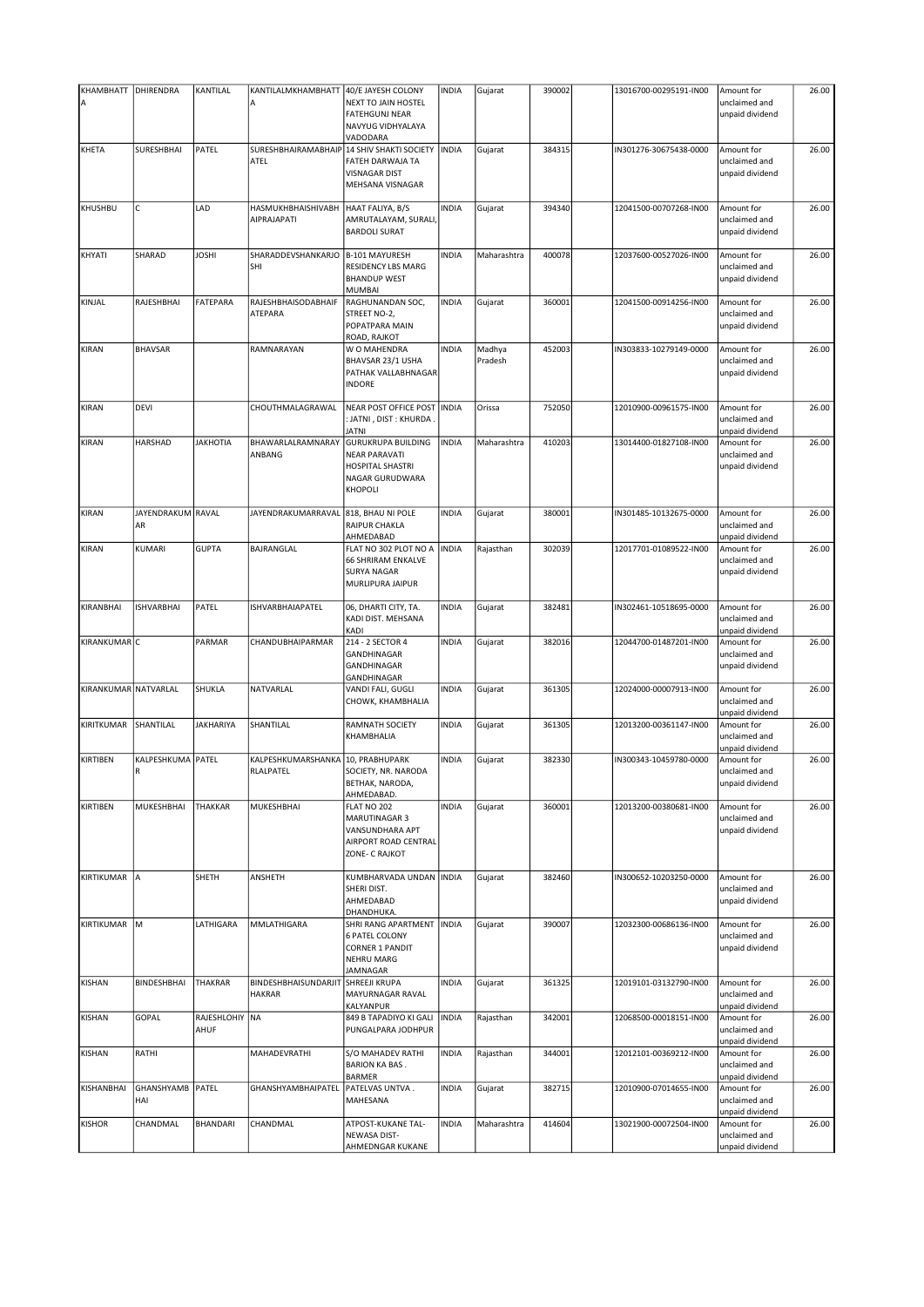| <b>KISHOR</b>    | <b>JAMIATRAM</b>     | SUKHEJA        | JAMIATRAMSUKHEJA                      | BLDG NO 1, FLAT NO 108   INDIA<br><b>NEW MHADA COLONY</b><br><b>INDRAPRASTHA COOP</b><br>SOCIETY NEW MAHAKALI<br>RD, ANDHERI EAST |              | Maharashtra       | 400093 | IN301975-10059838-0000 | Amount for<br>unclaimed and<br>unpaid dividend | 26.00  |
|------------------|----------------------|----------------|---------------------------------------|-----------------------------------------------------------------------------------------------------------------------------------|--------------|-------------------|--------|------------------------|------------------------------------------------|--------|
| <b>KISHORE</b>   | CHHATWANI            |                | MOOLCHANDCHHATWA<br>ΙNΙ               | SHATRI NAGAR COLONY<br><b>GULABPURA RURAL</b><br>BHIWARA BHILWARA<br>RAJASTHAN                                                    | <b>INDIA</b> | Rajasthan         | 311021 | IN300513-81501453-0000 | Amount for<br>unclaimed and<br>unpaid dividend | 26.00  |
| <b>KOKILABEN</b> | BIPINCHANDRA SHETH   |                | HIMMATLALHARJIVAND<br>ASSHAH          | 91-735 PUSHPAK<br>APPARTMENT SOLA<br><b>ROAD NARANPURA</b><br>AHMEDABAD                                                           | <b>INDIA</b> | Gujarat           | 380063 | 12033200-10540704-IN00 | Amount for<br>unclaimed and<br>unpaid dividend | 26.00  |
| KOMAL            | ZAVERI               |                | KEYURZAVERI                           | C 2 RUTVIRAJ<br><b>APPARTMENT SWASTIK</b><br>SOCIETY OPP ESSAR<br><b>HOUSE JAMNAGAR</b>                                           | <b>INDIA</b> | Gujarat           | 361001 | IN301276-30599754-0000 | Amount for<br>unclaimed and<br>unpaid dividend | 26.00  |
| KORADA           | HAREESH              |                | SEETARAMASWAMYKOR PLOT NO 9A<br>ADA   | RAJEEVNAGAR BANKERS<br>COLONY SRIKAKULAM<br>SRIKAKULAM                                                                            | <b>INDIA</b> | Andhra<br>Pradesh | 532001 | 12066900-00527890-IN00 | Amount for<br>unclaimed and<br>unpaid dividend | 5.00   |
| KOYA             | DHARMIKA             | MANSHILBHA     | KOYAMANSHILHARSHAD<br><b>BHAI</b>     | OPP. SARA KUWA,<br>HAWAI CHOWK, NAGAR<br>CHAKLA ROAD,<br>JAMNAGAR.                                                                | <b>INDIA</b> | Gujarat           | 361001 | IN300974-10780723-0000 | Amount for<br>unclaimed and<br>unpaid dividend | 26.00  |
| KRINA            | MAHENDRAKU<br>MAR    | SHAH           | MAHENDRAKUMARCHIN<br><b>UBHAISHAH</b> | A-5 AMAR FLAT<br><b>BARREGE ROAD VASNA</b><br>AHMEDABAD<br>AHMEDABAD                                                              | <b>INDIA</b> | Gujarat           | 380051 | 12044700-00617904-IN00 | Amount for<br>unclaimed and<br>unpaid dividend | 26.00  |
| KRISHAN          | <b>AVTAR</b>         | SINGHAL        | SHBASDEOSAHOI                         | KU-48, PITAM PURA,<br>DELHI                                                                                                       | <b>INDIA</b> | Delhi             | 110088 | IN302365-10045546-0000 | Amount for<br>unclaimed and<br>unpaid dividend | 26.00  |
| KRISHAN          | <b>KUMAR</b>         |                | DHANPATRAI                            | C/O PAWAN KUMAR<br>H.NMO. 520/1 PRITI<br>NAGAR HISSAR                                                                             | <b>INDIA</b> | Haryana           | 125001 | 12019101-03119891-IN00 | Amount for<br>unclaimed and<br>unpaid dividend | 26.00  |
| KRISHAN          | <b>KUMAR</b>         |                | TARACHAND                             | <b>GOVT GIRLS HIGHB</b><br>SCHOOL VILL DHANGAR<br><b>DISTT FATEHABAD</b><br><b>HARYANA</b>                                        | <b>INDIA</b> | Haryana           | 125050 | IN302365-10445313-0000 | Amount for<br>unclaimed and<br>unpaid dividend | 26.00  |
| <b>KRISHNA</b>   | <b>GANDHI</b>        |                | DNGANDHI                              | H NO. 401, HOUSING<br><b>BOARD COLONY,</b><br>ROHTAK, HARYANA                                                                     | <b>INDIA</b> | Haryana           | 124001 | IN302365-10171840-0000 | Amount for<br>unclaimed and<br>unpaid dividend | 26.00  |
| <b>KRISHNA</b>   | <b>MURARI</b>        | <b>GATTANI</b> | NARAYANDASGATTANI                     | MAHATMA GANDHI<br>WARD NO 08 GANDHI<br><b>GANJ GALI SHRI SADAN</b><br>IMALIYA KATNI (M.P.)                                        | <b>INDIA</b> | Madhya<br>Pradesh | 483501 | IN301983-11027531-0000 | Amount for<br>unclaimed and<br>unpaid dividend | 26.00  |
| KRISHNABEN       | PARESHBHAI           | <b>MEHTA</b>   | <b>NA</b>                             | SHREE, GHANSHYAM<br>NAGAR, BLOCK-2, NEAR<br>IOC QUARTER, KALAWAD<br>ROAD, CHITRAKUTDHAM<br>MAIN ROAD, RAJKOT                      | <b>INDIA</b> | Gujarat           | 360005 | 13019900-00331391-IN00 | Amount for<br>unclaimed and<br>unpaid dividend | 26.00  |
| KRUNAL           | VISHANUBHAI          | PATEL          | VISHNUBHAISHENDHIDA<br>SPATEL         | C-304, DEVHOM FLAT-3<br>OPP DHANLAXMI<br>SOCIETY BALOLNAGAR<br><b>CROSS RD RANIP</b><br>AHMEDABAD                                 | <b>INDIA</b> | Gujarat           | 382480 | 12035000-01234347-IN00 | Amount for<br>unclaimed and<br>unpaid dividend | 26.00  |
| KRUPALI          | CHIRAG               | PAREKH         | CHIRAGPAREKH                          | 78, JANKALYAN SOCIETY,<br>TAGORE MARG, RAJKOT                                                                                     | <b>INDIA</b> | Gujarat           | 360001 | IN303575-10036184-0000 | Amount for<br>unclaimed and<br>unpaid dividend | 26.00  |
| <b>KUMAR</b>     | SATISH               | CHANDRA        | ARUNKUMARYADAV                        | <b>IRCON INTERNATIONAL</b><br>SONE BHAWAN DAROGA<br>PRASAD RAI PATH<br>PATNA                                                      | <b>INDIA</b> | Bihar             | 813221 | IN300708-10459622-0000 | Amount for<br>unclaimed and<br>unpaid dividend | 450.00 |
| KUMARBHAI        | <b>DAMJIBHAI</b>     | MANGE          | DAMJIBHAIFMANGE                       | PLOT NO-16 JAY JOGAL<br><b>KRUPA HIRJI MISTRY</b><br>ROAD B/H EKTA APPT<br>JAMNAGAR                                               | <b>INDIA</b> | Gujarat           | 361005 | 12063800-00212536-IN00 | Amount for<br>unclaimed and<br>unpaid dividend | 26.00  |
| KUMKUM           | <b>GUPTA</b>         |                | SHPRAVEENKUMARGUPT<br>A               | 3/88, NEHRU STREET,<br>VISHWASH NAGAR<br>SHAHDRA DELHI                                                                            | <b>INDIA</b> | Delhi             | 110032 | 12019101-02208262-IN00 | Amount for<br>unclaimed and<br>unpaid dividend | 26.00  |
| <b>KUNDAN</b>    | NIHALCHAND           | SONI           | NIHALCHAND                            | 1021/33/54, KAPADIA<br>MENSION, RAMNAGAR,<br>SABARMATI,<br>AHMEDABAD                                                              | <b>INDIA</b> | Gujarat           | 380005 | 12035100-00132323-IN00 | Amount for<br>unclaimed and<br>unpaid dividend | 26.00  |
|                  | KUNDANBEN JASVANTLAL | VORA           | <b>JASVANTLALPOLSIBHAIV</b><br>ORA    | QUATER NO 41 STREET<br>NO 24 C/O HITESH J<br>VORA GNFC TOWNSHIP<br><b>BHARUCH BHARUCH</b>                                         | <b>INDIA</b> | Gujarat           | 392002 | 12044700-01222042-IN00 | Amount for<br>unclaimed and<br>unpaid dividend | 26.00  |
| KUNJAN           | R                    | SHAH           | RAMESHPASBIRSHAH                      | HOUSE NO 7 LAL TEKRI<br>KHATAU NAGAR BHUJ<br>CITY KACHCHH BHUJ<br><b>GUJARAT</b>                                                  | <b>INDIA</b> | Gujarat           | 370001 | IN300513-23185451-0000 | Amount for<br>unclaimed and<br>unpaid dividend | 26.00  |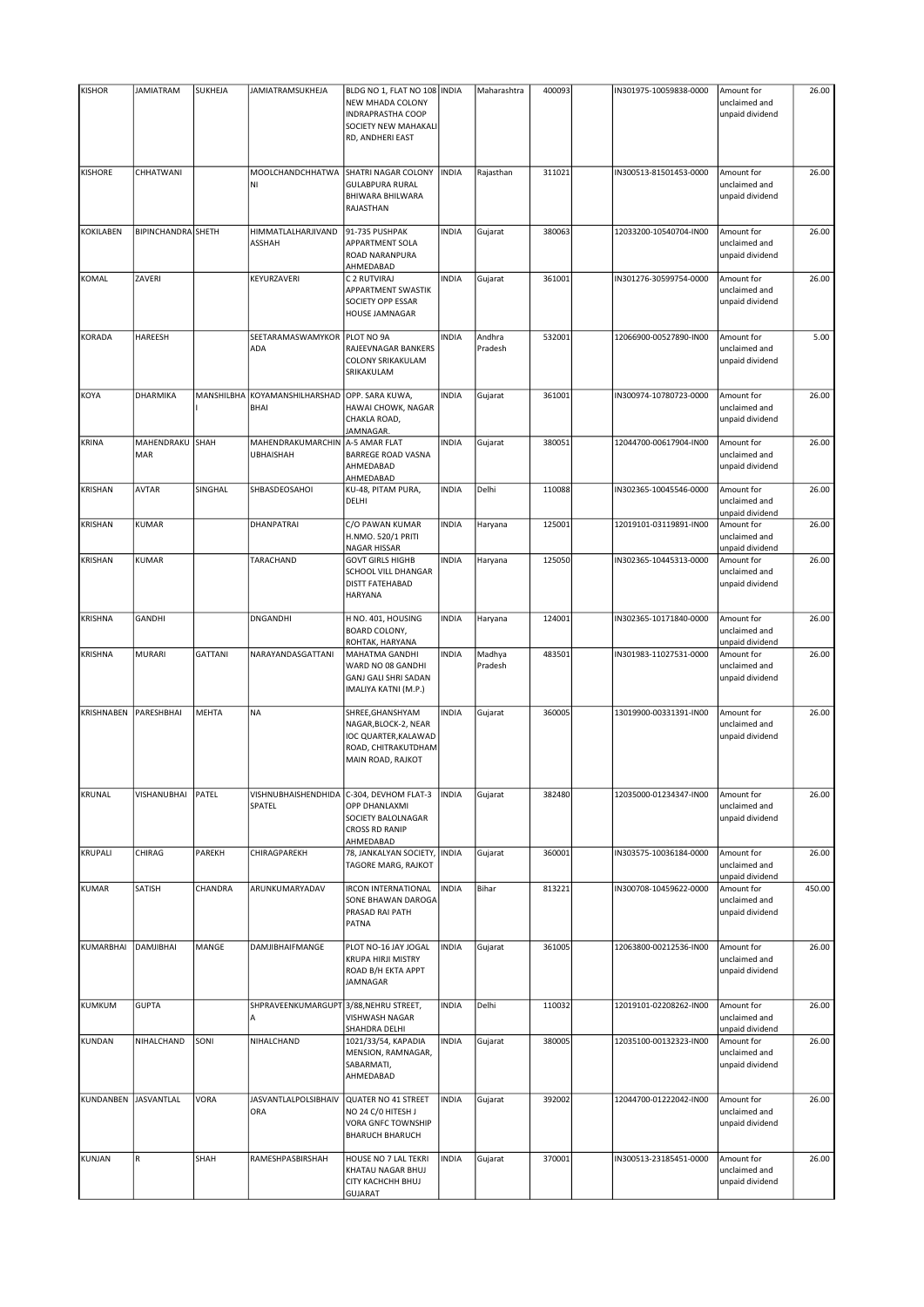| <b>KUNTI</b>         | RAMCHAND        | VASAYANI         | RAMCHANDVASAYANI    | REFYUJI COLONY, BLOCK   INDIA                    |              | Gujarat              | 360001 | IN300974-11118649-0000 | Amount for                       | 26.00  |
|----------------------|-----------------|------------------|---------------------|--------------------------------------------------|--------------|----------------------|--------|------------------------|----------------------------------|--------|
|                      |                 |                  |                     | NO. 32,                                          |              |                      |        |                        | unclaimed and                    |        |
|                      |                 |                  |                     | SHASHTRINAGAR, NR.                               |              |                      |        |                        | unpaid dividend                  |        |
|                      |                 |                  |                     | JULELAL TEMPLE, BESIDE<br>SCHOOL NO. 40, RAJKOT. |              |                      |        |                        |                                  |        |
|                      |                 |                  |                     |                                                  |              |                      |        |                        |                                  |        |
| <b>KUSUM</b>         | JAIN            |                  | DURGAPARSADLOHIA    | BE 5 1ST FLOOR                                   | <b>INDIA</b> | Delhi                | 110088 | 12041900-00056210-IN00 | Amount for                       | 26.00  |
|                      |                 |                  |                     | SHALIMAR BAGH DELHI                              |              |                      |        |                        | unclaimed and                    |        |
|                      |                 |                  |                     |                                                  |              |                      |        |                        | unpaid dividend                  |        |
| LAJ                  |                 |                  | CHABILDASSSINGHLA   | H NO 193 SHIVAJI GALI D                          | <b>INDIA</b> | Haryana              | 125001 | 12046700-00013139-IN00 | Amount for                       | 26.00  |
|                      |                 |                  |                     | N COLLEGE ROAD HISAR                             |              |                      |        |                        | unclaimed and<br>unpaid dividend |        |
| LAKSHMI              | NAGA            | PRAVEENACH       | SAMBASADASIVARAOKO  | FLAT NO 402, BLOCK 2,                            | <b>INDIA</b> | Andhra               | 500049 | 12044700-07733007-IN00 | Amount for                       | 26.00  |
|                      |                 | <b>IMAKURTHI</b> | THA                 | SRI DURGA LAKSHMI                                |              | Pradesh              |        |                        | unclaimed and                    |        |
|                      |                 |                  |                     | TOWERS, MADHAVA                                  |              |                      |        |                        | unpaid dividend                  |        |
|                      |                 |                  |                     | NAGAR COLONY                                     |              |                      |        |                        |                                  |        |
|                      |                 |                  |                     | MIYAPUR, HYDERABAD                               |              |                      |        |                        |                                  |        |
| LAKSHYA              | <b>GODHWANI</b> |                  | HARESHGODHWANI      | 65/296 V T ROAD                                  | <b>INDIA</b> | Rajasthan            | 302020 | 12017701-01150276-IN00 | Amount for                       | 26.00  |
|                      |                 |                  |                     | MANSAROVER JAIPUR                                |              |                      |        |                        | unclaimed and                    |        |
|                      |                 |                  |                     | JAIPUR JAIPUR                                    |              |                      |        |                        | unpaid dividend                  |        |
| LALCHAND             | <b>NOTANDAS</b> | ADNANI           | <b>NOTANDAS</b>     | <b>5 SAINATH VIEW THANE</b>                      | <b>INDIA</b> | Maharashtra          | 400603 | 12033200-02200531-IN00 | Amount for                       | 26.00  |
|                      |                 |                  |                     | <b>EAST THANE</b>                                |              |                      |        |                        | unclaimed and                    |        |
| LALIT                | KUMAR           |                  | PRAYAGDASSAGGARWAL  | 100-ADRASH NAGAR                                 | <b>INDIA</b> | Haryana              | 127021 | IN302943-10075368-0000 | unpaid dividend<br>Amount for    | 26.00  |
|                      |                 |                  |                     | <b>INFRONT OF KAMLA</b>                          |              |                      |        |                        | unclaimed and                    |        |
|                      |                 |                  |                     | <b>BHAWAN OLD BUS</b>                            |              |                      |        |                        | unpaid dividend                  |        |
|                      |                 |                  |                     | STAND BHIWANI                                    |              |                      |        |                        |                                  |        |
| LALITA               | GARG            |                  | PARASRAM            | W/O MUKESH AGRWAL                                | <b>INDIA</b> | Rajasthan            | 342001 | 12068500-00207728-IN00 | Amount for                       | 26.00  |
|                      |                 |                  |                     | <b>NEHRU PARK MAIN</b>                           |              |                      |        |                        | unclaimed and                    |        |
|                      |                 |                  |                     | <b>GATE PLOT NO 5A</b><br><b>JODHPUR</b>         |              |                      |        |                        | unpaid dividend                  |        |
| LALITA               | RAWAT           |                  | MAHESHRAWAT         | 539, KRISHNA BHAWAN                              | <b>INDIA</b> | Rajasthan            | 302001 | 12014101-00014800-IN00 | Amount for                       | 26.00  |
|                      |                 |                  |                     | M.R. KA RASTA NEAR                               |              |                      |        |                        | unclaimed and                    |        |
|                      |                 |                  |                     | INDRA BAZAR JAIPUR                               |              |                      |        |                        | unpaid dividend                  |        |
|                      |                 |                  |                     |                                                  |              |                      |        |                        |                                  |        |
| LALITCHANDR MOHANLAL |                 | MIRANI           | <b>NA</b>           | <b>SHRI RAM KRUPA 3-</b>                         | <b>INDIA</b> | Gujarat              | 360005 | 13019900-00321687-IN00 | Amount for                       | 26.00  |
| Α                    |                 |                  |                     | SAWRASTRA KALA                                   |              |                      |        |                        | unclaimed and                    |        |
|                      |                 |                  |                     | KENDRA NIRMALA ROAD<br>RAJKOT                    |              |                      |        |                        | unpaid dividend                  |        |
| LALITKUMAR           | <b>HARILAL</b>  | MEHTA            | HARILALHEMCHANDME   | "MEHTA MENSON" 18-                               | <b>INDIA</b> | Gujarat              | 360311 | 12019800-00012345-IN00 | Amount for                       | 26.00  |
|                      |                 |                  | <b>HTA</b>          | BHOJPARA, GONDAL                                 |              |                      |        |                        | unclaimed and                    |        |
|                      |                 |                  |                     |                                                  |              |                      |        |                        | unpaid dividend                  |        |
| LALITKUMAR           | NARANDAS        | SIRODARIA        | NARANDASKAMALSHISIR | 344, BHAVNA SOCIETY,                             | <b>INDIA</b> | Gujarat              | 362265 | IN300974-12050265-0000 | Amount for                       | 26.00  |
|                      |                 |                  | <b>ODARIA</b>       | PRERNA, NEAR                                     |              |                      |        |                        | unclaimed and                    |        |
|                      |                 |                  |                     | DHOBIVADI, VERAVAL                               |              |                      |        |                        | unpaid dividend                  |        |
| LATABEN              | А               | PANDYA           | ANILKUMARVPANDYA    | 'SAFALYA" PLOT                                   | <b>INDIA</b> | Gujarat              | 364001 | IN301991-10711385-0000 | Amount for                       | 26.00  |
|                      |                 |                  |                     | NO.753/B,TILAKNAGAR                              |              |                      |        |                        | unclaimed and                    |        |
|                      |                 |                  |                     | NEAR CHARBHAI BIDI                               |              |                      |        |                        | unpaid dividend                  |        |
|                      |                 |                  |                     | <b>WORKS BHAVNAGAR</b>                           |              |                      |        |                        |                                  |        |
| LAXMI                | HANJARIMAL      | KOTHARI          | HANJARIMAL          | 51/53 BABUGENU ROAD                              | <b>INDIA</b> | Maharashtra          | 400002 | 12033200-01558921-IN00 | Amount for                       | 26.00  |
|                      |                 |                  |                     | 4TH FLOOR MARU                                   |              |                      |        |                        | unclaimed and                    |        |
|                      |                 |                  |                     | BHAWAN ROOM NO 405                               |              |                      |        |                        | unpaid dividend                  |        |
|                      |                 |                  |                     | <b>MUMBAI</b>                                    |              |                      |        |                        |                                  |        |
|                      |                 |                  |                     |                                                  |              |                      |        |                        |                                  |        |
| LEELA                | <b>GUPTA</b>    |                  | VINODKUMARGUPTA     | 34, SHIV SHANKAR<br>COLONY HEERAPURA             | <b>INDIA</b> | Rajasthan            | 302019 | 12010605-00302938-IN00 | Amount for<br>unclaimed and      | 26.00  |
|                      |                 |                  |                     | WARD NO 14, NEAR                                 |              |                      |        |                        | unpaid dividend                  |        |
|                      |                 |                  |                     | MANSAROVAR METRO                                 |              |                      |        |                        |                                  |        |
|                      |                 |                  |                     | <b>STATION JAIPUR</b>                            |              |                      |        |                        |                                  |        |
|                      |                 |                  |                     |                                                  |              |                      |        |                        |                                  |        |
| LILABHAI             | KADCHHA         |                  | BACHUBHAIGKADCHHA   | A G PLANET COMPLEX,                              | <b>INDIA</b> | Gujarat              | 360005 | IN300974-11509077-0000 | Amount for<br>unclaimed and      | 26.00  |
|                      |                 |                  |                     | FLAT NO. 202, KUMKUM<br>PARK SOC., STREET NO.    |              |                      |        |                        | unpaid dividend                  |        |
|                      |                 |                  |                     | 1, VIMANAGAR CORNER,                             |              |                      |        |                        |                                  |        |
|                      |                 |                  |                     | KALAWAD ROAD,                                    |              |                      |        |                        |                                  |        |
|                      |                 |                  |                     | PUSHKARDHAM MAIN                                 |              |                      |        |                        |                                  |        |
|                      |                 |                  |                     | ROAD, RAJKOT                                     |              |                      |        |                        |                                  |        |
|                      |                 |                  |                     |                                                  |              |                      |        |                        |                                  |        |
| LILY                 | SWAROOP         |                  | DRBCRAMASWAROOP     | C/O SWAROOP CLINIC<br>SHANKARAMUT ROAD K         | <b>INDIA</b> | Karnataka            | 573201 | IN301135-26207145-0000 | Amount for<br>unclaimed and      | 200.00 |
|                      |                 |                  |                     | R PURAM HASSAN                                   |              |                      |        |                        | unpaid dividend                  |        |
| LOKAT                | NOMAN           | SAIFUDEENB       | LOKATSAIFUDEENBHAI  | OLD BUS STOP,                                    | <b>INDIA</b> | Gujarat              | 364515 | IN300974-10707637-0000 | Amount for                       | 26.00  |
|                      |                 | HAI              |                     | SAVARKUNDLA.                                     |              |                      |        |                        | unclaimed and                    |        |
|                      |                 |                  |                     |                                                  |              |                      |        |                        | unpaid dividend                  |        |
| MADAN                | LAL             | MAR              | BIRDHARAM           | PLOT NO 55-2 HEMU KA                             | <b>INDIA</b> | Rajasthan            | 342001 | 12012101-00305084-IN00 | Amount for                       | 26.00  |
|                      |                 |                  |                     | HATTA C ROAD SARAN<br>NAGAR AJMER ROAD           |              |                      |        |                        | unclaimed and<br>unpaid dividend |        |
|                      |                 |                  |                     | <b>JODHPUR</b>                                   |              |                      |        |                        |                                  |        |
| MADAN                | LAL             | MOONDRA          | SHREEPYARCHANDMOO   | 18, VASANT VIHAR SOC                             | <b>INDIA</b> | Gujarat              | 380015 | IN301151-12641668-0000 | Amount for                       | 26.00  |
|                      |                 |                  | <b>NDRA</b>         | B/H SABRI APTS.,                                 |              |                      |        |                        | unclaimed and                    |        |
|                      |                 |                  |                     | VASTRAPUR                                        |              |                      |        |                        | unpaid dividend                  |        |
| MADHU                | JAIN            |                  | SUNILKUMARJAIN      | AHMEDABAD<br>E-299 KAMLA NAGAR                   | <b>INDIA</b> | <b>Uttar Pradesh</b> | 282004 | 12010900-02358574-IN00 | Amount for                       | 26.00  |
|                      |                 |                  |                     | AGRA                                             |              |                      |        |                        | unclaimed and                    |        |
|                      |                 |                  |                     |                                                  |              |                      |        |                        | unpaid dividend                  |        |
| MADHU                | JAIN            |                  | MUKESHKUMARJAIN     | 2618/194 ONKAR                                   | <b>INDIA</b> | Delhi                | 110035 | IN300118-10297427-0000 | Amount for                       | 26.00  |
|                      |                 |                  |                     | NAGAR A TRI NAGAR                                |              |                      |        |                        | unclaimed and                    |        |
|                      |                 |                  |                     | DELHI                                            |              |                      |        |                        | unpaid dividend                  |        |
| <b>MADHUBEN</b>      | CHANDUBHAI      | PATEL            | CHANDUBHAI          | KANSARA BAZAR,<br>BHATVADO AT&TA-                | <b>INDIA</b> | Gujarat              | 382845 | 12035000-01408261-IN00 | Amount for<br>unclaimed and      | 26.00  |
|                      |                 |                  |                     | MANSA DI-                                        |              |                      |        |                        | unpaid dividend                  |        |
|                      |                 |                  |                     | <b>GANDHINAGAR MANSA</b>                         |              |                      |        |                        |                                  |        |
|                      |                 |                  |                     |                                                  |              |                      |        |                        |                                  |        |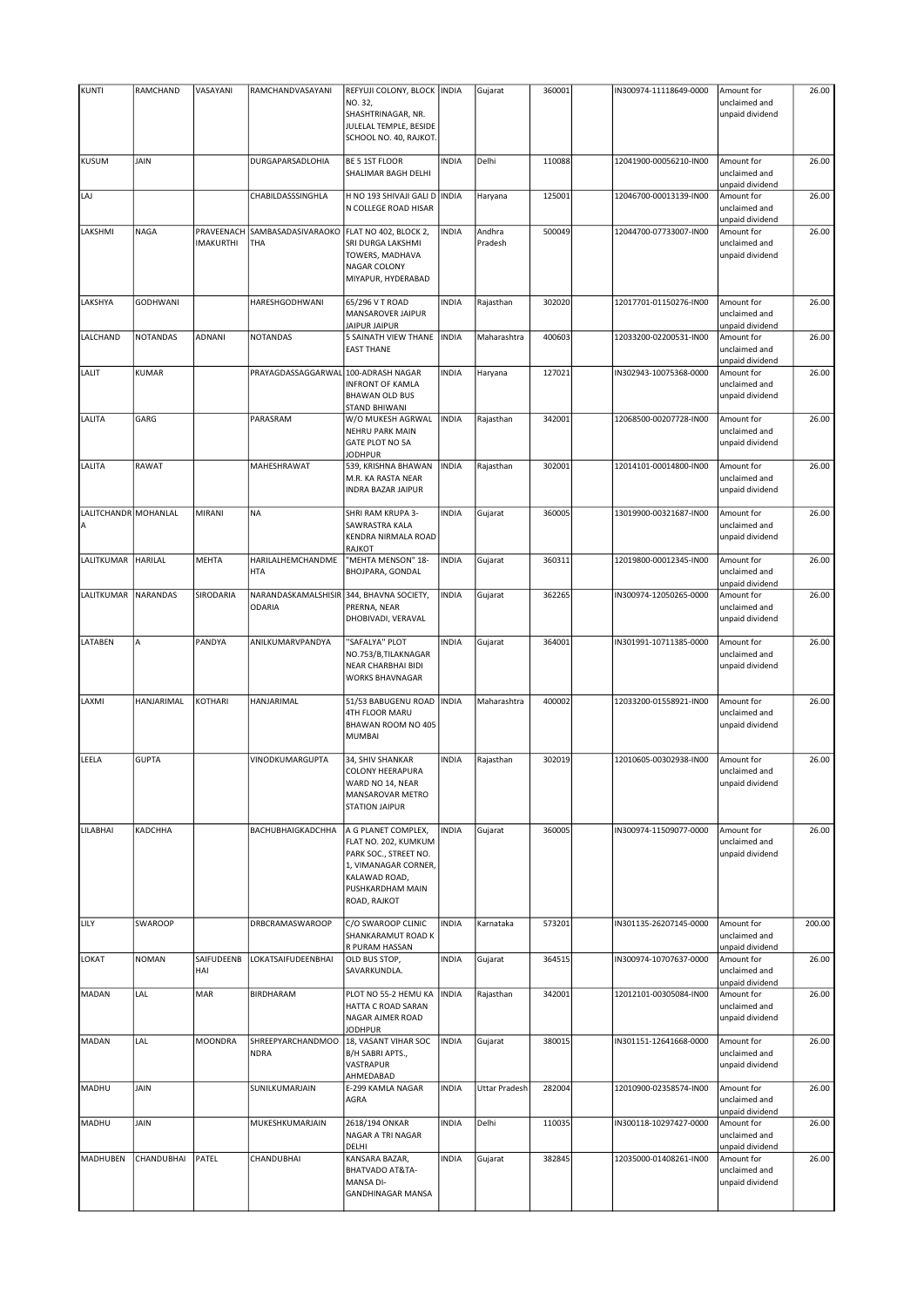| <b>MADHVI</b>      | <b>RISHI</b>     | AGRAWAL         | RISHIAGRAWAL                         | 62, VITTHAL NAGAR                               | <b>INDIA</b> | Gujarat              | 390018 | 12044400-00011023-IN00 | Amount for      | 50.00    |
|--------------------|------------------|-----------------|--------------------------------------|-------------------------------------------------|--------------|----------------------|--------|------------------------|-----------------|----------|
|                    |                  |                 |                                      | SOCIETY, OPP, MENTAL                            |              |                      |        |                        | unclaimed and   |          |
|                    |                  |                 |                                      | HOSPITAL, KARELIBAUG,                           |              |                      |        |                        | unpaid dividend |          |
|                    |                  |                 |                                      |                                                 |              |                      |        |                        |                 |          |
|                    |                  |                 |                                      | VADODARA                                        |              |                      |        |                        |                 |          |
|                    |                  |                 |                                      |                                                 |              |                      |        |                        |                 |          |
| MAGHIRAM           | MEHTA            |                 | SHSARDARMALMEHTA                     | 37-RAILWAY HOUSING                              | <b>INDIA</b> | Rajasthan            | 324002 | 13017600-00087393-IN00 | Amount for      | 26.00    |
|                    |                  |                 |                                      | SOCIETY MALA ROAD                               |              |                      |        |                        | unclaimed and   |          |
|                    |                  |                 |                                      | KOTA JN. KOTA                                   |              |                      |        |                        | unpaid dividend |          |
| MAHANMAD           | ABDULRAHIM       | PATEL           | BADULRHIMMOHAMEDP H NO-2274, KACHIYA |                                                 | <b>INDIA</b> | Gujarat              | 380001 | 12049100-00190508-IN00 | Amount for      | 26.00    |
| ZUBER              |                  |                 | ATEL                                 | <b>SERI JAMALPUR</b>                            |              |                      |        |                        | unclaimed and   |          |
|                    |                  |                 |                                      | AHMEDABAD                                       |              |                      |        |                        | unpaid dividend |          |
| <b>MAHAVIR</b>     | PRASAD           | SOMANI          | CHHITARMALSOMANI                     | 119 - VIJAY SINGH,                              | <b>INDIA</b> | Rajasthan            | 311001 | 12023000-00769664-IN00 | Amount for      | 26.00    |
|                    |                  |                 |                                      | PATHIK NAGAR,                                   |              |                      |        |                        | unclaimed and   |          |
|                    |                  |                 |                                      | <b>BHILWARA</b>                                 |              |                      |        |                        | unpaid dividend |          |
| MAHENDER           | <b>KUMAR</b>     | CHANGIA         | MANAKCHANDCHANGIA                    | 124 K P BLOCK, WARD                             | <b>INDIA</b> | Rajasthan            | 335001 | 12024200-00215221-IN00 | Amount for      | 26.00    |
|                    |                  |                 |                                      | <b>NO 22, SRI</b>                               |              |                      |        |                        | unclaimed and   |          |
|                    |                  |                 |                                      |                                                 |              |                      |        |                        |                 |          |
|                    |                  |                 |                                      | GANGANAGAR                                      |              |                      |        |                        | unpaid dividend |          |
| MAHENDER           | NAYAK            |                 | SURENDERNAYAK                        | MEENA DHANI KUSTALA                             | <b>INDIA</b> | Rajasthan            | 322001 | 12017701-00977642-IN00 | Amount for      | 26.00    |
|                    |                  |                 |                                      | <b>KUSTALA</b>                                  |              |                      |        |                        | unclaimed and   |          |
|                    |                  |                 |                                      | SAWAIMADHOPUR                                   |              |                      |        |                        | unpaid dividend |          |
| MAHENDRA           | BHIKHABHAI       | PATEL           | BHIKHABHAIPATEL                      | 125.KOTAIYAVAS AT-PO                            | <b>INDIA</b> | Gujarat              | 382835 | IN303052-10192493-0000 | Amount for      | 26.00    |
|                    |                  |                 |                                      | RIDRUL TA-MANSA DIST-                           |              |                      |        |                        | unclaimed and   |          |
|                    |                  |                 |                                      | GANDHINAGAR                                     |              |                      |        |                        | unpaid dividend |          |
| MAHENDRA           | CHANDAK          |                 | SOSHRIPREMSUKHCHAN                   | S/O SHRI PREM SUKH                              | <b>INDIA</b> | Rajasthan            | 334001 | 12044900-00007768-IN00 | Amount for      | 26.00    |
|                    |                  |                 | DAK                                  | <b>CHANDAK GRAM POST</b>                        |              |                      |        |                        | unclaimed and   |          |
|                    |                  |                 |                                      | <b>GAJNER BIKANER</b>                           |              |                      |        |                        | unpaid dividend |          |
|                    |                  |                 |                                      |                                                 |              |                      |        |                        |                 |          |
| <b>MAHENDRA</b>    | <b>KUMAR</b>     |                 |                                      |                                                 | <b>INDIA</b> |                      |        |                        |                 | 26.00    |
|                    |                  |                 | RIKHABCHAND                          | RIKHABCHANDJI                                   |              | Rajasthan            | 344022 | IN301485-10336754-0000 | Amount for      |          |
|                    |                  |                 |                                      | PATWARI PATWARIO-KI-                            |              |                      |        |                        | unclaimed and   |          |
|                    |                  |                 |                                      | <b>GALI NR VIMALNATH</b>                        |              |                      |        |                        | unpaid dividend |          |
|                    |                  |                 |                                      | <b>MANDIR BALOTRA</b>                           |              |                      |        |                        |                 |          |
|                    |                  |                 |                                      |                                                 |              |                      |        |                        |                 |          |
| MAHENDRA           | <b>KUMAR</b>     | CHOUDHARY       | SHRILCCHOUDHARY                      | E-31, B. D. A. COLONY,                          | <b>INDIA</b> | Madhya               | 462001 | 12017000-00007939-IN00 | Amount for      | 53.00    |
|                    |                  |                 |                                      | KOHE FIZA BHOPAL                                |              | Pradesh              |        |                        | unclaimed and   |          |
|                    |                  |                 |                                      |                                                 |              |                      |        |                        | unpaid dividend |          |
| MAHENDRA           | <b>KUMAR</b>     | <b>DUDHANI</b>  | KISHORILALDUDHANI                    | GANESH NAGAR, OPP.                              | <b>INDIA</b> | Madhya               | 465674 | 13023400-00290111-IN00 | Amount for      | 1,000.00 |
|                    |                  |                 |                                      | <b>BUS STAND, BIAORA</b>                        |              | Pradesh              |        |                        | unclaimed and   |          |
|                    |                  |                 |                                      |                                                 |              |                      |        |                        |                 |          |
|                    |                  |                 |                                      |                                                 |              |                      |        |                        | unpaid dividend |          |
| MAHENDRA           | <b>KUMAR</b>     | JAIN            | MATHURALAL                           | 4/155 JAIN SADAN                                | <b>INDIA</b> | Rajasthan            | 341002 | 12044700-01841734-IN00 | Amount for      | 26.00    |
|                    |                  |                 |                                      | <b>GURUNANAK SCHOOL</b>                         |              |                      |        |                        | unclaimed and   |          |
|                    |                  |                 |                                      | <b>KE PICHHE BHIMGANJ</b>                       |              |                      |        |                        | unpaid dividend |          |
|                    |                  |                 |                                      | <b>MANDI KOTA</b>                               |              |                      |        |                        |                 |          |
| MAHENDRA           | <b>KUMAR</b>     | MOHANLALS       | NA                                   | 102 GUJARAT VIHAR                               | <b>INDIA</b> | Delhi                | 110092 | IN300394-14204246-0000 | Amount for      | 26.00    |
|                    |                  | HAH             |                                      | VIKAS MARG DELHI                                |              |                      |        |                        | unclaimed and   |          |
|                    |                  |                 |                                      |                                                 |              |                      |        |                        | unpaid dividend |          |
| MAHENDRA           | KUMAR            | SHARMA          | SHARMABR                             | PANCHAYAT SAMITI KE                             | <b>INDIA</b> | Rajasthan            | 306304 | 12017701-01155202-IN00 | Amount for      | 26.00    |
|                    |                  |                 |                                      |                                                 |              |                      |        |                        |                 |          |
|                    |                  |                 |                                      | PAS HARIPUR RAIPUR                              |              |                      |        |                        | unclaimed and   |          |
|                    |                  |                 |                                      | MARAWAR KHEENWAL                                |              |                      |        |                        | unpaid dividend |          |
|                    |                  |                 |                                      | <b>PALI PALI</b>                                |              |                      |        |                        |                 |          |
| MAHENDRA           | LAL              | THAKAR          | SHANTILALTHAKAR                      | FLAT NO 255 SECTOR 37                           | <b>INDIA</b> | <b>Uttar Pradesh</b> | 201303 | IN300214-11680125-0000 | Amount for      | 200.00   |
|                    |                  |                 |                                      | NOIDA GUATAM BUDH                               |              |                      |        |                        | unclaimed and   |          |
|                    |                  |                 |                                      | NAGAR NOIDA UTTAR                               |              |                      |        |                        | unpaid dividend |          |
|                    |                  |                 |                                      | PRADESH                                         |              |                      |        |                        |                 |          |
| MAHENDRA           | SINGH            |                 | GAJESINHSURTANSINGH                  | RAJPUTO KA VAS,                                 | <b>INDIA</b> | Rajasthan            | 344502 | 12029700-00239861-IN00 | Amount for      | 26.00    |
|                    |                  |                 |                                      | RAMSAR RAMSAR,                                  |              |                      |        |                        |                 |          |
|                    |                  |                 | CHOUHAN                              |                                                 |              |                      |        |                        | unclaimed and   |          |
|                    |                  |                 |                                      | BARMER, BARMER                                  |              |                      |        |                        | unpaid dividend |          |
| MAHENDRAK DOSHI    |                  |                 | NANCHANDDOSHI                        | DIG.JAIN MANDIR, NEW                            | <b>INDIA</b> | Rajasthan            | 314001 | 12048400-00082879-IN00 | Amount for      | 26.00    |
| <b>UMAR</b>        |                  |                 |                                      | <b>COLONY DUNGARPUR</b>                         |              |                      |        |                        | unclaimed and   |          |
|                    |                  |                 |                                      |                                                 |              |                      |        |                        | unpaid dividend |          |
| MAHESH             | <b>GULABRAI</b>  | RAJPAL          | GULABRAIRAJPAL                       | 189/A-SARDAR NAGAR                              | <b>INDIA</b> | Gujarat              | 382475 | IN303052-10627987-0000 | Amount for      | 26.00    |
|                    |                  |                 |                                      | NR. AYARAM MANOIR                               |              |                      |        |                        | unclaimed and   |          |
|                    |                  |                 |                                      | NARODA AHMEDABAD                                |              |                      |        |                        | unpaid dividend |          |
|                    |                  |                 |                                      |                                                 |              |                      |        |                        |                 |          |
| MAHESH             | KUMAR            | <b>BIRLAHUF</b> | <b>NA</b>                            | 6 H 13 14 RC VYAS                               | <b>INDIA</b> | Rajasthan            | 311001 | 12017701-01069738-IN00 | Amount for      | 26.00    |
|                    |                  |                 |                                      |                                                 |              |                      |        |                        |                 |          |
|                    |                  |                 |                                      | <b>COLONY BHILWARA</b>                          |              |                      |        |                        | unclaimed and   |          |
|                    |                  |                 |                                      | BHILWARA                                        |              |                      |        |                        | unpaid dividend |          |
| MAHESH             | <b>KUMAR</b>     | PARIGI          | SHANKARAPPAPARIGI                    | 35 46 HATKERPET                                 | <b>INDIA</b> | Andhra               | 502001 | IN300513-18175357-0000 | Amount for      | 26.00    |
|                    |                  |                 |                                      | SADASIVAPET MEDAK                               |              | Pradesh              |        |                        | unclaimed and   |          |
|                    |                  |                 |                                      | ANDHRA PRADESH                                  |              |                      |        |                        | unpaid dividend |          |
| MAHESH             | KUMAR            | <b>PUROHIT</b>  | NARAYANDASSPUROHIT                   | <b>INSIDE KOTE GATE</b>                         | <b>INDIA</b> | MAHARASHT            | 444444 | 12036800-00041561-IN00 | Amount for      | 26.00    |
|                    |                  |                 |                                      | <b>BIKANER BIKANER</b>                          |              | RA                   |        |                        | unclaimed and   |          |
|                    |                  |                 |                                      |                                                 |              |                      |        |                        | unpaid dividend |          |
| MAHESH             | <b>KUMAR</b>     | SALECHA         | GHEWARCHANDJI                        | PIR DAN JI KA BASS                              | <b>INDIA</b> | Rajasthan            | 344022 | 12012101-00063729-IN00 | Amount for      | 26.00    |
|                    |                  |                 |                                      | <b>BALOTRA</b>                                  |              |                      |        |                        | unclaimed and   |          |
|                    |                  |                 |                                      |                                                 |              |                      |        |                        | unpaid dividend |          |
| MAHESH             | <b>KUMAR</b>     | TIWARI          | SOGIRDHARILALTIWARI                  | S/O GIRDHARI LAL                                | <b>INDIA</b> | Rajasthan            | 334001 | 12044900-00007681-IN00 |                 | 26.00    |
|                    |                  |                 |                                      |                                                 |              |                      |        |                        | Amount for      |          |
|                    |                  |                 |                                      | TIWARI B-37, ANTYODAD                           |              |                      |        |                        | unclaimed and   |          |
|                    |                  |                 |                                      | NAGAR SHIVBARI                                  |              |                      |        |                        | unpaid dividend |          |
|                    |                  |                 |                                      | <b>BIKANER</b>                                  |              |                      |        |                        |                 |          |
| MAHESH             | SHARMA           |                 | BADRINARAINSHARMA                    | D - 230 - 31 MURALI                             | <b>INDIA</b> | Rajasthan            | 302014 | 12036600-00181031-IN00 | Amount for      | 52.00    |
|                    |                  |                 |                                      | PURA SIKAR ROAD                                 |              |                      |        |                        | unclaimed and   |          |
|                    |                  |                 |                                      | <b>JAIPUE</b>                                   |              |                      |        |                        | unpaid dividend |          |
| MAHESH             | TRIMBAKRAO       | TAWRE           | TRIMBAKRAOTIKARAMJI                  | C/O TAWRE MAHESH                                | <b>INDIA</b> | Maharashtra          | 431122 | IN303028-59920728-0000 | Amount for      | 26.00    |
|                    |                  |                 | TAWRE                                | TRIMBAKRAO DEVANG                               |              |                      |        |                        | unclaimed and   |          |
|                    |                  |                 |                                      | <b>NIVAS CHATRAPATI</b>                         |              |                      |        |                        | unpaid dividend |          |
|                    |                  |                 |                                      | <b>COLONY ADARSH</b>                            |              |                      |        |                        |                 |          |
|                    |                  |                 |                                      |                                                 |              |                      |        |                        |                 |          |
|                    |                  |                 |                                      | NAGAR BID BEED                                  |              |                      |        |                        |                 |          |
|                    |                  |                 |                                      | MAHARASHTRA, INDIA                              |              |                      |        |                        |                 |          |
|                    |                  |                 |                                      |                                                 |              |                      |        |                        |                 |          |
| MAHESH             | VINODCHANDR SHAH |                 |                                      | VINODCHANDRALALBHAI 26 KRISHNAVAN SOCIETY INDIA |              | Gujarat              | 380013 | IN301151-12661878-0000 | Amount for      | 26.00    |
|                    | Α                |                 | SHAH                                 | <b>ANKUR ROAD</b>                               |              |                      |        |                        | unclaimed and   |          |
|                    |                  |                 |                                      | NARANPURA                                       |              |                      |        |                        | unpaid dividend |          |
|                    |                  |                 |                                      | AHMEDABAD                                       |              |                      |        |                        |                 |          |
| MAHESHBHAI ANUBHAI |                  | THAKKAR         | ANUBHAIBHUDARBHAIT                   | <b>ARJANSAR TA</b>                              | <b>INDIA</b> | Gujarat              | 384240 | 13015200-00042977-IN00 | Amount for      | 26.00    |
|                    |                  |                 | <b>HAKKAR</b>                        | RADHANPUR DIST                                  |              |                      |        |                        | unclaimed and   |          |
|                    |                  |                 |                                      | PATAN ARJANSAR                                  |              |                      |        |                        | unpaid dividend |          |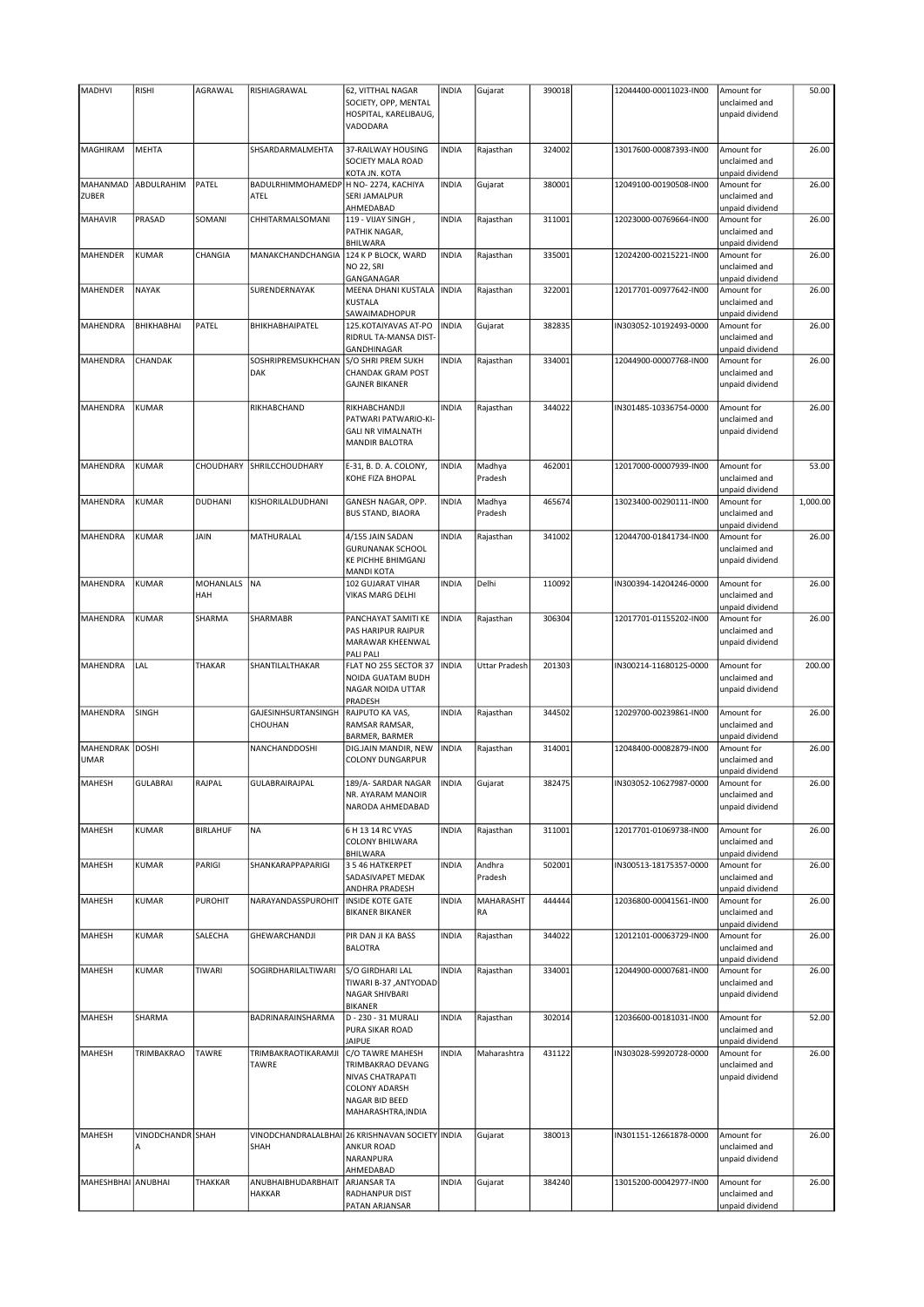| MAHESHBHAI JIVABHAI  |                         | PRAJAPATI                   | <b>JIVABHAIPRAJAPATI</b>              | 14 A VIJAYLAXMI                                                                                             | <b>INDIA</b> | Gujarat     | 384002 | 12044400-00236669-IN00 | Amount for                                                        | 26.00 |
|----------------------|-------------------------|-----------------------------|---------------------------------------|-------------------------------------------------------------------------------------------------------------|--------------|-------------|--------|------------------------|-------------------------------------------------------------------|-------|
|                      |                         |                             |                                       | SOCIETY B/H. COLLEGE                                                                                        |              |             |        |                        | unclaimed and                                                     |       |
| MAHESHBHAI TULSIDAS  |                         | <b>FALIYA</b>               | TULSIDASVITHHALDASFA                  | NAGALPUR MEHSANA<br>58 DIGVIJAY PLOT OPP                                                                    | <b>INDIA</b> | Gujarat     | 361001 | IN301774-14812393-0000 | unpaid dividend<br>Amount for                                     | 26.00 |
|                      |                         |                             | LIYA                                  | <b>GOKUL SEAT COVER</b><br>JAMNAGAR                                                                         |              |             |        |                        | unclaimed and<br>unpaid dividend                                  |       |
| MAHESHKUM M          |                         | PARMAR                      | MANSUKHLAL                            | PLOT NO C 25 GIDC ELER                                                                                      | <b>INDIA</b> | Gujarat     | 382026 | IN300214-18069543-0000 | Amount for                                                        | 50.00 |
| AR                   |                         |                             |                                       | ELEC ESTATE SECTOR NO<br>26 GANDHI NAGAR<br><b>GUJARAT</b>                                                  |              |             |        |                        | unclaimed and<br>unpaid dividend                                  |       |
| <b>MAHINDRA</b>      | <b>KUMAR</b>            | <b>JAINHUF</b>              | HUKUMCHANDJAIN                        | HUKUM CHAND JAIN 2 1   INDIA                                                                                |              | Rajasthan   | 311001 | IN303833-10273352-0000 | Amount for                                                        | 26.00 |
|                      |                         |                             |                                       | 14 RC VYAS COLONY<br>BHILWARA BHILWARA<br>BHILWARA                                                          |              |             |        |                        | unclaimed and<br>unpaid dividend                                  |       |
| <b>MALTI</b>         | <b>BACHUBHAI</b>        | <b>BHATT</b>                | BACHUBHAINANDUBHAI<br><b>BHATT</b>    | 9-B, VISHNUNAGAR<br>SOCIETY, T. B. ROAD,<br>MEHSANA.                                                        | <b>INDIA</b> | Gujarat     | 384002 | IN300974-10597409-0000 | Amount for<br>unclaimed and<br>unpaid dividend                    | 26.00 |
| <b>MAMATA</b>        | RAVINDRA                | SHARMA                      | RAVINDRASHARMA                        | 6A, SHIVSHAKATI<br>COLONY AURANGABAD                                                                        | <b>INDIA</b> | Maharashtra | 431001 | IN301604-10238990-0000 | Amount for<br>unclaimed and<br>unpaid dividend                    | 26.00 |
| <b>MAMTA</b>         |                         |                             | MOKHAMSINGHSISUDIK<br>А               | 37 WARD NO 21<br>ADARSH MOHALLA<br>BHILWARA BHILWARA                                                        | <b>INDIA</b> | Rajasthan   | 311001 | 12017701-00978952-IN00 | Amount for<br>unclaimed and<br>unpaid dividend                    | 26.00 |
| <b>MAMTA</b>         | DHANDIA                 |                             | SHRIKISHAN                            | W\O JITENDRA<br>DHANDIA SHANKAR<br>TRADERS, MULIYON KI<br>CHOUKI, INSIDE<br>SIWANCHI GATE<br><b>JODHPUR</b> | <b>INDIA</b> | Rajasthan   | 342001 | 12012101-00333424-IN00 | Amount for<br>unclaimed and<br>unpaid dividend                    | 26.00 |
| <b>MAMTA</b>         | <b>JAGETIYA</b>         |                             | SHOBALALKACHOLIYA                     | C-196 MATAJI MARG<br><b>SANJAY COLONY</b><br>BHILWARA                                                       | <b>INDIA</b> | Rajasthan   | 311001 | 12017701-00956567-IN00 | Amount for<br>unclaimed and<br>unpaid dividend                    | 26.00 |
| <b>MAMTA</b>         | KAMLESHKUM<br>AR        | <b>UPADHYAY</b>             | KAMLESHKUMARUPADH<br>YAY              | MANGALAM 1 A VIDYAA<br>NAGAR SOCIETY BEHIND<br>RAM KRISHNA ASHRAM<br><b>RAJKOT GUJARAT</b>                  | <b>INDIA</b> | Gujarat     | 360001 | IN300513-12785276-0000 | Amount for<br>unclaimed and<br>unpaid dividend                    | 26.00 |
| MAN                  | MOHAN                   | RATHI                       | SHRIGORDHANDASSRAT<br>HI              | PIPALI KA BASS PIPAR.<br>PIPAR CITY                                                                         | <b>INDIA</b> | Rajasthan   | 342601 | 12012101-00302843-IN00 | Amount for<br>unclaimed and<br>unpaid dividend                    | 26.00 |
| MANAV                | MADAAN                  |                             | RAVIKIRANMADAN                        | 161 3 SITA RAM GATE<br>JHAJJAR TEH AND DISTT<br>JHAJJAR JHAJJAR                                             | <b>INDIA</b> | Haryana     | 124103 | 16014301-04255093-IN00 | Amount for<br>unclaimed and<br>unpaid dividend                    | 26.00 |
| <b>MANDATA</b>       | MEENA                   |                             | BABULALMEENA                          | S/O BABULAL MEENA<br><b>JHERA CHANDRANA</b><br>DAUSA DAUSA                                                  | <b>INDIA</b> | Rajasthan   | 303303 | 12017701-01151626-IN00 | Amount for<br>unclaimed and<br>unpaid dividend                    | 60.00 |
| <b>MANGUBEN</b>      | KANTIBHAI               | CHAUHAN                     | KANTIBHAICHAUHAN                      | MOTITALAV ROAD<br>KUMBHARWADA<br>BHAVNAGAR                                                                  | <b>INDIA</b> | Gujarat     | 364001 | 13041400-08456307-IN00 | Amount for<br>unclaimed and                                       | 26.00 |
| MANIBEN              | <b>GOPALBHAI</b>        | PATEL                       | GOPALBHAIMAGANLALP<br>ATEL            | 1 GOKUL NAGAR SOC<br>RADHANPUR CHAR<br>RASTA DAIRY ROAD<br>MEHSANA                                          | <b>INDIA</b> | Gujarat     | 384002 | IN300476-42657343-0000 | unpaid dividend<br>Amount for<br>unclaimed and<br>unpaid dividend | 26.00 |
| <b>MANISH</b>        | <b>DOSHI</b>            |                             | NAGINDASDOSHI                         | 22 D ANNA STREET<br>VEERAPPAN CHATRAM<br>ERODE                                                              | <b>INDIA</b> | Tamil Nadu  | 638004 | IN301774-15570125-0000 | Amount for<br>unclaimed and<br>unpaid dividend                    | 26.00 |
| <b>MANISH</b>        | GARG                    |                             | HANUMANPRASADGARG B14, MATAJI KA PARK | NEAR GANESH TEMPLE<br><b>GANDHI NAGAR</b><br>BHILWARA(RAJASTHAN)                                            | <b>INDIA</b> | Rajasthan   | 311001 | IN303892-10019728-0000 | Amount for<br>unclaimed and<br>unpaid dividend                    | 26.00 |
| <b>MANISH</b>        | <b>JETHABHAI</b>        | <b>BAMBHANIYA JETHABHAI</b> |                                       | <b>NEW PATEL COLONY</b><br><b>KISHAN CHOWK</b><br><b>JAMNAGAR</b>                                           | <b>INDIA</b> | Gujarat     | 361001 | 12013200-00739009-IN00 | Amount for<br>unclaimed and<br>unpaid dividend                    | 26.00 |
| MANISH               | KARNAWAT                |                             | NIRMALKARNAWAT                        | C-24, BURMESE COLONY, INDIA<br><b>JAIPUR</b>                                                                |              | Rajasthan   | 302004 | 12011800-00012218-IN00 | Amount for<br>unclaimed and<br>unpaid dividend                    | 26.00 |
| MANISHA              | <b>JAGDISHBHAI</b>      | <b>JANI</b>                 | <b>JAGDISHBHAILABHSHAN</b><br>KARJANI | 11 ASOPALAV<br><b>BUNGLOWS NAGALPUR</b><br>MEHSANA MEHSANA                                                  | <b>INDIA</b> | Gujarat     | 384002 | IN301276-30499074-0000 | Amount for<br>unclaimed and<br>unpaid dividend                    | 26.00 |
| MANISHA              | SUDHIRKUMAR JOSHI       |                             | SUDHIRKUMAR                           | 3/4 PATEL COLONY<br>JAMNAGAR JAMNAGAR                                                                       | <b>INDIA</b> | Gujarat     | 361008 | 12013200-00782114-IN00 | Amount for<br>unclaimed and<br>unpaid dividend                    | 26.00 |
| MANISHABEN           | <b>JIGNESHKUMA</b><br>R | SHAH                        | RATILALSHAH                           | 24, SUNDER CHAMBERS,<br>2ND FLOOR, ADAJAN<br>PATIYA, SURAT                                                  | <b>INDIA</b> | Gujarat     | 395007 | 12041500-00092859-IN00 | Amount for<br>unclaimed and<br>unpaid dividend                    | 26.00 |
| MANISHABEN VIJAYBHAI |                         | SAKHIYA                     | VIJAYBHAI                             | BHAGYA LAXMI PUNIT<br>SOCIETY KOTHARIA<br>ROAD NR RAMESHWAR<br><b>TEMPLE RAJKOT</b>                         | <b>INDIA</b> | Gujarat     | 360002 | 12018000-00204326-IN00 | Amount for<br>unclaimed and<br>unpaid dividend                    | 26.00 |
| MANISHBHAI B         |                         | SHEKHDA                     | <b>BMSHEKHDA</b>                      | C/14- JIVAN TWIN SOC,<br>NIKOLGAM ROAD NIKOL<br>GAM, AHMEDABAD<br>AHMEDABAD                                 | <b>INDIA</b> | Gujarat     | 382350 | 12034400-00286559-IN00 | Amount for<br>unclaimed and<br>unpaid dividend                    | 13.00 |
| MANISHKUM<br>AR      | KARSANBHAI              | MAKWANA                     | KARSANBHAIMAGANBH<br>AIMAKWANA        | KALIVIBID CM 334 NEAR<br>ANAND HAL KPES ROAD<br>BHAVNAGAR                                                   | <b>INDIA</b> | Gujarat     | 364001 | 12034400-00281565-IN00 | Amount for<br>unclaimed and<br>unpaid dividend                    | 26.00 |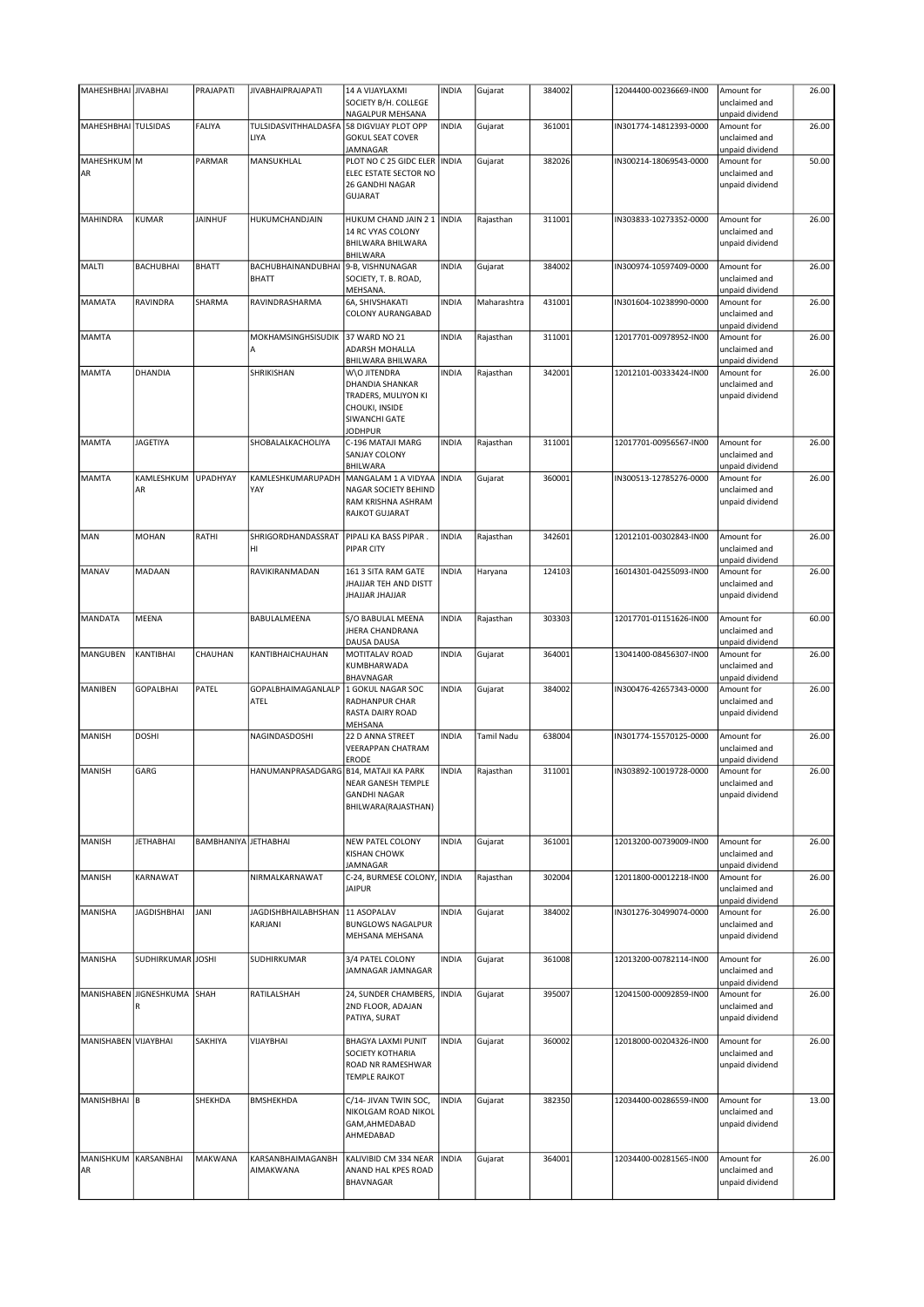| MANJU                   | DEVI                           |                | LAXMINARAYAN                         | W.NO.08<br>MUNDRIABARA                                                                              | <b>INDIA</b> | Rajasthan   | 335502 | 12070800-00038362-IN00 | Amount for<br>unclaimed and                    | 26.00 |
|-------------------------|--------------------------------|----------------|--------------------------------------|-----------------------------------------------------------------------------------------------------|--------------|-------------|--------|------------------------|------------------------------------------------|-------|
|                         |                                |                |                                      | HANUMANMGARH<br>W.NO. JAGASARIBARI<br>HANUMANGARH<br>HANUMANGARH                                    |              |             |        |                        | unpaid dividend                                |       |
| MANJU                   | <b>GOCHAR</b>                  |                | BAJRANGLALGOCHAR                     | 7-C-34, MAHAVEER<br>NAGAR 3rd, . KOTA                                                               | <b>INDIA</b> | Rajasthan   | 324005 | 12017701-00722833-IN00 | Amount for<br>unclaimed and<br>unpaid dividend | 26.00 |
| MANJULA                 | GOYAL                          |                | MOHINDERKUMARGOYA BALAJI SUPER STORE | <b>GUR BAZAR REWARI</b>                                                                             | <b>INDIA</b> | Haryana     | 123401 | IN303108-10039219-0000 | Amount for<br>unclaimed and<br>unpaid dividend | 26.00 |
|                         | MANJULABEN AMULAKHBHAI THAKKAR |                | AMULAKHBHAITHAKKAR                   | 15 PUSHPAKHILLS<br><b>BUNGLOWS OPP</b><br>PRAHLADNAGAR<br><b>GARDEN SATELLITE</b><br>AHMEDABAD      | <b>INDIA</b> | Gujarat     | 380015 | IN301645-10177362-0000 | Amount for<br>unclaimed and<br>unpaid dividend | 26.00 |
| MANJULABEN C            |                                | PATEL          | CHATURBHAI                           | AT AND PO-BHADAM TA- INDIA<br>RAJPIPLA DIST-<br><b>NARMADA</b>                                      |              | Gujarat     | 393145 | IN300394-11478503-0000 | Amount for<br>unclaimed and<br>unpaid dividend | 26.00 |
| MANJULABEN RAMNIKLAL    |                                | CHOTAI         | RAMNIKLAL                            | OLD KUMBHARWADA<br>NEAR JALARAM BEAUTY<br>PARLOUR PORBANDAR                                         | <b>INDIA</b> | Gujarat     | 360575 | IN301039-24510592-0000 | Amount for<br>unclaimed and<br>unpaid dividend | 26.00 |
| MANMOHAN SINGH          |                                | <b>GULATI</b>  | HARDEEPSINGH                         | 214 BHARAT NAGAR<br><b>ASHOK VIHAR DELHI</b>                                                        | <b>INDIA</b> | Delhi       | 110052 | IN300940-10249883-0000 | Amount for<br>unclaimed and<br>unpaid dividend | 6.00  |
| MANOHAR                 | RAGHUNATH                      | KULKARNI       | RAGHUNATHKULKARNI                    | 7, VYANKATESH COLONY<br><b>BISTBAG NAKA PIPELINE</b><br>ROAD, SAVEDI<br>AHMEDNAGAR                  | <b>INDIA</b> | Maharashtra | 414003 | 13023400-00054121-IN00 | Amount for<br>unclaimed and<br>unpaid dividend | 26.00 |
| MANOHARSI<br><b>NGH</b> | <b>JILUBHA</b>                 | JADEJA         | <b>JILUBHAHARISANGJADEJ</b><br>Α     | 25-36-335, MOHNAGAR,<br>GULLABNAGARA ROAD,<br><b>RAJKOT HAIVE</b><br>JAMNAGAR                       | <b>INDIA</b> | Gujarat     | 361007 | 12034400-00545983-IN00 | Amount for<br>unclaimed and<br>unpaid dividend | 26.00 |
| <b>MANOJ</b>            | AMRUTLAL                       | CHHATBAR       | <b>NA</b>                            | I-2 FULVADI JETPUR<br><b>JETPUR</b>                                                                 | <b>INDIA</b> | Gujarat     | 360370 | 13019900-00322049-IN00 | Amount for<br>unclaimed and<br>unpaid dividend | 26.00 |
| <b>MANOJ</b>            | <b>JOTANIA</b>                 |                | <b>NA</b>                            | CHAMUNDAKRUPA,<br>MARUTI NANDAN-7,<br>MAVDI MAIN ROAD,<br><b>RAJKOT</b>                             | <b>INDIA</b> | Gujarat     | 360004 | 12041500-00615242-IN00 | Amount for<br>unclaimed and<br>unpaid dividend | 26.00 |
| <b>MANOJ</b>            | <b>KUMAR</b>                   | AGARWAL        | RATANLALLAKKAR                       | <b>DELUXE CENTRE 157C</b><br>LENIN SARANI ROOM NO<br>303 A KOLKATA                                  | <b>INDIA</b> | West Bengal | 700013 | IN301774-13859280-0000 | Amount for<br>unclaimed and<br>unpaid dividend | 26.00 |
| <b>MANOJ</b>            | <b>KUMAR</b>                   | AGARWAL        | <b>NA</b>                            | <b>DELUXE CENTRE 157C</b><br>LENIN SARANI ROOM NO<br>303A KOLKATA                                   | <b>INDIA</b> | West Bengal | 700013 | IN301774-13865762-0000 | Amount for<br>unclaimed and<br>unpaid dividend | 26.00 |
| MANOJ                   | <b>KUMAR</b>                   | JAIN           | <b>NA</b>                            | D-621, MALVIYA NAGAR<br><b>JAIPUR</b>                                                               | <b>INDIA</b> | Rajasthan   | 302017 | 12029200-00118000-IN00 | Amount for<br>unclaimed and<br>unpaid dividend | 26.00 |
| MANOJ                   | SEVANTILAL                     | SHAH           | SEVANTILAL                           | 21-A, VYOM BUILDING,<br>JALAWAD NAGAR,<br>ASHOK-NAGAR,<br><b>KHANDIVALI (EAST)</b><br><b>MUMBAI</b> | <b>INDIA</b> | Maharashtra | 400004 | 12041500-00103063-IN00 | Amount for<br>unclaimed and<br>unpaid dividend | 26.00 |
| MANOJ                   | SHARMA                         |                | MAKHANLALSHARMA                      | LAKE TOWN COMPLEX<br>862 JESSORE ROAD<br><b>BLOCK G FLAT 3</b><br><b>GROUND FLOOR</b><br>KOLKATA    | <b>INDIA</b> | West Bengal | 700055 | 12029900-03873808-IN00 | Amount for<br>unclaimed and<br>unpaid dividend | 10.00 |
| MANOJKUMA RATILAL       |                                | SHAH           | RATILALJIVANLALSHAH                  | C-31 ASHOPALAV<br>SOCIETY POPATPARA<br>SURENDRANAGAR                                                | <b>INDIA</b> | Gujarat     | 363001 | IN301991-10396523-0000 | Amount for<br>unclaimed and<br>unpaid dividend | 26.00 |
| MANSHIL                 | н                              | KOYA           | HARSHADBHAINKOYA                     | NAGAR CHAKLA ROAD,<br>HAWAI CHOWK,<br>JAMNAGAR.                                                     | <b>INDIA</b> | Gujarat     | 361001 | IN300974-10492857-0000 | Amount for<br>unclaimed and<br>unpaid dividend | 26.00 |
| <b>MANSI</b>            | AMITKUMAR                      | <b>JAYSWAL</b> | AMITKUMARAMBUPRAS<br>ADJAYSWAL       | PANCHVTI MODASA<br>ROAD ROYALPARK<br>TALOD SABARKANTHA                                              | <b>INDIA</b> | Gujarat     | 383215 | IN300343-11507765-0000 | Amount for<br>unclaimed and<br>unpaid dividend | 26.00 |
| MANSIBEN                | <b>ASHOKBHAI</b>               | <b>JURANI</b>  | ASHOKBHAIJURANI                      | SHIV KRUPA, 5<br>KAILASHWADI,<br>JUNCTION PLOT OPP<br>MORBI HOUSE MAIN<br>ROAD, RAJKOT              | <b>INDIA</b> | Gujarat     | 360001 | IN303575-10006184-0000 | Amount for<br>unclaimed and<br>unpaid dividend | 26.00 |
| MANSUKH                 | <b>BACHUBHAI</b>               | KANANI         | BACHUBHAIDHANABHAI<br>KANANI         | T.B. HOSPITAL QUATER<br>QTR NO 14 NAVAGAM<br><b>GHED JAMNAGAR</b>                                   | <b>INDIA</b> | Gujarat     | 361001 | 12010600-01289073-IN00 | Amount for<br>unclaimed and<br>unpaid dividend | 26.00 |
| MANSUKHLA               | BHALABHAI                      | <b>OZA</b>     | BHALABHAIOZA                         | 120, SAIBABANAGAR<br>SOCIETY, PADAMNATH<br>SOCIETY, DIST-PATAN<br>PATAN                             | <b>INDIA</b> | Gujarat     | 384265 | IN300343-20017801-0000 | Amount for<br>unclaimed and<br>unpaid dividend | 26.00 |
| MANUBHAI                | S                              | PATEL          | SBPATEL                              | AT THALOTA TA<br><b>VISNAGAR DIST</b><br>MEHSANA THALOTA<br><b>GUJARAT</b>                          | <b>INDIA</b> | Gujarat     | 384315 | IN300513-17556326-0000 | Amount for<br>unclaimed and<br>unpaid dividend | 26.00 |
| <b>MARKAND</b>          | PRANSHANKAR GOR                |                | PRANSHANKARHGOR                      | SATYAM HOSPITAL<br>AROGYANAGAR<br><b>HIMATNAGAR</b><br><b>HIMATNAGAR</b>                            | <b>INDIA</b> | Gujarat     | 383001 | 12054300-00006826-IN00 | Amount for<br>unclaimed and<br>unpaid dividend | 26.00 |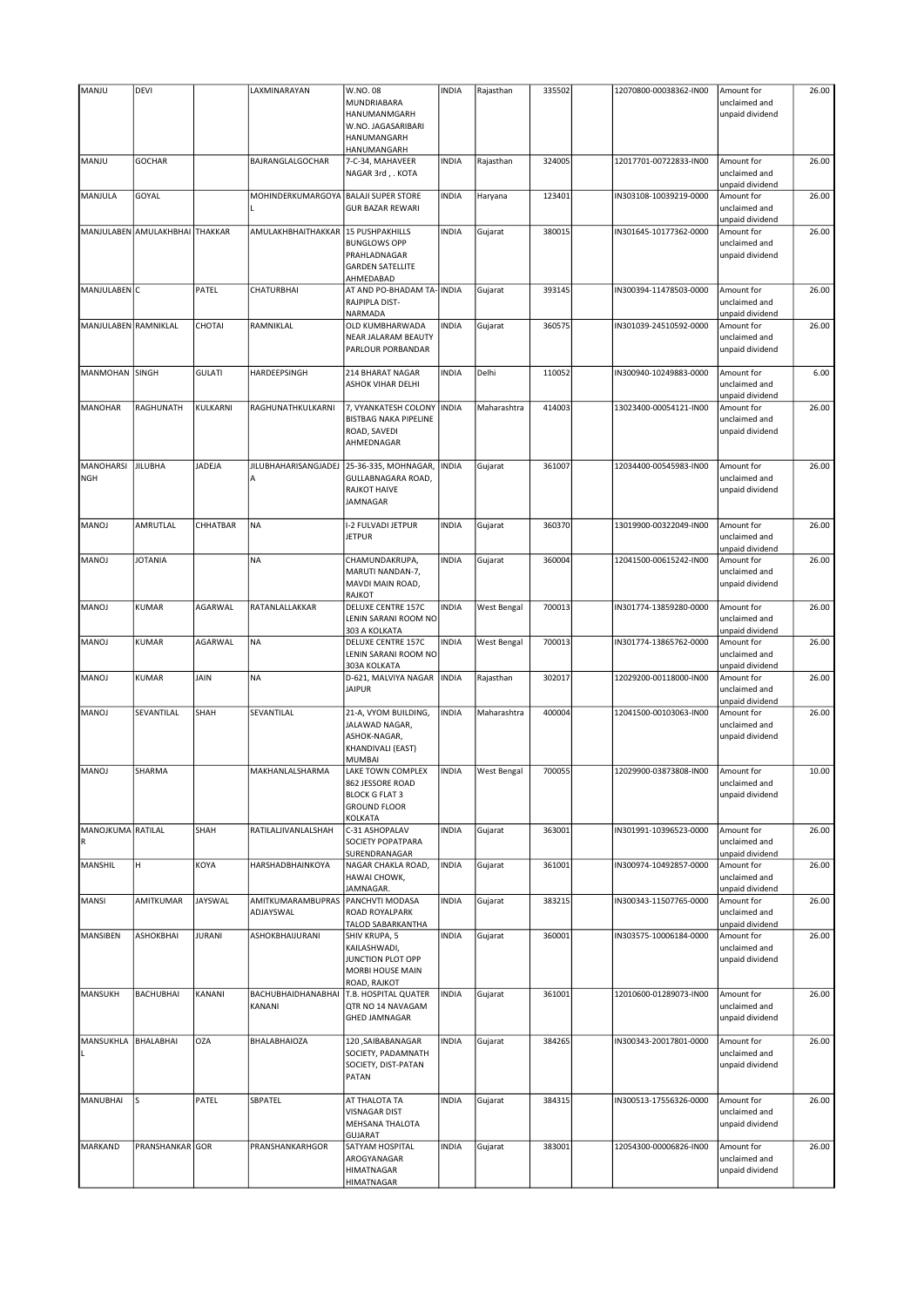| <b>MAROTI</b>   | LALU                    | PASWAD                                              | LALUPRABHUPASWAD                  | 3/358 KAUTHA JUNA                                                                                     | <b>INDIA</b> | Maharashtra       | 431603 | IN300214-17711043-0000 | Amount for                                                        | 26.00 |
|-----------------|-------------------------|-----------------------------------------------------|-----------------------------------|-------------------------------------------------------------------------------------------------------|--------------|-------------------|--------|------------------------|-------------------------------------------------------------------|-------|
|                 |                         |                                                     |                                   | KAUTHA OLD NANDED                                                                                     |              |                   |        |                        | unclaimed and                                                     |       |
|                 | MUKESH                  |                                                     | <b>GANESHBHAI</b>                 | MAHARASHTRA                                                                                           | <b>INDIA</b> |                   |        |                        | unpaid dividend                                                   | 26.00 |
| <b>MARVIYA</b>  |                         |                                                     |                                   | 30, GUMANSINH<br>SHOPPING CENTRE, 1ST<br>FLOOR, DHEBAR ROAD,<br>OPP. NEW VEGETABLE<br>MARKET, RAJKOT. |              | Gujarat           | 360001 | IN300974-11091849-0000 | Amount for<br>unclaimed and<br>unpaid dividend                    |       |
|                 | MATHURBHAI PRAHLADBHAI  | PATEL                                               | PRAHLADBHAIPATEL                  | AT- SUNDARPUR TA-<br>VIJAPUR DIST-MEHSANA                                                             | <b>INDIA</b> | Gujarat           | 382870 | IN303052-10620623-0000 | Amount for<br>unclaimed and<br>unpaid dividend                    | 26.00 |
| MAULIK          | BIPINCHANDRA KOTHARI    |                                                     | <b>NA</b>                         | MAULIK, 3-NALANDA<br>PARK, B/H NALANDA<br>SOCIETY, KALAWAD<br>ROAD, RAJKOT                            | <b>INDIA</b> | Gujarat           | 360005 | 13019900-00129743-IN00 | Amount for<br>unclaimed and<br>unpaid dividend                    | 26.00 |
| MAULIK          | N                       | AGRAWAL                                             | NARENDRAKUMARAGRA<br>WAL          | 93 C GANESHPURA O/S<br>SHAHPUR GATE                                                                   | <b>INDIA</b> | Gujarat           | 380004 | IN301645-10512139-0000 | Amount for<br>unclaimed and                                       | 26.00 |
| <b>MAVERICK</b> | SHARE                   | <b>BROKERSPRIV NA</b><br>ATELIMITEDC<br>LIENTCOLLAT |                                   | AHMEDABAD<br>211 LAXMI COMPLEX M I   INDIA<br><b>ROAD JAIPUR</b>                                      |              | Rajasthan         | 302001 | 12036600-00303509-IN00 | unpaid dividend<br>Amount for<br>unclaimed and<br>unpaid dividend | 26.00 |
| MAYA            | VASWANI                 | ER                                                  | CHANDRAPRAKASHVAS<br>WANI         | B-18, JDA COLONY<br>MALVIYA NAGAR JAIPUR                                                              | <b>INDIA</b> | Rajasthan         | 302017 | IN301160-30212503-0000 | Amount for<br>unclaimed and<br>unpaid dividend                    | 26.00 |
| <b>MAYUR</b>    | P                       | MAKWANA                                             | PURUSHOTHAMMAKWA<br><b>NA</b>     | 102, NEW DEEPALI CHS<br>MAKRAND GHANEKAR<br>MARG VILEPARLE EAST<br><b>MUMBAI</b>                      | <b>INDIA</b> | Maharashtra       | 400057 | IN300239-12238916-0000 | Amount for<br>unclaimed and<br>unpaid dividend                    | 26.00 |
| Mayurbhai       | Chhelbhai               | Vayda                                               | ChhelbhaiKVayda                   | DEVBHUMI Devibhuvan<br>Road, DWARKA, Dwarka                                                           | <b>INDIA</b> | Gujarat           | 361335 | 12029700-00133550-IN00 | Amount for<br>unclaimed and<br>unpaid dividend                    | 26.00 |
| <b>MAYURI</b>   | SANDIPKUMAR DOSHI       |                                                     | SANDIPKUMARDOSHI                  | PLOT NO. 8/A/1B, FLAT<br>NO.5, JANKALYAN FLAT,<br>SAHKARI HAT,<br>TAKHTESHWAR PLOT,<br>BHAVNAGAR.     | <b>INDIA</b> | Gujarat           | 364001 | IN300974-11147556-0000 | Amount for<br>unclaimed and<br>unpaid dividend                    | 26.00 |
| MAYURIBEN       | M                       | RAJPARA                                             | CHANDULALGIRDHARBH<br>AILATHIGRA  | MOCHI SHERI, NR. BEKRI, INDIA<br>NR. JANTA FLOOR MILL,<br>RANAVAV                                     |              | Gujarat           | 360550 | IN300974-11946108-0000 | Amount for<br>unclaimed and<br>unpaid dividend                    | 52.00 |
| <b>MEDURI</b>   | SRI                     | DEEPTHI                                             | MEDURISIVASATYANARA<br>YANA       | DNO 24 14 9 CANAL<br>ROAD SRIRAMPURAM<br>NEAR E SEVA WEST<br><b>GODAVARI DIST</b><br>BHIMAVARAM       | <b>INDIA</b> | Andhra<br>Pradesh | 534202 | IN302324-11201280-0000 | Amount for<br>unclaimed and<br>unpaid dividend                    | 26.00 |
| <b>MEENA</b>    | DEVI                    |                                                     | RATANLALVADERA                    | 37, VADERA BHAWAN<br><b>BAKHAT SAGAR COLONY</b><br>NEHRU PARK JODHPUR                                 | <b>INDIA</b> | Rajasthan         | 342001 | 12012101-00292741-IN00 | Amount for<br>unclaimed and<br>unpaid dividend                    | 26.00 |
| <b>MEENA</b>    | SHARMA                  |                                                     | RAMAVATERSHARMA                   | E-127 JAGDAMBA<br>NAGAR TAKIYA KI<br>CHOWKI KALWAR ROAD<br><b>JHOTWARA JAIPUR</b>                     | <b>INDIA</b> | Rajasthan         | 302012 | 12017701-00627748-IN00 | Amount for<br>unclaimed and<br>unpaid dividend                    | 26.00 |
| <b>MEENABEN</b> | MANSUKHLAL              | DOSHI                                               | MANSUKHLALHARAKHC<br>HANDDOSHI    | JAIN VANDA STREET,<br>VANIAWAD, BHUJ-<br>KUTCH.                                                       | <b>INDIA</b> | Gujarat           | 370001 | IN300974-10529534-0000 | Amount for<br>unclaimed and<br>unpaid dividend                    | 26.00 |
| <b>MEENABEN</b> | ROHITBHAI               | VITHLANI                                            | ROHITBHAIJVITHLANI                | KIRIT', 6, PATEL<br>COLONY, ROAD NO. 01,<br>JAMNAGAR.                                                 | <b>INDIA</b> | Gujarat           | 361008 | IN300974-10373242-0000 | Amount for<br>unclaimed and<br>unpaid dividend                    | 26.00 |
| MEENU           | JAIN                    |                                                     | SHSUBHASHCHANDERBA<br><b>NSAL</b> | H.NO. 457 OLD ANAJ<br>MANDI HISAR                                                                     | <b>INDIA</b> | Haryana           | 125001 | 12010900-11264749-IN00 | Amount for<br>unclaimed and<br>unpaid dividend                    | 26.00 |
| <b>MEERA</b>    | DEVI                    | GOYAL                                               | BANSIDHARHARNANDKA                | C/O SRI RAM TRADING<br>RAJMATA CHAUK, MAIN<br>ROAD P.O.JHARIA<br>DHANBAD                              | <b>INDIA</b> | Jharkhand         | 828111 | 12010600-00879772-IN00 | Amount for<br>unclaimed and<br>unpaid dividend                    | 26.00 |
| <b>MEERA</b>    | <b>MUKESH</b>           | VITHALANI                                           | MUKESHKANTILALVITHA<br>LANI       | 18, JAY CO OPERATIVE<br>SOCIETY, JAMNAGAR.                                                            | <b>INDIA</b> | Gujarat           | 361006 | IN300974-10329879-0000 | Amount for<br>unclaimed and<br>unpaid dividend                    | 26.00 |
| <b>MEERA</b>    | PURVESHKUM<br>AR        | SHAH                                                | PURVESHKUMARSHAH                  | <b>47 GITANAJALI PARK</b><br>SOCIETY NAGALPUR 21<br>NAGALPUR <sub>1</sub><br>MAHESANA                 | <b>INDIA</b> | Gujarat           | 384001 | 13041400-03799106-IN00 | Amount for<br>unclaimed and<br>unpaid dividend                    | 26.00 |
| MEETU           |                         |                                                     | RAKESHKUMAR                       | C/O KISHORI LAL RADHE<br>SHYAM BARTAN BAZAR<br>BHIWANI                                                | <b>INDIA</b> | Haryana           | 127021 | IN302620-10088514-0000 | Amount for<br>unclaimed and<br>unpaid dividend                    | 26.00 |
| <b>MEGHA</b>    | UPENDRAKUM PAREKH<br>AR |                                                     | UPENDRAKUMARGOVIN<br>DLALPAREKH   | STATION ROAD,<br>HEMKUNVER BHUVEN,<br>OPP. MINI GUEST<br>HOUSE, BHAVNAGAR.                            | <b>INDIA</b> | Gujarat           | 364001 | IN300974-10462795-0000 | Amount for<br>unclaimed and<br>unpaid dividend                    | 26.00 |
| <b>MEHTA</b>    | <b>BHADRESH</b>         | AR                                                  | UMIYASHANK UMIYASHANKARMEHTA      | AT-MANDAL TA -<br>MANDAL DIST-<br>AHMEDABAD                                                           | <b>INDIA</b> | Gujarat           | 382130 | IN301233-10280028-0000 | Amount for<br>unclaimed and<br>unpaid dividend                    | 26.00 |
| <b>MEHUL</b>    | G                       | KACHORIA                                            | <b>GAUTAMBHAIKACHORIA</b>         | C/O MAHESHAVARI<br>BAJAJ, RAVAPAR ROAD,<br>MORBI.                                                     | <b>INDIA</b> | Gujarat           | 363641 | IN300974-11208876-0000 | Amount for<br>unclaimed and<br>unpaid dividend                    | 26.00 |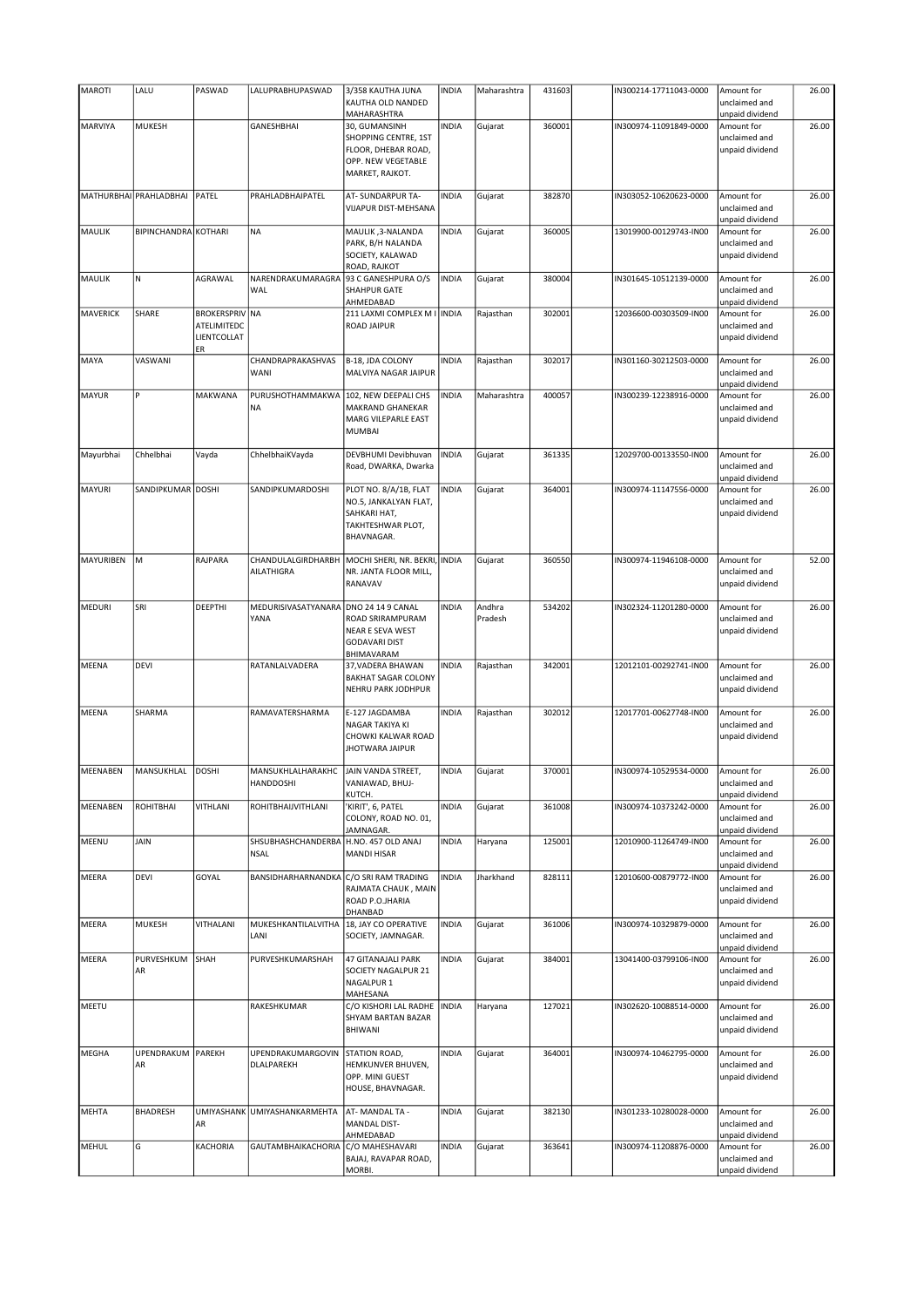| <b>MEHUL</b>  | NIKHILKUMAR         | <b>GOSALIA</b>                   | NIKHILKUMARSGOSALIA                                  | A/502 GOKUL<br>VRINDAVAN SHANTITAL<br>MODI CROSS ROAD-02<br>IRANIWADI KANDIVALI<br>WEST Mumbai                                 | <b>INDIA</b> | Maharashtra | 400067 | 12024200-00570567-IN00 | Amount for<br>unclaimed and<br>unpaid dividend | 26.00 |
|---------------|---------------------|----------------------------------|------------------------------------------------------|--------------------------------------------------------------------------------------------------------------------------------|--------------|-------------|--------|------------------------|------------------------------------------------|-------|
| MEHUL         | <b>SUDHIR</b>       | KESARIA                          | SUDHIRVARAJLALKESARI<br>A                            | 3, RIDDHI - SIDDHI APTS,<br>KANTI NGR, J.B. NGR,<br>ANDHERI (EAST)<br><b>MUMBAI</b>                                            | <b>INDIA</b> | Maharashtra | 400059 | 12033200-00053125-IN00 | Amount for<br>unclaimed and<br>unpaid dividend | 26.00 |
| MENKA         | <b>KISHOR</b>       | SUKHEJA                          | KISHORJSUKHEJA                                       | BLDG NO 1, FLAT NO 108 INDIA<br><b>INDRAPRASTHA COOP</b><br><b>SOC NEW MHADA</b><br>COLONY, MAHAKALI RD<br>ANDHERI EAST MUMBAI |              | Maharashtra | 400093 | IN301975-10059854-0000 | Amount for<br>unclaimed and<br>unpaid dividend | 26.00 |
| <b>MIHIR</b>  | KIRITKUMAR          | TRIVEDI                          | KJTRIVEDI                                            | <b>TULSI TENA 2448/D-6</b><br>DEVRAJNAGAR OPP SHIV<br>MANDIR Bhavnagar                                                         | <b>INDIA</b> | Gujarat     | 364001 | 12019101-01511494-IN00 | Amount for<br>unclaimed and<br>unpaid dividend | 26.00 |
| MILAN         | D                   | SOLANKI                          | <b>DHIRUBHAI</b>                                     | GHANSHYAM 3- MARUTI   INDIA<br>NAGAR KUVADVA ROAD<br><b>RAJKOT</b>                                                             |              | Gujarat     | 360003 | 12033200-02619107-IN00 | Amount for<br>unclaimed and<br>unpaid dividend | 26.00 |
| MILAN         | DHIRAJLAL           | LIMBANI                          | DHIRAJLALGORDHANBH<br>AILIMBANI                      | NAND KISHAN , PARIVAR   INDIA<br>PARK 02 NR.MAYANI<br>CHOWK , OPP BACKBONE<br><b>SHOPPING, RAJKOT</b><br><b>RAJKOT</b>         |              | Gujarat     | 360004 | 12047200-11287990-IN00 | Amount for<br>unclaimed and<br>unpaid dividend | 26.00 |
| <b>MILAP</b>  | HASMUKHBHAI KARIA   |                                  | HASMUKHBHAI                                          | HARSIDDHI 39-<br><b>GURUPRASAD SOCIETY</b><br><b>B/H PDM COLLEGE</b><br><b>RAJKOT</b>                                          | <b>INDIA</b> | Gujarat     | 360004 | 12018000-00188607-IN00 | Amount for<br>unclaimed and<br>unpaid dividend | 26.00 |
| <b>MILONI</b> | <b>KETAN</b>        | SHETH                            | KETAN                                                | A 1102, CLOVER<br>RESIDENCY, M G<br>ROAD, ASHAR LANE, NR<br>RAMJI ASHAR SCHOOL,<br>Mumbai                                      | <b>INDIA</b> | Maharashtra | 400077 | 12019800-00213131-IN00 | Amount for<br>unclaimed and<br>unpaid dividend | 26.00 |
| MINA          | NAMICHANDB<br>HAI   | JAIN                             | NAMICHANDBHAIBJAIN                                   | JAIN SOCIETY NR. TALOD<br>NAG. SAH. BANK TA-<br><b>TALOD DIST-</b><br>SABARKANTHA                                              | <b>INDIA</b> | Gujarat     | 383215 | IN303052-10197560-0000 | Amount for<br>unclaimed and<br>unpaid dividend | 26.00 |
| MINABEN       | <b>TUSHARBHAI</b>   | SHAH                             | TUSHARBHAICHANDULA<br>LSHAH                          | 92 VANI AVAS-MAGODI<br>TA-DAHEGAM<br>GANDHINAGAR                                                                               | <b>INDIA</b> | Gujarat     | 382305 | 12019101-00835977-IN00 | Amount for<br>unclaimed and<br>unpaid dividend | 26.00 |
| MINAXI        | PRAFUL              | SATRA                            | PRAFULNANJISATRA                                     | 701 REHANA HEIGHTS 6<br><b>CHAPEL LANE</b><br>SANTACRUZ WEST<br>MUMBAI<br>MAHARASHTRA                                          | <b>INDIA</b> | Maharashtra | 400054 | IN302269-14053525-0000 | Amount for<br>unclaimed and<br>unpaid dividend | 26.00 |
| MINAXIBEN     | <b>ASWINBHAI</b>    | SANTOKI                          | ASWINBHAIDURLABHJIB<br>HAISANTOKI                    | DRASTY, 2, BOMBAY<br>HOUSING SOCIETY, UNI.<br>ROAD, OPP.<br>PANCHAYATNAGAR,<br>RAJKOT.                                         | <b>INDIA</b> | Gujarat     | 360005 | IN300974-10626659-0000 | Amount for<br>unclaimed and<br>unpaid dividend | 26.00 |
| MINAXIBEN     |                     | THAKKAR                          | PRAVINBHAIGTHAKKAR                                   | BLOCK NO 12/135<br>ABHILASHA<br>APPARTMENT B/H<br>VYASWADI NAVA<br>WADAJ AHMEDABAD                                             | INDIA        | Gujarat     | 380013 | IN302461-10090379-0000 | Amount for<br>unclaimed and<br>unpaid dividend | 26.00 |
| MINAXIBEN     | SANJAYKUMAR SHAH    |                                  | SANJAYKUMARNSHAH                                     | 202, PIYUSH<br>APPARTMENT PANKAJ-2<br><b>DEHGAM DIST-</b><br>GANDHINAGAR                                                       | <b>INDIA</b> | Gujarat     | 382305 | IN303052-10459845-0000 | Amount for<br>unclaimed and<br>unpaid dividend | 26.00 |
| <b>MISTRY</b> | <b>HARSHADBHAI</b>  | <b>JAGDISHCHA</b><br><b>NDRA</b> | JAGDISHCHANDRANATH<br>ALALMISTRY                     | 2, LIBERTY FLATS NEAR<br>NARAYANNAGAR POST<br>OFFICE NARAYANNAGAR<br>ROAD AHMEDABAD                                            | <b>INDIA</b> | Gujarat     | 380007 | IN301233-10260697-0000 | Amount for<br>unclaimed and<br>unpaid dividend | 26.00 |
| MITA          | B                   | SHAH                             | BHARATSHAH                                           | 403, VIHAR<br>APARTMENTS,<br>NEHRUPARK,<br>VASTRAPUR,<br>AHMEDABAD                                                             | <b>INDIA</b> | Gujarat     | 380015 | IN300343-10047191-0000 | Amount for<br>unclaimed and<br>unpaid dividend | 26.00 |
| MITAL         | <b>JIGNESH</b>      | MEHTA                            | PANKAJBHAIPATEL                                      | IN LATHIYA DELO<br>KHARGATE BHAVNAGAR                                                                                          | <b>INDIA</b> | Gujarat     | 364001 | 12067400-00161800-IN00 | Amount for<br>unclaimed and<br>unpaid dividend | 26.00 |
| MITESH        | HARSHADRAY          | SHAH                             | HARSHADRAYMULJIBHAI<br>SHAH                          | RAMJI MANDIR AT.<br>GADHADA DIST.<br>BHAVNAGAR                                                                                 | <b>INDIA</b> | Gujarat     | 364750 | IN301991-11137623-0000 | Amount for<br>unclaimed and<br>unpaid dividend | 26.00 |
| MITKUMAR      | <b>JITENDRABHAI</b> | <b>VYAS</b>                      | JITENDRASHANTILALVYA                                 | <b>SHREE BHAVANI KRIPA</b><br>42 ANJALI PARK NEAR<br>RAJIV NAGAR AJALARAM<br><b>COLONY PORBANDAR</b>                           | <b>INDIA</b> | Gujarat     | 360575 | IN302679-30313605-0000 | Amount for<br>unclaimed and<br>unpaid dividend | 26.00 |
| MODI          | BHUPENDRA           | AMBALAL                          | MODIAMBALALRAMCHA<br><b>NDDAS</b>                    | OPP.THE NEW ERA HIGH- INDIA<br>SCHOOL MADARSA<br>PATAN - (N.G.)                                                                |              | Gujarat     | 384265 | IN300343-20042715-0000 | Amount for<br>unclaimed and<br>unpaid dividend | 6.00  |
| MODI          | VAISHALIBEN         | <b>JASHWANTLA</b>                | MODIJASHWANTLALCHH 21, TRIVENI TWINS, SOLA<br>ANALAL | ROAD, AHMEDABAD.                                                                                                               | <b>INDIA</b> | Gujarat     | 380060 | IN300343-11081136-0000 | Amount for<br>unclaimed and<br>unpaid dividend | 26.00 |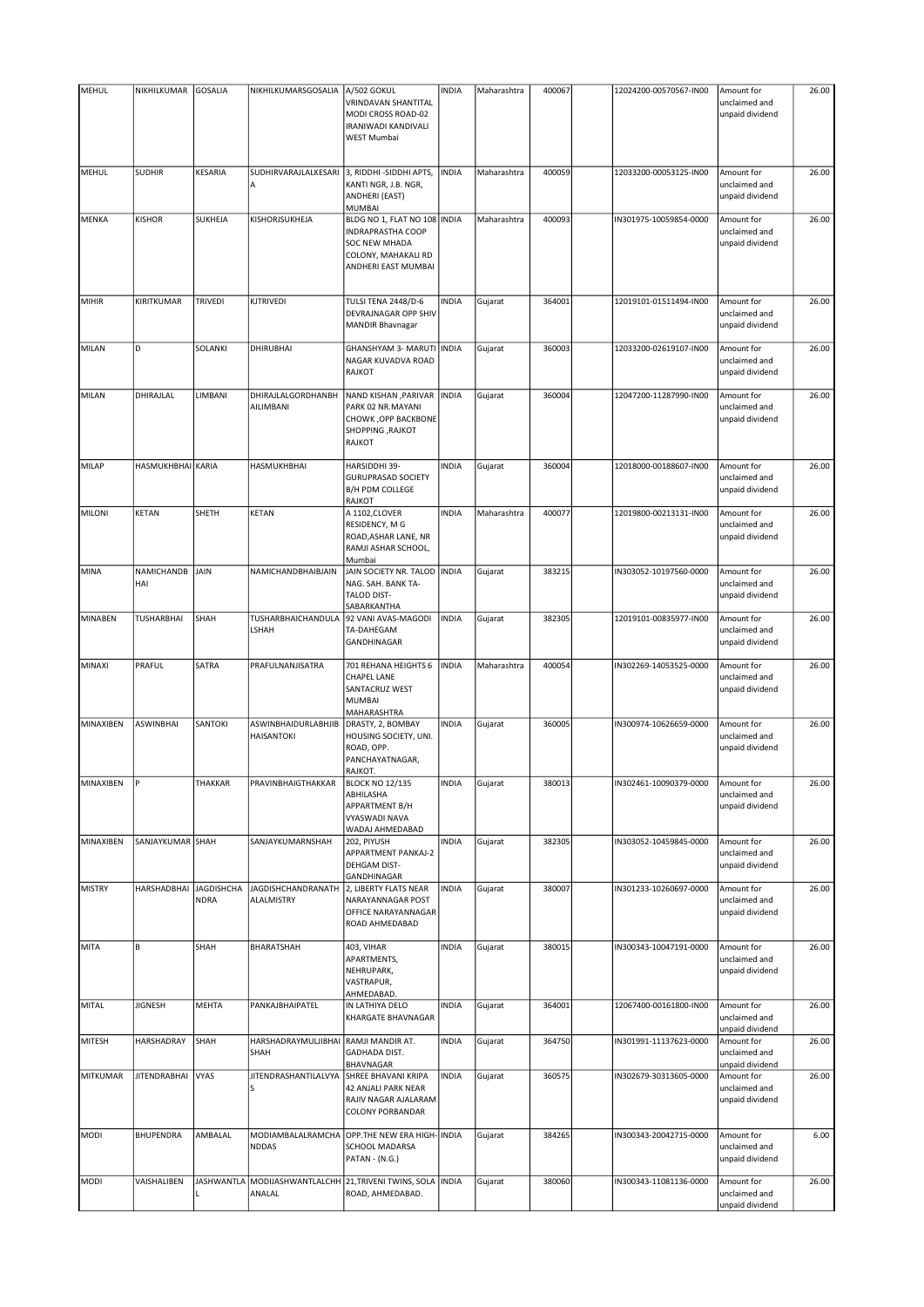| MOHAMMAD ALI            |                             |                    | GHULAMMURTAZA                       | S/O GHULAM MURTAZA                                                                                       | <b>INDIA</b> | Bihar             | 821115 | IN302189-10053345-0000 | Amount for                                     | 100.00 |
|-------------------------|-----------------------------|--------------------|-------------------------------------|----------------------------------------------------------------------------------------------------------|--------------|-------------------|--------|------------------------|------------------------------------------------|--------|
|                         |                             |                    |                                     | 183 ZAKKI SHAHEED<br>SASARAM ROHTAS<br><b>BIHAR</b>                                                      |              |                   |        |                        | unclaimed and<br>unpaid dividend               |        |
| MOHANLAL                | CHOITHARAM                  |                    | <b>NA</b>                           | 602, GOPAL TOWER<br>MANINAGAR CHAR<br>RASTA, MANIANGAR<br>AHMEDABAD                                      | <b>INDIA</b> | Gujarat           | 380008 | 12070100-00011471-IN00 | Amount for<br>unclaimed and<br>unpaid dividend | 26.00  |
| IF                      | <b>MOHEMEDAR ABDULGAFAR</b> | DHOLIYA            | ABDULGAFARSIDIKBHAI<br>DHOLIYA      | PLOT NO. 2626/2637-B,<br>OPP. DEEPA TENAMENT,<br>SHISHUVIHAR,<br>BHAVNAGAR.                              | <b>INDIA</b> | Gujarat           | 364001 | IN300974-10692738-0000 | Amount for<br>unclaimed and<br>unpaid dividend | 26.00  |
| <b>MOHIT</b>            | КНЕМКА                      |                    | LALITKUMARKHEMKA                    | H NO 56/57 KAHOO<br><b>KOTHI KANPUR</b>                                                                  | <b>INDIA</b> | Uttar Pradesh     | 208001 | IN300394-17382246-0000 | Amount for<br>unclaimed and<br>unpaid dividend | 22.00  |
| MOHMED                  | SALIM                       | HARUNBALIY<br>A    | <b>HARUN</b>                        | KHAMBHATRI FALI NEAR<br>PANCH HATDI<br>JAMNAGAR                                                          | <b>INDIA</b> | Gujarat           | 361001 | 12033200-02067973-IN00 | Amount for<br>unclaimed and<br>unpaid dividend | 26.00  |
| <b>MOHMED</b>           | YUNUS                       | <b>FGHANCHI</b>    | FAKIRMOHMEDIGHANC<br>HI             | MIRA GATE<br>RADHANPUR.                                                                                  | <b>INDIA</b> | Gujarat           | 385340 | IN300343-20073279-0000 | Amount for<br>unclaimed and<br>unpaid dividend | 26.00  |
| MOYA                    | MERUBHA                     | <b>DADBHA</b>      | DADBHARAVATBHAIMO<br>YA             | SURYAVANDNA<br>RAGHUNANDAN<br>SOCIETY POPATPARA<br>MAIN ROAD RAJKOT<br><b>GUJARAT</b>                    | <b>INDIA</b> | Gujarat           | 360001 | IN300513-19240932-0000 | Amount for<br>unclaimed and<br>unpaid dividend | 26.00  |
| <b>MUKESH</b>           | BHAGWANJIBH ADESARA<br>Al   |                    | BHAGWANJIHARJIVANA<br><b>DESARA</b> | DHARMBHAKTI, 17,<br>KARANPARA, RAJKOT.                                                                   | <b>INDIA</b> | Gujarat           | 360001 | IN300974-11239973-0000 | Amount for<br>unclaimed and<br>unpaid dividend | 26.00  |
| <b>MUKESH</b>           | BHAKHATMAL                  | PARWANI            | BHAKHATMALSOBHANU<br>MALPARWANI     | M/S PUJA ELECTRIC AND<br>HARDWARES, JUNCTION<br>PLOT MAIN ROAD, OPP.<br>SBI BANK, RAJKOT.                | <b>INDIA</b> | Gujarat           | 360001 | IN300974-11460581-0000 | Amount for<br>unclaimed and<br>unpaid dividend | 26.00  |
| <b>MUKESH</b>           | MADHAVJIBHA VAZA            |                    | MADHAVJIBHAIJVAZA                   | SHIVAJI NAGAR, SAVAR<br>KUNDLA.                                                                          | <b>INDIA</b> | Gujarat           | 364515 | IN300974-11313126-0000 | Amount for<br>unclaimed and<br>unpaid dividend | 26.00  |
| <b>MUKESH</b>           | RAMNIKLAL                   | TANNA              | RAMNIKLAL                           | REFERAL HOSPITAL<br>KHAMBHALIA                                                                           | <b>INDIA</b> | Gujarat           | 361305 | 12013200-00201911-IN00 | Amount for<br>unclaimed and<br>unpaid dividend | 26.00  |
| <b>MUKESH</b>           | SHANTILAL                   | SHAH               | SHANTILALVADILALSHAH                | PLOT- 103, FLAT - 203<br><b>ABHINANDAN APPT</b><br>PARAS SOC-2,<br>KATARGAM SURAT                        | <b>INDIA</b> | Gujarat           | 395003 | 12046300-01771123-IN00 | Amount for<br>unclaimed and<br>unpaid dividend | 26.00  |
| MUKESHKUM RATILAL<br>AR |                             | MODI               | RATILALBHAICHANDDAS<br>MODI         | 1/8/33,<br>HINGLACHACHAR, MOTA<br>NA VAS NI SAME, PATAN                                                  | <b>INDIA</b> | Gujarat           | 384265 | 12072700-00072110-IN00 | Amount for<br>unclaimed and<br>unpaid dividend | 26.00  |
| MUKUNDBHA HARIBHAI      |                             | KOTHARI            | HARIBHAIKOTHARI                     | <b>GUJARAT HOUSING</b><br><b>BOARD AKASHDIP SOSA</b><br>12 SAGAR CHOWK<br>BLOCK 93 GHAR NO 628<br>RAJKOT | <b>INDIA</b> | Gujarat           | 360003 | 12018000-00446907-IN00 | Amount for<br>unclaimed and<br>unpaid dividend | 26.00  |
| <b>MURLI</b>            | DHAR                        | AHUJA              | <b>GSAHUJA</b>                      | A 108 SHANKAR NAGAR,<br><b>NEAR CHOPASANI</b><br><b>HOUSING BOARD</b><br><b>JODHPUR</b>                  | <b>INDIA</b> | Rajasthan         | 342008 | IN301604-30004164-0000 | Amount for<br>unclaimed and<br>unpaid dividend | 26.00  |
| <b>MURLI</b>            | MANOHAR                     | <b>VYAS</b>        | PARMANANDVYAS                       | S/O PARMANAND VYAS<br>JOSHIYO KA UPARLA<br>WAS BARMER<br>RAJASTHAN                                       | <b>INDIA</b> | Rajasthan         | 344001 | IN303116-10375274-0000 | Amount for<br>unclaimed and<br>unpaid dividend | 26.00  |
| MURLIDHAR               | т                           | MOTAVANI           | THADRAMMOTWANI                      | 18, CHANDRAMA SOC.<br><b>NEW GWARD</b><br>KUBERNAGAR<br>AHMEDABAD                                        | <b>INDIA</b> | Gujarat           | 382340 | IN300343-10206596-0000 | Amount for<br>unclaimed and<br>unpaid dividend | 26.00  |
| IΝ                      | S                           | КАТСННҮ            | <b>SKKATCHHY</b>                    | NO 17 VINAYAKA NAGAR INDIA<br>JP NAGARI 5TH PHASE<br>BANGALORE                                           |              | Karnataka         | 560078 | IN300513-10845059-0000 | Amount for<br>unclaimed and<br>unpaid dividend | 26.00  |
| NAGESHBHAI              | DHANJIBHAI                  | VADHER             | VADHERDHANJIBHAI                    | <b>BLOCK NUMBER 1</b><br>DHORIVAV SCHOOL<br>KHAMBHALIA<br>KHAMBHALIA                                     | <b>INDIA</b> | Gujarat           | 361305 | 12046300-01744570-IN00 | Amount for<br>unclaimed and<br>unpaid dividend | 26.00  |
| NAGESWARA               | <b>RAO</b>                  | CHALAMALAS<br>ETTY | LATECHRANGARAO                      | Q NO: B-4/10, PTS<br>JYOTHINAGAR NTPC<br>RAMAGUNDAM                                                      | <b>INDIA</b> | Andhra<br>Pradesh | 505215 | 12030700-00037565-IN00 | Amount for<br>unclaimed and<br>unpaid dividend | 100.00 |
| <b>NAKUM</b>            | <b>JASMIN</b>               | CHANDRAKA<br>ΝT    | <b>JASMIN</b>                       | NAKUM AGRO CENTRE<br>NAGAR GATE<br>KHAMBHALIA                                                            | <b>INDIA</b> | Gujarat           | 361305 | 12013200-00839597-IN00 | Amount for<br>unclaimed and<br>unpaid dividend | 26.00  |
| <b>NAKUM</b>            | VASANT                      | DAMODAR            | VASANT                              | NAVAPARA<br>KHAMBHALIA<br>KHAMBHALIA                                                                     | <b>INDIA</b> | Gujarat           | 361305 | 12013200-01124334-IN00 | Amount for<br>unclaimed and<br>unpaid dividend | 26.00  |
| <b>NAMAN</b>            | JAIN                        |                    | ABHINANDANKUMARJAI<br>N             | N-11 LAJPAT NAGAR<br>MORADABAD                                                                           | <b>INDIA</b> | Uttar Pradesh     | 244001 | IN302822-10255637-0000 | Amount for<br>unclaimed and<br>unpaid dividend | 26.00  |
| <b>NAMAN</b>            | NAYANKUMAR BUCH             |                    | NAYANKUMARVISHNUP<br>RASADBUCH      | B/52, SAMIR PARK<br>SOCIETY SUBHANPURA<br>VADODARA                                                       | <b>INDIA</b> | Gujarat           | 390023 | IN301991-10955430-0000 | Amount for<br>unclaimed and<br>unpaid dividend | 100.00 |
| <b>NAMRATA</b>          | CHETAN                      | KARIYA             | CHETANMKARIYA                       | 305, 3 RD FLOOR,<br>AMRUT TOWER, S.N.<br>ROAD, OPP. J.L. TAMBE<br>NAGAR, MULUND (W),<br>MUMBAI           | <b>INDIA</b> | Maharashtra       | 400080 | IN300907-10469669-0000 | Amount for<br>unclaimed and<br>unpaid dividend | 26.00  |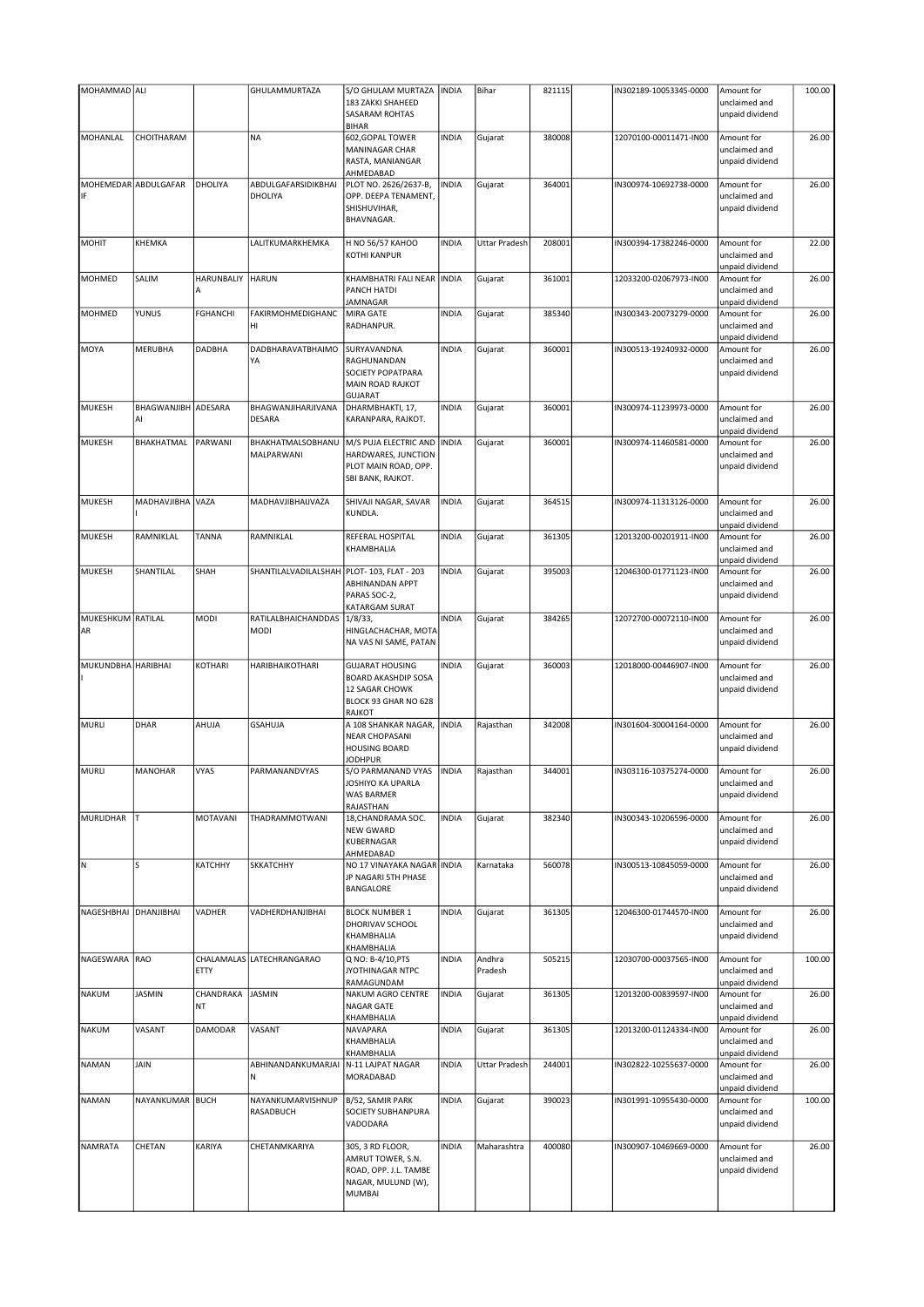| NANDABEN           | MOHANGIRIBH GOSWAMI |            | MOHANGIRIBHAIGOSWA HEM MATEL SOCIETY |                                                       | <b>INDIA</b> | Gujarat     | 360004 | IN304131-10029947-0000 | Amount for                       | 26.00 |
|--------------------|---------------------|------------|--------------------------------------|-------------------------------------------------------|--------------|-------------|--------|------------------------|----------------------------------|-------|
|                    | Al                  |            | MI                                   | STREET NO 2 B/H MAVDI<br><b>GURUKUL RAJKOT</b>        |              |             |        |                        | unclaimed and<br>unpaid dividend |       |
| NANDKISHOR RAMPAL  |                     | PANCHARIYA | RAMPALSHANKARLALPA                   | S/O RAMPAL                                            | <b>INDIA</b> | Rajasthan   | 311001 | IN303833-10152959-0000 | Amount for                       | 26.00 |
|                    |                     |            | <b>NCHRIYA</b>                       | SHANKARLAL                                            |              |             |        |                        | unclaimed and                    |       |
|                    |                     |            |                                      | PANCHRIYA V-112, NEAR                                 |              |             |        |                        | unpaid dividend                  |       |
|                    |                     |            |                                      | <b>AGARSEN MANGLIK</b>                                |              |             |        |                        |                                  |       |
|                    |                     |            |                                      | <b>BHAWAN AZAD NAGAR</b><br><b>BHILWARA RAJASTHAN</b> |              |             |        |                        |                                  |       |
|                    |                     |            |                                      |                                                       |              |             |        |                        |                                  |       |
| NANDKUMAR SHESHRAO |                     | PUSADKAR   | SHESHRAO                             | ROW HOUSE NO.8,                                       | <b>INDIA</b> | Maharashtra | 400708 | 12018600-00091738-IN00 | Amount for                       | 26.00 |
|                    |                     |            |                                      | DHARAMJIVAN CHS,                                      |              |             |        |                        | unclaimed and                    |       |
|                    |                     |            |                                      | SECTOR - 3, AIROLI NAVI<br><b>MUMBAI</b>              |              |             |        |                        | unpaid dividend                  |       |
| NANJIBHAI          | <b>GOKALBHAI</b>    | AKBARI     | GOKALBHAIAKBARI                      | JEET, RAJNAGAR, SARU-                                 | <b>INDIA</b> | Gujarat     | 361002 | IN300974-10823383-0000 | Amount for                       | 26.00 |
|                    |                     |            |                                      | SECTION ROAD,                                         |              |             |        |                        | unclaimed and                    |       |
| NANU               | LAL                 | MALI       | HARDEVMALI                           | JAMNAGAR.<br>64 VIVEKANAD NAGAR                       | <b>INDIA</b> | Rajasthan   | 311001 | 12017701-00397391-IN00 | unpaid dividend<br>Amount for    | 26.00 |
|                    |                     |            |                                      | <b>NEAR MAHARAJ KI</b>                                |              |             |        |                        | unclaimed and                    |       |
|                    |                     |            |                                      | HOTEL POLICE LINE                                     |              |             |        |                        | unpaid dividend                  |       |
|                    |                     |            |                                      | <b>BHILWARA</b>                                       |              |             |        |                        |                                  |       |
| NARAYAN            | <b>TODI</b>         |            | SURESHKUMARTODI                      | NEAR MOON LIGHT                                       | <b>INDIA</b> | Rajasthan   | 331507 | 12017701-01114410-IN00 | Amount for                       | 26.00 |
|                    |                     |            |                                      | <b>CINEMA HALL</b>                                    |              |             |        |                        | unclaimed and                    |       |
|                    |                     |            |                                      | SUJANGARH WARD NO                                     |              |             |        |                        | unpaid dividend                  |       |
|                    |                     |            |                                      | 23 SUJANGARH                                          |              |             |        |                        |                                  |       |
| NARAYANA           | DASS                | RATHIHUF   | <b>NA</b>                            | 471 OUTSIDE JASSUSAR<br><b>GATE BIKANER BIKANER</b>   | <b>INDIA</b> | Rajasthan   | 334004 | 12036800-00041538-IN00 | Amount for<br>unclaimed and      | 26.00 |
|                    |                     |            |                                      |                                                       |              |             |        |                        | unpaid dividend                  |       |
| NARAYANDAS RATHI   |                     |            | SOSOHANLALRATHI                      | 471 OUTSIDE JASSUSAR                                  | <b>INDIA</b> | Rajasthan   | 334001 | 12044900-00007466-IN00 | Amount for                       | 26.00 |
|                    |                     |            |                                      | <b>GATE BIKANER</b>                                   |              |             |        |                        | unclaimed and                    |       |
| NARBADA            | SAINI               |            | DHANNALALSAINI                       | WARD NO 08 KHANRI                                     | <b>INDIA</b> |             | 341516 | IN300239-15426890-0000 | unpaid dividend<br>Amount for    | 26.00 |
|                    |                     |            |                                      | NAGAUR NAGAUR                                         |              | Rajasthan   |        |                        | unclaimed and                    |       |
|                    |                     |            |                                      |                                                       |              |             |        |                        | unpaid dividend                  |       |
| <b>NARENDRA</b>    | <b>HIMATLAL</b>     | KUKADIYA   | HIMATLAL                             | RAJIV SOCIETY OLD                                     | <b>INDIA</b> | Gujarat     | 363001 | 12013200-00577556-IN00 | Amount for                       | 26.00 |
|                    |                     |            |                                      | NARIKENDRA ROAD                                       |              |             |        |                        | unclaimed and                    |       |
| NARENDRA           | <b>KUMAR</b>        |            | SHROSHANLAL                          | SURENDRANAGAR<br>NEAR RADHA KRISHAN                   | <b>INDIA</b> | Haryana     | 125001 | 12019101-02157953-IN00 | unpaid dividend<br>Amount for    | 26.00 |
|                    |                     |            |                                      | MANDIR WARD NO-11                                     |              |             |        |                        | unclaimed and                    |       |
|                    |                     |            |                                      | BARWALA (RURAL) (128)                                 |              |             |        |                        | unpaid dividend                  |       |
|                    |                     |            |                                      | <b>HISAR</b>                                          |              |             |        |                        |                                  |       |
| NARENDRA           | <b>VYAS</b>         |            | KRIPASHANKARVYAS                     | POOJA PARK - 1,                                       | <b>INDIA</b> | Gujarat     | 360006 | IN300974-10844080-0000 | Amount for                       | 26.00 |
|                    |                     |            |                                      | TENNAMENT NO. 15,                                     |              |             |        |                        | unclaimed and                    |       |
|                    |                     |            |                                      | BAJARANGWADI,                                         |              |             |        |                        | unpaid dividend                  |       |
|                    |                     |            |                                      | JAMNAGAR ROAD,                                        |              |             |        |                        |                                  |       |
| NARENDRAB          | DAYABHAI            | SUTARIA    | DAYABHAISUTARIA                      | RAJKOT.<br>PLOT NO-34/B BHAVNA                        | <b>INDIA</b> | Gujarat     | 364001 | IN303052-10228674-0000 | Amount for                       | 26.00 |
| HAI                |                     |            |                                      | SOCIETY NR. SARITA                                    |              |             |        |                        | unclaimed and                    |       |
|                    |                     |            |                                      | <b>BHAVNAGAR</b>                                      |              |             |        |                        | unpaid dividend                  |       |
| NARENDRAK<br>UMAR  | KESHAVLAL           | SHAH       | KESHAVLALPITAMBERDA<br>SSHAH         | 201 ROSE WOOD<br>APPARTMENT JALARAM                   | <b>INDIA</b> | Gujarat     | 360005 | 12010900-05080141-IN00 | Amount for<br>unclaimed and      | 26.00 |
|                    |                     |            |                                      | PLOT ST NO 2                                          |              |             |        |                        | unpaid dividend                  |       |
|                    |                     |            |                                      | UNIVERSITY ROAD                                       |              |             |        |                        |                                  |       |
|                    |                     |            |                                      | RAJKOT                                                |              |             |        |                        |                                  |       |
| NARESH             | JAIN                |            | NIRMALKUMARJAIN                      | PLOT NO 4 BHAGCHAND INDIA<br>SONI NAGAR FOY SAGAR     |              | Rajasthan   | 305001 | 13028600-00025889-IN00 | Amount for<br>unclaimed and      | 26.00 |
|                    |                     |            |                                      | ROAD AJMER                                            |              |             |        |                        | unpaid dividend                  |       |
|                    |                     |            |                                      |                                                       |              |             |        |                        |                                  |       |
| <b>NAVEEN</b>      | <b>GUPTA</b>        |            | <b>NA</b>                            | 159, SATHI BHAWAN                                     | <b>INDIA</b> | Rajasthan   | 302018 | 12017701-00321154-IN00 | Amount for                       | 26.00 |
|                    |                     |            |                                      | <b>ASHOK VIHAR VISTAR</b><br><b>GOPALPURA BAIPASS</b> |              |             |        |                        | unclaimed and<br>unpaid dividend |       |
|                    |                     |            |                                      | <b>JAIPUR</b>                                         |              |             |        |                        |                                  |       |
| NAVEEN             | KUMAR               | KELLA      | VASUDEVIKELLA                        | S/O VASU DEVI KELLA                                   | <b>INDIA</b> | Rajasthan   | 344001 | IN303116-10219054-0000 | Amount for                       | 26.00 |
|                    |                     |            |                                      | <b>BARION KA BAS WARD</b><br>NO 32 BARMER             |              |             |        |                        | unclaimed and                    |       |
|                    |                     |            |                                      | (RAJASTHAN) BARMER                                    |              |             |        |                        | unpaid dividend                  |       |
|                    |                     |            |                                      | (RAJASTHAN)                                           |              |             |        |                        |                                  |       |
|                    |                     |            |                                      |                                                       |              |             |        |                        |                                  |       |
| <b>NAVEEN</b>      | KUMAR               | KHANDELWA  | SHBAJRANGILALKHANDE                  | CIVIL LINE NEAR DAGA                                  | <b>INDIA</b> | Rajasthan   | 301001 | 12017701-00785250-IN00 | Amount for                       | 26.00 |
|                    |                     |            | LWAL                                 | <b>BHAWAN. ALWAR</b>                                  |              |             |        |                        | unclaimed and<br>unpaid dividend |       |
| NAVEEN             | LOHIA               |            |                                      | ASHOKKUMARAGARWAL 1720 JADIYON KA RASTA               | <b>INDIA</b> | Rajasthan   | 302003 | 12036600-00109775-IN00 | Amount for                       | 26.00 |
|                    |                     |            |                                      | CHOURA RASTA JAIPUR                                   |              |             |        |                        | unclaimed and                    |       |
|                    |                     |            |                                      |                                                       |              |             |        |                        | unpaid dividend                  |       |
| <b>NAVIN</b>       | <b>KUMAR</b>        |            | SAJJANKUMAR                          | 244 DISR PUSTAKALAY<br>KE PAS WAND NO 24              | <b>INDIA</b> | Rajasthan   | 332001 | 12044700-02065707-IN00 | Amount for<br>unclaimed and      | 26.00 |
|                    |                     |            |                                      | <b>SIKAR</b>                                          |              |             |        |                        | unpaid dividend                  |       |
| <b>NAVNIT</b>      | <b>BADAYA</b>       |            | RAMAVTAR                             | 466 - A JAGNNATH PURI                                 | <b>INDIA</b> | Rajasthan   | 302012 | IN302700-20095613-0000 | Amount for                       | 26.00 |
|                    |                     |            |                                      | KANTA CHAURAHA,<br><b>JHOTWARA JAIPUR</b>             |              |             |        |                        | unclaimed and<br>unpaid dividend |       |
|                    |                     |            |                                      |                                                       |              |             |        |                        |                                  |       |
| NAVNITLAL          | AMICHAND            | SHAH       | AMICHANDDALSUKHBH                    | 6-B, PRABHAUNA APT.,                                  | <b>INDIA</b> | Gujarat     | 395007 | 12030300-00048604-IN00 | Amount for                       | 26.00 |
|                    |                     |            | AISHAH                               | PRATISHTHA COMPLEX,                                   |              |             |        |                        | unclaimed and                    |       |
|                    |                     |            |                                      | UMRA, SURAT                                           |              |             |        |                        | unpaid dividend                  |       |
| <b>NAYAK</b>       | KETANKUMAR          | KAMLESHBHA | NAYAKKAMLESHBHAINA                   | <b>SUBHPRABHA</b>                                     | <b>INDIA</b> | Gujarat     | 360002 | IN300974-11120040-0000 | Amount for                       | 26.00 |
|                    |                     |            | ROTTAMDAS                            | APPARTMENT, BLOCK                                     |              |             |        |                        | unclaimed and                    |       |
|                    |                     |            |                                      | NO. 102 28,                                           |              |             |        |                        | unpaid dividend                  |       |
|                    |                     |            |                                      | KARANPARA, B/H. BUS<br>STAND, OPP. DR.                |              |             |        |                        |                                  |       |
|                    |                     |            |                                      | THADESHWAR, RAJKOT.                                   |              |             |        |                        |                                  |       |
|                    |                     |            |                                      |                                                       |              |             |        |                        |                                  |       |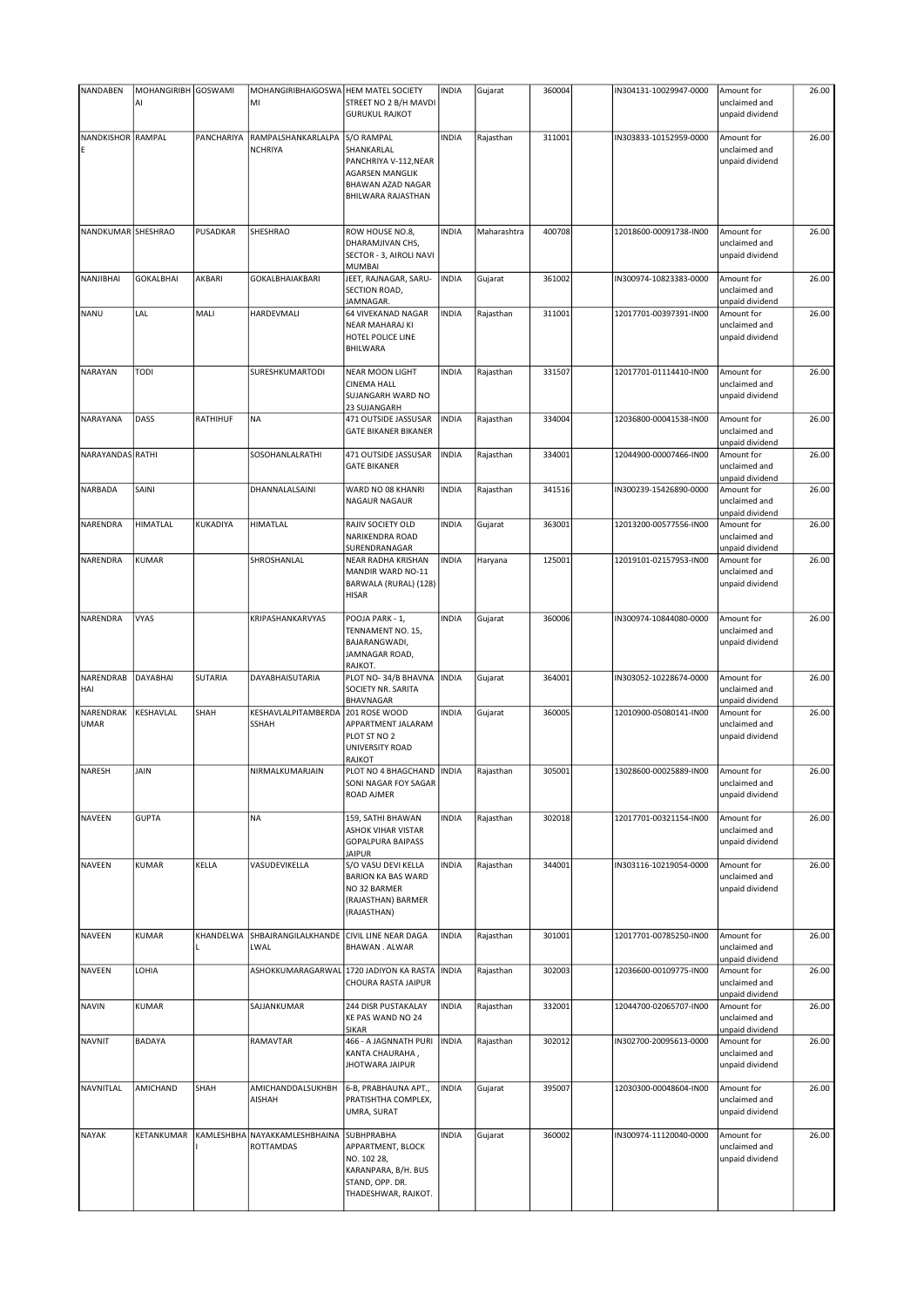| <b>NAYAN</b>                     | DINESHCHAND   PANCHAL<br>RA |                    | DINESHCHANDRATRIBH<br>OVANDASPANCHAL    | <b>GAVAR NO SUTHAR</b><br>VADO, KHAMBHAT,                                                                               | <b>INDIA</b> | Gujarat              | 388620 | 12059900-00123753-IN00 | Amount for<br>unclaimed and                                       | 26.00 |
|----------------------------------|-----------------------------|--------------------|-----------------------------------------|-------------------------------------------------------------------------------------------------------------------------|--------------|----------------------|--------|------------------------|-------------------------------------------------------------------|-------|
| NAYNABEN                         | A                           | KACHHADIYA         | ARVINDBHAI                              | ANAND KHAMBHAT<br>SHARDA, 3 NAVAL<br>NAGAR, MAVDI MAIN<br>ROAD, RAJKOT.                                                 | <b>INDIA</b> | Gujarat              | 360004 | IN300974-11183368-0000 | unpaid dividend<br>Amount for<br>unclaimed and<br>unpaid dividend | 26.00 |
| NEEL                             | <b>JITENDRABHAI</b>         | <b>MEHTA</b>       | <b>JITENDRABHAIHMEHTA</b>               | B 304, SHREEPAL<br>RESIDENCY, NR<br>SAURABH SOC, BEHIND<br>TGB REST, PAL, SURAT                                         | <b>INDIA</b> | Gujarat              | 395009 | 12041500-00777640-IN00 | Amount for<br>unclaimed and<br>unpaid dividend                    | 4.00  |
| NEELABEN                         | A                           | <b>BHALSOD</b>     | <b>NA</b>                               | 4/13 JAIRAJ PLOT<br>PUSHPARAJ NEAR<br><b>GUNDAWADI HOSPITAL</b><br><b>RAJKOT</b>                                        | <b>INDIA</b> | Gujarat              | 360001 | IN300974-10100169-0000 | Amount for<br>unclaimed and<br>unpaid dividend                    | 26.00 |
| NEELAM                           | <b>JAIN</b>                 |                    | MUKESHKUMARBAJ                          | 392, HAMIR COLONY,<br>PRADEEP CHAUDHRY<br>WARD NO.38<br>MADANGANJ-<br>KISHANGARH AJMER<br>KISHANGARH                    | <b>INDIA</b> | Rajasthan            | 305801 | 12052200-00005045-IN00 | Amount for<br>unclaimed and<br>unpaid dividend                    | 26.00 |
| NEELAMBEN                        | HARESHKUMA<br>R             | MAKHIJA            | HARESHKUMARMAKHIJA                      | 824.D-44 NEEGAM<br>SOCIETY SMRUTI<br>MANDIR RD, GHODASAR<br>AHMEDABAD                                                   | <b>INDIA</b> | Gujarat              | 382445 | 12062700-00012448-IN00 | Amount for<br>unclaimed and<br>unpaid dividend                    | 26.00 |
| <b>NEHA</b>                      | <b>MODANI</b>               |                    | <b>JPMODANI</b>                         | F-9 OLD JAWAHAR<br><b>NAGAR KOTA</b>                                                                                    | <b>INDIA</b> | Rajasthan            | 324005 | IN301055-10558719-0000 | Amount for<br>unclaimed and<br>unpaid dividend                    | 26.00 |
| <b>NEHA</b>                      | SACHINKUMAR MODI            |                    | GOVINDLALBABYULALM<br>ODI               | 2, YES BUNGLOWS, OPP.<br>KARMABHUMI SOCIETY,<br><b>TELEPHONE EXCHANGE</b><br>ROAD, PATAN                                | <b>INDIA</b> | Gujarat              | 384265 | 12072700-00054133-IN00 | Amount for<br>unclaimed and<br>unpaid dividend                    | 26.00 |
| NIDHI                            | PIYUSHKUMAR SHAH            |                    | <b>NA</b>                               | PRINCE APPARTMENT<br><b>BLOCK NO 203 16</b><br>PANCHNATH PLOT<br><b>RAJKOT</b>                                          | <b>INDIA</b> | Gujarat              | 360001 | 13019900-00431884-IN00 | Amount for<br>unclaimed and<br>unpaid dividend                    | 26.00 |
| NIKHIL                           | <b>DEORA</b>                |                    | SUNILKUMAR                              | S/O SUNIL KUMAR37<br>WARD NO-15 NEAR<br><b>FATEHPUR MODE BUS</b><br>STAND MANDAWA                                       | <b>INDIA</b> | Rajasthan            | 333704 | 12019101-03200045-IN00 | Amount for<br>unclaimed and<br>unpaid dividend                    | 26.00 |
| NIKHIL                           | <b>KUMAR</b>                | RASIKLALMA<br>DANI | RASIKLALVITHALDASMA<br>DANI             | VRUJ MANGAL APPRT<br>FLAT NO.605 PATEL<br>COLONY ROAD-11/1 NR<br>SWASTIK MARBLES BEDI<br><b>BANDAR ROAD</b><br>JAMNAGAR | <b>INDIA</b> | Gujarat              | 361008 | 13014400-01496059-IN00 | Amount for<br>unclaimed and<br>unpaid dividend                    | 26.00 |
| NIKITA                           | GOYAL                       |                    | BRIJMOHANGOYAL                          | 38/51 MOTIKUNJ<br>LOHAMANDI AGRA                                                                                        | <b>INDIA</b> | <b>Uttar Pradesh</b> | 282002 | IN300118-11360850-0000 | Amount for<br>unclaimed and<br>unpaid dividend                    | 26.00 |
| NILESH                           | BHANURAI                    | <b>DESAI</b>       | BHANURAIHARILALDESAI NARMAD BALAJI PLOT | RAJAPETH ROAD<br>AMRAVATI                                                                                               | <b>INDIA</b> | Maharashtra          | 444605 | IN301696-10656770-0000 | Amount for<br>unclaimed and<br>unpaid dividend                    | 26.00 |
| NILESH                           | DIVYAKUMAR                  | AKHANI             | DIVYAKUMARDAHYALAL<br>AKHANI            | 762 HARIHAR SOCIETY 9- INDIA<br><b>B BHARAT NAGAR</b><br><b>GANDHIDHAM</b><br><b>К</b> ИСНСНН                           |              | Gujarat              | 370201 | IN302461-10627232-0000 | Amount for<br>unclaimed and<br>unpaid dividend                    | 26.00 |
| NILESH                           | GANGADHARR<br>AO            | REHEPADE           | GANGADHARRAO                            | A2/402 MANTRA<br>MAJESTICA KALEPADAL<br>ROAD HADAPSAR PUNE<br>PUNE                                                      | <b>INDIA</b> | Maharashtra          | 411028 | 12013200-00708772-IN00 | Amount for<br>unclaimed and<br>unpaid dividend                    | 26.00 |
| NILESH                           | KANTILAL                    | <b>ACHARYA</b>     | KANTILALACHARYA                         | NR, MEHTA PETROL<br>PUMP GIRDHARNAGAR<br>HIMATNAGAR                                                                     | <b>INDIA</b> | Gujarat              | 383001 | 12054300-00020277-IN00 | Amount for<br>unclaimed and<br>unpaid dividend                    | 26.00 |
| NILESH                           | N                           | VISAVADIA          | NARANDASJVISAVADIA                      | 210/214 BHIKSU SADAN<br>GR FLOOR R NO 7<br>PANJRAPOLE ROAD<br><b>BHULESHWAR MUMBAI</b>                                  | <b>INDIA</b> | Maharashtra          | 400004 | IN300597-10127312-0000 | Amount for<br>unclaimed and<br>unpaid dividend                    | 26.00 |
| NILESHBHAI                       | KARSANBHAI                  | MANDALI            | KARASANBHAICHAKUBH<br>AIMANDALI         | <b>DHUVAV GATE</b><br>KUMBHARVADO BH<br><b>SUBHASH MARKET</b><br>JAMNAGAR                                               | <b>INDIA</b> | Gujarat              | 361005 | IN302201-11340688-0000 | Amount for<br>unclaimed and<br>unpaid dividend                    | 26.00 |
| NILESHBHAI                       | MANSUKHBHAI CHAUHAN         |                    | MANSUKHBHAI                             | NORTH KRUSHNANAGAR INDIA<br>SANT ROHIDASNAGAR<br>DR. AMBEDKAR CHOW<br>ANANDNAGAR<br>BHAVNAGAR                           |              | Gujarat              | 364005 | 13041400-08032172-IN00 | Amount for<br>unclaimed and<br>unpaid dividend                    | 26.00 |
| NILESHKUMA GANDHI<br>$\mathsf R$ |                             |                    | NAGINLALGANDHI                          | <b>GANDHI MARG WARD</b><br>NO 10 KUSHALGARH<br>KUSHALGARH<br>BANSWARA BANSWARA                                          | <b>INDIA</b> | Rajasthan            | 327801 | 12033200-10696670-IN00 | Amount for<br>unclaimed and<br>unpaid dividend                    | 26.00 |
| <b>NIRAV</b>                     | R                           | PATEL              | RANCHHODBHAIMPATEL 15 SHYAMVIHAR        | <b>BANGOWS VIBHAG 3</b><br>OPP TAHUKU PARTY<br>PLOT MODHE MEHSANA<br><b>GUJARAT</b>                                     | <b>INDIA</b> | Gujarat              | 384002 | IN300513-14080960-0000 | Amount for<br>unclaimed and<br>unpaid dividend                    | 26.00 |
| NIRMAL                           | SARRAF                      |                    | RAMAKISHAN                              | RAMAKISHAN SARRAF<br><b>BAWARI GATE SUBHASH</b><br><b>CHOWK SIKAR</b>                                                   | <b>INDIA</b> | Rajasthan            | 332001 | 13017600-00594861-IN00 | Amount for<br>unclaimed and<br>unpaid dividend                    | 26.00 |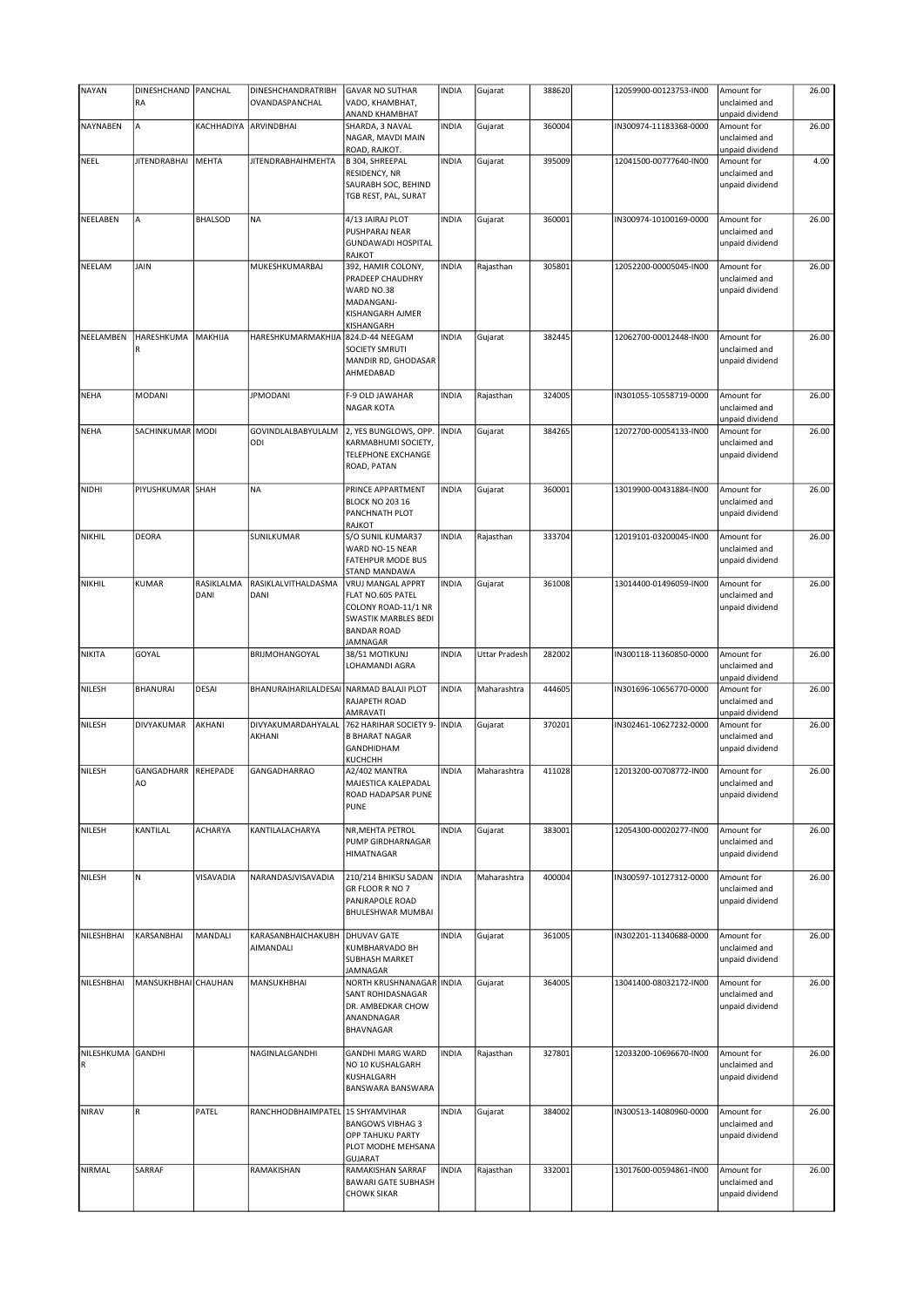| <b>NIRMALA</b> | DEVENDRA                   | RANA           | DEVENDRAVRANA                     | 27, SUKHRAMNAGAR<br>SOCIETY NR. WATER<br><b>TANK RAKHIAL</b><br>ROAD, SUKHRAMNAGAR,<br>AHMEDABAD         | <b>INDIA</b> | Gujarat           | 380010 | IN301485-10467432-0000 | Amount for<br>unclaimed and<br>unpaid dividend | 26.00 |
|----------------|----------------------------|----------------|-----------------------------------|----------------------------------------------------------------------------------------------------------|--------------|-------------------|--------|------------------------|------------------------------------------------|-------|
| NIRMALABEN     | ANIRUDHBHAI                | <b>THAKKAR</b> | BHAGWANLALDEVRAMB<br>HAITHAKKAR   | ARTANSAR TA RADHAN<br>PUR DIST PATAN<br>ARJANSAR                                                         | <b>INDIA</b> | Gujarat           | 384240 | 13015200-00042939-IN00 | Amount for<br>unclaimed and<br>unpaid dividend | 26.00 |
| NIRUPABEN      | VINODCHANDR DHANADHAR<br>Α | А              | <b>VINODCHANDRADHANA</b><br>DHARA | 15, MINI AMBIKANAGAR INDIA<br>NR. SARVAJANIK<br>CHHARTALAYA ROAD<br>PALANPUR                             |              | Gujarat           | 385001 | 12045800-00017961-IN00 | Amount for<br>unclaimed and<br>unpaid dividend | 26.00 |
| <b>NISHA</b>   | JAIN                       |                | SANJAYKUMARJAIN                   | 1018 JAIN MANDIR 18<br>MAHARAJ K PAS PANON<br>KA DARIBA SUBHASH<br><b>CHOWK JAIPUR</b>                   | <b>INDIA</b> | Rajasthan         | 302002 | IN303606-10005677-0000 | Amount for<br>unclaimed and<br>unpaid dividend | 26.00 |
| <b>NISHA</b>   | KUMARI                     |                | VINAYKUMARUPADHYAY                | C/O BRAJ BIHARI<br>PATHAK KASHMIRI<br>HATTA MOUNA CHAPRA<br>SARAN                                        | <b>INDIA</b> | Bihar             | 841301 | 13014400-02052880-IN00 | Amount for<br>unclaimed and<br>unpaid dividend | 26.00 |
| NISHABEN       | ASHISHKUMAR SHAH           |                | ASHISHKUMARSHAH                   | SECOND FLOOR 201<br>EKTA FLAT A 13<br>DIPAWALI SOCIET KARELI<br><b>BAUG VADODARA</b>                     | <b>INDIA</b> | Gujarat           | 390018 | 12035000-01258058-IN00 | Amount for<br>unclaimed and<br>unpaid dividend | 26.00 |
| <b>NISHAN</b>  | RAMESHBHAI                 | PATEL          | RAMESHBHAIPATEL                   | I-201 PUSHP RESIDENCY<br>PART-2 O<br>MAHADEVNAGAR<br>VASTRAL VASTRAL<br>AHMEDABAD<br>AHMEDABAD           | <b>INDIA</b> | Gujarat           | 382418 | 12033200-13044637-IN00 | Amount for<br>unclaimed and<br>unpaid dividend | 26.00 |
| <b>NISHANA</b> | BEEGUM                     |                | PANAKKATHODANABDU                 | 172/C POCKET-E L I G<br>FALTS G.T.B. ENCLAVE<br>DELHI                                                    | <b>INDIA</b> | Delhi             | 110093 | 12036800-00046783-IN00 | Amount for<br>unclaimed and<br>unpaid dividend | 26.00 |
| <b>NISHAT</b>  | RAFIKAHMED                 | SHAIKH         | RAFIKAHMEDSHAIKH                  | 16, PRAPTI<br>APPARTMENT, 7, PATEL<br>COLONY, MAIN ROAD,<br>JAMNAGAR.                                    | <b>INDIA</b> | MAHARASHT<br>RA   | 444444 | IN300974-10755142-0000 | Amount for<br>unclaimed and<br>unpaid dividend | 26.00 |
| <b>NISHIT</b>  | B                          | SHAH           | BHUPENDRAPSHAH                    | C/O M/S DHIRENDRA<br>AND COMPANY 56/59,<br>KAHU KOTHI KANPUR                                             | <b>INDIA</b> | Uttar Pradesh     | 208001 | IN301055-10197626-0000 | Amount for<br>unclaimed and<br>unpaid dividend | 26.00 |
| <b>NITA</b>    | <b>JAGDISH</b>             | PATEL          | <b>JAGDISHPATEL</b>               | 41, VAIBHAV<br><b>BUNGLOWS-1</b><br><b>GHATLODIA</b><br>AHMEDABAD                                        | <b>INDIA</b> | Gujarat           | 380061 | 12028900-00404614-IN00 | Amount for<br>unclaimed and<br>unpaid dividend | 26.00 |
| <b>NITA</b>    | NARENDRAKU<br>MAR          | <b>MEHTA</b>   | NARENDRAKUMARDME<br><b>HTA</b>    | 3, PATEL COLONY, B/H.<br>ST. ANN'S SCHOOL,<br>JAMNAGAR.                                                  | <b>INDIA</b> | Gujarat           | 361008 | IN300974-10462752-0000 | Amount for<br>unclaimed and<br>unpaid dividend | 20.00 |
| <b>NITABEN</b> | K                          | PATORIYA       | KANJIBHAICPATORIYA                | AT MOVAIYA, NEAR<br>PANCHAYAT OFFICE, TAL<br>PADDHARI, DIST RAJKOT,<br>MOVAIYA                           | <b>INDIA</b> | Gujarat           | 360110 | IN300974-11566021-0000 | Amount for<br>unclaimed and<br>unpaid dividend | 26.00 |
| <b>NITABEN</b> | $\mathsf R$                | <b>DOSHI</b>   | RAKESHLALITBHAIDOSHI              | STREET NO-22 BLOCK NO-INDIA<br>01 NARMADA NAGAR G<br>N F C TOWNSHIP<br><b>BHARUCH GUJ</b>                |              | Gujarat           | 392015 | IN300394-14455819-0000 | Amount for<br>unclaimed and<br>unpaid dividend | 26.00 |
| NITABEN        |                            | PIPALIYA       | BHANJIBHAIKHUNT                   | BLOCK NO. 2, SHREE<br>RAM PARK, STREET NO.<br>1, OPP. MARUTI PAN,<br>HARIGHAVA ROAD<br>RAJKOT            | INDIA        | Gujarat           | 360001 | 12041500-00421121-IN00 | Amount for<br>unclaimed and<br>unpaid dividend | 26.00 |
| NITEEN         | NAFADE                     |                | NAFADE                            | 54 SHAKTI VIHAR NEAR<br>DARPAN COLONY<br>THATIPUR GWALIOR                                                | <b>INDIA</b> | Madhya<br>Pradesh | 474001 | 12013200-00663472-IN00 | Amount for<br>unclaimed and<br>unpaid dividend | 26.00 |
| <b>NITIN</b>   | GIRDHARLAL                 | <b>KOTAK</b>   | <b>NA</b>                         | JAY JALARAM BLD.2ND<br>FLOOR, DR. RAJENDRA<br>PRASAD<br>ROAD, NR.CHOWDH<br>RAJKOT                        | <b>INDIA</b> | Gujarat           | 360001 | 13019900-00064304-IN00 | Amount for<br>unclaimed and<br>unpaid dividend | 26.00 |
| <b>NITIN</b>   | KIRANKANT                  | PANCHAL        | KIRANKANTPANCHAL                  | A/ 19 SHAKUNTAL<br><b>BUNGLOWS OPP</b><br>SHUKAN BUNGLOWS<br>NIKOL NARODA ROAD<br>NIKOL GAM<br>AHMEDABAD | <b>INDIA</b> | Gujarat           | 382350 | 12033200-00335011-IN00 | Amount for<br>unclaimed and<br>unpaid dividend | 26.00 |
| <b>OJAS</b>    | S                          | VASAVADA       | SKVASAVADA                        | PLOT-224, DC-5 ADIPUR  INDIA                                                                             |              | Gujarat           | 370205 | 12013200-00959631-IN00 | Amount for<br>unclaimed and<br>unpaid dividend | 26.00 |
| OM             | PRAKASH                    | <b>GUPTA</b>   | GRGUPTA                           | 159 SETHI BHAWAN<br><b>GOPAL PURA BYE PASS</b><br><b>JAIPUR</b>                                          | <b>INDIA</b> | Rajasthan         | 302005 | 12017701-00477025-IN00 | Amount for<br>unclaimed and<br>unpaid dividend | 26.00 |
| OM             | PRAKASH                    | <b>JAJOO</b>   | GOPALDASJAJOO                     | <b>NEAR VYOPARION KI</b><br>MASZID KUNJ GALI<br><b>JODHPUR</b>                                           | <b>INDIA</b> | Rajasthan         | 342002 | 13017600-00687025-IN00 | Amount for<br>unclaimed and<br>unpaid dividend | 26.00 |
| OMDEVSINH      | <b>HEMANTSINH</b>          | <b>GOHIL</b>   | HEMANTSINH                        | MAHESH NAGAR<br>TENAMENT BLOCK NO 2<br>PATEL COLONY 11/3<br><b>JAMNAGAR</b>                              | <b>INDIA</b> | Gujarat           | 361008 | 12033200-02449265-IN00 | Amount for<br>unclaimed and<br>unpaid dividend | 26.00 |
| OMKARLAL       | DHULCHAND                  | JAIN           | DHULCHANDJAIN                     | C/9, DREAM PLAZA,<br>SHAHIBAUG,<br>AHMEDABAD.                                                            | <b>INDIA</b> | Gujarat           | 380004 | IN300974-10893781-0000 | Amount for<br>unclaimed and<br>unpaid dividend | 26.00 |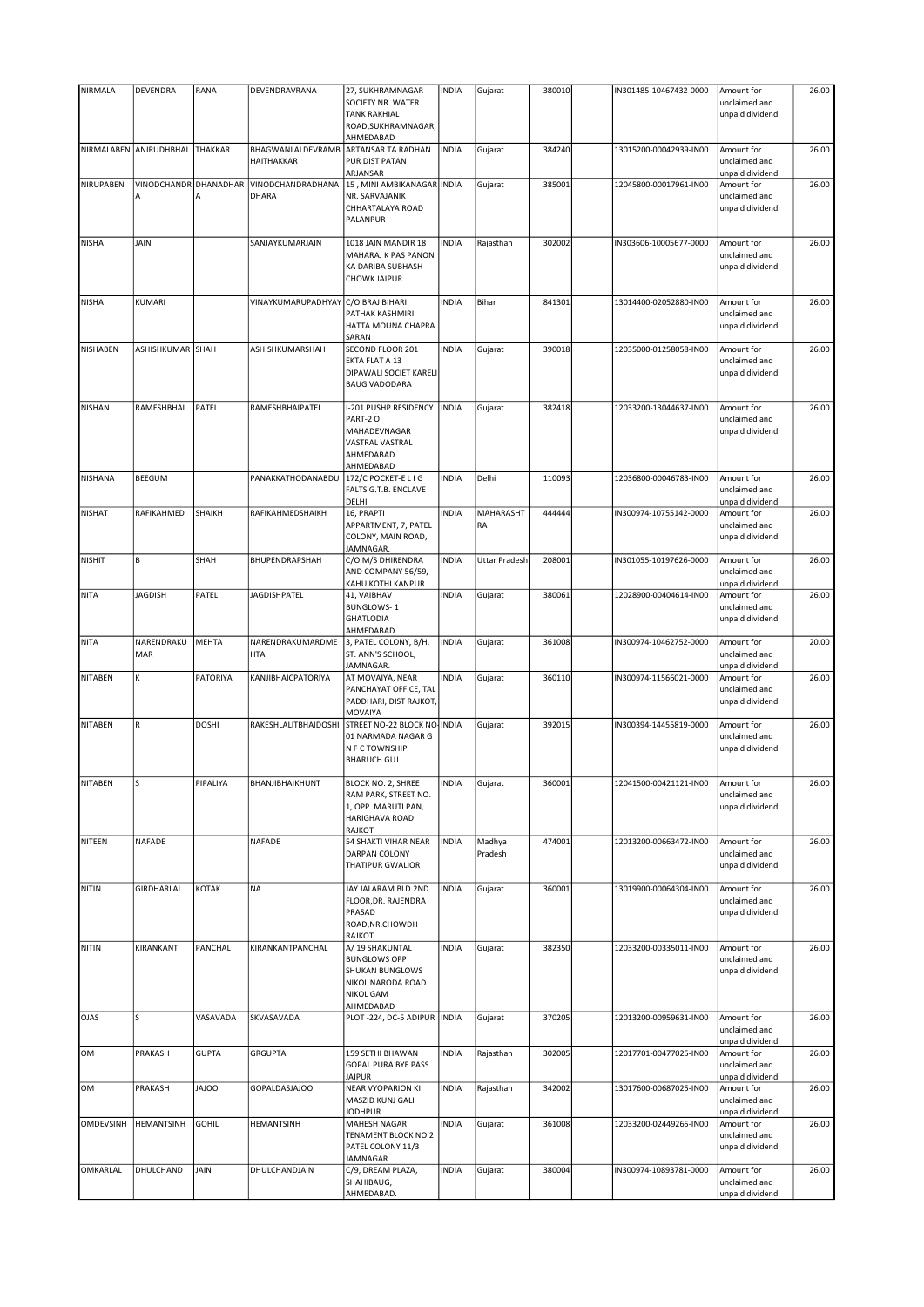| OMPRAKASH      | KISHANLAL             | SHARMA         | KISHANLALCHOTELALSH                         | <b>NEAR GAJANAN MANDIR INDIA</b>           |              | Maharashtra | 444001 | 12010900-05586566-IN00 | Amount for                       | 26.00 |
|----------------|-----------------------|----------------|---------------------------------------------|--------------------------------------------|--------------|-------------|--------|------------------------|----------------------------------|-------|
|                |                       |                | ARMA                                        | RAJPUTPURA AKOLA                           |              |             |        |                        | unclaimed and                    |       |
|                |                       |                |                                             | AKOLA                                      |              |             |        |                        | unpaid dividend                  |       |
| ONALI          | RASULBHAI             | LOKAT          | RASULBHAIFAKRUDINLO                         | PATHAN SHERI,                              | <b>INDIA</b> | Gujarat     | 364515 | IN300974-10707629-0000 | Amount for                       | 26.00 |
|                |                       |                | KAT                                         | SAVARKUNDLA.                               |              |             |        |                        | unclaimed and                    |       |
|                |                       |                |                                             |                                            |              |             |        |                        | unpaid dividend                  |       |
| P              | A                     | AN             | VEDNARAYAN PAYYALOREVEDNARAYA<br><b>NAN</b> | $S/O$ P V                                  | <b>INDIA</b> | Kerala      | 678506 | 12038400-00268337-IN00 | Amount for                       | 3.00  |
|                |                       |                |                                             | ANANTHASUBRAMANIA<br>N 398, PAYYALORE      |              |             |        |                        | unclaimed and<br>unpaid dividend |       |
|                |                       |                |                                             | GRAMMAM                                    |              |             |        |                        |                                  |       |
|                |                       |                |                                             | KOLLENGODE-                                |              |             |        |                        |                                  |       |
|                |                       |                |                                             | II, KOLLENGODE, CHITTUR                    |              |             |        |                        |                                  |       |
|                |                       |                |                                             | PALAKKAD                                   |              |             |        |                        |                                  |       |
| ∦P             | B                     | NAKRANI        | BHNAKRANI                                   | 8/47 JR STAFF QUATERS                      | <b>INDIA</b> | Gujarat     | 387001 | IN300513-15393856-0000 | Amount for                       | 26.00 |
|                |                       |                |                                             | <b>NEW SHORROCK MILL</b>                   |              |             |        |                        | unclaimed and                    |       |
|                |                       |                |                                             | KAPADWANJ ROAD                             |              |             |        |                        | unpaid dividend                  |       |
|                |                       |                |                                             | NADIAD GUJARAT                             |              |             |        |                        |                                  |       |
|                |                       |                |                                             |                                            |              |             |        |                        |                                  |       |
| PANCHAL        | <b>TUSHAR</b>         | RAMANLAL       | PANCHALRAMANLALTRI                          | LAKHUKHAD AT-PATAN                         | <b>INDIA</b> | Gujarat     | 384265 | IN300343-11200027-0000 | Amount for                       | 26.00 |
|                |                       |                | <b>BHOVANDAS</b>                            | <b>DIST-PATAN</b>                          |              |             |        |                        | unclaimed and                    |       |
|                |                       |                |                                             |                                            |              |             |        |                        | unpaid dividend                  |       |
| PANCHANI       | CHANDRIKA             | А              | <b>NA</b>                                   | 505, TAXASHILA                             | <b>INDIA</b> | Gujarat     | 362001 | IN300974-10197906-0000 | Amount for                       | 26.00 |
|                |                       |                |                                             | APPARTMENT, B/H.                           |              |             |        |                        | unclaimed and                    |       |
|                |                       |                |                                             | DWARKADHISH                                |              |             |        |                        | unpaid dividend                  |       |
|                |                       |                |                                             | MARKET, BUS STAND<br>ROAD, JUNAGADH.       |              |             |        |                        |                                  |       |
| <b>PANCHHI</b> | PRASHANTKU            | THAKKAR        | PRASHANTKUMARVASA                           | AMBESHVR RECIDENCY                         | <b>INDIA</b> | Gujarat     | 384240 | IN302461-10698381-0000 | Amount for                       | 26.00 |
|                | MAR                   |                | NTLALTHAKKAR                                | HARIJ TOWN TA SAMI                         |              |             |        |                        | unclaimed and                    |       |
|                |                       |                |                                             | <b>DIST PATAN HARIJ</b>                    |              |             |        |                        | unpaid dividend                  |       |
|                |                       |                |                                             |                                            |              |             |        |                        |                                  |       |
| PANDYA         | SACHINKUMAR TRAMBKLAL |                | TRAMBKLALPANDYA                             | <b>8 KUMBHNATH PARA</b>                    | <b>INDIA</b> | Gujarat     | 361160 | IN301039-24554499-0000 | Amount for                       | 26.00 |
|                |                       |                |                                             | NEAR SURYAMUKHI                            |              |             |        |                        | unclaimed and                    |       |
|                |                       |                |                                             | HANUMAN MANDIR                             |              |             |        |                        | unpaid dividend                  |       |
|                |                       |                |                                             | KALAVAD                                    |              |             |        |                        |                                  |       |
| PANKAJ         | ANUBHAI               | <b>NAYAK</b>   | ANUBHAINAYANK                               | 27 SHRI KESHAVPARK NR INDIA                |              | Gujarat     | 382330 | IN300343-10178749-0000 | Amount for                       | 2.00  |
|                |                       |                |                                             | VASANTVIHAR NAVA                           |              |             |        |                        | unclaimed and                    |       |
|                |                       |                |                                             | NARODA NARODA I E                          |              |             |        |                        | unpaid dividend                  |       |
|                |                       |                |                                             | AHMEDABAD                                  |              |             |        |                        |                                  |       |
|                |                       |                |                                             |                                            |              |             |        |                        |                                  |       |
| PANKAJ         | KOTHARI               |                | <b>GYANCHANDKOTHARI</b>                     | 19/51 KUNDAN                               | <b>INDIA</b> | Rajasthan   | 305901 | 12017701-00894361-IN00 | Amount for                       | 26.00 |
|                |                       |                |                                             | <b>BHAWAN GALI BEAWAR</b>                  |              |             |        |                        | unclaimed and                    |       |
|                |                       |                |                                             | <b>BEAWAR</b>                              |              |             |        |                        | unpaid dividend                  |       |
| PANKAJ         | KUMAR                 | DAS            | SAHADEVCHANDRADAS                           | HATIA NEAR HATIA HIGH   INDIA              |              | West Bengal | 733123 | 12010600-01936595-IN00 | Amount for                       | 26.00 |
|                |                       |                |                                             | <b>SCHOOL UTTAR</b>                        |              |             |        |                        | unclaimed and                    |       |
|                |                       |                |                                             | <b>DINAJPUR RAIGANJ</b>                    |              |             |        |                        | unpaid dividend                  |       |
| PANKAJKUM      | CHAMANLAL             | <b>BHATT</b>   | CHAMANLALBHATT                              | 5/6 PATEL COLONY RD<br>NO 3/4 PATEL COLONY | <b>INDIA</b> | Gujarat     | 361008 | IN300513-15139662-0000 | Amount for<br>unclaimed and      | 26.00 |
| AR             |                       |                |                                             | JAMNAGAR GUJARAT                           |              |             |        |                        | unpaid dividend                  |       |
| PANKAJKUM      | ls.                   | PANCHOLI       | SOMNATHBHAIVPANCH                           | 6 WADIPURA OPP                             | <b>INDIA</b> | Gujarat     | 363001 | 12036000-00560428-IN00 | Amount for                       | 26.00 |
| AR             |                       |                | OLI                                         | TULSINIVAS OPP TALUKA                      |              |             |        |                        | unclaimed and                    |       |
|                |                       |                |                                             | SCHOOL                                     |              |             |        |                        | unpaid dividend                  |       |
|                |                       |                |                                             | SURENDRANAGAR                              |              |             |        |                        |                                  |       |
| PANKAJKUM      | SHANTILAL             | SHAH           | <b>NA</b>                                   | DIGANI, OPP. 2ND                           | <b>INDIA</b> | Gujarat     | 363001 | IN300974-10194820-0000 | Amount for                       | 24.00 |
| AR             |                       |                |                                             | MORVI'S UTTARA,                            |              |             |        |                        | unclaimed and                    |       |
|                |                       |                |                                             | DERASAR CHOWK,                             |              |             |        |                        | unpaid dividend                  |       |
|                |                       |                |                                             | SURENDRANAGAR.                             |              |             |        |                        |                                  |       |
| PANNABEN       | PANKAJBHAI            | <b>DOSHI</b>   | MAHASUKHLALNDOSHI                           | 14/B, PANKAJ SOCIETY,                      | <b>INDIA</b> | Gujarat     | 363001 | IN300974-11219700-0000 | Amount for                       | 26.00 |
|                |                       |                |                                             | NEW JUNCTION ROAD,                         |              |             |        |                        | unclaimed and                    |       |
|                |                       |                |                                             | SURENDRA NAGAR.                            |              |             |        |                        | unpaid dividend                  |       |
|                |                       |                |                                             |                                            |              |             |        |                        |                                  |       |
| PARAG          | <b>DIVESH</b>         | MEHTA          | <b>DIVESH</b>                               | <b>3 BHORE BUILDING</b>                    | <b>INDIA</b> | Maharashtra | 422003 | 12033200-01993700-IN00 | Amount for                       | 26.00 |
|                |                       |                |                                             | PANCHAVATI KARANGA                         |              |             |        |                        | unclaimed and                    |       |
|                |                       |                |                                             | PANCHAVATI NASIK                           |              |             |        |                        | unpaid dividend                  |       |
|                |                       |                |                                             |                                            |              |             |        |                        |                                  |       |
| PARAG          | LADIWALA              | HUF            | GHANSHAYAMDASLADI                           | 31 JAI NIWAS GARDEN                        | <b>INDIA</b> | Rajasthan   | 302002 | IN301143-11504842-0000 | Amount for                       | 26.00 |
|                |                       |                | WALA                                        | JANTA MARKET JAIPUR                        |              |             |        |                        | unclaimed and                    |       |
|                |                       |                |                                             | RAJASTHAN                                  |              |             |        |                        | unpaid dividend                  |       |
| PARAG          | NARENDRAKU            | <b>SOLANKI</b> | NARENDRAKUMARSOML                           | 566/1/B NARAYAN PETH                       | <b>INDIA</b> | Maharashtra | 411030 | IN300394-16240059-0000 | Amount for                       | 26.00 |
|                | MAR                   |                | <b>ALSOLANKI</b>                            | <b>PUNE</b>                                |              |             |        |                        | unclaimed and                    |       |
|                |                       |                |                                             |                                            |              |             |        |                        | unpaid dividend                  |       |
| PARAMESHV      | JASHAVATBHAI TEVANI   |                | <b>JASHAVATBHAITEVANI</b>                   | 39-SHRIPAL NAGAR                           | <b>INDIA</b> | Gujarat     | 382424 | 12033000-00007838-IN00 | Amount for                       | 16.00 |
| ARI            |                       |                |                                             | SOSAYATI,<br>CHANDKHEDA,                   |              |             |        |                        | unclaimed and                    |       |
|                |                       |                |                                             | GANDHINAGAR                                |              |             |        |                        | unpaid dividend                  |       |
| PARAS          | jitendrakum Ishah     |                | JITENDRAKUMARSHAH                           | 2 KRUNAL FLAT DAGALA                       | <b>INDIA</b> | Gujarat     | 384315 | IN302461-10770866-0000 | Amount for                       | 26.00 |
|                | AR                    |                |                                             | ROAD VISNAGAR                              |              |             |        |                        | unclaimed and                    |       |
|                |                       |                |                                             | MAHESANA                                   |              |             |        |                        | unpaid dividend                  |       |
|                |                       |                |                                             |                                            |              |             |        |                        |                                  |       |
| PARDEEP        | KUMAR                 | JAIN           | SHDHRAMCHANDJAIN                            | H.NO. 457 OLD ANAJ                         | <b>INDIA</b> | Haryana     | 125001 | 12010900-11264753-IN00 | Amount for                       | 26.00 |
|                |                       |                |                                             | <b>MANDI HISAR</b>                         |              |             |        |                        | unclaimed and                    |       |
|                |                       |                |                                             |                                            |              |             |        |                        | unpaid dividend                  |       |
| PARDEEP        | SOOD                  | SONHUF         | <b>NA</b>                                   | 1017/1 TAGORE NAGAR                        | <b>INDIA</b> | Punjab      | 141001 | 12025400-00131539-IN00 | Amount for                       | 26.00 |
|                |                       |                |                                             | LUDHIANA                                   |              |             |        |                        | unclaimed and                    |       |
|                |                       |                |                                             |                                            |              |             |        |                        | unpaid dividend                  |       |
| <b>PAREKH</b>  | RASIKLAL              | MOHANLAL       | PAREKHMOHANLALCHH                           | SHIVANDANA                                 | <b>INDIA</b> | Gujarat     | 364001 | IN300974-11146730-0000 | Amount for                       | 26.00 |
|                |                       |                | <b>OTALAL</b>                               | TENAMENT, PLOT NO.                         |              |             |        |                        | unclaimed and                    |       |
|                |                       |                |                                             | 11, TAKHTESHWAR,                           |              |             |        |                        | unpaid dividend                  |       |
|                |                       |                |                                             | BHAVNAGAR.                                 |              |             |        |                        |                                  |       |
| PARESH         | CHIMANLAL             | SHAH           | CHIMANLALSHAH                               | 13/A, JALARAM JYOT,                        | <b>INDIA</b> | Maharashtra | 400077 | IN302582-10088154-0000 | Amount for                       | 26.00 |
|                |                       |                |                                             | VALLABHBAUG LANE,                          |              |             |        |                        | unclaimed and                    |       |
|                |                       |                |                                             | GHATKOPAR (EAST),<br>MUMBAI.               |              |             |        |                        | unpaid dividend                  |       |
| PARESH         | KISHORCHAND SHUKLA    |                | KISHORCHANDRA                               | MOCHI SHAL, LUHAR                          | <b>INDIA</b> | Gujarat     | 361305 | 12024000-00007928-IN00 | Amount for                       | 26.00 |
|                | RA                    |                |                                             | SHAL, KHAMBHALIA                           |              |             |        |                        | unclaimed and                    |       |
|                |                       |                |                                             |                                            |              |             |        |                        | unpaid dividend                  |       |
|                |                       |                |                                             |                                            |              |             |        |                        |                                  |       |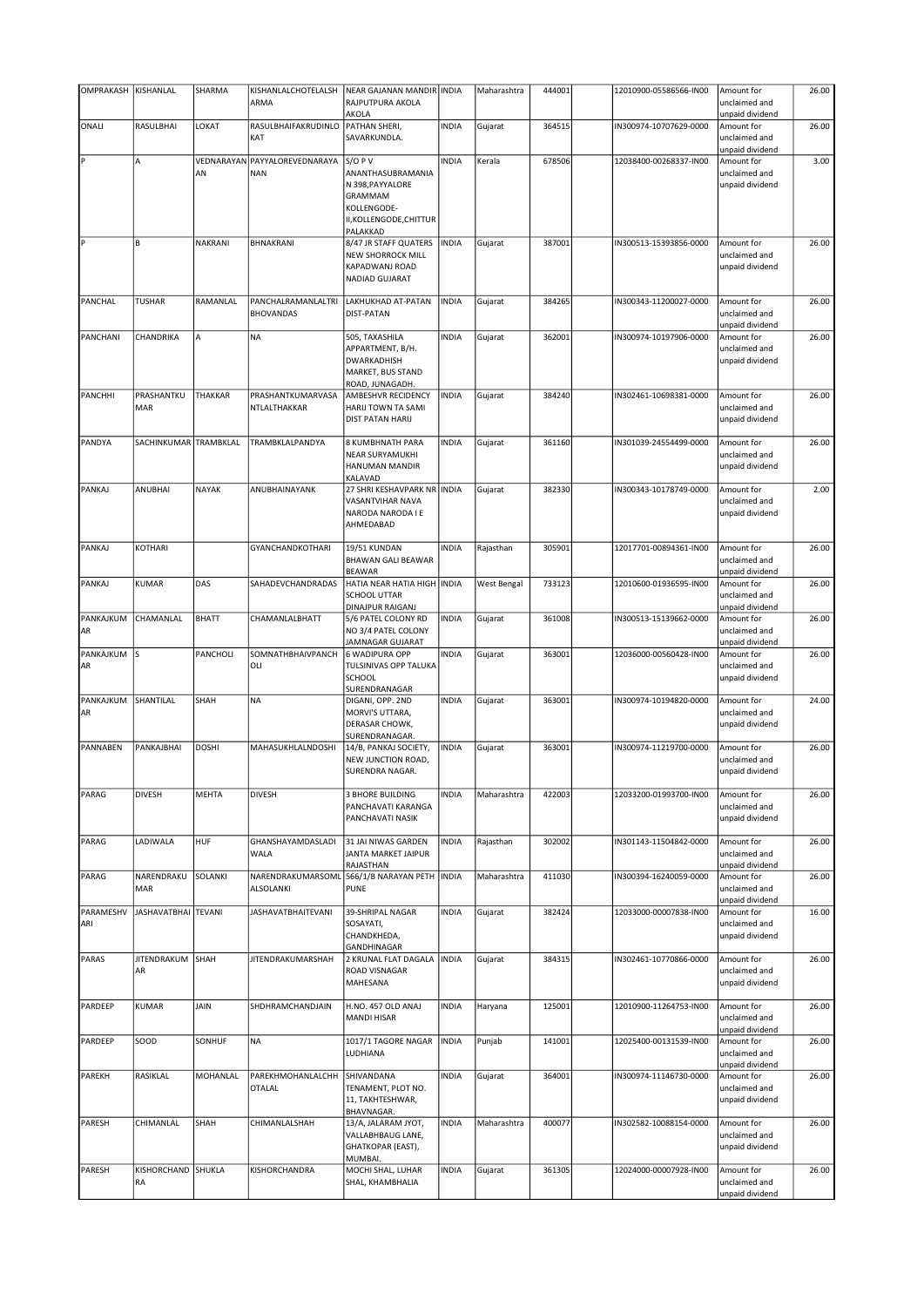| PARESHBHAI        | AMRITBHAI          | <b>BHORANIA</b> | <b>AMRITBHAI</b>                        | <b>49 HARIKRUSHAN</b>                                                                      | <b>INDIA</b> | Gujarat              | 363001 | 12033200-00491756-IN00 | Amount for                                     | 26.00 |
|-------------------|--------------------|-----------------|-----------------------------------------|--------------------------------------------------------------------------------------------|--------------|----------------------|--------|------------------------|------------------------------------------------|-------|
|                   |                    |                 |                                         | <b>SOCIETY</b>                                                                             |              |                      |        |                        | unclaimed and                                  |       |
|                   |                    |                 |                                         | SURENDRANAGAR                                                                              |              |                      |        |                        | unpaid dividend                                |       |
| PARESHBHAI        | ١D                 | GONDLIYA        | <b>NA</b>                               | 3 KEVAT NAGAR SAGAR<br>RAOD PUNAGAM SURAT                                                  | <b>INDIA</b> | Gujarat              | 394210 | 12033200-05169277-IN00 | Amount for<br>unclaimed and                    | 26.00 |
| PARESHKUM         | CHIMANLAL          | DEDANIA         | CHIMANLALGOVINDBHAI KOLKI ROAD B/H      |                                                                                            | <b>INDIA</b> | Gujarat              | 360490 | 12034400-00731478-IN00 | unpaid dividend<br>Amount for                  | 20.00 |
| AR                |                    |                 | <b>DEDANIA</b>                          | <b>GEETANJALI SOCIETY TAL</b><br>UPLETA DIST-RAJKOT                                        |              |                      |        |                        | unclaimed and<br>unpaid dividend               |       |
| PARESHKUM P       |                    | MEHTAHUF        | PRANJIVANDASJMEHTA                      | <b>UPLETA</b><br>1, JANTA SOCIETY, UNA.                                                    | <b>INDIA</b> | Gujarat              | 362560 | IN300974-11460865-0000 | Amount for                                     | 26.00 |
| AR                |                    |                 |                                         |                                                                                            |              |                      |        |                        | unclaimed and<br>unpaid dividend               |       |
| PARESHKUM         | PRAHLADBHAI        | PATEL           | PRAHLADBHAI                             | 8, BAHUCHAR KRUPA,                                                                         | <b>INDIA</b> | Gujarat              | 384002 | 12044400-00018409-IN00 | Amount for                                     | 26.00 |
| AR<br>PARESHKUM R |                    | PANDYA          | RAVINDRAKUMARKPAN                       | NAGALPUR, MEHSANA,<br>MEHSANA<br>1302 SHRADHA NAGAR                                        | <b>INDIA</b> |                      | 390009 | IN300513-12505244-0000 | unclaimed and<br>unpaid dividend               | 26.00 |
| AR                |                    |                 | <b>DYA</b>                              | SOC TARSALI VADODARA<br><b>GUJARAT</b>                                                     |              | Gujarat              |        |                        | Amount for<br>unclaimed and<br>unpaid dividend |       |
| PARINA            | KANSAL             |                 | RAJESHKANSAL                            | B - 1469 SHASHTRI<br>NAGAR DELHI                                                           | <b>INDIA</b> | Delhi                | 110052 | 12019101-02244970-IN00 | Amount for<br>unclaimed and<br>unpaid dividend | 26.00 |
| PARMANAD          | RAMDEV             |                 | SHREEGANGSHYAMRAM                       | C 96 SHANKAR NAGAR                                                                         | <b>INDIA</b> | Rajasthan            | 342001 | IN301485-10524299-0000 | Amount for                                     | 26.00 |
|                   | <b>BABITA</b>      | SANJAYBHAI      | DEV                                     | OPP 25TH SECTOR CHB<br>JODHPUR RAJASTHAN                                                   |              |                      |        | IN301774-18856652-0000 | unclaimed and<br>unpaid dividend<br>Amount for | 26.00 |
| PARMAR            |                    |                 | JORSINGLALASINGMACH<br><b>REKAR</b>     | 219 A MAHAVIR NAGAR<br><b>TILAKNAGAR ROAD</b><br>BHAVNAGAR                                 | <b>INDIA</b> | Gujarat              | 364001 |                        | unclaimed and<br>unpaid dividend               |       |
| PARMAR            | <b>HARESH</b>      | MULCHAND        | MULCHANDBHAIGOVIND GEETA LADIES TAILOR, |                                                                                            | <b>INDIA</b> | Gujarat              | 360490 | IN303575-10004555-0000 | Amount for                                     | 26.00 |
|                   |                    |                 | <b>BHAIPARMAR</b>                       | SHETH SHOPPING<br>CENTER, OLD BUS<br>STATION, UPLETA                                       |              |                      |        |                        | unclaimed and<br>unpaid dividend               |       |
| PARMAR            | MEHENDRABH Z       |                 | ZAVERBHAIBHURABHAIP                     | SHREE GIGEV BLOCK NO-                                                                      | <b>INDIA</b> | Gujarat              | 363520 | 12032300-01152411-IN00 | Amount for                                     | 26.00 |
|                   | AI                 |                 | ARMAR                                   | 6 SHIVSHAKTI SOSAYTI<br><b>CHOTILA SURENDRA</b><br>NAGAR CHOTILA                           |              |                      |        |                        | unclaimed and<br>unpaid dividend               |       |
| PARSHV            | MAHENDRABH   PATEL |                 | MAHENDRABHAILALJIBH                     | 16, UPVAN TENAMENT,                                                                        | <b>INDIA</b> | Gujarat              | 384265 | 12072700-00044277-IN00 | Amount for                                     | 26.00 |
|                   | Al                 |                 | AIPATEL                                 | HARKOR NAGAR, B/H.<br>MODI HOSPITAL, PATAN                                                 |              |                      |        |                        | unclaimed and<br>unpaid dividend               |       |
| PARTH             | DILIPBHAI          | PARMAR          | DILIPBHAIRAMANLALPA                     | 1041-4 PANCHALS                                                                            | <b>INDIA</b> | Gujarat              | 380001 | 12070200-00615219-IN00 | Amount for                                     | 26.00 |
|                   |                    |                 | RMAR                                    | CHAWL GHEE KANTA<br><b>CROSS ROADS RELEIF</b>                                              |              |                      |        |                        | unclaimed and<br>unpaid dividend               |       |
| PARTH             | PURWAR             |                 | DHRUVANARAYANPURW A-153 POORVI          | ROAD AHMEDABAD                                                                             | <b>INDIA</b> | <b>Uttar Pradesh</b> | 262802 | 12063800-00165921-IN00 | Amount for                                     | 26.00 |
|                   |                    |                 | AR                                      | DEEKSHTANA-3 GOLA<br><b>GOKARANA NATH</b><br><b>TENSIL GOLA</b><br><b>GOKARANATH KHERI</b> |              |                      |        |                        | unclaimed and<br>unpaid dividend               |       |
| PARTH             | SHAILESH           | <b>BHATT</b>    | SHAILESHJAYANANDBHA<br>TT               | 55, MAYUR NAGAR<br>SOCIETY, MEGHANI<br>ROAD,                                               | <b>INDIA</b> | Gujarat              | 363002 | IN300974-11610603-0000 | Amount for<br>unclaimed and<br>unpaid dividend | 26.00 |
|                   |                    |                 |                                         | SURENDRANAGAR                                                                              |              |                      |        |                        |                                                |       |
| PARUL             | MITTAL             |                 | <b>DKMITTAL</b>                         | 1085/15 BENGALI<br>MOHALLA AMBALA<br>CANTT                                                 | <b>INDIA</b> | Haryana              | 133001 | IN302365-10160548-0000 | Amount for<br>unclaimed and<br>unpaid dividend | 26.00 |
| PARUL             | SUDHANSHU          | AMIN            | SUDHANSHUKANTILALA                      | 12/A, SURBHIT VATIKA                                                                       | <b>INDIA</b> | Gujarat              | 380058 | IN301321-10163876-0000 | Amount for                                     | 26.00 |
|                   |                    |                 | MIN                                     | B/H. APPLE WOOD,200<br>FT.RING ROAD AT.SHELA<br>TALUKA.SANAND, DIST.A<br>HMEDABAD          |              |                      |        |                        | unclaimed and<br>unpaid dividend               |       |
| PARVIZBHAI        | ANWARBHAI          | MIRJA           | ANWARBHAIUMARBHAI<br>MIRJA              | <b>KASBA SHERI</b><br>WADHWAN                                                              | <b>INDIA</b> | Gujarat              | 363030 | IN301991-10773695-0000 | Amount for<br>unclaimed and                    | 26.00 |
| PATEL             | ANKIT              | NATVARLAL       | PATELNATVARLAL                          | SURENDRANAGAR<br>C/9, MILAP FLAT OPP.                                                      | <b>INDIA</b> | Gujarat              | 380004 | IN301469-10056812-0000 | unpaid dividend<br>Amount for                  | 26.00 |
|                   |                    |                 |                                         | <b>RANAKPUR SOCIETY</b><br>SHAHIBAUG                                                       |              |                      |        |                        | unclaimed and<br>unpaid dividend               |       |
| PATEL             | DHAVAL             | DHIRUBHAI       | DHIRUBHAISHAMJIBHAIP A/61 MAKANJI PARK  | AHMEDABAD                                                                                  | <b>INDIA</b> | Gujarat              | 395004 | IN300214-21815363-0000 | Amount for                                     | 10.00 |
|                   |                    |                 | ATEL                                    | SOCIETY BEHIND ANATH<br><b>BALASHRAM SURAT CITY</b>                                        |              |                      |        |                        | unclaimed and<br>unpaid dividend               |       |
| PATEL             | DINESHKUMAR A      |                 | AMBALALBHIKHABHAIPA                     | <b>GUJARAT</b><br><b>CHAMUNDA SOCIETY</b>                                                  | <b>INDIA</b> | Gujarat              | 382711 | 12028900-00742499-IN00 | Amount for                                     | 26.00 |
|                   |                    |                 | TEL                                     | KHERVA MEHSANA                                                                             |              |                      |        |                        | unclaimed and<br>unpaid dividend               |       |
| PATEL             | <b>ILABEN</b>      | DILIP           | DILIPAMBALALPATEL                       | 14, SHIV NAGAR SOC<br>KAMALA NAHERU SOC<br>NIZAMPURA VADODARA                              | <b>INDIA</b> | Gujarat              | 390002 | 13016700-00715599-IN00 | Amount for<br>unclaimed and<br>unpaid dividend | 26.00 |
| PATEL             | JAGDISHKUMA A<br>R |                 | AMRUTLALSHIVABHAIPA<br>TEL              | SHIVSDAN AT PO<br>MORWAD TAL VIJAPUR<br>VIJAPUR                                            | <b>INDIA</b> | Gujarat              | 382870 | 12017700-00100748-IN00 | Amount for<br>unclaimed and                    | 26.00 |
| PATEL             | <b>JAGRUTI</b>     | PIYUSH          | PIYUSHPATEL                             | <b>16 GOPALBAG SOCIETY</b>                                                                 | <b>INDIA</b> | Gujarat              | 380061 | IN301645-10379630-0000 | unpaid dividend<br>Amount for                  | 26.00 |
|                   |                    |                 |                                         | <b>GHATALODIA</b><br>AHMEDABAD                                                             |              |                      |        |                        | unclaimed and<br>unpaid dividend               |       |
| PATEL             | <b>JAYANTIBHAI</b> | BHAGVANBH<br>AI | BHAGVANBHAIJOITARA<br><b>MPATEL</b>     | 111 JUNA PARA ROAD<br><b>KANSARAKUI TA</b><br>VISNAGAR MEHSANA                             | <b>INDIA</b> | Gujarat              | 384001 | 12019101-01446098-IN00 | Amount for<br>unclaimed and<br>unpaid dividend | 26.00 |
| PATEL             | KALIDAS            | MAGANDAS        | MAGANDAS                                | PLOT NO 495 B/1                                                                            | <b>INDIA</b> | Gujarat              | 382006 | IN301645-10036192-0000 | Amount for                                     | 26.00 |
|                   |                    |                 |                                         | <b>SECTOR B/B</b>                                                                          |              |                      |        |                        | unclaimed and                                  |       |
|                   |                    |                 |                                         | GANDHINAGAR                                                                                |              |                      |        |                        | unpaid dividend                                |       |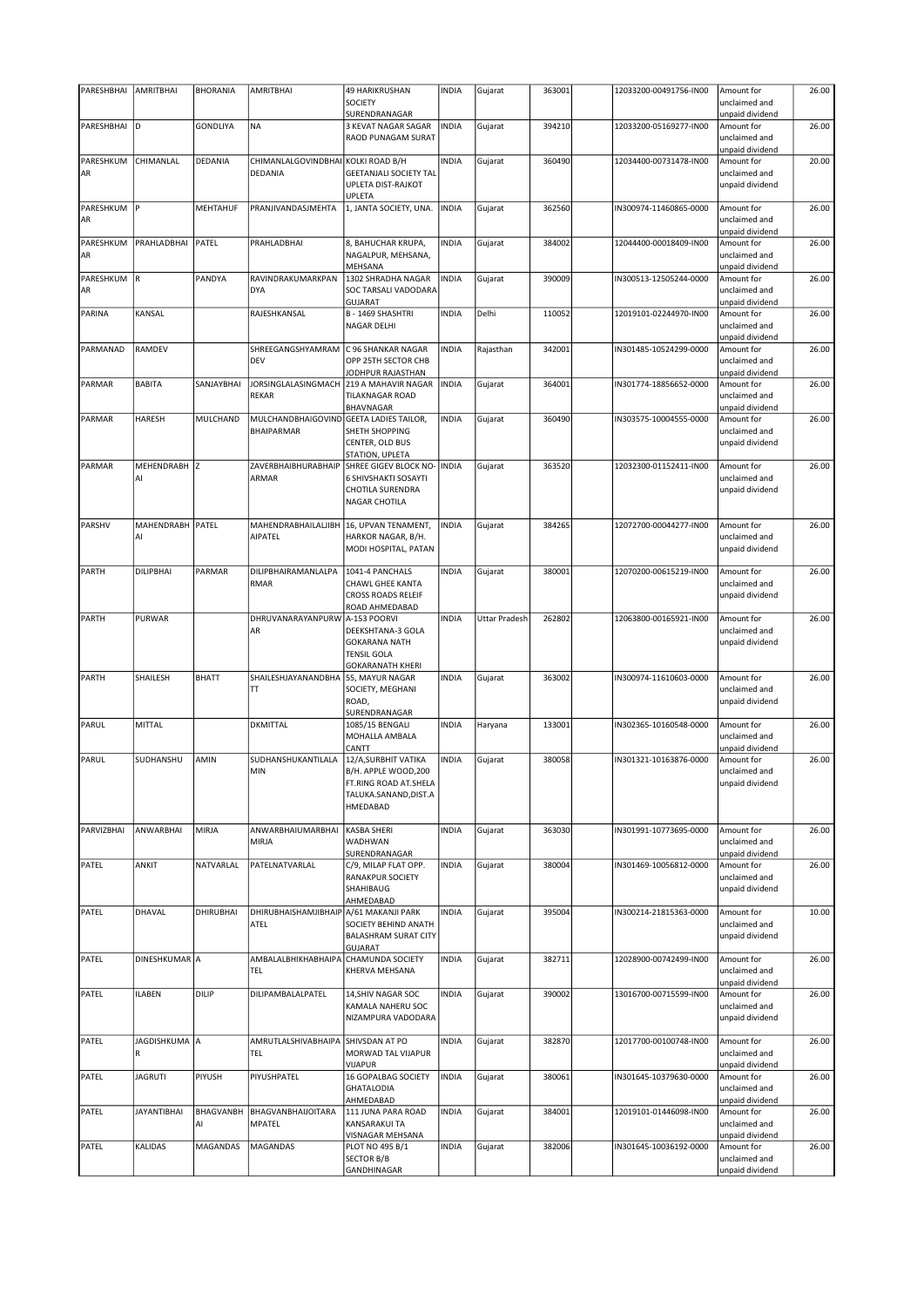| PATEL | KALPESH              | NANDUBHAI              | NANDUBHAIAMBALALPA                                         | SHAKAMBA BUNGLOW                                                                                              | <b>INDIA</b> | Gujarat   | 380052 | IN301485-10014310-0000 | Amount for                                     | 26.00 |
|-------|----------------------|------------------------|------------------------------------------------------------|---------------------------------------------------------------------------------------------------------------|--------------|-----------|--------|------------------------|------------------------------------------------|-------|
|       |                      |                        | TEL                                                        | NR.SWAMI VIVEKANAND<br>CHAWK MEMNAGAR<br>AHMEDABAD                                                            |              |           |        |                        | unclaimed and<br>unpaid dividend               |       |
|       |                      |                        |                                                            |                                                                                                               |              |           |        |                        |                                                |       |
| PATEL | KETANKUMAR           | NATVARLAL              | PATELNATVARLALCHATU C /9, MILAP FLATS, OPP.<br><b>RDAS</b> | RANAKPUR SOCIETY,<br>SHAHIBAUG,<br>AHMEDABAD                                                                  | <b>INDIA</b> | Gujarat   | 380004 | IN300343-11070064-0000 | Amount for<br>unclaimed and<br>unpaid dividend | 26.00 |
| PATEL | KOKILA               | VINODBHAI              | VINODBHAIPATEL                                             | 85/A, HIRABAUG SOC.<br>PART-I NR. C. P. NAGAR,<br>GHATLODIA,<br>AHMEDABAD CITY                                | <b>INDIA</b> | Gujarat   | 380061 | IN300343-10557292-0000 | Amount for<br>unclaimed and<br>unpaid dividend | 26.00 |
| PATEL | NAVINCHANDR G<br>A   |                        | <b>GKPATEL</b>                                             | LAXMI KUI DARWAJA<br>BHAGOL BHADRAN TA<br><b>BORSAD BHADRAN</b><br><b>GUJARAT</b>                             | <b>INDIA</b> | Gujarat   | 388540 | IN300513-16888519-0000 | Amount for<br>unclaimed and<br>unpaid dividend | 18.00 |
| PATEL | NIKITABEN            | VISHALKUMA<br>R        | <b>VIKRAMBHAICHHOTALAL</b><br>PATEL                        | A/3 JAY AMBE APT<br>MANINAGAR<br>AHMEDABAD                                                                    | <b>INDIA</b> | Gujarat   | 380008 | 12033200-04561164-IN00 | Amount for<br>unclaimed and<br>unpaid dividend | 26.00 |
| PATEL | PRAKASHKUM N<br>AR   |                        | <b>NA</b>                                                  | PLOT NO 13 ARBUDA<br>NAGAR SOC PATAN                                                                          | <b>INDIA</b> | Gujarat   | 384265 | 12033200-03223945-IN00 | Amount for<br>unclaimed and<br>unpaid dividend | 26.00 |
| PATEL | PRAVINABEN           | SHAILESH               | PATELSHAILESHBHAI                                          | A/8, AMRUT CAMPUS AT-INDIA<br><b>KALOL DIST-</b><br>GANDHINAGAR                                               |              | Gujarat   | 382721 | IN301233-10194679-0000 | Amount for<br>unclaimed and<br>unpaid dividend | 26.00 |
| PATEL | RAKESHKUMAR A        |                        | AMRUTLALKESHAVLALPA<br>TEL                                 | B/88, SHRUSHTI SOCIETY   INDIA<br>PARSHWNATH<br>TOWNSHIP B/H.<br>KRISHNANAGAR NAVA<br>NARODA, AHMEDABAD       |              | Gujarat   | 382346 | IN301233-10240397-0000 | Amount for<br>unclaimed and<br>unpaid dividend | 26.00 |
| PATEL | RAMABHAI             |                        | ISHVARBHAITRIKAMDAS<br>PATEL                               | SHAKTINAGAR SOCIETY,<br>AT KUKARWADA, TAL.<br>VIJAPUR, DIST.<br>MEHSANA,<br>KUKARWADA.                        | <b>INDIA</b> | Gujarat   | 382830 | IN300974-11377013-0000 | Amount for<br>unclaimed and<br>unpaid dividend | 26.00 |
| PATEL | RAMABHAI             | RANCHHODD<br>AS        | PATELRANCHHODDASM<br><b>AGANDAS</b>                        | G 203 KRISH ELITE B/H<br>SANKALP<br>INTERNATIONAL<br>SCHOOL B/S VISALA<br>LANDMARK COMPLEX<br>NIKOL AHMEDABAD | <b>INDIA</b> | Gujarat   | 382350 | IN301645-10201898-0000 | Amount for<br>unclaimed and<br>unpaid dividend | 26.00 |
| PATEL | RAMANBHAI            |                        | PATELTULSIBHAI                                             | 108, ASHISHNAGAR<br><b>SOCIETY</b><br>MEGHANINAGAR<br>AHMEDABAD                                               | <b>INDIA</b> | Gujarat   | 380016 | IN302461-10150038-0000 | Amount for<br>unclaimed and<br>unpaid dividend | 26.00 |
| PATEL | RAMANBHAI            | CHELDAS                | CHELDAS                                                    | 4 RAGHUKUL SOCIETY<br>NO 1 NR TIRUPATI<br>TOWN SHIP MEHSANA<br>ROAD VISNAGAR N G                              | <b>INDIA</b> | Gujarat   | 384315 | IN301276-30265675-0000 | Amount for<br>unclaimed and<br>unpaid dividend | 26.00 |
| PATEL | RAMANBHAI            | <b>HARIDAS</b>         | HARIDASPATEL                                               | 27 NIKUNJ SOCIETY B/H<br>RADHANPUR OCTROI<br>NAKA NEAR M I T<br>RADHANPUR ROAD<br>MEHSANA                     | <b>INDIA</b> | Gujarat   | 384002 | IN301276-30431448-0000 | Amount for<br>unclaimed and<br>unpaid dividend | 26.00 |
| PATEL | RASIKBHAI            | R                      | RANCHHODDDAS                                               | 30 KHARADHARVA TA<br>CHANASMA DIST<br>MEHSANA MEHSANA                                                         | <b>INDIA</b> | Gujarat   | 384320 | 12033200-03665812-IN00 | Amount for<br>unclaimed and<br>unpaid dividend | 26.00 |
| PATEL | SACHINKUMAR BHOGILAL |                        | BHOGILALNPATEL                                             | 17, GOKULDHAM-2 OPP-   INDIA<br>PARAVATI NAGAR<br>VISHNAGAR ROAD,<br>POAT. UNJHA DIST<br>MEHSANA (N.G)        |              | Gujarat   | 384170 | IN301645-10129978-0000 | Amount for<br>unclaimed and<br>unpaid dividend | 26.00 |
| PATEL | SHAILASHKUM K<br>AR  |                        | PATELKANUBHAIR                                             | 25/50 SUKHRAM NAGAR   INDIA<br>SOCIETY OPP WATER<br><b>TANK RAKHIAL</b><br><b>GOMTIPUR</b><br>AHMEDABAD       |              | Gujarat   | 380021 | IN300757-11522017-0000 | Amount for<br>unclaimed and<br>unpaid dividend | 26.00 |
| PATEL | TEJAS                | <b>HARSUKHBH</b><br>AI | HARSUKHBHAIRAMJIBHA<br><b>IPATEL</b>                       | NO KYU-502 SUN CITY<br>BHOPAL AHMEDABAD                                                                       | <b>INDIA</b> | Gujarat   | 380058 | 13014400-01597551-IN00 | Amount for<br>unclaimed and<br>unpaid dividend | 26.00 |
| PATEL | URMILABEN            | <b>GUNVANTBH</b><br>AI | PATELGUNVANTBHAI                                           | 38, SURYARATH<br><b>TENAMENTS NEW</b><br>KATHVADA<br>SMASHANVALO ROAD<br>NARODA AHMEDABAD                     | <b>INDIA</b> | Gujarat   | 382325 | IN301485-10659480-0000 | Amount for<br>unclaimed and<br>unpaid dividend | 26.00 |
| PATEL | <b>USHABEN</b>       | NARASIBHAI             | NARASIBHAIPATEL                                            | 38, MAHAVIR PARK,<br>HALVAD ROAD,<br>DHRANGADHRA.                                                             | <b>INDIA</b> | Gujarat   | 363310 | IN300974-10397088-0000 | Amount for<br>unclaimed and<br>unpaid dividend | 26.00 |
| PATEL | VIRAL                | RAMESHBHAI             | RAMESHBHAIDURLLABH<br>BHAIPATEL                            | MAHAVIR NAGAR-4<br>NEW AMROLI KOSAD<br>ROAD SURAT                                                             | <b>INDIA</b> | Gujarat   | 394107 | 12010900-04810383-IN00 | Amount for<br>unclaimed and<br>unpaid dividend | 26.00 |
| PAWAN | KUMAR                | <b>BHATIA</b>          | SHBISHAMBERNATHBHA<br>TIA                                  | #410, SEC. 20, HUDA<br>COLONY, BARNALA<br>ROAD, SIRSA                                                         | <b>INDIA</b> | Haryana   | 125055 | 12019101-02965765-IN00 | Amount for<br>unclaimed and<br>unpaid dividend | 26.00 |
| PAWAN | KUMAR                | <b>JINDAL</b>          | MOHANLALJINDAL                                             | <b>B 103 KARNI NAGAR</b><br>LALGARH BIKANER                                                                   | <b>INDIA</b> | Rajasthan | 334001 | IN301330-20870552-0000 | Amount for<br>unclaimed and<br>unpaid dividend | 26.00 |
| PAYAL | KAMRA                |                        | ASHOKKUMAR                                                 | HOUSE NO. 954-P<br>SECTOR15-II GURGAON                                                                        | <b>INDIA</b> | Haryana   | 122001 | IN301959-10066282-0000 | Amount for<br>unclaimed and<br>unpaid dividend | 26.00 |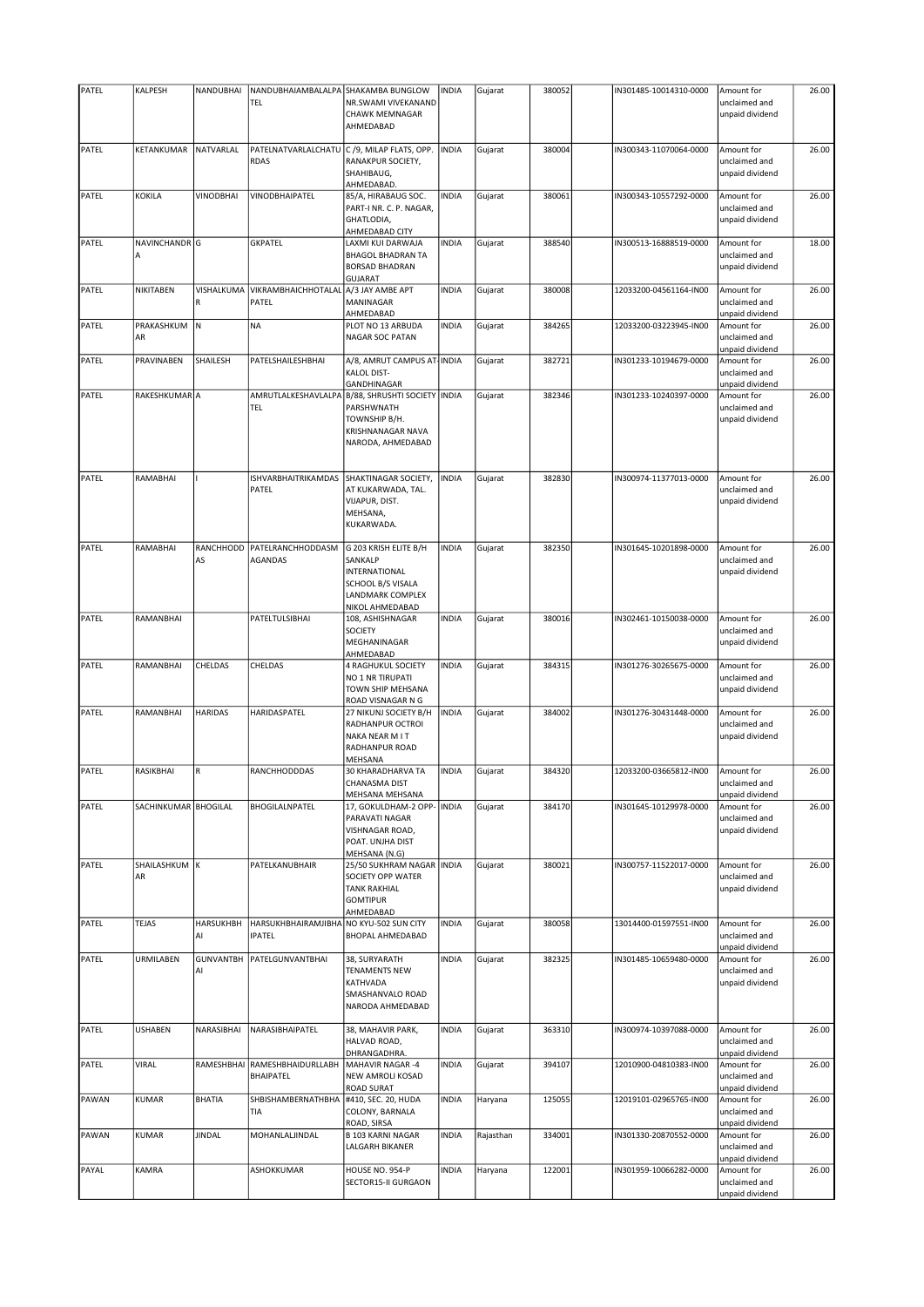| PAYALBEN          | <b>AMITBHAI</b>                   | KANSAGARA       | AMITBHAIJIVRAJBHAIKA                   | R K PARK NR ASTHA                                                                               | <b>INDIA</b> | Gujarat                           | 362630 | 12033200-12505136-IN00 | Amount for                                     | 26.00  |
|-------------------|-----------------------------------|-----------------|----------------------------------------|-------------------------------------------------------------------------------------------------|--------------|-----------------------------------|--------|------------------------|------------------------------------------------|--------|
|                   |                                   |                 | <b>NSAGARA</b>                         | HOUSE DIST JUNAGADH<br>MANAVADAR                                                                |              |                                   |        |                        | unclaimed and<br>unpaid dividend               |        |
|                   |                                   |                 |                                        |                                                                                                 |              |                                   |        |                        |                                                |        |
| PERUMAL           | SHANKAR                           | S               | SIVALINGAMS                            | OLD NO 4 NEW NO 6<br><b>KALMADA STREET</b><br>VADIVEESWARAM<br>NAGERCOIL                        | <b>INDIA</b> | Tamil Nadu                        | 629002 | IN301637-41166949-0000 | Amount for<br>unclaimed and<br>unpaid dividend | 31.00  |
| PINAL             | TEJASKUMAR                        | SHAH            | TEJASJAYANTILALSHAH                    | 18-210-AKASHGANGA                                                                               | <b>INDIA</b> | Gujarat                           | 380061 | IN303052-10117493-0000 | Amount for                                     | 26.00  |
|                   |                                   |                 |                                        | APPT. SOLA ROAD<br>NARANPURA<br>AHMEDABAD                                                       |              |                                   |        |                        | unclaimed and<br>unpaid dividend               |        |
| PINKIBEN          | PRITESHKUMA<br>R                  | SHAH            | PRITESHKUMARSHAH                       | B - 203, SATYAPATH<br>DESIRE NEAR AMIJARA<br>FLAT JULLY FLATS,<br>SHANTIVAN, PALDI<br>AHMEDABAD | <b>INDIA</b> | Gujarat                           | 380007 | 13015200-00018988-IN00 | Amount for<br>unclaimed and<br>unpaid dividend | 26.00  |
| <b>PINKY</b>      | AGGARWAL                          |                 | RAKESHKUMAR                            | PLOT NO 61 BLOCK D<br>POCKET 3 SECTOR 11<br>ROHINI DELHI                                        | <b>INDIA</b> | Delhi                             | 110085 | 12033500-01445788-IN00 | Amount for<br>unclaimed and<br>unpaid dividend | 26.00  |
| PINTU             | MUKUNDRAY                         | DAVE            | MUKUNDRAYDAVE                          | PLOT NO. 1325-A,<br>GHOGHA CIRCLE,<br>BHAVNAGAR.                                                | <b>INDIA</b> | Gujarat                           | 364001 | IN300974-10847790-0000 | Amount for<br>unclaimed and<br>unpaid dividend | 26.00  |
| PIYUSH            | <b>BAJPAI</b>                     |                 | <b>JOGESHWARBAJPAI</b>                 | E 88, BARRA 3 JANTA<br>NAGAR KANPUR                                                             | <b>INDIA</b> | Uttar Pradesh                     | 208027 | IN301055-10327388-0000 | Amount for<br>unclaimed and<br>unpaid dividend | 26.00  |
| PIYUSH            | <b>JAYANTILAL</b>                 | KOTECHA         | <b>JAYANTILAL</b>                      | <b>VAGHESHWARI PLOT</b><br><b>GARBI CHOWK</b><br>SHRINATHI KRUPA<br>PORBANDAR                   | <b>INDIA</b> | Gujarat                           | 360575 | 12010900-03350279-IN00 | Amount for<br>unclaimed and<br>unpaid dividend | 26.00  |
| POOJA             | AGARWAL                           |                 | BAJRAMGLALAGARWAL                      | 7/330, SECTOR -7<br>VIDHADHAR NAGAR<br><b>JAIPUR</b>                                            | <b>INDIA</b> | <b>MAHARASHT</b><br>RA            | 444444 | 12017701-00361109-IN00 | Amount for<br>unclaimed and<br>unpaid dividend | 26.00  |
| POOJA             | <b>ANKURBHAI</b>                  | SIRODARIA       | ANKURBHAILALITBHAISI<br><b>RODARIA</b> | 344 BHAVNA SOCIETY,<br>DIST. GIRSOMNATH,<br>VERAVAL                                             | <b>INDIA</b> | Gujarat                           | 362265 | IN300974-12040712-0000 | Amount for<br>unclaimed and<br>unpaid dividend | 26.00  |
| POOJA             | JAIN                              |                 | SAURABHJAIN                            | 105, MOHAN NAGAR<br>GOPALPURA BYEPASS<br><b>JAIPUR</b>                                          | <b>INDIA</b> | Andaman and<br>Nicobar<br>Islands | 444444 | 12017701-00581104-IN00 | Amount for<br>unclaimed and<br>unpaid dividend | 26.00  |
| POOJA             | JAIN                              |                 | SANJAYKUMARJAIN                        | D-621 MALVIYA NAGAR<br><b>JAIPUR</b>                                                            | <b>INDIA</b> | Rajasthan                         | 302017 | 12017701-00236081-IN00 | Amount for<br>unclaimed and<br>unpaid dividend | 26.00  |
| POOJA             | KHANDELWAL                        |                 | BANWARILALKHANDELW<br>AL               | 2971 UNIYARA RAVJI KA<br>RASTA TISHRA CHORAYA<br>CHANDPOLE JAIPUR                               | <b>INDIA</b> | Rajasthan                         | 302001 | 13041400-01753484-IN00 | Amount for<br>unclaimed and<br>unpaid dividend | 26.00  |
| POOJA             | RAJESH                            | SHARMA          | RAJESHSHARMA                           | 6/A, SHIVSHAKTI<br>COLONY,<br>OPP.S.F.S.SCHOOL,<br>JALNA ROAD,                                  | <b>INDIA</b> | Maharashtra                       | 431001 | IN301604-10238957-0000 | Amount for<br>unclaimed and<br>unpaid dividend | 26.00  |
| POOJABEN          | <b>RAJESHBHAI</b>                 | SHAH            | RAJESHBHAIGUNVANTRA<br><b>ISHAH</b>    | AURANGABAD<br><b>GANDHI STREET NR.</b><br>NEW RAMJI TEMPLE                                      | <b>INDIA</b> | Gujarat                           | 364710 | IN301991-10813590-0000 | Amount for<br>unclaimed and                    | 26.00  |
| POONAM            | JAIN                              |                 | CHANDERMOHANJAIN                       | BOTAD BHAVNAGAR<br><b>B 172 INDUSTRIAL AREA</b><br>JALANDHAR                                    | <b>INDIA</b> | Punjab                            | 144004 | IN301055-10364849-0000 | unpaid dividend<br>Amount for<br>unclaimed and | 26.00  |
| POONAM            | LOHIYA                            |                 | RAJENDRAJAJOO                          | 16/91 CHOPASANI<br><b>HOUSING BOARD</b>                                                         | <b>INDIA</b> | Rajasthan                         | 342001 | 12068500-00043241-IN00 | unpaid dividend<br>Amount for<br>unclaimed and | 26.00  |
| POONAM            | SHARMA                            |                 | CHAMANLALJOSHI                         | <b>JODHPUR</b><br>1/11 S F S AGRAWAL                                                            | <b>INDIA</b> | Rajasthan                         | 302020 | 12045500-00491371-IN00 | unpaid dividend<br>Amount for                  | 26.00  |
| PRABHA            | D                                 |                 | KARUNAKARANAIDUP                       | FARM MANSAROVER<br><b>JAIPUR JAIPUR</b><br>NO 71 1ST MAIN 3RD                                   | <b>INDIA</b> | Karnataka                         | 560085 | IN300476-42353662-0000 | unclaimed and<br>unpaid dividend<br>Amount for | 26.00  |
| PRABHA            | SINGHAL                           |                 | SHSATYAKAMGARG                         | PHASE 6TH BLOCK BSK III<br><b>STAGE BANGALORE</b><br>H NO 67 CHURI MARKET                       | <b>INDIA</b> | Rajasthan                         | 301001 | 12020600-00260482-IN00 | unclaimed and<br>unpaid dividend<br>Amount for | 26.00  |
| PRABHAKARA PILLAI |                                   | K               | KRISHNAPILLAIK                         | <b>DIWAN BHAWAN</b><br>ALWAR<br>USHUS N T V NAGAR                                               | <b>INDIA</b> | Kerala                            | 691008 | IN300239-10389667-0000 | unclaimed and<br>unpaid dividend<br>Amount for | 200.00 |
| N                 |                                   |                 |                                        | KADAPPAKADA KOLLAM                                                                              |              |                                   |        |                        | unclaimed and<br>unpaid dividend               |        |
|                   | PRABHUDAYA SHANKARLAL             | AGRAWAL         | SHANKARLALMULCHAND                     | C/O SANGAM STORES<br><b>BOOB BHAWAN</b><br><b>STATION AREA</b><br>MURTIZAPUR                    | <b>INDIA</b> | Maharashtra                       | 444107 | 13023100-00016411-IN00 | Amount for<br>unclaimed and<br>unpaid dividend | 26.00  |
| PRABHULAL         | AMICHAND                          | <b>GARMANIA</b> | AMICHAND                               | 101, SHALIGRAM<br>APARTMENT<br>LIMBACHIYA FALIYU<br>KATARGAM SURAT                              | <b>INDIA</b> | Gujarat                           | 395004 | 12041500-00149915-IN00 | Amount for<br>unclaimed and<br>unpaid dividend | 26.00  |
| PRADEEP           | VERMA                             | SONS            | <b>NA</b>                              | 21 GHER KHATTI<br>MUZAFFARNAGAR                                                                 | <b>INDIA</b> | <b>Uttar Pradesh</b>              | 251001 | 12010604-00080083-IN00 | Amount for<br>unclaimed and<br>unpaid dividend | 26.00  |
| PRADIP            | BHIKULALJI                        | <b>BIYANI</b>   | BHIKULALJIBIYANI                       | KANGAN, RADHE<br>NAGAR, BEHIND MADAN<br><b>MAHAL AKOLA</b>                                      | <b>INDIA</b> | Maharashtra                       | 444001 | 13023100-00018516-IN00 | Amount for<br>unclaimed and<br>unpaid dividend | 26.00  |
|                   | PRADIPKUMA DALICHANDBH SHAH<br>Al |                 | DALICHANDBHAINANCH<br>ANBHAISHAH       | 13/JAWAHAR SOCIETY<br>SURENDRANAGAR<br><b>GUJARAT</b><br>SURENDRANAGAR                          | <b>INDIA</b> | Gujarat                           | 363001 | IN301604-11754550-0000 | Amount for<br>unclaimed and<br>unpaid dividend | 26.00  |
|                   |                                   |                 |                                        |                                                                                                 |              |                                   |        |                        |                                                |        |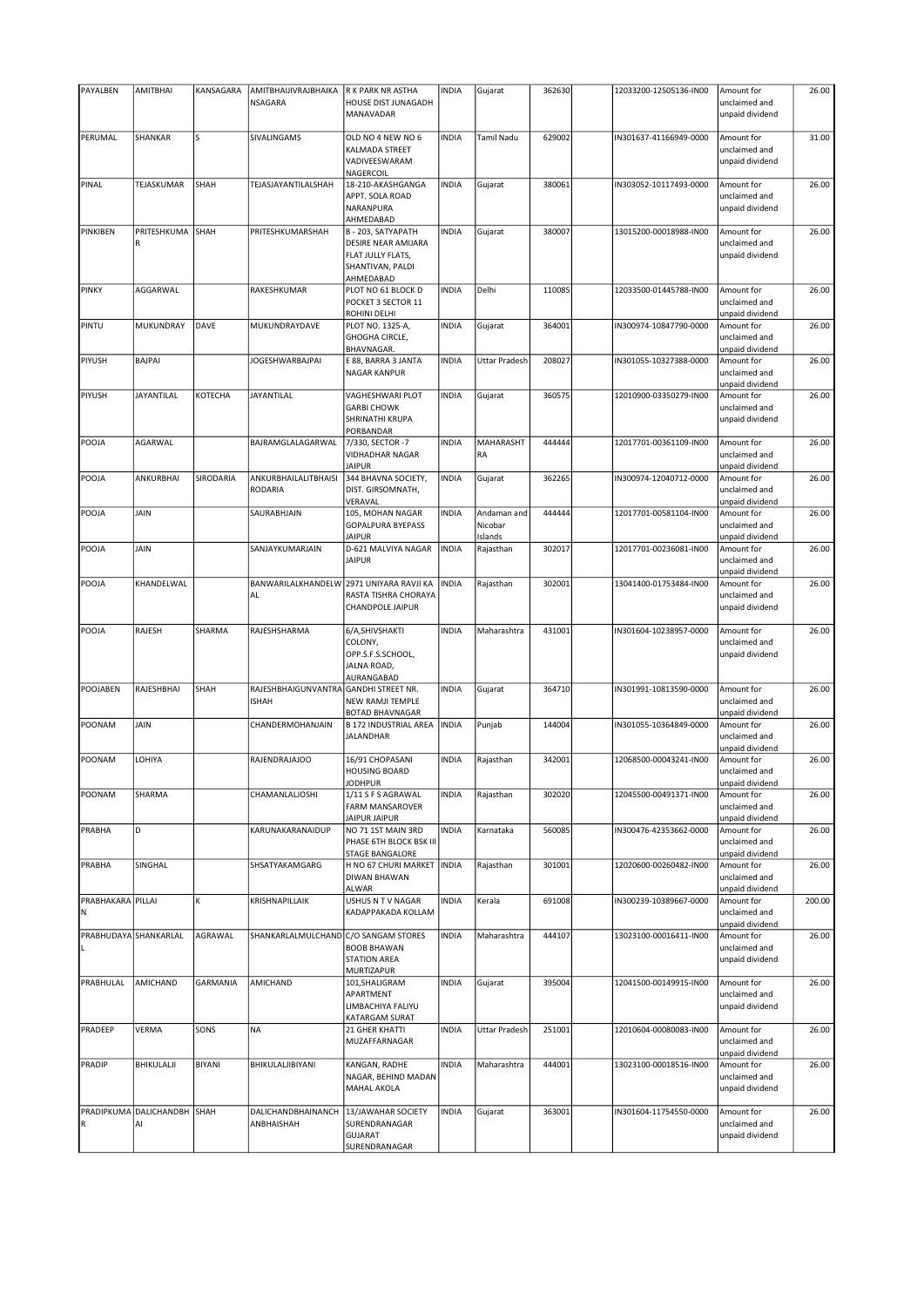| PRADIPKUMA DWARKADAS       |                         | SAMPATHUF        | NA                                            | OM TULSI BUNGLOW-2,                                                                                                      | INDIA        | Gujarat           | 360007 | IN300974-11980053-0000 | Amount for                                     | 26.00 |
|----------------------------|-------------------------|------------------|-----------------------------------------------|--------------------------------------------------------------------------------------------------------------------------|--------------|-------------------|--------|------------------------|------------------------------------------------|-------|
| ${\sf R}$                  |                         |                  |                                               | <b>B/H BHARATVAN</b><br>SOCIETY-C, NR SANTOSH<br>PARK B/H STERLING<br>HOSPITAL150FT RING<br><b>ROAD RAJKOT</b>           |              |                   |        |                        | unclaimed and<br>unpaid dividend               |       |
| PRAFULBHAI                 | HARGOVINDBH JOSHI<br>Al |                  | <b>NA</b>                                     | ADAMJI ROAD, JASDAN                                                                                                      | <b>INDIA</b> | Gujarat           | 360050 | 13019900-00093095-IN00 | Amount for<br>unclaimed and<br>unpaid dividend | 26.00 |
| PRAFULBHAI                 | <b>JAMANBHAI</b>        | VACHHANI         | <b>JAMANBHAIGOVINDBHA</b><br><b>IVACHHANI</b> | BLOCK NO 202 SHAHARA<br>TOWER JALARAM 2 UNI<br><b>ROAD RAJKOT</b>                                                        | <b>INDIA</b> | Gujarat           | 360005 | 12018000-00394492-IN00 | Amount for<br>unclaimed and<br>unpaid dividend | 26.00 |
| PRAGATI                    | PRAVIN                  | MHAMUNKA<br>R    | SHRIKANTNAMDEVKALA<br><b>MKAR</b>             | 012 A WING SAI LEELA<br><b>CONSTRU CTION</b><br><b>COMPLEX NR</b><br>NAMASKAR DHABA SHRI<br>MALANG RD KALYAN E<br>KALYAN | <b>INDIA</b> | Maharashtra       | 421306 | 12010900-06378231-IN00 | Amount for<br>unclaimed and<br>unpaid dividend | 26.00 |
| PRAJAPATI                  | <b>BHARGAV</b>          |                  | SHANKARBHA SHANKARBHAIMAGANB<br>HAIPRAJAPATI  | 151/2, KISHANNAGAR<br>SEC 26 GANDHINAGAR<br>GANDHINAGAR                                                                  | <b>INDIA</b> | Gujarat           | 382026 | 12042100-00061273-IN00 | Amount for<br>unclaimed and<br>unpaid dividend | 26.00 |
| PRAJAPATI                  | KESHAVLAL               | <b>JIVRAMDAS</b> | PRAJAPATIJIVRAMDAS                            | <b>30 PRABHUPARK SOC</b><br>RADHANPUR ROAD<br>MEHSANA MEHSANA                                                            | INDIA        | Gujarat           | 384002 | IN301276-30266928-0000 | Amount for<br>unclaimed and<br>unpaid dividend | 26.00 |
| <b>PRAKASH</b>             | CHAND                   | KHATUJA          | MADANLALKHATUJA                               | 120 SAMADHIYA<br><b>COLONY TARAGANJ</b><br>LASHKAR GWALIOR                                                               | <b>INDIA</b> | Madhya<br>Pradesh | 474001 | 12017701-00742670-IN00 | Amount for<br>unclaimed and<br>unpaid dividend | 24.00 |
| <b>PRAKASH</b>             | <b>JETHANAND</b>        | DEVCHANDA<br>NI  | JETHANANDKDEVCHAND<br>ANI                     | SUBHASH PARK NR.<br>SODHA SAKUL PATEL<br>NAGAR 4 RANJIT SAGAR<br>ROAD JAMNAGAR                                           | <b>INDIA</b> | Gujarat           | 361005 | IN301039-24456510-0000 | Amount for<br>unclaimed and<br>unpaid dividend | 26.00 |
| PRAKASH                    | PREMJIBHAI              | KHANJARA         | <b>PREMJIBHAIJESINGHBHA</b><br>IKHANJARA      | RANGILA HANUMAN<br><b>PASE BUS STAND</b><br>PACHAL DHRANGADHRA                                                           | <b>INDIA</b> | Gujarat           | 363310 | IN302927-10291709-0000 | Amount for<br>unclaimed and<br>unpaid dividend | 6.00  |
| PRAKASHCHA<br><b>NDRA</b>  | PARSOTTAMDA TANNA<br>S  |                  | PARSOTTAMDASNATHU<br><b>BHAITANNA</b>         | 212, BHUMI PROVISON<br>STORE, JALARAM<br>TALKIES, NR. JAIN<br>TEMPLE, VERAVAL.                                           | <b>INDIA</b> | Gujarat           | 362266 | IN300974-10851712-0000 | Amount for<br>unclaimed and<br>unpaid dividend | 26.00 |
| PRAKASHRAO V               |                         | PATIL            | <b>NA</b>                                     | JOSHI COMPOUND OPP<br>JOD KALSED BANGLO<br>VAKIL CHAWL GADAG<br>GADAG                                                    | INDIA        | Karnataka         | 582101 | IN300011-10272753-0000 | Amount for<br>unclaimed and<br>unpaid dividend | 26.00 |
| PRAMOD                     | NAGJIBHAI               | MODI             | NAGJIBHAI                                     | L 3 MODI NAGAR<br><b>HANSOT ROAD</b><br>ANKLESHWAR                                                                       | <b>INDIA</b> | Gujarat           | 393001 | 12033200-01084567-IN00 | Amount for<br>unclaimed and<br>unpaid dividend | 26.00 |
| PRANAVKUM AMRUTBHAI<br>AR  |                         | PATEL            | AMRUTBHAIRAMDASPA<br><b>TEL</b>               | 256/ A, PURSHATTAM<br>PARK, B/H BHAGWATI<br>SOC., CHANDKHEDA<br>AHMEDABAD                                                | INDIA        | Gujarat           | 382424 | 12033700-00036151-IN00 | Amount for<br>unclaimed and<br>unpaid dividend | 26.00 |
| PRASHANT                   | CHATTERJEE              |                  | TAPANCHATTERJEE                               | B-1202, MANGLAM<br>AROMA, BLOCK B NEAR<br>PATRAKAR COLONY<br>MANSAROVAR<br>RAMPURA JAIPUR<br>RAJASTHAN                   | INDIA        | Rajasthan         | 302020 | IN300214-25401439-0000 | Amount for<br>unclaimed and<br>unpaid dividend | 5.00  |
| PRASHANT                   | <b>DILIPBHAI</b>        | JANI             | DILIPBHAI                                     | ANNAPURNA 219<br><b>GOKULDHAM KRUSHNA</b><br>NAGAR MAIN RD<br><b>RAJKOT</b>                                              | <b>INDIA</b> | Gujarat           | 360004 | 12033200-01648783-IN00 | Amount for<br>unclaimed and<br>unpaid dividend | 26.00 |
| PRASHANT                   | SUMTILAL                | SHAH             | SUMTILALREVCHANTSHA<br>н                      | <b>GURURAJ CO-OP</b><br><b>HOUSING SOCIETY</b><br>BEHIND KALE HOSPITAL<br><b>B.N 14 BLOCK 9 PUNE</b>                     | INDIA        | Maharashtra       | 411039 | 12010900-03539704-IN00 | Amount for<br>unclaimed and<br>unpaid dividend | 26.00 |
| <b>PRATIK</b>              | BHARATBHAI              | <b>VINCHHI</b>   | <b>BHARATGVICHHI</b>                          | ABHAY 4 JIVAN NAGAR<br>NR BRAHM SAMAJ RAIYA<br>RD B/H ANIL GYAN<br><b>MANDIR CHOWK</b><br>RAJKOT                         | <b>INDIA</b> | Gujarat           | 360007 | 12018000-00436014-IN00 | Amount for<br>unclaimed and<br>unpaid dividend | 26.00 |
| <b>PRATIK</b>              | SURESHBHAI              | SAKHIYA          | SURESHBHAINARSHIBHAI<br>SAKHIYA               | KAILASHNAGAR-1<br><b>JASDAN DIST-RAJKOT</b>                                                                              | <b>INDIA</b> | Gujarat           | 360050 | IN300425-10193008-0000 | Amount for<br>unclaimed and<br>unpaid dividend | 26.00 |
| PRAVINABEN                 | SAKARIYA                |                  | ARVINDBHAISAKARIYA                            | SHIVAM, 12/A,<br>PADMAKUVARBA SOCI,<br>OPP. INCOME TAX<br>SOCIETY, RAJKOT.                                               | <b>INDIA</b> | Gujarat           | 360001 | IN300974-10952703-0000 | Amount for<br>unclaimed and<br>unpaid dividend | 26.00 |
| PRAVINCHAN J<br><b>DRA</b> |                         | CHHATBAR         | <b>JAYANTIBHAICHHATBAR</b>                    | OPP. MAHALAXMI<br>TEMPLE, VACHALI<br>STREET, GONDAL.                                                                     | <b>INDIA</b> | Gujarat           | 360311 | IN300974-10877098-0000 | Amount for<br>unclaimed and<br>unpaid dividend | 50.00 |
| PRAVINSINH                 | MADARSINH               | <b>JADEJA</b>    | MADARSINH                                     | MILITARY SOCIETY PLOT<br>NO 76 NEAR NEW<br>PRIMER SCHOOL<br>BHAVNAGAR                                                    | <b>INDIA</b> | Gujarat           | 364003 | 12033200-00369632-IN00 | Amount for<br>unclaimed and<br>unpaid dividend | 26.00 |
| PREETI                     | JAIN                    |                  | <b>NA</b>                                     | TANKERDA TEH -<br>CHOMU JAIPUR JAIPUR                                                                                    | INDIA        | Rajasthan         | 303702 | 12013300-00236950-IN00 | Amount for<br>unclaimed and<br>unpaid dividend | 26.00 |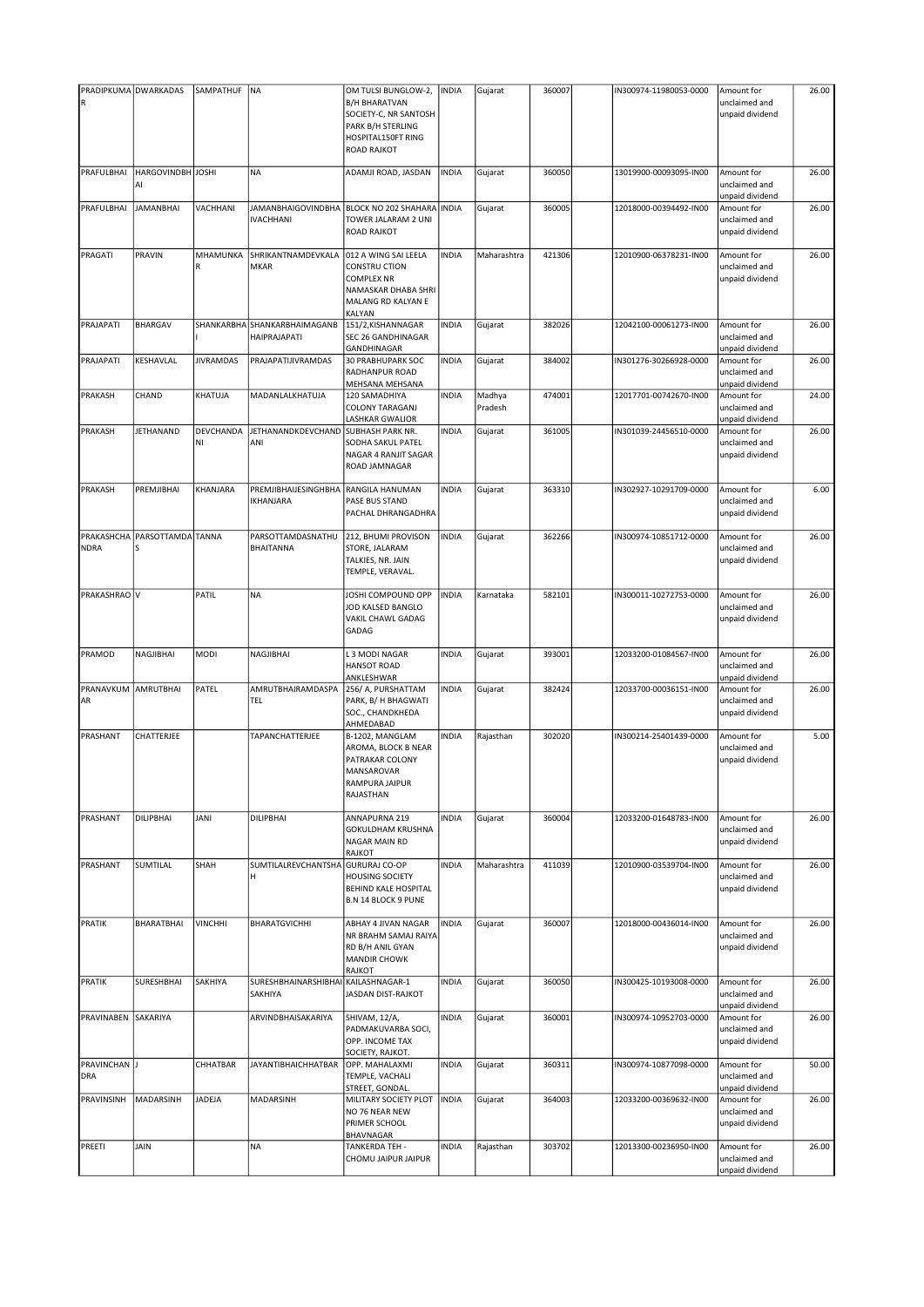| PREETI           | JAYESH                   | SHAH            | RASIKLALCHUNILALSHAH   A 3 102 INDIRA                  |                                                                                                                   | <b>INDIA</b> | Maharashtra            | 401101 | 12032300-01394441-IN00 | Amount for                                     | 26.00 |
|------------------|--------------------------|-----------------|--------------------------------------------------------|-------------------------------------------------------------------------------------------------------------------|--------------|------------------------|--------|------------------------|------------------------------------------------|-------|
|                  |                          |                 | А                                                      | COMPLEX 60 FEET ROAD<br>NR SHANTI NAGAR<br><b>BHAYANDAR WEST</b><br><b>MUMBAI</b>                                 |              |                        |        |                        | unclaimed and<br>unpaid dividend               |       |
| PREM             | PRAKASH                  | YADAV           | SALIGRAMYADAV                                          | 2 / 685 A JAWAHAR<br><b>NAGAR JAIPUR</b>                                                                          | <b>INDIA</b> | Rajasthan              | 302004 | IN300214-13723237-0000 | Amount for<br>unclaimed and<br>unpaid dividend | 26.00 |
| PREMILABEN       | SHYAMLAL                 | SHAH            | FULCHANDSHANKERLALJ<br><b>ISHAH</b>                    | <b>SUTHAR WADA DEVGAD</b><br><b>BARIA DIST. DAHOD</b><br><b>DEVGAD BARIA</b>                                      | <b>INDIA</b> | Gujarat                | 389380 | IN301991-10554409-0000 | Amount for<br>unclaimed and<br>unpaid dividend | 26.00 |
| PRITIBEN         | C                        | BHANDERI        | CHIMANLALBHANDERI                                      | <b>GAYATRI KRUPA OPP</b><br>AIRFORCE GATE 2 ROZI<br>PARK SATYAM COLONY<br>ROAD CHANDNI APP<br><b>OPP JAMNAGAR</b> | <b>INDIA</b> | Gujarat                | 361004 | IN303116-10171896-0000 | Amount for<br>unclaimed and<br>unpaid dividend | 26.00 |
| PRIYA            | <b>JAYANTI</b>           | PRAJAPATI       | JAYANTIPRAJAPATI                                       | 19 SHASHRINAGAR PART-INDIA<br>1 NR. HOUSE NO-8,<br><b>CROSS ROAD VATVA</b><br><b>ROAD ISANPUR</b><br>AHMEDABAD    |              | Gujarat                | 382443 | 12049100-00148001-IN00 | Amount for<br>unclaimed and<br>unpaid dividend | 26.00 |
| PRIYA            | PUTHANVEETTI             |                 | RADHAKRISHNANNAIR                                      | <b>KRISHNAPRIYA PO</b><br>PUTHENPALLI<br><b>GURUVAYUR THRISSUR</b>                                                | <b>INDIA</b> | Kerala                 | 680103 | IN301637-41903061-0000 | Amount for<br>unclaimed and<br>unpaid dividend | 3.00  |
| PUJABA           | P                        | <b>GOHIL</b>    | BALVANTSINHKANUBHA<br>ZALA                             | 4453 PARTH SOCIETY<br><b>GAYATRI NAGAR</b><br><b>GHOGHA RD</b><br><b>BHAVNAGAR GUJARAT</b>                        | <b>INDIA</b> | Gujarat                | 364001 | IN300513-18282814-0000 | Amount for<br>unclaimed and<br>unpaid dividend | 26.00 |
| <b>PUROHIT</b>   | <b>DINESHCHAND</b><br>RA | VAIKUNTHRA<br>М | VAIKUNTHRAMSHIVRAM<br><b>PURHOIT</b>                   | AT-SUIGAM TA-WAV DI-<br><b>BK PALANPUR WAV</b>                                                                    | <b>INDIA</b> | Gujarat                | 385575 | 12044700-05893105-IN00 | Amount for<br>unclaimed and<br>unpaid dividend | 26.00 |
| PURSHOTTA<br>M   | KHANDELWAL               |                 | GOPILALKAHNDELWAL                                      | KHANDELWAL TRAVELS<br><b>GORDHANPURA KOTA</b><br><b>KOTA</b>                                                      | <b>INDIA</b> | Rajasthan              | 324007 | 12017701-01060910-IN00 | Amount for<br>unclaimed and<br>unpaid dividend | 26.00 |
| <b>PUSHPA</b>    | <b>DHRUVE</b>            |                 | <b>JASVANTRAIFDHRUVE</b>                               | 5/1B, JOGESH MITRA<br>ROAD 2ND FLOOR<br><b>BHAWANIPORE</b><br><b>KOLKATA</b>                                      | <b>INDIA</b> | West Bengal            | 700025 | IN300773-10164264-0000 | Amount for<br>unclaimed and<br>unpaid dividend | 26.00 |
| PUSHPABEN        | lн                       | PAREKH          | HARSHADRAYVPAREKH                                      | 67 1 PIPALA KHADKI<br>JUNAGADH TAL<br>JUNAGADH JUNAGADH<br><b>GUJARAT</b>                                         | <b>INDIA</b> | Gujarat                | 362001 | IN300513-23092268-0000 | Amount for<br>unclaimed and<br>unpaid dividend | 26.00 |
| PUSHPADEVI R     |                          | MAHESHWAR NA    |                                                        | C/O. LOTUS<br>COMMODITIES, 107,<br>TIRUPATI COMPLEX,<br>CHOKHA BAZAR,<br>KALUPUR, AHMEDABAD.                      | <b>INDIA</b> | Gujarat                | 380002 | IN300974-10008986-0000 | Amount for<br>unclaimed and<br>unpaid dividend | 26.00 |
| PUSHPENDRA KUMAR |                          | SHARMA          | HARIPRAKASHSHARMA                                      | 2/685, JAWAHAR NAGAR INDIA<br><b>JAIPUR</b>                                                                       |              | Rajasthan              | 302004 | IN300214-13822886-0000 | Amount for<br>unclaimed and<br>unpaid dividend | 26.00 |
| <b>RACHITA</b>   | SATISHKUMAR              | SOMANI          | SATISHKUMARSOMANI                                      | A-901 BAGESHREE<br>TOWER NEAR ISCON<br><b>CROSS ROAD SATELLITE</b><br>AHMEDABAD                                   | <b>INDIA</b> | Gujarat                | 380015 | 12074800-00029816-IN00 | Amount for<br>unclaimed and<br>unpaid dividend | 26.00 |
| <b>RADHA</b>     | <b>KEDIA</b>             |                 | SHRAWANKUMARKEDIA                                      | HOUSE NO 73, TOWN<br>VILL, SONBARSA,<br>ANCHAL SONBARSA<br>SAHARSA SAHARSA                                        | <b>INDIA</b> | Bihar                  | 852201 | 12024700-00461715-IN00 | Amount for<br>unclaimed and<br>unpaid dividend | 50.00 |
| RADHA            | KRISHNA                  | <b>MISHRA</b>   | <b>UMASHANKARMISHRA</b>                                | MIG 6HARI KISHAN<br>NAGAR MAKRI KHERA<br><b>BISAYAKPUR KANPUR</b>                                                 | <b>INDIA</b> | Uttar Pradesh          | 208024 | 13038700-00100164-IN00 | Amount for<br>unclaimed and<br>unpaid dividend | 26.00 |
| RADHIKA          | <b>BAJAJ</b>             |                 | SHYAMSUNDERBAJAJ                                       | 8/285 VIDHYADHAR<br>NAGAR JAIPUR<br>RAJASTHAN                                                                     | <b>INDIA</b> | Rajasthan              | 302023 | IN300214-15104887-0000 | Amount for<br>unclaimed and<br>unpaid dividend | 26.00 |
| RAGHAV           | CHANDRA                  |                 | SHGOPALCHANDRA                                         | 163/32, ATAM KUNJ,<br><b>JANSATH ROAD</b><br>MUZAFFARNAGAR                                                        | <b>INDIA</b> | <b>Uttar Pradesh</b>   | 251001 | 12010604-00078004-IN00 | Amount for<br>unclaimed and<br>unpaid dividend | 26.00 |
| RAGHUVEND<br>RA  | <b>SINGH</b>             | CHAUHAN         | RAMNARESHSINGHCHAU FLAT NO- 12 1ST FLOOR<br><b>HAN</b> | TAJ APARTMENT SEC-15<br>ROHINI DELHI                                                                              | <b>INDIA</b> | Delhi                  | 110085 | 12044700-01226013-IN00 | Amount for<br>unclaimed and<br>unpaid dividend | 22.00 |
| RAHUL            | ASHOKBHAI                | PATALIA         | ASHOKBHAIVRAJLALPAT<br>ALIA                            | JALANI JAR CHOKSI FALI<br>DHOKAD JAMNAGAR<br>JAMNAGAR                                                             | <b>INDIA</b> | Gujarat                | 361001 | 12033200-11648408-IN00 | Amount for<br>unclaimed and<br>unpaid dividend | 26.00 |
| RAHUL            | <b>KUMAR</b>             |                 | ASHOKKUMAR                                             | 954-P SECTOR-15 PART-II INDIA<br><b>GURGAON</b>                                                                   |              | Haryana                | 122001 | IN301959-10023074-0000 | Amount for<br>unclaimed and<br>unpaid dividend | 26.00 |
| RAJ              | <b>DULARI</b>            |                 | BHOJARAM                                               | H.NO.151-R (I), MODEL<br>TOWN, ROHTAK,<br>HARYANA                                                                 | <b>INDIA</b> | Haryana                | 124001 | IN302365-10370819-0000 | Amount for<br>unclaimed and<br>unpaid dividend | 26.00 |
| RAJ              | KUMAR                    |                 | SEWALALYADAV                                           | 39 WING AF C O 56 APO<br>JAMMU AND KASHMIR<br><b>UDHAMPUR</b>                                                     | <b>INDIA</b> | <b>MAHARASHT</b><br>RA | 444444 | 13041400-06433531-IN00 | Amount for<br>unclaimed and<br>unpaid dividend | 10.00 |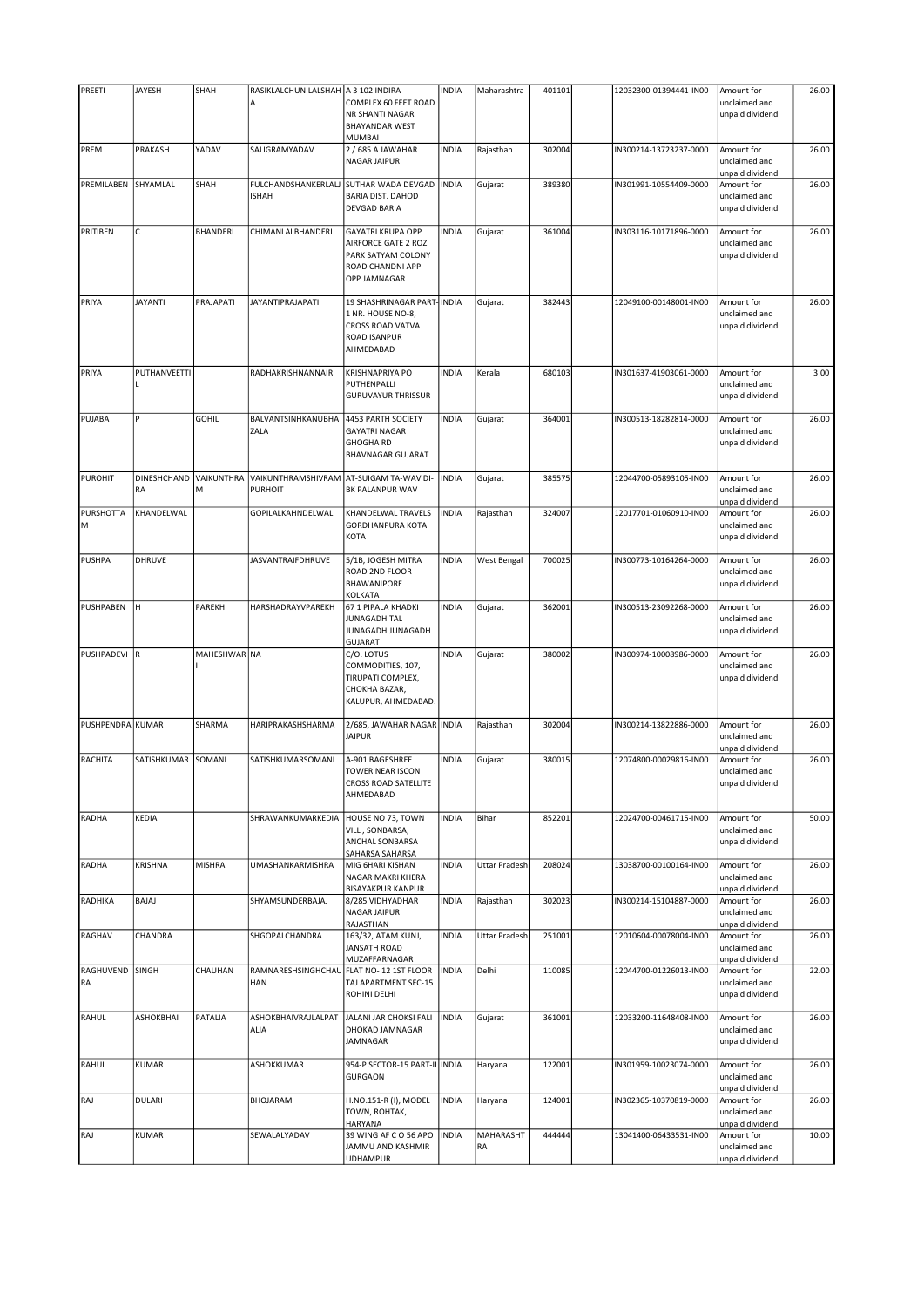| RAJ                       | KUMAR                     | <b>POKHARNA</b> | SOUMRAOSINGHPOKHA                       | S/O UMRAO SINGH                                                                                                                              | <b>INDIA</b> | Rajasthan     | 305623 | 13017600-00790991-IN00 | Amount for                                     | 26.00 |
|---------------------------|---------------------------|-----------------|-----------------------------------------|----------------------------------------------------------------------------------------------------------------------------------------------|--------------|---------------|--------|------------------------|------------------------------------------------|-------|
|                           |                           |                 | <b>RNA</b>                              | POKHARNA VPO:-<br><b>SHERGARH VIA:-</b><br>MASUDA DISTT:- AJMER<br>SHERGARH                                                                  |              |               |        |                        | unclaimed and<br>unpaid dividend               |       |
| RAJ                       | KUMARI                    |                 | MOOLCHANDRA                             | 376 SHIV LOK PURI<br><b>UTTAR PRADESH</b><br>MEERUT                                                                                          | <b>INDIA</b> | Uttar Pradesh | 250001 | IN300118-11225153-0000 | Amount for<br>unclaimed and<br>unpaid dividend | 26.00 |
| RAJAN                     |                           |                 | SUSHILKUMAR                             | HOUSE NO.536 SECTOR-<br>5, URBAN ESTATE<br><b>GURGAON</b>                                                                                    | <b>INDIA</b> | Haryana       | 122001 | IN301959-10078192-0000 | Amount for<br>unclaimed and<br>unpaid dividend | 26.00 |
| RAJAT                     | <b>GUPTA</b>              |                 | SHRAVIKANTGUPTA                         | F 1 PREET VIHAR DELHI<br>DELHI                                                                                                               | <b>INDIA</b> | Delhi         | 110092 | IN300239-11983535-0000 | Amount for<br>unclaimed and<br>unpaid dividend | 26.00 |
| RAJENDRA                  | <b>KUMAR</b>              | <b>GOSWAMI</b>  | NIRANJANKUMARGOSW<br>AMI                | <b>GARH POLE NAINWAN</b><br>PO NAINWAN DISTT<br><b>BUNDI</b>                                                                                 | <b>INDIA</b> | Rajasthan     | 323801 | IN301055-10284672-0000 | Amount for<br>unclaimed and<br>unpaid dividend | 26.00 |
| RAJENDRA                  | <b>KUMAR</b>              | GOYAL           | SHRIBASANTLALGOYAL                      | DHANWATRI MEDICNE<br><b>CENTRE RAMGANJ</b><br><b>ALWAR</b>                                                                                   | <b>INDIA</b> | Rajasthan     | 301001 | IN301330-18515888-0000 | Amount for<br>unclaimed and<br>unpaid dividend | 26.00 |
| RAJENDRA                  | <b>KUMAR</b>              | SUNIYA          | SURAJMAL                                | SURAJ MAL 24 SINWAR<br>WARD NO12 SIRSI ROAD<br>NEAR GAS PLANT JAIP<br><b>JAIPUR</b>                                                          | <b>INDIA</b> | Rajasthan     | 302012 | 13014400-01737945-IN00 | Amount for<br>unclaimed and<br>unpaid dividend | 26.00 |
| RAJENDRA                  | <b>MUNDHRA</b>            |                 | RAMESHWARLALMUND<br><b>HRA</b>          | H NO 404 KRISHNA<br><b>RESIDENCY GR-1</b><br>SUNDERSINGH<br><b>BHANDARI NAGAR</b><br><b>SWAGE FARM NEW</b><br>SANGANER ROAD<br>SODALA JAIPUR | <b>INDIA</b> | Rajasthan     | 302019 | IN300394-11341164-0000 | Amount for<br>unclaimed and<br>unpaid dividend | 78.00 |
| RAJENDRA                  | RAJ                       |                 | SHANTILAL                               | S/O SHANTIRAJ, DAJI KA<br>MANDIR ROAD, MERTA<br>NAGAUR                                                                                       | <b>INDIA</b> | Rajasthan     | 341510 | 12068500-00158962-IN00 | Amount for<br>unclaimed and<br>unpaid dividend | 26.00 |
| RAJENDRAKU<br><b>MAR</b>  | AMARSHI                   | CHOTAI          | AMARSHIGOPALDASCHO<br>TAI               | PATEL COLONY ST.NO-6,<br>ROAD NO-3 VRUJ<br><b>JAMNAGAR</b>                                                                                   | <b>INDIA</b> | Gujarat       | 361008 | 12034400-00718771-IN00 | Amount for<br>unclaimed and<br>unpaid dividend | 26.00 |
| RAJESH                    | <b>BANSAL</b>             |                 | PREMCHANDBANSAL                         | B 3/259 PASHCHIM<br>VIHAR NEW DELHI                                                                                                          | <b>INDIA</b> | Delhi         | 110063 | IN301774-10694715-0000 | Amount for<br>unclaimed and<br>unpaid dividend | 25.00 |
| RAJESH                    | <b>BANSILAL</b>           | <b>DEOPURA</b>  | BANSILALDEOPURA                         | B/48 SHANTI PARK NR.<br>AMIT NAGAR CIRCLE<br>KARELIBAUG VADODARA                                                                             | <b>INDIA</b> | Gujarat       | 390018 | 13016700-00133775-IN00 | Amount for<br>unclaimed and<br>unpaid dividend | 26.00 |
| RAJESH                    | DAYALKRISHNA MEHTA        |                 | DAYALKRISHNAMEHTA                       | A/602, ANAND MIALAN<br>TOWER, SHAHIBAUG,<br>AHMEDABAD.                                                                                       | <b>INDIA</b> | Gujarat       | 380004 | IN300974-10971422-0000 | Amount for<br>unclaimed and<br>unpaid dividend | 26.00 |
| RAJESH                    | KACHARABHAI               | BARVALIYA       | KACHARABHAIDUDABHA<br><b>IBARVALIYA</b> | R. D. C. BANK MARKET<br>YARD BRANCH, AMPC<br>BUILDING, DIST. RAJKOT.<br>JASDAN.                                                              | <b>INDIA</b> | Gujarat       | 360050 | IN300974-11369731-0000 | Amount for<br>unclaimed and<br>unpaid dividend | 26.00 |
| <b>RAJESH</b>             | KUMAR                     |                 | MAMANRAM                                | H.NO. 291 WARD NO. 7<br>MATANI (111) MATANI<br>BHIWANI                                                                                       | <b>INDIA</b> | Haryana       | 127028 | 12058200-00083491-IN00 | Amount for<br>unclaimed and<br>unpaid dividend | 26.00 |
| RAJESH                    | KUMAR                     | <b>MEHTA</b>    | PARASMALMEHTA                           | KANSARO KA CHOK<br><b>BALOTRA BARMER</b><br><b>BARMER</b>                                                                                    | <b>INDIA</b> | Rajasthan     | 344022 | 12070200-00854011-IN00 | Amount for<br>unclaimed and<br>unpaid dividend | 26.00 |
| RAJESH                    | KUMAR                     | MITTAL          | SHRAMESHCHANDMITTA 64, NEW FRIENDS      | COLONY NEAR SUNHIL<br>PUBLIC SCHOOL . ALWAR                                                                                                  | <b>INDIA</b> | Rajasthan     | 301001 | 12017701-00772414-IN00 | Amount for<br>unclaimed and<br>unpaid dividend | 26.00 |
| RAJESH                    | LAMBA                     |                 | RAJPAULLAMBA                            | C B 113-C HARI NAGAR<br>NEW DELHI                                                                                                            | <b>INDIA</b> | Delhi         | 110064 | 12033200-01501663-IN00 | Amount for<br>unclaimed and<br>unpaid dividend | 26.00 |
| RAJESH                    | ODHAMAL                   | MOTWANI         | ODHAMAL                                 | RADHOMAL SONS MAHA INDIA<br>LAXMI CHAMBERS<br>DANAPITH RAJKOT                                                                                |              | Gujarat       | 360001 | 13019900-00030093-IN00 | Amount for<br>unclaimed and<br>unpaid dividend | 26.00 |
| RAJESH                    | POPATLAL                  | SHAH            | POPATLALTALKSHIBHAIS<br>HAH             | RAJESH MECHENERY<br>STORS NEHRU ROAD<br>MAIN BAZAR VINCHHIYA<br><b>DIST RAJKOT</b>                                                           | <b>INDIA</b> | Gujarat       | 360055 | IN300394-13216074-0000 | Amount for<br>unclaimed and<br>unpaid dividend | 26.00 |
| RAJESH                    | PRAGJIBHAI                | CHUDASAMA       | PRAGJIBHAIVCHUDASAM SANT ASHISH,<br>А   | PAREKHVADI,<br>SAVARKUNDLA.                                                                                                                  | <b>INDIA</b> | Gujarat       | 364515 | IN300974-10983055-0000 | Amount for<br>unclaimed and<br>unpaid dividend | 26.00 |
| RAJESH                    | RAJANIKANT                | DAVE            | RAJANIKANTREVASHANK<br>ERDAVE           | 10, ROYAL<br>APPARTMENT, KALOL                                                                                                               | <b>INDIA</b> | Gujarat       | 382721 | IN302269-11336651-0000 | Amount for<br>unclaimed and<br>unpaid dividend | 26.00 |
| RAJESH                    | SHIVABHAI                 | MOLIYA          | SHIVABHAI                               | MANI NAGAR, GREEN<br>LAND CHOKDI, PLOT NO<br>31 B, NR CHANDAN PAN,<br>RAJKOT                                                                 | <b>INDIA</b> | Gujarat       | 360003 | 12019800-00097981-IN00 | Amount for<br>unclaimed and<br>unpaid dividend | 26.00 |
| RAJESHBHAI                | NYALCHANDBH VADHANI<br>Al |                 | NYALCHANDAVADHANI                       | C/41, RADHE SHYAM<br>SOC., SINGANPOR CHAR<br>RASTA VED ROAD SURAT                                                                            | <b>INDIA</b> | Gujarat       | 395004 | 12041500-00517327-IN00 | Amount for<br>unclaimed and<br>unpaid dividend | 26.00 |
| RAJESHKUMA P<br>${\sf R}$ |                           | SANGHVI         | PRANLALPADAMSIBHAIS<br>ANGHVI           | KHERVA PA NR. JAIN<br>MOTA DERASAR<br>DHRANGADHRA<br>DHRANGADHRA                                                                             | <b>INDIA</b> | Gujarat       | 363310 | IN300974-12078372-0000 | Amount for<br>unclaimed and<br>unpaid dividend | 26.00 |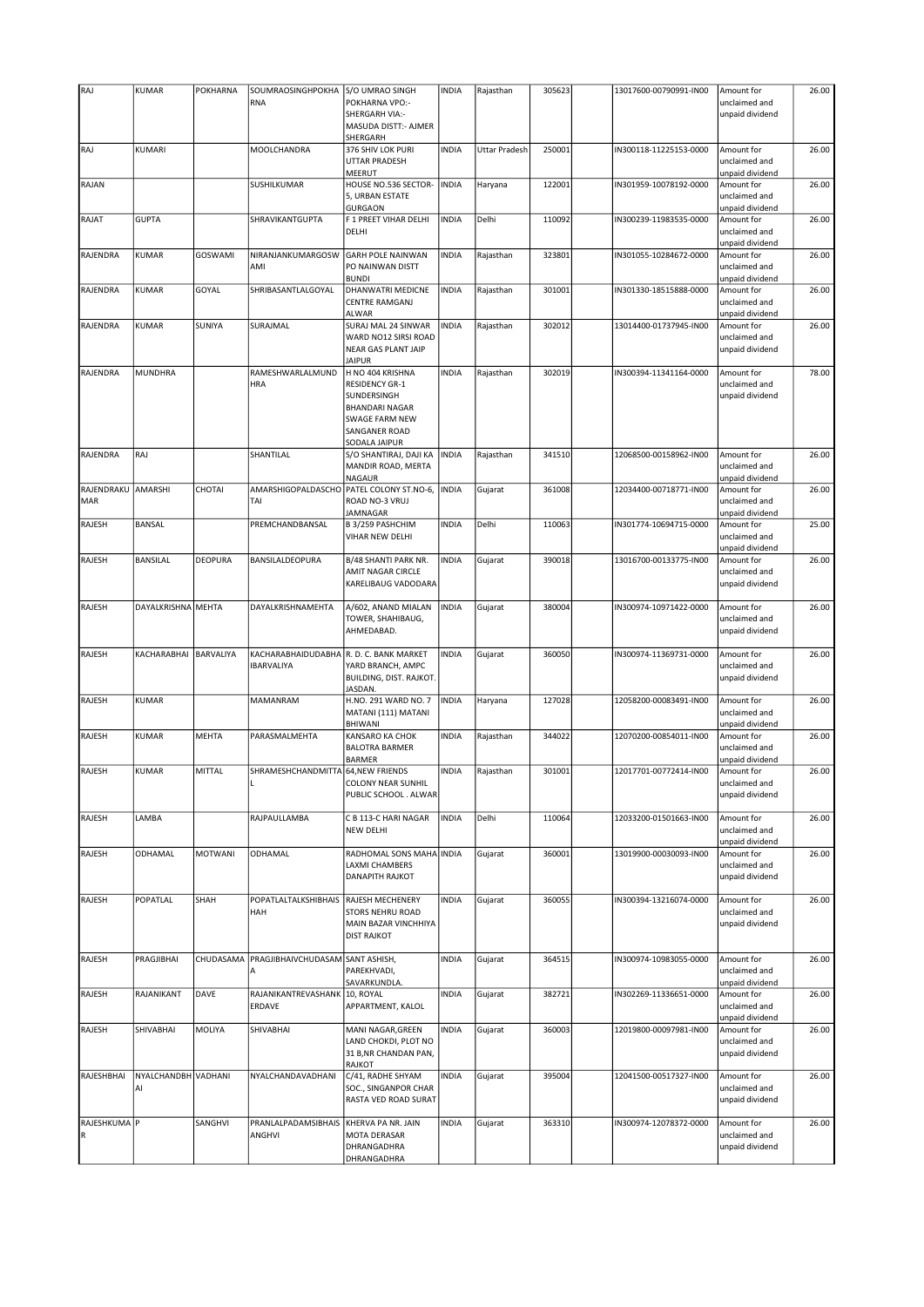| RAJESHKUMA RAVILAL |                     | <b>DOSHI</b> | RAVILALKHIMAJIDOSHI | 302 HANUMAN CHAR                            | <b>INDIA</b> | Gujarat     | 395001 | IN303833-10198070-0000 | Amount for                    | 26.00  |
|--------------------|---------------------|--------------|---------------------|---------------------------------------------|--------------|-------------|--------|------------------------|-------------------------------|--------|
| ${\sf R}$          |                     |              |                     | <b>RASTA NAVPAD</b>                         |              |             |        |                        | unclaimed and                 |        |
|                    |                     |              |                     | <b>BUILDING GOPIPURA</b>                    |              |             |        |                        | unpaid dividend               |        |
|                    |                     |              |                     | SURAT M CORP SURAT                          |              |             |        |                        |                               |        |
|                    |                     |              |                     | <b>CITY</b>                                 |              |             |        |                        |                               |        |
| RAJESWARI          | SESHADRI            |              | SIVARAMAKRISHNAN    | B 102 BLDG NO 5 TILAK                       | <b>INDIA</b> | Maharashtra | 400089 | 12036000-01048779-IN00 | Amount for                    | 106.00 |
|                    |                     |              |                     | NAGAR CHEMBUR OPP                           |              |             |        |                        | unclaimed and                 |        |
|                    |                     |              |                     | AAMCHI SHALA                                |              |             |        |                        | unpaid dividend               |        |
|                    |                     |              |                     | MUMBAI                                      |              |             |        |                        |                               |        |
| RAJIV              | KUMAR               |              | <b>NA</b>           | H.NO.- 500, PRITI                           | <b>INDIA</b> | Haryana     | 125001 | IN302365-10224223-0000 | Amount for                    | 26.00  |
|                    |                     |              |                     | NAGAR, HISAR,                               |              |             |        |                        | unclaimed and                 |        |
|                    |                     |              |                     | HARYANA                                     |              |             |        |                        | unpaid dividend               |        |
| RAJIV              | PUNGALIA            |              | BIMALCHANDPUNGALIA  | 2372 PUNGALIA HOUSE                         | <b>INDIA</b> | Rajasthan   | 302003 | 12017701-00350633-IN00 | Amount for                    | 26.00  |
|                    |                     |              |                     | M S B KA RASTA JOHARI                       |              |             |        |                        | unclaimed and                 |        |
|                    |                     |              |                     | <b>BAZAR JAIPUR</b>                         |              |             |        |                        | unpaid dividend               |        |
|                    |                     |              |                     |                                             |              |             |        |                        |                               |        |
| RAJNEESH           | YADAV               |              | CHATURSINGH         | <b>GLOBAL TELESYSTEMS</b>                   | <b>INDIA</b> | Maharashtra | 400701 | IN301549-15840101-0000 | Amount for                    | 50.00  |
|                    |                     |              |                     | LTD MHAPE NAVI                              |              |             |        |                        | unclaimed and                 |        |
|                    |                     |              |                     | <b>MUMBAI</b>                               |              |             |        |                        | unpaid dividend               |        |
| RAJNI              | SABLOAK             |              | KRISHANLALSABLOAK   | 9/431 KATRA BHAWAN<br>15TH ROAD T P S III   | <b>INDIA</b> | Maharashtra | 400052 | IN300020-10888578-0000 | Amount for<br>unclaimed and   | 26.00  |
|                    |                     |              |                     | KHAR MUMBAI                                 |              |             |        |                        | unpaid dividend               |        |
| RAJPUT             | MANOHARSIN          | KESHARSINH   | KESHARSINHRAJPUT    | AT GANESHPURA AT                            | <b>INDIA</b> | Gujarat     | 385001 | 12044700-06878084-IN00 | Amount for                    | 16.00  |
|                    | н                   |              |                     | PALANPUR DIST B K                           |              |             |        |                        | unclaimed and                 |        |
|                    |                     |              |                     | PALANPUR                                    |              |             |        |                        | unpaid dividend               |        |
| RAJYAGURU          | ATUL                | PRAVINBHAI   | RAJYAGURUPRAVINBHAI | MATRU CHHAYA, 2/10,                         | <b>INDIA</b> | Gujarat     | 360002 | IN300974-11209186-0000 | Amount for                    | 26.00  |
|                    |                     |              | <b>TRIBHOVANDAS</b> | <b>GAYATRI NAGAR,</b>                       |              |             |        |                        | unclaimed and                 |        |
|                    |                     |              |                     | RAJKOT.                                     |              |             |        |                        | unpaid dividend               |        |
| <b>RAKESH</b>      | CHADHA              |              | LATESHREEBLCHADHA   | 95, G M S ROAD DIVYA                        | <b>INDIA</b> | Uttarakhand | 248001 | IN301557-20148113-0000 | Amount for                    | 26.00  |
|                    |                     |              |                     | <b>JYOTI ENCLAVE P.O.-</b>                  |              |             |        |                        | unclaimed and                 |        |
|                    |                     |              |                     | MAJRA DEHRADUN                              |              |             |        |                        | unpaid dividend               |        |
| <b>RAKESH</b>      | CHANDUBHAI          | PATEL        | CHANDUBHAIPATEL     | KANSARA BAZAR BHAT                          | <b>INDIA</b> | Gujarat     | 382845 | 12035000-01262307-IN00 | Amount for                    | 26.00  |
|                    |                     |              |                     | VADO MANSA MANSA                            |              |             |        |                        | unclaimed and                 |        |
|                    |                     |              |                     |                                             |              |             |        |                        | unpaid dividend               |        |
| <b>RAKESH</b>      | KUMAR               |              | RADHEYSHYAM         | S/O RADHEY SHYAM                            | <b>INDIA</b> | Haryana     | 127021 | IN302620-10105119-0000 | Amount for                    | 26.00  |
|                    |                     |              |                     | CHANGIA HOUSE NO-4,                         |              |             |        |                        | unclaimed and                 |        |
|                    |                     |              |                     | SECTOR-19, CHIRIPAL                         |              |             |        |                        | unpaid dividend               |        |
|                    |                     |              |                     | <b>GALI NEAR KIRORI MAL</b>                 |              |             |        |                        |                               |        |
|                    |                     |              |                     | <b>MANDIR</b>                               |              |             |        |                        |                               |        |
|                    |                     |              |                     | BHIWANI(HARYANA)                            |              |             |        |                        |                               |        |
| <b>RAKESH</b>      | KUMAR               | SHRIMAL      | UDAILALSHRIMAL      | Y-112, MAHAVEER                             | <b>INDIA</b> | Rajasthan   | 303902 | 12029200-00121098-IN00 | Amount for                    | 26.00  |
|                    |                     |              |                     | NAGAR 80,FT.ROAD                            |              |             |        |                        | unclaimed and                 |        |
|                    |                     |              |                     | SANGANER JAIPUR                             |              |             |        |                        | unpaid dividend               |        |
| <b>RAKESH</b>      | NAVINCHANDR KOTHARI |              | NAVINCHANDRAKOTHAR  | 6 PUJAN BUNGLOWS NR                         | <b>INDIA</b> | Gujarat     | 382721 | 12010800-00043041-IN00 | Amount for                    | 26.00  |
|                    | Α                   |              |                     | RAJDHANI SOC                                |              |             |        |                        | unclaimed and                 |        |
|                    |                     |              |                     | BORISANA ROAD KALOL                         |              |             |        |                        | unpaid dividend               |        |
|                    |                     |              |                     |                                             |              |             |        |                        |                               |        |
| RAKHASIA           | <b>INDIRABEN</b>    | MANSUKHLA    | <b>NA</b>           | RAKHASIA INDIRABEN                          | <b>INDIA</b> | Gujarat     | 362001 | IN300974-10037249-0000 | Amount for                    | 26.00  |
|                    |                     |              |                     | MANSUKHLAL, MODH                            |              |             |        |                        | unclaimed and                 |        |
|                    |                     |              |                     | SHERI, CHHAYA BAZAR,                        |              |             |        |                        | unpaid dividend               |        |
|                    |                     |              |                     | JUNAGADH.                                   |              |             |        |                        |                               |        |
| <b>RAKHASIA</b>    | MANSUKHLAL          | NANJIBHAI    | NANJIBHAI           | MODH SHERI, CHHAYA                          | <b>INDIA</b> | Gujarat     | 362001 | IN300974-10570796-0000 | Amount for                    | 26.00  |
|                    |                     |              |                     | BAZAR, JUNAGADH.                            |              |             |        |                        | unclaimed and                 |        |
|                    |                     |              |                     |                                             |              |             |        |                        | unpaid dividend               |        |
| RAM                | <b>AVTAR</b>        | SINGH        | TULSIDASTARKAR      | 17, GANESH COLONY                           | <b>INDIA</b> | Rajasthan   | 302018 | 12029200-00066599-IN00 | Amount for                    | 35.00  |
|                    |                     |              |                     | MAHESH NAGAR 80, FEET                       |              |             |        |                        | unclaimed and                 |        |
|                    |                     |              |                     | ROAD SHYAM NAGAR                            |              |             |        |                        | unpaid dividend               |        |
|                    |                     |              |                     | <b>JAIPUR</b>                               |              |             |        |                        |                               |        |
| <b>RAM</b>         | <b>AVTAR</b>        | SINGHAL      | SHRAMRICHPAL        | H NO 67 CHURI MARKET INDIA                  |              | Rajasthan   | 301001 | 12020600-00254618-IN00 | Amount for                    | 26.00  |
|                    |                     |              |                     | <b>ALWAR</b>                                |              |             |        |                        | unclaimed and                 |        |
|                    |                     |              |                     |                                             |              |             |        |                        | unpaid dividend               |        |
| RAM                | KRISHAN             | GOYAL        | MADANLALGOYAL       | MONEYWISE FINAN SER                         | <b>INDIA</b> | Delhi       | 110002 | 12019101-01800571-IN00 | Amount for                    | 1.00   |
|                    |                     |              |                     | PVT LTD 9 B NETAJI                          |              |             |        |                        | unclaimed and                 |        |
|                    |                     |              |                     | SUBHASH MARG DARYA                          |              |             |        |                        | unpaid dividend               |        |
|                    |                     |              |                     | <b>GANJ DELHI</b>                           |              |             |        |                        |                               |        |
|                    |                     |              |                     |                                             |              |             |        |                        |                               |        |
| RAM                | PAL                 |              | RAMPAL              | MALI KHEDA MALI                             | <b>INDIA</b> | Rajasthan   | 311403 | 12017701-01120057-IN00 | Amount for                    | 26.00  |
|                    |                     |              |                     | KHEDA RAJPURA                               |              |             |        |                        | unclaimed and                 |        |
|                    |                     |              |                     | MANDAL BHILWARA                             |              |             |        |                        | unpaid dividend               |        |
|                    |                     |              |                     | BHILWARA                                    |              |             |        |                        |                               |        |
| RAM                | PRAKASH             | NATANI       | MOHANLALNATANI      | 134 PATEL NAGAR JAIN                        | <b>INDIA</b> | Rajasthan   | 302012 | 12017701-00933701-IN00 | Amount for                    | 26.00  |
|                    |                     |              |                     | <b>MANDIR MARG</b>                          |              |             |        |                        | unclaimed and                 |        |
|                    |                     |              |                     | JHOTWARA JAIPUR                             |              |             |        |                        | unpaid dividend               |        |
| RAM                | PRAKASH             | VIJAYVARGIY  | BOTHLALVIJAYVARGIYA | E-2, VSP NAGAR,                             | <b>INDIA</b> | Rajasthan   | 311001 | 12023000-00153141-IN00 | Amount for                    | 26.00  |
|                    |                     | А            |                     | BHILWARA                                    |              |             |        |                        | unclaimed and                 |        |
| RAMA               | <b>KISHORE</b>      |              | ADINARAYANA         |                                             | INDIA        | Andhra      | 534320 | IN300513-12217009-0000 | unpaid dividend<br>Amount for | 26.00  |
|                    |                     | KUNALA       |                     | H NO 20/19/1 TADI VARI<br>STREET PENUGAONDA |              | Pradesh     |        |                        | unclaimed and                 |        |
|                    |                     |              |                     | ANDHRA PRADESH                              |              |             |        |                        | unpaid dividend               |        |
|                    |                     |              |                     |                                             |              |             |        |                        |                               |        |
| RAMA               | <b>NAND</b>         |              | RAMESHWARDAYAL      | HOUSE NO. - 186 WARD                        | <b>INDIA</b> | Haryana     | 123001 | 12019101-01950871-IN00 | Amount for                    | 26.00  |
|                    |                     |              |                     | NO. 15 SINGHAL                              |              |             |        |                        | unclaimed and                 |        |
|                    |                     |              |                     | <b>BHAWAN GURU NANAK</b>                    |              |             |        |                        | unpaid dividend               |        |
|                    |                     |              |                     | <b>PURA Narnaul</b>                         |              |             |        |                        |                               |        |
|                    |                     |              |                     |                                             |              |             |        |                        |                               |        |
| RAMABEN            | PRAVINCHAND KORINGA |              | <b>NA</b>           | ASTHA AVENUE BL NO-                         | <b>INDIA</b> | Gujarat     | 360001 | 13019900-00219299-IN00 | Amount for                    | 26.00  |
|                    | RA                  |              |                     | 65 150 RING ROAD                            |              |             |        |                        | unclaimed and                 |        |
|                    |                     |              |                     | AYODHYA CHOWK                               |              |             |        |                        | unpaid dividend               |        |
|                    |                     |              |                     | MADHAPAR RAJKOT                             |              |             |        |                        |                               |        |
| RAMACHAND          | RAMU                |              | RRAMU               | H NO 17-50/1 JYOTHI                         | <b>INDIA</b> | Andhra      | 500017 | IN300669-10188584-0000 | Amount for                    | 5.00   |
| RAPURAPU           |                     |              |                     | NAGAR NORTH                                 |              | Pradesh     |        |                        | unclaimed and                 |        |
|                    |                     |              |                     | LALLAGUDA                                   |              |             |        |                        | unpaid dividend               |        |
|                    |                     |              |                     | SECUNDERABAD                                |              |             |        |                        |                               |        |
| RAMAN              | KUMAR               | <b>GUPTA</b> | <b>PLGUPTA</b>      | Q P 85 PITAMPURA                            | <b>INDIA</b> | Delhi       | 110034 | IN300118-10222596-0000 | Amount for                    | 26.00  |
|                    |                     |              |                     | DELHI                                       |              |             |        |                        | unclaimed and                 |        |
|                    |                     |              |                     |                                             |              |             |        |                        | unpaid dividend               |        |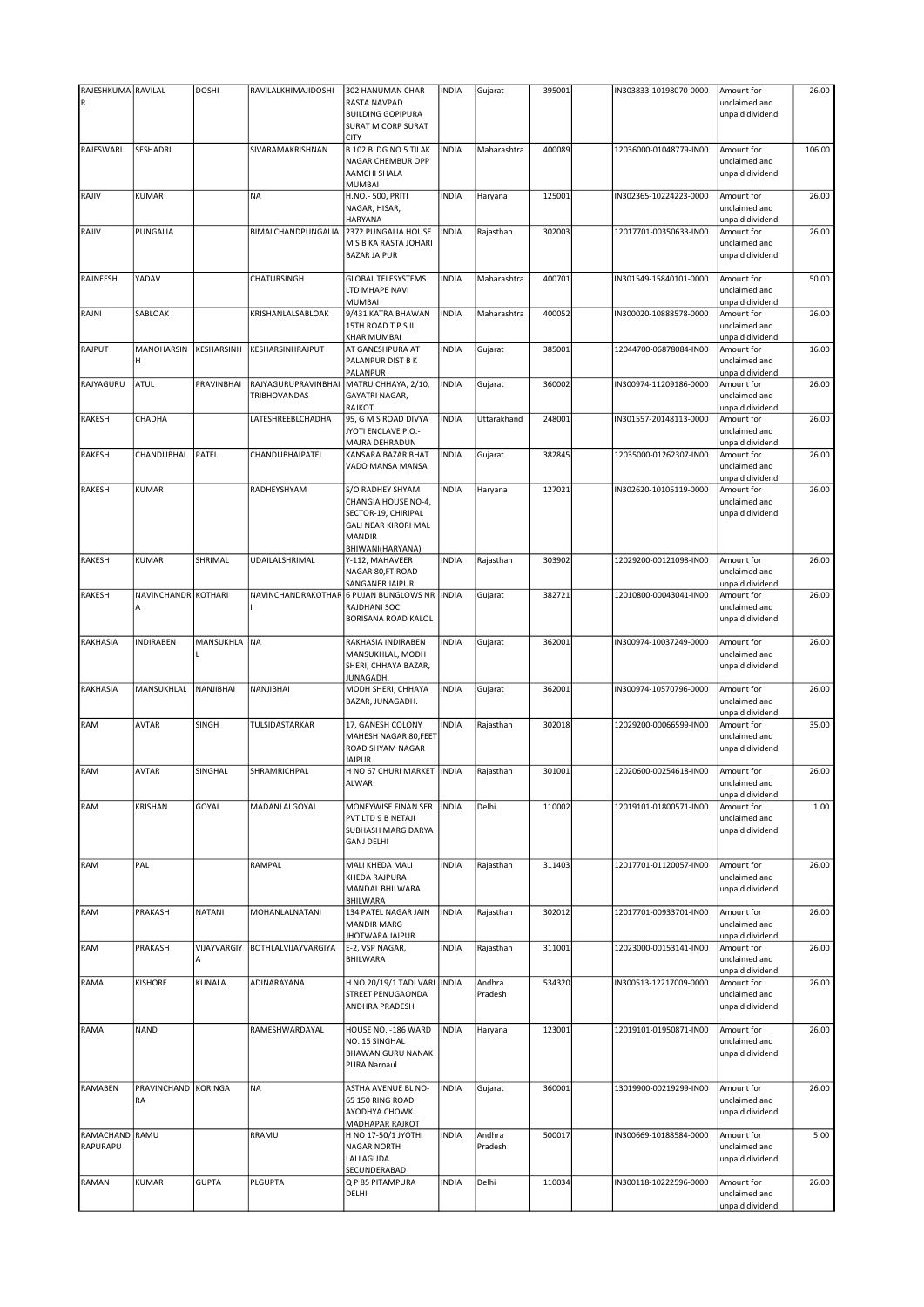|                          | Narasimhan        |                | NarasimhanRamabhadra                                  | Flat No 9, Plot No 208                                                                                   | <b>INDIA</b> | Maharashtra          | 400022 | 12030600-00011634-IN00 | Amount for                                                        | 26.00 |
|--------------------------|-------------------|----------------|-------------------------------------------------------|----------------------------------------------------------------------------------------------------------|--------------|----------------------|--------|------------------------|-------------------------------------------------------------------|-------|
|                          |                   |                |                                                       | Meena Sadan, Tamil<br>Sangam Marg Sion (E)<br>Mumbai                                                     |              |                      |        |                        | unclaimed and<br>unpaid dividend                                  |       |
| RAMDAS                   | PANDIT            | RANE           | PANDITDAYARAMRANE                                     | SR NO 72/1A KALPANA<br>SAMARTH NAGAR NAVI<br>SANGAVI PUNE CITY                                           | <b>INDIA</b> | Maharashtra          | 411027 | 12045500-00061332-IN00 | Amount for<br>unclaimed and<br>unpaid dividend                    | 15.00 |
| RAMDAS                   | SUDAMJI           | ZAPE           | SUDAMJI                                               | LAXMI NAGAR MOTHI<br><b>UMRI AKOLA</b>                                                                   | <b>INDIA</b> | Maharashtra          | 444001 | 13023100-00095558-IN00 | Amount for<br>unclaimed and<br>unpaid dividend                    | 26.00 |
| RAMESH                   | <b>BHALODI</b>    |                | KHIMJIBHAIBHALODI                                     | SHIVDHAM SOCIETY,<br>BLOCK NO. 28,<br><b>VIMALNAGAR MAIN</b><br>ROAD, UNIVERSITY<br>ROAD, RAJKOT.        | <b>INDIA</b> | Gujarat              | 360005 | IN300974-10885596-0000 | Amount for<br>unclaimed and<br>unpaid dividend                    | 26.00 |
| RAMESH                   | G                 | LAKHOTIYA      | GHANSHYAMDASLAKHO<br>TIYA                             | 24-26-28 RAMDEVI<br>KHATRI CHAWL MARUTI<br><b>LANE MUMBAI</b>                                            | <b>INDIA</b> | Maharashtra          | 400004 | 12034400-00597240-IN00 | Amount for<br>unclaimed and<br>unpaid dividend                    | 10.00 |
| RAMESH                   |                   | JAIN           | INDARMAL                                              | 109 PATEL BLDG 4TH<br><b>FLOOR ARDISHAR DADY</b><br><b>STREET MUMBAI</b>                                 | <b>INDIA</b> | Maharashtra          | 400004 | 12033200-00517925-IN00 | Amount for<br>unclaimed and<br>unpaid dividend                    | 26.00 |
| RAMESH                   | <b>KUMAR</b>      |                | OMPARKASH                                             | H.NO. 114/35 NAYA<br>PARAO VAISH COLLEGE<br><b>ROAD ROHTAK</b>                                           | <b>INDIA</b> | Haryana              | 124001 | 12058200-00000561-IN00 | Amount for<br>unclaimed and<br>unpaid dividend                    | 26.00 |
| RAMESH                   | REGONDA           |                | BHEEMAIAHREGONDA                                      | H NO 103 PRAGATHI<br><b>RESIDENCY NEAR</b><br><b>GANESH TEMPLE</b><br>MIYPUR HYDERABAD<br>ANDHRA PRADESH | <b>INDIA</b> | Andhra<br>Pradesh    | 500050 | IN300513-14124545-0000 | Amount for<br>unclaimed and<br>unpaid dividend                    | 1.00  |
| RAMESH                   | SHARMA            |                | SATYNARAYAN                                           | LOHARU ROAD UTTAM<br><b>NAGAR BHIWANI</b>                                                                | <b>INDIA</b> | Haryana              | 127021 | IN302943-10082575-0000 | Amount for<br>unclaimed and<br>unpaid dividend                    | 26.00 |
| RAMESHBHAI B             |                   | DEVANI         | BAVJIBHAIDEVANI                                       | PANCHVATI SOCIETY,<br>RAJKOT ROAD, DHROL                                                                 | <b>INDIA</b> | Gujarat              | 361210 | IN300974-10921569-0000 | Amount for<br>unclaimed and<br>unpaid dividend                    | 26.00 |
| RAMESHBHAI D             |                   | <b>JETHAVA</b> | DKJETHAVA                                             | OPP. OLD TEMPLE SAKDI<br><b>STREET GADHADA -</b><br>(SWAMI) BHAVNAGAR                                    | <b>INDIA</b> | Gujarat              | 364750 | IN301991-10570884-0000 | Amount for<br>unclaimed and<br>unpaid dividend                    | 26.00 |
| RAMESHCHA<br><b>NDRA</b> | <b>GORDHANDAS</b> | RANA           | GORDHANDASKESHAVLA<br>LRANA                           | 844, HAJIRA NI POLE<br>RAIPUR CHAKLA KHADIA<br>AHMEDABAD                                                 | <b>INDIA</b> | Gujarat              | 380001 | 12042100-00027740-IN00 | Amount for<br>unclaimed and<br>unpaid dividend                    | 26.00 |
| RAMESHKUM<br>AR          | <b>KARSHANDAS</b> | NATHVANI       | KARSHANDASTHAKRSHIB NAVRANG SOCIETY 80<br>HAINATHVANI | FEET ROAD STREET NO 2<br>SURENDRANAGAR                                                                   | <b>INDIA</b> | Gujarat              | 363002 | 12032100-00036002-IN00 | Amount for<br>unclaimed and<br>unpaid dividend                    | 26.00 |
| RAMILABEN                | MAHENDRABH<br>AI  | KATARIYA       | <b>NA</b>                                             | ODHAV RAM KRUPA<br><b>KABIR VAN PART-2</b>                                                               | <b>INDIA</b> | Gujarat              | 360003 | 13019900-00280358-IN00 | Amount for<br>unclaimed and                                       | 26.00 |
|                          |                   |                |                                                       | NATIONAL ROLL PRESS<br><b>SANT KABIR ROAD</b><br><b>RAJKOT</b>                                           |              |                      |        |                        | unpaid dividend                                                   |       |
| RAMJI                    | <b>GUPTA</b>      |                | PREMCHANDRAGUPTA                                      | H NO 134 BLOCK F PANKI INDIA<br><b>KANPUR</b>                                                            |              | <b>Uttar Pradesh</b> | 208019 | 13038700-00076795-IN00 | Amount for<br>unclaimed and<br>unpaid dividend                    | 26.00 |
| RAMJI                    | SORATHIA          |                | <b>NA</b>                                             | PARIMAHEL,<br><b>INDRAPRASTHA NAGAR</b><br>10, AKSHAR MARG, B/H.<br>HEMU GADHVI HALL,<br>RAJKOT.         | <b>INDIA</b> | Gujarat              | 360001 | IN300974-10175360-0000 | Amount for<br>unclaimed and<br>unpaid dividend                    | 26.00 |
| RAMKANYA                 | <b>GODARA</b>     |                | BHAGAWANARAMJAT                                       | NO 310 TARANG HILL<br>SOCIETY NIRNAYNAGAR<br><b>BESIDES GREEN CITY</b><br>CHANDLODIYA<br>AHMEDABAD       | <b>INDIA</b> | Gujarat              | 382481 | 13014400-02133104-IN00 | Amount for<br>unclaimed and<br>unpaid dividend                    | 26.00 |
| RAMNIKLAL                | KHODABHAI         | <b>TANTI</b>   | KHODABHAIKARSANBHA<br><b>ITANTI</b>                   | KRUTAGNATA, 22,<br>RANCHHODNAGAR,<br>RAJKOT.                                                             | <b>INDIA</b> | Gujarat              | 360003 | IN300974-10792254-0000 | Amount for<br>unclaimed and<br>unpaid dividend                    | 26.00 |
| RANCHHODB<br>HAI         | <b>DEVSHIBHAI</b> | PARMAR         | DEVSHIBHAILALJIBHAIPA<br>RMAR                         | LABHDEEP SOCIETY 150<br>FEET RING ROAD NR<br><b>SAGAR PAN RAJKOT</b>                                     | <b>INDIA</b> | Gujarat              | 360007 | 12056600-00109940-IN00 | Amount for<br>unclaimed and<br>unpaid dividend                    | 26.00 |
| RANESH                   | PANNA             | LALJAIN        | PANNALALJAIN                                          | 160, CHHATRAPATI<br>NAGAR, INDORE, MP                                                                    | <b>INDIA</b> | Madhya<br>Pradesh    | 452001 | IN302269-11592297-0000 | Amount for<br>unclaimed and                                       | 26.00 |
| RANI                     | <b>DEVI</b>       |                | SHSHYAMLAL                                            | H.NO - 44 A NEW GRAIN<br><b>MARKET HISAR</b><br>(HARYANA)                                                | <b>INDIA</b> | Haryana              | 125001 | IN300940-10317356-0000 | unpaid dividend<br>Amount for<br>unclaimed and<br>unpaid dividend | 26.00 |
| RANI                     | JAIN              |                | VIPINKUMARLUHADIA                                     | A-23 JAI JAWAN COLONY INDIA<br><b>1ST TONK ROAD JAIPUR</b>                                               |              | Rajasthan            | 302018 | IN300394-18071819-0000 | Amount for<br>unclaimed and<br>unpaid dividend                    | 26.00 |
| RANJANA                  | <b>PRABHUDAS</b>  | PAREKH         | PRABHUDASPAREKH                                       | <b>ASHUTOSH</b><br>APPARTMENT, FLAT NO.<br>301, 8, PANCHNATH<br>PLOT, RAJKOT.                            | <b>INDIA</b> | Gujarat              | 360001 | IN300974-10871696-0000 | Amount for<br>unclaimed and<br>unpaid dividend                    | 26.00 |
| RANJANA                  | RAHEJA            |                | SUDERSHANRAHEJA                                       | HOUSE NO 1623 SECTOR   INDIA<br>7 U E KARNAL                                                             |              | Haryana              | 132001 | IN301653-10028744-0000 | Amount for<br>unclaimed and<br>unpaid dividend                    | 26.00 |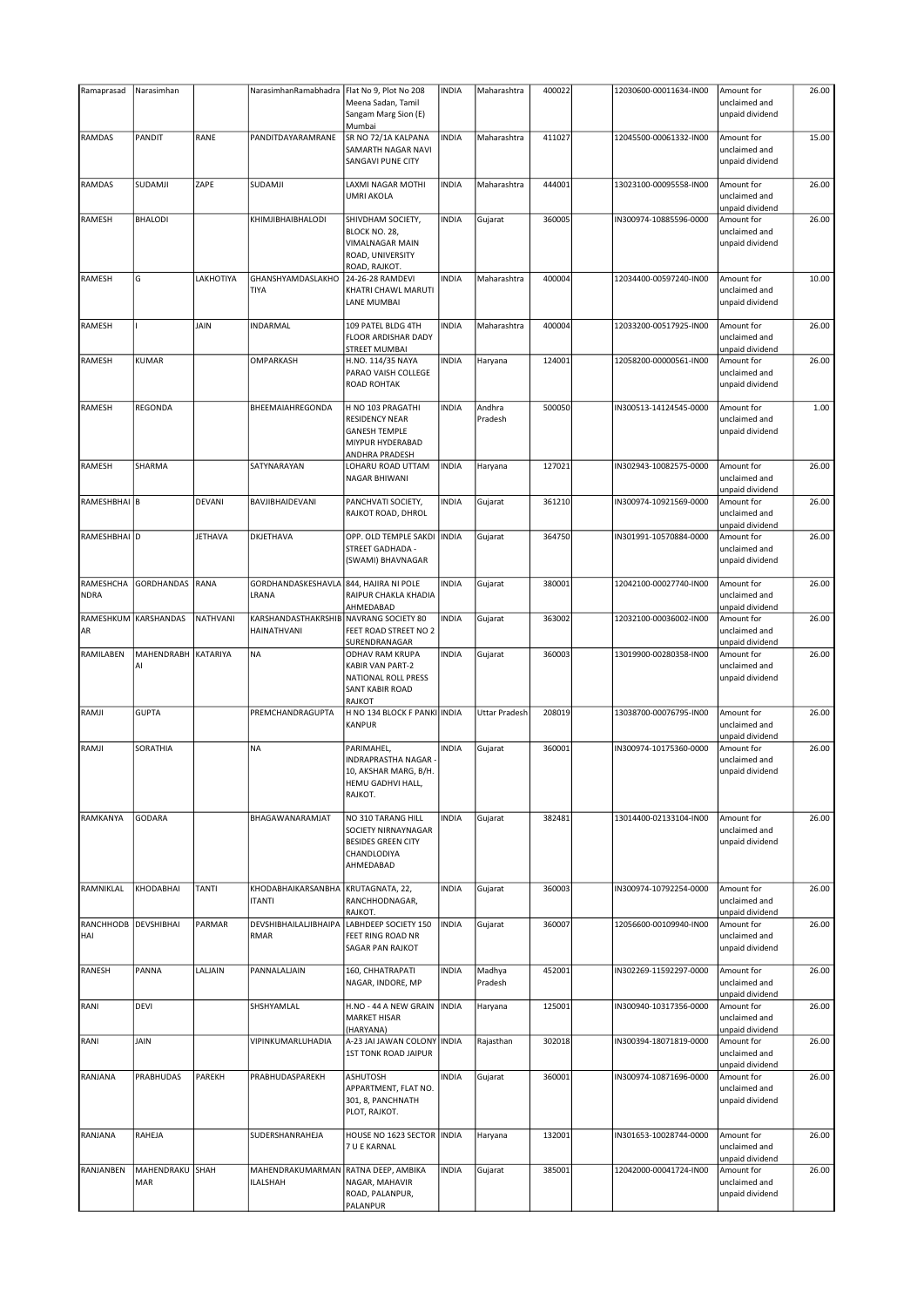| RANJITSINH    | A                     | RATHOD         | ARJITSINHPRATHOD                           | VADIVISTAR AKALA GIR                                                                                              | <b>INDIA</b> | Gujarat            | 362150 | IN300974-12443248-0000 | Amount for                                     | 24.00 |
|---------------|-----------------------|----------------|--------------------------------------------|-------------------------------------------------------------------------------------------------------------------|--------------|--------------------|--------|------------------------|------------------------------------------------|-------|
|               |                       |                |                                            | <b>TALALA</b>                                                                                                     |              |                    |        |                        | unclaimed and                                  |       |
|               |                       |                |                                            |                                                                                                                   |              |                    |        |                        | unpaid dividend                                |       |
| RANUBEN       | PRAKASH               | PATEL          | PRAKASHPATEL                               | C/O M.V.PATEL<br>MANGALDAS MARKET.<br>AKOLA                                                                       | <b>INDIA</b> | Maharashtra        | 444001 | 12010900-00857895-IN00 | Amount for<br>unclaimed and<br>unpaid dividend | 26.00 |
| RASHIKA       | KAPIL                 | GOEL           | VIRENDRAKUMARSITARA B P1 CAPITAL LIFE, OPP |                                                                                                                   | <b>INDIA</b> | Gujarat            | 395007 | IN300214-22791152-0000 | Amount for                                     | 26.00 |
|               |                       |                | MMASKARA                                   | PODDAR RESIDENCY,                                                                                                 |              |                    |        |                        | unclaimed and                                  |       |
|               |                       |                |                                            | <b>VESU SURAT SURAT</b><br><b>GUJARAT</b>                                                                         |              |                    |        |                        | unpaid dividend                                |       |
|               |                       |                |                                            |                                                                                                                   |              |                    |        |                        |                                                |       |
| RASHMI        | <b>BHAGWANDAS</b>     | AGRAWAL        | BHAGWANDASKANTILAL<br>AGRAWAL              | A-3, SNOW PEARL<br>SOCIETY OPP. VASNA<br>OCTROI NAKA BARODA                                                       | <b>INDIA</b> | Gujarat            | 390015 | IN301991-10428967-0000 | Amount for<br>unclaimed and<br>unpaid dividend | 26.00 |
|               |                       |                |                                            |                                                                                                                   |              |                    |        |                        |                                                |       |
| RASHMI        | <b>BHARATBHAI</b>     | <b>KULAR</b>   | BHARATBHAIKULAR                            | GAYATRI ASHISH,<br>RAJLAXMI DUPLEX, NR.<br><b>GIRIRAJ NAGAR, RAIYA</b><br>ROAD, 1, SHANTINI<br>KETAN PARK, RAJKOT | <b>INDIA</b> | Gujarat            | 360007 | IN300974-11546498-0000 | Amount for<br>unclaimed and<br>unpaid dividend | 2.00  |
| RASHMIBEN     | NARENDRABH            | PABARI         | NARENDRABHAIPABARI                         | SHRADDHA 24,                                                                                                      | <b>INDIA</b> | Gujarat            | 360001 | 12034400-00278881-IN00 | Amount for                                     | 26.00 |
|               | AI                    |                |                                            | DR.RADHA KRISHNA<br>SOCIETY B/H KISHAN                                                                            |              |                    |        |                        | unclaimed and<br>unpaid dividend               |       |
| RASHMIKANT J  |                       | CHAVDA         | JAYSUKHLALHCHAVDA                          | PARA RAJKOT RAJKOT<br>MANI BAZAR, SANGHANI INDIA                                                                  |              | Gujarat            | 360311 | IN300974-11069716-0000 | Amount for                                     | 26.00 |
|               |                       |                |                                            | STREET, GONDAL.                                                                                                   |              |                    |        |                        | unclaimed and<br>unpaid dividend               |       |
| RASHMIN       | <b>VINODRAI</b>       | CHANDARAN      | VINODRAISHIVLALCHAN                        | 350-1 SHREE RAM                                                                                                   | <b>INDIA</b> | Gujarat            | 360003 | 12070200-00305516-IN00 | Amount for                                     | 26.00 |
|               |                       | A              | DARANA                                     | SOCIETY BH. R.T.O<br><b>RAJKOT</b>                                                                                |              |                    |        |                        | unclaimed and<br>unpaid dividend               |       |
|               | RASHMITABE NAVINKUMAR | PATEL          | NAVINKUMARSOMABHA                          | 22 SARDAR PATEL                                                                                                   | <b>INDIA</b> | Gujarat            | 384002 | 12034100-00097690-IN00 | Amount for                                     | 26.00 |
| N             |                       |                | <b>IPATEL</b>                              | <b>SOCIETY RADHANPUR</b>                                                                                          |              |                    |        |                        | unclaimed and                                  |       |
|               |                       |                |                                            | ROAD MEHSANA                                                                                                      |              |                    |        |                        | unpaid dividend                                |       |
| RASIKLAL      | G                     | POPAT          | <b>GIRDHARLALGPOPAT</b>                    | MADHUVAN SOCIETY,<br>JESAR ROAD,<br>SAVARKUNDLA.                                                                  | <b>INDIA</b> | Gujarat            | 364515 | IN300974-10705258-0000 | Amount for<br>unclaimed and<br>unpaid dividend | 26.00 |
| RASILABEN     | <b>MUKESH</b>         | TANNA          | <b>MUKESH</b>                              | REFERAL HOSPITAL                                                                                                  | <b>INDIA</b> | Gujarat            | 361305 | 12013200-00201721-IN00 | Amount for                                     | 26.00 |
|               |                       |                |                                            | KHAMBHALIA                                                                                                        |              |                    |        |                        | unclaimed and<br>unpaid dividend               |       |
| RASILABEN     | RASIKLAL              | SANGHVI        | CHUNILALNAGARDASAD                         | 7-B, SIDDHCHAKRA                                                                                                  | <b>INDIA</b> | Gujarat            | 395007 | 12030300-00048340-IN00 | Amount for                                     | 26.00 |
|               |                       |                | ANI                                        | APPT., OLD UMRA<br>JAKATNAKA, NERA<br><b>SARGAM SHOPPING</b>                                                      |              |                    |        |                        | unclaimed and<br>unpaid dividend               |       |
| <b>RATAN</b>  | LAL                   | SONS           | <b>NA</b>                                  | CENTRE, SURAT<br><b>B-95/A TILAK NAGAR</b>                                                                        | <b>INDIA</b> | Rajasthan          | 302004 | 12069000-00014992-IN00 | Amount for                                     | 26.00 |
|               |                       |                |                                            | <b>JAIPUR</b>                                                                                                     |              |                    |        |                        | unclaimed and                                  |       |
| RATHOD        | <b>JITENDRA</b>       | <b>JAYSINH</b> | RATHODJAYSINHN                             | 20, DHARMNATH                                                                                                     | <b>INDIA</b> | Gujarat            | 382325 | 12044500-00214589-IN00 | unpaid dividend<br>Amount for                  | 26.00 |
|               |                       |                |                                            | PRABHU SOCIETY<br>NARODA AHMEDABAD                                                                                |              |                    |        |                        | unclaimed and<br>unpaid dividend               |       |
| <b>RATHOD</b> | SAROJBEN              | BHARATBHAI     | AMRUTLALJIVABHAISOL                        | W O BHARAT RATHOD                                                                                                 | <b>INDIA</b> | Gujarat            | 361001 | 12033300-00816294-IN00 | Amount for                                     | 26.00 |
|               |                       |                | ANKI                                       | <b>DHANI SHERI</b><br>KADIYAVAD JAMNAGAR                                                                          |              |                    |        |                        | unclaimed and<br>unpaid dividend               |       |
| RATILAL       | B                     | VIRAMGAMI      | <b>BPVIRAMGAMI</b>                         | 9 VIMALNATH SOCIETY                                                                                               | <b>INDIA</b> | Gujarat            | 363001 | IN301774-12797383-0000 | Amount for                                     | 26.00 |
|               |                       |                |                                            | <b>SURENDRA NAGAR</b><br>SURENDRANAGAR                                                                            |              |                    |        |                        | unclaimed and<br>unpaid dividend               |       |
| RAVANI        | VATSAL                | VIRENBHAI      | VIRENBHAISURESHCHAN                        | <b>TAXSHILA APARTMENT,</b>                                                                                        | <b>INDIA</b> | Gujarat            | 362001 | 12035100-00130987-IN00 | Amount for                                     | 26.00 |
|               |                       |                | DRARAVANI                                  | BLOCKNO-305,NEHRU<br>PARK SOCIETY ST ROAD,<br><b>JUNAGADH</b>                                                     |              |                    |        |                        | unclaimed and<br>unpaid dividend               |       |
| RAVI          | KANT                  | <b>GUPTA</b>   | SHISHWARCHANDGUPTA F1, PREET VIHAR DELHI   | DELHI                                                                                                             | <b>INDIA</b> | Delhi              | 110092 | IN300239-11914038-0000 | Amount for<br>unclaimed and                    | 26.00 |
| RAVI          | <b>KUMAR</b>          |                | <b>NA</b>                                  | C/O 153 SQN AF C/O                                                                                                | <b>INDIA</b> | Andaman and        | 744102 | 12038400-00358847-IN00 | unpaid dividend<br>Amount for                  | 1.00  |
|               |                       |                |                                            | 15FBSU, AF C/O 56 APO<br>PORT BLAIR                                                                               |              | Nicobar<br>Islands |        |                        | unclaimed and<br>unpaid dividend               |       |
| RAVI          | MUKESHBHAI            | KADIVALA       | MUKESHBHAIKADIVALA                         | 4-NEW SHAKTI SOSA,                                                                                                | <b>INDIA</b> | Gujarat            | 360003 | 12010700-00511063-IN00 | Amount for                                     | 26.00 |
|               |                       |                |                                            | OPP MARKETING YARD,<br><b>SANT KABIR ROAD</b>                                                                     |              |                    |        |                        | unclaimed and<br>unpaid dividend               |       |
| RAVI          | T                     | SHAH           | TARUNKUMARMSHAH                            | <b>RAJKOT</b><br>TALOD TALOD TALOD                                                                                | <b>INDIA</b> | Gujarat            | 383215 | 12061400-00157081-IN00 | Amount for                                     | 26.00 |
|               |                       |                |                                            |                                                                                                                   |              |                    |        |                        | unclaimed and<br>unpaid dividend               |       |
| RAVINDRA      | SINGH                 | RATHORE        | KANSINGHRATHORE                            | H NO 52-A LAXMI                                                                                                   | <b>INDIA</b> | Rajasthan          | 302012 | 13014400-01860245-IN00 | Amount for                                     | 26.00 |
|               |                       |                |                                            | NAGAR I SHANTI VIDHYA<br>NIKETAN SCHOOL KE<br>PASS JHOTWARA JAIPUR                                                |              |                    |        |                        | unclaimed and<br>unpaid dividend               |       |
| RAXIT         | CHANDRAKANT DODIYA    |                | CHANDRAKANTBHAIVELJ<br><b>IBHAIDODIYA</b>  | 3, BHAGWATI PARA, NR.<br><b>RAILWAY PHATAK</b><br>RAJKOT                                                          | <b>INDIA</b> | Gujarat            | 360003 | IN300974-11872740-0000 | Amount for<br>unclaimed and<br>unpaid dividend | 26.00 |
| REEMA         | н                     | PATEL          | SHANKARBHAINATHUDA                         | <b>TALUKA PANCHAYAT</b>                                                                                           | <b>INDIA</b> | Gujarat            | 382721 | IN300974-11442474-0000 | Amount for                                     | 26.00 |
|               |                       |                | SPATEL                                     | QUARTER, STAFF<br>QUARTER, DIST.<br>GANDHINAGAR, KALOL.                                                           |              |                    |        |                        | unclaimed and<br>unpaid dividend               |       |
| <b>REKHA</b>  | DHARMENDRA BHATT      |                | DHARMENDRABACHUBH                          | <b>B 9 VISHNUNAGAR</b>                                                                                            | <b>INDIA</b> | Gujarat            | 384002 | IN301276-30408026-0000 | Amount for                                     | 26.00 |
|               |                       |                | AIBHATT                                    | SOCIETY T B ROAD<br>MEHSANA MEHSANA N                                                                             |              |                    |        |                        | unclaimed and<br>unpaid dividend               |       |
|               |                       |                |                                            | lG.                                                                                                               |              |                    |        |                        |                                                |       |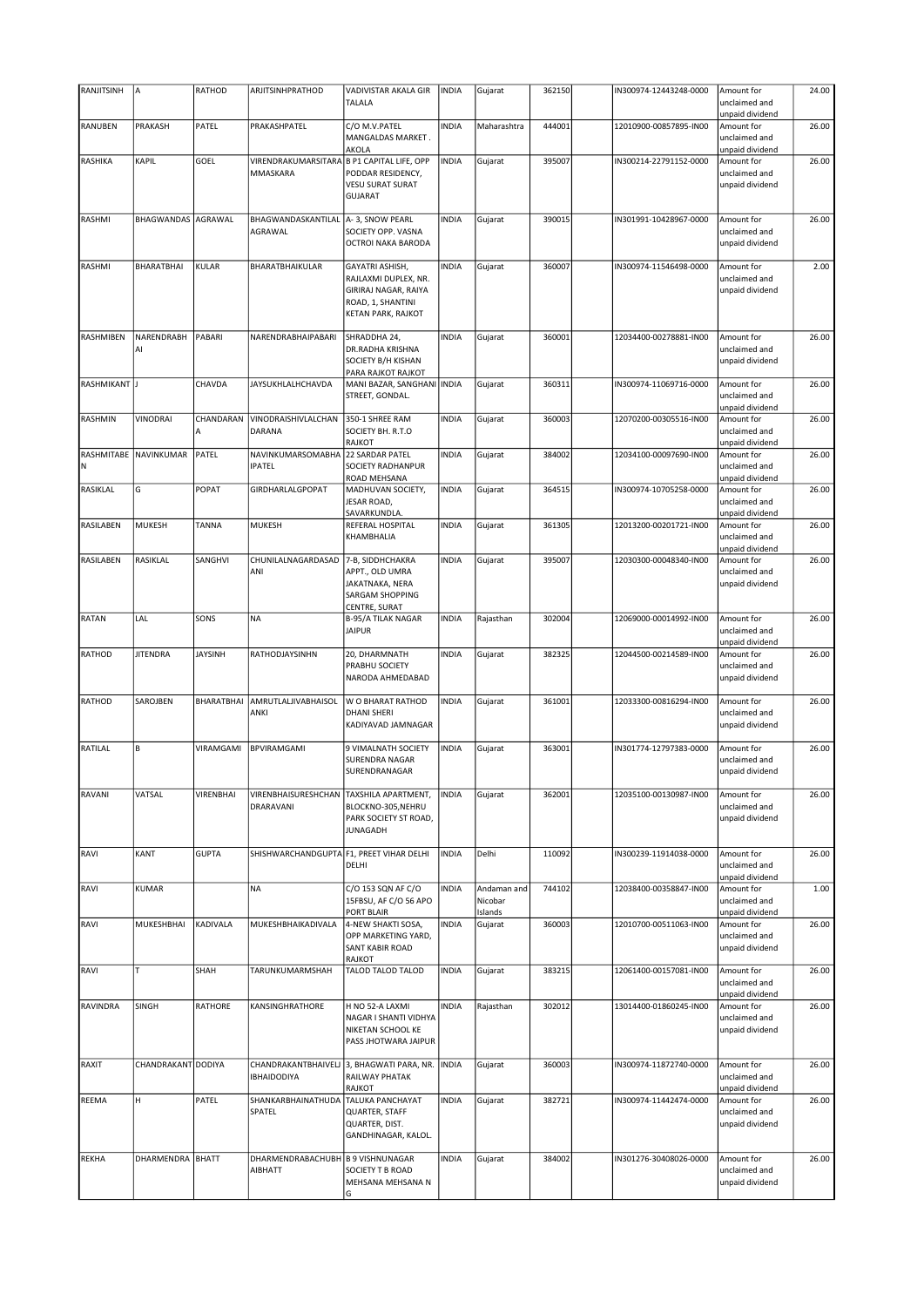| <b>REKHA</b>       | <b>JAGDISHBHAI</b> | ARORA          | JAGDISHBHAIARORA    | 204 UTSAV COMPLEX              | <b>INDIA</b> | Gujarat              | 380008 | 12026800-00016607-IN00 | Amount for      | 26.00 |
|--------------------|--------------------|----------------|---------------------|--------------------------------|--------------|----------------------|--------|------------------------|-----------------|-------|
|                    |                    |                |                     | <b>GANESH GALI NR HDFC</b>     |              |                      |        |                        | unclaimed and   |       |
|                    |                    |                |                     | <b>BANK MANINAGAR</b>          |              |                      |        |                        | unpaid dividend |       |
|                    |                    |                |                     | <b>CHAR RASTA</b>              |              |                      |        |                        |                 |       |
|                    |                    |                |                     | AHMEDABAD                      |              |                      |        |                        |                 |       |
| <b>REKHA</b>       | MITTAL             |                | SHARVANKUMAR        | 101, SANTOSH PARK              | <b>INDIA</b> | Delhi                | 110059 | IN301959-10061188-0000 | Amount for      | 26.00 |
|                    |                    |                |                     | HASTSAL NEW DELHI              |              |                      |        |                        | unclaimed and   |       |
|                    |                    |                |                     |                                |              |                      |        |                        | unpaid dividend |       |
| <b>REKHA</b>       | SOMAIYA            |                | GOKALDASPRABHADASU  | DEEP MALA 13 GOPAL             | <b>INDIA</b> | Gujarat              | 360001 | IN300513-14132627-0000 | Amount for      | 26.00 |
|                    |                    |                | <b>NADKAT</b>       | <b>NAGAR RAJKOT</b>            |              |                      |        |                        | unclaimed and   |       |
|                    |                    |                |                     | <b>GUJARAT</b>                 |              |                      |        |                        | unpaid dividend |       |
| <b>REKHA</b>       | SUNIL              | <b>NAIR</b>    | SUNILSHREDHARAMNAI  | 2B/203, VINAYAK                | <b>INDIA</b> | Maharashtra          | 401203 | 12010900-01074463-IN00 | Amount for      | 26.00 |
|                    |                    |                | R                   | DARSHAN OPP CENTRAL            |              |                      |        |                        | unclaimed and   |       |
|                    |                    |                |                     | PARK NALASAPORA EAST           |              |                      |        |                        | unpaid dividend |       |
|                    |                    |                |                     | THANE                          |              |                      |        |                        |                 |       |
|                    |                    |                |                     |                                |              |                      |        |                        |                 |       |
| <b>REKHABEN</b>    | MAHESHCHAN         | <b>VAGHELA</b> | RAMANLALBHAGVANDA   | 303, VING-B AMI DHARA          | <b>INDIA</b> | Gujarat              | 363001 | IN300974-11848055-0000 | Amount for      | 26.00 |
|                    | DRA                |                | SMAKANI             | FLATS, VACHLI FATAK            |              |                      |        |                        | unclaimed and   |       |
|                    |                    |                |                     | ROAD, KUNTUNATH                |              |                      |        |                        | unpaid dividend |       |
|                    |                    |                |                     | DERASAR,                       |              |                      |        |                        |                 |       |
|                    |                    |                |                     | SURENDRANAGAR                  |              |                      |        |                        |                 |       |
| <b>REKHABEN</b>    | SAREMAL            | NAGAR          | SAREMALNAGAR        | 70 RAMNAGAR                    | <b>INDIA</b> | Gujarat              | 380026 | 12035000-00952080-IN00 | Amount for      | 26.00 |
|                    |                    |                |                     | <b>HATKESHWAR</b>              |              |                      |        |                        | unclaimed and   |       |
|                    |                    |                |                     | AHMEDABAD                      |              |                      |        |                        | unpaid dividend |       |
| RENU               | <b>BHATIA</b>      |                | RAMESHBHATIA        | 106/143 VIJAY PATH             | <b>INDIA</b> | Rajasthan            | 302020 | 12017701-01096918-IN00 |                 | 26.00 |
|                    |                    |                |                     | AGARWAL FARM                   |              |                      |        |                        | Amount for      |       |
|                    |                    |                |                     |                                |              |                      |        |                        | unclaimed and   |       |
|                    |                    |                |                     | MANSAROVAR JAIPUR              |              |                      |        |                        | unpaid dividend |       |
| RENU               | DEVI               |                | RAJKISHORESINGH     | <b>GANV STATION NAGAR</b>      | <b>INDIA</b> | Rajasthan            | 311403 | 12010900-06689787-IN00 | Amount for      | 26.00 |
|                    |                    |                |                     | POST SANTOSHPURA               |              |                      |        |                        | unclaimed and   |       |
|                    |                    |                |                     | <b>STATION NAGAR</b>           |              |                      |        |                        | unpaid dividend |       |
|                    |                    |                |                     | BHILWARA BHILWARA              |              |                      |        |                        |                 |       |
|                    |                    |                |                     |                                |              |                      |        |                        |                 |       |
| <b>RENU</b>        | KHANDELWAL         |                | GIRRAJPRASADKHANDEL | W/O GIRRAJ PRASAD              | <b>INDIA</b> | Rajasthan            | 303303 | 12024700-00536455-IN00 | Amount for      | 26.00 |
|                    |                    |                | WAL                 | NAYA KATLA DAUSA               |              |                      |        |                        | unclaimed and   |       |
|                    |                    |                |                     | DAUSA                          |              |                      |        |                        | unpaid dividend |       |
| <b>RIJO</b>        | <b>STEPHEN</b>     | <b>CLETUS</b>  | <b>CLETUSJACOB</b>  | NO 47/48 BLUE STAR             | <b>INDIA</b> | Karnataka            | 560086 | IN300513-16199580-0000 | Amount for      | 10.00 |
|                    |                    |                |                     | KARNATAKA LAYOUT               |              |                      |        |                        | unclaimed and   |       |
|                    |                    |                |                     | <b>3RD CROSS WCR</b>           |              |                      |        |                        | unpaid dividend |       |
|                    |                    |                |                     | MAHALAKSHMIPURAM               |              |                      |        |                        |                 |       |
|                    |                    |                |                     | BANGALORE                      |              |                      |        |                        |                 |       |
|                    |                    |                |                     | KARNATAKA INDIA                |              |                      |        |                        |                 |       |
| RILAVKUMAR SOMALAL |                    | THAKKAR        | SOMALALPRABHURAMT   | 22-18 OPP OF BHAVANI           | <b>INDIA</b> | Gujarat              | 384240 | IN302461-10650955-0000 | Amount for      | 26.00 |
|                    |                    |                | HAKKAR              | MANDIR AREA BHAVANI            |              |                      |        |                        | unclaimed and   |       |
|                    |                    |                |                     | MANDIR ROAD HARIJ              |              |                      |        |                        | unpaid dividend |       |
|                    |                    |                |                     |                                |              |                      |        |                        |                 |       |
| RINABEN            | VIPULKUMAR         | PATEL          | MAGANLALJOITARAMPA  | 5-25-67, LALLA PATEL NO  INDIA |              | Gujarat              | 384265 | 12077100-00015746-IN00 | Amount for      | 26.00 |
|                    |                    |                | TEL                 | MADH BHADRA, PATAN,            |              |                      |        |                        | unclaimed and   |       |
|                    |                    |                |                     | TAL-PATAN, DIST-PATAN          |              |                      |        |                        | unpaid dividend |       |
|                    |                    |                |                     | PATAN                          |              |                      |        |                        |                 |       |
|                    |                    |                |                     |                                |              |                      |        |                        |                 |       |
| RINKU              | DHANETA            |                | GOPALCHAND          | 492 RAMSADAN GOVIND INDIA      |              | Rajasthan            | 302001 | 12033500-00106353-IN00 | Amount for      | 78.00 |
|                    |                    |                |                     | RAO JI KA RASTA                |              |                      |        |                        | unclaimed and   |       |
|                    |                    |                |                     | <b>CHANDPOL BAZAR</b>          |              |                      |        |                        | unpaid dividend |       |
|                    |                    |                |                     | AWAD BIHARI JI KI GALI         |              |                      |        |                        |                 |       |
|                    |                    |                |                     | <b>JAIPUR</b>                  |              |                      |        |                        |                 |       |
| <b>RISHI</b>       | PAL                | SINGH          | RAMBAKSHSINGH       | CBI KHATAULI DISTT             | <b>INDIA</b> | <b>Uttar Pradesh</b> | 251201 | 12010900-03507165-IN00 | Amount for      | 26.00 |
|                    |                    |                |                     | <b>MUZAFFAR NAGAR</b>          |              |                      |        |                        | unclaimed and   |       |
|                    |                    |                |                     | MUZAFFAR NAGAR                 |              |                      |        |                        | unpaid dividend |       |
| RITA               | Α                  | TANNA          | AJAYBHAIHTANNA      | BALVI KRUPA, 6, DOLAT   INDIA  |              | Gujarat              | 362266 | IN300974-12387568-0000 | Amount for      | 26.00 |
|                    |                    |                |                     | PRESS ABOVE GANESH             |              |                      |        |                        | unclaimed and   |       |
|                    |                    |                |                     | LETH VERAVAL                   |              |                      |        |                        | unpaid dividend |       |
|                    |                    |                |                     |                                |              |                      |        |                        |                 |       |
| RITABEN            | HIMANSU            | DELIVALA       | HIMANSUMANAHARLAL   | 41, VIPUL SOCIETY              | <b>INDIA</b> | Gujarat              | 363421 | IN301991-10518719-0000 | Amount for      | 26.00 |
|                    |                    |                | DELIVALA            | STATION ROAD TA.               |              |                      |        |                        | unclaimed and   |       |
|                    |                    |                |                     | LIMBDI DIST.                   |              |                      |        |                        | unpaid dividend |       |
|                    |                    |                |                     | SURENDRANAGAR                  |              |                      |        |                        |                 |       |
| RITABEN            | KALPESHKUMA PARMAR |                | KALPESHKUMARNATVAR  | JAMANA BAI CHAL OUT            | <b>INDIA</b> | Gujarat              | 380016 | IN302201-10246688-0000 | Amount for      | 26.00 |
|                    | R                  |                | LALPARMAR           | SIDE PREMDARVAJA               |              |                      |        |                        | unclaimed and   |       |
|                    |                    |                |                     | NEAR MARUTI SHOW               |              |                      |        |                        | unpaid dividend |       |
|                    |                    |                |                     | ROOM AHMEDABAD                 |              |                      |        |                        |                 |       |
|                    |                    |                |                     |                                |              |                      |        |                        |                 |       |
| RITABEN            | PRAKASH            | CHANDRACH      | PRAKASHCHANDRAP     | KAILASH NAGAR                  | <b>INDIA</b> | Gujarat              | 362150 | 12033200-01346365-IN00 | Amount for      | 26.00 |
|                    |                    | ANDRANI        |                     | VRUNDAVAN TALALA               |              |                      |        |                        | unclaimed and   |       |
|                    |                    |                |                     | <b>GIR TALALA</b>              |              |                      |        |                        | unpaid dividend |       |
| <b>RITESH</b>      | KANSAL             |                | SATYANARAYANKANSAL  | H.NO. 3080 PALSANIA            | <b>INDIA</b> | Rajasthan            | 305601 | 12017701-00134710-IN00 | Amount for      | 26.00 |
|                    |                    |                |                     | ROAD NASIRABAD                 |              |                      |        |                        | unclaimed and   |       |
|                    |                    |                |                     |                                |              |                      |        |                        | unpaid dividend |       |
| <b>RITESH</b>      | <b>KUMAR</b>       | TIWARI         | TYAGRAJTIWARI       | FLAT NO 202 DUNHILL            | <b>INDIA</b> | Maharashtra          | 400067 | IN303028-52568267-0000 | Amount for      | 26.00 |
|                    |                    |                |                     | <b>APTS CHARKOP</b>            |              |                      |        |                        | unclaimed and   |       |
|                    |                    |                |                     | KANDIVALI WEST                 |              |                      |        |                        | unpaid dividend |       |
|                    |                    |                |                     | <b>MUMBAI</b>                  |              |                      |        |                        |                 |       |
|                    |                    |                |                     | MAHARASHTRA                    |              |                      |        |                        |                 |       |
| <b>RITESH</b>      | M                  | LADWA          | <b>NA</b>           | SHRINATHJI KRUPA, 13-          | <b>INDIA</b> | Gujarat              | 360001 | IN300974-10097936-0000 | Amount for      | 26.00 |
|                    |                    |                |                     | C, GOPALNAGAR,                 |              |                      |        |                        | unclaimed and   |       |
|                    |                    |                |                     | RAJKOT.                        |              |                      |        |                        | unpaid dividend |       |
| RITU               | ABHANI             |                | DHANRAJABHANI       | C/O FANCY SAREE                | <b>INDIA</b> | West Bengal          | 700007 | IN301250-28260438-0000 | Amount for      | 26.00 |
|                    |                    |                |                     |                                |              |                      |        |                        |                 |       |
|                    |                    |                |                     | <b>EMPORIUM 156</b>            |              |                      |        |                        | unclaimed and   |       |
|                    |                    |                |                     | JAMUNALAL BAZAZ                |              |                      |        |                        | unpaid dividend |       |
|                    |                    |                |                     | STREET KESORAM KATRA           |              |                      |        |                        |                 |       |
|                    |                    |                |                     | 1ST FLOOR CALCUTTA             |              |                      |        |                        |                 |       |
|                    |                    |                |                     |                                |              |                      |        |                        |                 |       |
| <b>RMA</b>         | SINGLA             |                | JOGIRAMSINGLA       | G-133, BLOCK-G KALKAJI   INDIA |              | Delhi                | 110019 | IN303663-10001276-0000 | Amount for      | 26.00 |
|                    |                    |                |                     | <b>NEW DELHI</b>               |              |                      |        |                        | unclaimed and   |       |
|                    |                    |                |                     |                                |              |                      |        |                        | unpaid dividend |       |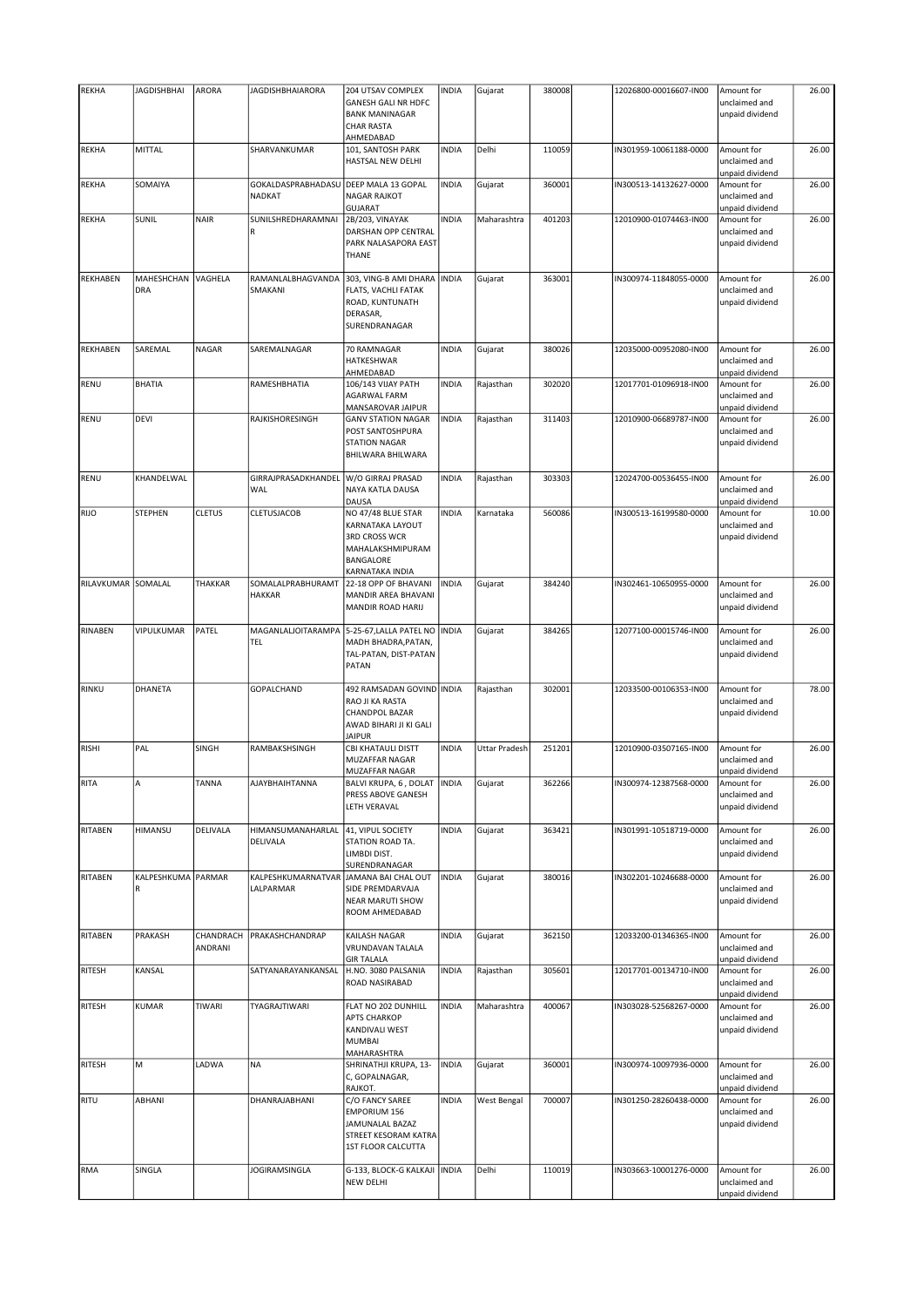| <b>ROHAN</b>            | DILEEP                | PATIL          | DILEEPRAJARAMPATIL                    | BLDG NO 153 FLAT A-                               | <b>INDIA</b> | Maharashtra          | 400024 | 13041400-07624368-IN00 | Amount for                       | 26.00 |
|-------------------------|-----------------------|----------------|---------------------------------------|---------------------------------------------------|--------------|----------------------|--------|------------------------|----------------------------------|-------|
|                         |                       |                |                                       | 5125 NEHRU NAGAR                                  |              |                      |        |                        | unclaimed and                    |       |
|                         |                       |                |                                       | SAIDHAM CHS LTD                                   |              |                      |        |                        | unpaid dividend                  |       |
|                         |                       |                |                                       | NEHRU NAGAR KURLA                                 |              |                      |        |                        |                                  |       |
|                         | VITHLANI              |                |                                       | <b>EAST MUMBAI</b>                                | <b>INDIA</b> |                      |        |                        |                                  |       |
| <b>ROHAN</b>            |                       |                | KAMLESH                               | 1002-3, SHRIPAL<br>APPARTMENT, OPP.               |              | Gujarat              | 390020 | IN300974-10498577-0000 | Amount for<br>unclaimed and      | 26.00 |
|                         |                       |                |                                       | PITAMBER COLONY, OLD                              |              |                      |        |                        | unpaid dividend                  |       |
|                         |                       |                |                                       | PADRA ROAD,                                       |              |                      |        |                        |                                  |       |
|                         |                       |                |                                       | VADODARA.                                         |              |                      |        |                        |                                  |       |
| <b>ROHIT</b>            | JAIN                  |                | KAMLESHKUMARJAIN                      | S/O KAMLESH KUMAR                                 | <b>INDIA</b> | Haryana              | 127032 | IN302943-10087273-0000 | Amount for                       | 6.00  |
|                         |                       |                |                                       | JAIN HOUSE NO-104,                                |              |                      |        |                        | unclaimed and                    |       |
|                         |                       |                |                                       | WARD NO-11 V.P.O.                                 |              |                      |        |                        | unpaid dividend                  |       |
|                         |                       |                |                                       | <b>BAWANI KHERA</b>                               |              |                      |        |                        |                                  |       |
| ROHITKUMAR <sup>B</sup> |                       | <b>GHETIYA</b> | BHIKHYBHAIRGHETIYA                    | <b>BHIWANI</b><br>MAHADEV APPARTMENT INDIA        |              | Gujarat              | 360005 | IN300513-81247689-0000 | Amount for                       | 26.00 |
|                         |                       |                |                                       | BLOCK NO 203 KAILASH                              |              |                      |        |                        | unclaimed and                    |       |
|                         |                       |                |                                       | PARK STREET NO 4                                  |              |                      |        |                        | unpaid dividend                  |       |
|                         |                       |                |                                       | DHOLAKIYA SCHOOL                                  |              |                      |        |                        |                                  |       |
|                         |                       |                |                                       | <b>UNIVERSITY ROAD</b>                            |              |                      |        |                        |                                  |       |
|                         |                       |                |                                       | <b>RAJKOT GUJARAT</b>                             |              |                      |        |                        |                                  |       |
|                         |                       |                |                                       |                                                   |              |                      |        |                        |                                  |       |
| <b>RONAK</b>            | PANKAJKUMAR SHAH      |                | PANKAJKUMARSHAH                       | SHETH FALIYA AT AND                               | <b>INDIA</b> | Gujarat              | 393145 | IN303052-10176678-0000 | Amount for                       | 26.00 |
|                         |                       |                |                                       | POST-RAJPIPLA<br>RAJPIPLA DIST-                   |              |                      |        |                        | unclaimed and<br>unpaid dividend |       |
|                         |                       |                |                                       | NARMADA                                           |              |                      |        |                        |                                  |       |
| RONAKKUMA RAKESHBHAI    |                       | PATEL          | RAKESHBHAIDAHYALALP                   | 33, SIDDHRARAJ NAGAR                              | <b>INDIA</b> | Gujarat              | 384002 | 12034400-00961141-IN00 | Amount for                       | 26.00 |
|                         |                       |                | ATEL                                  | <b>SOCIETY RADHANPUR</b>                          |              |                      |        |                        | unclaimed and                    |       |
|                         |                       |                |                                       | ROAD MAHESANA                                     |              |                      |        |                        | unpaid dividend                  |       |
|                         |                       |                |                                       | MAHESANA                                          |              |                      |        |                        |                                  |       |
|                         |                       |                |                                       |                                                   |              |                      |        |                        |                                  |       |
| <b>ROSHNI</b>           | KIRITBHAI             | <b>JAYSWAL</b> |                                       | KIRITBHAINAGINBHAIJAY D/O KIRITBHAI JAYSWAL INDIA |              | Gujarat              | 383310 | 12035000-01420610-IN00 | Amount for                       | 25.00 |
|                         |                       |                | SWAL                                  | RAHIYOL SIKA                                      |              |                      |        |                        | unclaimed and                    |       |
|                         |                       |                |                                       | DHANSURA DHANSURA                                 |              |                      |        |                        | unpaid dividend                  |       |
| ROSHNIKUM               | SHARMA                |                | KEDARNATHKSHARMA                      | <b>B 7 SAIBABA</b>                                | <b>INDIA</b> | MAHARASHT            | 444444 | 12061400-00072871-IN00 | Amount for                       | 36.00 |
| ARI                     |                       |                |                                       | APARTMENT OPP AMUL                                |              | RA                   |        |                        | unclaimed and                    |       |
|                         |                       |                |                                       | PARK SO BUNGLOW                                   |              |                      |        |                        | unpaid dividend                  |       |
|                         |                       |                |                                       | AREA KUBERNAGAR                                   |              |                      |        |                        |                                  |       |
|                         |                       |                |                                       | AHMEDABAD                                         |              |                      |        |                        |                                  |       |
|                         |                       |                |                                       |                                                   |              |                      |        |                        |                                  |       |
| <b>RUCHITA</b>          | CHOPRA                |                | RISHABHMURDIA                         | 91 SUKHDEV NAGAR EXT                              | <b>INDIA</b> | Madhya               | 452005 | IN301983-11065859-0000 | Amount for                       | 26.00 |
|                         |                       |                |                                       | 2 NEAR AIRPORT MARG                               |              | Pradesh              |        |                        | unclaimed and                    |       |
| RUGHANI                 | PRAVINCHAND           | DEVCHANDB      | NA                                    | INDORE (M.P.)<br>VRAJ VIHAR NAVAL                 | <b>INDIA</b> |                      | 360004 | 13019900-00288492-IN00 | unpaid dividend<br>Amount for    | 26.00 |
|                         | RA                    | HAI            |                                       | NAGAR ST NO 2B MAVDI                              |              | Gujarat              |        |                        | unclaimed and                    |       |
|                         |                       |                |                                       | MAIN ROAD RAJKOT                                  |              |                      |        |                        | unpaid dividend                  |       |
|                         |                       |                |                                       |                                                   |              |                      |        |                        |                                  |       |
|                         | RUKHSANABA MOHAMEDFAR | MEMON          | <b>NA</b>                             | 25 SARDAR SOCIETY NR                              | <b>INDIA</b> | Gujarat              | 380022 | 12029900-04755519-IN00 | Amount for                       | 26.00 |
| <b>NU</b>               | UK                    |                |                                       | JAY BHARAT KABADI                                 |              |                      |        |                        | unclaimed and                    |       |
|                         |                       |                |                                       | MARKET 3                                          |              |                      |        |                        | unpaid dividend                  |       |
|                         |                       |                |                                       | <b>BEHRAMPURA</b>                                 |              |                      |        |                        |                                  |       |
|                         |                       |                |                                       | AHMEDABAD                                         |              |                      |        |                        |                                  |       |
| <b>RUPAL</b>            | SURYAKANT             | TRIVEDI        | SURYAKANTTRIVEDI                      | C M/435 OM<br><b>BUNGLOWS GOKUL</b>               | <b>INDIA</b> | Gujarat              | 364002 | IN300450-13131072-0000 | Amount for<br>unclaimed and      | 26.00 |
|                         |                       |                |                                       | DHAM ROAD KALIYABID                               |              |                      |        |                        | unpaid dividend                  |       |
|                         |                       |                |                                       | <b>BHAVNAGAR GUJARAT</b>                          |              |                      |        |                        |                                  |       |
|                         |                       |                |                                       |                                                   |              |                      |        |                        |                                  |       |
|                         |                       |                |                                       |                                                   |              |                      |        |                        |                                  |       |
| RUPALBEN                | MAHESHKUMA   LALSETA  |                | MAHESHKUMAR                           | RADHIKA 12 VARDHMAN INDIA                         |              | Gujarat              | 360001 | 12018000-00300360-IN00 | Amount for                       | 26.00 |
|                         | ${\sf R}$             |                |                                       | NAGAR PALACE ROAD                                 |              |                      |        |                        | unclaimed and                    |       |
| <b>RUPESH</b>           | ARAVINADBHAI DAXINI   |                |                                       | RAJKOT<br>DAL MILL ROAD                           |              | Gujarat              |        |                        | unpaid dividend                  | 1.00  |
|                         |                       |                | ARAVINADBHAIDAXINI                    | ARADHANA SOCIETY                                  | <b>INDIA</b> |                      | 363001 | IN301991-10239529-0000 | Amount for<br>unclaimed and      |       |
|                         |                       |                |                                       | SURENDRANAGAR                                     |              |                      |        |                        | unpaid dividend                  |       |
| <b>RUPESH</b>           | <b>KUMAR</b>          | SINGH          | <b>UMESHSINGH</b>                     | 2345 TILAK KUNJ GAIL                              | <b>INDIA</b> | Uttar Pradesh        | 206244 | 12036000-01217602-IN00 | Amount for                       | 26.00 |
|                         |                       |                |                                       | <b>GAON DIBIYAPUR</b>                             |              |                      |        |                        | unclaimed and                    |       |
|                         |                       |                |                                       | AURAIYA                                           |              |                      |        |                        | unpaid dividend                  |       |
| <b>RUPESH</b>           | LABHSHANKER BHATT     |                | LABHSHANKERBHATT                      | NAGAR STREET, DIST.                               | <b>INDIA</b> | Gujarat              | 361305 | IN300974-10350966-0000 | Amount for                       | 26.00 |
|                         |                       |                |                                       | JAMNAGAR, JAM-                                    |              |                      |        |                        | unclaimed and                    |       |
|                         |                       |                |                                       | KHAMBHALIA.                                       |              |                      |        | IN301557-21228098-0000 | unpaid dividend                  |       |
| s                       | CHANDRAA              |                | LATEBLCHANDRAA                        | H NO-5/106, INFRONT<br>OF METHODIST CHURCH        | <b>INDIA</b> | <b>Uttar Pradesh</b> | 202001 |                        | Amount for<br>unclaimed and      | 26.00 |
|                         |                       |                |                                       | STREET BANNA DEVI, GT                             |              |                      |        |                        | unpaid dividend                  |       |
|                         |                       |                |                                       | ROAD ALIGARH                                      |              |                      |        |                        |                                  |       |
|                         |                       |                |                                       |                                                   |              |                      |        |                        |                                  |       |
| SABBIR                  | <b>FIROZBHAI</b>      | MAHODIYA       | FIROZBHAIFAKHRUDDIN                   | SHAHE FAKHRI, MASRU                               | <b>INDIA</b> | Gujarat              | 389151 | IN300974-11700484-0000 | Amount for                       | 26.00 |
|                         |                       |                | MAHODIYA                              | FALIYA, NR MISSION                                |              |                      |        |                        | unclaimed and                    |       |
|                         |                       |                |                                       | HOSPITAL, GODI ROAD,                              |              |                      |        |                        | unpaid dividend                  |       |
|                         |                       |                |                                       | DAHOD                                             |              |                      |        |                        |                                  |       |
| SACHIN                  | AMRUT                 | KATARIA        | AMRUTCHUNILALKATARI 19 AKANKSHA 19/20 |                                                   | <b>INDIA</b> | Maharashtra          | 414001 | IN300450-80453058-0000 | Amount for                       | 26.00 |
|                         |                       |                | Α                                     | PLOT NO 1 MANIK<br>NAGAR BEHIND ANAND             |              |                      |        |                        | unclaimed and<br>unpaid dividend |       |
|                         |                       |                |                                       | <b>HOSPITAL</b>                                   |              |                      |        |                        |                                  |       |
|                         |                       |                |                                       | AHMEDNAGAR                                        |              |                      |        |                        |                                  |       |
| SACHIN                  | KUMAR                 | PURUSHOTH      | PURUSHOTHAMDASTOS                     | 4-2-375 SULTAN BAZAR                              | <b>INDIA</b> | Andhra               | 500095 | IN302734-10047685-0000 | Amount for                       | 26.00 |
|                         |                       | AMDASTOSH      | HNIWAL                                | <b>HYDERABAD</b>                                  |              | Pradesh              |        |                        | unclaimed and                    |       |
|                         |                       | NIWAL          |                                       |                                                   |              |                      |        |                        | unpaid dividend                  |       |
| SACHIN                  | RAMESHBHAI            | PARMAR         | <b>NA</b>                             | SHRI                                              | <b>INDIA</b> | Gujarat              | 360005 | 13019900-00252934-IN00 | Amount for                       | 26.00 |
|                         |                       |                |                                       | RAM, BHIDBHANJAN                                  |              |                      |        |                        | unclaimed and                    |       |
|                         |                       |                |                                       | NAGAR, GOUARDHAN                                  |              |                      |        |                        | unpaid dividend                  |       |
|                         |                       |                |                                       | DAIRY STREET,<br>UNIVERSITY ROAD,                 |              |                      |        |                        |                                  |       |
|                         |                       |                |                                       | RAJKOT                                            |              |                      |        |                        |                                  |       |
|                         |                       |                |                                       |                                                   |              |                      |        |                        |                                  |       |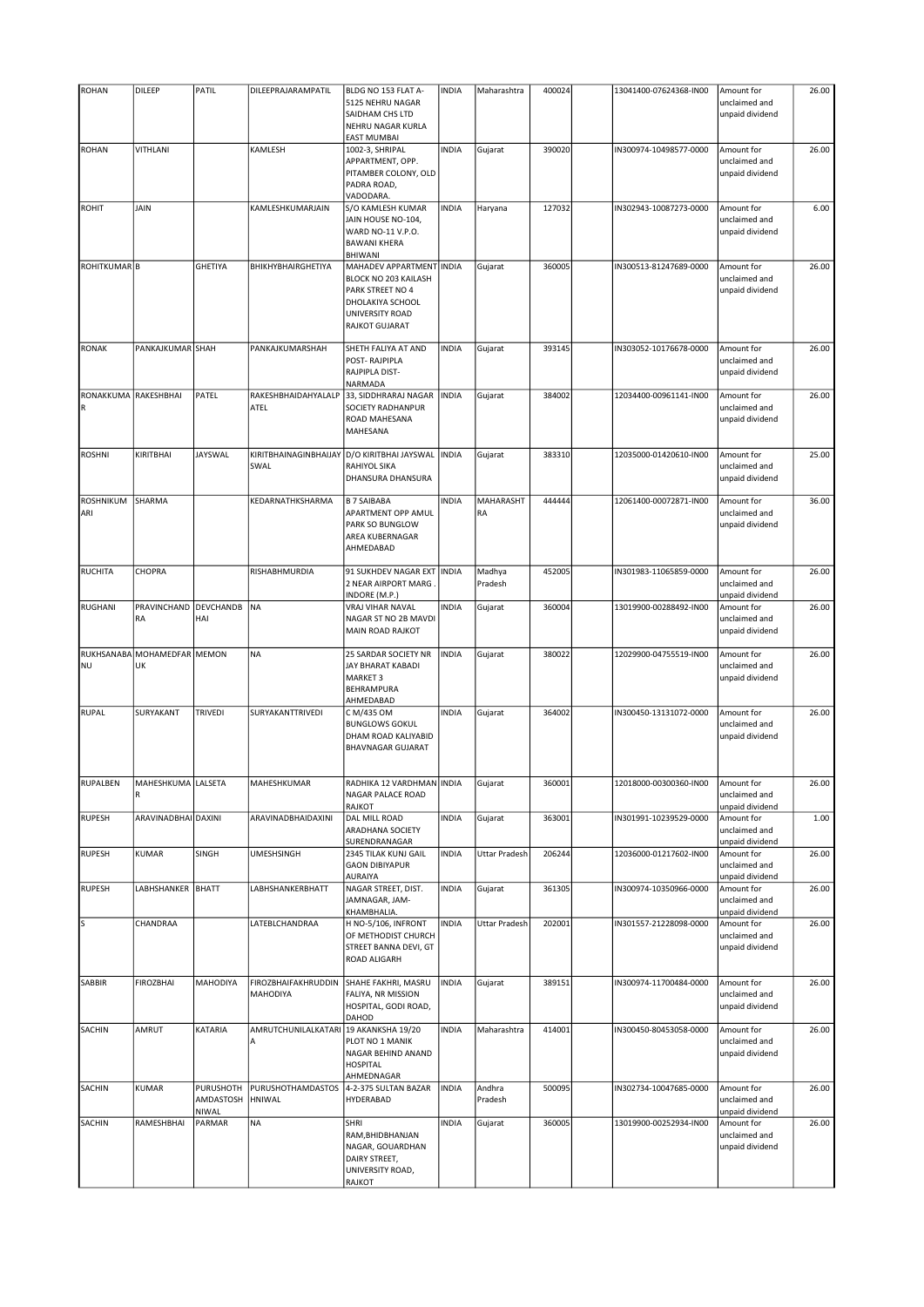| SACHIN    | RAMESHBHAI                  | SHAHHUF      | RAMESHMANILALSHAH                    | A/65 NEW NIITA PARK                                                                                                           | <b>INDIA</b> | Gujarat           | 380059 | 12070200-00753021-IN00 | Amount for                                     | 26.00  |
|-----------|-----------------------------|--------------|--------------------------------------|-------------------------------------------------------------------------------------------------------------------------------|--------------|-------------------|--------|------------------------|------------------------------------------------|--------|
|           |                             |              |                                      | THALTEJ TAL DASKROI<br>AHMEDABAD<br>AHMEDABAD                                                                                 |              |                   |        |                        | unclaimed and<br>unpaid dividend               |        |
| SADHANA   | RANI                        | <b>GUPTA</b> | SURESHCHANDGUPTA                     | B-11, SHUBH AGAN<br>RAIPURA UDYOG PURI<br>КОТА КОТА                                                                           | <b>INDIA</b> | Rajasthan         | 324004 | IN300394-16873917-0000 | Amount for<br>unclaimed and<br>unpaid dividend | 13.00  |
| SADHNA    | VORA                        |              | <b>KIRITVORA</b>                     | STYNAM APARTMENT<br><b>BLOCK NO 5 4 PATEL</b><br>COLONY B/H ST ANN S<br>HIGH SCHOOL<br>JAMNAGAR                               | <b>INDIA</b> | Gujarat           | 361008 | IN301039-24095879-0000 | Amount for<br>unclaimed and<br>unpaid dividend | 26.00  |
| SADIKALI  | SAIYEDALI                   | SAIYED       | SSSAIYED                             | <b>HOSUE NO 1384 -</b><br>4110/A, PARSI GALI NA<br>NAKE, B/S STANDARD<br><b>BAKERY KHAS BAZAR</b><br>TRANDARWAJA<br>AHEMDABAD | <b>INDIA</b> | Gujarat           | 380001 | 12069700-00010102-IN00 | Amount for<br>unclaimed and<br>unpaid dividend | 26.00  |
| SADIKALI  | YUSUFALI                    | SARANI       | YUSUFALISARANI                       | VADVA, KACHHIYA WAD, INDIA<br>MADHIYA FALI,<br>BHAVNAGAR.                                                                     |              | Gujarat           | 364001 | IN300974-11060229-0000 | Amount for<br>unclaimed and<br>unpaid dividend | 26.00  |
| SAGAR     | <b>JADAVBHAI</b>            | KEVADIYA     | JADAVBHAIKEVADIYA                    | 11 GURUKRUPA SOC<br><b>LANDMARK OPP</b><br><b>GURUKUL SCHOOL NANI</b><br>VED VED ROAD SURAT                                   | <b>INDIA</b> | Gujarat           | 395004 | 12033200-12683381-IN00 | Amount for<br>unclaimed and<br>unpaid dividend | 26.00  |
| SAHARBHAI | <b>DESAI</b>                |              | GANESHBHAIDESAI                      | 158-JUGAIDASNI CHALI<br>PREMADARVAJA BHAR<br><b>IDGA ROAD</b><br>AHMEDABAD                                                    | <b>INDIA</b> | Gujarat           | 380016 | IN300343-10276397-0000 | Amount for<br>unclaimed and<br>unpaid dividend | 26.00  |
| SAHIL     | DINESHKUMAR MEHTA           |              | <b>NA</b>                            | A-1-404, L.B. PARK<br>SOCIETY, OPP PANJRA<br>POLE GHOD DOD ROAD<br>SUNVALI NANPURA<br><b>CHORASI SURAT</b>                    | <b>INDIA</b> | Gujarat           | 395001 | 12041500-00350006-IN00 | Amount for<br>unclaimed and<br>unpaid dividend | 26.00  |
| SAIDABIBI |                             | HASANJI      | JAHURAHMEDHASANJI                    | MUSTUFA MASJID ROAD   INDIA<br>OPP SARVODAYSOCIETY<br><b>NEAR MUSTUFA</b><br>MASJID, POLOGROUND<br><b>HIMATNAGAR</b>          |              | Gujarat           | 383001 | 12054300-00049839-IN00 | Amount for<br>unclaimed and<br>unpaid dividend | 26.00  |
| SAKSHI    | <b>JAYKUMAR</b>             | KHATOD       | JAYKUMARSHYAMSUND<br><b>ERKHATOD</b> | L-203 SHILALEKH OPP<br>POLICE STADIUM<br>SHAHIBAUG<br>AHMEDABAD (GUJ)                                                         | <b>INDIA</b> | Gujarat           | 380004 | IN301983-10941627-0000 | Amount for<br>unclaimed and<br>unpaid dividend | 26.00  |
| SALIL     | RAMESH                      | SHAH         | RAMESHKANTILALSHAH                   | B/202-203, EKTA<br>TERRACE KAMLA ASHISH<br>TOWER LANE MAHAVIR<br>NAGAR, KANDIVALI<br><b>WEST MUMBAI</b>                       | <b>INDIA</b> | Maharashtra       | 400067 | 12046300-01766396-IN00 | Amount for<br>unclaimed and<br>unpaid dividend | 26.00  |
| SAMBHAV   | CHANDALIA                   |              | SUSHILCHANDALIA                      | 29, MILAP NAGAR NEAR<br>JAIPURIYA HOSPITAL<br>TONK ROAD JAIPUR                                                                | <b>INDIA</b> | Rajasthan         | 302018 | IN302700-20037614-0000 | Amount for<br>unclaimed and<br>unpaid dividend | 26.00  |
|           | SAMEERBHAI RAJESHKUMAR MODI |              | RAJESHKUMARGOVINDL<br><b>ALMODI</b>  | KAND WAS HINGALA<br><b>CHACHAR PATAN</b>                                                                                      | <b>INDIA</b> | Gujarat           | 384265 | 12072700-00143158-IN00 | Amount for<br>unclaimed and<br>unpaid dividend | 26.00  |
| SAMIRBHAI | KIRTILAL                    | SHAH         | KIRTILALSHAH                         | A-11- VASUPUJYA FLAT<br><b>B/H SBI, KABIR CHOWK</b><br>SABARMATI<br>AHMEDABAD                                                 | <b>INDIA</b> | Gujarat           | 380005 | IN303052-10190602-0000 | Amount for<br>unclaimed and<br>unpaid dividend | 26.00  |
| SAMJUBEN  | <b>MOHANBHAI</b>            | SOJITRA      | <b>NA</b>                            | 13 SHAKTI SOC SANT<br>KABIR ROAD BEHIND<br><b>SARDAR SCHOOL</b><br><b>RAJKOT</b>                                              | <b>INDIA</b> | Gujarat           | 360003 | 12018000-00197225-IN00 | Amount for<br>unclaimed and<br>unpaid dividend | 26.00  |
| SAMPATLAL | LALCHAND                    | JAIN         | LALCHANDMOOLCHAND<br>JAIN            | 3RD FLOOR, ROOM NO.<br>301 SAHAJIVAN CO OP<br>HSG SOC 24 -24 D 28-<br>28C N M JOSHI MARG<br><b>MUMBAI</b>                     | <b>INDIA</b> | Maharashtra       | 400013 | IN301604-10369772-0000 | Amount for<br>unclaimed and<br>unpaid dividend | 50.00  |
| SANCHANIA | RASIKLAL                    | NANJI        | SANCHANIANANJIANAN<br>DBHAI          | DIWAN PARA,<br>WANKANER.                                                                                                      | <b>INDIA</b> | Gujarat           | 363621 | IN300974-10773347-0000 | Amount for<br>unclaimed and<br>unpaid dividend | 25.00  |
| SANDEEP   | <b>DWIVEDI</b>              |              | RAMBADANDWIVEDI                      | 257 RAJIVAVAS VIHAR<br><b>INDORE MADHYA</b><br>PRADESH                                                                        | <b>INDIA</b> | Madhya<br>Pradesh | 452001 | IN303116-11122918-0000 | Amount for<br>unclaimed and<br>unpaid dividend | 26.00  |
| SANDEEP   | <b>KUMAR</b>                |              | SURESHRAJAK                          | MITHAPUR B AREA<br><b>BEHIND OF BHANA MAL</b><br>NAHAR PAR PATNA                                                              | <b>INDIA</b> | Bihar             | 800001 | 12047200-00876194-IN00 | Amount for<br>unclaimed and<br>unpaid dividend | 70.00  |
| SANDEEP   | MITTAL                      |              | ASHOKKUMAR                           | HOUSE NO- 23 GALI NO-<br>4/2 GREWAL BASTI,<br><b>BEGU ROAD Sirsa</b>                                                          | <b>INDIA</b> | Haryana           | 125055 | 12019101-01192484-IN00 | Amount for<br>unclaimed and<br>unpaid dividend | 26.00  |
| SANDEEP   | <b>SURESH</b>               | ATHALE       | SURESHATHALE                         | FLAT NO B 402 KUMAR<br>SAHAWAS SURVEY 132/2<br><b>BANER PASHAN LINK</b><br><b>ROAD PUNE</b><br>MAHARASHTRA                    | <b>INDIA</b> | Maharashtra       | 411021 | IN300513-12387332-0000 | Amount for<br>unclaimed and<br>unpaid dividend | 100.00 |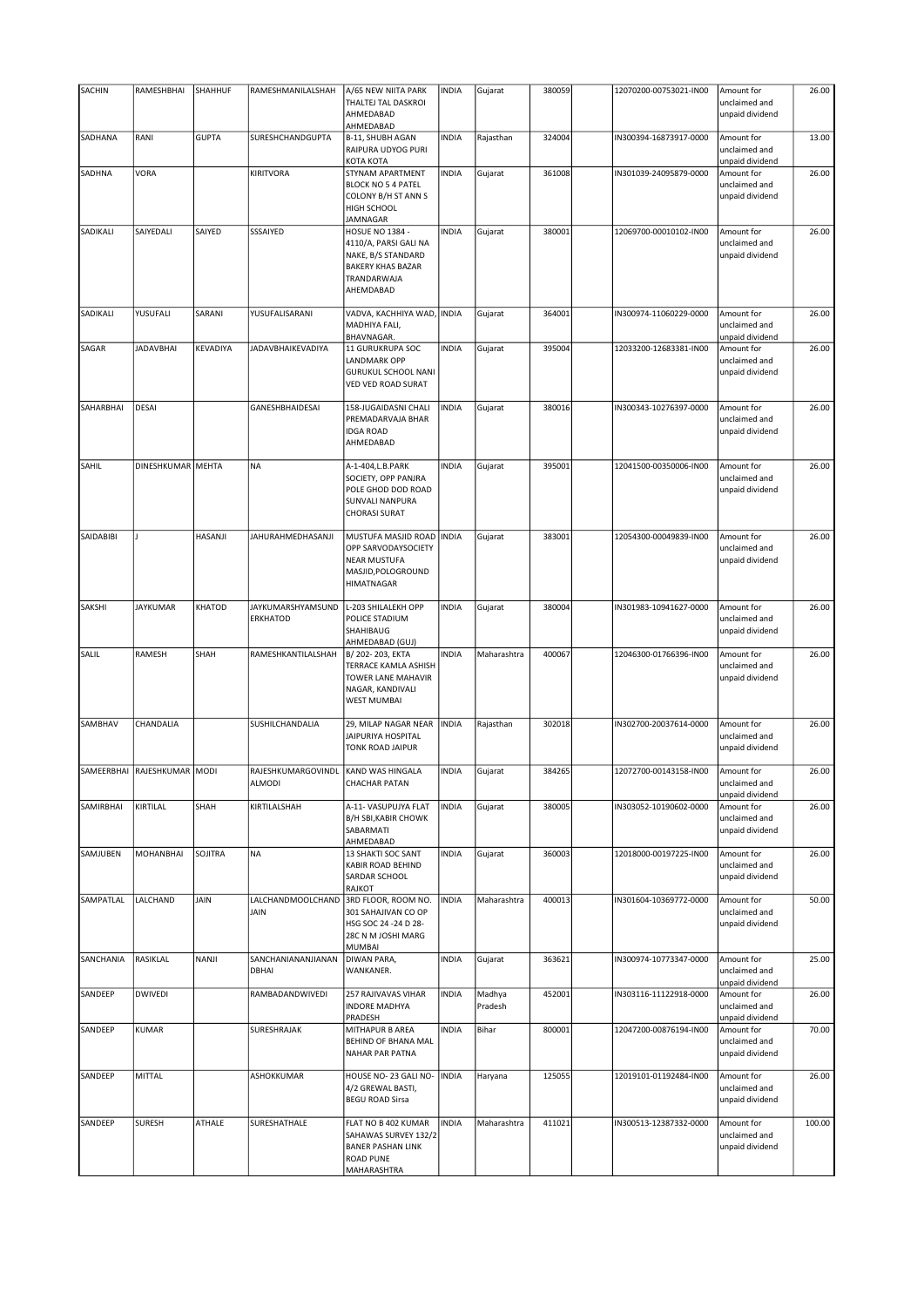|                           | SANDEEPBHA BAVANJIBHAI  | VIRADIA                  | BAVANJIBHAIVIRADIA                      | HARI KRUPA, RAM<br>VIHAR SOCIETY-2, NANA                                                                   | <b>INDIA</b> | Gujarat     | 360004 | IN300974-10871253-0000 | Amount for<br>unclaimed and                    | 26.00 |
|---------------------------|-------------------------|--------------------------|-----------------------------------------|------------------------------------------------------------------------------------------------------------|--------------|-------------|--------|------------------------|------------------------------------------------|-------|
|                           |                         |                          |                                         | MAHUVA MAIN ROAD,<br>RAJKOT.                                                                               |              |             |        |                        | unpaid dividend                                |       |
| SANDHYA                   | ASHOKKUMAR              | lguwalani                | ASHOKKUMARGUWALA<br>MI)                 | 15-NEW MAHARAJA<br>PARK NR. MATIRI<br>HOSPITAL MAYA<br>CINEMA ROAD,<br>KUBERNAGAR<br>AHMEDABAD             | <b>INDIA</b> | Gujarat     | 382340 | IN300982-10406032-0000 | Amount for<br>unclaimed and<br>unpaid dividend | 26.00 |
| SANDHYA                   | SINHA                   |                          | SURENDRAPRASADSINH                      | JF - 1 FLAT - 7 / 73, ROAD INDIA<br>NO - 10, RAJENDRA<br>NAGAR, PATNA, BIHAR                               |              | Bihar       | 800016 | IN302269-11100461-0000 | Amount for<br>unclaimed and<br>unpaid dividend | 9.00  |
| SANDIP                    | <b>GOVINDBHAI</b>       | CHAVDA                   | <b>GOVINDBHAICHAVDA</b>                 | 1630/1 SECTOR 2/D<br><b>GANDHINAGAR SECTOR</b><br><b>6 GANDHINAGAR</b>                                     | <b>INDIA</b> | Gujarat     | 382006 | IN304131-10071845-0000 | Amount for<br>unclaimed and<br>unpaid dividend | 26.00 |
| SANDIP                    | HEMANTKUMA TRIVEDI<br>R |                          | HEMANTKUMARBHUPAT<br><b>BHAITRIVEDI</b> | 19/2, SAMANVAY,<br>MADHUVAN PARK,<br>STREET NO. 1,<br><b>BRAHMAN SOCIETY,</b><br>LATHI ROAD, AMRELI        | <b>INDIA</b> | Gujarat     | 365601 | IN300974-11864799-0000 | Amount for<br>unclaimed and<br>unpaid dividend | 26.00 |
| SANDIP                    | MAGANBHAI               | MENDPARA                 | MAGANBHAIDHANJIBHA<br><b>IMENDPARA</b>  | B-69, MANHARNAGAR<br>PART-1,<br>NR, KHODIYARNAGAR<br>CROSS ROAD,<br><b>BAPUNAGAR,</b><br>AHMEDABAD         | <b>INDIA</b> | Gujarat     | 380024 | 12035000-01253425-IN00 | Amount for<br>unclaimed and<br>unpaid dividend | 26.00 |
| SANDIPKUMA NARANBHAI<br>R |                         | MANIYA                   | NARANBHAIVASTABHAI<br>MANIYA            | 25 GAURAV PARK SOC<br>OPP GAYATRI PARIVAR 2<br>KATARGAM RD B/H<br>ANATH ASHRAM SURAT                       | <b>INDIA</b> | Gujarat     | 395004 | 12029900-05245220-IN00 | Amount for<br>unclaimed and<br>unpaid dividend | 26.00 |
| SANGEETA                  | JAIN                    |                          | MrNIRMALKUMARJAIN                       | 118/303, AGARAWL<br>FARM, MANSAROVAR<br><b>JAIPUR</b>                                                      | <b>INDIA</b> | Rajasthan   | 302020 | 12010605-00237662-IN00 | Amount for<br>unclaimed and<br>unpaid dividend | 26.00 |
| SANGEETA                  | SINGHAL                 |                          | PEEYUSHSINGHAL                          | E-6, SHASTRI NAGAR,<br>BHILWARA (RAJASTHAN)<br><b>BHILWARA</b>                                             | <b>INDIA</b> | Rajasthan   | 311001 | 12019101-00153622-IN00 | Amount for<br>unclaimed and<br>unpaid dividend | 26.00 |
| SANGEETA                  | VINAY                   | <b>DHRUVE</b>            | VINAYBABULALDHRUVE                      | 103 APURVA RESIDENCY<br>SARU SECTION ROAD NR<br>PALACE GROUND<br>JAMNAGAR                                  | <b>INDIA</b> | Gujarat     | 361008 | IN301039-24547186-0000 | Amount for<br>unclaimed and<br>unpaid dividend | 26.00 |
| SANGHAVI                  | DHIRAJGAURI             | ls                       | SURYAKANTBHAISANGH<br>AVI               | C/O. P D DAGLI, NR.<br>BORDIA BHUVAN, DIST.<br>SURENDRANAGAR,<br>JORAVARNAGAR                              | <b>INDIA</b> | Gujarat     | 363020 | IN300974-11527319-0000 | Amount for<br>unclaimed and<br>unpaid dividend | 26.00 |
| SANGHVI                   | <b>TEJAS</b>            | BHARATBHAI               | SANGHVIBHARATBHAIA<br>MRUTALAL          | 203, 2ND FLOOR,<br>JAGSHANTI NIKETAN,<br>NEAR CINEMAX<br>MULTIPLEX,, BEVERLY<br>PARK, MIRA ROAD,<br>THANE. | <b>INDIA</b> | Maharashtra | 401107 | IN302582-10008342-0000 | Amount for<br>unclaimed and<br>unpaid dividend | 26.00 |
| SANGITA                   | <b>DEVI</b>             | AGRAWAL                  | CHUNNILALMITTAL                         | W/O VINOD KUMAR<br>AGRAWAL KHEJROLI<br>CHOMU JAIPUR JAIPUR                                                 | <b>INDIA</b> | Rajasthan   | 303803 | 12017701-01035776-IN00 | Amount for<br>unclaimed and<br>unpaid dividend | 26.00 |
| SANGITABEN                | <b>NIRANJAN</b>         | SHAH                     | NIRANJANSHAH                            | 6, SIDHACHAL VATIKA<br>NR. KAPADIA HOSPITAL<br>RAMNAGAR,<br>SABARMATI<br>AHMEDABAD                         | <b>INDIA</b> | Gujarat     | 380005 | IN303052-10097955-0000 | Amount for<br>unclaimed and<br>unpaid dividend | 26.00 |
| SANGVI                    | NAVINBHAI               | <b>BHAICHANDB</b><br>HAI | SANGHAVIBHAICHANDB<br>HAIO              | JINPARA STREET<br>THANGADH CHOTILA<br>SURENDRANAGAR                                                        | <b>INDIA</b> | Gujarat     | 363530 | IN301645-10400969-0000 | Amount for<br>unclaimed and<br>unpaid dividend | 26.00 |
| SANIL                     | <b>KUMAR</b>            |                          | KARUNAKARANNAIR                         | J/9 SECTOR 7 B,<br>NIRNAYNAGAR<br>MANEKNAGAR C H<br>SOCIETY CHANDLODIA<br>AHMEDABAD                        | <b>INDIA</b> | Gujarat     | 382481 | IN302687-10027843-0000 | Amount for<br>unclaimed and<br>unpaid dividend | 26.00 |
| SANJAY                    | <b>BHANDARI</b>         |                          | PREMROOPCHANDBHAN<br>DARI               | C-24 2ND FLOOR<br>MANNAT INFRA<br>APARTMENT MERTIYA<br><b>GARDEN KE PASS VALI</b><br><b>GALI JODHPUR</b>   | <b>INDIA</b> | Rajasthan   | 342006 | 12038000-00104942-IN00 | Amount for<br>unclaimed and<br>unpaid dividend | 26.00 |
| SANJAY                    | D                       | CHAUHAN                  | D                                       | 25/567 GUJARAT HOU<br><b>BRD B/H BHAGAT SINH</b><br><b>GARDEN UNI RD RAJKOT</b>                            | <b>INDIA</b> | Gujarat     | 360005 | 12018000-00427740-IN00 | Amount for<br>unclaimed and<br>unpaid dividend | 26.00 |
| SANJAY                    | GIRDHARLAL              | <b>BUDDHDEV</b>          | GIRDHARLAL                              | JAY JALARAM 10,<br>JUNCTION QUA.,<br>OPP.RAILWAY QUA.,<br>RAJKOT                                           | <b>INDIA</b> | Gujarat     | 360001 | 13019900-00022445-IN00 | Amount for<br>unclaimed and<br>unpaid dividend | 26.00 |
| SANJAY                    | GUNVANTLAL              | <b>MEHTA</b>             | <b>GUNVANTLALMEHTA</b>                  | 12/137, PARISHRAM<br>APPARTMENT NEAR<br><b>BIMANAGAR SATELLITE</b><br>ROAD AHMEDABAD                       | <b>INDIA</b> | Gujarat     | 380015 | IN300982-10177241-0000 | Amount for<br>unclaimed and<br>unpaid dividend | 26.00 |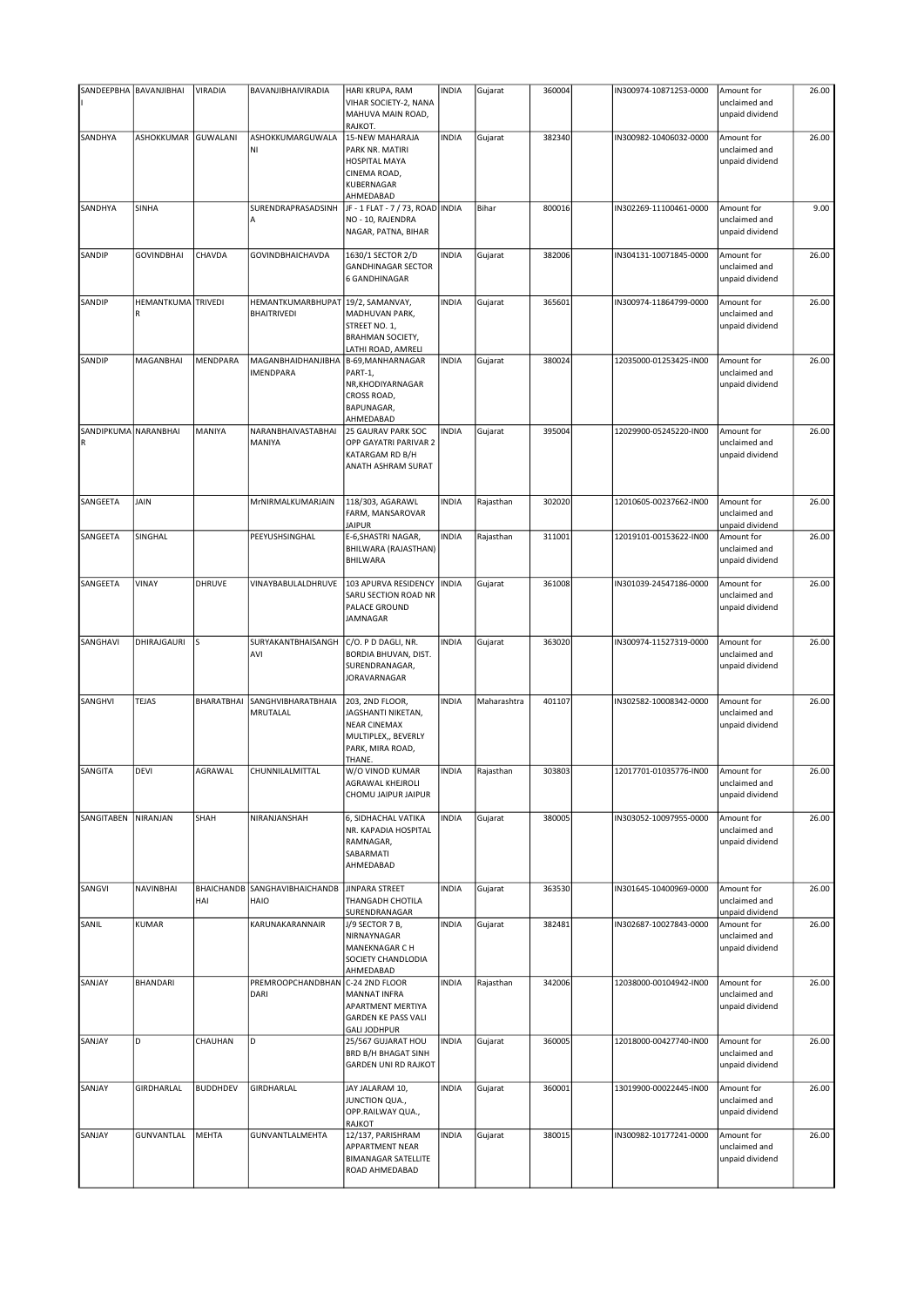| SANJAY                             | <b>HARIBHAI</b>   | PARMAR     | HARIBHAILADHUBHAIPA                                       | RAVI PARK B/H                                                                                    | <b>INDIA</b> | Gujarat              | 361001 | 13041400-07367403-IN00 | Amount for                                                        | 26.00 |
|------------------------------------|-------------------|------------|-----------------------------------------------------------|--------------------------------------------------------------------------------------------------|--------------|----------------------|--------|------------------------|-------------------------------------------------------------------|-------|
|                                    |                   |            | RMAR                                                      | RELIANCE PATROL PAMP<br>RAJKOT HIGHWAY<br>JAMNAGAR                                               |              |                      |        |                        | unclaimed and<br>unpaid dividend                                  |       |
| SANJAY                             | JAIN              |            | NIRMALKUMARJAIN                                           | C/O AJIT FANCY STORE<br>VAKILAN BAZAR HISSAR                                                     | <b>INDIA</b> | Haryana              | 125001 | IN301160-30429701-0000 | Amount for<br>unclaimed and<br>unpaid dividend                    | 26.00 |
| SANJAY                             | KUMAR             | CHETANIHUF | OMPRAKASHCHETANI                                          | BHAGWAN DAS BINJ RAJ<br>KAPI NEEM KA THANA<br><b>SIKAR SIKAR</b>                                 | <b>INDIA</b> | Rajasthan            | 332713 | 12017701-00726614-IN00 | Amount for<br>unclaimed and<br>unpaid dividend                    | 26.00 |
| SANJAY                             | MANILAL           | SHAH       | MANILALKSHAH                                              | AMIJARA APPARTMENT,<br>OLD JUNCTIION,<br>SURENDRANAGAR.                                          | <b>INDIA</b> | Gujarat              | 363001 | IN300974-10827827-0000 | Amount for<br>unclaimed and<br>unpaid dividend                    | 26.00 |
| SANJAY                             | $\mathsf R$       | PATEL      | RAMANLALKANTILALPAT<br>EL                                 | 37 SHIVAM SOCIETY<br>SUJATPURA ROAD KADI<br>KADI GUJARAT INDIA                                   | <b>INDIA</b> | Gujarat              | 382715 | IN300513-17145518-0000 | Amount for<br>unclaimed and<br>unpaid dividend                    | 26.00 |
| SANJAY                             | SHARMA            |            | RAMLALSHARMA                                              | B-6, RADHA VIHAR, NS<br>ROAD JAIPUR JAIPUR                                                       | <b>INDIA</b> | Rajasthan            | 302019 | 12017701-00583781-IN00 | Amount for<br>unclaimed and                                       | 26.00 |
| SANJAY                             | SINGAL            |            | SHVINODKUMARSINGAL                                        | 484/8 GALI LALA<br>SALEGRAM CITY THANA<br>ROAD. HISAR                                            | <b>INDIA</b> | Haryana              | 125001 | 12019101-02163245-IN00 | unpaid dividend<br>Amount for<br>unclaimed and<br>unpaid dividend | 26.00 |
| SANJAYBHAI                         | К                 | POPAT      | KESHAVLALVPOPAT                                           | MOMAI ASHISH,<br>NAVALNAGAR STREET<br>NO. 11, RAJKOT.                                            | INDIA        | Gujarat              | 360004 | IN300974-11217659-0000 | Amount for<br>unclaimed and<br>unpaid dividend                    | 26.00 |
| SANJAYBHAI                         | NATHABHAI         | RAKHOLIYA  | NATHABHAIPANCHABHA<br><b>IRAKHOLIYA</b>                   | AT RIB, TAL. GONDAL,<br><b>DIST. RAJKOT RIB</b>                                                  | INDIA        | Gujarat              | 360311 | IN300974-11508968-0000 | Amount for<br>unclaimed and<br>unpaid dividend                    | 26.00 |
| SANJAYKUMA NANDUBHAI<br>${\sf R}$  |                   | PRAJAPATI  | NANDUBHAIPPRAJAPATI                                       | AT-MOTI SHIHOLI,<br>GANDHINAGAR (GUJ.)                                                           | INDIA        | Gujarat              | 382001 | IN301983-10550940-0000 | Amount for<br>unclaimed and<br>unpaid dividend                    | 26.00 |
| SANJAYKUMA RAMANLAL<br>$\mathsf R$ |                   | THAKKAR    | RAMANLALRANCHHODD<br><b>ASTHAKKAR</b>                     | 30 VISHNUKUNJ SOC B/H INDIA<br>T B HOSPITAL GOTRI<br><b>BARODA</b>                               |              | Gujarat              | 390007 | 13016700-00737017-IN00 | Amount for<br>unclaimed and<br>unpaid dividend                    | 26.00 |
| SANJEEV                            | KUMAR             | CHANDOK    | SHMANOHARLALCHAND<br>OK                                   | <b>B-36, DOUBLE STOREY</b><br><b>MOTIA KHAN</b><br>PAHARGANJ NEW DELHI                           | <b>INDIA</b> | Delhi                | 110055 | IN302960-10011932-0000 | Amount for<br>unclaimed and<br>unpaid dividend                    | 26.00 |
| SANJEEV                            | MEHRA             |            | <b>BRMEHRA</b>                                            | E 122 ASHOK VIHAR<br>PHASE I DELHI                                                               | <b>INDIA</b> | Delhi                | 110052 | IN300118-10257787-0000 | Amount for<br>unclaimed and<br>unpaid dividend                    | 18.00 |
| SANJOT                             | SINGH             |            | <b>JASBIRSINGH</b>                                        | Gh-9/114 Paschim Vihar<br>New Delhi                                                              | <b>INDIA</b> | Delhi                | 110087 | IN302236-11613764-0000 | Amount for<br>unclaimed and<br>unpaid dividend                    | 26.00 |
| SANJU                              | SEN               |            | BHANWARLALSEN                                             | RAYLA CHOURAYA BAPU<br>NAGAR TEH BANERA<br>BHILWARA BHILWARA                                     | <b>INDIA</b> | Rajasthan            | 311024 | 12017701-01077863-IN00 | Amount for<br>unclaimed and<br>unpaid dividend                    | 26.00 |
| SANJUBEN                           | CHANDRAKANT PATEL |            | SHIVABHAIKALIDASPATE<br>т                                 | <b>61 SONALPARK NEAR</b><br>CHABILA HANUMAN<br>KHALAKSA ROAD PATAN                               | <b>INDIA</b> | Gujarat              | 384265 | IN302461-10710291-0000 | Amount for<br>unclaimed and<br>unpaid dividend                    | 26.00 |
| SANTOSH                            |                   |            | <b>JITENDRAJAIN</b>                                       | W/O JITENDRA JAIN OPP   INDIA<br>JITMAL MAHENDRA<br>KUMAR SCHOOL<br>KANSARO KA VAS<br>BALOTRA    |              | Rajasthan            | 344022 | 12013300-01329542-IN00 | Amount for<br>unclaimed and<br>unpaid dividend                    | 26.00 |
| SANTOSH                            | ARORA             |            | SHRIRAMSARUP                                              | KIRYANA MERCHAND<br>OLD BAZAR GANDHI<br><b>NAGAR ROHTAK</b>                                      | <b>INDIA</b> | Haryana              | 124001 | IN301557-20967078-0000 | Amount for<br>unclaimed and<br>unpaid dividend                    | 26.00 |
| SANTOSH                            | <b>GUPTA</b>      |            | BABURAMGUPTA                                              | 44 N BLOCK KIDWAI<br>NAGAR KANPUR UTTAR<br>PRADESH                                               | INDIA        | <b>Uttar Pradesh</b> | 208011 | IN301143-10724977-0000 | Amount for<br>unclaimed and<br>unpaid dividend                    | 26.00 |
| SANTOSH                            | KHANDELWAL        |            | BABULALGUPTA                                              | VIVEKANAND COLONY<br>SHIV TRADERS SUNDAR<br>DAS MARG DAUSA                                       | <b>INDIA</b> | Rajasthan            | 303303 | 12065900-00002087-IN00 | Amount for<br>unclaimed and<br>unpaid dividend                    | 13.00 |
| SANTOSH                            | PARMAKA           |            | BAJRANGLALNARNOL                                          | C/O ANIL KUMAR<br>PARMAKA AMLAPARA<br>P.O.JHARIA JHARIA                                          | INDIA        | Jharkhand            | 828111 | 12010600-00862021-IN00 | Amount for<br>unclaimed and<br>unpaid dividend                    | 26.00 |
| SAPNA                              |                   |            | SOHANLALGUPTA                                             | 421 THTHERO KA<br>MOHALLA KISHANGATH<br>AJMER MADANGANJ<br><b>AJMER</b>                          | <b>INDIA</b> | Rajasthan            | 305801 | 12013700-00383810-IN00 | Amount for<br>unclaimed and<br>unpaid dividend                    | 26.00 |
| SAPNA                              | MANIHAR           |            | SANDEEPMANIHAR                                            | 14, SHIVKRIPA, LIC<br>COLONY, UMMEDCLUB<br>ROAD, RAIKABAGH                                       | INDIA        | Rajasthan            | 342001 | 12023000-00219911-IN00 | Amount for<br>unclaimed and<br>unpaid dividend                    | 26.00 |
| SAPNA                              | PARAS             | CHAWLA     | PARASCHAWLA                                               | <b>JODHPUR</b><br>G-204, MILITARY FIRING<br>RANGE, BEHIND<br>GATEWAY HOTEL,<br>HANSOL. AHMEDABAD | <b>INDIA</b> | Gujarat              | 382475 | 12070100-00037424-IN00 | Amount for<br>unclaimed and<br>unpaid dividend                    | 26.00 |
| SAPOVADIYA                         | MAGANBHAI         | DEVSHIBHAI | SAPOVADIYADEVSHIBHAI SHIV KRUPA, PLOT NO.<br>DEVKARANBHAI | 134, NARAYAN NAGAR<br>STREET NO. 3,<br>HASANWADI MAIN<br>ROAD, RAJKOT.                           | INDIA        | Gujarat              | 360002 | IN300974-10851298-0000 | Amount for<br>unclaimed and<br>unpaid dividend                    | 26.00 |
| SARASWATI                          | <b>TAK</b>        |            | ROSHANLALTAK                                              | 5 C 49 J N V COLONY<br><b>BIKANER</b>                                                            | <b>INDIA</b> | Rajasthan            | 334001 | IN301330-19938907-0000 | Amount for<br>unclaimed and<br>unpaid dividend                    | 11.00 |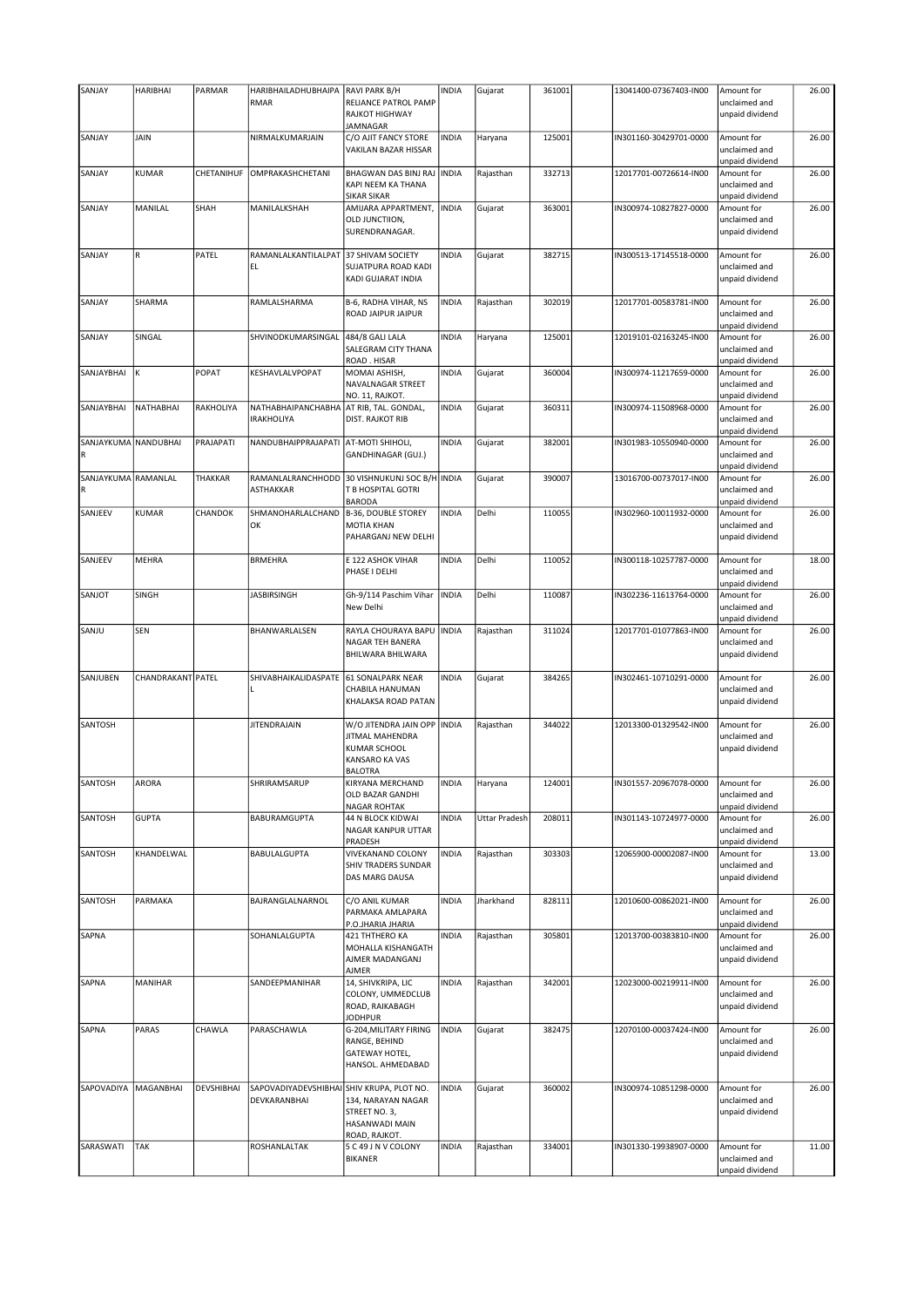| SARITA            | <b>ROHILLA</b>    |                  | RAMESHKUMAR                                      | H.NO.- 114 WARD NO.-                                                                                   | <b>INDIA</b> | Haryana             | 124001 | IN302365-10679073-0000 | Amount for                                     | 26.00 |
|-------------------|-------------------|------------------|--------------------------------------------------|--------------------------------------------------------------------------------------------------------|--------------|---------------------|--------|------------------------|------------------------------------------------|-------|
|                   |                   |                  |                                                  | 35, NAYA PARAO VAISH<br>COLLEGE ROAD, ROHTAK<br>HARYANA                                                |              |                     |        |                        | unclaimed and<br>unpaid dividend               |       |
| SARLABEN          | <b>ASHOKKUMAR</b> | <b>DOSHI</b>     | ASHOKKUMARMANGALJI<br><b>DOSHI</b>               | J/16 NAVJYOTI SOC<br>SAINATH NAGAR L B S<br><b>MARG GHATKOPAR</b><br>WEST MUMBAI                       | <b>INDIA</b> | Maharashtra         | 400086 | IN301330-20033956-0000 | Amount for<br>unclaimed and<br>unpaid dividend | 26.00 |
| SARLABEN          | $\mathsf C$       | PRAJAPATI        | CHAMPAKLALTPRAJAPAT                              | 20 SANJIVNI SOCIETY<br><b>RATANPAR</b><br>SURENDRANAGAR                                                | <b>INDIA</b> | Gujarat             | 363020 | IN300974-12276840-0000 | Amount for<br>unclaimed and<br>unpaid dividend | 26.00 |
| SARMAN            | SIDABHAI          | <b>BARIYA</b>    | <b>NA</b>                                        | UMIYA NAGAR B/H<br><b>GAYATRI TEMPLE</b><br>MANAVADAR                                                  | <b>INDIA</b> | Gujarat             | 362630 | 12033200-08104825-IN00 | Amount for<br>unclaimed and<br>unpaid dividend | 26.00 |
| SAROJ             | AGARWAL           |                  | MOHANLALAGARWAL                                  | 212 SANTOSH SAGAR<br>CHOUKRI, GANGAPOLE<br><b>JAIPUR</b>                                               | <b>INDIA</b> | Rajasthan           | 302001 | 12014101-00030381-IN00 | Amount for<br>unclaimed and<br>unpaid dividend | 26.00 |
| SAROJ             | CHOUDHARY         |                  | RAMJEEVANCHOUDHAR                                | FLAT NO 905 VIRASAL<br>ENORME NEAR DALDA<br><b>FACTORY BRIDGE</b><br>MAHARANI FARM<br>DURGAPURA JAIPUR | <b>INDIA</b> | Rajasthan           | 302018 | 12017701-01117111-IN00 | Amount for<br>unclaimed and<br>unpaid dividend | 26.00 |
| SATINDER          | CHAUHAN           |                  | KHUSHIRAM                                        | <b>GREEN AVENUE ESTATE</b><br>NANGAL ROAD JALGRAN<br>TABBA UNA                                         | <b>INDIA</b> | Himachal<br>Pradesh | 174306 | 12025400-00253701-IN00 | Amount for<br>unclaimed and<br>unpaid dividend | 26.00 |
| SATISH            | CHANDARANA        |                  | JAYANTILALCHANDARAN                              | PLOT NO 841/A<br>TILAKNAGAR<br>BHAVNAGAR                                                               | <b>INDIA</b> | Gujarat             | 364001 | IN300214-13469228-0000 | Amount for<br>unclaimed and<br>unpaid dividend | 26.00 |
| SATISHKUMA V      |                   | PATEL            | VINODBHAIPATEL                                   | 44/1047- G H B<br>MEGHANINAGAR<br>AHMEDABAD                                                            | <b>INDIA</b> | Gujarat             | 380015 | IN303052-10383839-0000 | Amount for<br>unclaimed and<br>unpaid dividend | 26.00 |
| SATOSH            | <b>DEVI</b>       |                  | <b>HUNTARAM</b>                                  | JAGASARI BARI WARD<br>NO.8 JAGASARI BARI<br>HANUMANGARH<br>MUNDRIABARA<br>HANUMANGARH                  | <b>INDIA</b> | Rajasthan           | 335502 | 12070800-00039862-IN00 | Amount for<br>unclaimed and<br>unpaid dividend | 26.00 |
| SATYA             | NARAYAN           | LADHA            | MANGILALKLADHA                                   | 19, SHIV SHAKTI NAGAR<br>ROAD NO 4<br>MAHAMANDIR<br><b>JODHPUR</b>                                     | <b>INDIA</b> | Rajasthan           | 342001 | 12012101-00407006-IN00 | Amount for<br>unclaimed and<br>unpaid dividend | 26.00 |
| SATYA             | PRAKASH           | KUNDALWAL        | GOPALDASKUNDALWAL                                | 202 GOVERDHAN<br><b>COLONY OPP</b><br>SANJEEVANI HOSPITAL<br>NEW SANGANER ROAD<br><b>JAIPUR JAIPUR</b> | <b>INDIA</b> | Rajasthan           | 302019 | 12017701-00959325-IN00 | Amount for<br>unclaimed and<br>unpaid dividend | 26.00 |
| SATYRAJSINH JHALA |                   |                  | SUNILSINHGOVINDSINHZ GHELDIPA SHERI, SITA<br>ALA | DARWAJA,<br>DHRANGADHRA                                                                                | <b>INDIA</b> | Gujarat             | 363310 | IN300974-12197570-0000 | Amount for<br>unclaimed and<br>unpaid dividend | 26.00 |
| SAURABH           | <b>GUPTA</b>      |                  | SATYAPRAKASHGUPTA                                | 1/37, PEEPAL MANDI,<br>AGRA                                                                            | <b>INDIA</b> | Uttar Pradesh       | 282003 | 12021400-00063251-IN00 | Amount for<br>unclaimed and<br>unpaid dividend | 26.00 |
| SAURABH           | MAHESHWARI        | HUF              | <b>NA</b>                                        | <b>B 5 7/2 SUVIDHI NAGAR</b><br>NR CHHOTA BANGARDA<br>MAIN ROAD INDORE (M<br>P)                        | <b>INDIA</b> | Madhya<br>Pradesh   | 452005 | IN301983-11008643-0000 | Amount for<br>unclaimed and<br>unpaid dividend | 26.00 |
| SAVANI            | CHIRAG            | V                | VPSAVANI                                         | PLOT NO. 26, OPP.SBI<br>BANK,<br>NEAR.CHANDBHAI GHAS<br>WALA, GADHECHI<br>VADLA-B PARA,<br>BHAVNAGAR.  | <b>INDIA</b> | Gujarat             | 364003 | IN300974-11399025-0000 | Amount for<br>unclaimed and<br>unpaid dividend | 26.00 |
| SAVITABEN         | LAXMIDAS          | SAMANI           | LAXMIDASPSAMANI                                  | C/O DEVRAM<br>BHOJABHAI BHATIYA TA<br><b>JAM KALYANPUR</b><br>BHATIYA                                  | <b>INDIA</b> | Gujarat             | 361315 | 12018000-00305846-IN00 | Amount for<br>unclaimed and<br>unpaid dividend | 26.00 |
| SAVITABEN         | R                 | PATEL            | RAKESHKANTILALPATEL                              | 44 NEW PRABHUNAGAR<br>SOCIETY ASARWA<br>AHMEDABAD                                                      | <b>INDIA</b> | Gujarat             | 380016 | IN300343-11239143-0000 | Amount for<br>unclaimed and<br>unpaid dividend | 26.00 |
| SEEMA             | AGARWAL           |                  | DEEPAKSINGHAL                                    | 3/102 A, PARASRAM<br>NAGAR DHER KA BALAJI<br>SIKAR ROAD JAIPUR                                         | <b>INDIA</b> | Rajasthan           | 302039 | 12031400-00044428-IN00 | Amount for<br>unclaimed and<br>unpaid dividend | 26.00 |
| SEEMA             | <b>BHARGAVA</b>   |                  | SHARVINDBHARGAVA                                 | 416, KHAI ROAD<br>NAYAPURA KOTA                                                                        | <b>INDIA</b> | Rajasthan           | 324001 | 13017600-00223332-IN00 | Amount for<br>unclaimed and<br>unpaid dividend | 26.00 |
| SEEMA             | SOGANI            |                  | SANTOSHKUMARSETHI                                | 152, VASUNDHARA<br>COLONY, TONK ROAD,<br><b>JAIPUR</b>                                                 | <b>INDIA</b> | Rajasthan           | 302001 | 12044700-01680210-IN00 | Amount for<br>unclaimed and<br>unpaid dividend | 26.00 |
| SHAH              | ANILKUMAR         | CHHOTALALH<br>UF | CHHOTALALBHAICHAND<br>SHAH                       | KANSARA BAZAR AXAY<br>METALS SHREE BALDEVJI<br>MANDIR SAME SIHOR                                       | <b>INDIA</b> | Gujarat             | 364240 | IN300394-19754711-0000 | Amount for<br>unclaimed and<br>unpaid dividend | 26.00 |
| SHAH              | <b>BHADRESH</b>   | MAHENDRAL<br>AL  | SHAHMAHENDRALAL                                  | 3 ARIHANT SOC OPP<br>PRAKASH HINDI SCHOOL                                                              | <b>INDIA</b> | Gujarat             | 382346 | 12034400-00031598-IN00 | Amount for<br>unclaimed and                    | 26.00 |
|                   |                   |                  |                                                  | SAIJPUR BOGHA<br>NARODA AHMEDABAD                                                                      |              |                     |        |                        | unpaid dividend                                |       |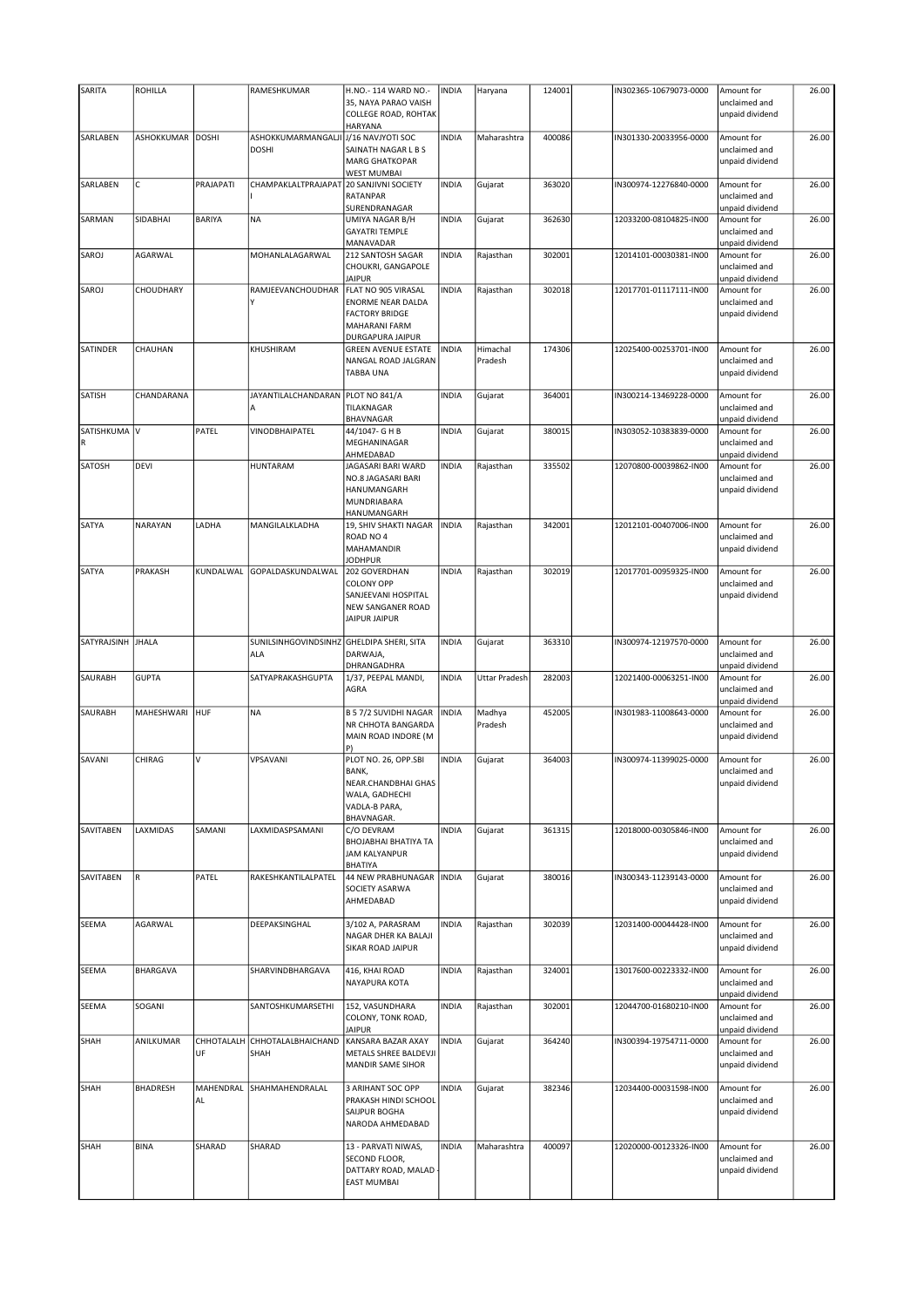| SHAH                  | DAXESH           |                      | ANUBHAISHAH                                            | LAXMIDHAM, NR.                                | <b>INDIA</b> | Gujarat     | 363001 | IN300974-11087246-0000 | Amount for                       | 26.00 |
|-----------------------|------------------|----------------------|--------------------------------------------------------|-----------------------------------------------|--------------|-------------|--------|------------------------|----------------------------------|-------|
|                       |                  |                      |                                                        | MARDIA NIVAS,                                 |              |             |        |                        | unclaimed and                    |       |
|                       |                  |                      |                                                        | SURENDRANAGAR.                                |              |             |        |                        | unpaid dividend                  |       |
| SHAH                  | DHARMESH         | RASIKLAL             | RASIKLALRATILALSHAH                                    | <b>B-11 SHRI KRISHNA</b>                      | <b>INDIA</b> | Gujarat     | 380014 | IN304123-10011859-0000 | Amount for                       | 26.00 |
|                       |                  |                      |                                                        | <b>TOWER BESIDES B.D</b>                      |              |             |        |                        | unclaimed and                    |       |
|                       |                  |                      |                                                        | PATEL HOUSE                                   |              |             |        |                        | unpaid dividend                  |       |
|                       |                  |                      |                                                        | NARANPURA                                     |              |             |        |                        |                                  |       |
|                       |                  |                      |                                                        | AHMEDABAD                                     |              |             |        |                        |                                  |       |
| SHAH                  | DINESHCHAND      |                      | SANKALCHANDSHAH                                        | 8-FIFTH FLOOR, SAHYOG   INDIA                 |              | Gujarat     | 380001 | IN300870-30021040-0000 | Amount for                       | 26.00 |
|                       | RA               |                      |                                                        | <b>BLDG, OPP DINBAI</b>                       |              |             |        |                        | unclaimed and                    |       |
|                       |                  |                      |                                                        | TOWER LAL DARWAJA<br>AHMEDABAD                |              |             |        |                        | unpaid dividend                  |       |
|                       |                  |                      |                                                        |                                               |              |             |        |                        |                                  |       |
| SHAH                  | KESHARIMAL       | <b>BHIMRAJHUF NA</b> |                                                        | B/2, RAJASTHAN                                | <b>INDIA</b> | Gujarat     | 380005 | 12033000-00008510-IN00 | Amount for                       | 26.00 |
|                       |                  |                      |                                                        | APPARTMENT, KABIR                             |              |             |        |                        | unclaimed and                    |       |
|                       |                  |                      |                                                        | CHOWK, SABARMATI,                             |              |             |        |                        | unpaid dividend                  |       |
|                       |                  |                      |                                                        | AHMEDABAD                                     |              |             |        |                        |                                  |       |
| SHAH                  | KIRITKUMAR       | RATILAL              | SHAHRATILALDHARAMC                                     | KHARAKUVA NO                                  | <b>INDIA</b> | Gujarat     | 382305 | IN300343-10850906-0000 | Amount for                       | 26.00 |
|                       |                  |                      | HAND                                                   | KHANCHO, DEHGAM,                              |              |             |        |                        | unclaimed and                    |       |
|                       |                  | DILIPKUMAR           |                                                        | GANDHINAGAR.                                  |              |             |        |                        | unpaid dividend                  |       |
| SHAH                  | KUNDANBEN        |                      | SHAHDILIPKUMARKANTI<br>LAL                             | 4, NAVYUG SOCIETY,<br>STATION ROAD, LIMBDI.   | <b>INDIA</b> | Gujarat     | 363421 | IN300974-10900070-0000 | Amount for<br>unclaimed and      | 26.00 |
|                       |                  |                      |                                                        |                                               |              |             |        |                        | unpaid dividend                  |       |
| SHAH                  | PIYUSHKUMAR KHUF |                      | <b>NA</b>                                              | PRINCE APPARTMENT 16- INDIA                   |              | Gujarat     | 360001 | 13019900-00351718-IN00 | Amount for                       | 26.00 |
|                       |                  |                      |                                                        | PANCHNATH PLOT                                |              |             |        |                        | unclaimed and                    |       |
|                       |                  |                      |                                                        | <b>RAJKOT</b>                                 |              |             |        |                        | unpaid dividend                  |       |
| SHAH                  | RAXABEN          | <b>DIPTESHBHAI</b>   | <b>DIPTESHBHAISHAH</b>                                 | 2, MERCHANT SOCIETY,                          | <b>INDIA</b> | Gujarat     | 363002 | IN300974-11849515-0000 | Amount for                       | 26.00 |
|                       |                  |                      |                                                        | JINTAN ROAD,                                  |              |             |        |                        | unclaimed and                    |       |
|                       |                  |                      |                                                        | SURENDRANAGAR                                 |              |             |        |                        | unpaid dividend                  |       |
| SHAH                  | <b>USHABEN</b>   | <b>BANSILAL</b>      | <b>OCSHAH</b>                                          |                                               | <b>INDIA</b> |             | 390019 | IN301991-10599370-0000 |                                  | 26.00 |
|                       |                  |                      |                                                        | D/67, PANGHAT PARK<br><b>WAGHODIA ROAD</b>    |              | Gujarat     |        |                        | Amount for<br>unclaimed and      |       |
|                       |                  |                      |                                                        | <b>BARODA</b>                                 |              |             |        |                        | unpaid dividend                  |       |
| SHAH                  | VAIBHAV          | <b>JITENDRA</b>      | SHAHJITENDRASEVANTIL                                   | 4TH SAI KRUPA DAULAT                          | <b>INDIA</b> | Maharashtra | 400066 | IN303052-10474983-0000 | Amount for                       | 26.00 |
|                       |                  |                      | AL                                                     | NAGAR ROAD NO-4                               |              |             |        |                        | unclaimed and                    |       |
|                       |                  |                      |                                                        | BORIVALI (E) MUMBAI                           |              |             |        |                        | unpaid dividend                  |       |
|                       |                  |                      |                                                        |                                               |              |             |        |                        |                                  |       |
| <b>SHAHNAZA</b>       | AKHTER           |                      | ABDULMAJIDMALIK                                        | MALIKPORA PULWAMA                             | <b>INDIA</b> | Jammu and   | 192301 | IN302349-10330758-0000 | Amount for                       | 26.00 |
|                       |                  |                      |                                                        | KASHMIR J AND K                               |              | Kashmir     |        |                        | unclaimed and                    |       |
|                       |                  |                      |                                                        |                                               |              |             |        |                        | unpaid dividend                  |       |
| SHAILESH              | BHAGWANDAS       | <b>JOSHI</b>         | BHAGWANDASRUPCHAN 3 PATEL COLONY ROAD<br><b>DJOSHI</b> | NO 4 JAMNAGAR                                 | <b>INDIA</b> | Gujarat     | 361008 | 12013200-00278386-IN00 | Amount for<br>unclaimed and      | 26.00 |
|                       |                  |                      |                                                        | JAMNAGAR                                      |              |             |        |                        | unpaid dividend                  |       |
|                       |                  |                      |                                                        |                                               |              |             |        |                        |                                  |       |
| SHAILESH              | DHIRUBHAI        | PRAJAPATI            | DHIRUBHAIBECHARBHAI                                    | PRAJAPATIVAS AT:-                             | <b>INDIA</b> | Gujarat     | 382305 | 13015200-00129794-IN00 | Amount for                       | 26.00 |
|                       |                  |                      | PRAJAPATI                                              | POST, DAHEGAM DIST:-                          |              |             |        |                        | unclaimed and                    |       |
|                       |                  |                      |                                                        | GANDHINAGAR                                   |              |             |        |                        | unpaid dividend                  |       |
|                       |                  |                      |                                                        | DAHEGAM                                       |              |             |        |                        |                                  |       |
| SHAILESH              | Κ                | <b>DIXIT</b>         | KISHORCHANDRADIXIT                                     | 10/A PRANAV SOCIETY                           | <b>INDIA</b> | Gujarat     | 380008 | IN300394-11057256-0000 | Amount for                       | 26.00 |
|                       |                  |                      |                                                        | <b>B/H STATE BANK OF</b>                      |              |             |        |                        | unclaimed and                    |       |
|                       |                  |                      |                                                        | HYDERABAD KRUSHNA<br><b>BAUG MANI NAGAR</b>   |              |             |        |                        | unpaid dividend                  |       |
|                       |                  |                      |                                                        | AHMEDABAD                                     |              |             |        |                        |                                  |       |
| <b>SHAILESH</b>       | LABHSHANKER      | SHUKLA               | <b>NA</b>                                              | SHIVAM-26-A SAIBABA                           | <b>INDIA</b> | Gujarat     | 360001 | 13019900-00355672-IN00 | Amount for                       | 26.00 |
|                       |                  |                      |                                                        | <b>SOCIETY NEAR</b>                           |              |             |        |                        | unclaimed and                    |       |
|                       |                  |                      |                                                        | RALNAGAR RAJKOT                               |              |             |        |                        | unpaid dividend                  |       |
|                       |                  |                      |                                                        | <b>RAJKOT</b>                                 |              |             |        |                        |                                  |       |
| SHAILESH              | SHRIMAL          |                      | GYANCHANDSHRIMAL                                       | 1206, NIVAI MAHANT KA INDIA                   |              | Rajasthan   | 302003 | IN301604-10205476-0000 | Amount for                       | 26.00 |
|                       |                  |                      |                                                        | RASTA RAMAGANJ                                |              |             |        |                        | unclaimed and                    |       |
|                       |                  |                      |                                                        | BAZAR, WARD NO.45<br>JAIPUR RAJASTHAN         |              |             |        |                        | unpaid dividend                  |       |
| SHAILESHBHA DILIPBHAI |                  | PIPARIYA             | DILIPBHAIJERAMBHAIPIP                                  | PUNAM SOCIETY, STREET INDIA                   |              | Gujarat     | 360005 | IN300974-11974577-0000 | Amount for                       | 26.00 |
|                       |                  |                      | ARIYA                                                  | NO. 3, OPP. PATEL                             |              |             |        |                        | unclaimed and                    |       |
|                       |                  |                      |                                                        | <b>BORDING, RAJKOT</b>                        |              |             |        |                        | unpaid dividend                  |       |
|                       |                  |                      |                                                        |                                               |              |             |        |                        |                                  |       |
| SHAILESHBHA JAMANBHAI |                  | VACHHANI             | <b>JAMANBHAIGOVINDBHA</b>                              | BLOCK NO 202 SAHARA                           | <b>INDIA</b> | Gujarat     | 360005 | 12018000-00394488-IN00 | Amount for                       | 26.00 |
|                       |                  |                      | <b>IVACHHANI</b>                                       | TOWER JALARAM 2 UNI                           |              |             |        |                        | unclaimed and                    |       |
|                       |                  |                      |                                                        | <b>ROAD RAJKOT</b>                            |              |             |        |                        | unpaid dividend                  |       |
|                       |                  |                      |                                                        |                                               |              |             |        |                        |                                  |       |
| SHAILESHKU            | MANSUKHLAL       | SHAH                 | MANSUKHLALLALLUBHAI                                    |                                               |              |             |        |                        | Amount for                       |       |
| MAR                   |                  |                      |                                                        | 16/ ANILA FLATS CO. OP. INDIA                 |              | Gujarat     | 380001 | IN301485-10654919-0000 |                                  | 26.00 |
|                       |                  |                      | SHAH                                                   | HSG. SOCIETY KHODI                            |              |             |        |                        | unclaimed and                    |       |
|                       |                  |                      |                                                        | AMBLI SWAMINARAYAN                            |              |             |        |                        | unpaid dividend                  |       |
|                       |                  |                      |                                                        | MANDIR ROAD,<br>KALUPUR AHMEDABAD             |              |             |        |                        |                                  |       |
|                       |                  |                      |                                                        |                                               |              |             |        |                        |                                  |       |
|                       |                  |                      |                                                        |                                               |              |             |        |                        |                                  |       |
| SHAKUNTLA             | <b>DEVI</b>      |                      | MAHENDERKUMAR                                          | C/O NIRANJAN LAL                              | <b>INDIA</b> | Haryana     | 127306 | IN302943-10083779-0000 | Amount for                       | 26.00 |
|                       |                  |                      |                                                        | NARESH KUMAR ANAJ                             |              |             |        |                        | unclaimed and                    |       |
|                       |                  |                      |                                                        | MANDI CHARKHI DADRI                           |              |             |        |                        | unpaid dividend                  |       |
|                       |                  |                      |                                                        | DISTT. BHIWANI<br>(HARYANA)                   |              |             |        |                        |                                  |       |
| SHAKUNTLA             | KHEMKA           |                      | NIRANJANLALKHEMKA                                      | 41-A POCKET-I DILSHAD                         | <b>INDIA</b> | Delhi       | 110095 | IN302822-10103184-0000 | Amount for                       | 26.00 |
|                       |                  |                      |                                                        | <b>GARDEN DELHI</b>                           |              |             |        |                        | unclaimed and                    |       |
|                       |                  |                      |                                                        |                                               |              |             |        |                        | unpaid dividend                  |       |
| SHAMBHU               | SINGH            | RATHORE              | PRABHATSINGHRATHOR                                     | C/O MANMEET COTTON                            | <b>INDIA</b> | Rajasthan   | 344022 | 12033200-04442851-IN00 | Amount for                       | 26.00 |
|                       |                  |                      |                                                        | MILLS E 297 III RD PHASE                      |              |             |        |                        | unclaimed and                    |       |
|                       |                  |                      |                                                        | <b>IND AREA BALOTRA</b>                       |              |             |        |                        | unpaid dividend                  |       |
|                       |                  |                      |                                                        |                                               |              |             |        |                        |                                  |       |
| SHANKAR               | LAL              | AGARWAL              | HAJARILALAGARWAL                                       | 2, DIWAN COLONY<br><b>JHALRE WALI NASIYON</b> | <b>INDIA</b> | Rajasthan   | 302002 | 12029200-00127372-IN00 | Amount for<br>unclaimed and      | 78.00 |
|                       |                  |                      |                                                        | <b>KE SAMNE, BAS BADAN</b>                    |              |             |        |                        | unpaid dividend                  |       |
|                       |                  |                      |                                                        | PURA JAIPUR                                   |              |             |        |                        |                                  |       |
|                       |                  |                      |                                                        |                                               |              |             |        |                        |                                  |       |
| SHANKAR               | LAL              | RAWAT                | SHRIHANUMANPRASADR 59 VIKAS NAGAR                      |                                               | <b>INDIA</b> | Rajasthan   | 302012 | 12017701-00066332-IN00 | Amount for                       | 26.00 |
|                       |                  |                      | AWAT                                                   | <b>KALWAR ROAD</b><br>JHOTWARA JAIPUR         |              |             |        |                        | unclaimed and<br>unpaid dividend |       |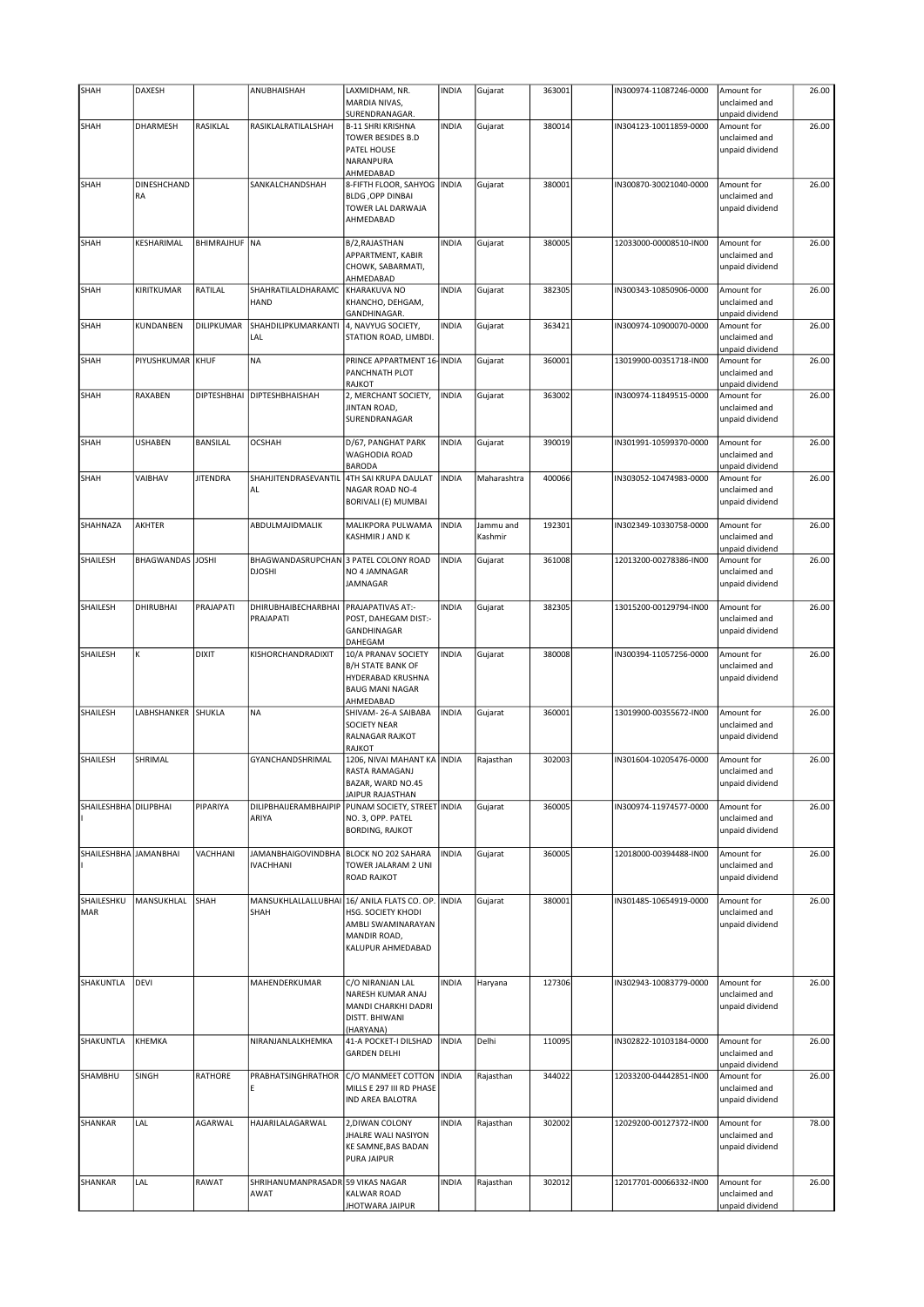| SHANKER   | LAL               | <b>GUPTA</b>         | LTSHMKGUPTA                                      | 4-B, NEAR KANHYIA<br>NURRSERY BASS BADAN<br>PURA OUT SIDE<br><b>GANGAPOLE GATE</b><br><b>JAIPUR</b>                  | <b>INDIA</b> | Rajasthan            | 302002 | IN301160-30047416-0000 | Amount for<br>unclaimed and<br>unpaid dividend | 26.00 |
|-----------|-------------------|----------------------|--------------------------------------------------|----------------------------------------------------------------------------------------------------------------------|--------------|----------------------|--------|------------------------|------------------------------------------------|-------|
| SHANTI    | DEVI              |                      | MRSURAJBHAN                                      | <b>VILLAGE NEW ABADI</b><br>AKALGARH SUDHAR<br>LUDHIANA                                                              | <b>INDIA</b> | Punjab               | 141104 | 12020600-00231307-IN00 | Amount for<br>unclaimed and<br>unpaid dividend | 26.00 |
| SHANTI    | DEVI              | RAWAT                | BALLABHDASRAWAT                                  | 8/208, VIDYADHAR<br>NAGAR, JAIPUR                                                                                    | <b>INDIA</b> | Rajasthan            | 302023 | IN302105-10105834-0000 | Amount for<br>unclaimed and<br>unpaid dividend | 26.00 |
| SHANTI    | <b>MOHANDAS</b>   | MALANI               | MOHANDASLADHARAM<br>MALANI                       | 37, FIRST FLOOR, SAKAN<br>TWINS OPP SATELLITE<br>PARK, MANSI CHAR<br>RASTA VASTRAPUR<br>AHMEDABAD                    | <b>INDIA</b> | Gujarat              | 380015 | IN302461-10475917-0000 | Amount for<br>unclaimed and<br>unpaid dividend | 26.00 |
| SHANTILAL |                   |                      | MOTILAL                                          | <b>GIRDAVARI GALI DHABA</b><br><b>GALI TH BEAWAR</b><br><b>BEAWAR AJMER</b>                                          | <b>INDIA</b> | Rajasthan            | 305901 | 12017701-01130350-IN00 | Amount for<br>unclaimed and<br>unpaid dividend | 26.00 |
| SHANTILAL | lн.               | POPAT                | HANSRAJDHANJIBHAIPO<br>PAT                       | A 3 -401 ROYAL PARK<br>APPARTMENT JALARAM<br><b>SOCIETY PASE</b><br>JUNAGADH MANGNATH<br>ROAD JUNAGADH               | <b>INDIA</b> | Gujarat              | 362001 | 12010900-07965899-IN00 | Amount for<br>unclaimed and<br>unpaid dividend | 26.00 |
| SHARAD    | CHANDRA           | TOSHNIWAL            | TEJPRAKASHTOSHNIWAL                              | 4-2-375 SULTAN BAZAR<br>HYDERABAD A P                                                                                | <b>INDIA</b> | Andhra<br>Pradesh    | 500095 | IN302734-10036176-0000 | Amount for<br>unclaimed and<br>unpaid dividend | 26.00 |
| SHARAD    | <b>KUMAR</b>      | SANCHETIHU INA<br>Ė. |                                                  | T-12-A MAHAVEER<br><b>NAGAR JAIPUR</b>                                                                               | <b>INDIA</b> | Rajasthan            | 302015 | 12058300-00001729-IN00 | Amount for<br>unclaimed and<br>unpaid dividend | 26.00 |
| SHARAD    | SHANKAR           | <b>BALE</b>          | SHANKARHARIBALE                                  | C 101 KSHITIJ GEN A K<br>VAIDYA MARG NEAR<br>SATELLITE TOWER<br><b>GOREGAON EAST</b><br><b>MUMBAI</b><br>MAHARASHTRA | <b>INDIA</b> | Maharashtra          | 400063 | IN300214-17605138-0000 | Amount for<br>unclaimed and<br>unpaid dividend | 26.00 |
| SHARANJIT | <b>KAUR</b>       |                      | SUKHWANTSINGH                                    | 225 MEDICAL ENCLAVE.<br>AMRITSAR                                                                                     | <b>INDIA</b> | Punjab               | 143001 | 12037900-00024767-IN00 | Amount for<br>unclaimed and<br>unpaid dividend | 26.00 |
| SHARDABEN | PRAVINCHAND<br>RA | SHAH                 | PRAVINCHANDRASHAH                                | 6, SIDDHACHAL PARK<br>OPP. DR.KAPADIA<br>HOSPITAL RAMNAGAR,<br>SABARMATI<br>AHMEDABAD                                | <b>INDIA</b> | Gujarat              | 380005 | IN303052-10041759-0000 | Amount for<br>unclaimed and<br>unpaid dividend | 26.00 |
| SHARDABEN | RAMBHAI           | PATEL                | RAMBHAIPATEL                                     | 23 YOG DARSHAN<br>SOCIETY GAYATRI<br>MANDIR ROAD RANIP<br>AHMEDABAD                                                  | <b>INDIA</b> | Gujarat              | 382480 | IN302461-10192543-0000 | Amount for<br>unclaimed and<br>unpaid dividend | 26.00 |
| SHARDABEN | RASIKBHAI         | PATEL                | <b>RASIKBHAI</b>                                 | 10/3 BHAKTINAGAR<br>STATION PLOT RAJKOT                                                                              | <b>INDIA</b> | Gujarat              | 360001 | 12010700-00234770-IN00 | Amount for<br>unclaimed and<br>unpaid dividend | 26.00 |
| SHARMA    | RAJESH            | SHRINIWAS            | SHARMASHRINIWASKISH PLOT NO. 6 A,<br>ANLAL       | SHIVSHAKTI COLONY<br>OPP. S. F. S. SCHOOL<br><b>JALNA ROAD</b><br> AURANGABAD                                        | <b>INDIA</b> | Maharashtra          | 431005 | IN301604-10131907-0000 | Amount for<br>unclaimed and<br>unpaid dividend | 26.00 |
| SHARMA    | RAVINDRA          | SHRINIVAS            | SHARMASHRINIWASKISH 6- A, PUSHPAM, SHIV<br>ANLAL | SHAKTI CLY VYANKATESH<br>NAGAR JALNA ROAD<br>AURANGABAD                                                              | <b>INDIA</b> | Maharashtra          | 431001 | IN301604-10131095-0000 | Amount for<br>unclaimed and<br>unpaid dividend | 26.00 |
| SHASHI    | KALA              |                      | NARESHKUMAR                                      | C/O NIRANJANLAL<br>NARESH KUMAR ANAJ<br>MANDI CHARKHI DADRI<br>BHIWANI                                               | <b>INDIA</b> | Haryana              | 127306 | IN302943-10066094-0000 | Amount for<br>unclaimed and<br>unpaid dividend | 26.00 |
| SHASHI    | KANT              | KAMDAR               | LILADHARKAMDAR                                   | TRIMADIR, SIMANDHAR<br>CITY, PHASE - 3,<br>CHARITRA A - 137,<br>ADALAJ, GANDHINAGAR                                  | <b>INDIA</b> | Gujarat              | 382421 | IN302105-10330924-0000 | Amount for<br>unclaimed and<br>unpaid dividend | 26.00 |
| SHASHI    | <b>MISHRA</b>     |                      | LATEPREMKUMARMISHR 104/185 SISAMAU<br>А          | <b>KANPUR</b>                                                                                                        | <b>INDIA</b> | <b>Uttar Pradesh</b> | 208012 | IN301055-10573267-0000 | Amount for<br>unclaimed and<br>unpaid dividend | 26.00 |
| SHELIYA   | SANJAY            |                      | KARMSHIBHA KARMSHIBHAINSHELIYA                   | SHELIYA STREET, AT<br>ATKOT, TAL. JASDAN,<br>DIST. RAJKOT. ATKOT.                                                    | <b>INDIA</b> | Gujarat              | 360040 | IN300974-11312261-0000 | Amount for<br>unclaimed and<br>unpaid dividend | 26.00 |
| SHETH     | AMITABEN          | ASHWINBHAI           | NATVARLALPOPATLALTO<br>LIYA                      | AT UPLETA, DARBAR<br>GADH CHOWK, UPLETA                                                                              | <b>INDIA</b> | Gujarat              | 360490 | IN300974-11592078-0000 | Amount for<br>unclaimed and<br>unpaid dividend | 26.00 |
| SHETYE    | KASHIRAM          | PARSHURAM            | PARSHURAMBALSHETHS<br>HETYE                      | 183 1/1 TILAK NAGAR<br>WORLI P V MARG<br><b>MUMBAI</b><br>MAHARASHTRA                                                | <b>INDIA</b> | Maharashtra          | 400025 | IN300513-18730387-0000 | Amount for<br>unclaimed and<br>unpaid dividend | 26.00 |
| SHIKHA    |                   |                      | SUSHILKUMAR                                      | HOUSE NO. 417 SECTOR<br>6 KARNAL RURAL PART -<br>1. KARNAL                                                           | <b>INDIA</b> | Haryana              | 132001 | 12023000-01176291-IN00 | Amount for<br>unclaimed and<br>unpaid dividend | 6.00  |
| SHIKHA    | KHANDELWAL        |                      | KAUSHALKHANDELWAL                                | 26/441 PATHER WALI<br>GALI RSMGANJ W NO 13<br>AJMER AJMER                                                            | <b>INDIA</b> | Rajasthan            | 305001 | 12033200-10611171-IN00 | Amount for<br>unclaimed and<br>unpaid dividend | 26.00 |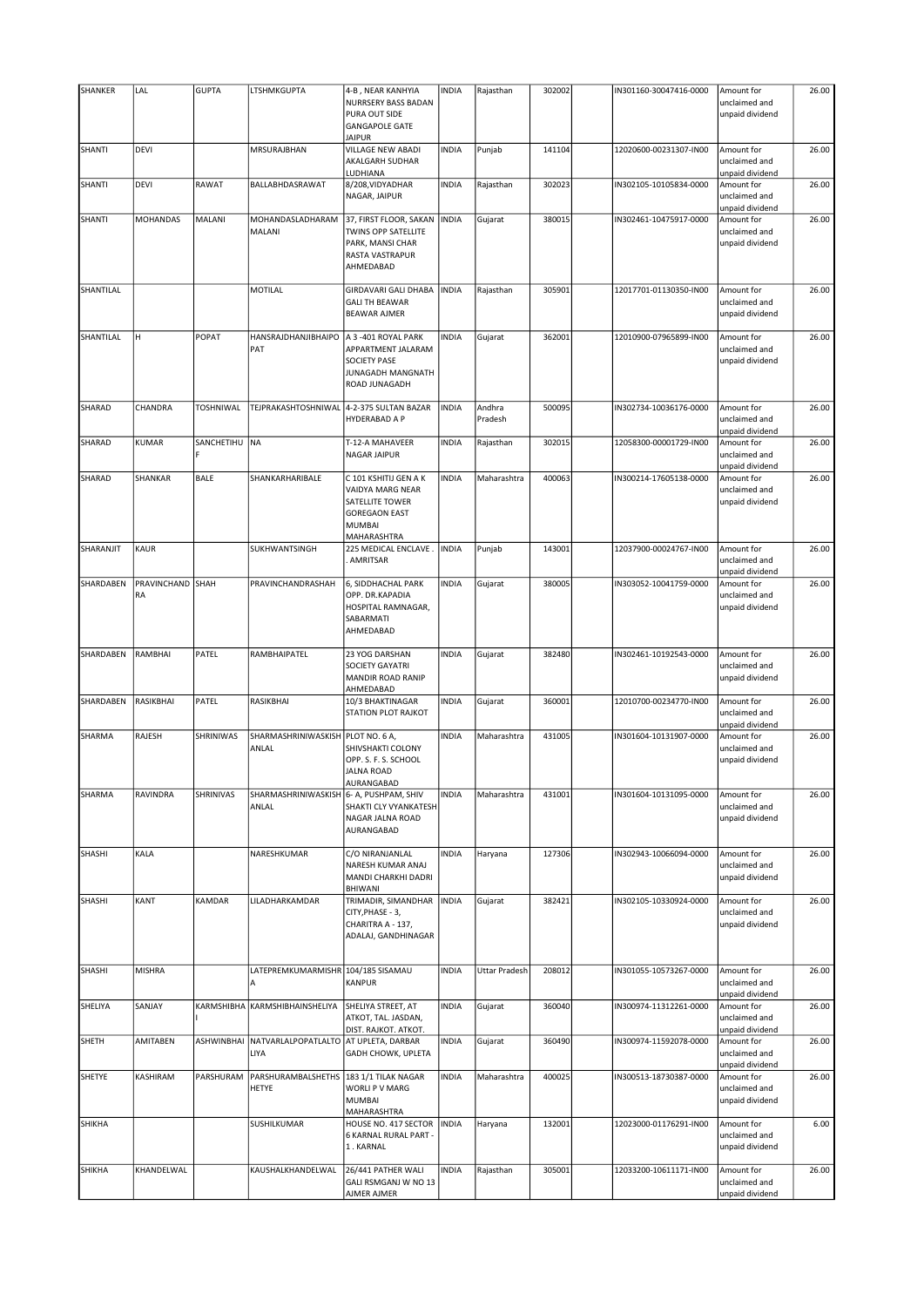| <b>SHIKHAR</b>     | KANAUJIA               |                 | <b>NA</b>                                  | <b>B RAJ VIHAR COLONY</b>                                                                                               | <b>INDIA</b> | Uttar Pradesh | 242001 | 12033200-07789321-IN00 | Amount for                                                        | 26.00  |
|--------------------|------------------------|-----------------|--------------------------------------------|-------------------------------------------------------------------------------------------------------------------------|--------------|---------------|--------|------------------------|-------------------------------------------------------------------|--------|
|                    |                        |                 |                                            | <b>NEAR SHEKHAR</b><br><b>HOSPITAL</b>                                                                                  |              |               |        |                        | unclaimed and<br>unpaid dividend                                  |        |
|                    |                        |                 |                                            | SHAHJAHANPUR                                                                                                            |              |               |        |                        |                                                                   |        |
| SHILPABEN          | $\mathsf C$            | SANGHAVI        | CSANGHAVI                                  | E-13 PUSHPA HOUSING<br><b>COLONG DAFTARY RAOD</b><br>MALAD (EAST) MUMBAI                                                | <b>INDIA</b> | Maharashtra   | 400097 | 12010900-01852056-IN00 | Amount for<br>unclaimed and<br>unpaid dividend                    | 26.00  |
| SHILPABEN          | RIDDHISHBHAI           | SHAH            | RIDDHISHNARENDRABH<br><b>AISHAH</b>        | 201 ROSEWOOD APPT 1<br>JALARAM PLOTS STREET<br>NO 2 UNIVERSITY ROAD<br><b>RAJKOT</b>                                    | <b>INDIA</b> | Gujarat       | 360007 | 12010900-03373746-IN00 | Amount for<br>unclaimed and<br>unpaid dividend                    | 26.00  |
| SHITAL             | <b>JASHWANTLAL</b>     | SANGHAVI        | JASHWANTLALMSANGH                          | 55, HARIOM NAGAR                                                                                                        | <b>INDIA</b> | Gujarat       | 380019 | 12041500-00338449-IN00 | Amount for                                                        | 26.00  |
|                    |                        |                 | AVI                                        | PART-1, D- CABIN,<br>SABARMATI<br>AHMEDABAD                                                                             |              |               |        |                        | unclaimed and<br>unpaid dividend                                  |        |
| SHITAL             | R                      | HIRANI          | SOMJIBHAIRAJA                              | F1 AMAR APPARTMENT<br>VIRANI CHOWK B/H SBI<br><b>BANK TAGORE ROAD</b>                                                   | <b>INDIA</b> | Gujarat       | 360002 | 12018000-00370861-IN00 | Amount for<br>unclaimed and<br>unpaid dividend                    | 26.00  |
|                    |                        |                 |                                            | <b>RAJKOT</b>                                                                                                           |              |               |        |                        |                                                                   |        |
| SHITAL             | SANDIP                 | CHAVDA          | SANDIPCHAVDA                               | 1630/1 SECTOR 2/D<br><b>GANDHINAGAR SECTOR</b><br>6 GANDHINAGAR                                                         | <b>INDIA</b> | Gujarat       | 382006 | IN304131-10071837-0000 | Amount for<br>unclaimed and<br>unpaid dividend                    | 26.00  |
| SHIV               | SHANKAR                | SINGLA          | KALWANTRAISINGLA                           | G-133, BLOCK- G KALKAJI INDIA<br><b>NEW DELHI</b>                                                                       |              | Delhi         | 110019 | IN303663-10001403-0000 | Amount for<br>unclaimed and                                       | 26.00  |
| SHIVAJI            | D                      | KADAM           | DATTARAMAMRUTRAOK   B 4/1001 VIKAS<br>ADAM | COMPLEX CASTLE MILL<br><b>COMPOUND THANE W</b><br>NR CASTLE MILL CRICLE<br>THANE MAHARASHTRA                            | <b>INDIA</b> | Maharashtra   | 400601 | IN300513-19920027-0000 | unpaid dividend<br>Amount for<br>unclaimed and<br>unpaid dividend | 26.00  |
| SHIVAJI            | <b>INDARAM</b>         | SHINDE          | INDARAMSHINDE                              | VINDAVASNI COLONY<br>CHAWL NO-1, ROOM NO<br>10, KATEMANVLI, NR.<br>JAI BAI SCHOOL KALYAN<br>(E), MUMBAI                 | <b>INDIA</b> | Maharashtra   | 400004 | 12041500-00204131-IN00 | Amount for<br>unclaimed and<br>unpaid dividend                    | 26.00  |
| SHIVAJI            | SHANKAR                | MANE            | SHANKARDHONDIMANE                          | PLOT NO. 43, SURVEY<br>NO. 165/A, INDIRA<br>NAGAR, CHINCHWAD,                                                           | <b>INDIA</b> | Maharashtra   | 411033 | 12058100-00145630-IN00 | Amount for<br>unclaimed and<br>unpaid dividend                    | 30.00  |
| SHIVANI            | GANG                   |                 | RANJEETMALKOTHARI                          | <b>PUNE</b><br>A 322 SHASTRI NAGAR<br>NR HANWANT SCHOOL<br>JODHPUR RAJASTHAN                                            | <b>INDIA</b> | Rajasthan     | 342003 | IN300513-13777437-0000 | Amount for<br>unclaimed and<br>unpaid dividend                    | 26.00  |
| SHIVANI            | KAMLESHBHAI            | SEJPAL          | KAMLESHBHAIDHANJIBH<br>AISEJPAL            | <b>BHAGIRATH TENAMENT</b><br>NANDANVAN ROAD<br>JOSHIPURA JUNAGADH                                                       | <b>INDIA</b> | Gujarat       | 362002 | 12033200-11677239-IN00 | Amount for<br>unclaimed and<br>unpaid dividend                    | 26.00  |
| SHIVASHANK S<br>AR |                        | <b>DYAVANAL</b> | SANGAPPAKDYAVANAL                          | LECTURER, CIVIL<br>ENGINEERING DEPT.<br><b>B.V.B. COLLEGE OF</b><br><b>ENG.&amp;TECHNOLOGY</b><br>VIDYANAGAR HUBLI      | <b>INDIA</b> | Karnataka     | 580031 | IN301135-26100761-0000 | Amount for<br>unclaimed and<br>unpaid dividend                    | 100.00 |
| SHOBHA             | RAMESHKUMA CHOPRA<br>R |                 | RAMESHKUMARCHOPRA NIRMALA NIWAS 2ND        | FLOOR ROOM NO 7 A<br>DR. AMBEDKAR ROAD<br>PAREL MUMBAI                                                                  | <b>INDIA</b> | Maharashtra   | 400012 | IN303116-10009394-0000 | Amount for<br>unclaimed and<br>unpaid dividend                    | 26.00  |
| SHOBHANAB<br>EN    | CHNDRAKANT             | <b>MISTRY</b>   | CHANDRKANTMISTRY                           | VEJALPUR PARSIWAD<br>NR.SHIVAM STUDIO<br>H.NO613 BHARUCH                                                                | <b>INDIA</b> | Gujarat       | 392001 | 13016700-00341961-IN00 | Amount for<br>unclaimed and<br>unpaid dividend                    | 26.00  |
| <b>SHRI</b>        | PAL                    | JAIN            | SITARAMJAIN                                | PKT F 26 H NO 109<br><b>SECTOR 7 ROHINI NEW</b><br>DELHI                                                                | <b>INDIA</b> | Delhi         | 110085 | IN301774-12194097-0000 | Amount for<br>unclaimed and<br>unpaid dividend                    | 26.00  |
| <b>SHRI</b>        | RAM                    | AGARWALHU  NA   |                                            | S/O RAM DEV AGARWAL INDIA<br><b>BADANIYO KI TALAI,</b><br>GOPESHWAR BASTI,<br><b>GANGASHAHAR RAOD</b><br><b>BIKANER</b> |              | Rajasthan     | 334001 | 12017701-00706794-IN00 | Amount for<br>unclaimed and<br>unpaid dividend                    | 26.00  |
| SHRILEKHABE K<br>N |                        | SHETH           | KANCHANLALCHOTALAL<br><b>GANDHI</b>        | 24 KRISHNA BUNGLOWS   INDIA<br>NR BAGHBAN PARTY<br>PLOT THALTEJ<br>AHMEDABAD GUJARAT<br><b>INDIA</b>                    |              | Gujarat       | 380054 | IN300513-22269775-0000 | Amount for<br>unclaimed and<br>unpaid dividend                    | 26.00  |
| SHRUTI             | DHANANJAY              | KAMDAR          | DHANANJAYKAMDAR                            | 1004N SHIV SAI APT MG<br>ROAD GHATKOPER EAST<br><b>MUMBAI</b>                                                           | <b>INDIA</b> | Maharashtra   | 400077 | 12010600-02825708-IN00 | Amount for<br>unclaimed and<br>unpaid dividend                    | 26.00  |
| SHRUTKIRTI         | KOTHARI                |                 | <b>HARSHKOTHARI</b>                        | A-8 AWHO SUGAN<br>VIHAR POCKET A SEC 2<br><b>VIDHYADHAR NAGAR</b><br><b>JAIPUR</b>                                      | <b>INDIA</b> | Rajasthan     | 302015 | 12017701-01066304-IN00 | Amount for<br>unclaimed and<br>unpaid dividend                    | 16.00  |
| SHUBHAM            | DEEPAKBHAI             | CHAUHAN         | <b>DEEPAKBHAIBHUPATBH</b><br>AICHAUHAN     | 1 KALYAN SOCIETY<br><b>GODA ROAD</b><br><b>BHAKTINAGAR RAJKOT</b><br>RAJKOT                                             | <b>INDIA</b> | Gujarat       | 360002 | IN300974-12168307-0000 | Amount for<br>unclaimed and<br>unpaid dividend                    | 26.00  |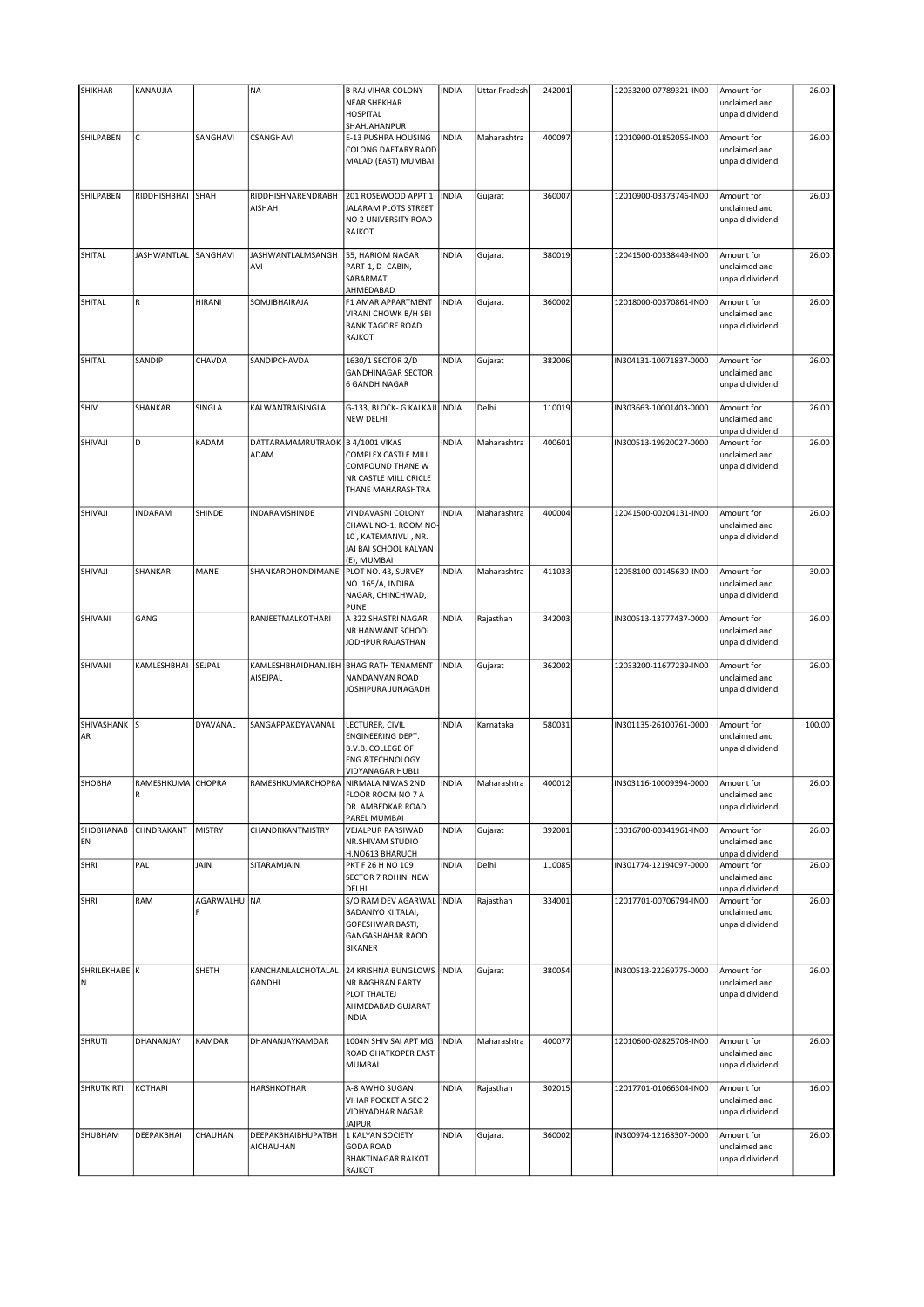| SHUBHAM         | JAIN               |                | SANATKUMARJAIN                          | S/O SANAT KUMAR JAIN<br><b>NEAR OLD</b><br><b>INFORMATION OFFICE</b><br><b>CHANDLOK BHAWAN</b>              | <b>INDIA</b> | Uttar Pradesh   | 284403 | 12030000-00692175-IN00 | Amount for<br>unclaimed and<br>unpaid dividend | 10.00 |
|-----------------|--------------------|----------------|-----------------------------------------|-------------------------------------------------------------------------------------------------------------|--------------|-----------------|--------|------------------------|------------------------------------------------|-------|
| SHUBHAM         | SUNIL              | <b>BHALGAT</b> | SUNILVASANTLALBHALG<br>AT               | CIVIL LINES LALITPUR<br>GHAR NO 2206<br>KOMBHALIKAR NIWAS<br><b>TAPKIR GALI</b><br>AHMADNAGAR<br>AHMEDNAGAR | <b>INDIA</b> | Maharashtra     | 414001 | 12017701-01150715-IN00 | Amount for<br>unclaimed and<br>unpaid dividend | 26.00 |
| SHUBHAM         | VIJAY              | KUMARJAIN      | VIJAYKUMARJAIN                          | 41, GOYAL PALACE,<br>THALTEJ, BODAK DEV,<br>AHMEDABAD                                                       | <b>INDIA</b> | MAHARASHT<br>RA | 444444 | 12035000-00138058-IN00 | Amount for<br>unclaimed and<br>unpaid dividend | 26.00 |
| SHYAM           | <b>JAGDISHBHAI</b> | CHAG           | JAGDISHBHAI                             | RAZAK BUILDING DHOBI<br><b>STREET SADAR BAZAR</b><br><b>RAJKOT</b>                                          | <b>INDIA</b> | Gujarat         | 360001 | 12018000-00290955-IN00 | Amount for<br>unclaimed and<br>unpaid dividend | 26.00 |
| SHYAM           | LAL                |                | MANOHARLAL                              | HNO-613/A WARD NO 7 INDIA<br><b>NEAR UTTAM</b><br>DHARMSHALA HISAR<br><b>HARYANA</b>                        |              | Haryana         | 125001 | IN302365-10504903-0000 | Amount for<br>unclaimed and<br>unpaid dividend | 26.00 |
| SHYAM           | LAL                | <b>GUPTA</b>   | <b>RSGUPTA</b>                          | A/A 155 SHALIMAR<br><b>BAGH DELHI</b>                                                                       | <b>INDIA</b> | Delhi           | 110088 | IN300118-10923600-0000 | Amount for<br>unclaimed and<br>unpaid dividend | 26.00 |
| SHYAM           | LAL                | JAIN           | LALCHANDJAIN                            | 14/36 NEAR CHEYTALYA<br>MANDIR SARAVAGI<br>MOHALLA AJMER                                                    | <b>INDIA</b> | Rajasthan       | 305001 | IN301330-18088763-0000 | Amount for<br>unclaimed and<br>unpaid dividend | 26.00 |
| SHYAM           | LAL                | SWAMIHUF       | NA                                      | 100 GANGOTRI NAGAR<br><b>GOPALPURA BYPASS</b><br>ROAD JAIPUR JAIPUR                                         | <b>INDIA</b> | Rajasthan       | 302018 | 12017701-01105450-IN00 | Amount for<br>unclaimed and<br>unpaid dividend | 26.00 |
| SHYAM           | <b>SUNDER</b>      | AGARWAL        | SHRAGHUNATHPRASHA<br>DAGARWAL           | 19, NEHRU ROAD<br>VIDHYUT NAGAR SANJAY<br><b>COLONY BHILWARA</b>                                            | <b>INDIA</b> | Rajasthan       | 311001 | 12024700-00053911-IN00 | Amount for<br>unclaimed and<br>unpaid dividend | 26.00 |
| SHYAMWATI       | <b>GUPTA</b>       |                | RAMJIGUPTA                              | 134 F BLOCK PANKI<br><b>KANPUR</b>                                                                          | <b>INDIA</b> | Uttar Pradesh   | 208020 | IN301330-17865364-0000 | Amount for<br>unclaimed and<br>unpaid dividend | 26.00 |
| SHYLAJA         |                    |                | ABDULLU                                 | 172 C, POCKET-E LIG<br><b>FLAT GTB ENCLAVE</b><br>DELHI                                                     | <b>INDIA</b> | Delhi           | 110093 | 12036800-00027175-IN00 | Amount for<br>unclaimed and<br>unpaid dividend | 26.00 |
| SIDDHARTH       | JAIN               | PALLIWAL       | RAJEEVPALLIWAL                          | PALLIWAL MOTORS<br>UDAI MODE WARD NO<br><b>32 GANGAPUR CITY</b><br>SAWAIMADHOPUR                            | <b>INDIA</b> | Rajasthan       | 322201 | 12017701-01057441-IN00 | Amount for<br>unclaimed and<br>unpaid dividend | 26.00 |
| SIDDHARTH       | VIJAY              |                | VIJAYKUMARVIJAY                         | 69 A VIGYAN NAGAR<br><b>JAGATPURA JAIPUR</b><br><b>JAIPUR</b>                                               | <b>INDIA</b> | Rajasthan       | 302017 | 12017701-00939262-IN00 | Amount for<br>unclaimed and<br>unpaid dividend | 26.00 |
| SIRODARIYA      | LALITKUMAR         | NARANDAS       | <b>NA</b>                               | MAHALAXMI STREET,<br>SONI BAZAR, VERAVAL                                                                    | <b>INDIA</b> | Gujarat         | 362265 | IN300974-12079871-0000 | Amount for<br>unclaimed and<br>unpaid dividend | 26.00 |
| <b>SITA</b>     | DEVI               | MANIHAR        | DEVILALRATHI                            | UMED CLUB ROAD, LIC<br>COLONY, H. NO. 14 RAI<br>KA BAG JODHPUR                                              | <b>INDIA</b> | Rajasthan       | 342001 | 12023000-00132098-IN00 | Amount for<br>unclaimed and<br>unpaid dividend | 26.00 |
| SITADEVI        | BHAVARLAL          | <b>GHANCHI</b> | BHAVARLALKALAJIGHAN<br>CHI              | 1430 8 KISHAN SINGH NI INDIA<br>CHALI MOJDI BAZAR<br>MADHUPURA ROAD<br>AHMEDABAD GUJARAT                    |              | Gujarat         | 380004 | IN300214-15632931-0000 | Amount for<br>unclaimed and<br>unpaid dividend | 26.00 |
| SITAPARA        | MINALBEN           |                | JAYENDRABHAISITAPARA BHOJALRAM SOCIETY, | STREET NO 5,<br>KOTHARIYA MAIN ROAD,<br><b>RAJKOT</b>                                                       | INDIA        | Gujarat         | 360002 | IN300974-11664791-0000 | Amount for<br>unclaimed and<br>unpaid dividend | 26.00 |
| SNEHA           | $\sf{B}$           | PANDYA         | BHAVISHYAHARSHADKU<br>MARPANDYA         | 117, ROYAL ACRESS,<br>OPP. PETROL PUMP,<br>VADSAR KALALI ROAD,<br>VADSAR, VADODARA                          | <b>INDIA</b> | Gujarat         | 390010 | 12011300-00364264-IN00 | Amount for<br>unclaimed and<br>unpaid dividend | 70.00 |
| SNEHALKUM<br>AR | KANTILAL           | KURIYA         | <b>NA</b>                               | 205,2ND FLOOR MARUTI INDIA<br>NANDAN APPT, VIJAY<br>NAGAR SOC, OPP JAIN<br>MANDIR, AMROLI SURAT             |              | Gujarat         | 395004 | 12041500-00751461-IN00 | Amount for<br>unclaimed and<br>unpaid dividend | 26.00 |
| SOLANKI         | AMAR               | ASHOKBHAI      | AMSOLANKI                               | IRNIN HOSPITAL ROAD,<br>JAMNAGAR.                                                                           | <b>INDIA</b> | Gujarat         | 361008 | IN300974-10970882-0000 | Amount for<br>unclaimed and<br>unpaid dividend | 26.00 |
| SOM             | <b>NATH</b>        |                | BANSILAL                                | H.NO.- 180, WARD NO.-4 INDIA<br>MO-RAM PURA, LAL<br>SARAK, HANSI, HARYANA                                   |              | Haryana         | 125033 | IN302365-10627177-0000 | Amount for<br>unclaimed and<br>unpaid dividend | 26.00 |
| SOM             | PARKASH            | BANSAL         | SIRIRAMBANSAL                           | H NO 249 WARD NO 8<br>GALI NO 16, EKTA NAGRI<br>MANDI DABWALI                                               | <b>INDIA</b> | Haryana         | 125104 | 12010600-01741694-IN00 | Amount for<br>unclaimed and<br>unpaid dividend | 26.00 |
| SOMALAL         | PRABHURAM          | THAKKAR        | PRABHURAMDEVKARAN<br><b>BHAITHAKKAR</b> | <b>GANDHI CHALI HARIJ</b><br><b>HARIJ HARIJ</b>                                                             | <b>INDIA</b> | Gujarat         | 384240 | IN302461-10650800-0000 | Amount for<br>unclaimed and<br>unpaid dividend | 26.00 |
| SONAL           | ANILBHAI           | PAREKH         | ANILBHAISHANTILALPAR<br>EKH             | 22, JAYHIND SOCIETY,<br><b>JINTAN ROAD</b><br>SURENDRANAGAR                                                 | <b>INDIA</b> | Gujarat         | 363002 | IN301991-10537997-0000 | Amount for<br>unclaimed and<br>unpaid dividend | 26.00 |
| SONAL           | TUKARAM            | MANDAVKAR      | TUKARAMMANDAVKAR                        | 2/MOPKAR CHAWL<br>VAKOLA BRIDGE DHOBI<br><b>GHAT SANTACRUZ EAST</b><br><b>MUMBAI</b>                        | <b>INDIA</b> | Maharashtra     | 400055 | 12010900-08313723-IN00 | Amount for<br>unclaimed and<br>unpaid dividend | 26.00 |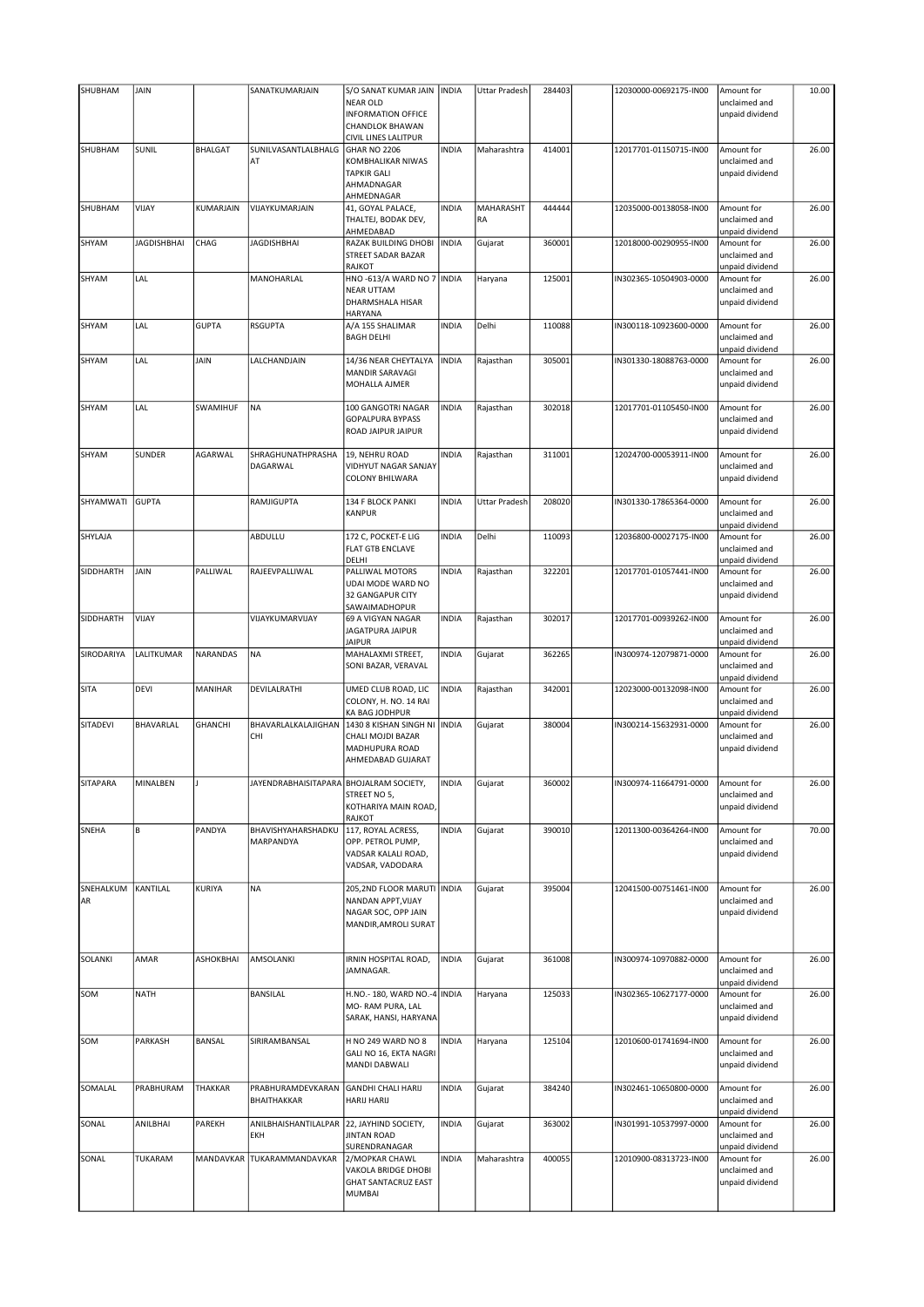| SONAM                     | <b>JINDAL</b>    |               | NARESHKUMAR                     | 381 BLOCK AG<br>SHALIMAR BAGH WEST                                                                                                                   | <b>INDIA</b> | Delhi                | 110088 | 12033200-11718515-IN00 | Amount for<br>unclaimed and                                       | 26.00  |
|---------------------------|------------------|---------------|---------------------------------|------------------------------------------------------------------------------------------------------------------------------------------------------|--------------|----------------------|--------|------------------------|-------------------------------------------------------------------|--------|
|                           |                  |               |                                 | DELHI NEW DELHI                                                                                                                                      |              |                      |        |                        | unpaid dividend                                                   |        |
| SONAM                     | VERMA            |               | SHIVPRAKASHVERMA                | D/O SHIV PRAKASH<br><b>VERMA SONARO KI</b>                                                                                                           | <b>INDIA</b> | Rajasthan            | 342001 | 12012101-00704158-IN00 | Amount for<br>unclaimed and                                       | 26.00  |
| SONI                      | URMILA           | RAJANIKANT    | SONIRAJANIKANT                  | GHATI. JODHPUR<br>C-004, SAGAR SAMRAT<br>APPARTMENT, OPP.<br>KRISHNA APPT.,<br>VEJALPUR, TIMES OF<br>INDIA ROAD, 132 FT.<br>RING ROAD,<br>AHMEDABAD. | <b>INDIA</b> | Gujarat              | 380051 | IN300974-10405982-0000 | unpaid dividend<br>Amount for<br>unclaimed and<br>unpaid dividend | 26.00  |
| SONIYA                    | MAHESHWARI       |               | <b>NA</b>                       | H. 175 PRATAP NAGAR<br><b>JODHPUR</b>                                                                                                                | <b>INDIA</b> | Rajasthan            | 342001 | 12012101-00340575-IN00 | Amount for<br>unclaimed and<br>unpaid dividend                    | 6.00   |
| SONU                      |                  |               | SURAJMAL                        | H NO 192 BLOCK NO 4<br>VILL NEHLA TEH<br><b>FATEHABAD DISTT</b>                                                                                      | <b>INDIA</b> | Haryana              | 125050 | IN301774-18770220-0000 | Amount for<br>unclaimed and<br>unpaid dividend                    | 25.00  |
|                           |                  |               |                                 | FATEHABAD FATEHABAD                                                                                                                                  |              |                      |        |                        |                                                                   |        |
| SONU                      | <b>KUMAR</b>     |               | PADAMCHANDGUPTA                 | 624 GAUTAM NAGAR<br>NEAR KHANDELWAL<br><b>BOOK DEPO TONK ROAD</b><br>LAL KOTHI GANDHI<br>NAGAR JAIPUR (RAJ.)                                         | <b>INDIA</b> | Rajasthan            | 302015 | IN301160-30469266-0000 | Amount for<br>unclaimed and<br>unpaid dividend                    | 26.00  |
| SOURABH                   | SETHI            |               | CHETANLALJAIN                   | SB 107 SETHI HOUSE LAL INDIA<br>KOTHI TONK ROAD<br><b>JAIPUR</b>                                                                                     |              | Rajasthan            | 302015 | 12034100-00086361-IN00 | Amount for<br>unclaimed and<br>unpaid dividend                    | 26.00  |
| SRABAN                    | KUMAR            | DAS           | SHRIGURUDAYALDAS                | 6 DHANIAPARA ROAD<br>2ND LANE<br>BARRACKPORE                                                                                                         | INDIA        | <b>West Bengal</b>   | 743102 | IN301250-28504746-0000 | Amount for<br>unclaimed and<br>unpaid dividend                    | 26.00  |
| SREEHARI                  | RAGHAV           |               | RAGHAVANNAIR                    | SUBEX SYSTEMS LTD NO<br>372 KORAMANGALA 3RD<br><b>BLOCK SARJAP</b><br>BANGALORE<br>KARNATAKA                                                         | <b>INDIA</b> | Karnataka            | 560034 | IN300513-13665722-0000 | Amount for<br>unclaimed and<br>unpaid dividend                    | 45.00  |
| SRUSHTI                   | HARESHBHAI       | AMRUTIYA      | HARESHBHAIMAGANBH<br>AIAMRUTIYA | OM SRUSHTI BLOCK NO.<br>2 AASTHA RESIDENCY<br>AMRUT VATIKA RAJKOT                                                                                    | <b>INDIA</b> | Gujarat              | 360004 | IN300974-11992835-0000 | Amount for<br>unclaimed and<br>unpaid dividend                    | 26.00  |
| <b>SUBHADIP</b>           | <b>GHOSH</b>     |               | SUKUMARGHOSH                    | NISER, IOP CAMPUS,<br>POST SAINIK SCHOOL<br>BHUBANESHWAR, ORISS                                                                                      | <b>INDIA</b> | Orissa               | 751005 | IN300214-14433861-0000 | Amount for<br>unclaimed and<br>unpaid dividend                    | 500.00 |
| <b>SUBHASH</b>            | CHANDRA          |               | BANWARILAL                      | <b>TETAR VALOKA</b><br>MOHALALA SIGADA TH.<br>JHUNJHUNU DIST.<br><b>JHUNJHUNU</b>                                                                    | <b>INDIA</b> | Rajasthan            | 333704 | 12012101-00455831-IN00 | Amount for<br>unclaimed and<br>unpaid dividend                    | 26.00  |
| SUBHASHCHA<br><b>NDRA</b> | MOHANLAL         | PARMAR        | MOHANLALHPARMAR                 | 59/A DIWYAM PARK OPP INDIA<br>KHODIYAR COLONY<br>SECTOR 10 JAMNAGAR                                                                                  |              | Gujarat              | 361006 | 12033200-00673111-IN00 | Amount for<br>unclaimed and<br>unpaid dividend                    | 26.00  |
| <b>SUBRATRI</b>           | KHA              |               | PIRUJHA                         | TELIYO KA MOHALLA<br>WATIKA JAIPUR JAIPUR                                                                                                            | <b>INDIA</b> | Rajasthan            | 303905 | 12017701-01085207-IN00 | Amount for<br>unclaimed and<br>unpaid dividend                    | 26.00  |
| <b>SUDHA</b>              | AGGARWAL         |               | RADHEYRAMANAGGAR<br>WAL         | <b>GB 108 NTPC GREATER</b><br>NOIDA TEHSIL GAUTAM<br><b>BUDH NAGAR DIST</b><br><b>GREATER NOIDA</b><br>GREATER NOIDA UTTAR<br>PRADESH, INDIA         | <b>INDIA</b> | <b>Uttar Pradesh</b> | 201306 | IN303028-64853854-0000 | Amount for<br>unclaimed and<br>unpaid dividend                    | 26.00  |
| SUDHANSHU                 | KANTILAL         | AMIN          | KANTILALJETHALALAMIN            | 12/A, SURBHIT VATIKA<br>B/H. APPLE WOOD, 200<br>FT.RING ROAD AT.SHELA<br>TALUKA.SANAND, DIST.A<br>HMEDABAD                                           | <b>INDIA</b> | Gujarat              | 380058 | IN301321-10163884-0000 | Amount for<br>unclaimed and<br>unpaid dividend                    | 26.00  |
| <b>SUDHIR</b>             | BHAGWANDAS JOSHI |               | BHAGWANDASRJOSHI                | 3 PATEL COLONY ROAD<br>NO 4 JAMNAGAR                                                                                                                 | <b>INDIA</b> | Gujarat              | 361008 | 12013200-00078411-IN00 | Amount for<br>unclaimed and<br>unpaid dividend                    | 26.00  |
| <b>SUDHIR</b>             | SHARMA           |               | PRAMANANDSHARMA                 | A - 5 RADHA VIHAR NEW   INDIA<br>SANGANER ROAD<br><b>JAIPUR JAIPUR</b>                                                                               |              | Rajasthan            | 302019 | 12017701-00653544-IN00 | Amount for<br>unclaimed and<br>unpaid dividend                    | 26.00  |
| <b>SUDRA</b>              | <b>HARESH</b>    |               | MAGANLALRSUDRA                  | 301 SIDDHIVINAYAK<br>APEARTMENT GAJAR<br>FALI OPP RAM KUVA<br>DHROL JAMNAGAR<br>JAMNAGAR                                                             | <b>INDIA</b> | Gujarat              | 361001 | 12033200-13602564-IN00 | Amount for<br>unclaimed and<br>unpaid dividend                    | 26.00  |
| SUKANTA                   | <b>GHOSH</b>     |               | SANTIRAMGHOSH                   | KAMDEV PUR NORTH<br><b>TWENTY FOUR</b><br>PARGANAS, KAM NORTH<br>24 PARGANAS                                                                         | <b>INDIA</b> | West Bengal          | 700125 | 13014400-04170796-IN00 | Amount for<br>unclaimed and<br>unpaid dividend                    | 1.00   |
| <b>SUKHPREET</b>          | KAUR             | <b>BHATIA</b> | А                               | DHARAMBIRSINGHBHATI H NO 190D BLOCK D BRS INDIA<br>NAGAR WARD NO 43<br>LUDHIANA                                                                      |              | Punjab               | 141001 | 12047200-13565051-IN00 | Amount for<br>unclaimed and<br>unpaid dividend                    | 26.00  |
| SUKHWANT                  | SINGH            |               | DHARAMSINGH                     | 225 MEDICAL ENCLAVE<br>AMRITSAR                                                                                                                      | <b>INDIA</b> | Punjab               | 143001 | 12037900-00019818-IN00 | Amount for<br>unclaimed and<br>unpaid dividend                    | 26.00  |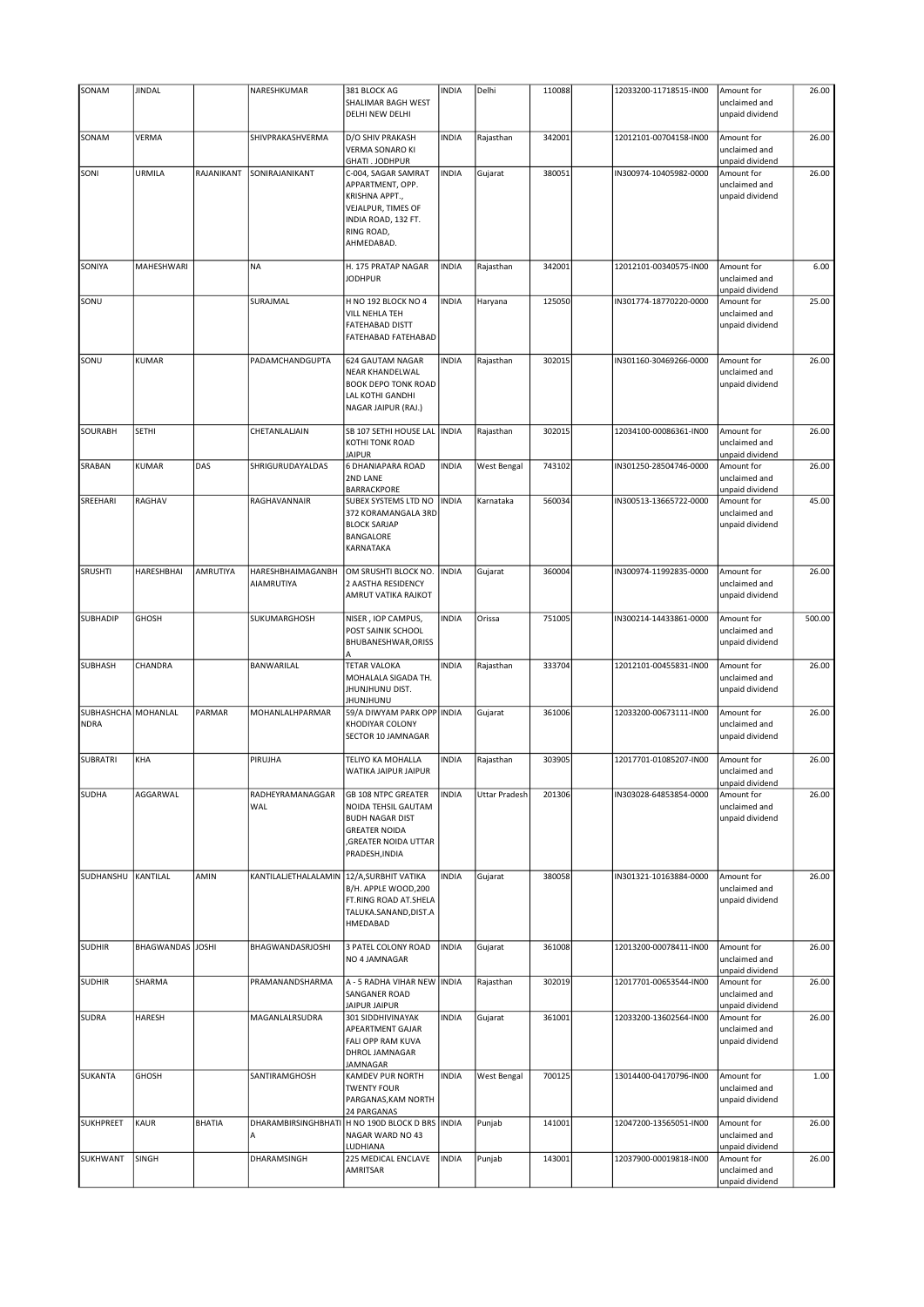| SULOCHANA        | SINGHAL               |               | GIRIRAJPRASADSINGHAL                 | E-5, SHASTRI NAGAR<br>BHILWARA BHILWARA                                                                                | <b>INDIA</b> | Rajasthan         | 311001 | 12019101-00107554-IN00 | Amount for<br>unclaimed and<br>unpaid dividend                    | 26.00 |
|------------------|-----------------------|---------------|--------------------------------------|------------------------------------------------------------------------------------------------------------------------|--------------|-------------------|--------|------------------------|-------------------------------------------------------------------|-------|
| <b>SUMAN</b>     | KHANDELWAL            |               | BANWARILAL                           | 2971 UNIYARA RAVJI KA<br>RASTA TISHRA CHORAYA<br>CHANDPOLE JAIPUR                                                      | <b>INDIA</b> | Rajasthan         | 302001 | 13041400-01713951-IN00 | Amount for<br>unclaimed and<br>unpaid dividend                    | 26.00 |
| <b>SUMAN</b>     | VEDRAM                | VERMA         | VEDRAMVERMA                          | 22 D KRISHNA NAGAR<br>MATHURA                                                                                          | <b>INDIA</b> | Uttar Pradesh     | 281001 | 12033200-01118059-IN00 | Amount for<br>unclaimed and<br>unpaid dividend                    | 26.00 |
| SUMANGLA         | JAIN                  |               | PRAKASHCHANDJAIN                     | H.NO. 4-A-15 MAHAVIR<br>NAGAR - III KOTA                                                                               | <b>INDIA</b> | Rajasthan         | 324005 | IN301055-10601508-0000 | Amount for<br>unclaimed and<br>unpaid dividend                    | 26.00 |
| SUMANLATTA V     |                       | SHARMA        | v                                    | 9/A SOMNATH SOCIETY<br><b>B/H ADHYAPAN</b><br>DHRANGADHRA                                                              | <b>INDIA</b> | Gujarat           | 363310 | 12013200-00799320-IN00 | Amount for<br>unclaimed and<br>unpaid dividend                    | 26.00 |
| <b>SUMIT</b>     | SEHGAL                |               | VINAYKRSEHGAL                        | H NO 1096 SECTOR 18-C<br>CHANDIGARH                                                                                    | <b>INDIA</b> | Chandigarh        | 160018 | 12044500-00337964-IN00 | Amount for<br>unclaimed and<br>unpaid dividend                    | 26.00 |
| <b>SUMIT</b>     | SURESHKUMAR THAKKER   |               | SURESHKUMARTHAKKER                   | 201 AIYA APARTMENT<br>NR JUBELI GROUND<br>KACHCHH BHUJ                                                                 | <b>INDIA</b> | Gujarat           | 370001 | 12034100-00519436-IN00 | Amount for<br>unclaimed and<br>unpaid dividend                    | 26.00 |
| SUNIL            | <b>BELANI</b>         |               | SANTOSHBELANI                        | 116, AMITESH NAGAR,<br>SCH 59 INDORE                                                                                   | <b>INDIA</b> | Madhya<br>Pradesh | 452001 | 12023000-00145280-IN00 | Amount for<br>unclaimed and                                       | 26.00 |
| SUNIL            | KANKARIA              |               | MADANCHANDKANKARI<br>Α               | 1ST A ROAD<br>SARDARPURA JODHPUR                                                                                       | <b>INDIA</b> | Rajasthan         | 342001 | 12036600-00169003-IN00 | unpaid dividend<br>Amount for<br>unclaimed and<br>unpaid dividend | 26.00 |
| SUNIL            | KUMAR                 | <b>BANSAL</b> | SHYAMSUNDERBANSAL                    | GALI-CHIDIPAL BICHLA<br><b>BAZAR BHIWANI</b>                                                                           | <b>INDIA</b> | Haryana           | 127021 | 12033200-01667458-IN00 | Amount for<br>unclaimed and<br>unpaid dividend                    | 26.00 |
| SUNIL            | KUMAR                 | <b>GUPTA</b>  | SHAMARSINGHGUPTA                     | D - 15/ 183, POCKET D -<br>15, SECTOR - 3, ROHINI<br><b>NEW DELHI</b>                                                  | <b>INDIA</b> | Delhi             | 110085 | IN301670-10160546-0000 | Amount for<br>unclaimed and<br>unpaid dividend                    | 26.00 |
| SUNIL            | SETHI                 |               | LATESHRISUGANCHANDJ<br><b>ISETHI</b> | 39 B VIJAY NAGAR OPP<br>9/867 MALVIYA NAGAR<br><b>JAIPUR</b>                                                           | <b>INDIA</b> | Rajasthan         | 302017 | IN301604-20014569-0000 | Amount for<br>unclaimed and<br>unpaid dividend                    | 26.00 |
| SUNIL            | SHIVAJI               | PANSARE       | SHIVAJIKONDAJIPANSAR<br>E            | FLAT NO. 203, K WING,<br>2ND FLOOR, BUILD NO. 2<br>USHA COMPLEX, USHA<br>NAGAR MUMBAI                                  | <b>INDIA</b> | Maharashtra       | 400099 | 12034400-00181171-IN00 | Amount for<br>unclaimed and<br>unpaid dividend                    | 26.00 |
|                  | SUNILKUMAR BABUPRASAD | <b>JHAWAR</b> | BABUPRASADBALURAMJ<br><b>HAWAR</b>   | 5, VIRAM SOCIETY, NR.<br>CIRCUIT HOUSE,<br>SHAHIBAUG,<br>AHMEDABAD.                                                    | <b>INDIA</b> | Gujarat           | 380004 | IN300343-10584975-0000 | Amount for<br>unclaimed and<br>unpaid dividend                    | 26.00 |
| <b>SUNITA</b>    | BARANWAL              |               | <b>JAGDISHPRASAD</b>                 | <b>IFFCO CHHATTISGARH</b><br>POWER LTD OPP<br>CENTRAL SCHOOL M G<br>ROAD AMBIKAPUR<br>SURGUJA AMBIKAPUR<br>CHATTISGARH | <b>INDIA</b> | Chhattisgarh      | 497001 | IN300484-13454856-0000 | Amount for<br>unclaimed and<br>unpaid dividend                    | 26.00 |
| <b>SUNITA</b>    | DEVI                  | AGRAWAL       | NARAYANLALAGRAWAL                    | 1/616, VIDHYADHAR<br>NAGAR JAIPUR                                                                                      | <b>INDIA</b> | Rajasthan         | 302023 | 12029200-00120651-IN00 | Amount for<br>unclaimed and<br>unpaid dividend                    | 26.00 |
| <b>SUNITA</b>    | JAIN                  |               | SANJAYKUMARJAIN                      | 144 SUBHASH NAGAR<br>OPP ORIENTAL RESORT<br>PATHO KI MAGRI<br>UDAIPUR                                                  | <b>INDIA</b> | Rajasthan         | 313001 | 12033500-01215552-IN00 | Amount for<br>unclaimed and<br>unpaid dividend                    | 26.00 |
| <b>SUNITABEN</b> | V                     | SHARMA        | VASANTSHARMA                         | BLOCK NO 135/9, B-1,<br>TYPE, SECTOR-23, .<br>GANDHINAGAR (GUJ.)                                                       | <b>INDIA</b> | Gujarat           | 382023 | IN301983-10583656-0000 | Amount for<br>unclaimed and<br>unpaid dividend                    | 30.00 |
| <b>SUNNY</b>     | KANUBHAI              | DARJI         | KANUBHAIDARJI                        | 42, DEVARSHI TOWNSHIP   INDIA<br>NR. KRISHNA NAGAR,<br>KHERALU ROAD AT &<br>POST- VISNAGAR DIST.-<br>MEHSANA           |              | Gujarat           | 384315 | IN300982-10818545-0000 | Amount for<br>unclaimed and<br>unpaid dividend                    | 26.00 |
| SURAJ            | BHAN                  | AGARWAL       | TARACHANDAGARWAL                     | C/O. TARA CHAND<br>AGARWAL GOPAL JI KA<br>RASTA ACHARWALON KI<br><b>GALI JAIPUR RAJASTHAN</b>                          | <b>INDIA</b> | Rajasthan         | 302003 | IN301330-17381487-0000 | Amount for<br>unclaimed and<br>unpaid dividend                    | 26.00 |
| SURAJ            | DEVI                  | SONKHIYA      | MOOLCHANDKATTA                       | P NO-31 SIV COLONY,<br>COCAWAAS BEHIND<br>ARCHNA HOSPITAL,<br>SANGANER THANA<br>CIRCLE, JAIPUR<br>RAJASTHAN            | <b>INDIA</b> | Rajasthan         | 302001 | IN302269-11062046-0000 | Amount for<br>unclaimed and<br>unpaid dividend                    | 26.00 |
| <b>SUREKHA</b>   | JAIN                  |               | RAMNIWASAGRAWAL                      | 1-TA-21 VIGYAN NAGAR<br>KOTA                                                                                           | <b>INDIA</b> | Rajasthan         | 324007 | IN301055-10602203-0000 | Amount for<br>unclaimed and<br>unpaid dividend                    | 26.00 |
| <b>SUREKHA</b>   | PATEL                 |               | SHANTILALPATEL                       | 1-A, ASHIYANA SOCIETY<br>CHHANI JAKAT NAKA<br><b>BARODA</b>                                                            | <b>INDIA</b> | Gujarat           | 390002 | IN301991-10153903-0000 | Amount for<br>unclaimed and<br>unpaid dividend                    | 26.00 |
| SURENDRA         | KUMAR                 | CHORDIA       | NAXATRAMALCHORDIA                    | 1 - C - 8 CHANDRA<br>SHEKHAR AZAD NAGAR<br>BHILWARA                                                                    | <b>INDIA</b> | Rajasthan         | 311001 | IN301055-10635017-0000 | Amount for<br>unclaimed and<br>unpaid dividend                    | 26.00 |
| SURENDRA         | KUMAR                 | <b>GUPTA</b>  | PURUSOTTAMLALGUPTA                   | 26/52 BIRHANA ROAD                                                                                                     | <b>INDIA</b> | Uttar Pradesh     | 208001 | IN301127-16991837-0000 | Amount for<br>unclaimed and<br>unpaid dividend                    | 26.00 |
| <b>SURESH</b>    | <b>BIRLA</b>          |               | SHOHANLALBIRLA                       | 6.H.13 14 R.C.VYAS<br>COLONY BHILWARA                                                                                  | <b>INDIA</b> | Rajasthan         | 311001 | IN300239-12275523-0000 | Amount for<br>unclaimed and<br>unpaid dividend                    | 50.00 |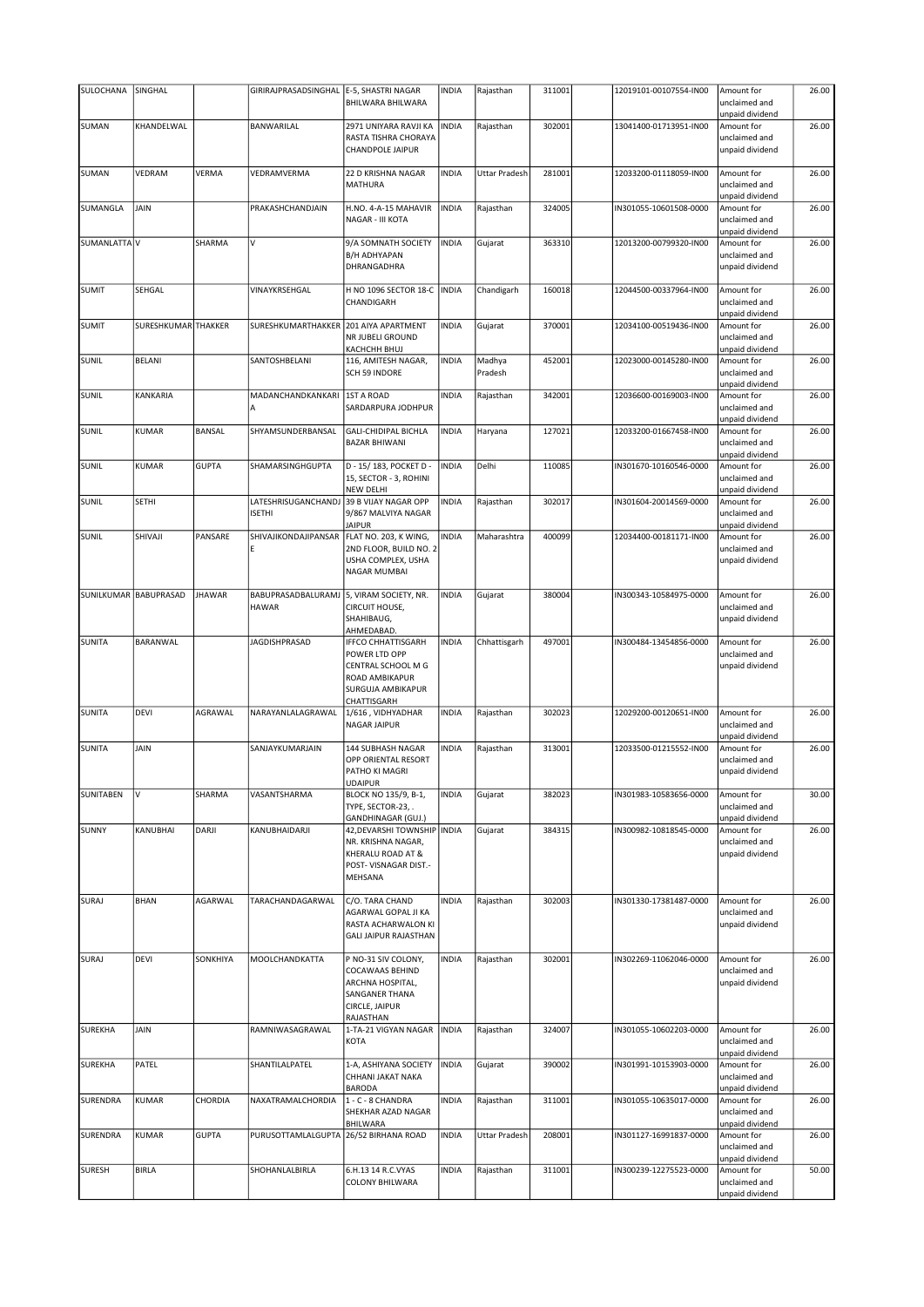| <b>SURESH</b>                      | CHAND           | KHICHAHUF      | SHSAMPATRAJKHICHA                       | <b>FLAT NO.-202</b>                                                                                | <b>INDIA</b> | Rajasthan   | 302004 | 12010605-00151834-IN00 | Amount for                                                        | 26.00  |
|------------------------------------|-----------------|----------------|-----------------------------------------|----------------------------------------------------------------------------------------------------|--------------|-------------|--------|------------------------|-------------------------------------------------------------------|--------|
|                                    |                 |                |                                         | NEELKANTH                                                                                          |              |             |        |                        | unclaimed and                                                     |        |
|                                    |                 |                |                                         | APARTMENT, A-32/1<br>VIDHYALYA MARG, TILAK                                                         |              |             |        |                        | unpaid dividend                                                   |        |
| <b>SURESH</b>                      | CHANDER         | SHARMA         | SHANANDILALSHARMA                       | NAGAR JAIPUR<br>14, MANGAL VIHAR                                                                   | <b>INDIA</b> | Rajasthan   | 301001 | 12017701-00794696-IN00 | Amount for                                                        | 26.00  |
|                                    |                 |                |                                         | ALWAR                                                                                              |              |             |        |                        | unclaimed and<br>unpaid dividend                                  |        |
| <b>SURESH</b>                      | <b>GUPTA</b>    | HUF            | <b>NA</b>                               | 28-A, VISHVESHWARIYA<br>NAGAR, GOPALPURA BYE<br>PASS JAIPUR                                        | <b>INDIA</b> | Rajasthan   | 302018 | 12010605-00150811-IN00 | Amount for<br>unclaimed and<br>unpaid dividend                    | 26.00  |
| <b>SURESH</b>                      | <b>HASTIMAL</b> | <b>JAIN</b>    | HASTIMALPREMCHANDJ                      | SHOP NO. 4, HIRON                                                                                  | <b>INDIA</b> | Gujarat     | 393002 | IN300974-10784165-0000 | Amount for                                                        | 26.00  |
|                                    |                 |                | AIN                                     | COMPLEX, STATION<br>ROAD, GIDC,<br>ANKLESHWAR.                                                     |              |             |        |                        | unclaimed and<br>unpaid dividend                                  |        |
| <b>SURESH</b>                      | KARKAL          |                | <b>KMONAPPA</b>                         | SAI DHAMA 128/1-1<br><b>GARADI NAGAR KALLYA</b><br>POST KARKALA NITTE                              | <b>INDIA</b> | Karnataka   | 574110 | IN301356-20244927-0000 | Amount for<br>unclaimed and<br>unpaid dividend                    | 26.00  |
| <b>SURESH</b>                      | KUMAR           |                | <b>BALWANTRAI</b>                       | UDUPI<br>173 NAI ANAJ MANDI<br>REWARI HARYANA                                                      | <b>INDIA</b> | Haryana     | 123401 | IN303108-10067599-0000 | Amount for<br>unclaimed and                                       | 26.00  |
| <b>SURESH</b>                      | MITHALAL        | CHOPRAHUF      | <b>NA</b>                               | NEAR HANUMAN JI KI<br>POLE BALOTRA BALOTRA                                                         | <b>INDIA</b> | Rajasthan   | 344022 | 12012101-00408681-IN00 | unpaid dividend<br>Amount for<br>unclaimed and<br>unpaid dividend | 26.00  |
| <b>SURESH</b>                      | R               | CHAVDA         | RANCHHODBHAIKCHAVD                      | <b>DHUVAV GATE,</b>                                                                                | <b>INDIA</b> | Gujarat     | 361001 | IN300974-10433394-0000 | Amount for                                                        | 26.00  |
|                                    |                 |                | А                                       | KUMBHAR WADO, NEAR<br>BHOI WADO,<br>JAMNAGAR.                                                      |              |             |        |                        | unclaimed and<br>unpaid dividend                                  |        |
| <b>SURESH</b>                      | S               |                | GOVINDARAJSUNDARA<br>M                  | NO 3 MALAIYANDI<br>STREET PAVADI STREET<br>NAMAKKAL                                                | <b>INDIA</b> | Tamil Nadu  | 637001 | IN303340-10024606-0000 | Amount for<br>unclaimed and<br>unpaid dividend                    | 26.00  |
| <b>SURESH</b>                      | SHARDA          |                | <b>GORDHANDAS</b>                       | LAXMI PURA BARMER                                                                                  | <b>INDIA</b> | Rajasthan   | 344001 | 12012101-00287159-IN00 | Amount for<br>unclaimed and<br>unpaid dividend                    | 26.00  |
| SURESHBHAI                         | SAVAJIBHAI      | <b>BHALALA</b> | SAVAJIBHAI                              | SHIVAM NEW SAGAR<br>SOCI 2 KEDARNATH SOCI<br>NR PANCHVATI HOUS<br>KOTHARIYA ROAD<br>RAJKOT         | <b>INDIA</b> | Gujarat     | 360002 | 12018000-00256571-IN00 | Amount for<br>unclaimed and<br>unpaid dividend                    | 26.00  |
| SURESHCHAN DHIRAOLAL<br><b>DRA</b> |                 | <b>HALANI</b>  | DHIRAJLALKANJIBHAIHAL<br>ANI            | <b>BRAHAM POLE</b><br>DEHAVADIYA STREET AT<br>LAKHTAR<br>SURENDRANAGAR                             | <b>INDIA</b> | Gujarat     | 363002 | 12044700-00897651-IN00 | Amount for<br>unclaimed and<br>unpaid dividend                    | 26.00  |
| SURESHKUM<br>AR                    | CHIMANLAL       | PANCHAL        | CHIMANLALAATMARAM<br>PANCHAL            | 4 2 83 CHAMUNDA<br>CHOK SALVI VADO<br>PATAN PATAN                                                  | <b>INDIA</b> | Gujarat     | 384265 | 12070200-01107536-IN00 | Amount for<br>unclaimed and<br>unpaid dividend                    | 26.00  |
| SURINDERPAL SINGH                  |                 | PHALOURA       | JOGINDERSINGHPHALOU<br>RA               | 93-B GOVT. HOUSE B/S.<br>PETROL PUMP<br><b>FOUNTAIN CHOWK</b><br>LUDHIANA                          | <b>INDIA</b> | Punjab      | 144001 | 12025400-00373461-IN00 | Amount for<br>unclaimed and<br>unpaid dividend                    | 26.00  |
| <b>SUSHIL</b>                      | CHANDALIA       |                | <b>BSCHANDALIA</b>                      | <b>29 MILAP NAGAR TONK</b><br>ROAD JAIPUR                                                          | <b>INDIA</b> | Rajasthan   | 302018 | IN302700-20035832-0000 | Amount for<br>unclaimed and<br>unpaid dividend                    | 26.00  |
| <b>SUSHIL</b>                      | CHANDALIA       |                | <b>NA</b>                               | 29, MILAP NAGAR NEAR<br>JAIPURIA HOSPITAL<br>TONK ROAD JAIPUR                                      | <b>INDIA</b> | Rajasthan   | 302018 | IN302700-20273729-0000 | Amount for<br>unclaimed and<br>unpaid dividend                    | 26.00  |
| <b>SUSHIL</b>                      | KUMAR           | <b>GUPTA</b>   | HANUMANPRASADGUPT   234, PASHCHIM VIHAR | VAISHALI NAGAR, W.NO.<br>3 JAIPUR                                                                  | INDIA        | Rajasthan   | 302021 | 12017701-00285898-IN00 | Amount for<br>unclaimed and<br>unpaid dividend                    | 26.00  |
| <b>SUSHILA</b>                     |                 |                | RANDHIRSINGH                            | YADAV TRACTOR<br>WORKSHOP NEAR RLY<br>PHATAK, ROHTAK ROAD<br>CHARKHI DADRI<br>BHIWANI (HARYANA)    | <b>INDIA</b> | Haryana     | 127306 | IN303108-10015728-0000 | Amount for<br>unclaimed and<br>unpaid dividend                    | 26.00  |
| <b>SUSHILA</b>                     | SOMANI          |                | SHIVRAJMOHTA                            | 1, PATHURIAGHATA<br>STREET, 2ND FLOOR,<br>KOLKATA                                                  | <b>INDIA</b> | West Bengal | 700006 | IN302105-10664930-0000 | Amount for<br>unclaimed and<br>unpaid dividend                    | 26.00  |
| SWADAS                             | BINDIYABEN      | B              | <b>MSPATANI</b>                         | MALIYA NA NAKE, OPP.<br><b>MAKANJI MEHTA</b><br>STREET, DIWAN SAHEB<br>DELI ROAD, WADHWAN<br>CITY. | <b>INDIA</b> | Gujarat     | 363030 | IN300974-10860416-0000 | Amount for<br>unclaimed and<br>unpaid dividend                    | 26.00  |
| SWATI                              | MAHUL           | <b>GOSALIA</b> | MEHULNGOSALIA                           | A/502, GOKUL<br>VRINDAVAN SHANTILAL<br>MODI CROSS ROAD 2<br>IRANIWADI KANDIVALI<br>WEST Mumbai     | <b>INDIA</b> | Maharashtra | 400067 | 12024200-00570626-IN00 | Amount for<br>unclaimed and<br>unpaid dividend                    | 26.00  |
| <b>SWETA</b>                       | BHANDARI        |                | RAJENDRABHANSANI                        | <b>KUMBAR STREET</b><br>MAHAMANDIR<br><b>JODHPUR</b>                                               | <b>INDIA</b> | Rajasthan   | 342007 | IN301604-10239835-0000 | Amount for<br>unclaimed and<br>unpaid dividend                    | 26.00  |
| SYED                               | FAZAL           | AHMED          | SYEDSHARFUDDINAHME<br>D                 | C2- CCWO COLONY PO<br>SARAIDHELA . DHANBAD                                                         | <b>INDIA</b> | Jharkhand   | 826004 | 12047200-10710039-IN00 | Amount for<br>unclaimed and                                       | 702.00 |
| TANUJ                              | <b>HURIA</b>    | HUF            | <b>NA</b>                               | H.NO. 316/655-A/30<br>ADARSH NAGAR<br>ROHTAK HARYANA                                               | <b>INDIA</b> | Haryana     | 124001 | IN302365-10966467-0000 | unpaid dividend<br>Amount for<br>unclaimed and<br>unpaid dividend | 26.00  |
| TANUJA                             | RATHI           |                | LALITKUMARRATHI                         | H.NO. 34E-I GALI NO. 10<br>JAWAHAR NAGAR HISAR                                                     | <b>INDIA</b> | Haryana     | 125001 | 12058200-00036761-IN00 | Amount for<br>unclaimed and<br>unpaid dividend                    | 26.00  |
|                                    |                 |                |                                         |                                                                                                    |              |             |        |                        |                                                                   |        |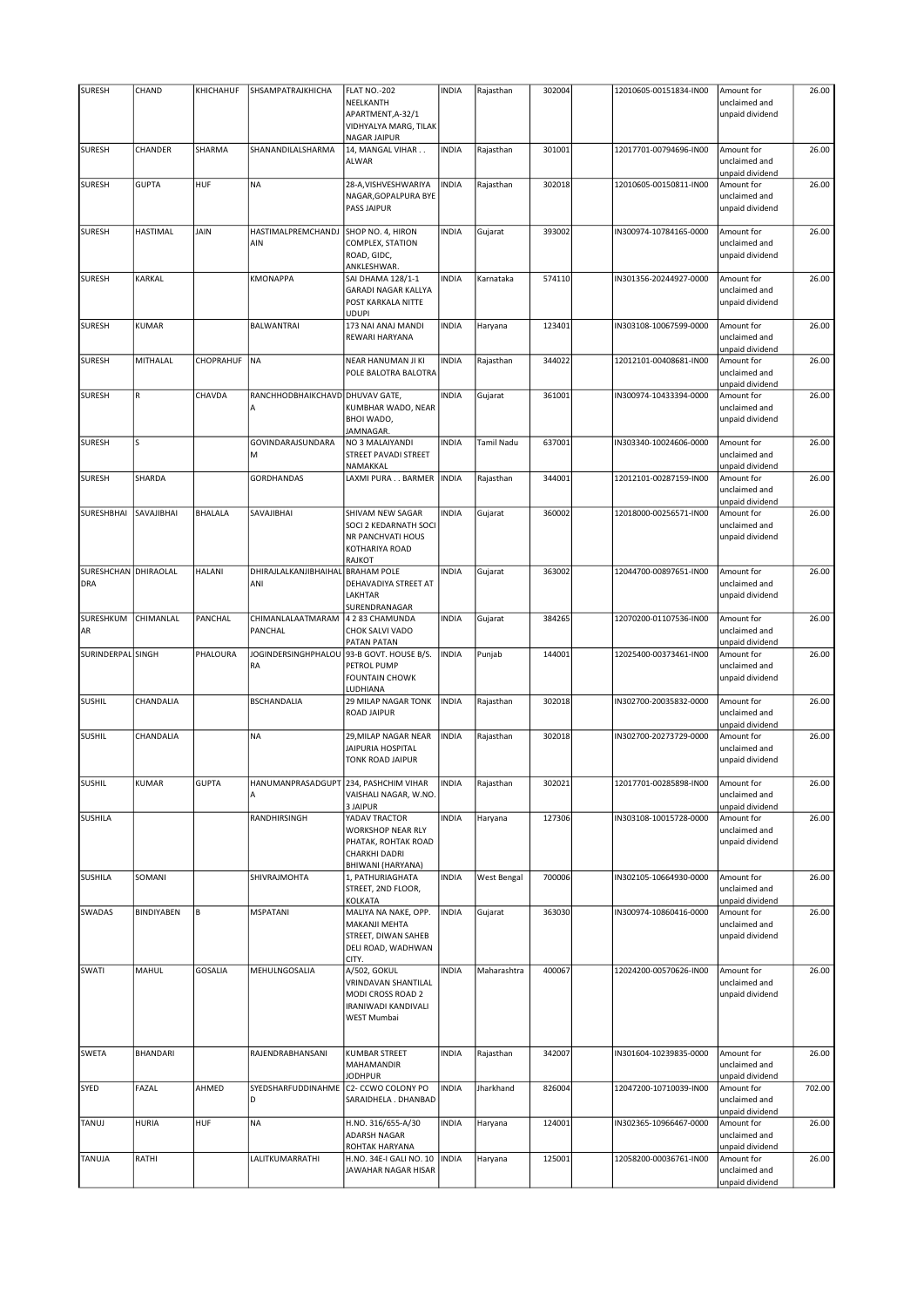| <b>TANVI</b>    | KHANDELWAL                            |              | <b>NA</b>                       | 122-A, SHRI NATH                       | <b>INDIA</b> | Rajasthan   | 324010 | 12017701-00504311-IN00 | Amount for                       | 26.00 |
|-----------------|---------------------------------------|--------------|---------------------------------|----------------------------------------|--------------|-------------|--------|------------------------|----------------------------------|-------|
|                 |                                       |              |                                 | PURAM SEC. NO.-A,                      |              |             |        |                        | unclaimed and                    |       |
|                 |                                       |              |                                 | NEAR MAHESHWARI                        |              |             |        |                        | unpaid dividend                  |       |
|                 |                                       |              |                                 | <b>SCHOOL KOTA</b>                     |              |             |        |                        |                                  |       |
| <b>TEKCHAND</b> | SINGH                                 |              | <b>BIDHASINGH</b>               | 212- A GALI NO-11                      | INDIA        | Delhi       | 110094 | IN300966-10800272-0000 | Amount for                       | 26.00 |
|                 |                                       |              |                                 | PHASE-6 SHIV VIHAR                     |              |             |        |                        | unclaimed and                    |       |
|                 |                                       |              |                                 | KRAWAL NAGAR DELHI                     |              |             |        |                        | unpaid dividend                  |       |
| THAKER          | PARESH                                | SHANTILAL    | <b>SCTHAKER</b>                 | SARSWATI NIWAS                         | <b>INDIA</b> |             | 363020 | 12034400-00258696-IN00 |                                  | 26.00 |
|                 |                                       |              |                                 | DCAUSWAY ROAD                          |              | Gujarat     |        |                        | Amount for<br>unclaimed and      |       |
|                 |                                       |              |                                 | JORAVARNAGAR                           |              |             |        |                        | unpaid dividend                  |       |
|                 |                                       |              |                                 | SURENDRANAGAR                          |              |             |        |                        |                                  |       |
| <b>THAKKAR</b>  | <b>BHASKAR</b>                        | GIRISHKUMA   | THAKKARGIRISHKUMARP             | 29, JAL BHOOMI SOCEITY,                | <b>INDIA</b> | Gujarat     | 387001 | IN300974-11235396-0000 | Amount for                       | 2.00  |
|                 |                                       | R            |                                 | NR. NISHTHA PARK, B/H,                 |              |             |        |                        | unclaimed and                    |       |
|                 |                                       |              |                                 | AKSHAR TOWNSHIP,                       |              |             |        |                        | unpaid dividend                  |       |
|                 |                                       |              |                                 | KISHAN SAMOSA,                         |              |             |        |                        |                                  |       |
|                 |                                       |              |                                 | KHANCHAD COLLEGE RD                    |              |             |        |                        |                                  |       |
|                 |                                       |              |                                 | NADIAD.                                |              |             |        |                        |                                  |       |
| THAKKAR         | <b>JIGNESH</b>                        | VASANTLAL    | THAKKARVASANTLAL                | 1-4-58, BHAVSAR VAS,                   | <b>INDIA</b> | Gujarat     | 382305 | 12019101-01560831-IN00 | Amount for                       | 26.00 |
|                 |                                       |              |                                 | DEHGAM-4 GANDHI                        |              |             |        |                        | unclaimed and                    |       |
| THAKKAR         | TRUPTI                                | KAMALESH     | THAKKARKAMALESHGUN              | NAGAR Dahegam<br>A/43, NAMRATA         | <b>INDIA</b> | Gujarat     | 382443 | IN300343-10472683-0000 | unpaid dividend<br>Amount for    | 26.00 |
|                 |                                       |              | VANTLAL                         | TENAMENT, VATVA                        |              |             |        |                        | unclaimed and                    |       |
|                 |                                       |              |                                 | ROAD ISANPUR                           |              |             |        |                        | unpaid dividend                  |       |
|                 |                                       |              |                                 | AHMEDABAD                              |              |             |        |                        |                                  |       |
| THAKKAR         | VISHALABEN                            |              | PRAVINKUMA PRAVINKUMARATMARA    | 72 KESTURINAGARA                       | <b>INDIA</b> | Gujarat     | 384265 | 12033200-09219855-IN00 | Amount for                       | 26.00 |
|                 |                                       | R            | <b>MTHAKKAR</b>                 | <b>SOCIETY GAYATRI</b>                 |              |             |        |                        | unclaimed and                    |       |
|                 |                                       |              |                                 | MANTHIRA ROAD PATAN                    |              |             |        |                        | unpaid dividend                  |       |
|                 |                                       |              |                                 | PATAN                                  |              |             |        |                        |                                  |       |
| <b>THAKOR</b>   | NIRALIBEN                             |              | KALPESHKUMARTHAKOR              | 348 2 GH 1 TYPE BEHIND                 | <b>INDIA</b> | Gujarat     | 382016 | 12010900-07697831-IN00 | Amount for                       | 26.00 |
|                 |                                       |              |                                 | OMKAR SCHL SECTOR 13                   |              |             |        |                        | unclaimed and                    |       |
|                 |                                       |              |                                 | GANDHINAGAR                            |              |             |        |                        | unpaid dividend                  |       |
|                 |                                       |              |                                 | GANDHINAGAR                            |              |             |        |                        |                                  |       |
|                 |                                       |              |                                 |                                        |              |             |        |                        |                                  |       |
| <b>THAKRAR</b>  | TEJASH                                | DHIRAJLAL    | DHIRAJLAL                       | M-5, HOUSE NO. 2237,                   | <b>INDIA</b> | Gujarat     | 361006 | IN300974-10805294-0000 | Amount for                       | 26.00 |
|                 |                                       |              |                                 | RANJIT NAGAR, NR.                      |              |             |        |                        | unclaimed and                    |       |
|                 |                                       |              |                                 | JANTA FATAK,                           |              |             |        |                        | unpaid dividend                  |       |
|                 |                                       |              |                                 | JAMNAGAR.                              |              |             |        |                        |                                  |       |
| TRIKAMLAL       | BHIMJIBHAI                            | THUMAR       | BHIMJIBHAI                      | KRISHNA VATIKA NATRAJ                  | <b>INDIA</b> | Gujarat     | 360005 | 12018000-00208466-IN00 | Amount for                       | 26.00 |
|                 |                                       |              |                                 | NGAR MAIN ROAD SAU<br>UNI ROAD RAJKOT  |              |             |        |                        | unclaimed and                    |       |
|                 |                                       |              |                                 |                                        |              |             |        |                        | unpaid dividend                  |       |
| TRIVENI         | <b>DEVI</b>                           |              | MrMAHESHCHANDKHAN               | 19/512 A MODI KI                       | <b>INDIA</b> | Rajasthan   | 301001 | 12020600-00019412-IN00 | Amount for                       | 26.00 |
|                 |                                       |              | DELWAL                          | <b>BAWADI OLD STATION</b>              |              |             |        |                        | unclaimed and                    |       |
|                 |                                       |              |                                 | ROAD ALWAR                             |              |             |        |                        | unpaid dividend                  |       |
| <b>TULSIDAS</b> | KALEDAS                               | KARIYA       | KALEDAS                         | 8/13 RAGHUVIR PARA                     | <b>INDIA</b> | Gujarat     | 360001 | 12019800-00218767-IN00 | Amount for                       | 26.00 |
|                 |                                       |              |                                 | CORNER, NR BAPUNA                      |              |             |        |                        | unclaimed and                    |       |
|                 |                                       |              |                                 | BAVLA, Rajkot                          |              |             |        |                        | unpaid dividend                  |       |
|                 | KHANDELWAL                            |              |                                 |                                        |              |             |        |                        |                                  |       |
| <b>TUSHAR</b>   |                                       |              | BANWARILALGUPTA                 | D-112 SURYA NAGAR                      | INDIA        | Rajasthan   | 301001 | 12017701-01092835-IN00 | Amount for                       | 26.00 |
|                 |                                       |              |                                 | ALWAR RAJASTHAN                        |              |             |        |                        | unclaimed and                    |       |
|                 |                                       |              |                                 | <b>ALWAR</b>                           |              |             |        |                        | unpaid dividend                  |       |
| <b>TUSHAR</b>   | PRAVINCHAND DAVE                      |              | <b>NA</b>                       | 5/A MANDANVAN PARK                     | <b>INDIA</b> | Gujarat     | 380008 | 13019900-00162481-IN00 | Amount for                       | 26.00 |
|                 | RA                                    |              |                                 | OPP.SARON PARK B/H                     |              |             |        |                        | unclaimed and                    |       |
|                 |                                       |              |                                 | DHIRAJ                                 |              |             |        |                        | unpaid dividend                  |       |
|                 |                                       |              |                                 | HOU.MANINAGAR(EAST)                    |              |             |        |                        |                                  |       |
|                 |                                       |              |                                 | AHMEDABAD                              |              |             |        |                        |                                  |       |
| <b>TUSHAR</b>   | S                                     |              | SUMTIKUMAR                      | 14, 3RD FLOOR 28TH                     | <b>INDIA</b> | Karnataka   | 560053 | IN302148-10247978-0000 | Amount for                       | 26.00 |
|                 |                                       |              |                                 | <b>CROSS KILARI ROAD</b>               |              |             |        |                        | unclaimed and                    |       |
|                 |                                       |              |                                 | BANGALORE                              |              |             |        |                        | unpaid dividend                  |       |
|                 | TWINKALBEN   KALPESHKUMA   POPAT<br>R |              | KALPESHSHANTILALPOP<br>AT       | A -3,401 ROYAL PARK                    | <b>INDIA</b> | Gujarat     | 362001 | 12010900-07965865-IN00 | Amount for                       | 26.00 |
|                 |                                       |              |                                 | APPARTMENT JALARAM<br>SOCIETY JUNAGADH |              |             |        |                        | unclaimed and<br>unpaid dividend |       |
|                 |                                       |              |                                 |                                        |              |             |        |                        |                                  |       |
| Iυ              | MUHAMMEDU                             |              | IUNISHKHAN                      | 55/66 BANK STREET                      | <b>INDIA</b> | Tamil Nadu  | 638311 | IN301330-21789020-0000 | Amount for                       | 26.00 |
|                 | NIS                                   |              |                                 | AMMAPETTAI BHAVANI                     |              |             |        |                        | unclaimed and                    |       |
|                 |                                       |              |                                 | TK ERODE                               |              |             |        |                        | unpaid dividend                  |       |
| <b>UDAY</b>     | ARVINDBHAI                            | DAVE         | ARVINDBHAIDAVE                  | 145 SHANTI NAGAR SOC                   | <b>INDIA</b> | Gujarat     | 390009 | 12070200-00178064-IN00 | Amount for                       | 26.00 |
|                 |                                       |              |                                 | TARSALI VADODARA                       |              |             |        |                        | unclaimed and                    |       |
|                 |                                       |              |                                 |                                        |              |             |        |                        | unpaid dividend                  |       |
| <b>UDAY</b>     | P                                     | <b>BHATT</b> | PANKAJ                          | 5/6 PATEL COLONY                       | <b>INDIA</b> | Gujarat     | 361008 | IN300513-10984864-0000 | Amount for                       | 26.00 |
|                 |                                       |              |                                 | <b>GARABI CHOWK ROAD</b>               |              |             |        |                        | unclaimed and                    |       |
|                 |                                       |              |                                 | NO 3/4 JAMNAGAR                        |              |             |        |                        | unpaid dividend                  |       |
|                 |                                       |              |                                 | <b>GUJARAT</b>                         |              |             |        |                        |                                  |       |
| <b>UDAY</b>     | RAGHUNATH                             | KHANDEKAR    | RAGHUNATHKRISHNAJIK             | PLOT NO 34, NISHANT,                   | INDIA        | Maharashtra | 415002 | 12010919-00115429-IN00 | Amount for                       | 20.00 |
|                 |                                       |              | HANDEKAR                        | DATTACHAYA HSG SOC,                    |              |             |        |                        | unclaimed and                    |       |
|                 |                                       |              |                                 | GENDAMAL,<br>SHAHUPURI, SATARA         |              |             |        |                        | unpaid dividend                  |       |
|                 |                                       |              |                                 |                                        |              |             |        |                        |                                  |       |
| <b>UDAYBHAI</b> | PRAVINCHAND SHAH                      |              | PRAVINCHANDRANAKAR              | C/24, SANJAY TOWER,                    | <b>INDIA</b> | Gujarat     | 380015 | 12064900-00004892-IN00 | Amount for                       | 26.00 |
|                 | RA                                    |              | CHANDSHAH                       | <b>B/H.SHYAMAL ROW</b>                 |              |             |        |                        | unclaimed and                    |       |
|                 |                                       |              |                                 | HOUSE, 100 FT RING                     |              |             |        |                        | unpaid dividend                  |       |
|                 |                                       |              |                                 | ROAD, SATELLITE                        |              |             |        |                        |                                  |       |
|                 |                                       |              |                                 | AHMEDABAD                              |              |             |        |                        |                                  |       |
| UJJVAL          | JITENDRAKUM PANCHAL                   |              | JITENDRAKUMARNPANC              | CO C 504 ARJUN HOMES   INDIA           |              | Gujarat     | 380013 | 12064600-00054476-IN00 | Amount for                       | 26.00 |
|                 | AR                                    |              | HAL                             | NR MENARAV HALL                        |              |             |        |                        | unclaimed and                    |       |
|                 |                                       |              |                                 | NILKANTH MAHADEV                       |              |             |        |                        | unpaid dividend                  |       |
|                 |                                       |              |                                 | ROAD NARANPURA                         |              |             |        |                        |                                  |       |
|                 |                                       |              |                                 | AHMEDABAD                              |              |             |        |                        |                                  |       |
|                 |                                       |              |                                 |                                        |              |             |        |                        |                                  |       |
| ULLATTIL        | BHARAT                                | RAJ          | PANAMPILYKANNANME<br><b>NON</b> | F 3 SHIREEN NO 2<br>KARPAGAM AVENUE    | INDIA        | Tamil Nadu  | 600038 | IN301549-19170809-0000 | Amount for<br>unclaimed and      | 26.00 |
|                 |                                       |              |                                 | MAIN ROAD OPP ICICI                    |              |             |        |                        | unpaid dividend                  |       |
|                 |                                       |              |                                 | <b>TOWERS CHENNAI</b>                  |              |             |        |                        |                                  |       |
| Uma             | Maroo                                 |              | MrBalChandMundra                | Ward No.- 28, Bharech                  | INDIA        | Rajasthan   | 332001 | 12043700-00048255-IN00 | Amount for                       | 20.00 |
|                 |                                       |              |                                 | Marg, Sikar                            |              |             |        |                        | unclaimed and<br>unpaid dividend |       |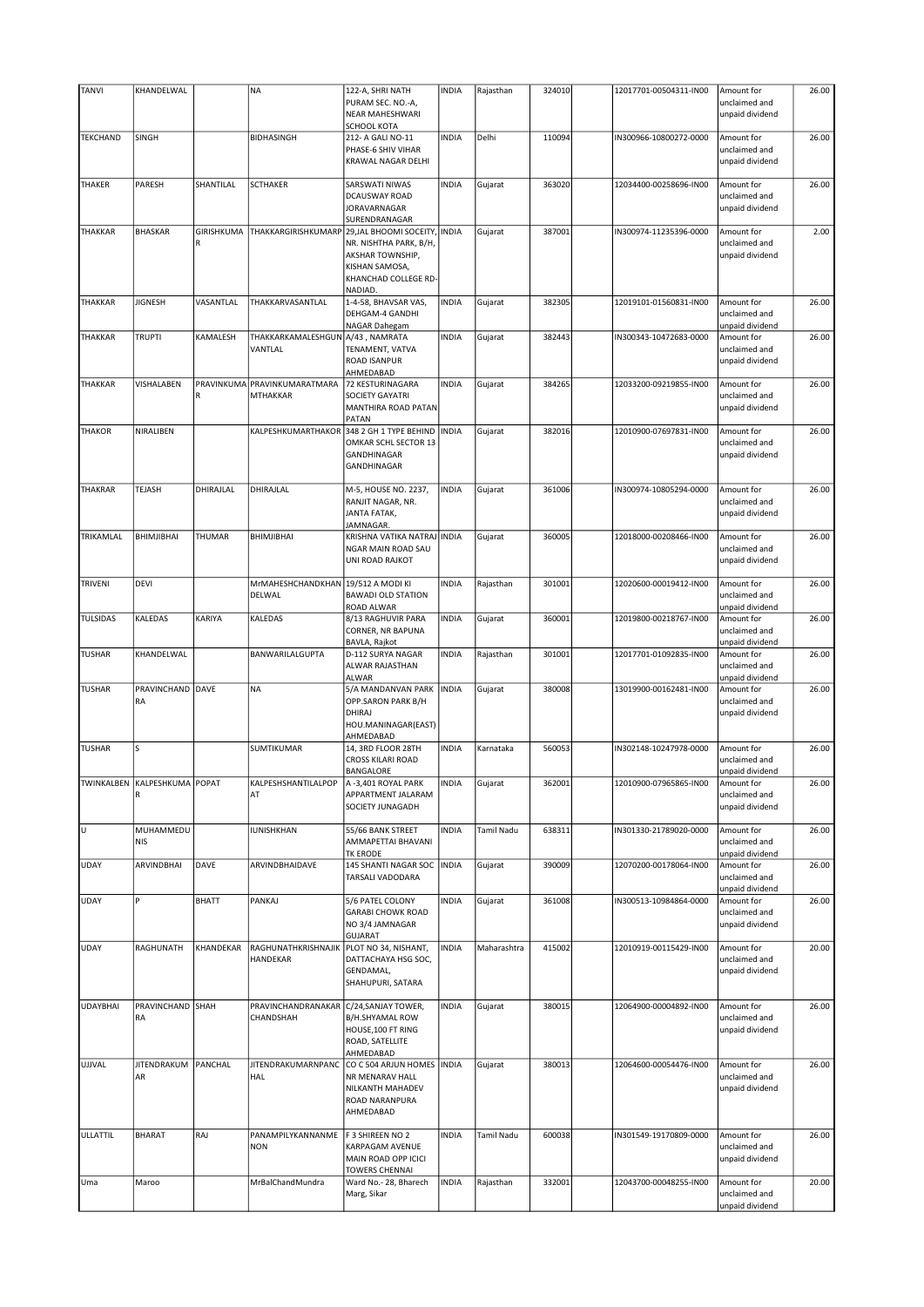| <b>UMABEN</b>                    | M               | <b>JARIWALA</b>  | RAMANLALMPARIKH                       | 2/1, PASWANAGAR<br>SUKHIPURA ELLISBRIDGE<br>AHMEDABAD                                                                   | <b>INDIA</b> | Gujarat           | 380007 | 12023000-00768485-IN00 | Amount for<br>unclaimed and<br>unpaid dividend | 26.00 |
|----------------------------------|-----------------|------------------|---------------------------------------|-------------------------------------------------------------------------------------------------------------------------|--------------|-------------------|--------|------------------------|------------------------------------------------|-------|
|                                  |                 |                  |                                       |                                                                                                                         |              |                   |        |                        |                                                |       |
| UMESH                            | LAVJIBHAI       | SOLANKI          | <b>NA</b>                             | S.S.TAILOR, 22, NEW<br><b>JAGNATH CORNER</b><br>DR.YAGNIK RD. RAJKOT                                                    | <b>INDIA</b> | Gujarat           | 360001 | 13019900-00079625-IN00 | Amount for<br>unclaimed and<br>unpaid dividend | 26.00 |
| UMESHKUMA KANULAL<br>$\mathsf R$ |                 | TRIVEDI          | <b>VEDI</b>                           | KANULALKRISHNALALTRI C/O SWASTIK SOC 151 G<br><b>BEHIND APANG PARIVAR</b><br><b>KALYAN KENDRA</b><br>AMBAVADI BHAVNAGAR | <b>INDIA</b> | Gujarat           | 364001 | 12027000-00370989-IN00 | Amount for<br>unclaimed and<br>unpaid dividend | 26.00 |
| UPENDRA                          | HASMUKHRAY      | PITHVA           | <b>NA</b>                             | PARSHIVAL PARA, NR.<br>POST OFFICE, MAHUVA.                                                                             | <b>INDIA</b> | Gujarat           | 364290 | IN300974-10236191-0000 | Amount for<br>unclaimed and<br>unpaid dividend | 26.00 |
| UPESHKUMA<br>R                   | BHIKHABHAI      | PATEL            | BHIKHABHAIJIVABHAIPA<br><b>TEL</b>    | <b>BHAI NI KHADKI AT RAS</b><br><b>DIST ANAND RAS</b>                                                                   | <b>INDIA</b> | Gujarat           | 388570 | IN300636-40062461-0000 | Amount for<br>unclaimed and<br>unpaid dividend | 26.00 |
| URMILA                           | <b>GUPTA</b>    |                  | SHANKERGUPTA                          | <b>4 B BASS BADAN PURA</b><br><b>GANGAPOLE NEAR</b><br><b>KANHIYA NURSERY</b><br><b>JAIPUR</b>                          | <b>INDIA</b> | Rajasthan         | 302002 | IN300394-10542760-0000 | Amount for<br>unclaimed and<br>unpaid dividend | 26.00 |
| <b>URVIBEN</b>                   | SANJAYBHAI      | <b>VORA</b>      | SANJAYBHAIVORA                        | 53, VISHAV KUNJ<br>SOCIETY, TAL.<br>SURENDRANAGAR,<br>RATANPAR.                                                         | <b>INDIA</b> | Gujarat           | 363020 | IN300974-10459087-0000 | Amount for<br>unclaimed and<br>unpaid dividend | 26.00 |
| <b>USHA</b>                      | <b>JAIN</b>     |                  | <b>DMDHADDA</b>                       | C - 5/9 IIIRD FLOOR<br><b>RANA PRATAP BAGH</b><br>DELHI                                                                 | <b>INDIA</b> | Delhi             | 110007 | IN300206-10460716-0000 | Amount for<br>unclaimed and<br>unpaid dividend | 26.00 |
| <b>USHA</b>                      | SOGANI          |                  | CHIRAJILALKASLIWAL                    | 152, VASUNDHARA<br>COLONY, JAIPUR,<br>RAJASTHAN                                                                         | <b>INDIA</b> | Rajasthan         | 302003 | IN302269-11740668-0000 | Amount for<br>unclaimed and<br>unpaid dividend | 26.00 |
| <b>USHABA</b>                    | К               | VADHER           | KIRTISINHNVADHER                      | 13 PANCHNATH PLOT<br><b>PANCHNATH RAJKOT</b><br><b>RAJKOT</b>                                                           | <b>INDIA</b> | Gujarat           | 360001 | 12018600-00469302-IN00 | Amount for<br>unclaimed and<br>unpaid dividend | 26.00 |
| USHABEN                          | DALSUKHRAI      | PANDYA           | DALSUKHRAI                            | SHIVAM, 4-<br>SHIVANAGAR, B/H-P D<br>M COLLEGE, RAJKOT                                                                  | <b>INDIA</b> | Gujarat           | 360004 | 12019800-00070602-IN00 | Amount for<br>unclaimed and<br>unpaid dividend | 26.00 |
| <b>USHABEN</b>                   | KAMLESH         | GADARA           | GANGAJIBHAIJAVIYA                     | <b>UMADHAM PATEL</b><br>SAMAJ MAIN ROAD<br><b>BRAHM SAMAJ SAME</b><br>LALPUR JAMNAGAR                                   | <b>INDIA</b> | Gujarat           | 361170 | 12075800-00132117-IN00 | Amount for<br>unclaimed and<br>unpaid dividend | 25.00 |
| <b>USHABEN</b>                   | SHANTILAL       | PUJARA           | SHANTILALLALLUBHAIPU<br><b>JARA</b>   | 5, PROF SOCIETY, NEAR<br>ARTS COLLEGE,<br>SURENDRANAGAR<br>SURENDRANAGAR                                                | <b>INDIA</b> | Gujarat           | 363002 | 12023000-00383206-IN00 | Amount for<br>unclaimed and<br>unpaid dividend | 26.00 |
| UTTAMLAL                         | POPATLAL        | SHAH             | POPATLALTALKSHIBHAIS<br>HAH           | C/O RAJESH MACHINERY   INDIA<br><b>STORES NEHRU ROAD</b><br><b>MAIN BAZAR TAL</b><br>VINCHHIYA DIST RAJKOT              |              | Gujarat           | 360055 | IN300394-13216110-0000 | Amount for<br>unclaimed and<br>unpaid dividend | 26.00 |
| V                                | KOTESWARA       | REDDY            | SUBBIREDDYVELAGALA                    | D NO 35-44-27/2 HEAD<br>POST OFFICE AR<br>KODANDA RAMALAYA<br>TANUKU                                                    | <b>INDIA</b> | Andhra<br>Pradesh | 534211 | 12033200-02943272-IN00 | Amount for<br>unclaimed and<br>unpaid dividend | 26.00 |
| V                                | M               | KPREMCHAN<br>D   | NA                                    | OLD 6/3, NEW 7/3, VIJAY INDIA<br>APTS, STERLING ROAD,<br><b>IIIRD CROSS ST,</b><br>NUNGAMBAKKAM,<br>CHENNAI             |              | Tamil Nadu        | 600034 | IN300378-10128048-0000 | Amount for<br>unclaimed and<br>unpaid dividend | 26.00 |
| V                                | R               | KRISHNARED<br>DY | SUBBIREDDYVELAGALA                    | H NO 204<br>HARICHANDRA TOWERS<br>SAJJAPURAM WEST<br><b>GODAVARI TANUKU</b>                                             | <b>INDIA</b> | Andhra<br>Pradesh | 534211 | 12044700-02965952-IN00 | Amount for<br>unclaimed and<br>unpaid dividend | 26.00 |
| VADRANAPU                        | <b>NAVEEN</b>   |                  | KONDALARAOVADRANA<br>PU               | 66-4-21 RAMALAYAM<br>STREET PATAMATA<br>VIJAYAWADA                                                                      | <b>INDIA</b> | Andhra<br>Pradesh | 520010 | IN300394-16386934-0000 | Amount for<br>unclaimed and<br>unpaid dividend | 26.00 |
| VAGHADIA                         | SAROJBEN        | <b>JAGDISH</b>   | SAROJBEN                              | <b>LAXMI NARAYAN</b><br>MANDIR BETHAK ROAD<br>KHAMBHALIA                                                                | <b>INDIA</b> | Gujarat           | 361305 | 12013200-00825548-IN00 | Amount for<br>unclaimed and<br>unpaid dividend | 26.00 |
| VAIBHAVI                         | CHETAN          | MUTTA            | CHETANDHANRAJMUTTA B/2 SUMERU         | <b>APPARTMENT JAIN</b><br>NAGAR KABIRCHOWK<br>SABARMATI<br>AHMEDABAD                                                    | <b>INDIA</b> | Gujarat           | 380005 | 12070200-00388224-IN00 | Amount for<br>unclaimed and<br>unpaid dividend | 26.00 |
| VAISHALI                         | <b>BHANUDAS</b> | SHELKE           | BHANUDAS                              | KANCHAN APPT. FLAT<br>NO-103, PROFESSOR<br>COLONY, CHAITANYA<br>NAGAR, SAVEDI,<br>AHMEDNAGAR                            | <b>INDIA</b> | Maharashtra       | 414003 | 13023400-00100756-IN00 | Amount for<br>unclaimed and<br>unpaid dividend | 26.00 |
| VAISHALIBEN                      | ALPESHBHAI      | <b>DUDHATRA</b>  | RAMESHBHAIPRAGJIBHA<br><b>IRAMANI</b> | PARUL SITARAM<br>SOCIETY STREET NO 3<br>PEDAK ROAD RAJKOT<br>RAJKOT                                                     | <b>INDIA</b> | Gujarat           | 360003 | 12033200-11678310-IN00 | Amount for<br>unclaimed and<br>unpaid dividend | 26.00 |
| VAISHALIBEN DINESHBHAI           |                 | PATEL            | DINESHBHAIPATEL                       | C-21, MAHESANA<br><b>NAGAR SOCIETY</b><br>NIZAMPURA BARODA                                                              | <b>INDIA</b> | Gujarat           | 390002 | 12042800-00014781-IN00 | Amount for<br>unclaimed and<br>unpaid dividend | 26.00 |
| VAISHALIBEN                      | MANISHKUMA      | PATEL            | MANISHKUMARPATEL                      | 203, SHALVI COMPLEX<br>JANTANAGAR ROAD<br><b>GHATLODIYA</b><br>AHMEDABAD                                                | <b>INDIA</b> | Gujarat           | 380061 | 12035000-01253098-IN00 | Amount for<br>unclaimed and<br>unpaid dividend | 76.00 |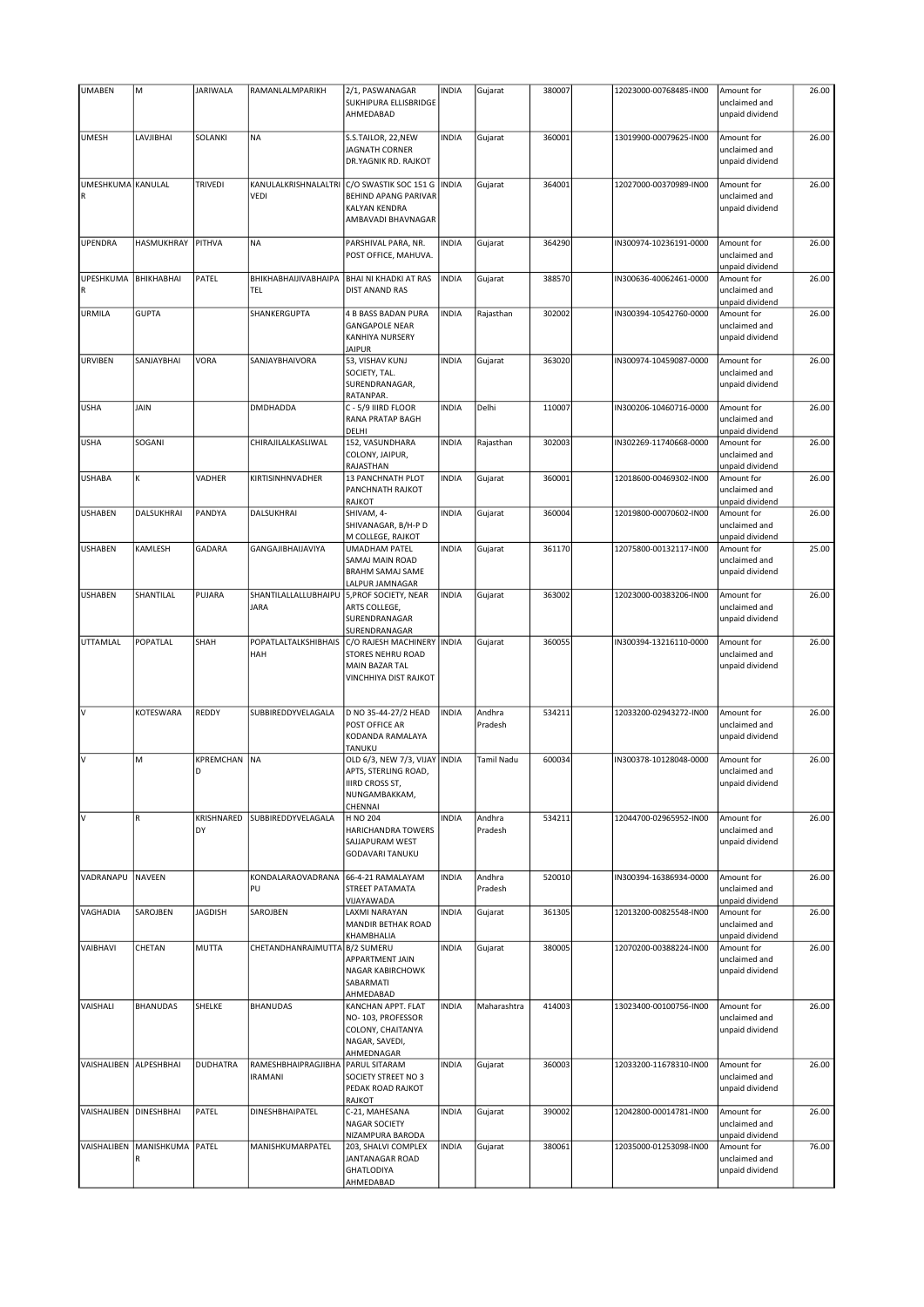| VALA                | SONALBEN                 | <b>JAYANTIBHAI</b> | <b>JAYANTIBHAI</b>                  | AT PO: KUMBHARA<br>KUMBHARA PRATHMIK<br>SHALA TA: BOTAD, DIST:<br><b>BHAVNAGAR</b><br>KUMBHARA           | <b>INDIA</b> | Gujarat           | 364710 | 12033800-00083387-IN00 | Amount for<br>unclaimed and<br>unpaid dividend | 26.00 |
|---------------------|--------------------------|--------------------|-------------------------------------|----------------------------------------------------------------------------------------------------------|--------------|-------------------|--------|------------------------|------------------------------------------------|-------|
| VANDANA             | <b>GUPTA</b>             |                    | <b>NA</b>                           | <b>B.B. GUPTA &amp;</b><br><b>ASSOCIATES LAXMI</b><br>BHAWAN BAZAR NO 3<br><b>BHILWARA</b>               | <b>INDIA</b> | Rajasthan         | 311001 | 12010900-00388676-IN00 | Amount for<br>unclaimed and<br>unpaid dividend | 26.00 |
| VANDANA             | <b>JITENDRAKUM</b><br>AR | DARJI              | JITENDRAKUMAR                       | OPP: WADI TOWER B/S<br>JAIN MANDIR BARODA                                                                | <b>INDIA</b> | Gujarat           | 390017 | 13016700-00212973-IN00 | Amount for<br>unclaimed and<br>unpaid dividend | 2.00  |
| VANDANABE<br>Ν      | SAMKIT                   | MEHTA              | SAMKITNAVINCHANDRA<br>MEHTA         | T-403, SOHAM<br>APPARTMENT NR.<br>MAHARASHTRA SOCIETY<br>MITHAKHALI, ELLIS<br><b>BRIDGE AHMEDABAD</b>    | <b>INDIA</b> | Gujarat           | 380006 | IN300982-10400025-0000 | Amount for<br>unclaimed and<br>unpaid dividend | 26.00 |
| VANITABEN           | HASMUKHBHAI DAVDA        |                    | HASMUKHBHAI                         | KADIYA LINE OPP STATE<br><b>BANK GONDAL</b>                                                              | <b>INDIA</b> | Gujarat           | 360311 | 12033200-01396953-IN00 | Amount for<br>unclaimed and<br>unpaid dividend | 26.00 |
| VANRAJ              | PINAKINBHAI              | <b>VYAS</b>        | PINAKINBHAIVYAS                     | 8/B VADIGAM CO HO SO   INDIA<br>LTD OPP NEMIWATE<br><b>SOCIETY RANIP</b><br>AHMEDABAD                    |              | Gujarat           | 382480 | IN303052-10561395-0000 | Amount for<br>unclaimed and<br>unpaid dividend | 26.00 |
| VARALAKSHM VELAGALA |                          |                    | NARAYANAREDDY                       | DR NO 3-171 ARAVALLI<br>WEST GODAVARI ATTILI                                                             | <b>INDIA</b> | Andhra<br>Pradesh | 534230 | 12044700-01017013-IN00 | Amount for<br>unclaimed and<br>unpaid dividend | 26.00 |
| VARDHANI            | <b>JAYKUMAR</b>          | K                  | KISHORBHAIRADHOMAL<br>VARDHANI      | KAILASH BAUGH NEAR,<br><b>EUROPEAN GUEST</b><br>HOUSE TA. GONDAL<br><b>DIST. RAJKOT</b>                  | <b>INDIA</b> | Gujarat           | 360311 | IN301991-10577005-0000 | Amount for<br>unclaimed and<br>unpaid dividend | 26.00 |
| VARSHA              | ASHVINBHAI               | VARA               | ASHVINBHAIBVARA                     | <b>MOMAI KRUPA</b><br>NAGNATH GATE AMBAJI<br>MANDIR ROAD NEAR<br><b>RAMESH BAKERY</b><br><b>JAMNAGAR</b> | <b>INDIA</b> | Gujarat           | 361001 | 12024200-00428454-IN00 | Amount for<br>unclaimed and<br>unpaid dividend | 52.00 |
| VARSHABEN           | R                        | DHANDHUKIY<br>А    | RAJENDRAHDHANDHUKI<br>YA            | A-1, SIDDHI VINAYAK<br>RESIDENCY, B/H. SUN<br>FLOWER SCHOOL, 80<br>FEET ROAD,<br>SURENDRANAGAR           | <b>INDIA</b> | Gujarat           | 363001 | IN300974-11635666-0000 | Amount for<br>unclaimed and<br>unpaid dividend | 26.00 |
| VARUN               | <b>GUPTA</b>             |                    | <b>ASHOKGUPTA</b>                   | 1417, VIJAY NAGAR<br><b>ALWAR</b>                                                                        | <b>INDIA</b> | Rajasthan         | 301001 | IN302201-11209975-0000 | Amount for<br>unclaimed and<br>unpaid dividend | 26.00 |
| VARUN               | PARAS                    | <b>MEHTA</b>       | PARASRASIKLALMEHTA                  | <b>B 503 HARIDHAM CHSL R INDIA</b><br><b>K SINGH MARG</b><br>AMBEWADI ANDHERI (E)<br><b>MUMBAI</b>       |              | Maharashtra       | 400069 | 12027000-00350607-IN00 | Amount for<br>unclaimed and<br>unpaid dividend | 26.00 |
| VASANT              | B                        | PATEL              | BALDEVBHAIPATEL                     | 2-TANISHAQ BUNGLOW<br><b>SCIENCE CITY ROAD</b><br>SOLA AHMEDABAD                                         | <b>INDIA</b> | Gujarat           | 380060 | IN303052-10620593-0000 | Amount for<br>unclaimed and<br>unpaid dividend | 26.00 |
| AI                  | VASHRAMBH MOHANBHAI      | PARMAR             | MOHANBHAIPARMAR                     | PARMAR VAS, ODHVA TA<br>& DIST-PATAN PATAN                                                               | <b>INDIA</b> | Gujarat           | 384265 | 12072700-00165431-IN00 | Amount for<br>unclaimed and<br>unpaid dividend | 26.00 |
| VASOYA              | ANISHBHAI                | CHIMANBHAI         | CHIMANBHAIHARIBHAIV<br>ASOYA        | 16, AMEE TENAMENT<br>THAKKARBAPA NAGAR<br>ROAD AHMEDABAD                                                 | <b>INDIA</b> | Gujarat           | 382350 | IN301233-10249636-0000 | Amount for<br>unclaimed and<br>unpaid dividend | 26.00 |
| VASUDEV             | KATYAL                   | ANDSONSHU NA       |                                     | 59, VISHAL NAGAR<br>PAKHOWAL ROAD NEAR<br>MANDIR LUDHIANA                                                | <b>INDIA</b> | Punjab            | 141002 | 12025400-00108562-IN00 | Amount for<br>unclaimed and<br>unpaid dividend | 26.00 |
| VATSAL              | $\mathsf R$              | SHAH               | <b>RRSHAH</b>                       | 5, BHARAT SOCIETY<br><b>JINTAN ROAD</b><br>SURENDRANAGAR                                                 | <b>INDIA</b> | Gujarat           | 363001 | IN301991-10710606-0000 | Amount for<br>unclaimed and<br>unpaid dividend | 26.00 |
| VEENA               | CHANDNA                  |                    | KAPILCHANDNA                        | 13/372 GEETA COLONY<br>DELHI                                                                             | <b>INDIA</b> | Delhi             | 110031 | 12020600-00272880-IN00 | Amount for<br>unclaimed and<br>unpaid dividend | 26.00 |
| VEENA               | SARDANA                  |                    | SUBHASHKATHPALIA                    | 94 RAM NAGAR COLONY INDIA<br><b>BHIWANI</b>                                                              |              | Haryana           | 127021 | IN302943-10061715-0000 | Amount for<br>unclaimed and<br>unpaid dividend | 26.00 |
| VELSHIBHAI          | P                        | KANZARIYA          | PUNJABHAITRIKAMBHAI<br>KANZARIYA    | POPAT PARA STREET NO-<br>1 SHRAVAN TOKIZ ROAD<br>SURENDRANAGAR                                           | <b>INDIA</b> | Gujarat           | 363001 | 12034400-00585938-IN00 | Amount for<br>unclaimed and<br>unpaid dividend | 26.00 |
| <b>VIBHABEN</b>     | KALPESH                  | RAIYANI            | VITHALBHAILDONGA                    | SHIVDHARA TRIVENI<br>SOC, 1 SANT KABIR<br><b>ROAD RAJKOT</b>                                             | <b>INDIA</b> | Gujarat           | 360003 | IN300974-12004526-0000 | Amount for<br>unclaimed and<br>unpaid dividend | 26.00 |
| VIDHI               | B                        | SHAH               | BHADRESHMAHENDRAB<br><b>HAISHAH</b> | 03 ARIHANT PARK<br>SOCIETY B/H PRIYA<br>CINEMA, KRISHNA<br>NAGAR AHMEDABAD<br>AHMEDABAD                  | <b>INDIA</b> | Gujarat           | 382346 | 12034400-00870166-IN00 | Amount for<br>unclaimed and<br>unpaid dividend | 26.00 |
| VIDHI               | MADHUSUDAN BHATT         |                    | MADHUSUDANMANSUK<br>HLALBHATT       | SHIV BHAVANI SHIVAJI<br>PARK 7 RAIYA ROAD<br><b>RAJKOT</b>                                               | <b>INDIA</b> | Gujarat           | 360007 | IN303575-10057871-0000 | Amount for<br>unclaimed and<br>unpaid dividend | 26.00 |
| VIDUSHA             | SHARMA                   |                    | <b>AJAYKUMAR</b>                    | 12/66A, FIRST FLOOR,<br>TILAK NAGAR NEW<br>DELHI                                                         | <b>INDIA</b> | Delhi             | 110018 | 12019101-00385971-IN00 | Amount for<br>unclaimed and<br>unpaid dividend | 26.00 |
| VIJAY               | KUMAR                    | AGARWAL            | SHARWNAKUMARAGAR<br>WAL             | 27, VIJAY WADI, PATH<br>NO.3, TEENDUKAN,<br>CHOMU ROAD, JAIPUR                                           | <b>INDIA</b> | Rajasthan         | 302012 | IN301160-30040450-0000 | Amount for<br>unclaimed and<br>unpaid dividend | 26.00 |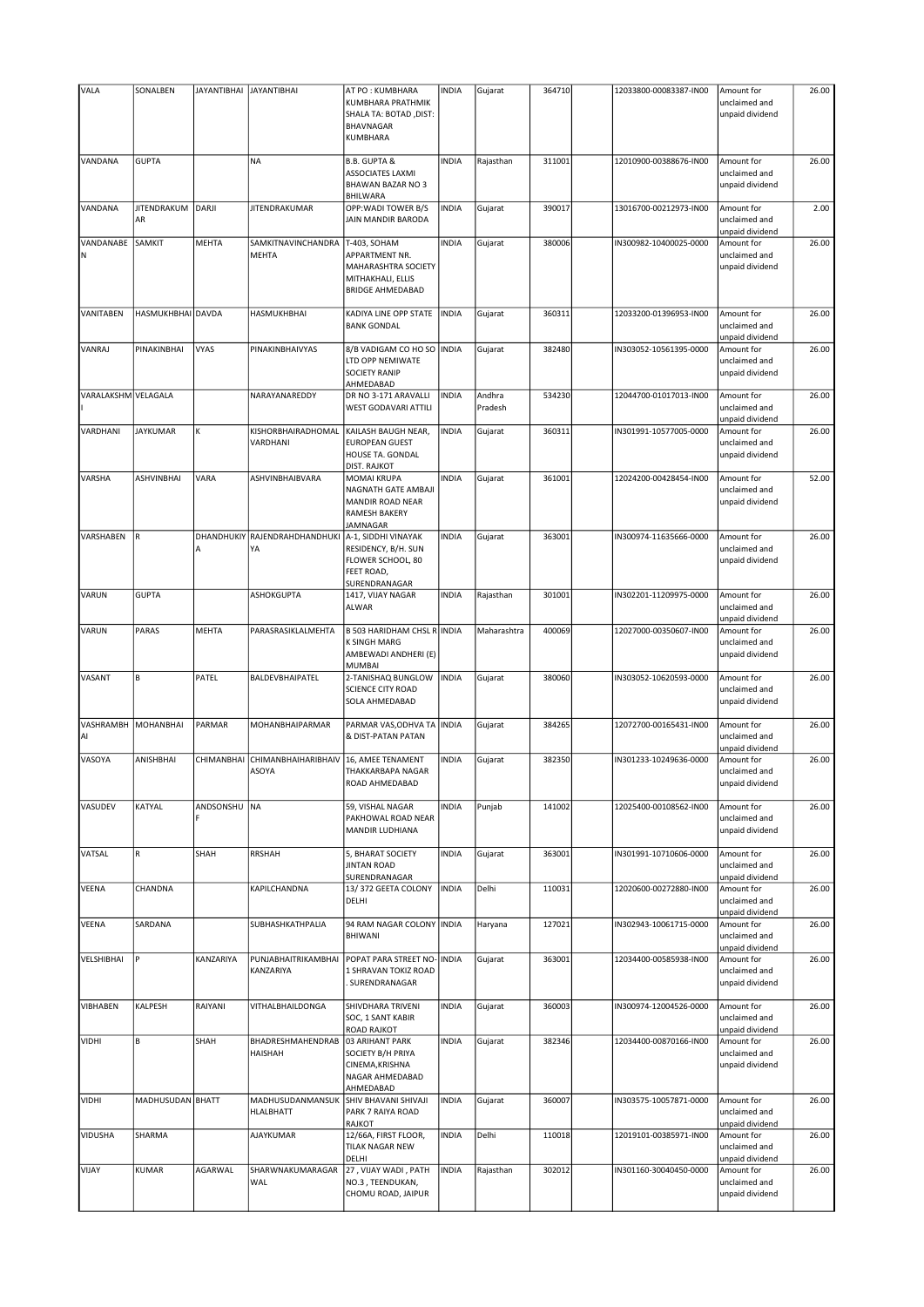|                       |                  |              |                                           | 3 KH 26 HOUSING                                            |              |             |        |                        |                                                |       |
|-----------------------|------------------|--------------|-------------------------------------------|------------------------------------------------------------|--------------|-------------|--------|------------------------|------------------------------------------------|-------|
| VIJAY                 | <b>KUMAR</b>     | GARG         | BABULALGARG                               | <b>BOARD SHASTRI NAGAR</b>                                 | <b>INDIA</b> | Rajasthan   | 302016 | 12017701-00107642-IN00 | Amount for<br>unclaimed and                    | 26.00 |
|                       |                  |              |                                           | JAIPUR JAIPUR                                              |              |             |        |                        | unpaid dividend                                |       |
| VIJAY                 | LAXMI            | SHARMA       | AKSHARMA                                  | 85 GAGAN VIHAR DELHI                                       | <b>INDIA</b> | Delhi       | 110051 | IN300966-10311837-0000 | Amount for<br>unclaimed and<br>unpaid dividend | 26.00 |
| VIJAY                 | SHARMA           |              | RAMSWROOPSHARMA                           | S/O RAMSWAROOP                                             | <b>INDIA</b> | Rajasthan   | 311001 | 12017701-01104710-IN00 | Amount for                                     | 26.00 |
|                       |                  |              |                                           | SHARMA AAYODHYA                                            |              |             |        |                        | unclaimed and                                  |       |
|                       |                  |              | <b>BHAWAN MANIKYA</b><br>NAGAR HANSAMUKHI |                                                            |              |             |        | unpaid dividend        |                                                |       |
|                       |                  |              | <b>BALAJI WALI GALI</b>                   |                                                            |              |             |        |                        |                                                |       |
|                       |                  |              |                                           | <b>BHILWARA</b>                                            |              |             |        |                        |                                                |       |
| VIJAY                 | v                | <b>BHIL</b>  | VINUBHAICHAGANBHAIB HETHANFALI JUNO,      |                                                            | <b>INDIA</b> | Gujarat     | 364001 | 12040000-00288126-IN00 | Amount for                                     | 26.00 |
|                       |                  |              | <b>HIL</b>                                | KUMBHARVADO RANIKA<br>BHAVNAGAR                            |              |             |        |                        | unclaimed and<br>unpaid dividend               |       |
| VIJAYKUMAR M          |                  | PATEL        | MADHAVLALNPATEL                           | 31 KAILASHPATI APP NR                                      | <b>INDIA</b> | Gujarat     | 384002 | IN300513-14854789-0000 | Amount for                                     | 26.00 |
|                       |                  |              |                                           | <b>VIDHYA NAGAR</b><br><b>BUNGLOWS NILKANTH</b>            |              |             |        |                        | unclaimed and<br>unpaid dividend               |       |
|                       |                  |              |                                           | <b>MAHADEV ROAD</b>                                        |              |             |        |                        |                                                |       |
|                       |                  |              |                                           | MEHSANA GUJARAT                                            |              |             |        |                        |                                                |       |
|                       |                  |              |                                           |                                                            |              |             |        |                        |                                                |       |
| VIJAYKUMAR            | VASANTLAL        | SHAH         | VASANTLALZAVERCHAN<br><b>DSHAH</b>        | <b>BRAHMAN STREET, NEAR INDIA</b><br>JAIN DERASAR, AT POST |              | Gujarat     | 394130 | 12067200-00044199-IN00 | Amount for<br>unclaimed and                    | 26.00 |
|                       |                  |              |                                           | SAYAN, SURAT                                               |              |             |        |                        | unpaid dividend                                |       |
|                       |                  |              |                                           |                                                            |              |             |        |                        |                                                |       |
| VIJAYPRAKAS           | <b>GOPILAL</b>   | SHARMA       | GOPILALKISHANLALSHAR                      | A-201, SHIVANI PARK,                                       | <b>INDIA</b> | Gujarat     | 395007 | 12041500-00226016-IN00 | Amount for                                     | 26.00 |
| н                     |                  |              | MA                                        | NR. MAHALAXMI SOC,                                         |              |             |        |                        | unclaimed and                                  |       |
|                       |                  |              |                                           | PALANPUR PATIA,<br>SURAT                                   |              |             |        |                        | unpaid dividend                                |       |
| VIJYABEN              | ASHVINBHAI       | KATHROTIA    | ASHVINBHAIGOVINDBHA                       | SHRI GOVIND, GULAB                                         | <b>INDIA</b> | Gujarat     | 360005 | IN300974-11459027-0000 | Amount for                                     | 10.00 |
|                       |                  |              | <b>IKATHROTIA</b>                         | VIHAR SOCIETY, BLOCK                                       |              |             |        |                        | unclaimed and                                  |       |
|                       |                  |              |                                           | NO. 37-B-1, STREET NO.                                     |              |             |        |                        | unpaid dividend                                |       |
|                       |                  |              |                                           | 2, B/H. BIG BAZAR,<br>150FT RING ROAD,                     |              |             |        |                        |                                                |       |
|                       |                  |              |                                           | RAJKOT.                                                    |              |             |        |                        |                                                |       |
| <b>VIKAS</b>          | <b>GUPTA</b>     |              | UPENDRAKUMAR                              | HOUSE NO E 437                                             | <b>INDIA</b> | Rajasthan   | 302039 | 12017701-01073869-IN00 | Amount for                                     | 26.00 |
|                       |                  |              |                                           | MURLIPURA SCHEME                                           |              |             |        |                        | unclaimed and                                  |       |
|                       |                  |              |                                           | OPPOSITE JAIN MANDIR<br><b>JAIPUR</b>                      |              |             |        |                        | unpaid dividend                                |       |
| <b>VIKRAM</b>         | <b>JALAN</b>     |              | DPJALAN                                   | S/O D.P. JALAN DIGGI                                       | <b>INDIA</b> | Rajasthan   | 305901 | 12017701-00187345-IN00 | Amount for                                     | 26.00 |
|                       |                  |              |                                           | MOHLLA BEAWAR                                              |              |             |        |                        | unclaimed and                                  |       |
|                       |                  |              |                                           |                                                            |              |             |        |                        | unpaid dividend                                |       |
| VILASBEN              |                  | PATEL        | PTVAGHASHIYA                              | C/6, TRIVENI SOC.,                                         | <b>INDIA</b> | Maharashtra | 400097 | 12011200-00200974-IN00 | Amount for                                     | 26.00 |
|                       |                  |              |                                           | RAMLAGAN SINHA<br>CHAWL, KURAR VILLAGE,                    |              |             |        |                        | unclaimed and<br>unpaid dividend               |       |
|                       |                  |              |                                           | MALAD (EAST) MUMBAI                                        |              |             |        |                        |                                                |       |
|                       |                  |              |                                           |                                                            |              |             |        |                        |                                                |       |
| VIMALA                | SAREMALJI        | JAIN         | SAREMALJIJAIN                             | 202/A, SAMBHAJI                                            | <b>INDIA</b> | Maharashtra | 400013 | 12037100-00018957-IN00 | Amount for                                     | 26.00 |
|                       |                  |              |                                           | NAGAR N M JOSHI                                            |              |             |        |                        | unclaimed and                                  |       |
|                       |                  |              |                                           |                                                            |              |             |        |                        |                                                |       |
|                       |                  |              |                                           | <b>MARG MUMBAI</b>                                         |              |             |        |                        | unpaid dividend                                |       |
| VIMALKUMA             | PRAVINKUMAR MODH |              | PRAVINKUMARDMODH                          | <b>24 SHAKTI NAGAR</b><br><b>SOCIETY SIDHPUR DIST</b>      | <b>INDIA</b> | Gujarat     | 384151 | 12044700-05754250-IN00 | Amount for<br>unclaimed and                    | 26.00 |
|                       |                  |              |                                           | <b>PATAN SIDHPUR</b>                                       |              |             |        |                        | unpaid dividend                                |       |
| <b>VIMLABEN</b>       | VINODKUMAR       | SHAH         | VAGHJIBHAIBSHAH                           | B/2, ADITI APARTMENT,                                      | <b>INDIA</b> | Gujarat     | 380006 | IN300974-11739728-0000 | Amount for                                     | 26.00 |
|                       |                  |              |                                           | PRITAM NAGAR, ELLIS                                        |              |             |        |                        | unclaimed and                                  |       |
|                       |                  |              |                                           | BRID, AHMEDABAD                                            |              |             |        |                        | unpaid dividend                                |       |
| VINAY                 | <b>KUMAR</b>     | JAIN         | JEEVANLALJI                               | 85, K.H. ROAD                                              | <b>INDIA</b> | Karnataka   | 560027 | 12010900-02639163-IN00 | Amount for                                     | 26.00 |
|                       |                  |              |                                           | BANGALORE                                                  |              |             |        |                        | unclaimed and                                  |       |
|                       |                  |              |                                           |                                                            |              |             |        |                        | unpaid dividend                                |       |
| VINAY                 | KUMAR            | <b>JALAN</b> | SATYAPRAKASHJALAN                         | M/S TARA CHAND JALAN INDIA                                 |              | Rajasthan   | 325205 | IN301055-10526633-0000 | Amount for<br>unclaimed and                    | 26.00 |
|                       |                  |              |                                           | 101 WARD NO. 11<br>KHANDELWALON KE                         |              |             |        |                        | unpaid dividend                                |       |
|                       |                  |              |                                           | MANDIR KE PASS BARAN                                       |              |             |        |                        |                                                |       |
|                       |                  |              |                                           |                                                            |              |             |        |                        |                                                |       |
| <b>VINCHHI</b>        | LALITKUMAR       | ls           | LALITKUMAR                                | NR VRAJDHAM<br>YOGESHWERNAGAR 7                            | <b>INDIA</b> | Gujarat     | 361305 | 12013200-01032036-IN00 | Amount for<br>unclaimed and                    | 26.00 |
|                       |                  |              |                                           | KHAMBHALIA                                                 |              |             |        |                        | unpaid dividend                                |       |
| VINEET                | AGGARWAL         |              | GNAGGARWAL                                | A4/42 PASCHIM VIHAR                                        | <b>INDIA</b> | Delhi       | 110063 | IN302236-10134853-0000 | Amount for                                     | 75.00 |
|                       |                  |              |                                           | <b>NEW DELHI</b>                                           |              |             |        |                        | unclaimed and                                  |       |
|                       |                  |              |                                           |                                                            |              |             |        |                        | unpaid dividend                                |       |
| <b>VINESH</b>         | SHARMA           |              | SURESHCHANDRASHAR<br>MA                   | A-46 SHIVAJI MARG,<br>NEHRU NAGAR,                         | <b>INDIA</b> | Rajasthan   | 302016 | IN301160-30200299-0000 | Amount for<br>unclaimed and                    | 26.00 |
|                       |                  |              |                                           | PANIPECH JAIPUR                                            |              |             |        |                        | unpaid dividend                                |       |
| VINESHKUMA SESMALBHAI |                  | SHAH         | SESMALBHAIBHAGWAN                         | FLAT NO-2- RUSHABH                                         | <b>INDIA</b> | Gujarat     | 380005 | IN303052-10144228-0000 | Amount for                                     | 26.00 |
| R                     |                  |              | DAS                                       | APPT. NR. SABARMATI                                        |              |             |        |                        | unclaimed and                                  |       |
|                       |                  |              |                                           | COLLEGE RAMNAGAR,<br>SABARMATI                             |              |             |        |                        | unpaid dividend                                |       |
|                       |                  |              |                                           | AHMEDABAD                                                  |              |             |        |                        |                                                |       |
| VINIKA                | ARVIND           | CHAWDA       | ARVINDHIRALALCHAWD                        | D-122, IFFCO COLONY,                                       | <b>INDIA</b> | Gujarat     | 370201 | IN300974-11940272-0000 | Amount for                                     | 26.00 |
|                       |                  |              | A                                         | UDAYNAGAR,                                                 |              |             |        |                        | unclaimed and                                  |       |
| <b>VINIT</b>          | KIRANKUMAR       | SHAH         | KIRANKUMARPSHAH                           | GANDHIDHAM<br>102, HONEY AVENUE,                           | <b>INDIA</b> | Gujarat     | 380007 | 12010900-06069361-IN00 | unpaid dividend<br>Amount for                  | 26.00 |
|                       |                  |              |                                           | BRAHMASHATRIYA                                             |              |             |        |                        | unclaimed and                                  |       |
|                       |                  |              |                                           | SOCIETY-2, NARAYAN                                         |              |             |        |                        | unpaid dividend                                |       |
|                       |                  |              |                                           | NAGAR ROAD, PALDI                                          |              |             |        |                        |                                                |       |
|                       | GANDHI           |              | RAJANGANDHI                               | AHMEDABAD                                                  |              |             |        |                        |                                                |       |
| <b>VINITA</b>         |                  |              |                                           | 401 HOUSING BOARD<br><b>COLONY ROHTAK</b>                  | <b>INDIA</b> | Haryana     | 124001 | IN302365-10146116-0000 | Amount for<br>unclaimed and                    | 26.00 |
|                       |                  |              |                                           | HARYANA                                                    |              |             |        |                        | unpaid dividend                                |       |
| <b>VINITA</b>         | <b>MANTRI</b>    |              | DHEERAJMANTRI                             | 12, GAYATRI NAGAR                                          | <b>INDIA</b> | Rajasthan   | 302006 | 12019101-00468298-IN00 | Amount for                                     | 26.00 |
|                       |                  |              |                                           | AJMER ROAD SODALA<br><b>JAIPUR</b>                         |              |             |        |                        | unclaimed and<br>unpaid dividend               |       |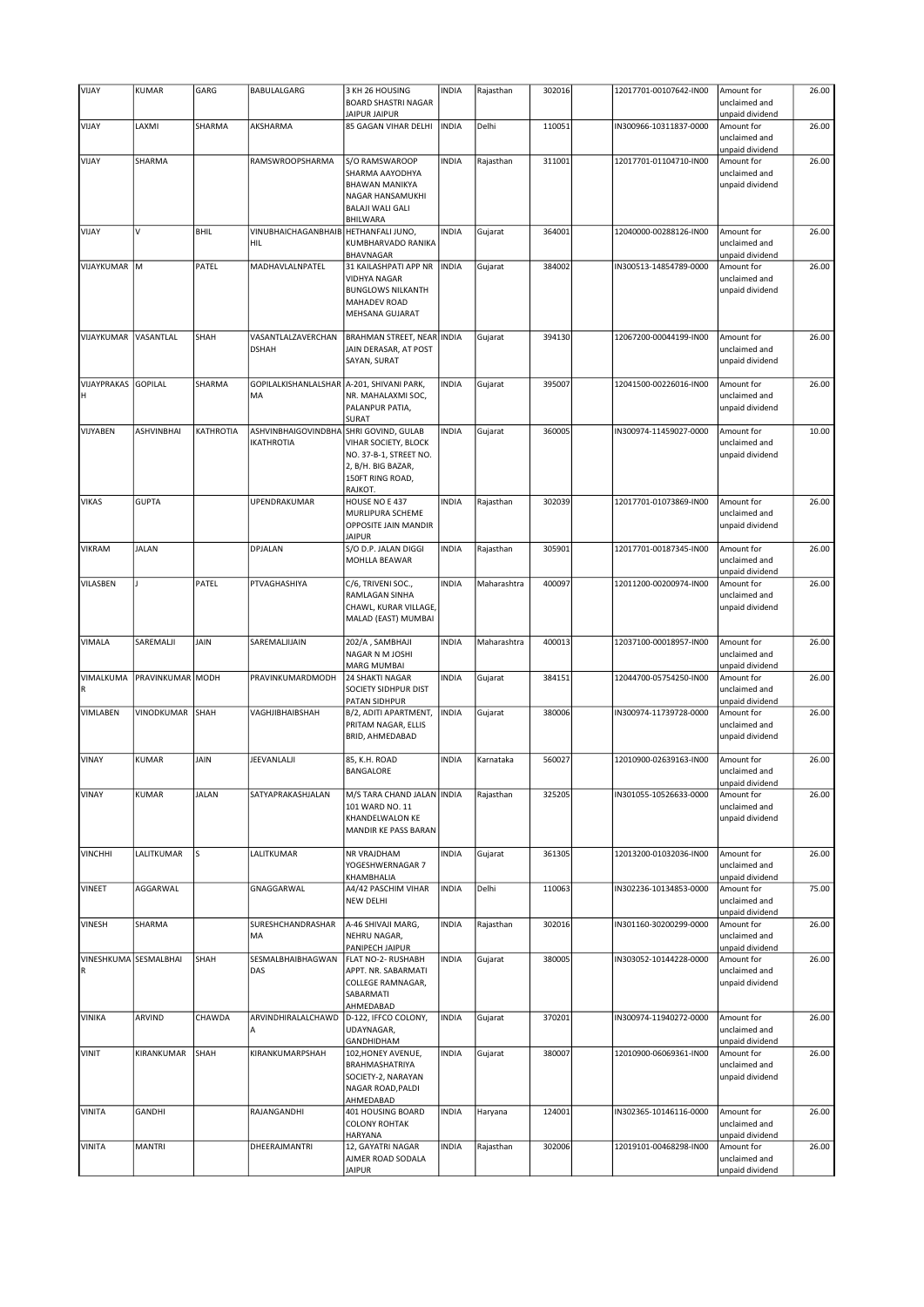| Vinod                      | Kumar                  | Bohra           | MrRamsukhBohra                                        | 380, Maliyo Ka Bas Ward   INDIA<br>NO.10 Phaloudi Th.<br>Phalodi Dist. Jodhpur                     |              | Rajasthan         | 342001 | 12043700-00043388-IN00 | Amount for<br>unclaimed and<br>unpaid dividend                    | 26.00 |
|----------------------------|------------------------|-----------------|-------------------------------------------------------|----------------------------------------------------------------------------------------------------|--------------|-------------------|--------|------------------------|-------------------------------------------------------------------|-------|
| VINOD                      | <b>KUMAR</b>           | <b>HARIT</b>    | SUKHLALHARIT                                          | HOUSE NO 100 WARD                                                                                  | <b>INDIA</b> | Madhya            | 458441 | IN301983-11034573-0000 | Amount for                                                        | 26.00 |
|                            |                        |                 |                                                       | NO 20 SHIV GANJ GALI<br>NO 4 NEEMUCH (MP)                                                          |              | Pradesh           |        |                        | unclaimed and<br>unpaid dividend                                  |       |
| VINOD                      | <b>KUMAR</b>           | JAIN            | PREMCHANDJAIN                                         | 1 TA 21 VIGYAN NAGAR<br>KOTA RAJ.                                                                  | <b>INDIA</b> | Rajasthan         | 324005 | IN301055-10712627-0000 | Amount for<br>unclaimed and<br>unpaid dividend                    | 26.00 |
| VINOD                      | <b>KUMAR</b>           | JAIN            | PREMCHANDJAIN                                         | 1 - TA - 21 VIGYAN<br><b>NAGAR KOTA</b>                                                            | <b>INDIA</b> | Rajasthan         | 324005 | IN301055-10355183-0000 | Amount for<br>unclaimed and                                       | 26.00 |
| VINODKUMA P                |                        | PATEL           | PURSHOITAMDASJPATEL                                   | A 17 MANGAL TIRTH<br><b>SOCIETY NEAR</b><br>MURLIDHAR SOCIETY<br>KATHVADA ROAD<br>NARODA AHMEDABAD | <b>INDIA</b> | Gujarat           | 382330 | IN301485-10066584-0000 | unpaid dividend<br>Amount for<br>unclaimed and<br>unpaid dividend | 26.00 |
| <b>VIPIN</b>               | <b>GUPTA</b>           |                 | SHMAHESHCHANDRAGU<br>PTA                              | F 70/3 SUBHASH VIHAR<br>SUBHASH VIHAR DELHI                                                        | <b>INDIA</b> | Delhi             | 110053 | 12033500-01488938-IN00 | Amount for<br>unclaimed and                                       | 26.00 |
| <b>VIPIN</b>               | <b>KUMAR</b>           | <b>HEDA</b>     | BASANTSUMARHEDA                                       | HEDA TYRE 131, FRAM JI<br><b>CHOWK NASIRABAD</b>                                                   | <b>INDIA</b> | Rajasthan         | 305601 | 12017701-00437674-IN00 | unpaid dividend<br>Amount for<br>unclaimed and                    | 26.00 |
| <b>VIPUL</b>               | MAHENDRABH RAVAL<br>Al |                 | MAHENDRABHAIRAVAL                                     | YOGI BHUVAN 2<br><b>JALARAM SOCIETY</b><br>UNIVERSITY ROAD<br>RAJKOT                               | <b>INDIA</b> | Gujarat           | 360005 | IN303575-10070506-0000 | unpaid dividend<br>Amount for<br>unclaimed and<br>unpaid dividend | 26.00 |
| <b>VIPUL</b>               | SHASHIKANT             | SHAH            | <b>NA</b>                                             | RUXAMANI NIVAS, B/H.<br>CENTRAL BANK,<br><b>JORAVARNAGAR.</b>                                      | <b>INDIA</b> | Gujarat           | 363020 | IN300974-10132875-0000 | Amount for<br>unclaimed and<br>unpaid dividend                    | 26.00 |
| VIPULKUMAR BABULAL         |                        | VORA            | <b>BABULALVORA</b>                                    | 1ST FLOOR, FLAT<br>NO.601, ASHTAPAD<br>RESIDANCY-6, KILA<br>DESAI KHADKI,<br>KARTARGAM, SURAT      | <b>INDIA</b> | Gujarat           | 395004 | 12030300-00049587-IN00 | Amount for<br>unclaimed and<br>unpaid dividend                    | 26.00 |
| <b>VIRAL</b>               | SURESHBHAI             | PANCHAL         | SURESHBHAI                                            | 5 KAILASDHAM SOCIETY<br>AMBIKA NAGAR ODHAV<br>AHMEDABAD                                            | <b>INDIA</b> | Gujarat           | 382415 | 12033200-05021493-IN00 | Amount for<br>unclaimed and<br>unpaid dividend                    | 26.00 |
| VIRALKUMAR KANTILAL        |                        | SHAH            | KANTILALCHIMANLALSH<br>AH                             | SHREEMALI WAGA<br>CHANDAR PRABHU NI<br>SHERI OPP JAIN<br>DHARMSHALA DABHOI                         | <b>INDIA</b> | Gujarat           | 391110 | 12046300-01756658-IN00 | Amount for<br>unclaimed and<br>unpaid dividend                    | 26.00 |
| VIRENDER                   | <b>KUMAR</b>           | <b>GUPTAHUF</b> | <b>NA</b>                                             | C-3/61-A LAWRENCE<br>ROAD DELHI                                                                    | <b>INDIA</b> | Delhi             | 110035 | 12024200-00603513-IN00 | Amount for<br>unclaimed and<br>unpaid dividend                    | 26.00 |
| VIRENDRABH<br>AI           | NAVALCHAND             | SHETH           | NAVALCHANDSHETH                                       | ASHIRVAD, SHETH FALI,<br><b>NEAR HANUMAN</b><br>MANDIR, GIRDHARI<br>MANDIR, JAMNAGAR.              | <b>INDIA</b> | Gujarat           | 361001 | IN300974-10533306-0000 | Amount for<br>unclaimed and<br>unpaid dividend                    | 26.00 |
| VISHAKHA                   | <b>GUPTA</b>           |                 | RAMNIWASKHANDELWA<br>п                                | 23 VIKAS PATH ALWAR                                                                                | <b>INDIA</b> | Rajasthan         | 301001 | IN301774-16133506-0000 | Amount for<br>unclaimed and<br>unpaid dividend                    | 26.00 |
| <b>VISHAL</b>              | KHANDALWEL             |                 | SURESHCHANDKHANDAL PURANA KATRA<br>WEL                | <b>SUBHASH CHOK</b><br><b>JAGNNATH MUNDIR</b><br>ALWAR                                             | <b>INDIA</b> | Rajasthan         | 301001 | 12044700-04541719-IN00 | Amount for<br>unclaimed and<br>unpaid dividend                    | 26.00 |
| <b>VISHAL</b>              | PRAJAPATI              | HUF             | <b>NA</b>                                             | 5-B SUVIDHI NAGAR<br>CHHOTA BANGARDA<br>ROAD . INDORE (M.P)                                        | <b>INDIA</b> | Madhya<br>Pradesh | 452005 | IN301983-10950653-0000 | Amount for<br>unclaimed and<br>unpaid dividend                    | 26.00 |
| VISHALBHAI                 | M                      | SHETH           | <b>NA</b>                                             | ASHOK SAMRAT BLDG<br>SHOP NO 17 MALAD<br>EAST MUMBAI                                               | <b>INDIA</b> | Maharashtra       | 400097 | 12033200-06524076-IN00 | Amount for<br>unclaimed and<br>unpaid dividend                    | 26.00 |
| VISHALKUMA MAFATLAL        |                        | SHAH            | MAFATLALSHAH                                          | 673/26, CROSS LANE<br><b>REVDI BAZAR</b><br>AHMEDABAD                                              | <b>INDIA</b> | Gujarat           | 380001 | IN303052-10071073-0000 | Amount for<br>unclaimed and<br>unpaid dividend                    | 26.00 |
| VISHNU                     | <b>BARGOTI</b>         |                 | MrMALIRAMBARGOTI                                      | B-55, TULSI NAGAR<br>SHASTRI NAGAR JAIPUR                                                          | <b>INDIA</b> | Rajasthan         | 302016 | 12010605-00409379-IN00 | Amount for<br>unclaimed and<br>unpaid dividend                    | 28.00 |
| VISHNUBHAI                 | <b>BHALABHAI</b>       | PRAJAPATI       | BHALABHAIKANJIBHAIPR   PRAJAPATIVAS<br><b>AJAPATI</b> | <b>MALSUND KUREJA</b><br><b>PATAN PATAN</b>                                                        | <b>INDIA</b> | Gujarat           | 384265 | IN302461-10628161-0000 | Amount for<br>unclaimed and<br>unpaid dividend                    | 26.00 |
| <b>VISHVAS</b>             | MITTAL                 |                 | MAHESHKUMARMITTAL                                     | D-31, VAISHALI NAGAR<br>JAIPUR                                                                     | <b>INDIA</b> | Rajasthan         | 302021 | 12017701-00320788-IN00 | Amount for<br>unclaimed and<br>unpaid dividend                    | 26.00 |
| VRAJESHKUM ATULKUMAR<br>AR |                        | MANDAVIYA       | NA                                                    | <b>VRUJ ANAND</b><br>RAMESHWAR NAGAR<br>STREET NO. 1 WAY OF<br>K.P. SHAH WADI<br><b>JAMNAGAR</b>   | <b>INDIA</b> | Gujarat           | 361008 | 12030601-00008858-IN00 | Amount for<br>unclaimed and<br>unpaid dividend                    | 26.00 |
| VRAJLAL                    | <b>DEVJIBHAI</b>       | <b>TANK</b>     | DEVJIBHAITANK                                         | 23/202, RACECOURCE<br>PARK, NR. AIRPORT<br>FATAK, RAJKOT.                                          | <b>INDIA</b> | Gujarat           | 360001 | IN300974-10298832-0000 | Amount for<br>unclaimed and<br>unpaid dividend                    | 26.00 |
| <b>VYAS</b>                | <b>BHANUBEN</b>        |                 | RAMESHBHAI JAGANNATHRAVAL                             | 23 UMIYA NAGAR<br>SOCIETY HIGHWAY CHAR<br>RASTA CHANASMA                                           | <b>INDIA</b> | Gujarat           | 384220 | 12019101-03679941-IN00 | Amount for<br>unclaimed and<br>unpaid dividend                    | 26.00 |
| <b>VYAS</b>                | MAHESHKUMA<br>R        | <b>NDRA</b>     | PRAKASHCHA PRAKASHCHANDRAVYAS                         | 8 VISHAL FLATS NR 7TH<br>DAY SCHOOL B/H RLY<br>STATION MANINAGAR<br>EAST AHMEDABAD                 | <b>INDIA</b> | Gujarat           | 380008 | IN301151-13155762-0000 | Amount for<br>unclaimed and<br>unpaid dividend                    | 26.00 |